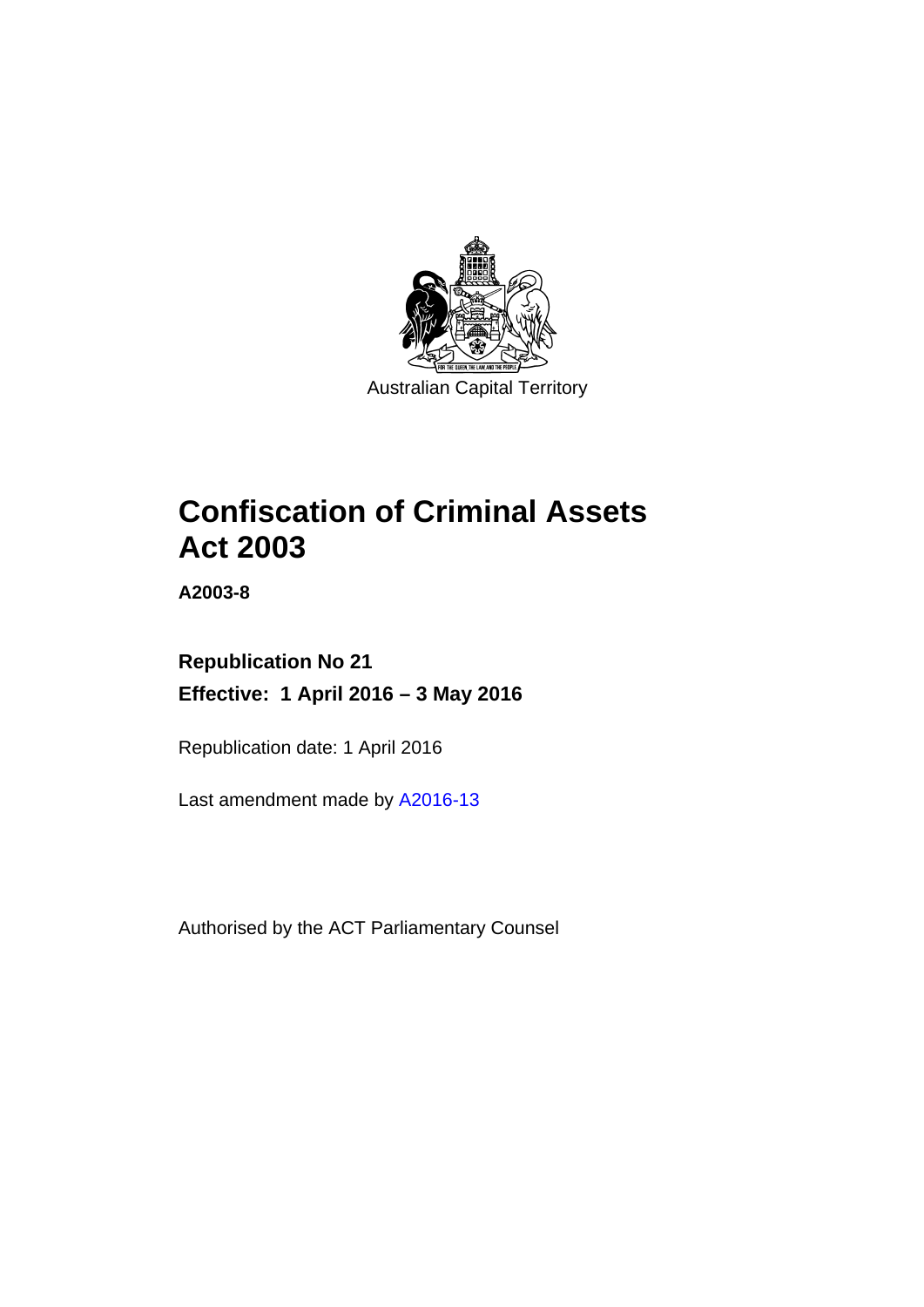## **About this republication**

### **The republished law**

This is a republication of the *Confiscation of Criminal Assets Act 2003* (including any amendment made under the *[Legislation Act 2001](http://www.legislation.act.gov.au/a/2001-14)*, part 11.3 (Editorial changes)) as in force on 1 April 2016*.* It also includes any commencement, amendment, repeal or expiry affecting this republished law to 1 April 2016.

The legislation history and amendment history of the republished law are set out in endnotes 3 and 4.

### **Kinds of republications**

The Parliamentary Counsel's Office prepares 2 kinds of republications of ACT laws (see the ACT legislation register at [www.legislation.act.gov.au](http://www.legislation.act.gov.au/)):

- authorised republications to which the *[Legislation Act 2001](http://www.legislation.act.gov.au/a/2001-14)* applies
- unauthorised republications.

The status of this republication appears on the bottom of each page.

### **Editorial changes**

The *[Legislation Act 2001](http://www.legislation.act.gov.au/a/2001-14)*, part 11.3 authorises the Parliamentary Counsel to make editorial amendments and other changes of a formal nature when preparing a law for republication. Editorial changes do not change the effect of the law, but have effect as if they had been made by an Act commencing on the republication date (see *[Legislation Act 2001](http://www.legislation.act.gov.au/a/2001-14)*, s 115 and s 117). The changes are made if the Parliamentary Counsel considers they are desirable to bring the law into line, or more closely into line, with current legislative drafting practice.

This republication does not include amendments made under part 11.3 (see endnote 1).

### **Uncommenced provisions and amendments**

If a provision of the republished law has not commenced, the symbol  $\mathbf{U}$  appears immediately before the provision heading. Any uncommenced amendments that affect this republished law are accessible on the ACT legislation register [\(www.legislation.act.gov.au\)](http://www.legislation.act.gov.au/). For more information, see the home page for this law on the register.

#### **Modifications**

If a provision of the republished law is affected by a current modification, the symbol  $\mathbf{M}$ appears immediately before the provision heading. The text of the modifying provision appears in the endnotes. For the legal status of modifications, see the *[Legislation Act 2001](http://www.legislation.act.gov.au/a/2001-14)*, section 95.

#### **Penalties**

At the republication date, the value of a penalty unit for an offence against this law is \$150 for an individual and \$750 for a corporation (see *[Legislation Act 2001](http://www.legislation.act.gov.au/a/2001-14)*, s 133).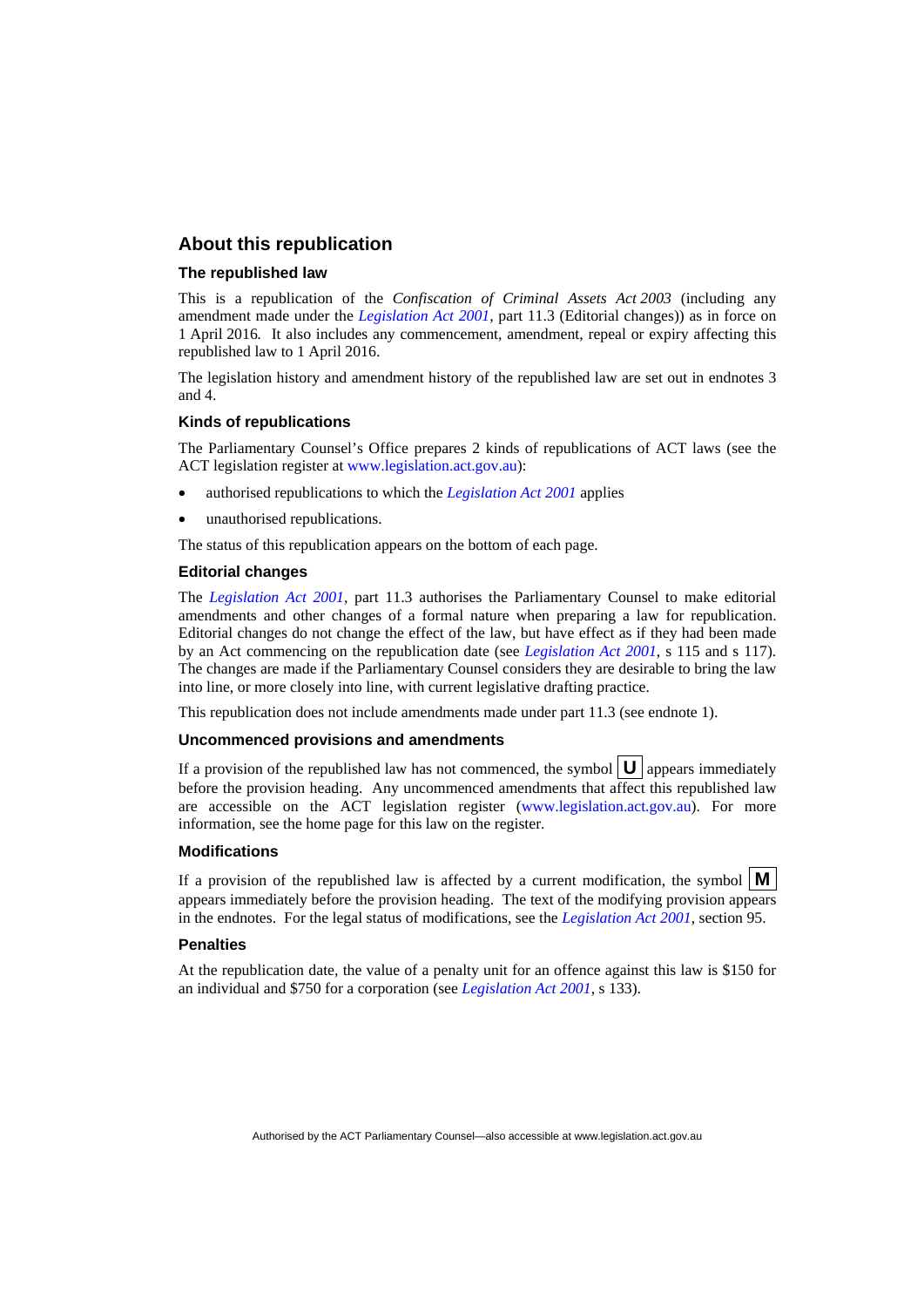

# **Confiscation of Criminal Assets Act 2003**

# **Contents**

| Part 1 | <b>Preliminary</b>                                    |   |
|--------|-------------------------------------------------------|---|
| 1      | Name of Act                                           | 2 |
| 3      | Purposes of Act                                       | 2 |
| 4      | Application of Act to property and dealings           | 3 |
| 5      | Application of Act to offences                        | 3 |
| 6      | Dictionary                                            | 3 |
| 7      | <b>Notes</b>                                          | 3 |
| 8      | Offences against Act-application of Criminal Code etc | 4 |
| Part 2 | <b>General overview of confiscation scheme</b>        |   |
| 9      | General overview                                      | 5 |

Page

| R21      | Confiscation of Criminal Assets Act 2003 | contents 1 |
|----------|------------------------------------------|------------|
| 01/04/16 | Effective: 01/04/16-03/05/16             |            |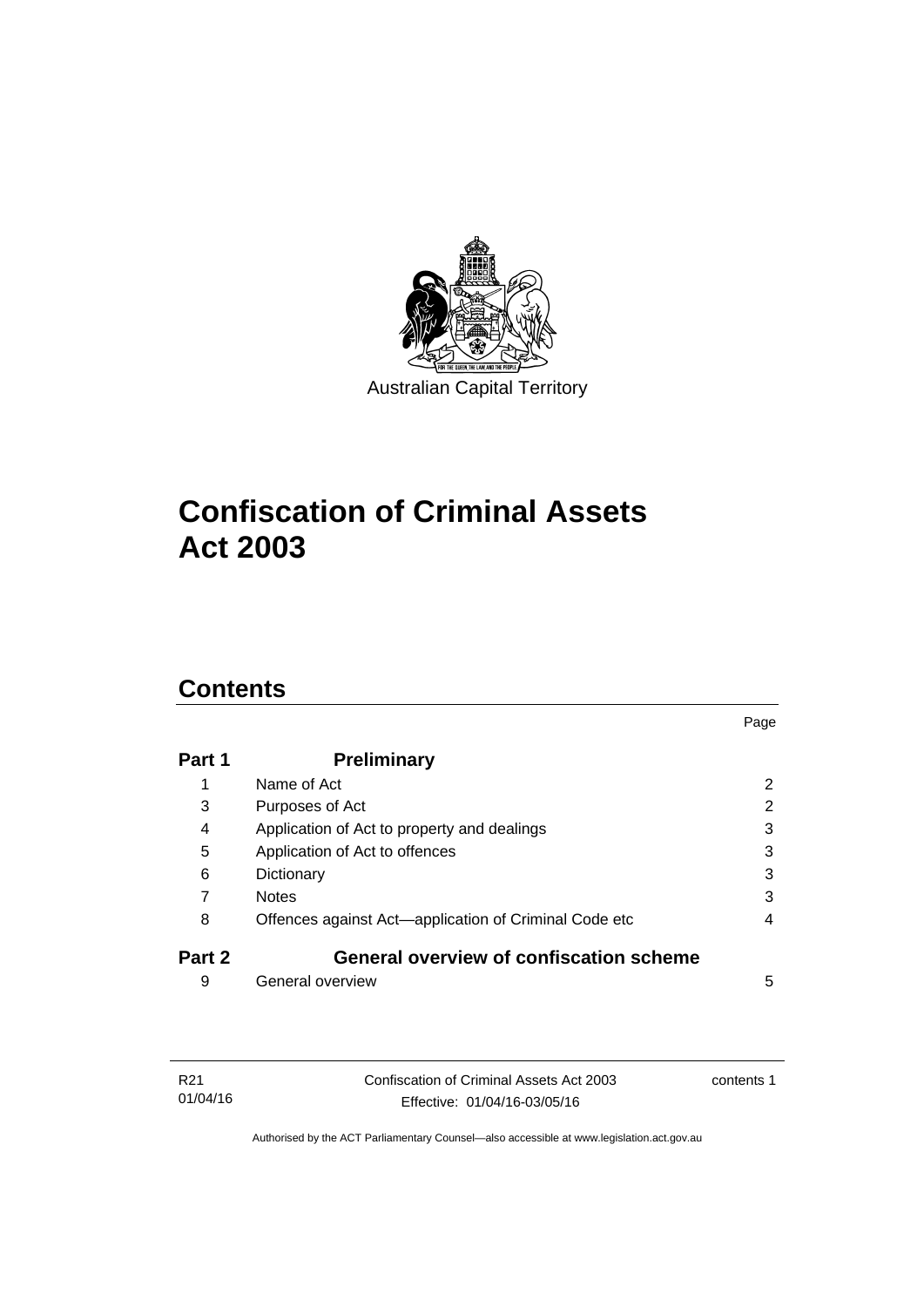### **Contents**

01/04/16

| Part 3              | <b>Key concepts</b>                                                        |                 |
|---------------------|----------------------------------------------------------------------------|-----------------|
| 10                  | What is tainted property                                                   | 6               |
| 11                  | What is unclaimed tainted property                                         | 8               |
| 12                  | Meaning of derived                                                         | 9               |
| 13                  | Meaning of offence and of particular kinds of offences                     | 10              |
| 14                  | Meaning of effective control of property                                   | 11              |
| 15                  | Meaning of convicted and quashed                                           | 12              |
| 16                  | When does someone abscond                                                  | 13              |
| 17                  | When is someone <i>cleared</i> of an offence                               | 15              |
| 18                  | When a proceeding is finalised                                             | 15              |
| Part 4              | <b>Restraint of property</b>                                               |                 |
| <b>Division 4.1</b> | General                                                                    |                 |
| 19                  | Meaning of restraining order                                               | 17              |
| 20                  | Meaning of artistic profits restraining order                              | 17              |
| 21                  | Meaning of unclaimed tainted property restraining order                    | 17              |
| 22                  | Restraining orders-purposes                                                | 18              |
| 23                  | Contravening restraining orders                                            | 18              |
| 24                  | Setting aside dealings with restrained property                            | 19              |
| Division 4.2        | <b>Making restraining orders</b>                                           |                 |
| 25                  | Restraining orders over unclaimed tainted property-application             | 20              |
| 26                  | Restraining orders over other property-application                         | 21              |
| 27                  | Restraining orders-time for making certain applications                    | 22              |
| 28                  | Restraining orders over unclaimed tainted property-affidavit               |                 |
|                     | supporting application                                                     | 24              |
| 29                  | Restraining orders over other property-affidavit supporting<br>application | 24              |
| 30                  | Restraining orders over unclaimed tainted property-making                  | 26              |
| 31                  | Restraining orders over other property-making                              | 27              |
| 32                  | Making of restraining orders-specific serious offence not required etc     | 29              |
| 33                  | Restraining orders-contents                                                | 30              |
| 34                  | Restraining orders-notice of making                                        | 32              |
| 35                  | Restraining order proceedings-restrictions on disclosure                   | 33              |
| 36                  | Restraining orders-disclosure offences                                     | 34              |
| 37                  | Payment of living and business expenses from restrained property           | 37              |
| contents 2          | Confiscation of Criminal Assets Act 2003                                   | R <sub>21</sub> |

Effective: 01/04/16-03/05/16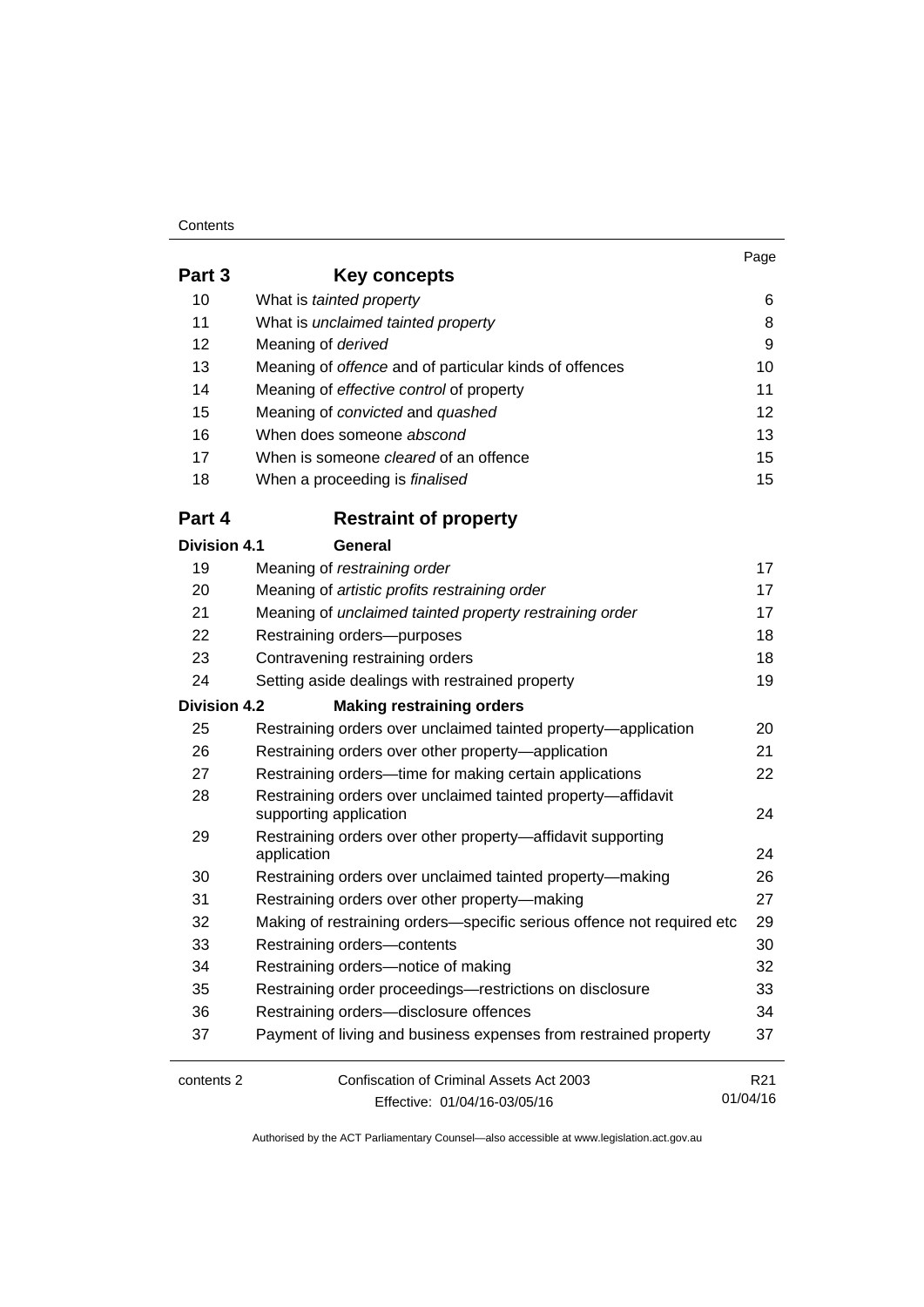| Contents |
|----------|
|----------|

| 38                  | Payment of certain legal expenses from restrained property                         | Page<br>38 |
|---------------------|------------------------------------------------------------------------------------|------------|
| 39                  | Additional orders about restraining orders and restrained property                 | 39         |
| 40                  | Contravention of additional orders under s 39                                      | 41         |
| <b>Division 4.3</b> | <b>Duration of restraining orders</b>                                              |            |
| 41                  | Meaning of forfeiture or penalty application for div 4.3                           | 42         |
| 42                  | Restraining orders generally not time limited                                      | 42         |
| 43                  | Revocation or variation of restraining orders made without notice of               |            |
|                     | application                                                                        | 42         |
| 44                  | Revocation or variation of restraining orders if security or undertakings<br>given | 43         |
| 45                  | When restraining order over particular property ends                               | 44         |
| 46                  | When unclaimed tainted property restraining order ends                             | 45         |
| 47                  | When restraining order ends-ordinary offences                                      | 45         |
| 48                  | When restraining order ends-serious offences                                       | 48         |
| 49                  | Extension of time for restraining orders                                           | 51         |
| <b>Division 4.4</b> | <b>Restraining orders-other matters</b>                                            |            |
| 50                  | Restraining orders-registration in statutory property registers                    | 52         |
| 51                  | Penalty orders-execution against restrained property                               | 53         |
| Part 5              | <b>Forfeiture of property</b>                                                      |            |
| <b>Division 5.1</b> | <b>Conviction forfeiture orders</b>                                                |            |
| 52                  | Meaning of conviction forfeiture order                                             | 54         |
| 53                  | Conviction forfeiture orders-application                                           | 54         |
| 54                  | Conviction forfeiture orders-making                                                | 54         |
| 55                  | Conviction forfeiture orders-forfeiture                                            | 55         |
| 56                  | When conviction forfeiture order ends                                              | 55         |
| <b>Division 5.2</b> | Automatic forfeiture-conviction for serious offences                               |            |
| 57                  | Unclaimed tainted property restraining orders-<br>non-application of div 5.2       | 56         |
| 58                  | Automatic forfeiture of restrained property on conviction for serious<br>offences  | 56         |
| 59                  | Automatic forfeiture-court order declaring property automatically<br>forfeited     | 57         |
| 60                  | Automatic forfeiture-court orders                                                  | 58         |
| 61                  | When automatic forfeiture under div 5.2 ends                                       | 59         |
| R <sub>21</sub>     | Confiscation of Criminal Assets Act 2003                                           | contents 3 |
| 01/04/16            | Effective: 01/04/16-03/05/16                                                       |            |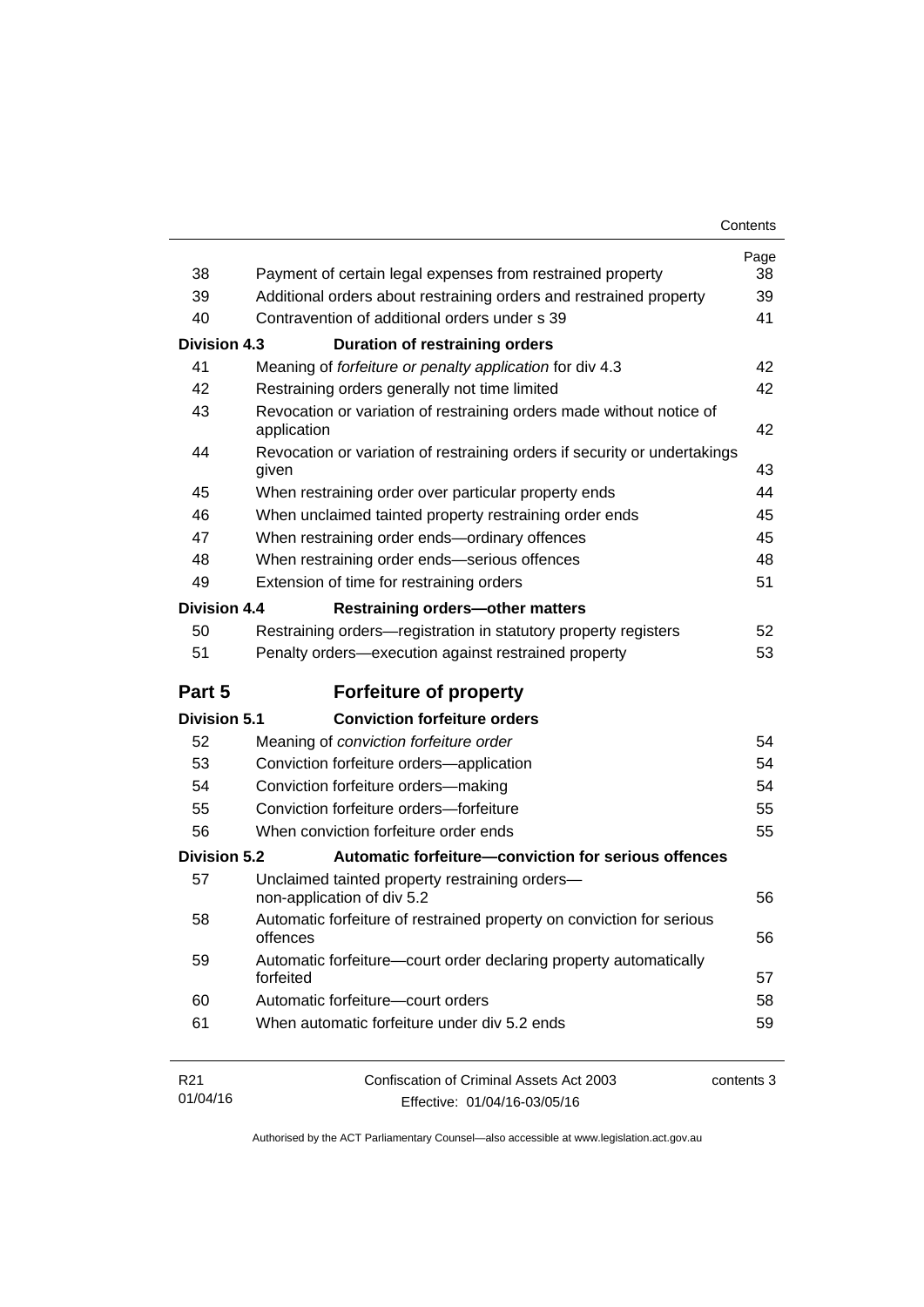## **Contents**

| <b>Division 5.3</b> | Automatic forfeiture-unclaimed tainted property               | Page            |
|---------------------|---------------------------------------------------------------|-----------------|
| 62                  | Forfeiture of unclaimed tainted property                      | 60              |
| 63                  | When automatic forfeiture under div 5.3 ends                  | 60              |
| <b>Division 5.4</b> | Civil forfeiture orders                                       |                 |
| 64                  | Artistic profits and unclaimed tainted property-              |                 |
|                     | non-application of div 5.4                                    | 61              |
| 65                  | Meaning of civil forfeiture order                             | 61              |
| 66                  | Civil forfeiture orders-application                           | 61              |
| 67                  | Civil forfeiture orders-making                                | 62              |
| 68                  | Civil forfeiture orders-forfeiture                            | 64              |
| 69                  | Civil forfeiture order proceedings-restrictions on disclosure | 64              |
| 70                  | Civil forfeiture orders-disclosure offences                   | 65              |
| 71                  | When civil forfeiture order ends                              | 68              |
| Part 6              | <b>Exclusion of property</b>                                  |                 |
| <b>Division 6.1</b> | General                                                       |                 |
| 72                  | Meaning of exclusion order                                    | 69              |
| 73                  | When property is subject to forfeiture                        | 69              |
| 74                  | Effect of exclusion order                                     | 70              |
| <b>Division 6.2</b> | <b>Making exclusion orders</b>                                |                 |
| 75                  | Exclusion orders-application                                  | 70              |
| 76                  | Making of exclusion orders-ordinary offences                  | 71              |
| 77                  | Making of exclusion orders-serious offences                   | 73              |
| 78                  | Making of exclusion orders—unclaimed tainted property         | 75              |
| Part 7              | <b>Penalty orders</b>                                         |                 |
| <b>Division 7.1</b> | <b>Benefits</b>                                               |                 |
| 79                  | Meaning of commission of serious offence for pt 7             | 76              |
| 80                  | Meaning of benefits derived by an offender                    | 76              |
| 81                  | Meaning of artistic profits                                   | 77              |
| <b>Division 7.2</b> | <b>Making penalty orders</b>                                  |                 |
| 82                  | Meaning of penalty order                                      | 79              |
| 83                  | Penalty orders-application                                    | 79              |
| 84                  | Penalty orders-offenders convicted of ordinary offences       | 80              |
| contents 4          | Confiscation of Criminal Assets Act 2003                      | R <sub>21</sub> |
|                     | Effective: 01/04/16-03/05/16                                  | 01/04/16        |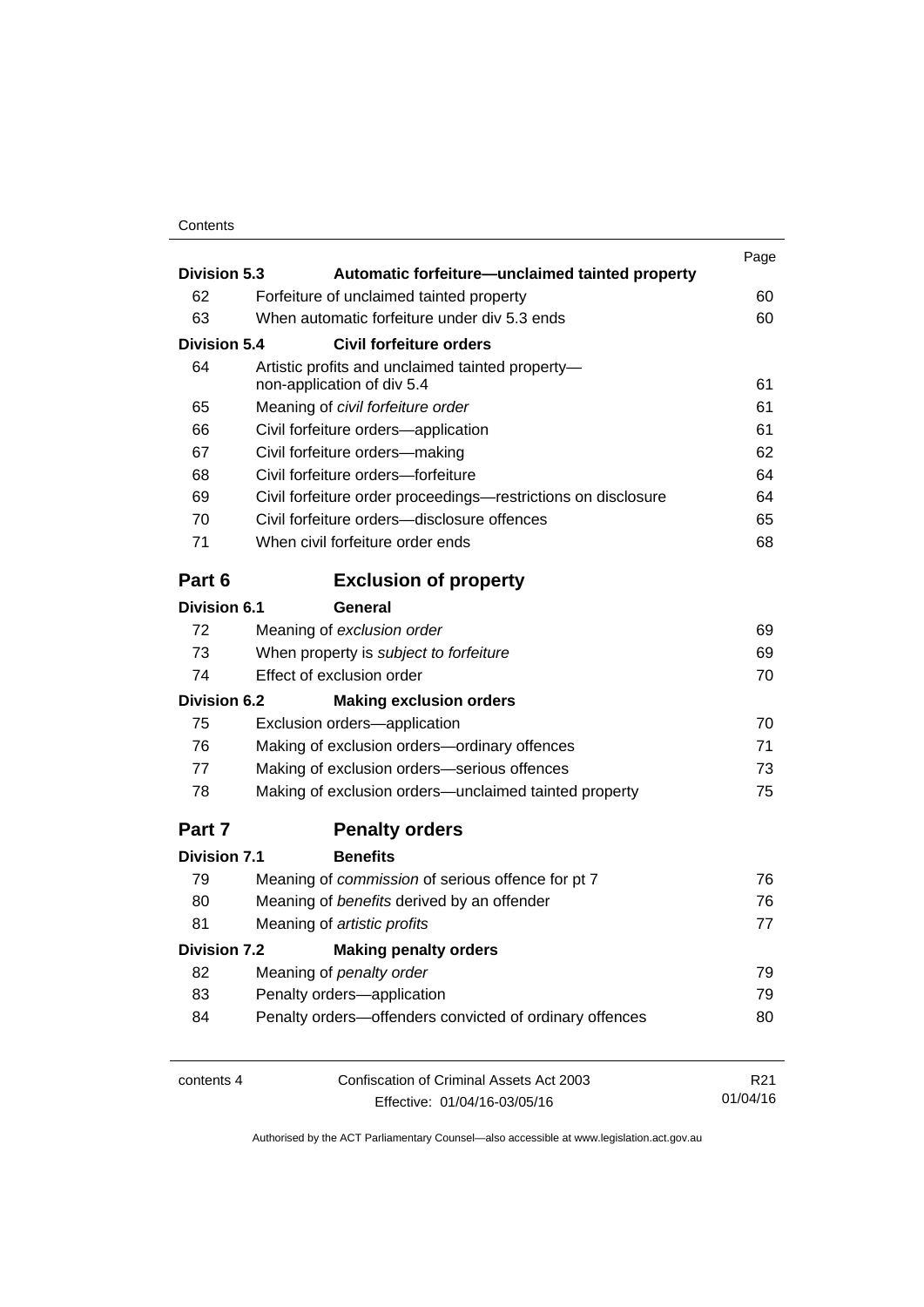| Contents |
|----------|
|----------|

| 85                  | Penalty orders-commission of serious offences                                                        | Page<br>80 |
|---------------------|------------------------------------------------------------------------------------------------------|------------|
| 86                  | Penalty orders-amount of penalty                                                                     | 82         |
| 87                  | Penalty orders-contents                                                                              | 83         |
| 88                  | Penalty orders—enforceable as judgment debt                                                          | 84         |
| 89                  | Penalty orders-variation for reassessed value of benefits                                            | 84         |
| <b>Division 7.3</b> | <b>Value of benefits</b>                                                                             |            |
| 90                  | Meaning of narcotic substance and property for div 7.3                                               | 85         |
| 91                  | Presumed value of benefits-ordinary offence                                                          | 85         |
| 92                  | Presumed value of benefits-serious offence                                                           | 87         |
| 93                  | Value of benefits-relevant matters                                                                   | 88         |
| Division 7.4        | Satisfaction of penalty order                                                                        |            |
| 94                  | Creation of penalty charge over restrained property                                                  | 90         |
| 95                  | When penalty charge over property ends                                                               | 91         |
| 96                  | Power to satisfy penalty order                                                                       | 92         |
| 97                  | Public trustee and guardian to repay any amount surplus to satisfying<br>penalty order               | 93         |
| <b>Division 7.5</b> | End of penalty orders                                                                                |            |
| 98                  | When penalty order ends                                                                              | 94         |
| Part 8              | <b>Restrained property</b>                                                                           |            |
| <b>Division 8.1</b> | Management of restrained property by public trustee<br>and guardian                                  |            |
| 99                  | Application of div 8.1                                                                               | 95         |
| 100                 | Powers of public trustee and guardian to preserve restrained property<br>etc.                        | 95         |
| 101                 | Sale, modification or destruction of property by public trustee and<br>guardian                      | 96         |
| 102                 | Notice of sale, modification or destruction of restrained property by<br>public trustee and guardian | 97         |
| 103                 | Emergency modification or destruction of restrained property                                         | 98         |
| 104                 | Notice details to be included in public trustee and guardian's report                                | 99         |
| 105                 | Order to stop sale, modification or destruction of restrained property                               | 100        |
| <b>Division 8.2</b> | Joint ownership of restrained property                                                               |            |
| 106                 | Effect of death on joint ownership                                                                   | 100        |
|                     |                                                                                                      |            |

| R21      | Confiscation of Criminal Assets Act 2003 | contents 5 |
|----------|------------------------------------------|------------|
| 01/04/16 | Effective: 01/04/16-03/05/16             |            |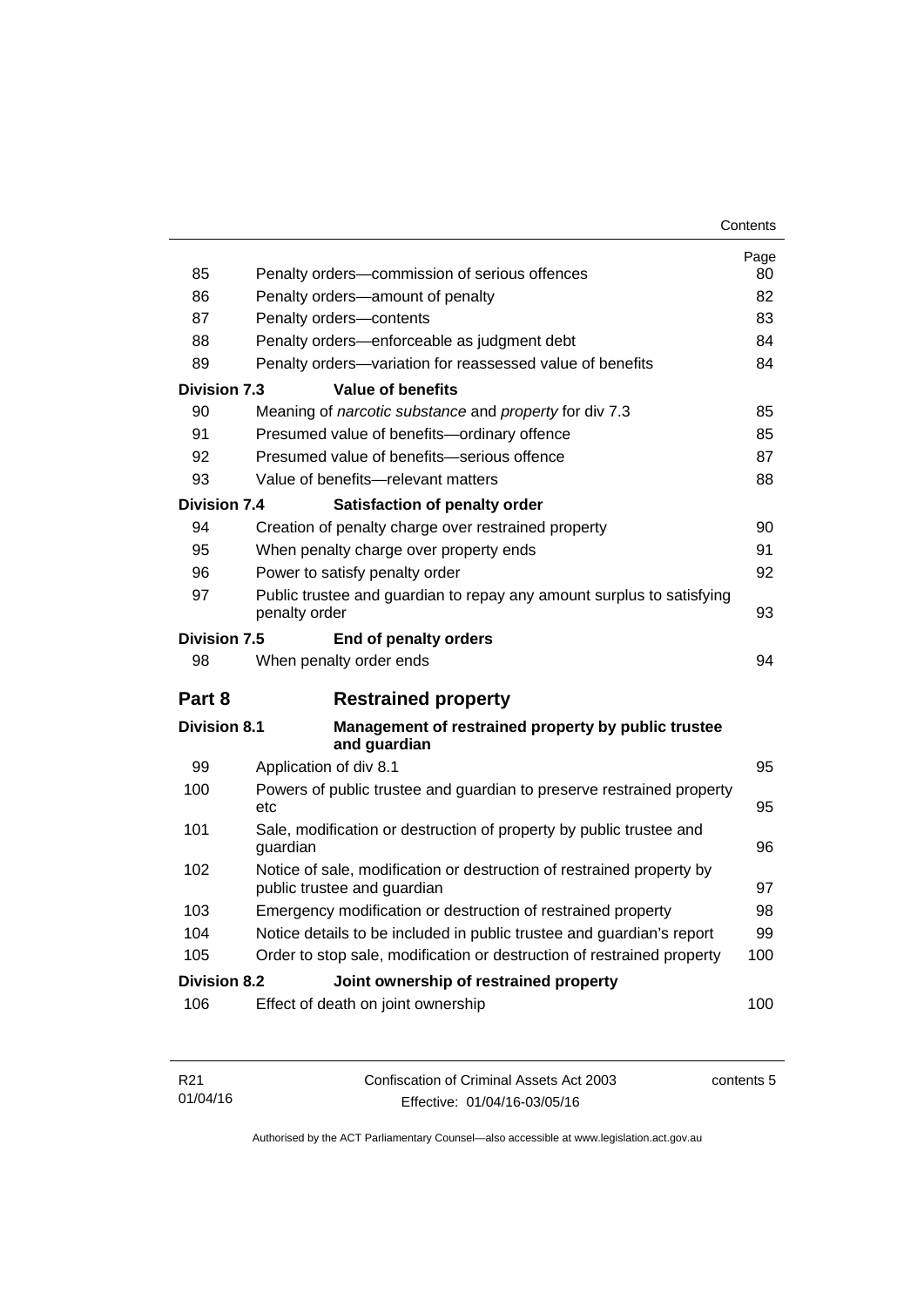### **Contents**

|                     |                                                                     | Page            |
|---------------------|---------------------------------------------------------------------|-----------------|
| Part 9              | <b>Forfeited property</b>                                           |                 |
| <b>Division 9.1</b> | <b>Preliminary</b>                                                  |                 |
| 107                 | Meaning of <i>interested person</i> in pt 9                         | 102             |
| 108                 | Forfeited property-powers of public trustee and guardian            | 102             |
| <b>Division 9.2</b> | Vesting and disposal of forfeited property                          |                 |
| 109                 | Vesting of forfeited property-general rule                          | 103             |
| 110                 | Vesting of registrable property on forfeiture                       | 103             |
| 111                 | Disposal of forfeited property                                      | 105             |
| <b>Division 9.3</b> | Improperly obtained registered property interests                   |                 |
| 112                 | Application of div 9.3 to registered property interests             | 106             |
| 113                 | Discharge of prior registered property interests given for improper |                 |
|                     | purposes                                                            | 106             |
| <b>Division 9.4</b> | Sale of jointly owned forfeited property                            |                 |
| 114                 | Application of div 9.4 to jointly owned property                    | 107             |
| 115                 | Inconsistency with Trustee Act or Conveyancing Act                  | 107             |
| 116                 | Order for sale of jointly owned property                            | 108             |
| 117                 | Trust for sale of property                                          | 109             |
| 118                 | Effect of trust for sale on joint ownership                         | 109             |
| 119                 | Distribution of proceeds of sale of property                        | 109             |
| 120                 | Variation of court order for sale                                   | 110             |
| <b>Division 9.5</b> | Forfeited property-return or compensation                           |                 |
| 121                 | Meaning of return or compensation order                             | 110             |
| 122                 | Return or compensation orders-application                           | 111             |
| 123                 | Return or compensation orders-making                                | 111             |
| <b>Division 9.6</b> | Forfeited property-buyback of interest                              |                 |
| 124                 | Meaning of buyback order                                            | 112             |
| 125                 | Buyback orders-application                                          | 112             |
| 126                 | Buyback orders-making                                               | 113             |
| 127                 | Buyback orders-buying interest in property                          | 114             |
| Part 10             | <b>Confiscated assets trust fund</b>                                |                 |
| 128                 | Definitions for pt 10                                               | 115             |
| 129                 | Meaning of equitable sharing program                                | 115             |
| 130                 | Establishment of trust fund                                         | 116             |
| contents 6          | Confiscation of Criminal Assets Act 2003                            | R <sub>21</sub> |
|                     | Effective: 01/04/16-03/05/16                                        | 01/04/16        |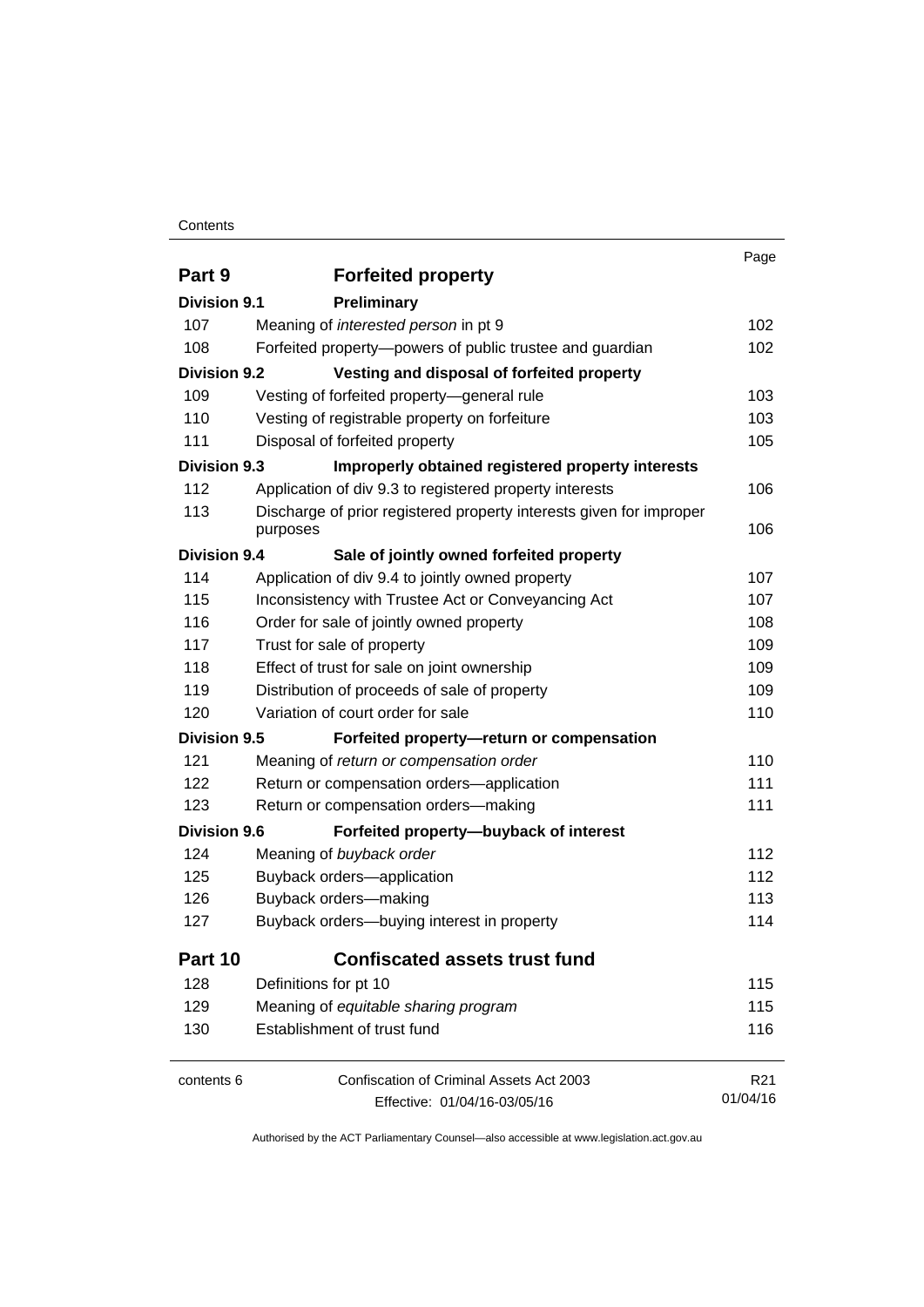|                                                                |                                                                                        | Contents                                             |
|----------------------------------------------------------------|----------------------------------------------------------------------------------------|------------------------------------------------------|
|                                                                |                                                                                        | Page                                                 |
| 131                                                            | Payments into trust fund                                                               | 116                                                  |
| 132                                                            | Purposes of trust fund                                                                 | 117                                                  |
| 133                                                            | Payments from trust fund                                                               | 118                                                  |
| 134                                                            | Distribution of surplus funds                                                          | 118                                                  |
| 135                                                            | Review of reserved and distributable funds by public trustee and<br>guardian           | 119                                                  |
| Part 11                                                        | Interstate orders                                                                      |                                                      |
| 136                                                            | Meaning of authenticated for pt 11                                                     | 121                                                  |
| 137                                                            | Interstate restraining and forfeiture orders etc-registration                          | 121                                                  |
| 138                                                            | Interstate restraining and forfeiture orders etc-interim registration                  | 122                                                  |
| 139                                                            | Interstate restraining and forfeiture orders etc-effect of registration                | 123                                                  |
| 140                                                            | Interstate restraining and forfeiture orders etc-ending of registration                | 123                                                  |
| 141                                                            | Interstate restraining and forfeiture orders etc-cancellation of<br>registration       | 124                                                  |
|                                                                | Creation of interstate penalty charges                                                 | 124                                                  |
| 142                                                            |                                                                                        |                                                      |
| 143                                                            | Interstate penalty charges-effect of creation                                          | 125                                                  |
|                                                                | <b>Information gathering</b>                                                           |                                                      |
|                                                                | <b>Inquiry notices</b>                                                                 |                                                      |
| 144                                                            | Meaning of <i>inquiry notice</i>                                                       |                                                      |
| 145                                                            | Inquiry notices-giving                                                                 |                                                      |
| 146                                                            | Inquiry notices-form                                                                   | 126<br>126<br>127                                    |
| 147                                                            | Inquiry notices—immunity for complying financial institutions and staff                |                                                      |
|                                                                | <b>Monitoring orders</b>                                                               |                                                      |
| 148                                                            | Meaning of monitoring order                                                            |                                                      |
| 149                                                            | Monitoring orders-application                                                          |                                                      |
| 150                                                            | Monitoring orders-affidavit supporting application                                     |                                                      |
| 151                                                            | Monitoring orders-making                                                               |                                                      |
|                                                                |                                                                                        |                                                      |
| 152                                                            | Division 12.3 Transaction suspension orders<br>Meaning of transaction suspension order |                                                      |
| Part 12<br><b>Division 12.1</b><br><b>Division 12.2</b><br>153 | Transaction suspension orders-application                                              |                                                      |
| 154                                                            | Transaction suspension orders-affidavit supporting application                         | 128<br>128<br>128<br>129<br>129<br>131<br>131<br>132 |

| R21      | Confiscation of Criminal Assets Act 2003 | contents 7 |
|----------|------------------------------------------|------------|
| 01/04/16 | Effective: 01/04/16-03/05/16             |            |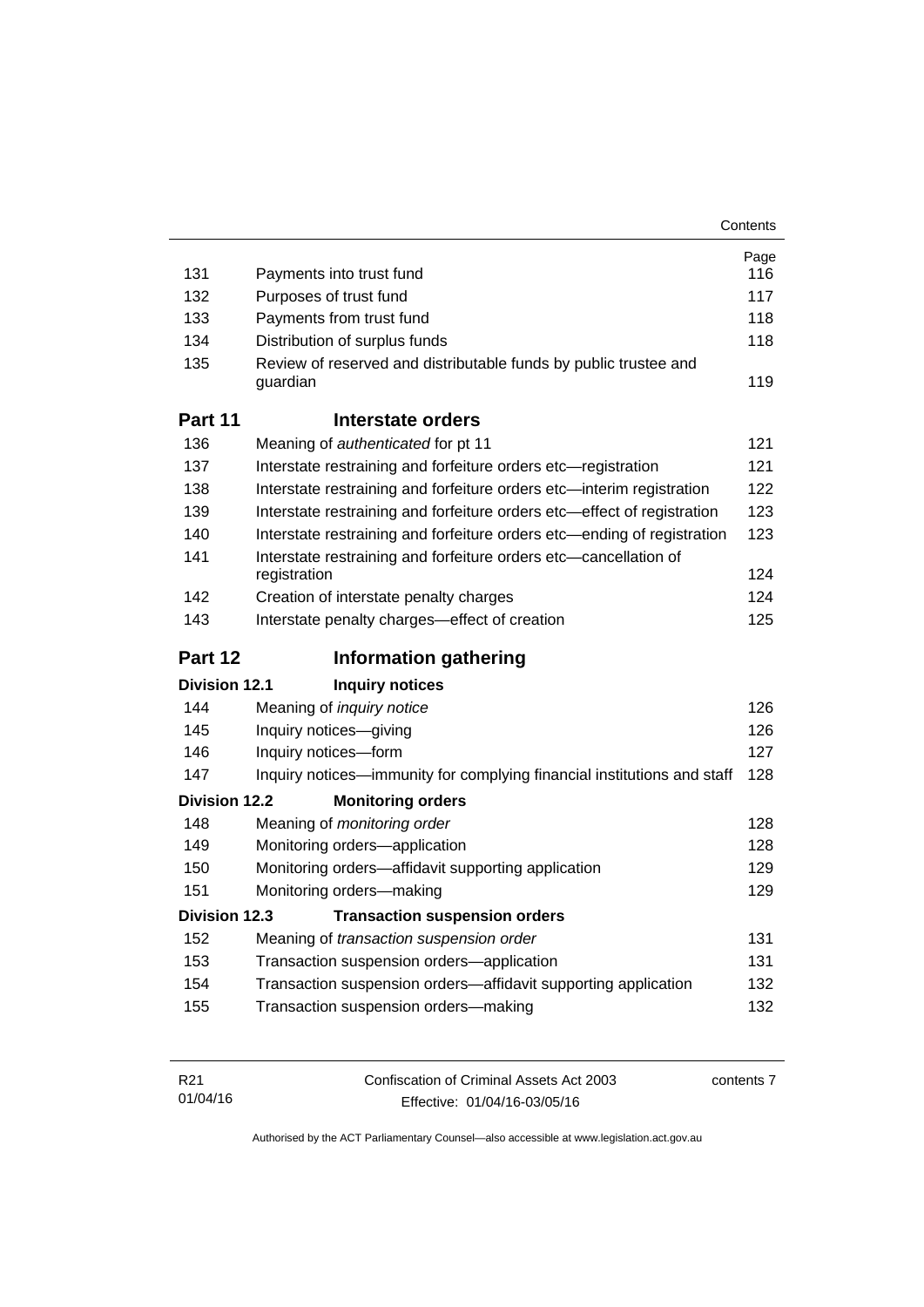### **Contents**

|                           |                                                          | Page            |  |
|---------------------------|----------------------------------------------------------|-----------------|--|
| <b>Division 12.4</b>      | Production orders for property-tracking documents        | 135             |  |
| 156                       | Meaning of production order                              |                 |  |
| 157                       | Meaning of property-tracking document                    | 135             |  |
| 158                       | Production orders-application                            | 136             |  |
| 159                       | Production orders-affidavit supporting application       | 136             |  |
| 160                       | Production orders-making                                 | 136             |  |
| 161                       | Production order proceedings-restrictions on disclosure  | 138             |  |
| 162                       | Production orders-variation                              | 138             |  |
| 163                       | Production orders-consequential powers about documents   | 139             |  |
| <b>Division 12.5</b>      | <b>Examination orders and notices</b>                    |                 |  |
| <b>Subdivision 12.5.1</b> | Preliminary                                              |                 |  |
| 164                       | Definitions for div 12.5                                 | 140             |  |
| 165                       | Authorised investigators                                 | 141             |  |
|                           | Subdivision 12.5.2 Examination orders                    |                 |  |
| 166                       | Meaning of examination order                             | 141             |  |
| 167                       | Examination orders-application                           | 142             |  |
| 168                       | Examination orders-affidavit supporting application      |                 |  |
| 169                       | Examination orders-making                                |                 |  |
| 170                       | Examination order proceedings-restrictions on disclosure | 143             |  |
| Subdivision 12.5.3        | <b>Examination notices</b>                               |                 |  |
| 171                       | Meaning of examination notice                            | 144             |  |
| 172                       | Examination notices-giving                               |                 |  |
| 173                       | Examination notices-form                                 |                 |  |
| Subdivision 12.5.4        | <b>Conducting examinations</b>                           |                 |  |
| 174                       | Time and place of examination                            | 146             |  |
| 175                       | Requirements made of person examined                     | 146             |  |
| 176                       | Conduct of examination                                   |                 |  |
| 177                       | Role of the examinee's lawyer                            |                 |  |
| 178                       | Examinations-consequential powers about documents        |                 |  |
| 179                       | Examinations—additional restrictions on disclosure       |                 |  |
| 180                       | Protection of authorised investigator etc                |                 |  |
| Subdivision 12.5.5        | <b>Offences-examination notices</b>                      |                 |  |
| 181                       | Obstruction etc of authorised investigator               | 149             |  |
| 182                       | Failing to attend examination                            | 150             |  |
| contents 8                | Confiscation of Criminal Assets Act 2003                 | R <sub>21</sub> |  |
|                           | Effective: 01/04/16-03/05/16                             | 01/04/16        |  |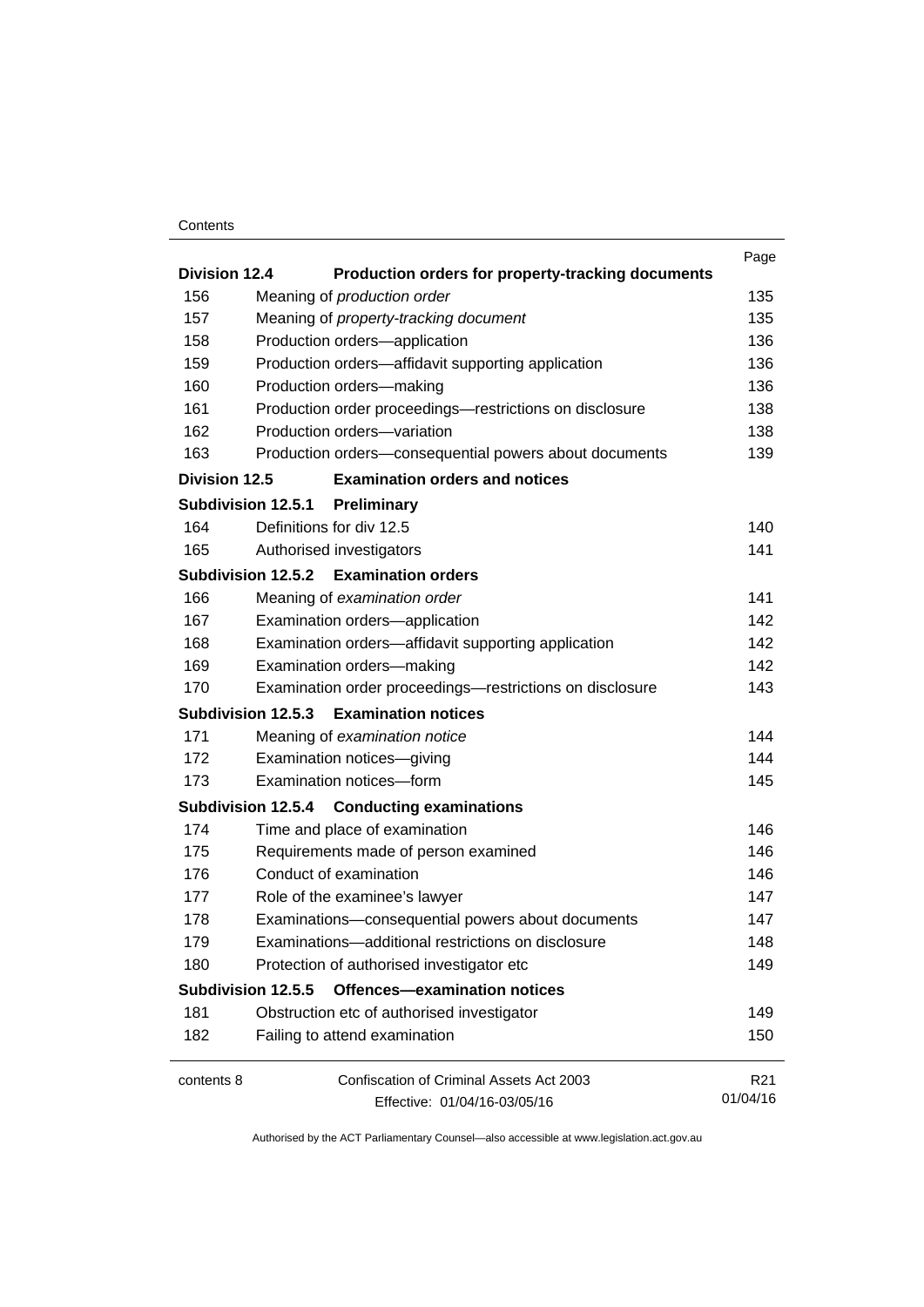|                      |                                                                                           | Contents   |
|----------------------|-------------------------------------------------------------------------------------------|------------|
|                      |                                                                                           | Page       |
| 183                  | Offences relating to appearance at examination                                            | 150        |
| 184                  | Unauthorised presence at an examination                                                   | 151        |
| 185                  | Examinations-additional disclosure offences                                               | 151        |
| Division 12.6        | <b>Information order offences</b>                                                         |            |
| 186                  | Meaning of information order                                                              | 154        |
| 187                  | Information orders-failure to comply                                                      | 154        |
| 188                  | Information orders-false or misleading information                                        | 155        |
| 189                  | Information orders-false or misleading documents                                          | 156        |
| 190                  | Destruction etc of documents                                                              | 156        |
| 191                  | Meaning of non-disclosable information order                                              | 157        |
| 192                  | Information orders-disclosure offences                                                    | 158        |
| 193                  | Information orders-disclosure by police officers                                          | 160        |
| 194                  | Information orders-protection of complying financial institutions                         | 160        |
| Part 13              | <b>Search warrants</b>                                                                    |            |
| <b>Division 13.1</b> | Preliminary                                                                               |            |
| 195                  | Definitions for pt 13                                                                     | 162        |
| Division 13.2        | Search warrants-general                                                                   |            |
| 196                  | Applications for search warrants-general                                                  | 164        |
| 197                  | Offence for making false etc statements in search warrant applications                    | 164        |
| 198                  | Additional contents of search warrant applications                                        | 165        |
| 199                  | Issuing search warrants                                                                   | 165        |
| 200                  | When search warrant for property-tracking document may be issued                          | 166        |
| 201                  | Contents of search warrants                                                               | 166        |
| 202                  | Authorisation given by search warrants                                                    | 167        |
| <b>Division 13.3</b> | <b>Telephone and electronic warrants</b>                                                  |            |
| 203                  | Applying for search warrants by telephone or other electronic means                       | 168        |
| 204                  | Issuing search warrants by telephone or other electronic means                            | 169        |
| 205                  | Unsigned warrants by telephone or other electronic means in court<br>proceedings          | 170        |
| 206                  | Offence for stating incorrect names in warrants by telephone or other<br>electronic means | 170        |
| 207                  | Offence for execution etc of search warrant departing in material form                    | 171        |
| 208                  | Offence for execution etc of unauthorised form of search warrant                          | 171        |
| 209                  | Offence for giving unauthorised form of search warrant                                    | 172        |
| R <sub>21</sub>      | Confiscation of Criminal Assets Act 2003                                                  | contents 9 |
| 01/04/16             | Effective: 01/04/16-03/05/16                                                              |            |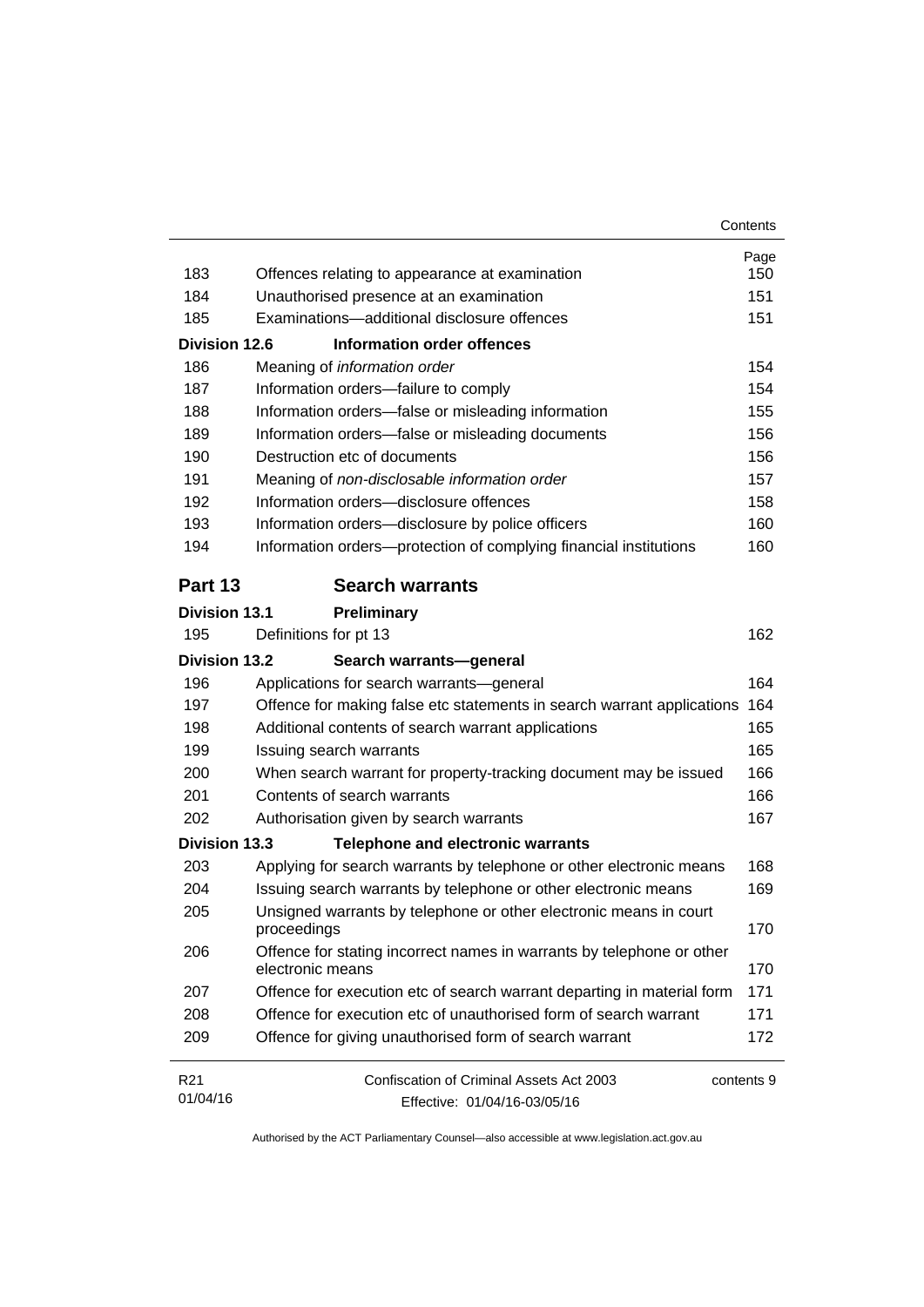### **Contents**

| <b>Division 13.4</b><br>210<br>Search warrants—whether must be executed only during particular<br>172<br>hours<br>211<br>Search warrants-restrictions on personal searches<br>173<br>212<br>Use of force and availability of assistance in executing search warrant<br>174<br>213<br>Search warrants-announcement before entry<br>174<br>214<br>Details of search warrant to be given to occupier etc<br>175<br>215<br>175<br>Occupier entitled to be present during search etc<br>216<br>Particular powers available to officers executing search warrant<br>176<br>217<br>Use of equipment to examine or process things<br>218<br>Moving things to another place for examination or processing<br>219<br>Use of electronic equipment at premises<br>220<br>Person with knowledge of computer or computer system to assist<br>access etc<br>221<br>Securing electronic equipment<br>222<br>Copies of seized things to be provided<br>223<br>Providing documents after execution of search warrant<br><b>Division 13.5</b><br><b>Stopping and searching vehicles</b><br>224<br>Searches of vehicles without search warrant in emergency situations<br>225<br>How police officer exercises powers under s 224<br><b>Division 13.6</b><br>Search warrants-things seized<br>226<br>Receipts for things seized under search warrants<br>227<br>Keeping seized things under search warrants<br>228<br>Keeping things for further period<br>Issuing officer may order keeping of thing<br>187<br>229<br>230<br>Transfer of things seized to public trustee and guardian<br><b>Division 13.7</b><br>Search warrants-miscellaneous<br>Search warrants-false or misleading information<br>231<br>232<br>Search warrants-false or misleading documents<br>233<br>Obstruction etc of police officers and people assisting<br>234<br>Damage etc to be minimised<br>189<br>Compensation<br>235<br>Part 14<br><b>Court procedure</b><br>Meaning of confiscation proceeding<br>236<br>Confiscation of Criminal Assets Act 2003<br>contents 10 |                                  | Page            |
|--------------------------------------------------------------------------------------------------------------------------------------------------------------------------------------------------------------------------------------------------------------------------------------------------------------------------------------------------------------------------------------------------------------------------------------------------------------------------------------------------------------------------------------------------------------------------------------------------------------------------------------------------------------------------------------------------------------------------------------------------------------------------------------------------------------------------------------------------------------------------------------------------------------------------------------------------------------------------------------------------------------------------------------------------------------------------------------------------------------------------------------------------------------------------------------------------------------------------------------------------------------------------------------------------------------------------------------------------------------------------------------------------------------------------------------------------------------------------------------------------------------------------------------------------------------------------------------------------------------------------------------------------------------------------------------------------------------------------------------------------------------------------------------------------------------------------------------------------------------------------------------------------------------------------------------------------------------------------------------------------------------------------------|----------------------------------|-----------------|
|                                                                                                                                                                                                                                                                                                                                                                                                                                                                                                                                                                                                                                                                                                                                                                                                                                                                                                                                                                                                                                                                                                                                                                                                                                                                                                                                                                                                                                                                                                                                                                                                                                                                                                                                                                                                                                                                                                                                                                                                                                | <b>Executing search warrants</b> |                 |
|                                                                                                                                                                                                                                                                                                                                                                                                                                                                                                                                                                                                                                                                                                                                                                                                                                                                                                                                                                                                                                                                                                                                                                                                                                                                                                                                                                                                                                                                                                                                                                                                                                                                                                                                                                                                                                                                                                                                                                                                                                |                                  |                 |
|                                                                                                                                                                                                                                                                                                                                                                                                                                                                                                                                                                                                                                                                                                                                                                                                                                                                                                                                                                                                                                                                                                                                                                                                                                                                                                                                                                                                                                                                                                                                                                                                                                                                                                                                                                                                                                                                                                                                                                                                                                |                                  |                 |
|                                                                                                                                                                                                                                                                                                                                                                                                                                                                                                                                                                                                                                                                                                                                                                                                                                                                                                                                                                                                                                                                                                                                                                                                                                                                                                                                                                                                                                                                                                                                                                                                                                                                                                                                                                                                                                                                                                                                                                                                                                |                                  |                 |
|                                                                                                                                                                                                                                                                                                                                                                                                                                                                                                                                                                                                                                                                                                                                                                                                                                                                                                                                                                                                                                                                                                                                                                                                                                                                                                                                                                                                                                                                                                                                                                                                                                                                                                                                                                                                                                                                                                                                                                                                                                |                                  |                 |
|                                                                                                                                                                                                                                                                                                                                                                                                                                                                                                                                                                                                                                                                                                                                                                                                                                                                                                                                                                                                                                                                                                                                                                                                                                                                                                                                                                                                                                                                                                                                                                                                                                                                                                                                                                                                                                                                                                                                                                                                                                |                                  |                 |
|                                                                                                                                                                                                                                                                                                                                                                                                                                                                                                                                                                                                                                                                                                                                                                                                                                                                                                                                                                                                                                                                                                                                                                                                                                                                                                                                                                                                                                                                                                                                                                                                                                                                                                                                                                                                                                                                                                                                                                                                                                |                                  |                 |
|                                                                                                                                                                                                                                                                                                                                                                                                                                                                                                                                                                                                                                                                                                                                                                                                                                                                                                                                                                                                                                                                                                                                                                                                                                                                                                                                                                                                                                                                                                                                                                                                                                                                                                                                                                                                                                                                                                                                                                                                                                |                                  |                 |
|                                                                                                                                                                                                                                                                                                                                                                                                                                                                                                                                                                                                                                                                                                                                                                                                                                                                                                                                                                                                                                                                                                                                                                                                                                                                                                                                                                                                                                                                                                                                                                                                                                                                                                                                                                                                                                                                                                                                                                                                                                |                                  |                 |
|                                                                                                                                                                                                                                                                                                                                                                                                                                                                                                                                                                                                                                                                                                                                                                                                                                                                                                                                                                                                                                                                                                                                                                                                                                                                                                                                                                                                                                                                                                                                                                                                                                                                                                                                                                                                                                                                                                                                                                                                                                |                                  | 176             |
|                                                                                                                                                                                                                                                                                                                                                                                                                                                                                                                                                                                                                                                                                                                                                                                                                                                                                                                                                                                                                                                                                                                                                                                                                                                                                                                                                                                                                                                                                                                                                                                                                                                                                                                                                                                                                                                                                                                                                                                                                                |                                  | 177             |
|                                                                                                                                                                                                                                                                                                                                                                                                                                                                                                                                                                                                                                                                                                                                                                                                                                                                                                                                                                                                                                                                                                                                                                                                                                                                                                                                                                                                                                                                                                                                                                                                                                                                                                                                                                                                                                                                                                                                                                                                                                |                                  | 178             |
|                                                                                                                                                                                                                                                                                                                                                                                                                                                                                                                                                                                                                                                                                                                                                                                                                                                                                                                                                                                                                                                                                                                                                                                                                                                                                                                                                                                                                                                                                                                                                                                                                                                                                                                                                                                                                                                                                                                                                                                                                                |                                  | 179             |
|                                                                                                                                                                                                                                                                                                                                                                                                                                                                                                                                                                                                                                                                                                                                                                                                                                                                                                                                                                                                                                                                                                                                                                                                                                                                                                                                                                                                                                                                                                                                                                                                                                                                                                                                                                                                                                                                                                                                                                                                                                |                                  | 180             |
|                                                                                                                                                                                                                                                                                                                                                                                                                                                                                                                                                                                                                                                                                                                                                                                                                                                                                                                                                                                                                                                                                                                                                                                                                                                                                                                                                                                                                                                                                                                                                                                                                                                                                                                                                                                                                                                                                                                                                                                                                                |                                  | 182             |
|                                                                                                                                                                                                                                                                                                                                                                                                                                                                                                                                                                                                                                                                                                                                                                                                                                                                                                                                                                                                                                                                                                                                                                                                                                                                                                                                                                                                                                                                                                                                                                                                                                                                                                                                                                                                                                                                                                                                                                                                                                |                                  | 182             |
|                                                                                                                                                                                                                                                                                                                                                                                                                                                                                                                                                                                                                                                                                                                                                                                                                                                                                                                                                                                                                                                                                                                                                                                                                                                                                                                                                                                                                                                                                                                                                                                                                                                                                                                                                                                                                                                                                                                                                                                                                                |                                  |                 |
|                                                                                                                                                                                                                                                                                                                                                                                                                                                                                                                                                                                                                                                                                                                                                                                                                                                                                                                                                                                                                                                                                                                                                                                                                                                                                                                                                                                                                                                                                                                                                                                                                                                                                                                                                                                                                                                                                                                                                                                                                                |                                  | 183             |
|                                                                                                                                                                                                                                                                                                                                                                                                                                                                                                                                                                                                                                                                                                                                                                                                                                                                                                                                                                                                                                                                                                                                                                                                                                                                                                                                                                                                                                                                                                                                                                                                                                                                                                                                                                                                                                                                                                                                                                                                                                |                                  | 184             |
|                                                                                                                                                                                                                                                                                                                                                                                                                                                                                                                                                                                                                                                                                                                                                                                                                                                                                                                                                                                                                                                                                                                                                                                                                                                                                                                                                                                                                                                                                                                                                                                                                                                                                                                                                                                                                                                                                                                                                                                                                                |                                  |                 |
|                                                                                                                                                                                                                                                                                                                                                                                                                                                                                                                                                                                                                                                                                                                                                                                                                                                                                                                                                                                                                                                                                                                                                                                                                                                                                                                                                                                                                                                                                                                                                                                                                                                                                                                                                                                                                                                                                                                                                                                                                                |                                  | 184             |
|                                                                                                                                                                                                                                                                                                                                                                                                                                                                                                                                                                                                                                                                                                                                                                                                                                                                                                                                                                                                                                                                                                                                                                                                                                                                                                                                                                                                                                                                                                                                                                                                                                                                                                                                                                                                                                                                                                                                                                                                                                |                                  | 185             |
|                                                                                                                                                                                                                                                                                                                                                                                                                                                                                                                                                                                                                                                                                                                                                                                                                                                                                                                                                                                                                                                                                                                                                                                                                                                                                                                                                                                                                                                                                                                                                                                                                                                                                                                                                                                                                                                                                                                                                                                                                                |                                  | 186             |
|                                                                                                                                                                                                                                                                                                                                                                                                                                                                                                                                                                                                                                                                                                                                                                                                                                                                                                                                                                                                                                                                                                                                                                                                                                                                                                                                                                                                                                                                                                                                                                                                                                                                                                                                                                                                                                                                                                                                                                                                                                |                                  |                 |
|                                                                                                                                                                                                                                                                                                                                                                                                                                                                                                                                                                                                                                                                                                                                                                                                                                                                                                                                                                                                                                                                                                                                                                                                                                                                                                                                                                                                                                                                                                                                                                                                                                                                                                                                                                                                                                                                                                                                                                                                                                |                                  | 187             |
|                                                                                                                                                                                                                                                                                                                                                                                                                                                                                                                                                                                                                                                                                                                                                                                                                                                                                                                                                                                                                                                                                                                                                                                                                                                                                                                                                                                                                                                                                                                                                                                                                                                                                                                                                                                                                                                                                                                                                                                                                                |                                  |                 |
|                                                                                                                                                                                                                                                                                                                                                                                                                                                                                                                                                                                                                                                                                                                                                                                                                                                                                                                                                                                                                                                                                                                                                                                                                                                                                                                                                                                                                                                                                                                                                                                                                                                                                                                                                                                                                                                                                                                                                                                                                                |                                  | 187             |
|                                                                                                                                                                                                                                                                                                                                                                                                                                                                                                                                                                                                                                                                                                                                                                                                                                                                                                                                                                                                                                                                                                                                                                                                                                                                                                                                                                                                                                                                                                                                                                                                                                                                                                                                                                                                                                                                                                                                                                                                                                |                                  | 188             |
|                                                                                                                                                                                                                                                                                                                                                                                                                                                                                                                                                                                                                                                                                                                                                                                                                                                                                                                                                                                                                                                                                                                                                                                                                                                                                                                                                                                                                                                                                                                                                                                                                                                                                                                                                                                                                                                                                                                                                                                                                                |                                  | 189             |
|                                                                                                                                                                                                                                                                                                                                                                                                                                                                                                                                                                                                                                                                                                                                                                                                                                                                                                                                                                                                                                                                                                                                                                                                                                                                                                                                                                                                                                                                                                                                                                                                                                                                                                                                                                                                                                                                                                                                                                                                                                |                                  |                 |
|                                                                                                                                                                                                                                                                                                                                                                                                                                                                                                                                                                                                                                                                                                                                                                                                                                                                                                                                                                                                                                                                                                                                                                                                                                                                                                                                                                                                                                                                                                                                                                                                                                                                                                                                                                                                                                                                                                                                                                                                                                |                                  | 190             |
|                                                                                                                                                                                                                                                                                                                                                                                                                                                                                                                                                                                                                                                                                                                                                                                                                                                                                                                                                                                                                                                                                                                                                                                                                                                                                                                                                                                                                                                                                                                                                                                                                                                                                                                                                                                                                                                                                                                                                                                                                                |                                  |                 |
|                                                                                                                                                                                                                                                                                                                                                                                                                                                                                                                                                                                                                                                                                                                                                                                                                                                                                                                                                                                                                                                                                                                                                                                                                                                                                                                                                                                                                                                                                                                                                                                                                                                                                                                                                                                                                                                                                                                                                                                                                                |                                  | 191             |
|                                                                                                                                                                                                                                                                                                                                                                                                                                                                                                                                                                                                                                                                                                                                                                                                                                                                                                                                                                                                                                                                                                                                                                                                                                                                                                                                                                                                                                                                                                                                                                                                                                                                                                                                                                                                                                                                                                                                                                                                                                |                                  | R <sub>21</sub> |
|                                                                                                                                                                                                                                                                                                                                                                                                                                                                                                                                                                                                                                                                                                                                                                                                                                                                                                                                                                                                                                                                                                                                                                                                                                                                                                                                                                                                                                                                                                                                                                                                                                                                                                                                                                                                                                                                                                                                                                                                                                | Effective: 01/04/16-03/05/16     | 01/04/16        |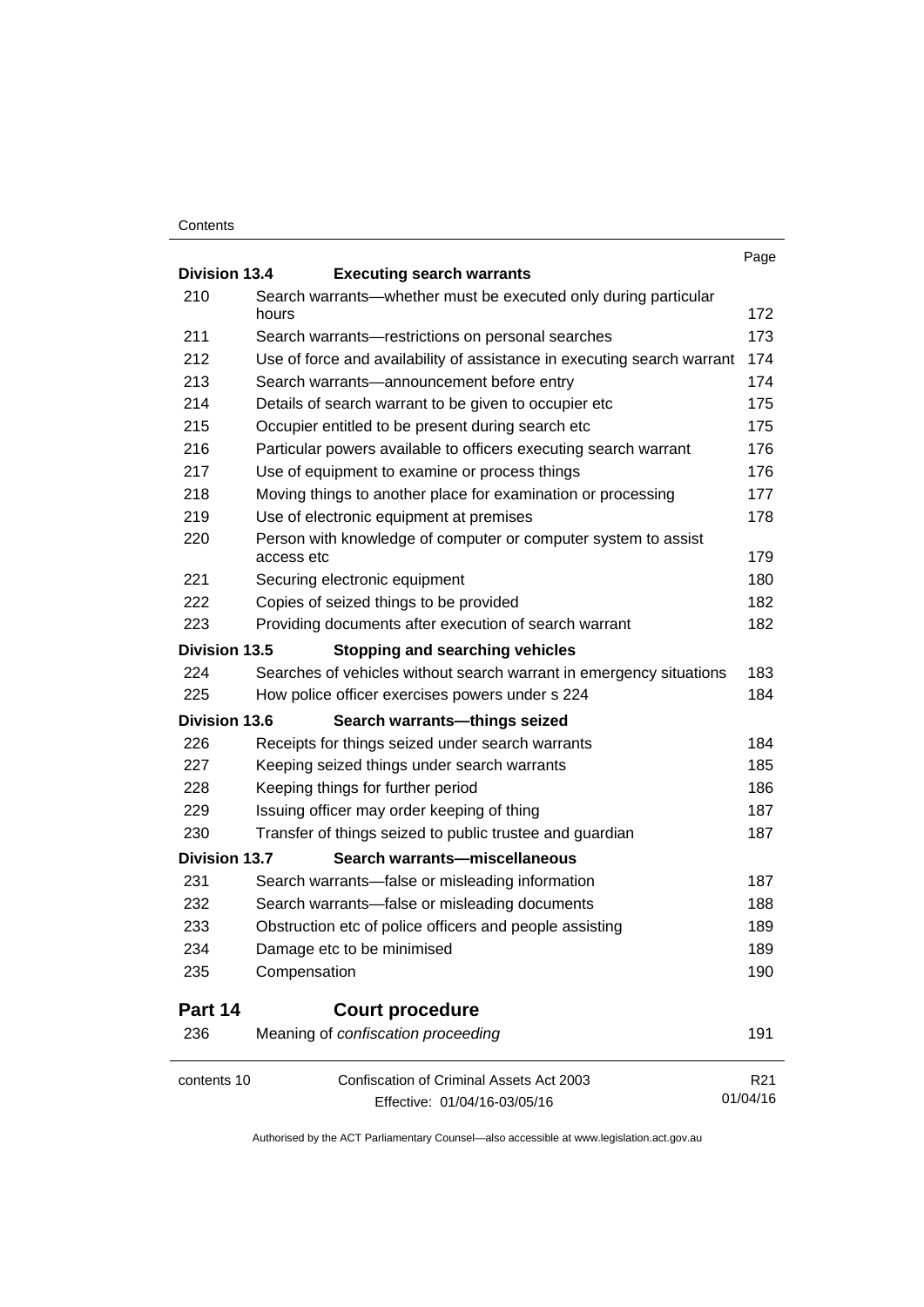| Contents |
|----------|
|----------|

|                   |                                                                                                | Contents |
|-------------------|------------------------------------------------------------------------------------------------|----------|
|                   |                                                                                                | Page     |
| 237               | Confiscation and corresponding law order proceedings are civil, not<br>criminal                |          |
| 238               | Meaning of relevant court                                                                      |          |
| 239               | Jurisdiction of Magistrates Court-confiscation proceedings                                     |          |
| 240               | Jurisdiction of Magistrates Court-interstate orders                                            |          |
| 241               | Jurisdiction of Supreme Court                                                                  |          |
| 242               | Confiscation proceedings-transferred proceedings                                               |          |
| 243               | Restricted access proceedings—notice of applications etc                                       |          |
| 244               | Other confiscation proceedings—notice of applications etc                                      |          |
| 245               | Applications for another confiscation proceeding in relation to same<br>offence                |          |
| 246               | Confiscation proceedings—time extensions for applications                                      |          |
| 247               | Confiscation proceedings—amendment of applications                                             |          |
| 248               | Confiscation proceedings-relevant material                                                     |          |
| 249               | Confiscation proceedings-witness not required to answer questions<br>prejudicing investigation |          |
| 250               | Confiscation proceedings-additional orders                                                     |          |
| 251               | Contravention of additional orders under s 250                                                 |          |
| 252               | Confiscation proceedings-consent orders                                                        |          |
| 253               | Confiscation proceedings—notice of making orders                                               |          |
| 254               | Concurrent proceedings                                                                         |          |
| Part 15           | <b>Miscellaneous</b>                                                                           |          |
| 255               | Self-incrimination and other privileges overridden                                             |          |
| 256               | Powers under Act not limited by criminal proceedings                                           |          |
| 257               | Powers under Act do not limit each other or powers under other laws                            |          |
| 258               | Examination orders-reporting requirements                                                      |          |
| 259               | Approved forms                                                                                 |          |
| 260               | Regulation-making power                                                                        |          |
| <b>Dictionary</b> |                                                                                                |          |
| <b>Endnotes</b>   |                                                                                                |          |
| 1                 | About the endnotes                                                                             |          |
| R <sub>21</sub>   | Confiscation of Criminal Assets Act 2003<br>contents 11                                        |          |
| 01/04/16          | Effective: 01/04/16-03/05/16                                                                   |          |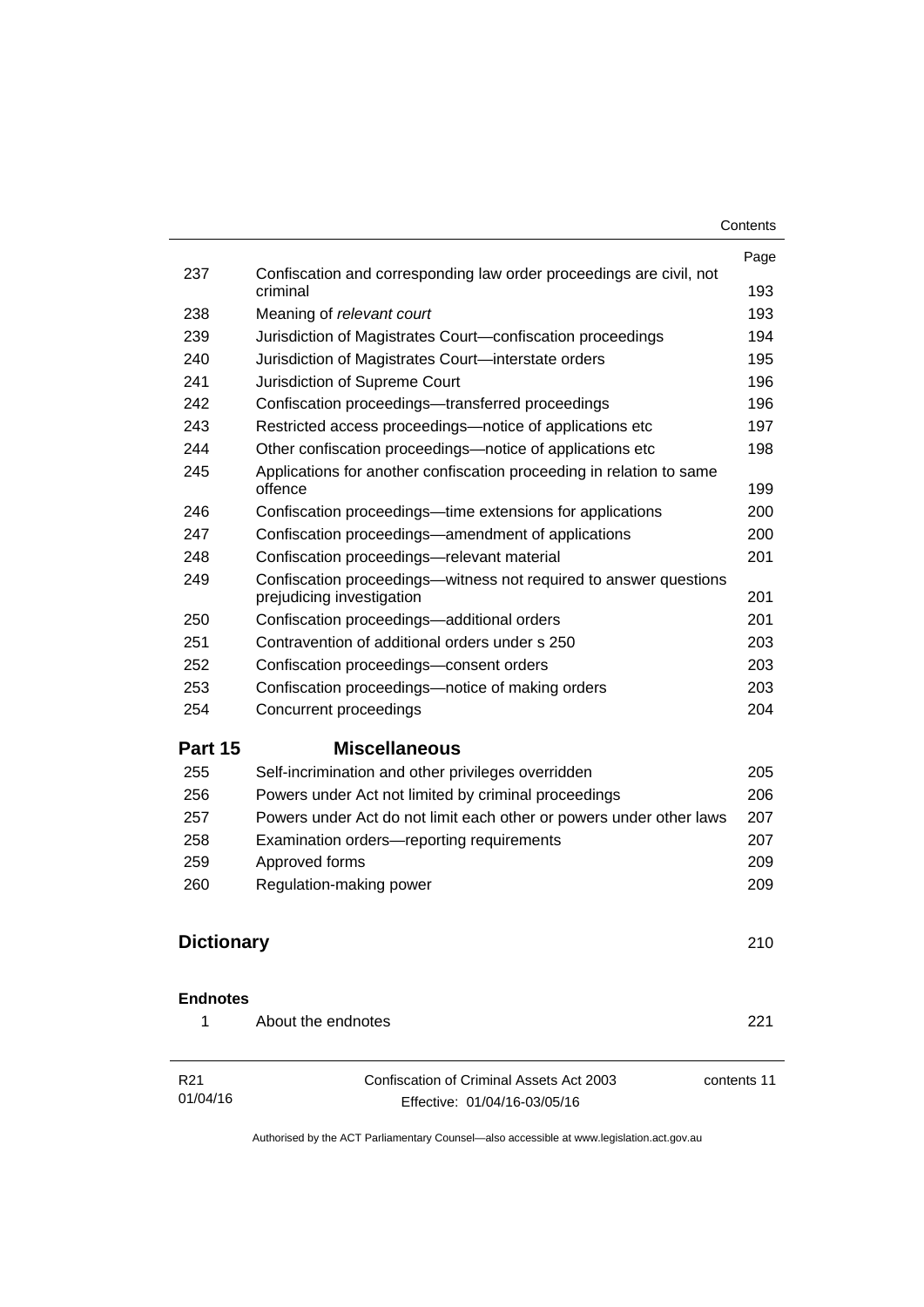|   |                        | Page |
|---|------------------------|------|
|   | Abbreviation key       | 221  |
| 3 | Legislation history    | 222  |
| 4 | Amendment history      | 226  |
| 5 | Earlier republications | 233  |

contents 12 Confiscation of Criminal Assets Act 2003 Effective: 01/04/16-03/05/16

R21 01/04/16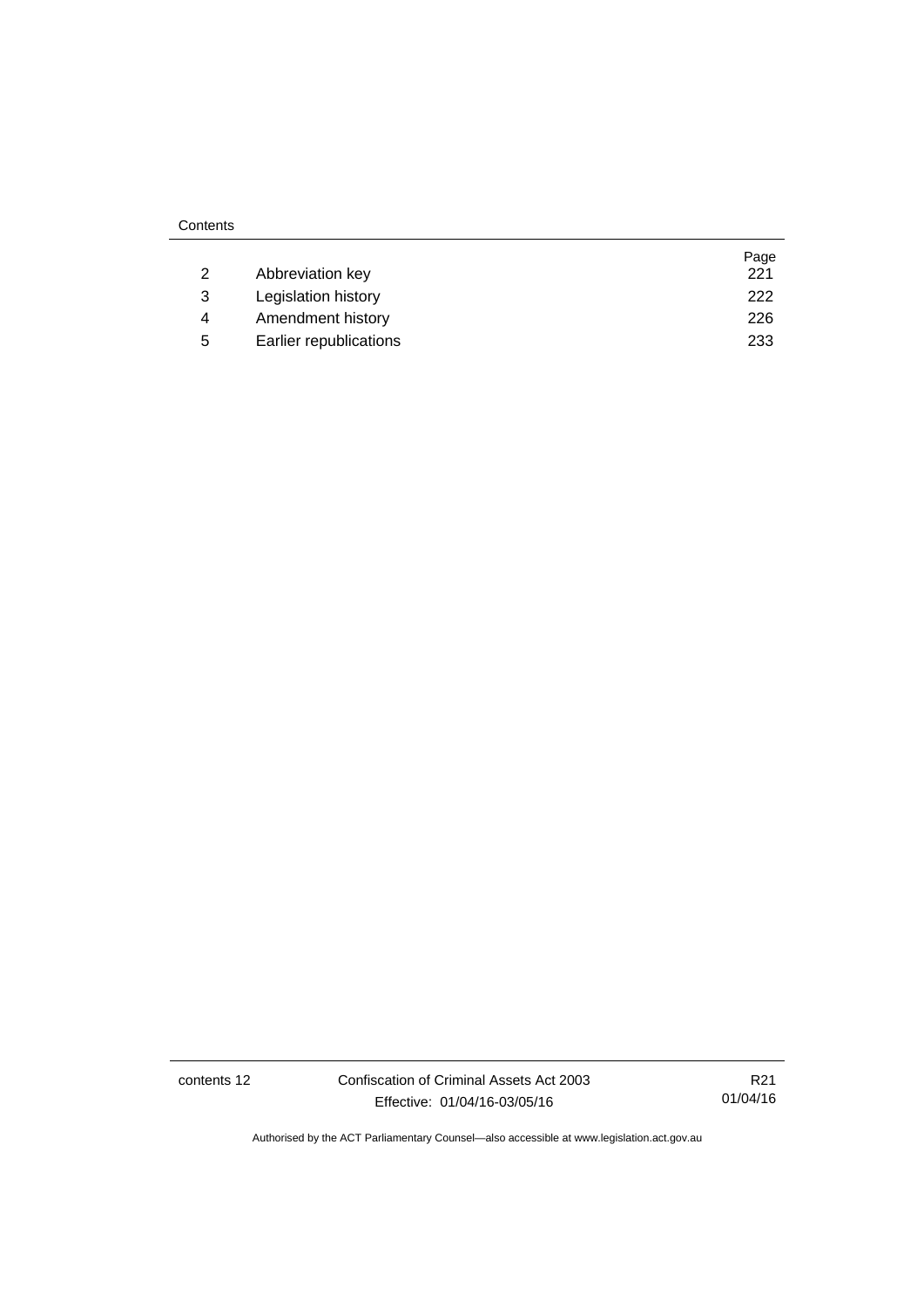

# **Confiscation of Criminal Assets Act 2003**

An Act to deprive people of the proceeds of crime and of property used for criminal activity, and for other purposes

R21 01/04/16

l

page 1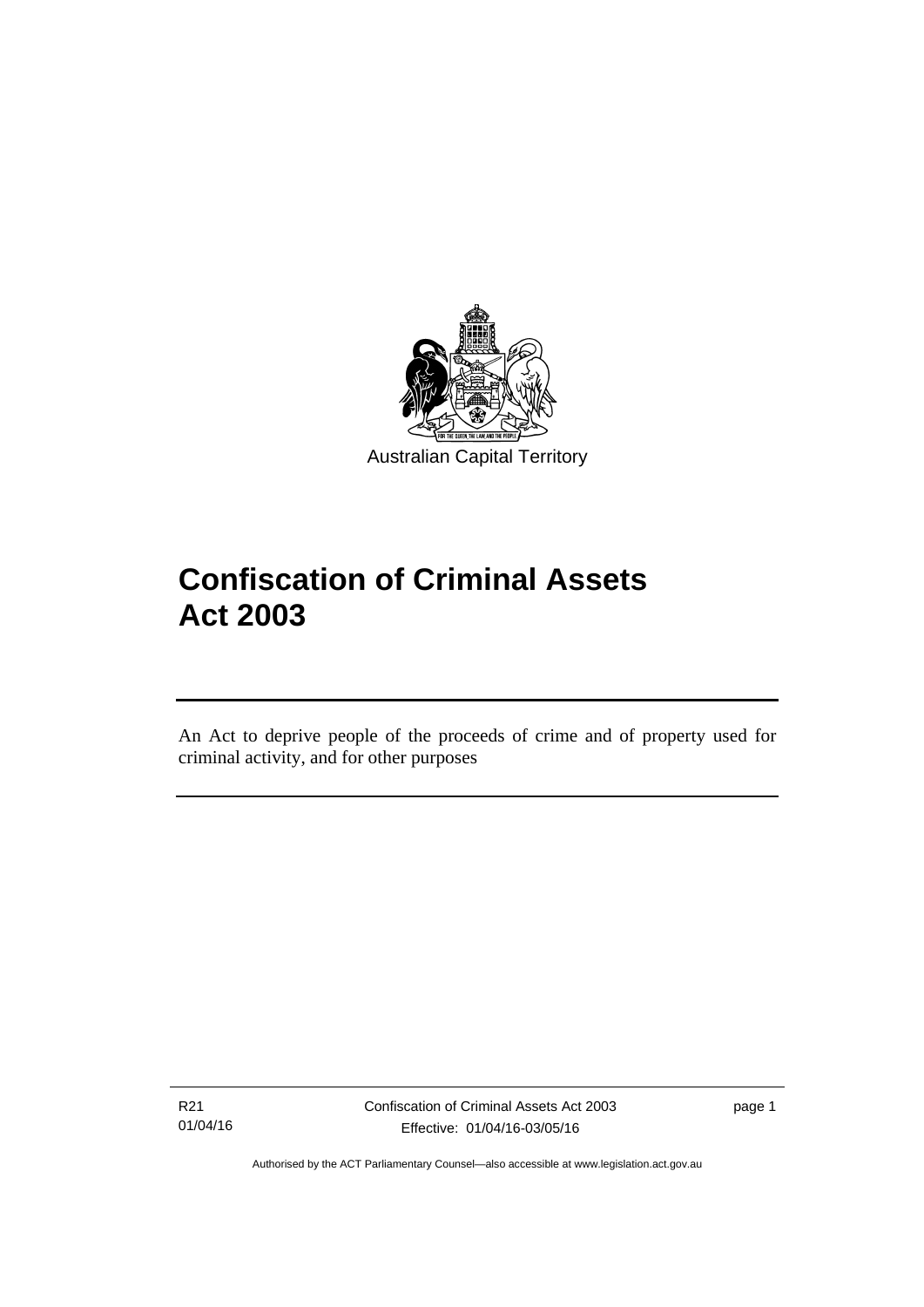### Part 1 **Preliminary**

Section 1

# <span id="page-15-0"></span>**Part 1** Preliminary

# <span id="page-15-1"></span>**1 Name of Act**

This Act is the *Confiscation of Criminal Assets Act 2003.*

# <span id="page-15-2"></span>**3 Purposes of Act**

The *purposes of this Act* include the following:

- (a) to encourage law-abiding behaviour by the community;
- (b) to give effect to the principle of public policy that a person should not be enriched because of the commission of an offence, whether or not anyone has been convicted of the offence;
- (c) to deprive a person of all material advantage derived from the commission of an offence, whatever the form into which property or benefits derived from the offence may have been changed;
- (d) to deprive a person of property used, or intended by an offender to be used, in relation to the commission of an offence, whatever the form into which it may have been changed, and to prevent the person from using the property to commit other offences;
- (e) to enable the effective tracing and seizure by law enforcement authorities of property used, or intended by an offender to be used, in relation to the commission of an offence and all material advantage derived from the offence;
- (f) to provide for the enforcement in the ACT of orders, notices or decisions (however described) made under corresponding laws.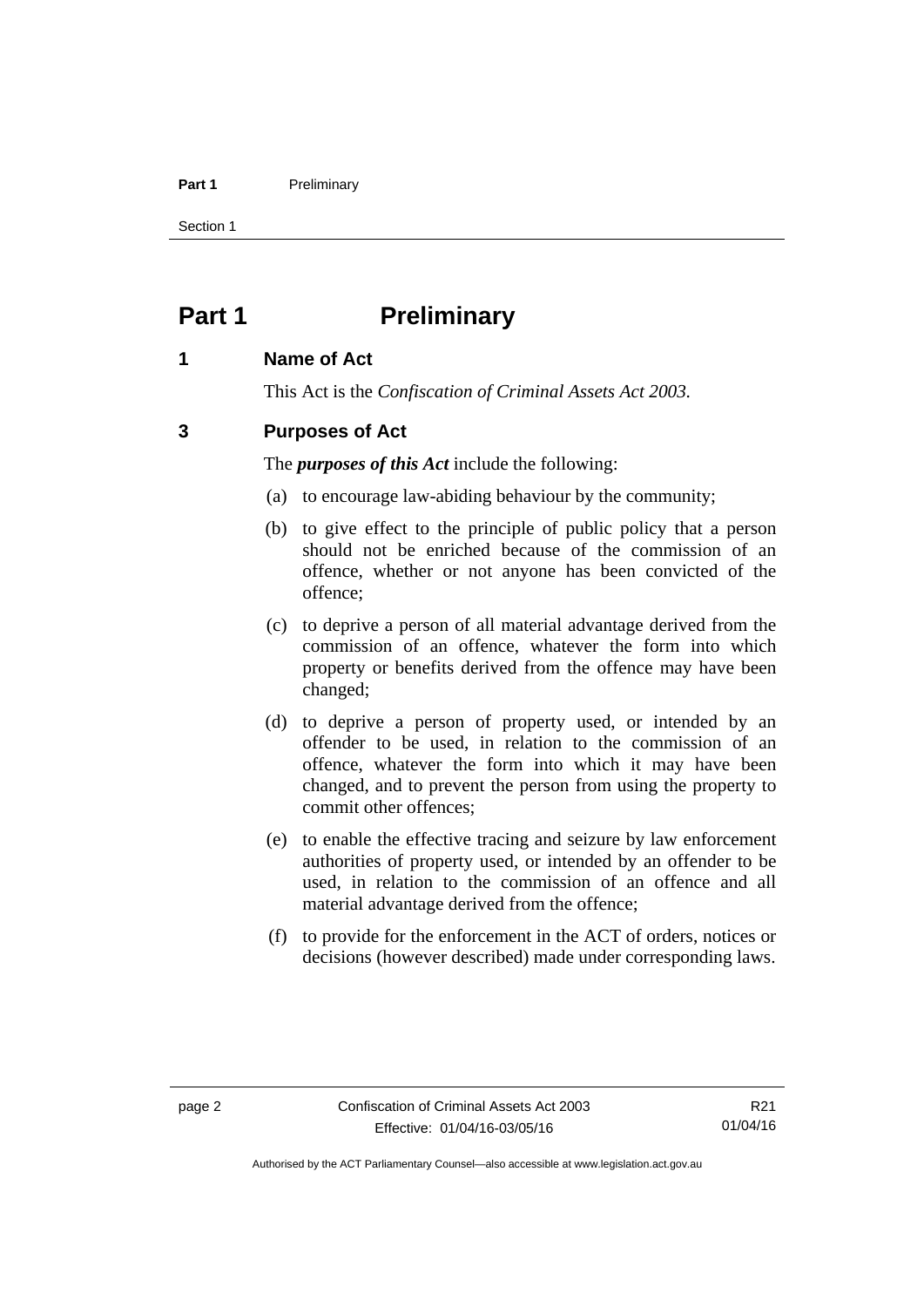# <span id="page-16-0"></span>**4 Application of Act to property and dealings**

- (1) This Act applies to property located anywhere, whether in the ACT, in Australia outside the ACT, or outside Australia.
- (2) This Act applies to dealings with property anywhere, whether it happens in the ACT, in Australia outside the ACT, or outside Australia.

# <span id="page-16-1"></span>**5 Application of Act to offences**

This Act applies in relation to offences, whether committed, or alleged to have been committed, before or after the commencement of this Act.

# <span id="page-16-2"></span>**6 Dictionary**

The dictionary at the end of this Act is part of this Act.

*Note 1* The dictionary at the end of this Act defines certain terms used in this Act, and includes references (*signpost definitions*) to other terms defined elsewhere in this Act.

> For example, the signpost definition '*effective control*, of property—see section 14.' means that the term 'effective control' is defined in that section.

*Note 2* A definition in the dictionary (including a signpost definition) applies to the entire Act unless the definition, or another provision of the Act, provides otherwise or the contrary intention otherwise appears (see [Legislation Act,](http://www.legislation.act.gov.au/a/2001-14)  $s$  155 and  $s$  156 (1)).

# <span id="page-16-3"></span>**7 Notes**

A note included in this Act is explanatory and is not part of this Act.

*Note* See the [Legislation Act,](http://www.legislation.act.gov.au/a/2001-14) s 127 (1), (4) and (5) for the legal status of notes.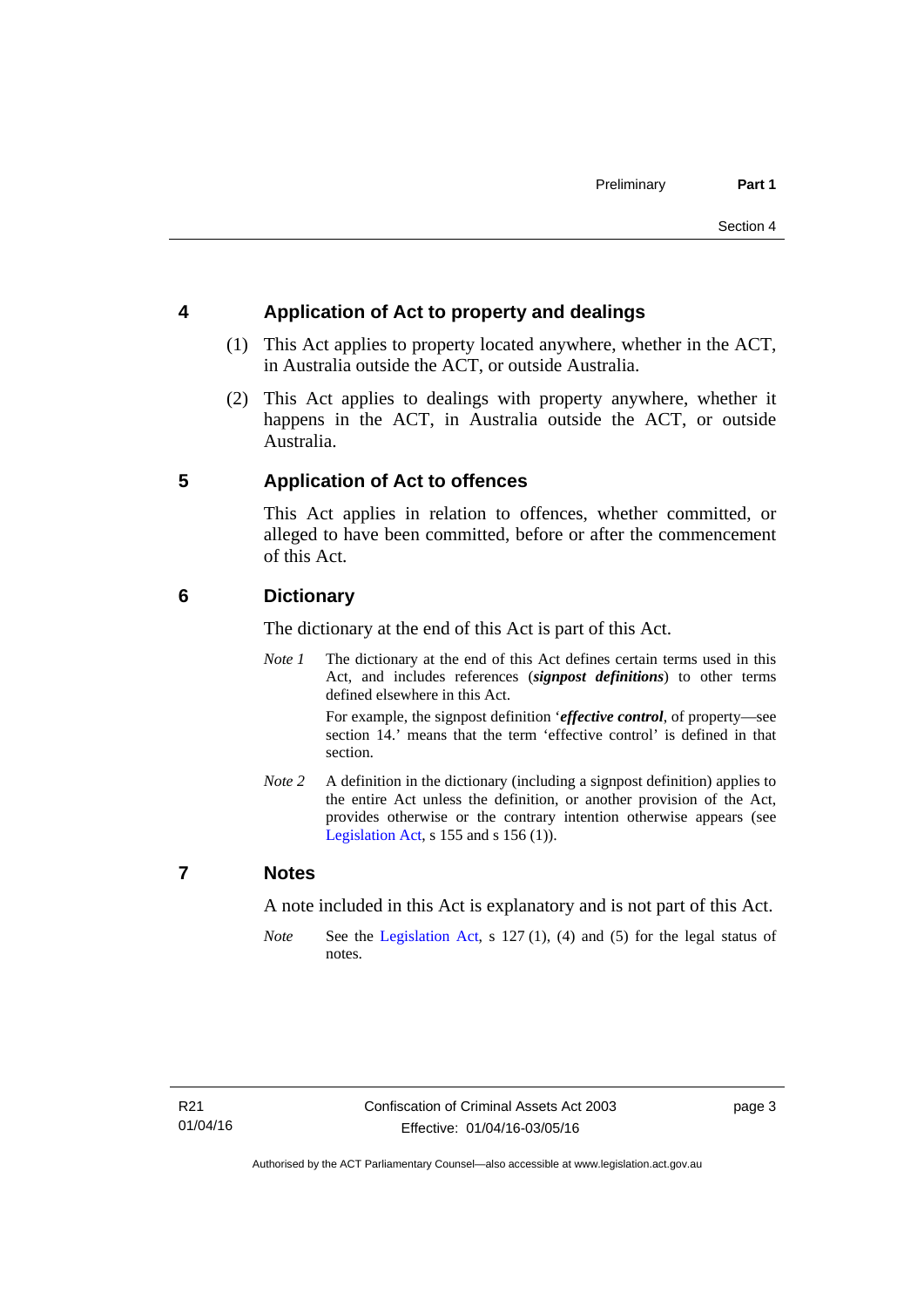## <span id="page-17-0"></span>**8 Offences against Act—application of Criminal Code etc**

Other legislation applies in relation to offences against this Act.

- *Note 1 Criminal Code* The [Criminal Code](http://www.legislation.act.gov.au/a/2002-51), ch 2 applies to all offences against this Act (see Code, pt 2.1). The chapter sets out the general principles of criminal responsibility (including burdens of proof and general defences), and defines terms used for offences to which the Code applies (eg *conduct*, *intention*, *recklessness* and *strict liability*).
- *Note 2 Penalty units*

The [Legislation Act](http://www.legislation.act.gov.au/a/2001-14), s 133 deals with the meaning of offence penalties that are expressed in penalty units.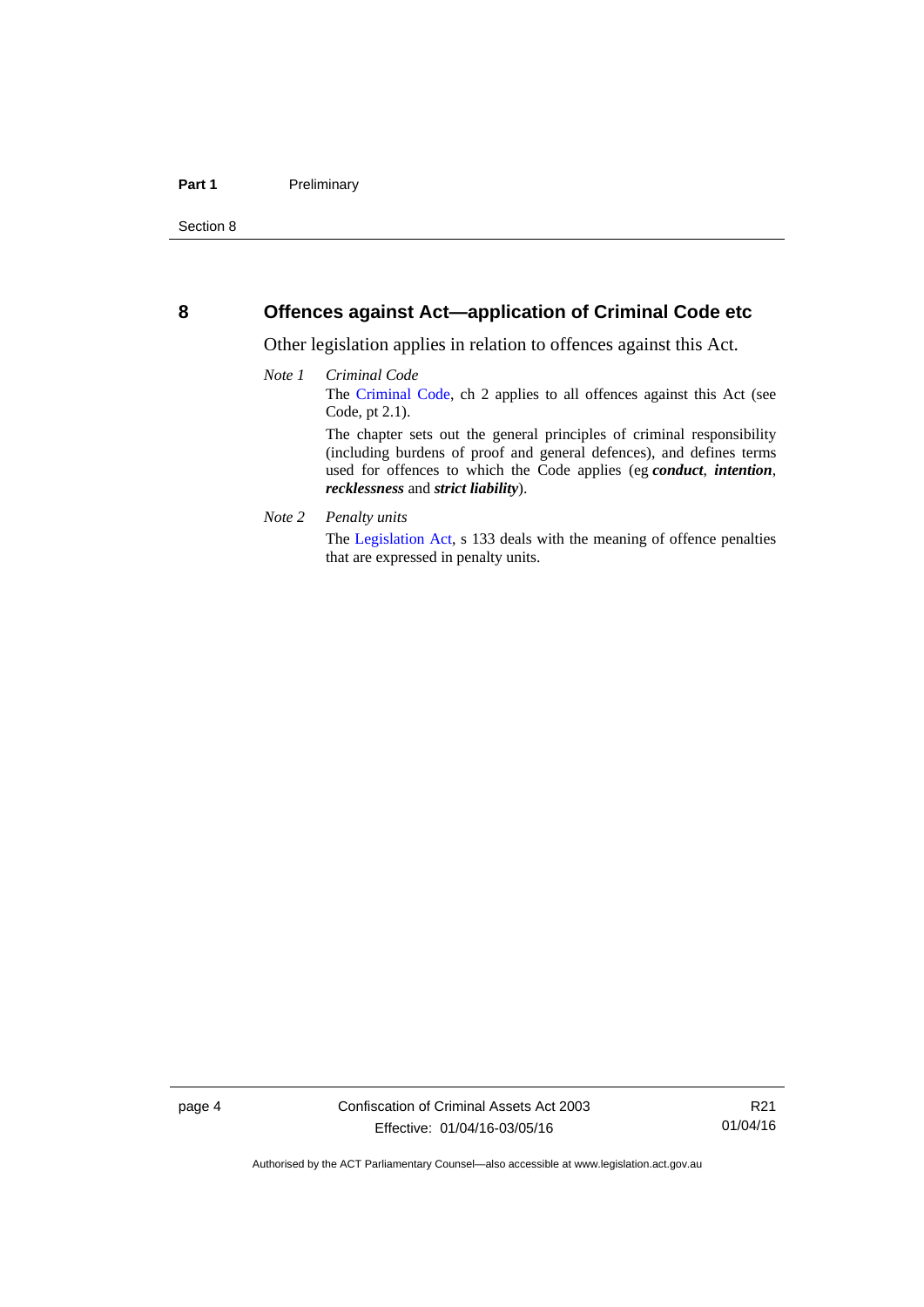# <span id="page-18-0"></span>**Part 2 General overview of confiscation scheme**

### <span id="page-18-1"></span>**9 General overview**

The notes to this section provide a general overview of the scheme of this Act.

### *Note 1 Restraining orders*

A court may make an order (a *restraining order*) preventing the disposal or other dealing with property. A restraining order may also be made to secure a property for the payment of a penalty order (see note 4).

Property may be restrained even though it is not the offender's property.

#### *Note 2 Confiscation of property on conviction*

A court that convicts a person of a relevant offence may make an order (a *conviction forfeiture order*) for the forfeiture to the Territory of tainted property in relation to the offence (whether or not the tainted property is restrained).

If a person is convicted of a serious offence (generally an offence punishable by imprisonment for 5 years or more), all restrained property is, by the operation of this Act, forfeited to the Territory (an *automatic forfeiture*).

Property may be forfeited even though it is not the offender's property.

#### *Note 3 Confiscation of property without conviction*

If a court is satisfied on the balance of probabilities that a person has committed a serious offence, it may make an order (a *civil forfeiture order*) for the forfeiture to the Territory of all restrained property even though the person has not been convicted, or the person has been cleared, of the relevant offence.

### *Note 4 Penalty orders*

A court may order the payment to the Territory (a *penalty order*) of the value of the tainted property and the advantages and other benefits derived in any way from the commission of a relevant offence and for restrained property be sold to satisfy the penalty order.

### *Note 5 Exclusion of property from forfeiture and return or compensation for forfeited property*

Provision is made for a order that property be excluded from forfeiture (an *exclusion order*) and forfeited property can be returned or compensation paid for it in certain circumstances. Provision is also made for the buyback of interests in forfeited property.

page 5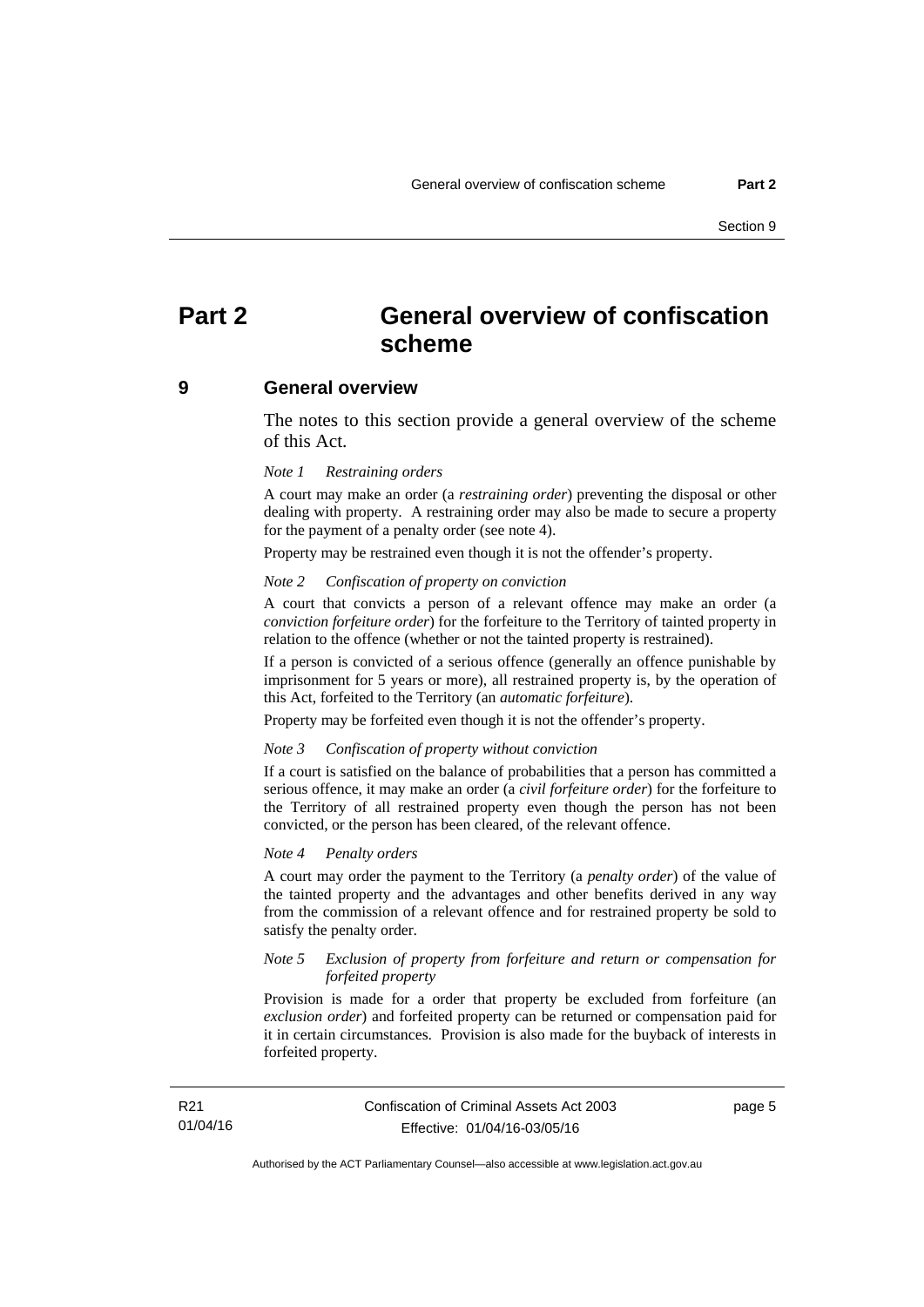### Part 3 **Key concepts**

Section 10

# <span id="page-19-0"></span>**Part 3 Key concepts**

*Note 1* The following concepts are defined in this part:

- *abscond*—see s 16
- *cleared*, of an offence—see s 17
- *convicted*—see s 15 (1)
- *derived*—see s 12
- *effective control*, of property—see s 14
- *finalised* confiscation or criminal proceeding—see s 18
- *offence*—see s 13 (1)
- *ordinary offence*—see s 13 (2)
- *quashed*—see s 15 (3) and (4)
- *related offence*—see s 13 (3)
- *relevant offence*—see s 13 (2)
- *serious offence*—see s 13 (2)
- *tainted property*—see s 10
- *unclaimed tainted property*—see s 11.
- *Note 2* Other important concepts include *benefits* (see s 80), *penalty order* (see s 82) and *relevant court* (see s 238).
- *Note 3* Other important concepts are defined in the [Legislation Act,](http://www.legislation.act.gov.au/a/2001-14) dict, pt 1, including the following:
	- indictment
	- present.

# <span id="page-19-1"></span>**10 What is** *tainted property*

(1) In this Act:

*tainted property*, in relation to an offence, means—

- (a) property that was used, or was intended by an offender to be used, in relation to the commission of the offence; or
- (b) property that was derived by anyone from the commission of the offence; or

R21 01/04/16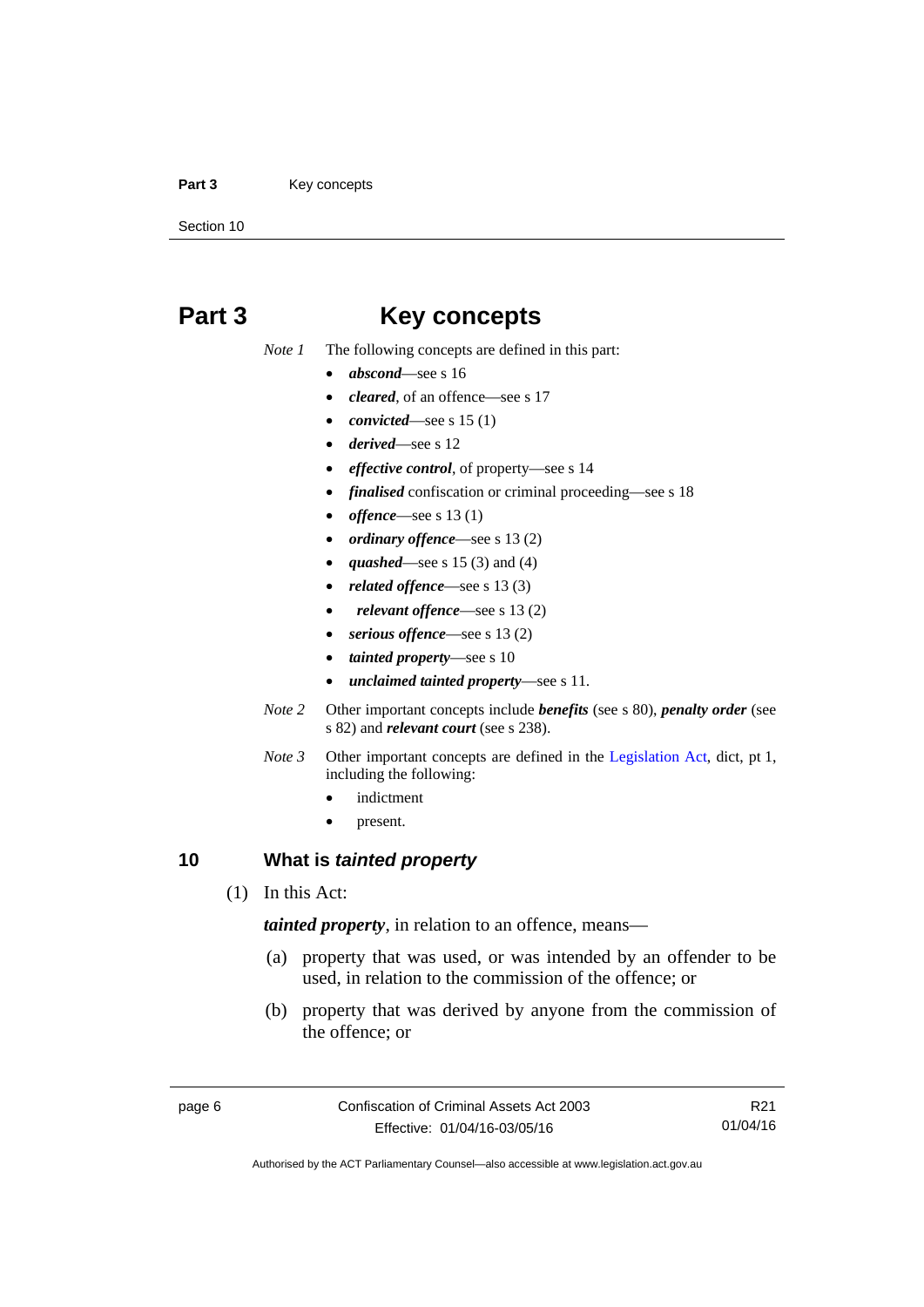(c) property that was derived by anyone from property mentioned in paragraph (a) or (b);

and includes an amount of money held in an account with a financial institution that represents the value of property mentioned in paragraph (a), (b) or (c) that has been directly or indirectly credited to the account.

- *Note 1* For the meaning of *in relation to*, see dict.
- *Note 2* For the meaning of *derived*, see s 12.
- *Note 3 Property* includes an interest in property, see the [Legislation Act,](http://www.legislation.act.gov.au/a/2001-14) dict, pt 1.
- (2) For subsection (1) (a), any property found in the possession of an offender at the time of, or immediately after, the commission of the offence is taken to be property that was used, or was intended by the offender to be used, in relation to the commission of the offence, unless the contrary is established by the offender.

### **Examples of** *tainted property* **for s 10**

- 1 A car used as a getaway car for an armed robbery (see s (1) (a)).
- 2 Money and jewellery stolen during the commission of the armed robbery offence (see s (1) (b)).
- 3 Shares bought using money stolen during the commission of the armed robbery offence, or a mixture of that money and money unconnected with the offence (see s (1) (c) and s 12 (1) (Meaning of *derived*)).
- 4 A house in relation to which a mortgage is partly or completely discharged using money stolen during the commission of the armed robbery offence, or a mixture of that money and money unconnected with the offence (see s (1) (c) and s 12 (1)).
- 5 Money or other property received from the sale of the car, jewellery, shares or house mentioned in examples 1 to 4 (see s (1) (c) and s 12 (1)).
- 6 Other property purchased using the money mentioned in example 5 (see s (1) (c) and s 12 (1)).
- 7 Money stolen during the commission of the armed robbery offence is deposited in 1 or more accounts with a credit union and later transferred to a bank account that also contains money unconnected with the offence. The money in the bank account to the value of the money stolen during the commission of the offence is *tainted property* (see s (1)).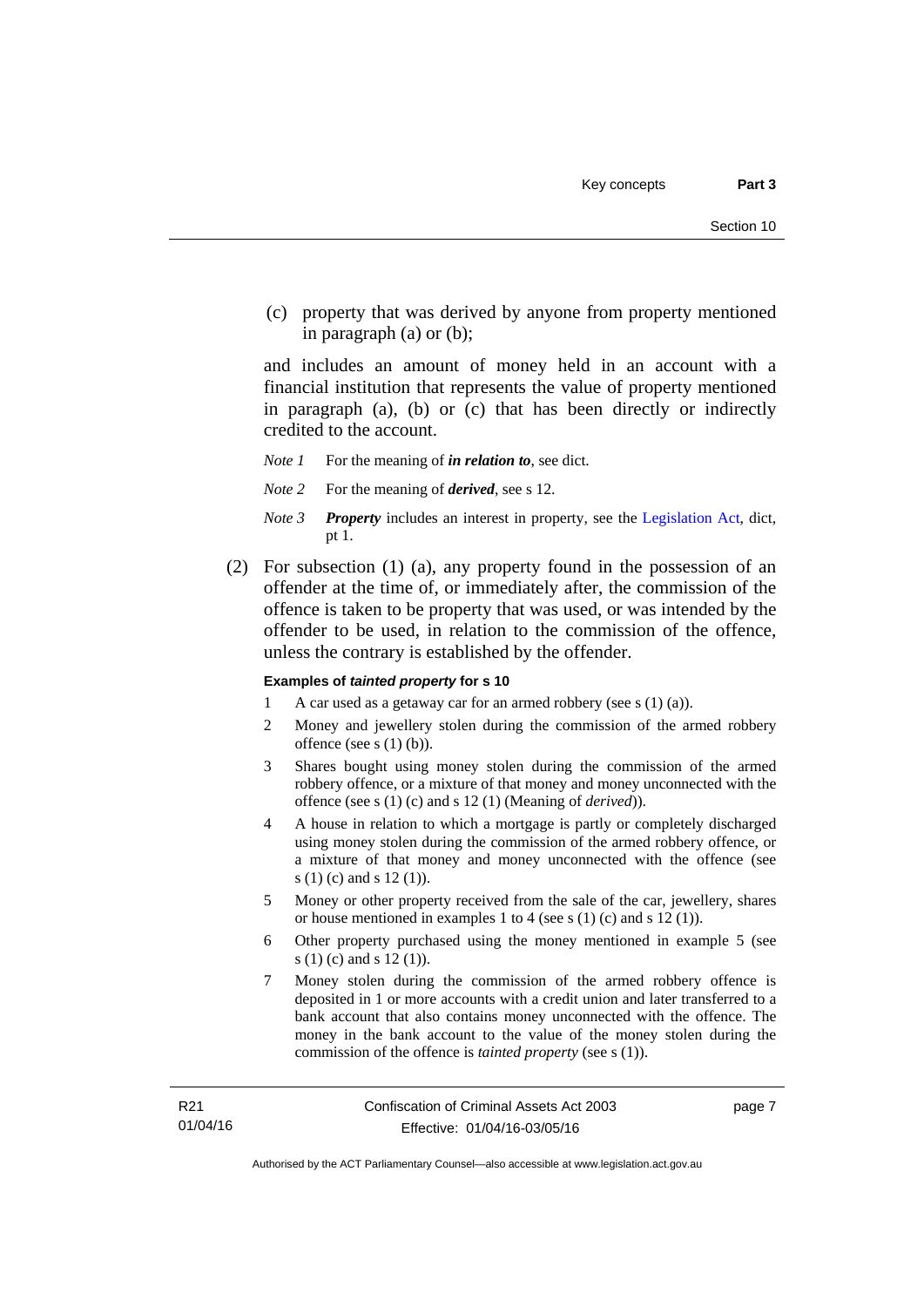- 8 Money received from the sale of the car, jewellery, shares or house mentioned in examples 1 to 4 is deposited in a credit union account that also contains money unconnected with the armed robbery offence. The money in the account to the value of the money received from the sale of the car, jewellery, shares or house mentioned in examples 1 to 4 is *tainted property* (see s (1) and s 12 (1)).
- *Note* An example is part of the Act, is not exhaustive and may extend, but does not limit, the meaning of the provision in which it appears (see [Legislation Act,](http://www.legislation.act.gov.au/a/2001-14) s 126 and s 132).

## <span id="page-21-0"></span>**11 What is** *unclaimed tainted property*

In this Act:

*unclaimed tainted property* means property that—

(a) is tainted property in relation to an offence; and

*Note* For the meaning of *in relation to*, see dict.

(b) is not claimed by anyone;

even if it is not possible to identify the offence or an offender.

### **Examples of property that may be** *unclaimed tainted property*

- 1 a large quantity of hydroponic equipment and lights for growing plants indoors that is found at premises suspected of being used for the production of drugs and that is not claimed by anyone
- 2 a large amount of money with traces of cocaine that is found in a house suspected of being used for drug dealing and that is not claimed by anyone
- 3 a large quantity of jewellery found in a car that has been recently used by several people and that is not claimed by anyone
- 4 a large amount of money found beneath a bridge in a bag that also contains traces of explosives
- *Note 1* A claim for property restrained under an unclaimed tainted property restraining order does not, of itself, change or end the restraining order, see s 46 (2).
- *Note 2* An example is part of the Act, is not exhaustive and may extend, but does not limit, the meaning of the provision in which it appears (see [Legislation Act,](http://www.legislation.act.gov.au/a/2001-14) s 126 and s 132).

R21 01/04/16

Authorised by the ACT Parliamentary Counsel—also accessible at www.legislation.act.gov.au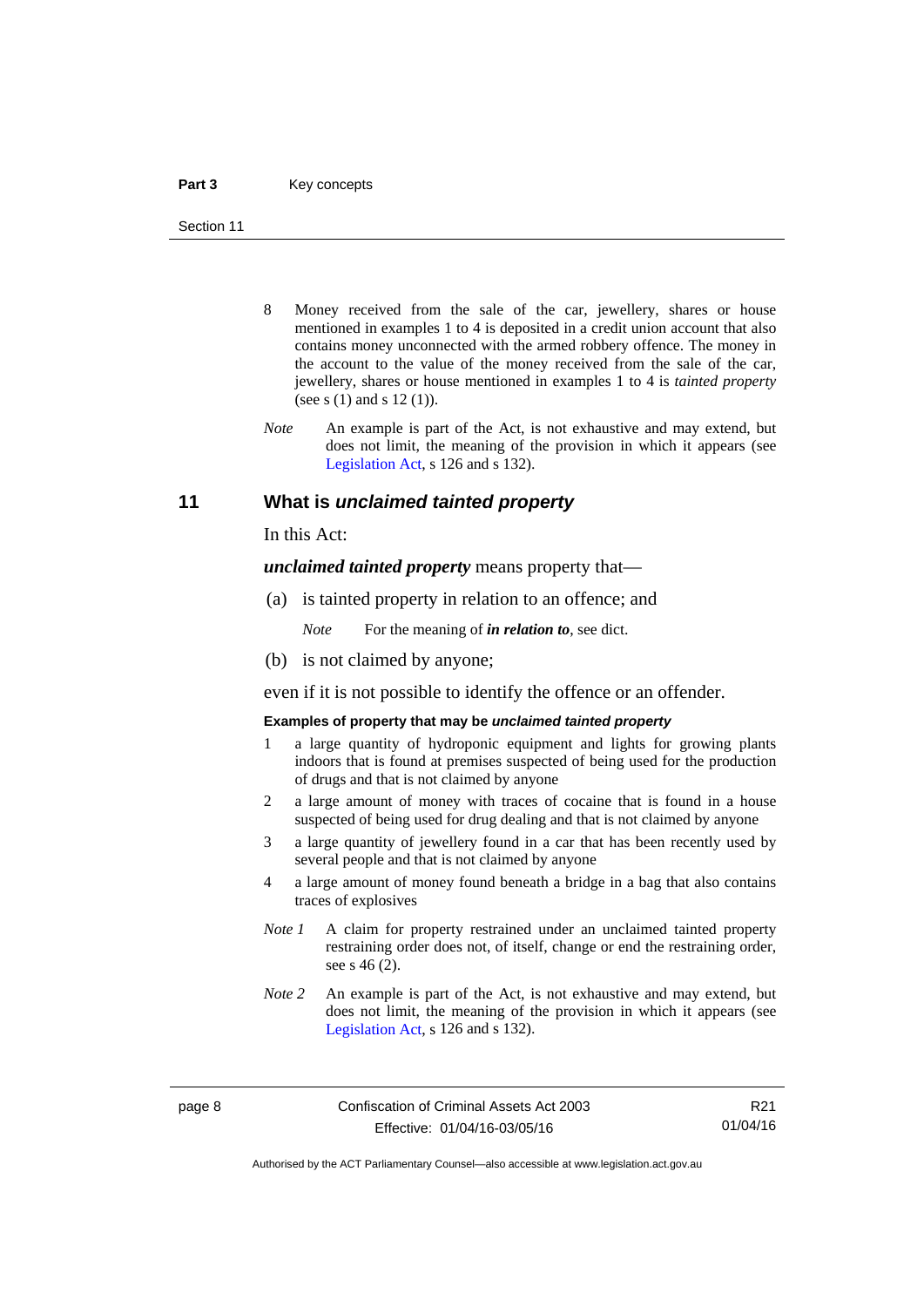# <span id="page-22-0"></span>**12 Meaning of** *derived*

(1) In this Act:

*derived*—property or a benefit is *derived* if it is derived or realised, whether completely or partly and whether directly or indirectly.

### **Examples**

See section 10, examples 3 to 6 and 8.

*Note 1* For the meaning of *benefits*, see s 80.

- *Note 2* An example is part of the Act, is not exhaustive and may extend, but does not limit, the meaning of the provision in which it appears (see [Legislation Act,](http://www.legislation.act.gov.au/a/2001-14) s 126 and s 132).
- (2) Property or a benefit is *derived* by a person if it is derived by someone else at the request or direction of the person.

### **Example**

Jane Citizen commits a relevant offence and then writes a book about the commission of the offence. Ms Citizen directs the book's publisher to pay the royalties for the book to her husband rather than to herself. The royalties would still be *derived* by Ms Citizen because they are derived by her husband at her direction. (This may be relevant, for example, for deciding whether they are artistic profits and thus benefits under div 7.1.)

- (3) For subsection (2), a request or direction of a person (the *first person*)—
	- (a) includes an understanding between the first person and someone else or the first person making it known (directly or indirectly) to someone else that a particular outcome (or an outcome of a particular kind) is wanted or required by the first person; and
	- (b) may be taken to have been made even though, after all the evidence has been considered, the existence of the request or direction can be found only by inference from the actions of people or from other relevant circumstances.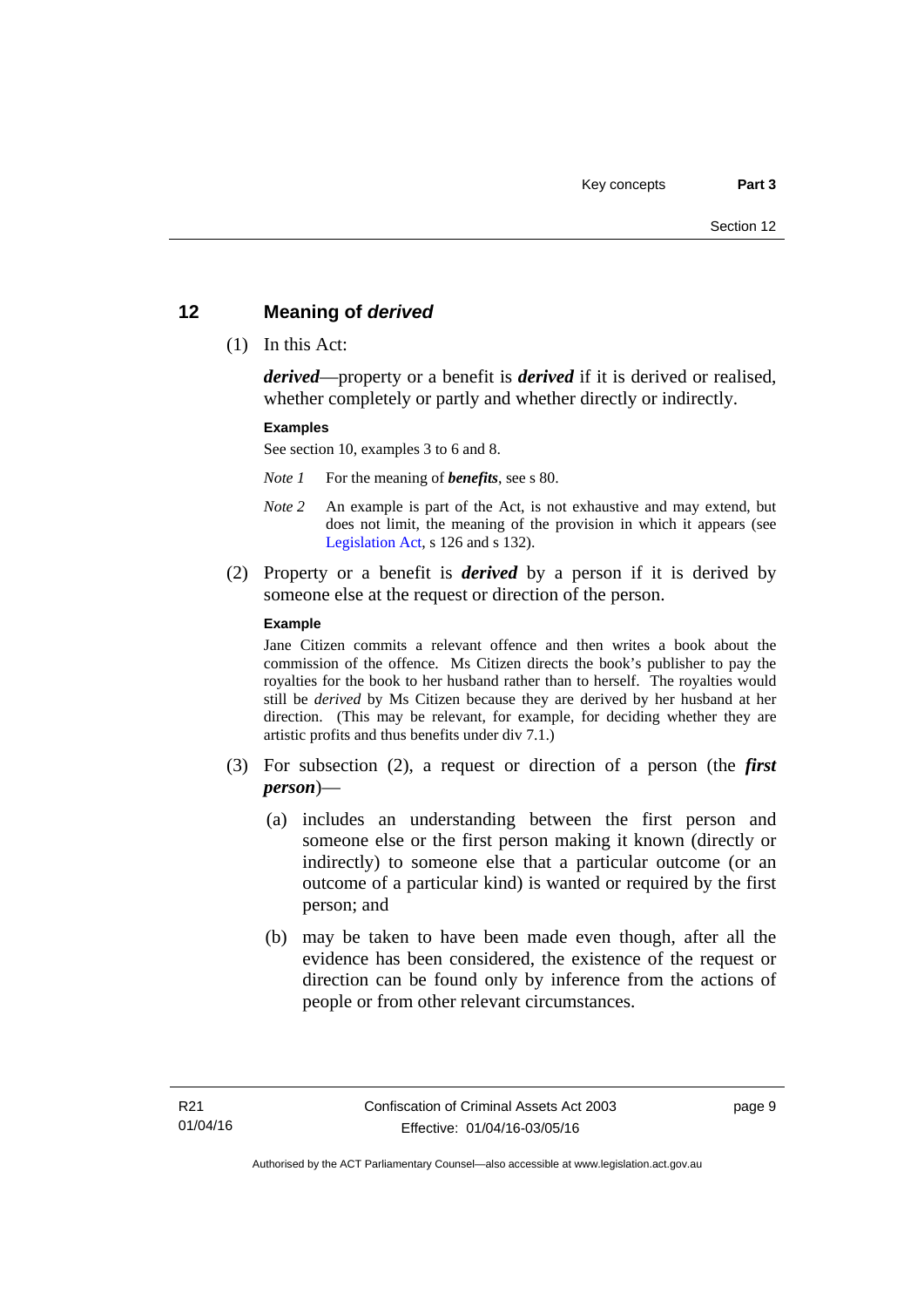### Part 3 **Key concepts**

Section 13

# <span id="page-23-0"></span>**13 Meaning of** *offence* **and of particular kinds of offences**

(1) In this Act:

*offence* means an offence against the law of the Territory, the Commonwealth, a State or another Territory.

(2) In this Act:

*ordinary offence* means a relevant offence other than a serious offence.

### *relevant offence*—

- (a) means an offence punishable by imprisonment for longer than 12 months; and
- (b) includes an offence (however described) against the law of the Commonwealth, a State or another Territory that may be dealt with under a law of the Commonwealth, the State or the other Territory as an indictable offence (or in a way corresponding to the way in which an indictable offence against an ACT law may be dealt with), even if it may also be dealt with as a summary offence (however described) in some circumstances.
	- *Note* An offence against an ACT law is an indictable offence if it is punishable by imprisonment for longer than 2 years, or is declared by law to be an indictable offence (see [Legislation Act,](http://www.legislation.act.gov.au/a/2001-14) s 190 (1)).

*serious offence* means—

- (a) an offence punishable by imprisonment for 5 years or longer; or
- (b) any other offence prescribed by regulation.
- (3) For this Act, an offence is *related* to another offence if the physical elements of the 2 offences are the same, or substantially the same, acts or omissions.

Authorised by the ACT Parliamentary Counsel—also accessible at www.legislation.act.gov.au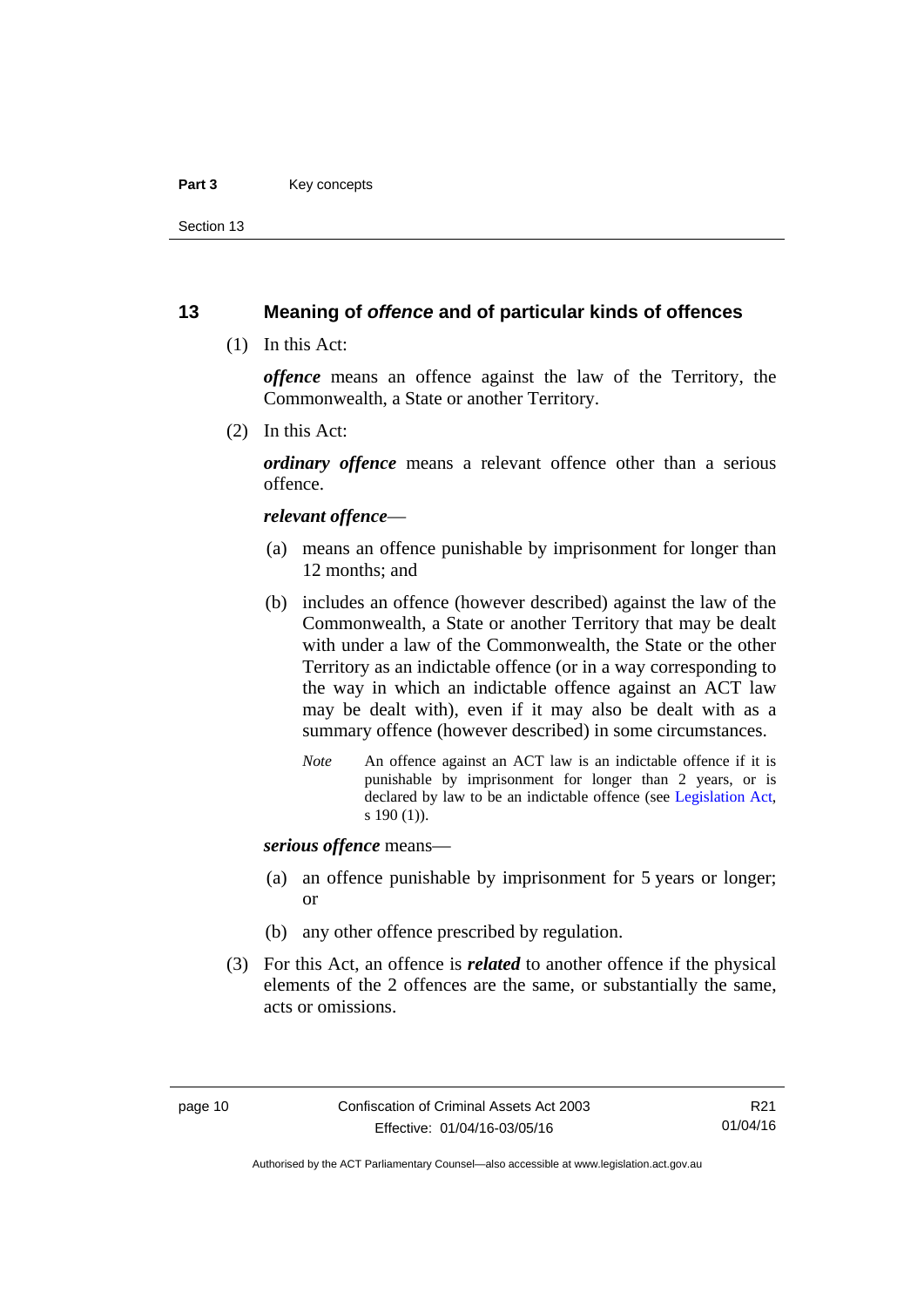# <span id="page-24-0"></span>**14 Meaning of** *effective control* **of property**

 (1) For this Act, property may be subject to the *effective control* of a person whether or not the person has an interest in it.

*Note Interest*, in relation to land or other property, means—

- (a) a legal or equitable estate in the land or other property; or
- (b) a right, power or privilege over, or in relation to, the land or other property.

See the [Legislation Act,](http://www.legislation.act.gov.au/a/2001-14) dict, pt 1.

- (2) In deciding whether or not property is subject to the effective control of a person, or whether or not there are reasonable grounds to suspect or believe that it is, regard may be had to any relevant matter, including, for example, any of the following:
	- (a) shareholdings in, debentures over, or directorships of, a company that has an interest (whether direct or indirect) in the property (a *relevant company*);
	- (b) a trust that has a relationship to the property (a *relevant trust*);
	- (c) family, personal, business and other relationships between people having an interest in the property, or in a relevant company or relevant trust, and other people.
	- *Note* An example is part of the Act, is not exhaustive and may extend, but does not limit, the meaning of the provision in which it appears (see [Legislation Act,](http://www.legislation.act.gov.au/a/2001-14) s 126 and s 132).
- (3) However, property is taken to be subject to the *effective control* of a person if—
	- (a) it is held by someone else on trust or otherwise for the ultimate benefit of the person; or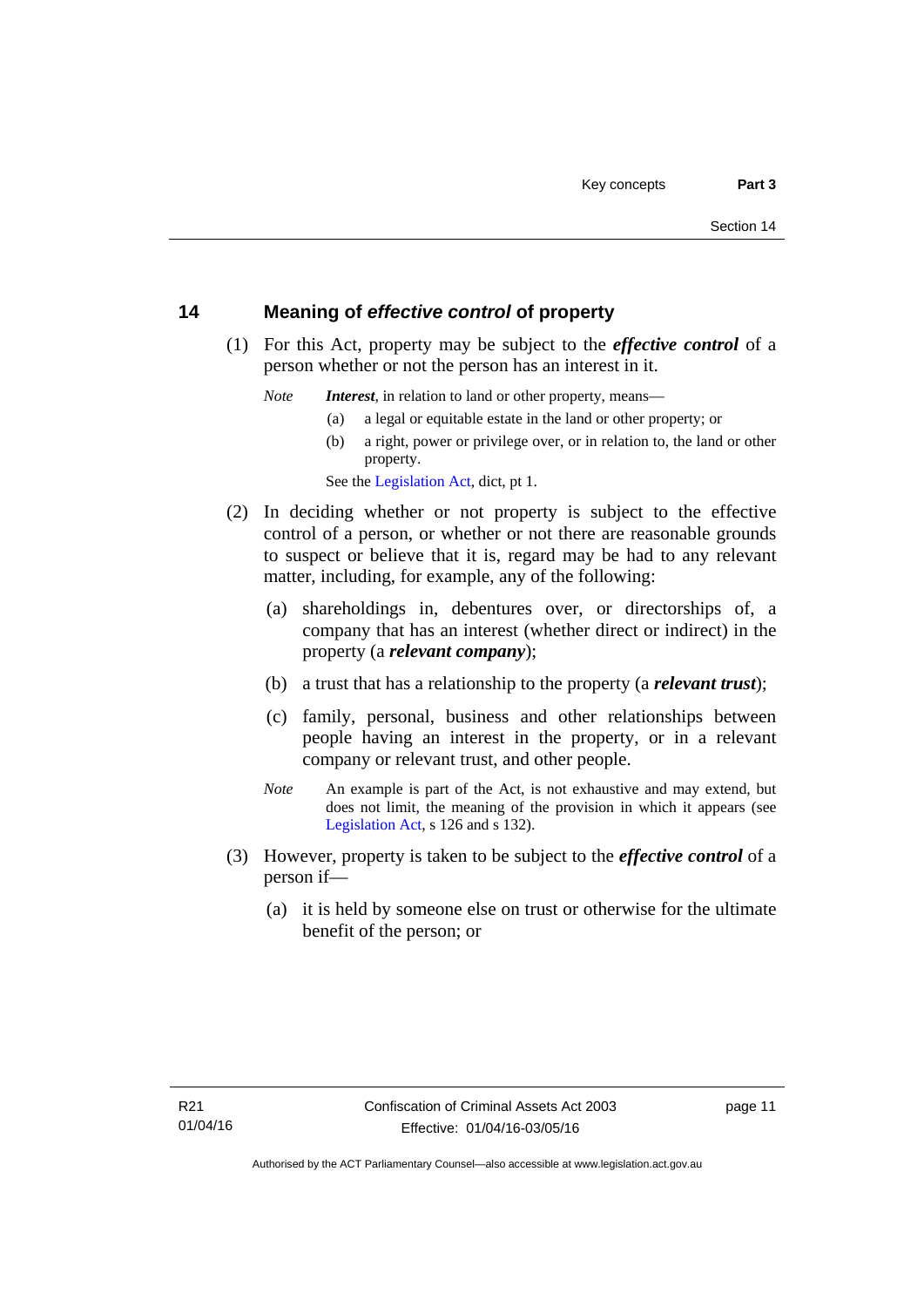- (b) within 6 years before or after the commission of the offence in relation to which an application is made in a confiscation proceeding, the person disposed of the property without sufficient consideration to someone else.
- *Note 1* For the meaning of *in relation to*, see dict.

*Note 2* For the meaning of *sufficient consideration*, see dict.

## <span id="page-25-0"></span>**15 Meaning of** *convicted* **and** *quashed*

- (1) For this Act, a person is taken to be *convicted* of an offence if—
	- (a) the person is convicted of the offence, whether summarily or on indictment; or
	- (b) the person is found guilty, but not convicted, of the offence; or
	- (c) the person absconds in relation to the offence.

*Note 1 Found guilty*, of an offence, includes—

- having an order made for the offence under the *[Crimes](http://www.legislation.act.gov.au/a/2005-58)  [\(Sentencing\) Act 2005](http://www.legislation.act.gov.au/a/2005-58)*, s 17 (Non-conviction orders—general)
- having the offence taken into account under the *[Crimes](http://www.legislation.act.gov.au/a/2005-58)  [\(Sentencing\) Act 2005](http://www.legislation.act.gov.au/a/2005-58)*, s 57 (Outstanding additional offences taken into account in sentencing)

(see [Legislation Act,](http://www.legislation.act.gov.au/a/2001-14) dict, pt 1).

*Note* 2 For the meaning of *abscond*, see s 16.

- (2) The person is taken to be convicted of the offence—
	- (a) if subsection (1) (a) applies—on the day the person is convicted; or
	- (b) if subsection (1) (b) applies—on the day the person is found guilty; or
	- (c) if subsection  $(1)$  (c) applies—
		- (i) on the day the person is committed for trial for the offence; or

R21 01/04/16

Authorised by the ACT Parliamentary Counsel—also accessible at www.legislation.act.gov.au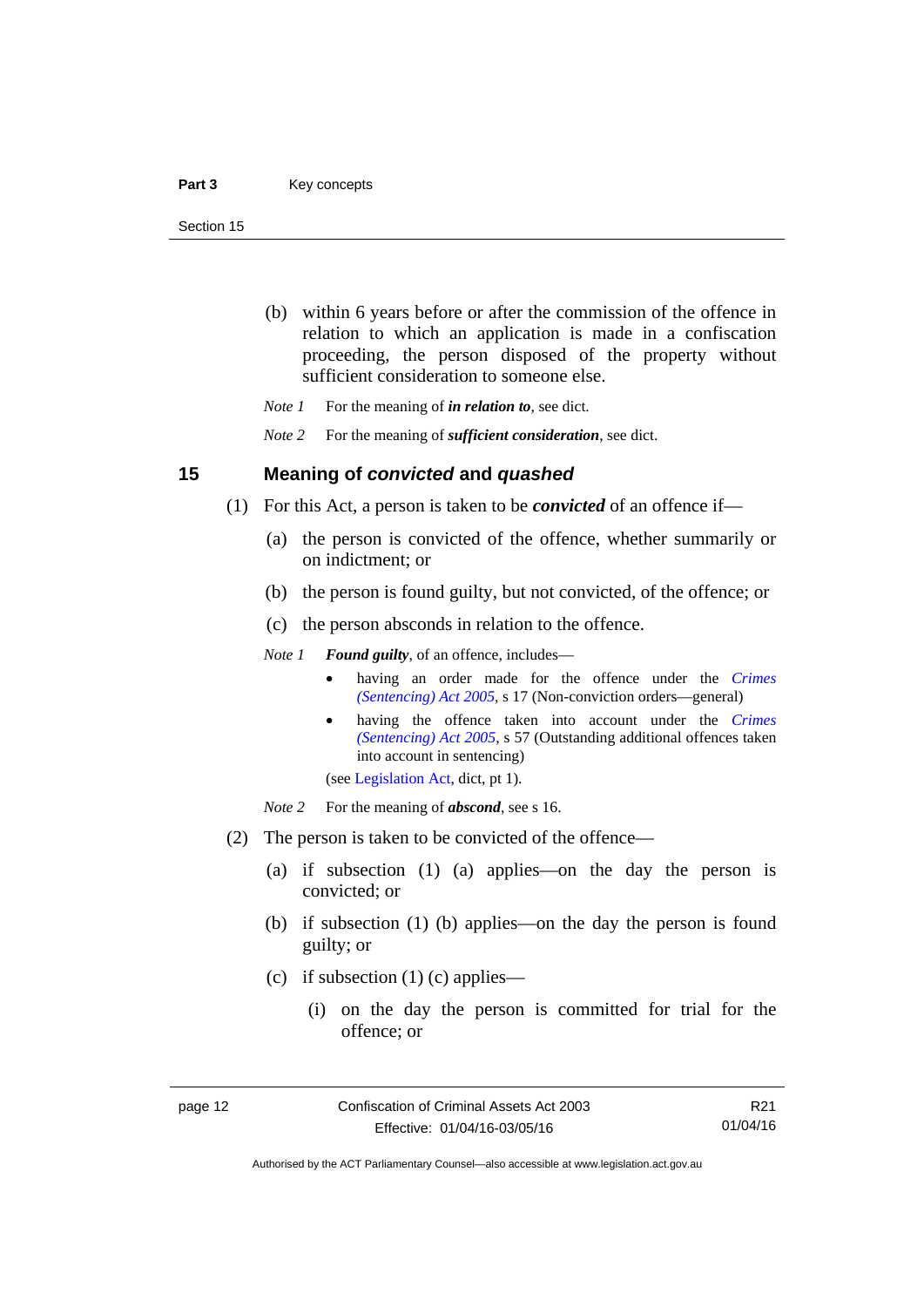- (ii) on the day a court, in a confiscation proceeding, makes an order that the evidence is of sufficient weight to support a conviction for the offence.
- (3) For this Act, the person's conviction for the offence is taken to be *quashed* when—
	- (a) if subsection (1) (a) applies—the conviction is quashed or set aside; or
	- (b) if subsection (1) (b) applies because the offence was taken into account in passing sentence for another offence—
		- (i) the person's conviction or finding of guilty for the other offence is quashed or set aside; or
		- (ii) the decision to take the offence into account is quashed or set aside; or
	- (c) if subsection (1) (b) applies for another reason—the finding of guilty for the offence (however described) is quashed or set aside; or
	- (d) if subsection (1) (c) applies—the person is brought before a court for the offence, and the person is cleared of the offence.

*Note* For the meaning of *cleared*, see s 17.

 (4) However, a person's conviction for an offence is not taken to be *quashed* if a court quashes or sets aside the conviction or finding of guilty (however described) but orders the person to be retried for the offence.

# <span id="page-26-0"></span>**16 When does someone** *abscond*

- (1) This section applies to an offender in relation to a relevant offence if—
	- (a) an indictment is presented against the offender for the offence; and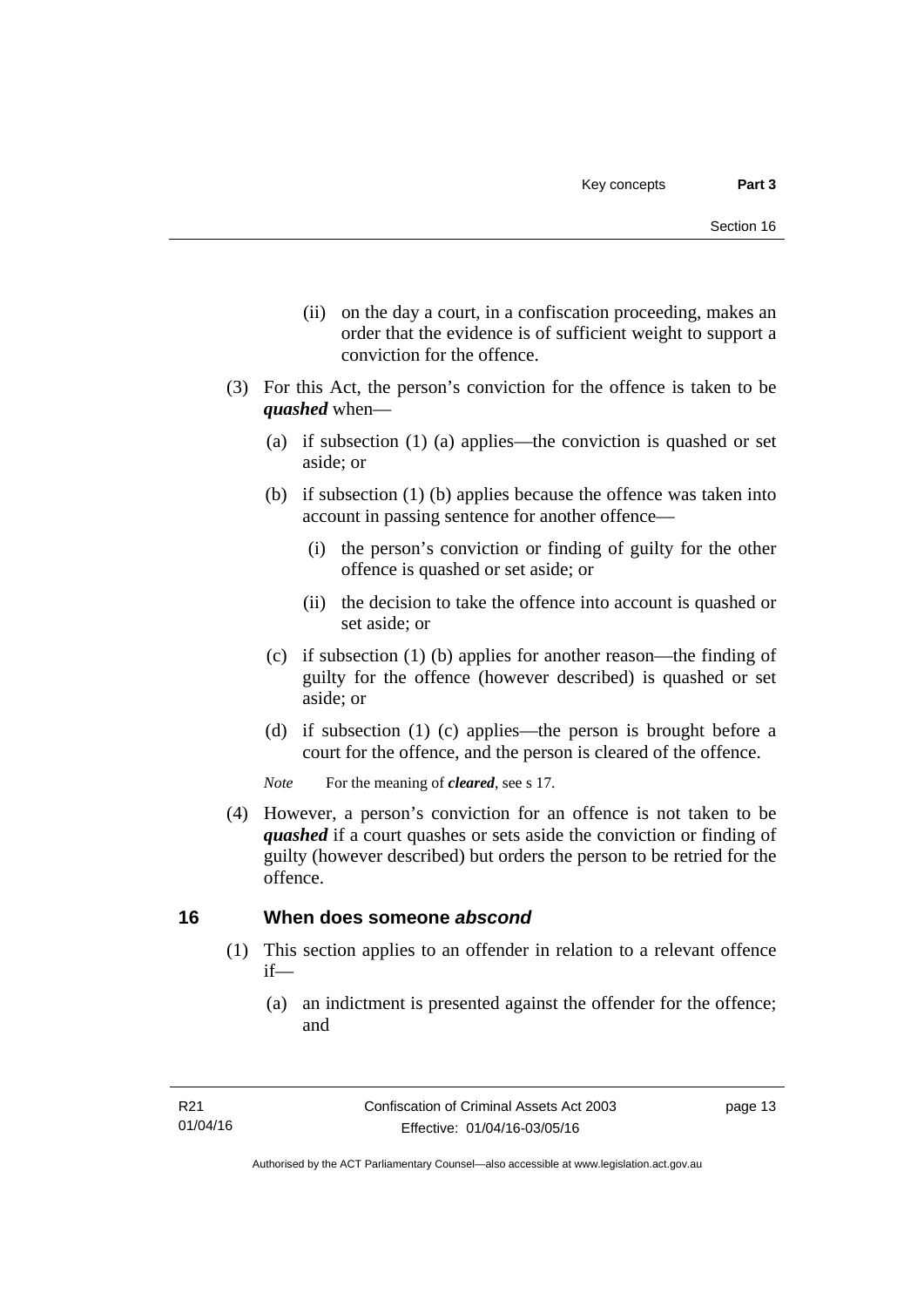- (b) a warrant is issued for the arrest of the offender for the offence; and
- (c) either—
	- (i) the offender is committed for trial for the offence; or
	- (ii) a court, in a confiscation proceeding, makes a finding that the evidence is of sufficient weight to support the offender's conviction for the offence.
- *Note Indictment* is defined in the [Legislation Act,](http://www.legislation.act.gov.au/a/2001-14) dict, pt 1 as including an information. (See also that Act, dict, pt 1, def *present*.)
- (2) For this Act, the offender is taken to have *absconded* in relation to the offence if—
	- (a) the offender dies before the warrant is executed; or
	- (b) at the end of 6 months after the day the warrant is issued, the offender cannot be found; or
	- (c) at the end of 6 months after the day the warrant is issued—
		- (i) the offender is not amenable to justice for any other reason; and
		- (ii) if the offender is outside the ACT—an extradition proceeding against the offender is not on foot; or
	- (d) at the end of 6 months after the day the warrant is issued—
		- (i) the offender is not amenable to justice because the offender is outside the ACT; and
		- (ii) an extradition proceeding against the offender is on foot;

and the extradition proceeding later ends without an order for the offender's extradition being made.

Authorised by the ACT Parliamentary Counsel—also accessible at www.legislation.act.gov.au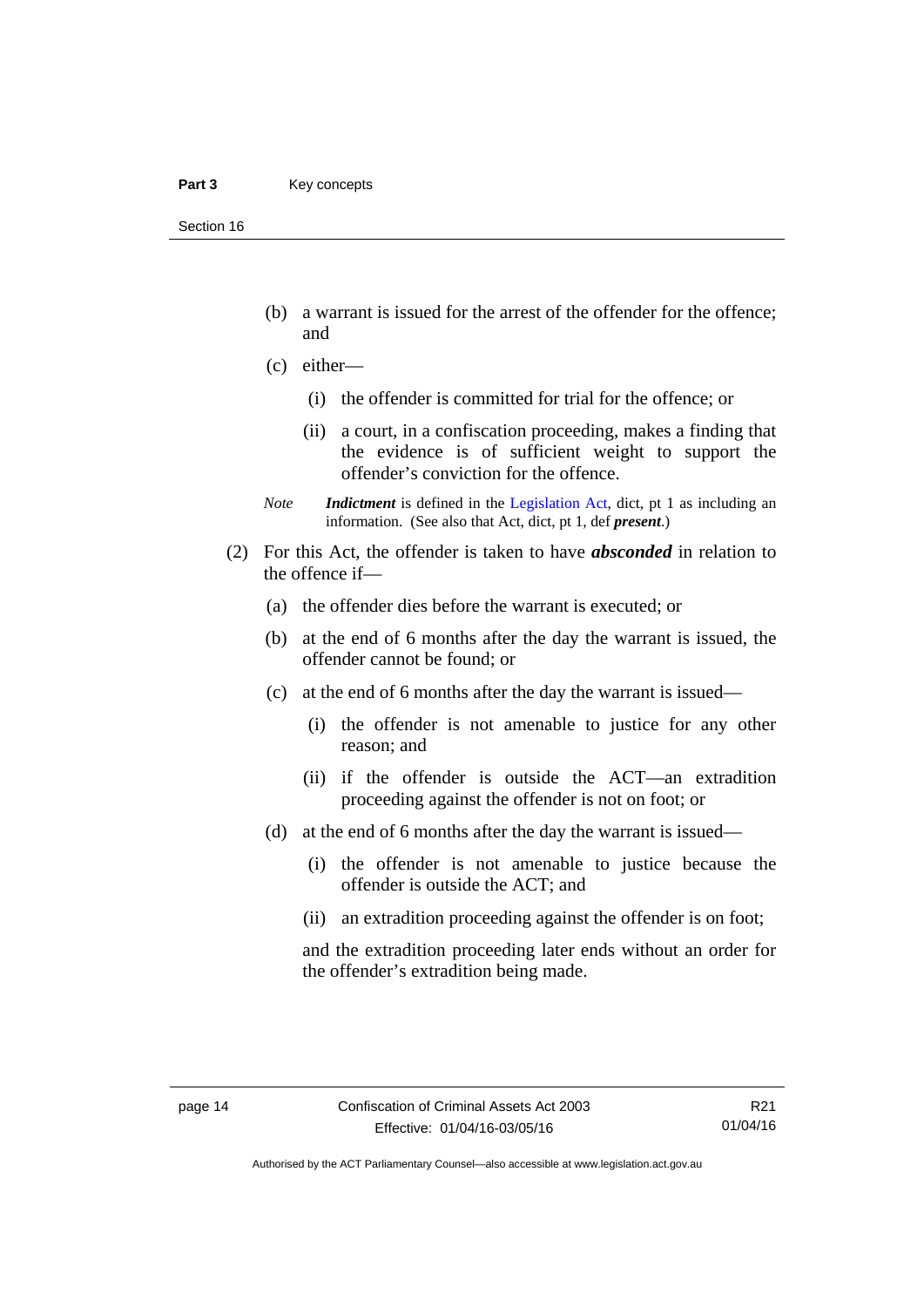# <span id="page-28-0"></span>**17 When is someone** *cleared* **of an offence**

For this Act, a person is *cleared* of an offence if—

- (a) an indictment for the offence lapses, or is withdrawn or struck out; or
- (b) a charge for the offence is withdrawn or discharged; or
- (c) the person is acquitted of the offence; or
- (d) the person's conviction for the offence is quashed.
- *Note Indictment* is defined in the [Legislation Act,](http://www.legislation.act.gov.au/a/2001-14) dict, pt 1 as including an information. (See also that Act, dict, pt 1, def *present*.)

# <span id="page-28-1"></span>**18 When a proceeding is** *finalised*

- (1) For this Act, a confiscation proceeding is *finalised* if—
	- (a) the proceeding lapses, or is withdrawn or struck out; or
	- (b) the appeal period for an appeal against the final judgment of the court hearing the proceeding ends without an appeal having been made against the judgment; or
	- (c) if an appeal against the final judgment is made within the appeal period—the appeal is dismissed, withdrawn or struck out, or the appeal is otherwise finalised (within the meaning of this subsection).
- (2) For this Act, a criminal proceeding is *finalised* if—
	- (a) the offender is cleared of the offence to which the proceeding relates; or
	- (b) the offender is convicted of an offence to which the proceeding relates, and the appeal period for an appeal against the conviction or finding of guilty (however described) ends without an appeal having been made against it; or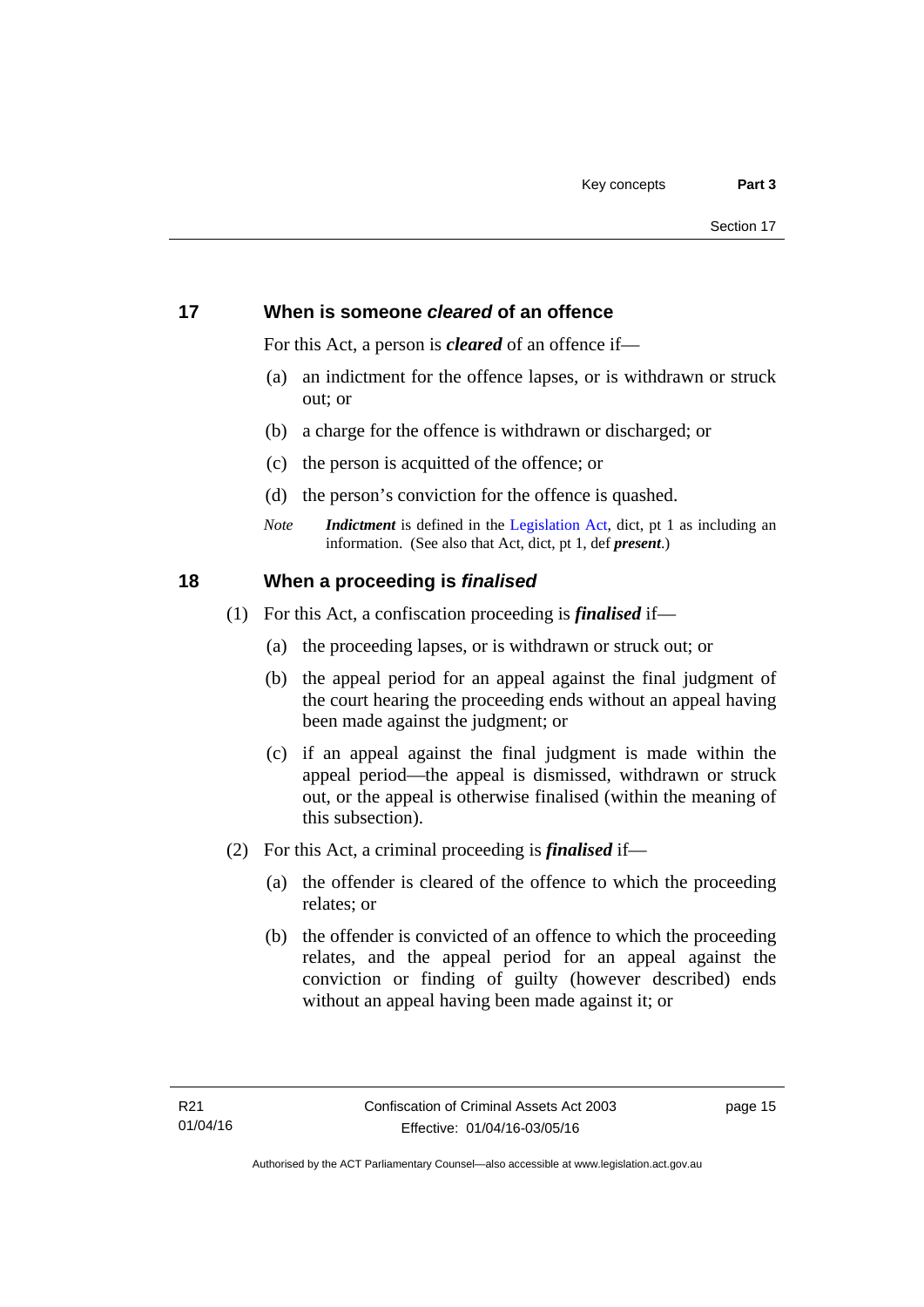### Part 3 **Key concepts**

Section 18

- (c) if an appeal is made against the conviction or finding of guilty (however described) within the appeal period—the appeal is dismissed, withdrawn or struck out, or the appeal is otherwise finalised (within the meaning of this subsection) without a retrial having been ordered; or
- (d) if a retrial has been ordered—the proceeding on the retrial is finalised (within the meaning of this subsection).
- (3) In this section:

*appeal period* means the period within which an appeal may be made without an extension of time or leave to make the appeal out of time.

page 16 Confiscation of Criminal Assets Act 2003 Effective: 01/04/16-03/05/16

R21 01/04/16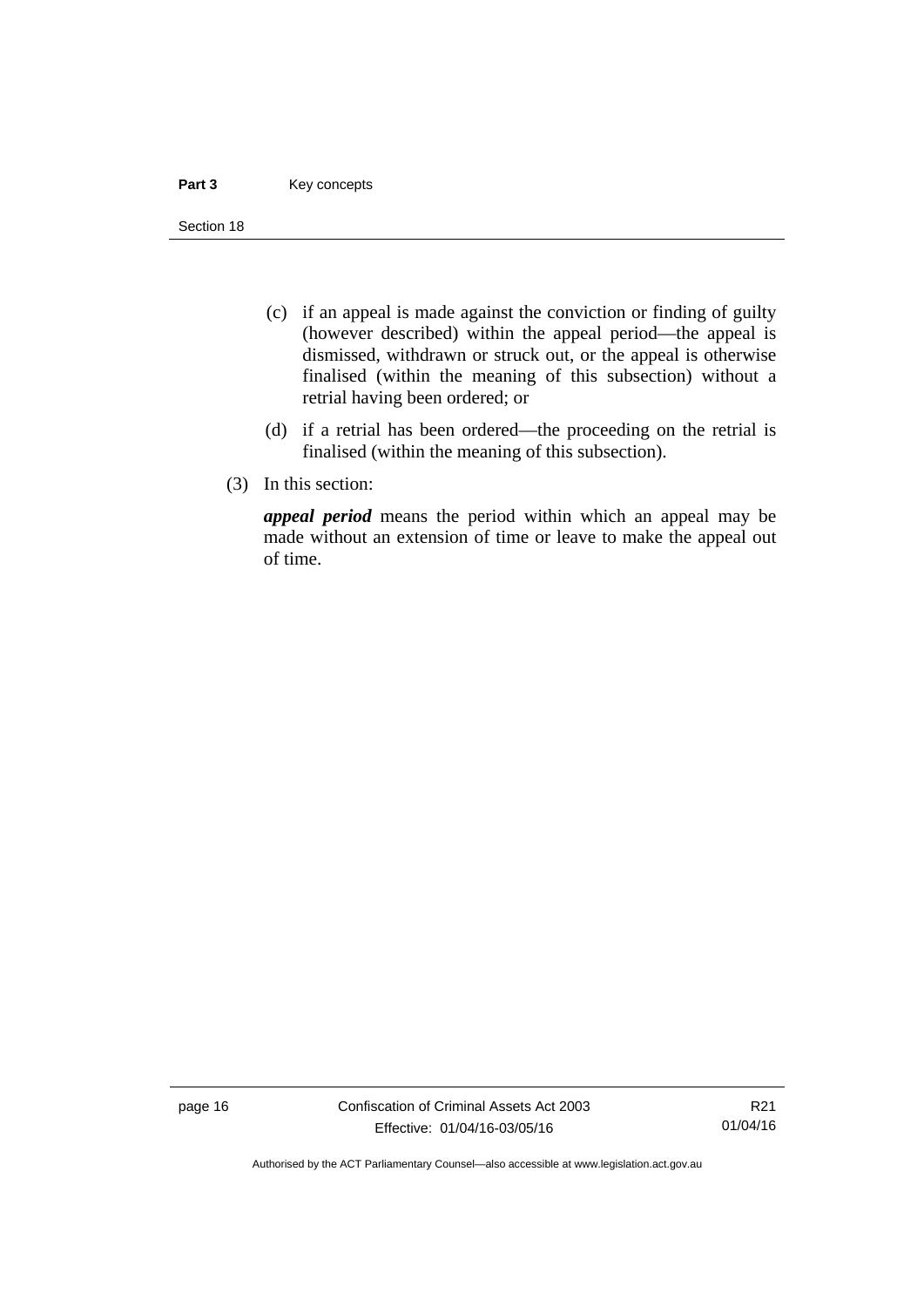# <span id="page-30-0"></span>**Part 4** Restraint of property

# <span id="page-30-1"></span>**Division 4.1 General**

# <span id="page-30-2"></span>**19 Meaning of** *restraining order*

In this Act:

*restraining order* means an order under section 30 (Restraining orders over unclaimed tainted property—making) or section 31 (Restraining orders over other property—making) that a person must not deal with the property stated in the order except in accordance with—

- (a) the order; or
- (b) another order under this Act of a relevant court; or
- (c) this Act.

# <span id="page-30-3"></span>**20 Meaning of** *artistic profits restraining order*

In this Act:

*artistic profits restraining order*, in relation to an offence, means a restraining order made solely to satisfy a penalty order for artistic profits in relation to the offence.

# <span id="page-30-4"></span>**21 Meaning of** *unclaimed tainted property restraining order*

In this Act:

*unclaimed tainted property restraining order* means a restraining order made solely over unclaimed tainted property.

*Note* A claim for property restrained under an unclaimed tainted property restraining order does not, of itself, change or end the restraining order (see s 46 (2)).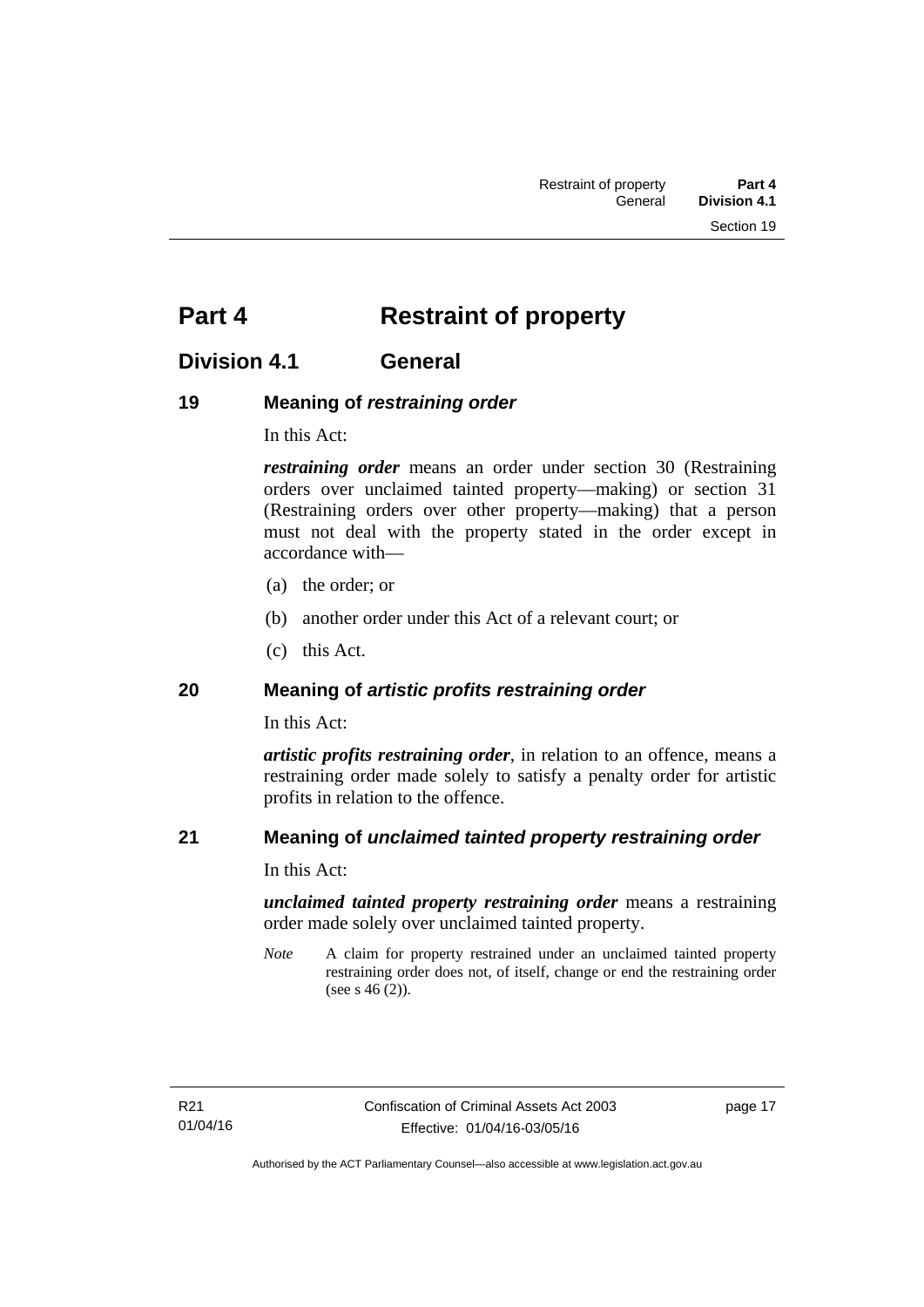# <span id="page-31-0"></span>**22 Restraining orders—purposes**

A restraining order may be made to preserve property so that the property will be available for 1 or more of the following purposes:

- (a) for forfeiture under a conviction forfeiture order;
- (b) for automatic forfeiture;
- (c) for forfeiture under a civil forfeiture order;
- (d) to satisfy a penalty order.
- *Note* Pt 5 deals with forfeiture and pt 7 deals with penalty orders.

# <span id="page-31-1"></span>**23 Contravening restraining orders**

- (1) A person commits an offence if—
	- (a) the person deals with property; and
	- (b) the property is subject to a restraining order; and
	- (c) the person knows that, or is reckless about the fact that, the property is subject to a restraining order; and
	- (d) the dealing with the property contravenes the order.

Maximum penalty: 500 penalty units, imprisonment for 5 years or both.

- (2) A person commits an offence if—
	- (a) the person deals with property; and
	- (b) the property is subject to a restraining order; and
	- (c) the dealing with the property contravenes the order; and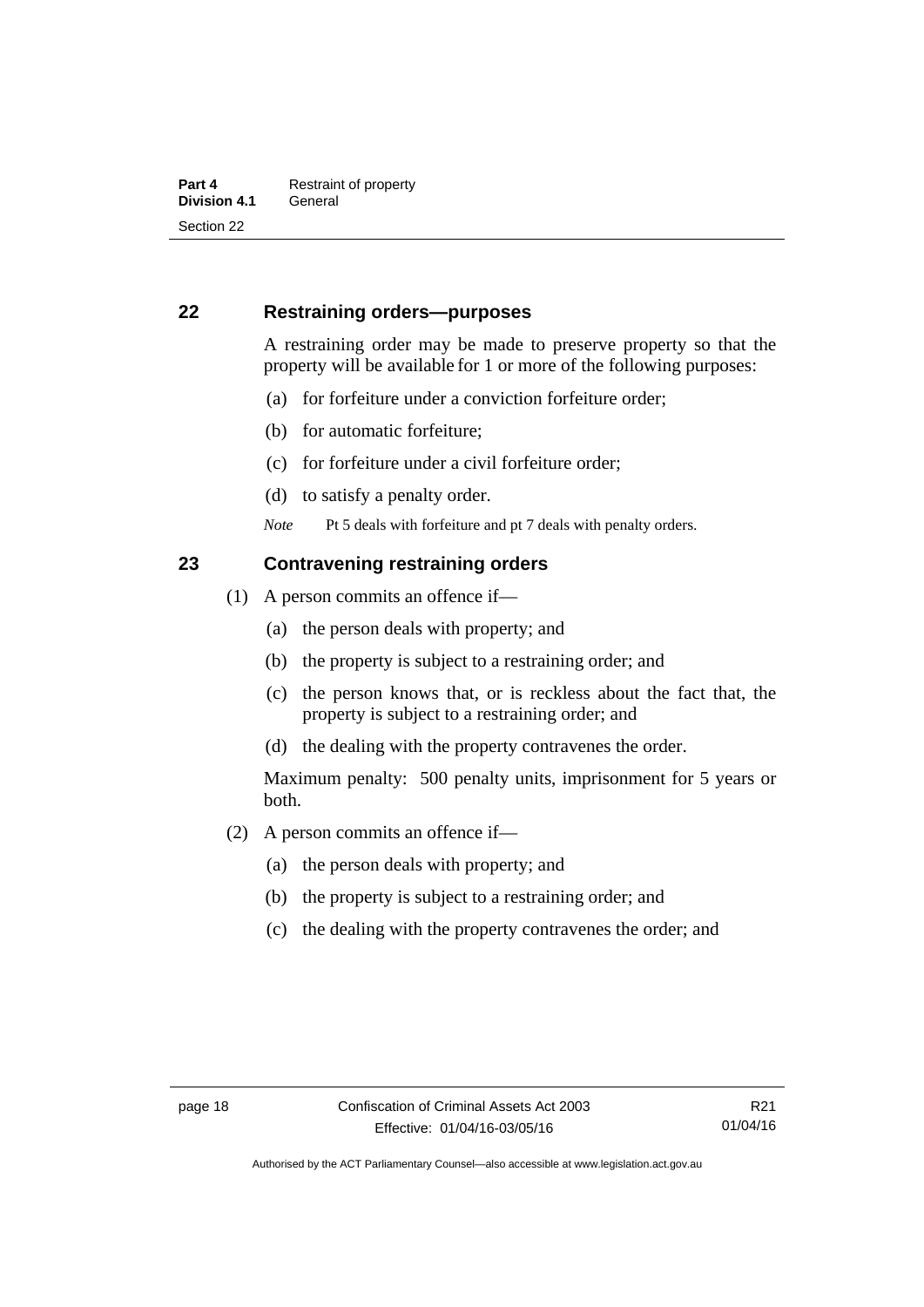- (d) either of the following applies:
	- (i) the restraining order, or details of the order, were recorded in a statutory property register under section 50 (2) (Restraining orders—registration in statutory property registers) when the person dealt with the property;
	- (ii) the person was given notice of the order under section 34 (Restraining orders—notice of making) before the person dealt with the property.

Maximum penalty: 200 penalty units, imprisonment for 2 years or both.

- (3) Strict liability applies to subsection (2) (b), (c) and (d).
- (4) Subsections (1) and (2) do not apply if the dealing with the property is in accordance with—
	- (a) an additional order under section 39; or
	- (b) this Act.

# <span id="page-32-0"></span>**24 Setting aside dealings with restrained property**

- (1) The DPP may apply to a relevant court for an order that a dealing with restrained property be set aside if—
	- (a) the dealing was in contravention of the restraining order; and
	- (b) the dealing—
		- (i) was not for sufficient consideration; or
		- (ii) transferred property to a person who was not acting honestly; or
		- (iii) transferred property to a person who did not take reasonable care to establish that the property may be lawfully acquired by the person.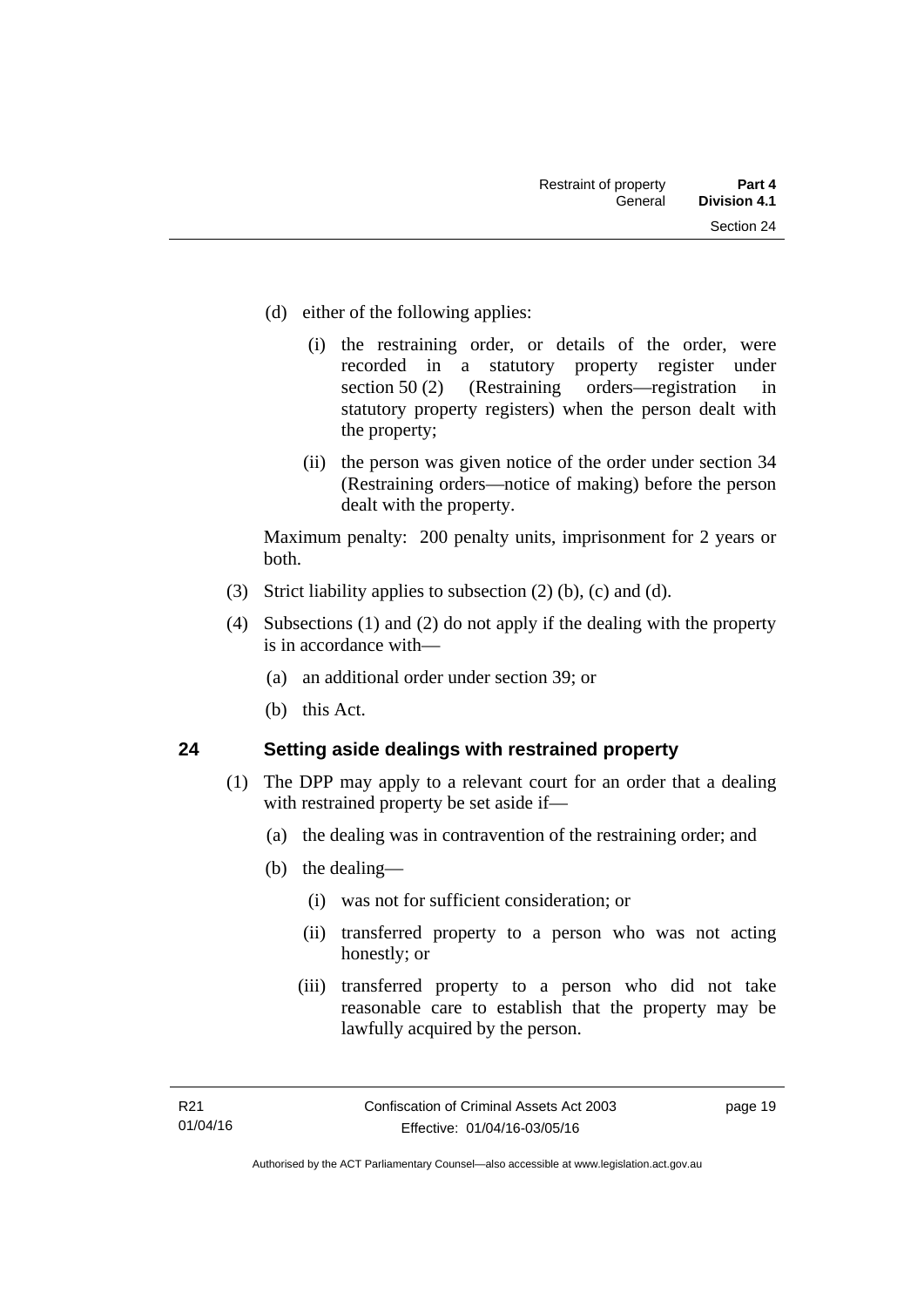- (2) On application under subsection (1), the court may make an order setting aside a dealing with property in contravention of a restraining order.
- (3) The order may be expressed to take effect on—
	- (a) the day when the dealing took place; or
	- (b) the day when the order setting aside the dealing is made.
- (4) If the court makes an order mentioned in subsection (3) (b), the court must declare the rights of anyone who acquired an interest in the property on or after the day of the dealing and before the day the order is made.

# <span id="page-33-0"></span>**Division 4.2 Making restraining orders**

- *Note 1* For general provisions about a proceeding for a restraining order (which is a confiscation proceeding—see s 236), see pt 14.
- *Note 2* In particular, no advance notice to anyone is required of the application for the order, and the application may be heard in closed court, without the offender or the public being present (see s 243).

# <span id="page-33-1"></span>**25 Restraining orders over unclaimed tainted property application**

- (1) The DPP may apply to a relevant court for a restraining order over unclaimed tainted property.
- (2) The application must state the following:
	- (a) that the application is for an unclaimed tainted property restraining order;
	- (b) the property sought to be restrained.
- (3) The application must be supported by an affidavit under section 28 (Restraining orders over unclaimed tainted property—affidavit supporting application).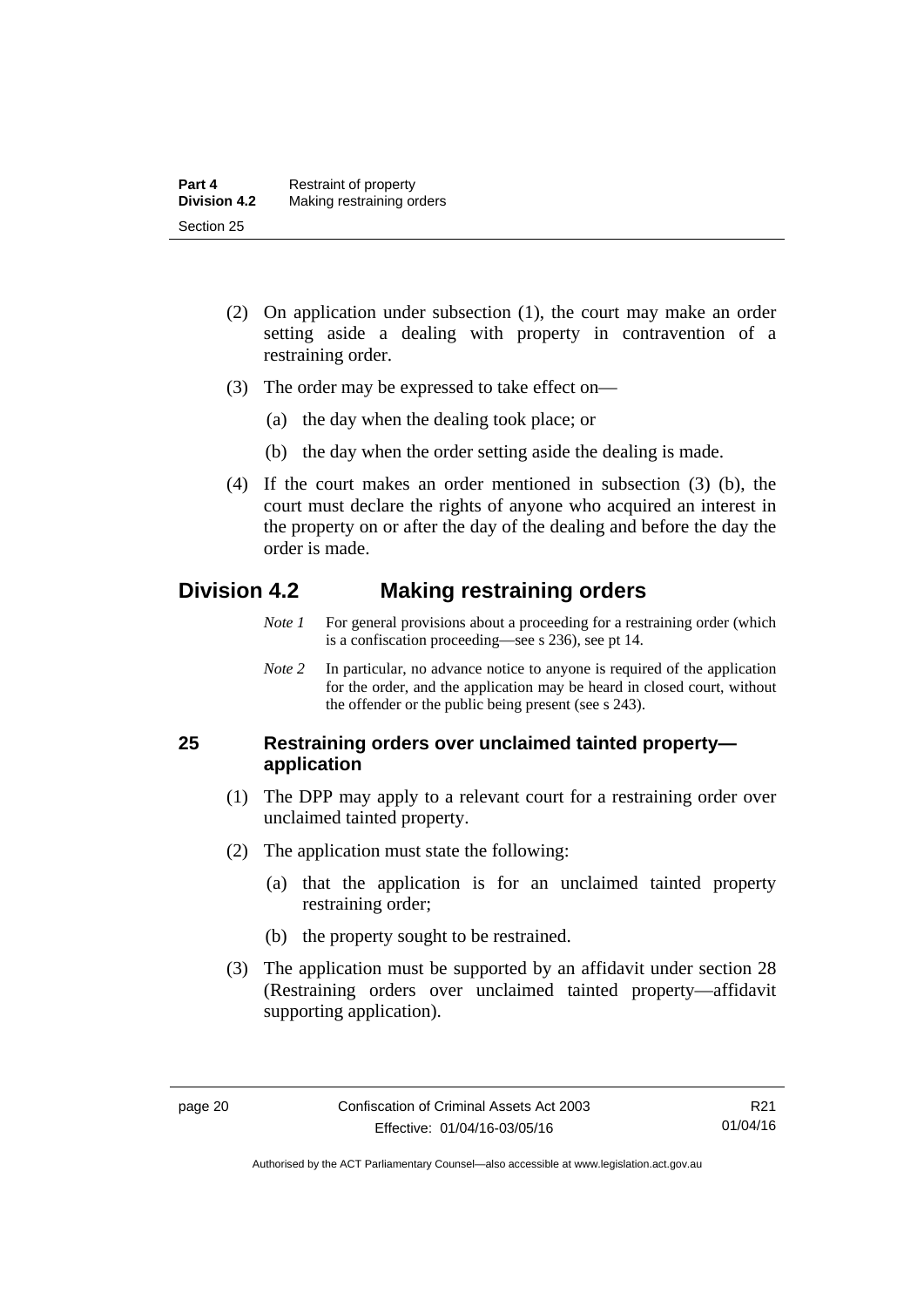(4) An application for an unclaimed tainted property restraining order must be made only in relation to unclaimed tainted property (but may be made at the same time as an application for a restraining order over other property).

## <span id="page-34-0"></span>**26 Restraining orders over other property—application**

- (1) The DPP may apply to a relevant court for a restraining order over any of the following:
	- (a) stated property of a person;
	- (b) stated property of a person and all other property of the person (including property acquired after the making of the order);
	- (c) all property of a person (including property acquired after the making of the order);
	- (d) all property of a person (including property acquired after the making of the order) other than stated property.
	- *Note 1* A reference to a *person* generally includes a reference to a corporation as well as an individual, see the [Legislation Act](http://www.legislation.act.gov.au/a/2001-14), s 160. (See also the [Legislation Act,](http://www.legislation.act.gov.au/a/2001-14) dict, pt 1, def *person*.)
	- *Note 2 Property* includes an interest in property, see the [Legislation Act,](http://www.legislation.act.gov.au/a/2001-14) dict, pt 1.
- (2) The application must state the following:
	- (a) the offence to which the application relates;
	- (b) when it is alleged the offence was committed;
	- (c) the person who is alleged to have committed the offence;
	- (d) the person whose property the application relates to;
	- (e) the property sought to be restrained (including whether it is property of the offender or someone else);
		- *Note Offender* includes a corporation, see dict.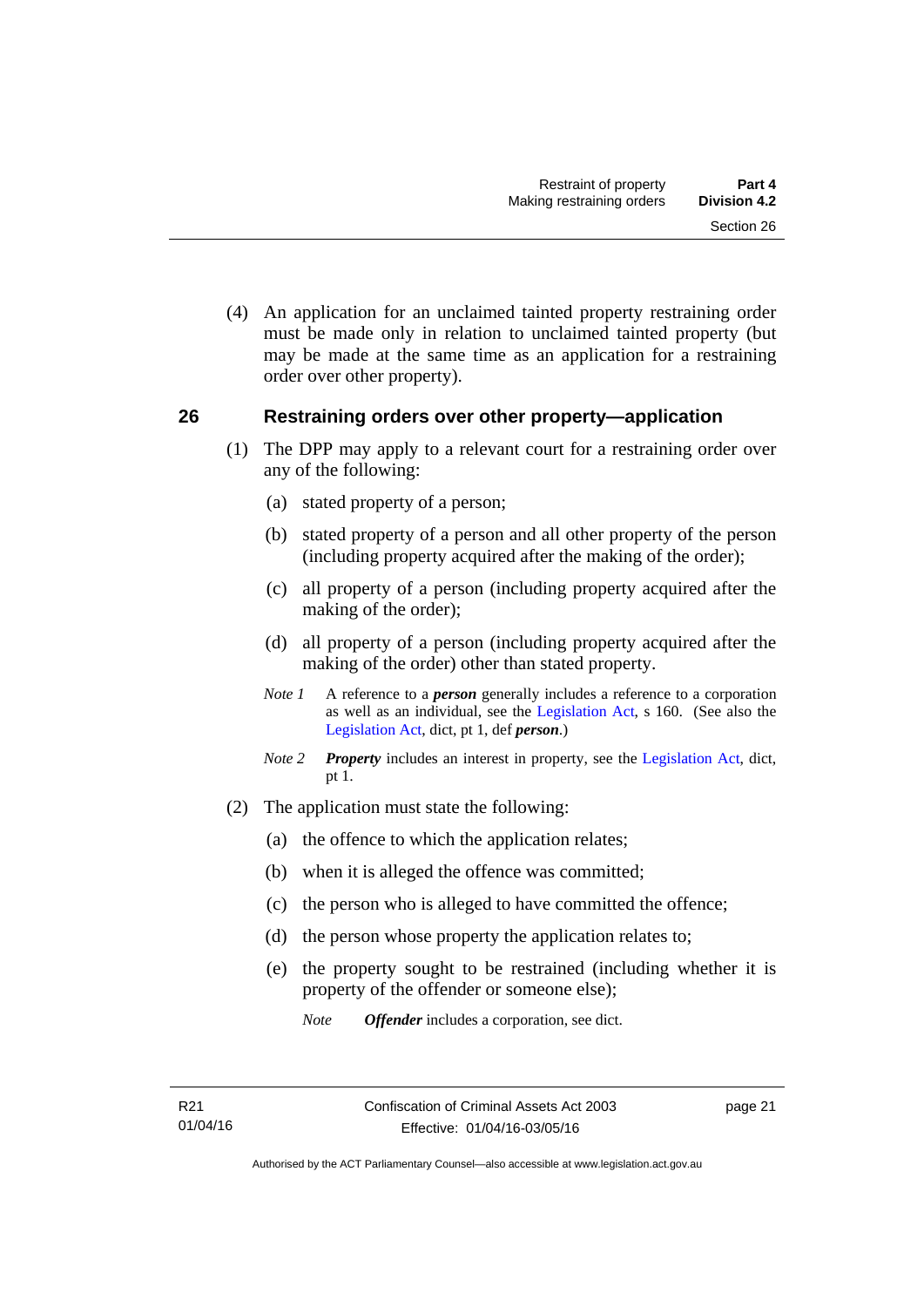- (f) whether the application is for an artistic profits restraining order.
- (3) The application must be supported by an affidavit under section 29 (Restraining orders over other property—affidavit supporting application).
- (4) For subsection (2) (a), the application need not specify a particular offence and it is sufficient if the application states that some offence or other was committed.
- (5) For subsection (2) (b), the application need not specify a particular time or day and it is sufficient if the application states a period within which the offence was committed.
- (6) To remove any doubt—
	- (a) an application for a restraining order under this section may be made in relation to an interest (or interests) in property; and
		- *Note Property* includes an interest in property, see the [Legislation Act,](http://www.legislation.act.gov.au/a/2001-14) dict, pt 1.
	- (b) an application for a restraining order under this section may be made in relation to 2 or more offences; and
	- (c) an application for a restraining order under this section may be made in relation to the property of 2 or more people; and
	- (d) this section does not apply to an application for a restraining order over unclaimed tainted property.

# <span id="page-35-0"></span>**27 Restraining orders—time for making certain applications**

- (1) This section does not apply to an application for—
	- (a) an artistic profits restraining order; or
	- (b) an unclaimed tainted property restraining order.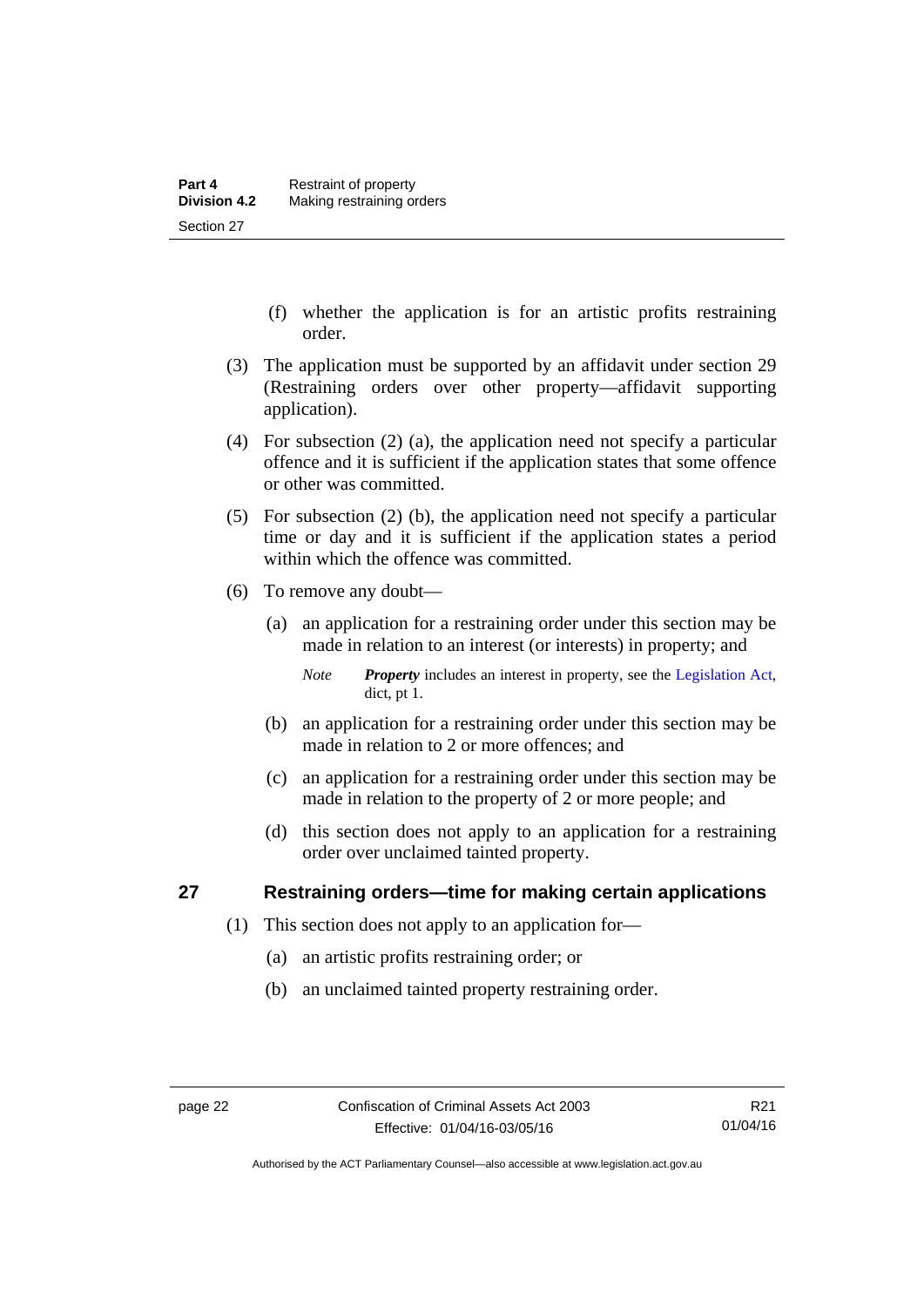- (2) An application for a restraining order in relation to an ordinary offence must be made before the end of the longer of the following periods:
	- (a) if an indictment has been presented against the offender for the offence, and the offender has not been convicted or cleared of the offence—2 years after the day the indictment was presented;
	- (b) if the offender has been convicted of the offence (and not cleared)—2 years after the day of the conviction;
	- (c) in any case—6 years after the day the offence was committed (or is alleged to have been committed).
	- *Note 1* For the meaning of *in relation to*, see dict.
	- *Note 2 Indictment* is defined in the [Legislation Act,](http://www.legislation.act.gov.au/a/2001-14) dict, pt 1 as including an information. (See also that Act, dict, pt 1, def *present*.)
	- *Note 3* The court may allow leave for an application to be made after a time fixed by this section in certain circumstances (see s 49 and s 246).
- (3) An application for a restraining order in relation to a serious offence must be made before the end of the longer of the following periods:
	- (a) if an indictment has been presented against the offender for the offence, and the offender has not been convicted or cleared of the offence—2 years after the day the indictment was presented;
	- (b) if the offender has been convicted of the offence—2 years after the day of the conviction;
	- (c) in any case—6 years after the day the offence was committed (or is alleged to have been committed).
	- *Note* The court may allow leave for an application to be made after a time fixed by this section in certain circumstances (see s 49 and s 246).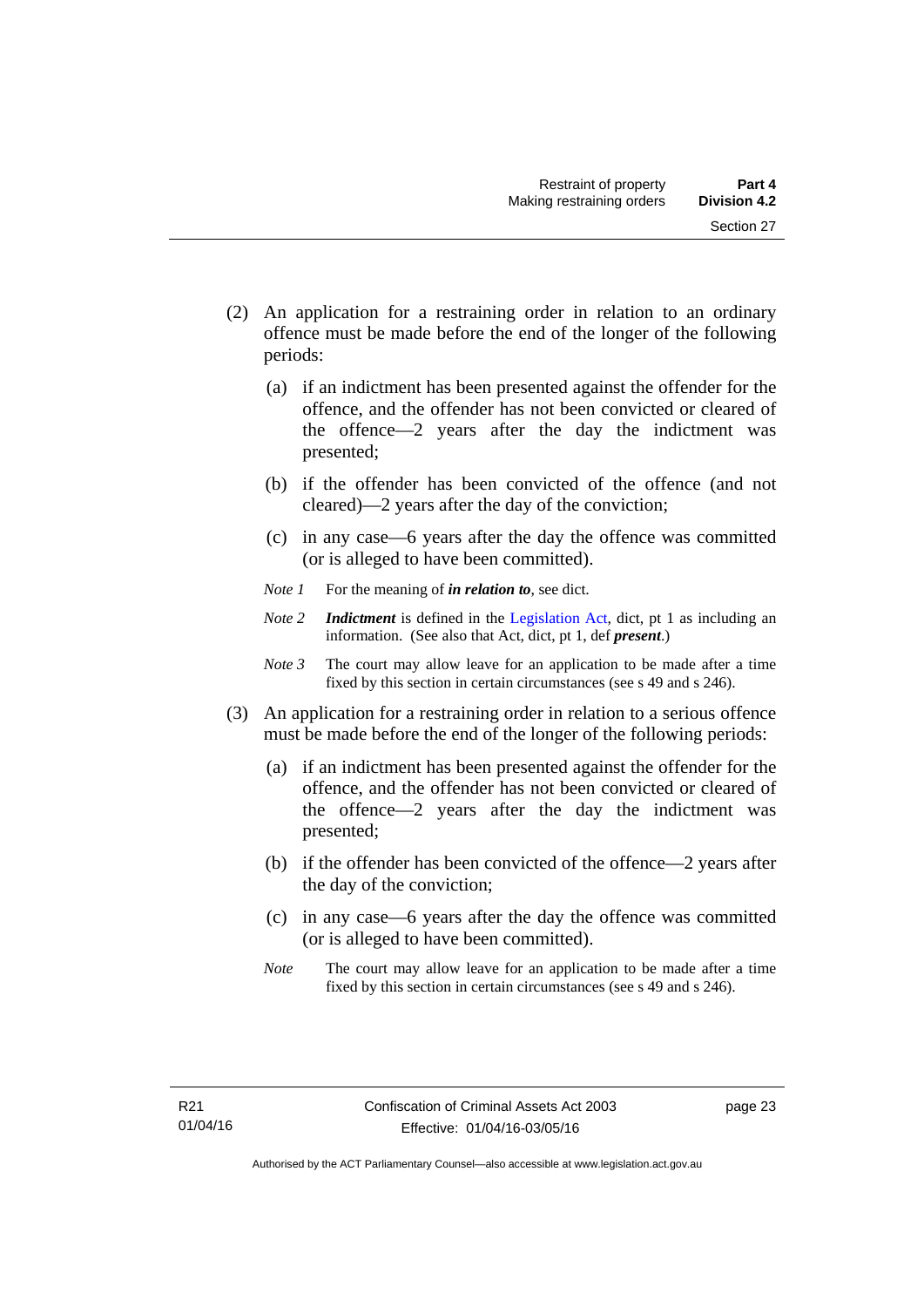# **28 Restraining orders over unclaimed tainted property affidavit supporting application**

- (1) An affidavit by a police officer supporting an application under section 25 (Restraining orders over unclaimed tainted property application) for an unclaimed tainted property restraining order must state—
	- (a) that the police officer suspects that the property is unclaimed tainted property; and
	- (b) that the property has not been claimed by anyone.
	- *Note* No time limit applies to an application for an unclaimed tainted property restraining order (see s 27 (1) (b)).
- (2) The affidavit must state that the police officer believes that the property sought to be restrained may be required to satisfy a purpose mentioned in section 22 (Restraining orders—purposes).
- (3) For subsection (2), no particular purpose need be stated in the affidavit.
- (4) The affidavit must state the grounds for each suspicion or belief of the police officer stated in the affidavit.

# **29 Restraining orders over other property—affidavit supporting application**

- (1) An affidavit by a police officer supporting an application under section 26 (Restraining orders over other property—application) for a restraining order must state—
	- (a) that the officer believes that an indictment has been presented against the offender for a stated relevant offence, or that the offender has been convicted of a stated relevant offence; or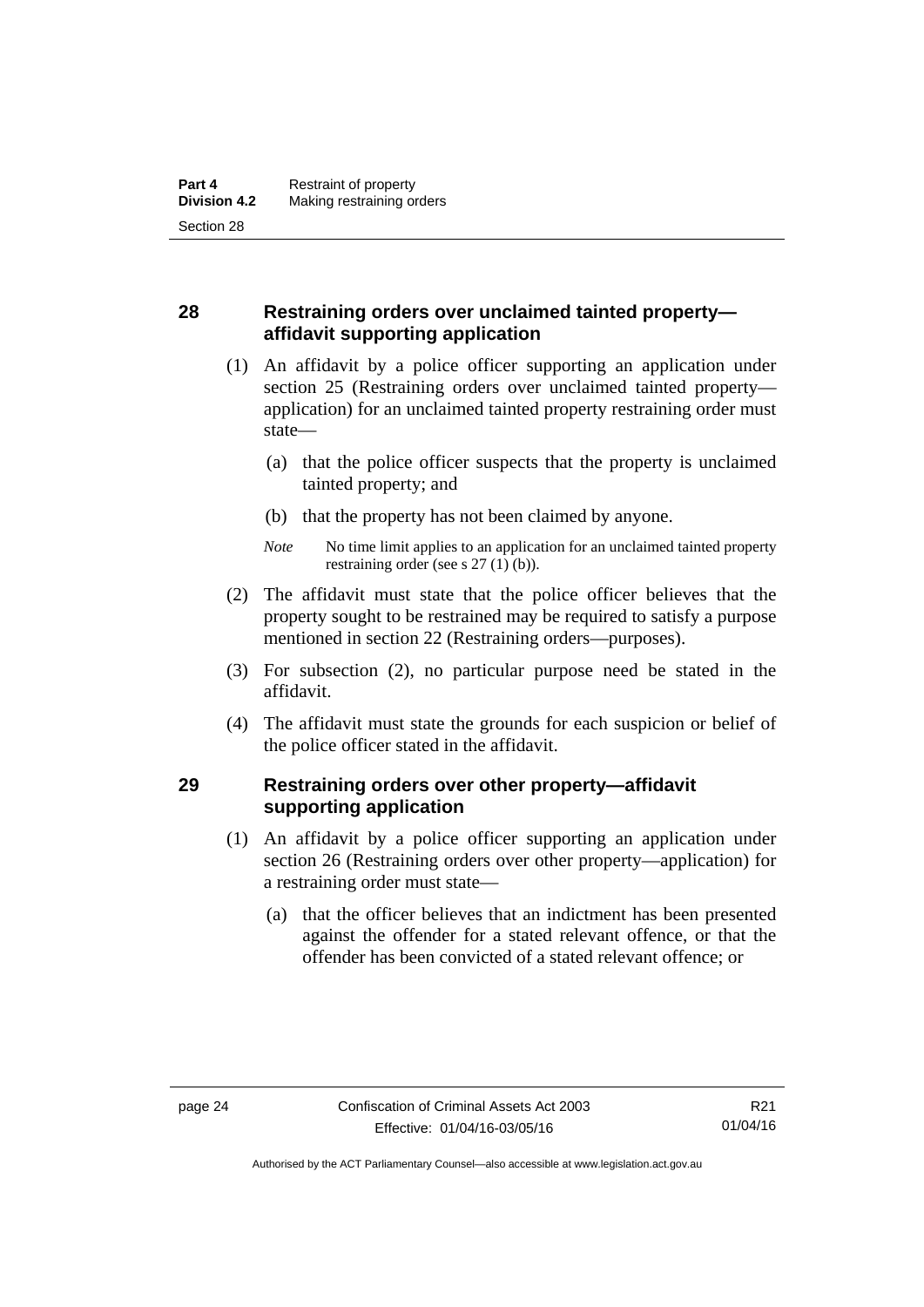- (b) that the officer suspects that the offender has committed a stated relevant offence, and that it is intended, within a stated period—
	- (i) for an ordinary offence—to present an indictment against the offender for the offence (or a related relevant offence); or
	- (ii) for a serious offence—
		- (A) to present an indictment against the offender for the offence (or a related serious offence); or
		- (B) to apply for a civil forfeiture order or a penalty order in relation to the offence (or a related serious offence).
- *Note Indictment* is defined in the [Legislation Act,](http://www.legislation.act.gov.au/a/2001-14) dict, pt 1 as including an information. (See also that Act, dict, pt 1, def *present*.)
- (2) Subsection (1) (b) does not require the police officer to specify a particular offence in the affidavit and it is sufficient if the police officer suspects that the offender has committed a particular kind of offence and the affidavit describes the nature of the offence in general terms.
- (3) If the application is not for an artistic profits restraining order, the affidavit must state that the police officer believes that the application is being made within the relevant period mentioned in section 27 (Restraining orders—time for making certain applications) for the offence to which the application relates.
	- *Note* No time limit applies to an application for an artistic profits restraining order (see s 27 (1) (a)).
- (4) For subsection (3), if the application relates to a serious offence, it is sufficient if the police officer believes that the offence was committed within the relevant period mentioned in section 27, and it is not necessary for the officer to believe that the offence was committed on any particular day or time within the relevant period.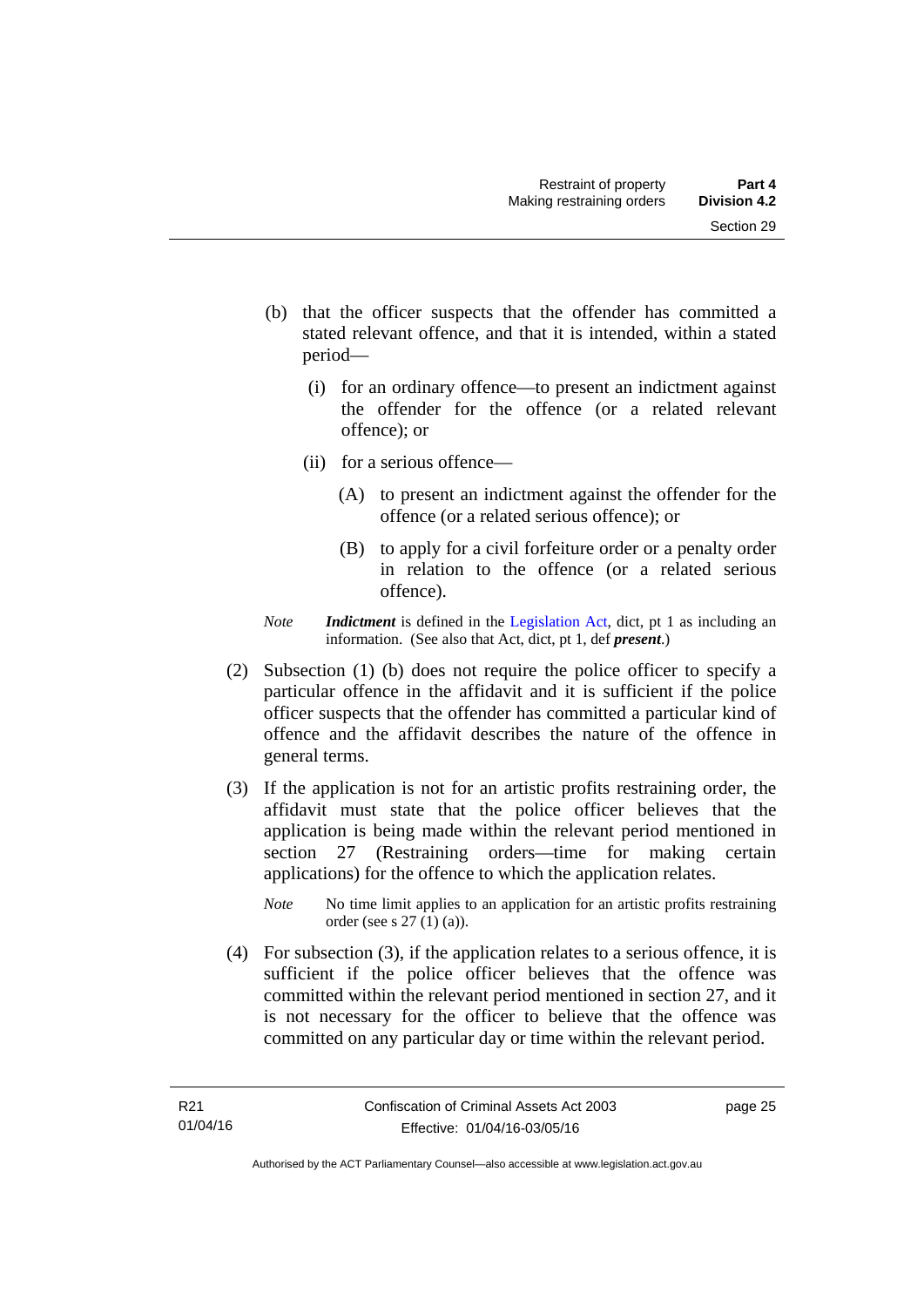- (5) The affidavit must state, for the property mentioned in the application, or for each stated part of the property—
	- (a) that the officer suspects that the property is either the offender's property or the property of someone else; and
	- (b) for property that the officer suspects is the property of someone else—
		- (i) that the officer suspects that the property is tainted property; or
		- (ii) that the officer suspects that the property is subject to the offender's effective control.
- (6) The affidavit must state that the police officer believes that—
	- (a) the property sought to be restrained may be required to satisfy a purpose mentioned in section 22 (Restraining orders purposes); and
	- (b) if the application is for an artistic profits restraining order—the property sought to be restrained may be required to satisfy a penalty order for artistic profits in relation to the offence.
- (7) For subsection (6) (a), no particular purpose need be stated in the affidavit.
- (8) The affidavit must state the grounds for each belief or suspicion of the police officer stated in the affidavit.

## **30 Restraining orders over unclaimed tainted property making**

(1) This section applies if an application is made under section 25 (Restraining orders over unclaimed tainted property—application) to a relevant court for an unclaimed tainted property restraining order in relation to an offence.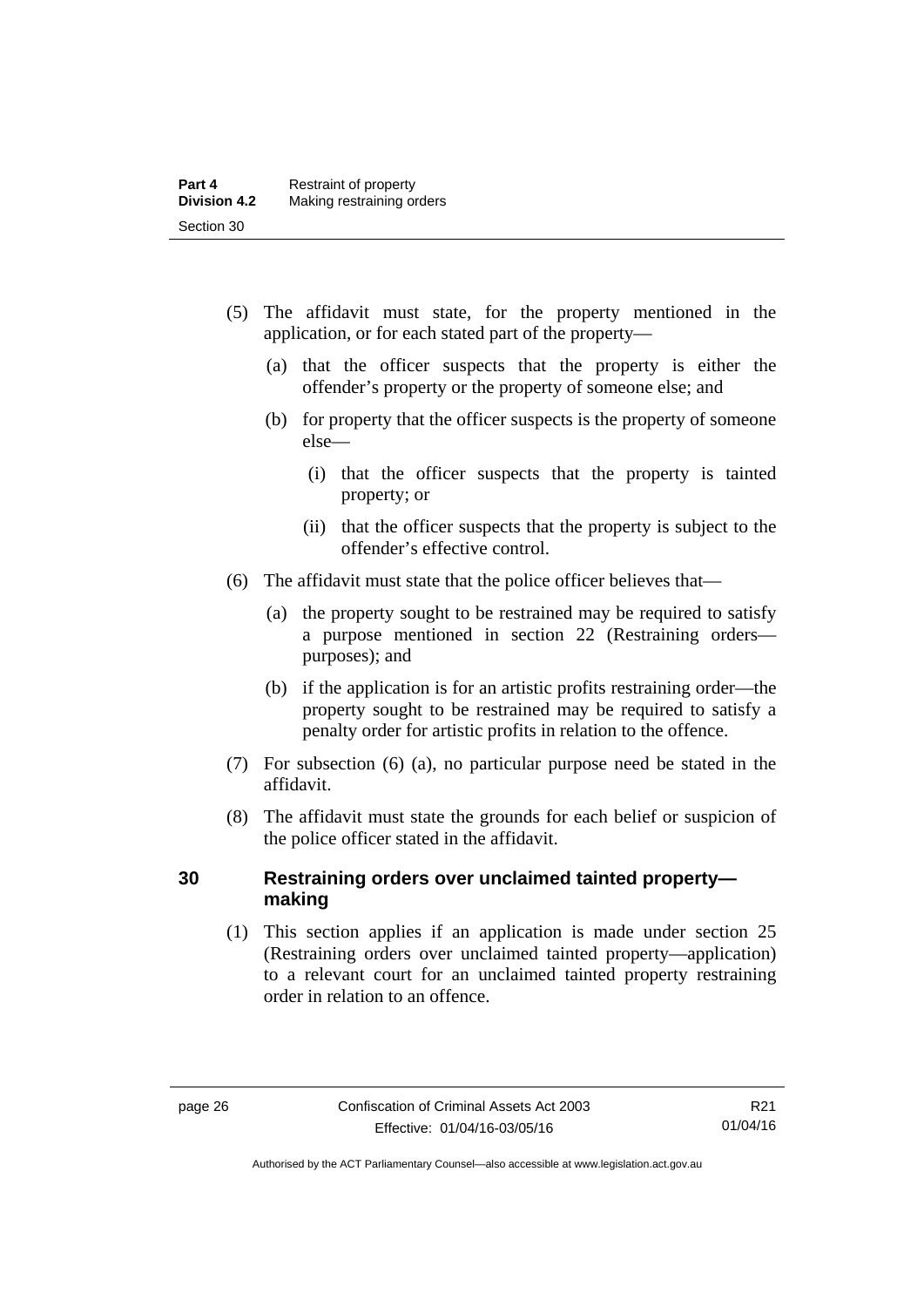- (2) The relevant court must make a restraining order over the property to which the application relates if, having regard to the police officer's affidavit supporting the application and any other evidence before the court, the court is satisfied that there are reasonable grounds for the officer's suspicions and beliefs stated in the affidavit.
	- *Note* A claim for property restrained under an unclaimed tainted property restraining order does not, of itself, change or end the restraining order (see s  $46(2)$ ).
- (3) The restraining order may direct the public trustee and guardian to take control of the restrained property.

 (4) To remove any doubt, for making a restraining order under this section, it is irrelevant whether there is any risk of the property being dealt with in a way that would defeat or hinder the purposes of this Act.

# **31 Restraining orders over other property—making**

- (1) This section applies if an application is made under section 26 (Restraining orders over other property—application) to a relevant court for a restraining order in relation to an offence.
- (2) The relevant court must make a restraining order over the property to which the application relates if, having regard to the police officer's affidavit supporting the application and any other evidence before the court—
	- (a) the court is satisfied that there are reasonable grounds for the officer's beliefs and suspicions stated in the affidavit; and

*Note* For the commencement of a restraining order, see the [Legislation Act,](http://www.legislation.act.gov.au/a/2001-14) s 73 (4).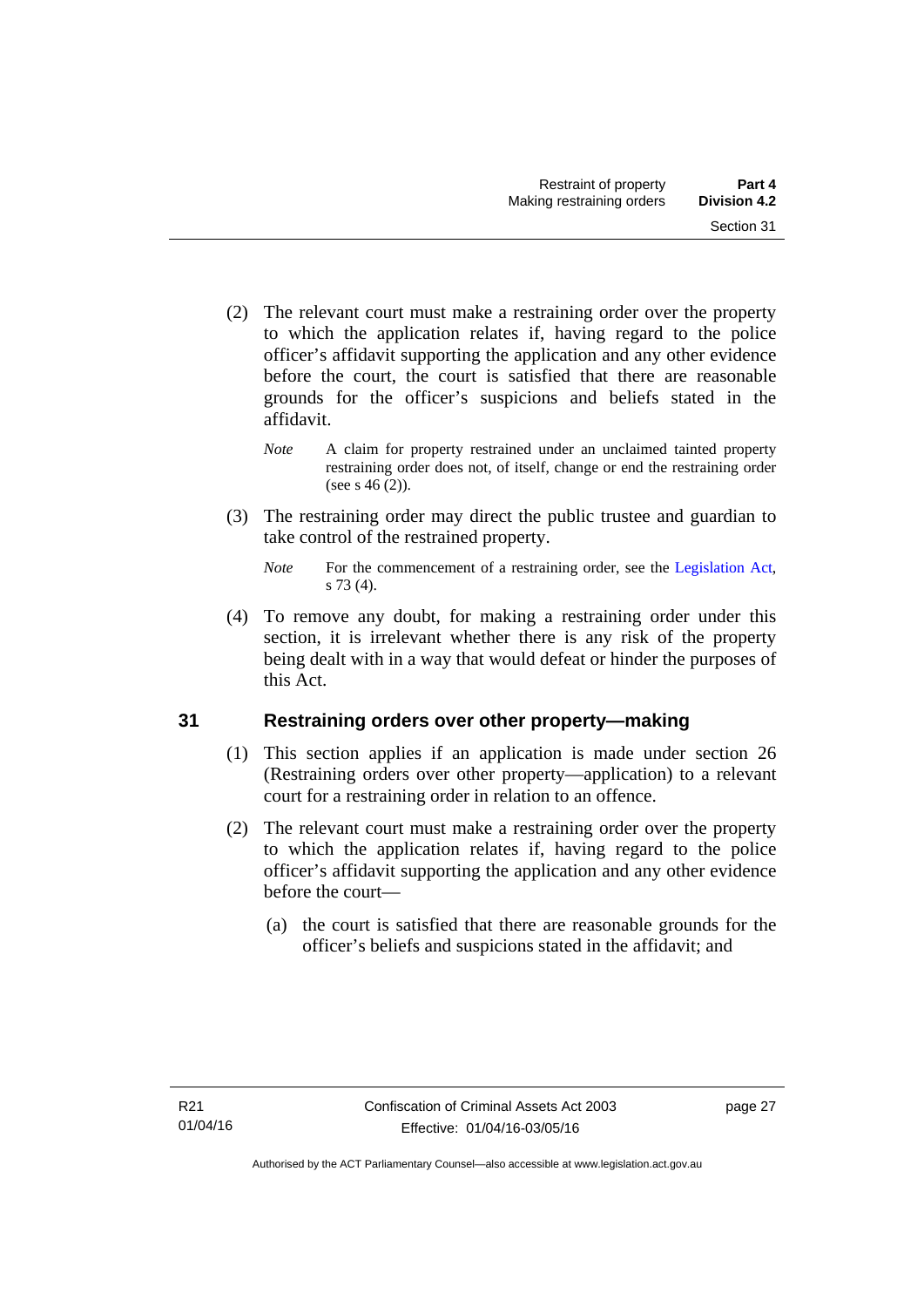- (b) if an indictment has not been presented for the offence, or the offence is a serious offence of which the offender has been cleared—the court is satisfied that, within 6 weeks after the date of the order or (if allowed by the court) a longer period of not longer than 3 months after that date—
	- (i) for an ordinary offence—it is intended to present an indictment against the offender for the offence (or a related relevant offence); or
	- (ii) for a serious offence—
		- (A) it is intended to present an indictment against the offender for the offence (or a related serious offence); or
		- (B) it is intended to apply for a civil forfeiture order or a penalty order in relation to the offence (or a related serious offence).
- *Note Indictment* is defined in the [Legislation Act,](http://www.legislation.act.gov.au/a/2001-14) dict, pt 1 as including an information. (See also that Act, dict, pt 1, def *present*.)
- (3) The restraining order may do either or both of the following:
	- (a) direct the public trustee and guardian to take control of the restrained property or stated restrained property;
	- (b) provide, under section 37 or section 38, for living and business expenses, or legal expenses, to be met out of the restrained property.
	- *Note* For the commencement of a restraining order, see the [Legislation Act,](http://www.legislation.act.gov.au/a/2001-14) s 73 (4).
- (4) The relevant court may refuse to make the restraining order if the DPP does not give the relevant court any undertaking that the court considers appropriate about the payment of damages or costs in relation to the making or operation of the order.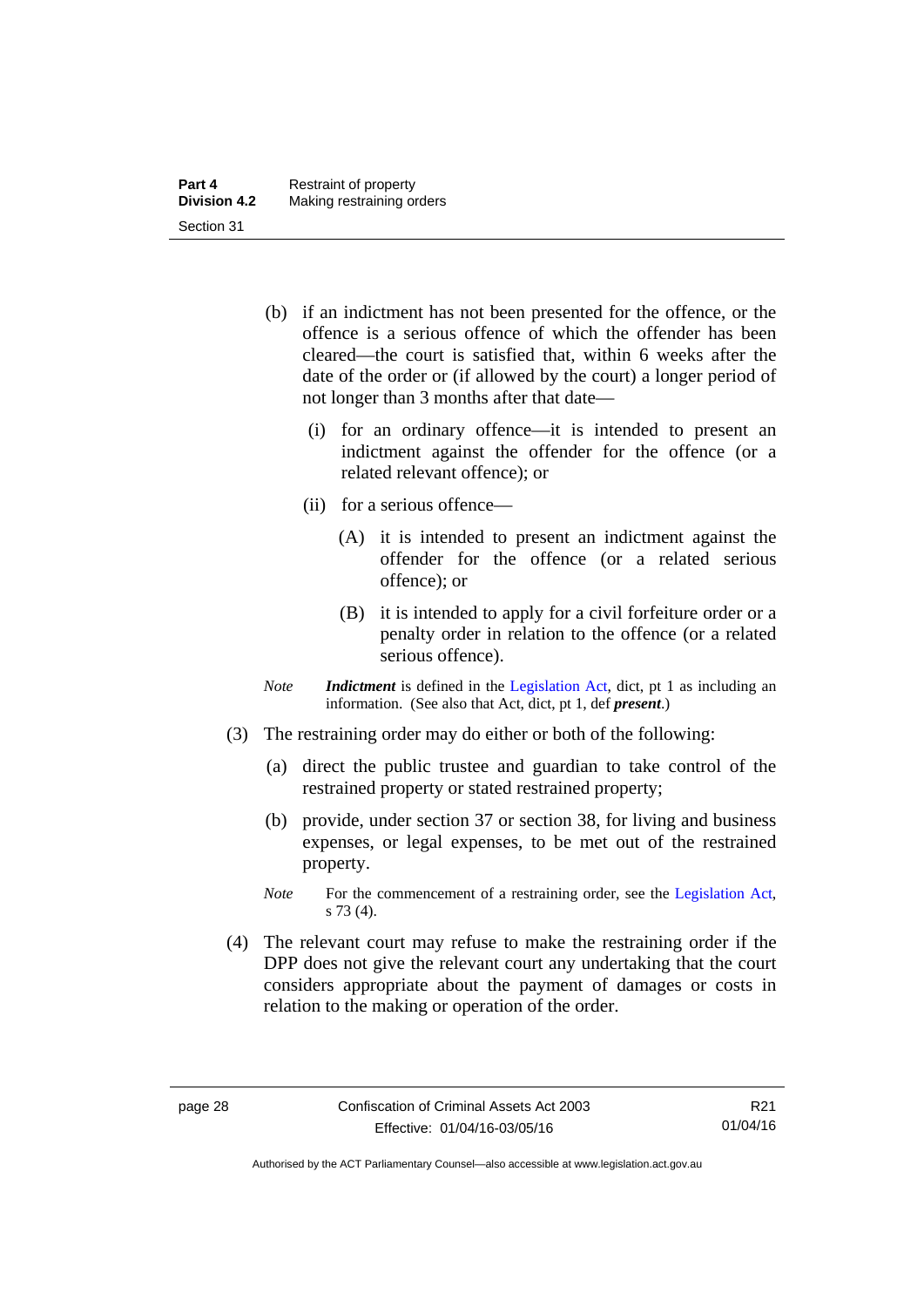- (5) To remove any doubt—
	- (a) a restraining order may be made under this section in relation to an interest (or interests) in property; and
		- *Note Property* includes an interest in property, see the [Legislation Act,](http://www.legislation.act.gov.au/a/2001-14) dict, pt 1.
	- (b) a restraining order may relate to 2 or more offences committed (or alleged to have been committed) by an offender; and

*Note Offender* includes a corporation, see dict.

- (c) a restraining order may relate to the property of 2 or more people; and
- (d) for making a restraining order under this section, it is irrelevant whether there is any risk of the property being dealt with in a way that would defeat or hinder the purposes of this Act.

### **32 Making of restraining orders—specific serious offence not required etc**

- (1) For section 31 and to remove any doubt, if the relevant court is satisfied that there are reasonable grounds for the police officer's belief that a serious offence was committed by the offender within the relevant period mentioned in section 27 (Restraining orders time for making certain applications), the court must not refuse to make a restraining order in relation to the offence only because the court is not satisfied—
	- (a) that the officer had any belief that a particular serious offence was committed within the relevant period; or
	- (b) that the officer had any belief about the particular day or time when the offender committed the offence within the relevant period; or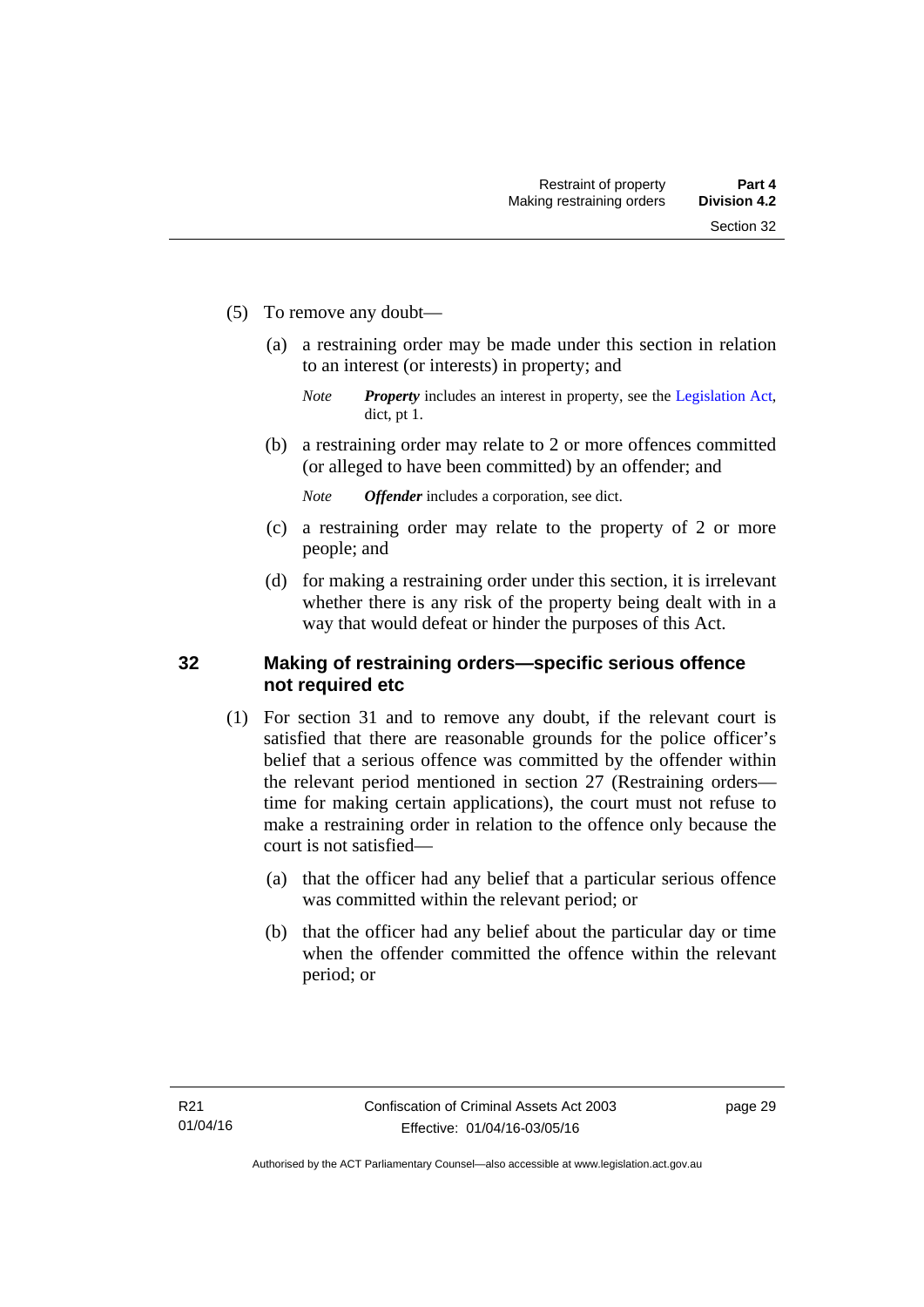(c) that there are reasonable grounds for any belief by the officer about anything mentioned in paragraph (a) or (b).

*Note* For the meaning of *in relation to*, see dict.

- (2) Also, for section 31 and to remove any doubt, the relevant court must not refuse to make a restraining order in relation to the offender only because—
	- (a) an indictment has not been presented against the offender for the offence; or
	- (b) the offender has not been convicted of the offence; or
	- (c) the offender has been cleared of the offence, including being cleared after having been convicted of the offence; or
	- (d) a doubt is raised about whether the person committed the offence.

## **33 Restraining orders—contents**

- (1) A restraining order must state that a person must not deal with the property stated in the order except in accordance with—
	- (a) the order; or
	- (b) another order under this Act of a relevant court; or
	- (c) this Act.
- (2) A restraining order (other than an unclaimed tainted property restraining order) must also state—
	- (a) that it is a restraining order under this Act; and
	- (b) the person (or people) whose property it applies to; and
	- (c) for each person to whose property it applies to—the property to which it applies, including whether it applies to property acquired after the making of the order; and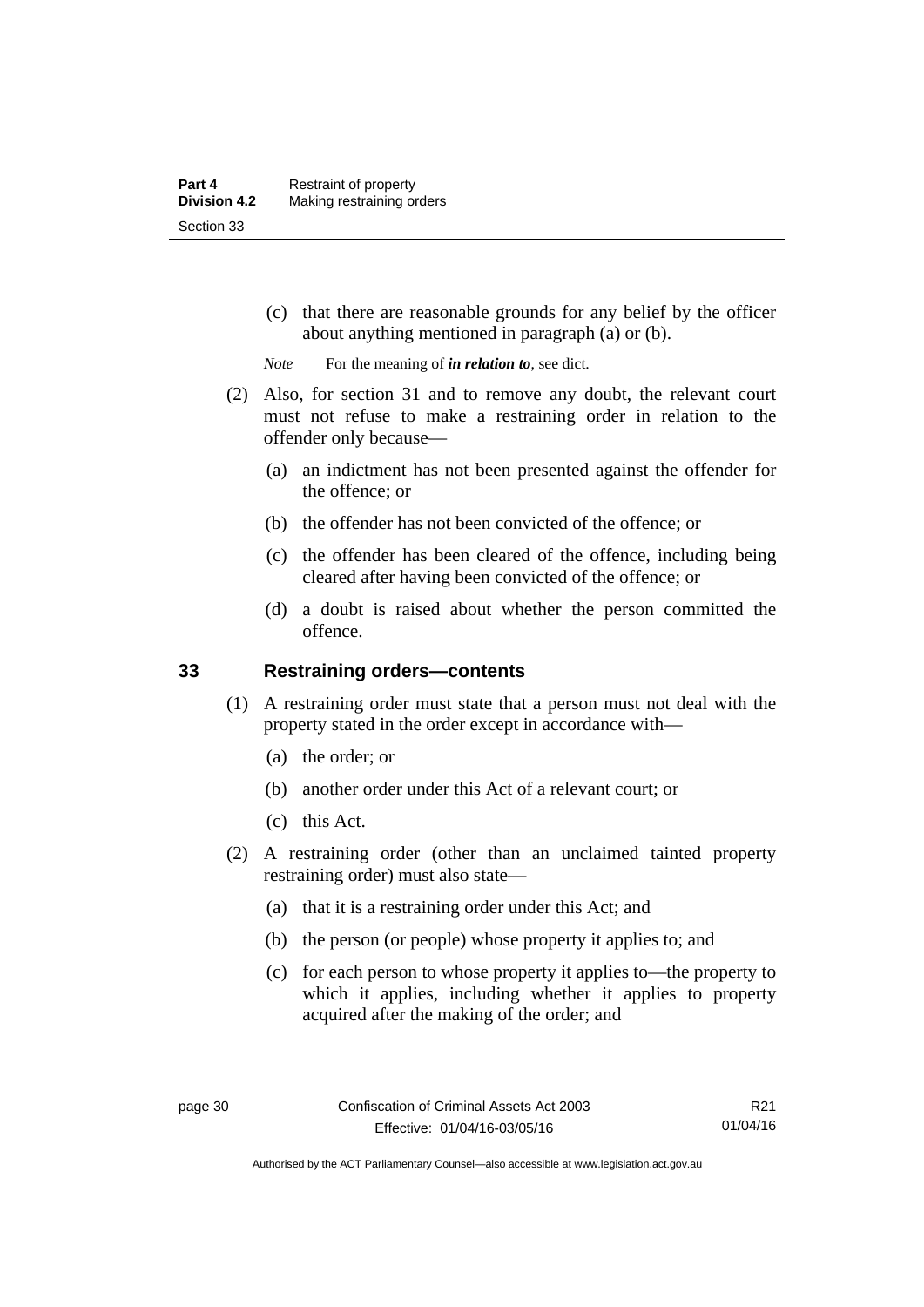- (d) if section 31 (2) (b) (Restraining orders over other property making) applies to the restraining order—the applicable period under the paragraph; and
	- *Note* The restraining order ends unless an indictment is presented or, for a serious offence, a forfeiture or penalty application is made, before the end of the stated period (see table 47 and table 48).
- (e) if the order directs the public trustee and guardian to take control of the restrained property or stated restrained property—the direction and the property to which it applies; and
- (f) if the relevant court making the order has given a direction under section 35 (Restraining order proceedings—restrictions on disclosure)—
	- (i) the direction given by the court; and
	- (ii) the effect of section 36 (Restraining orders—disclosure offences) in relation to the direction; and
- (g) if the order provides, under section 37 or section 38, for living and business expenses, or legal expenses, to be met out of the restrained property—
	- (i) the kind of expenses that may be met out of the restrained property; and
	- (ii) the period during which the expenses may be met out of the restrained property; and
	- (iii) the maximum amount of the expenses that may be met out of the restrained property.
- (3) An unclaimed tainted property restraining order must also state—
	- (a) that it is an unclaimed tainted property restraining order under this Act; and
	- (b) the property to which it applies; and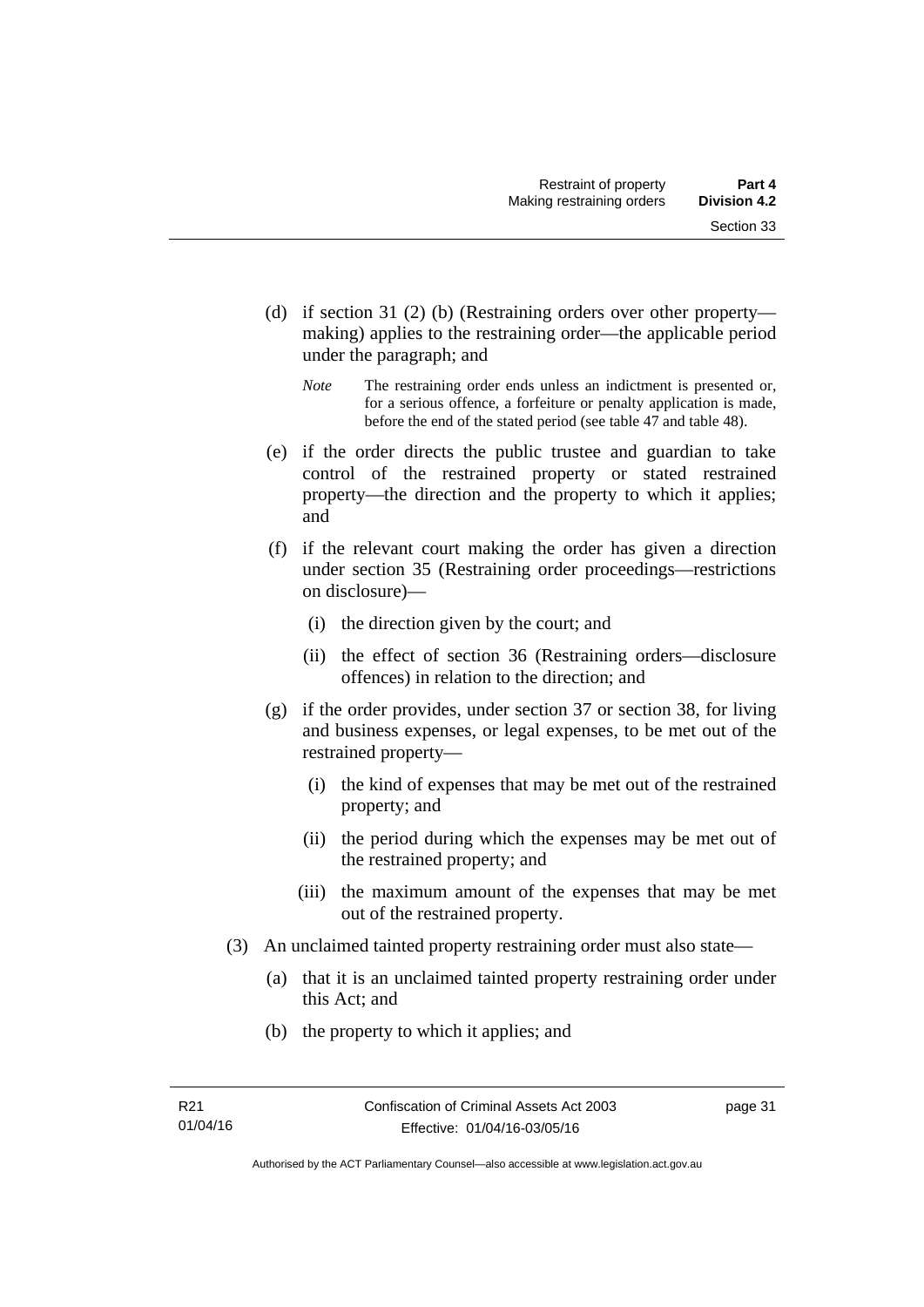- (c) if the relevant court making the order has given a direction under section 35—
	- (i) the direction given by the court; and
	- (ii) the effect of section 36 in relation to the direction; and
- (d) that, unless a relevant court makes an order that stops the operation of the restraining order over the property, the property will be automatically forfeited under this Act to the Territory at the end of 14 days after the day the order is made.
- (4) A failure by a relevant court to comply with this section in relation to the restraining order does not invalidate the restraining order or any forfeiture order or automatic forfeiture made in relation to the property restrained under the restraining order.

## **34 Restraining orders—notice of making**

- (1) If a court makes a restraining order over property, the DPP must give a copy of the order to—
	- (a) for an unclaimed tainted property restraining order—anyone the DPP suspects may have an interest in the property; and
	- (b) for any other restraining order—the owner of the restrained property and anyone else the DPP suspects may have an interest in the property.
	- *Note* For how documents may be served, see the [Legislation Act,](http://www.legislation.act.gov.au/a/2001-14) pt 19.5.
- (2) A relevant court may order the DPP to—
	- (a) give a copy of a restraining order, the application for the order or the supporting affidavit to anyone and may give directions about how any document is to be given to the person; or
	- (b) give notice of the order to anyone and may give directions about how the notice is to be given.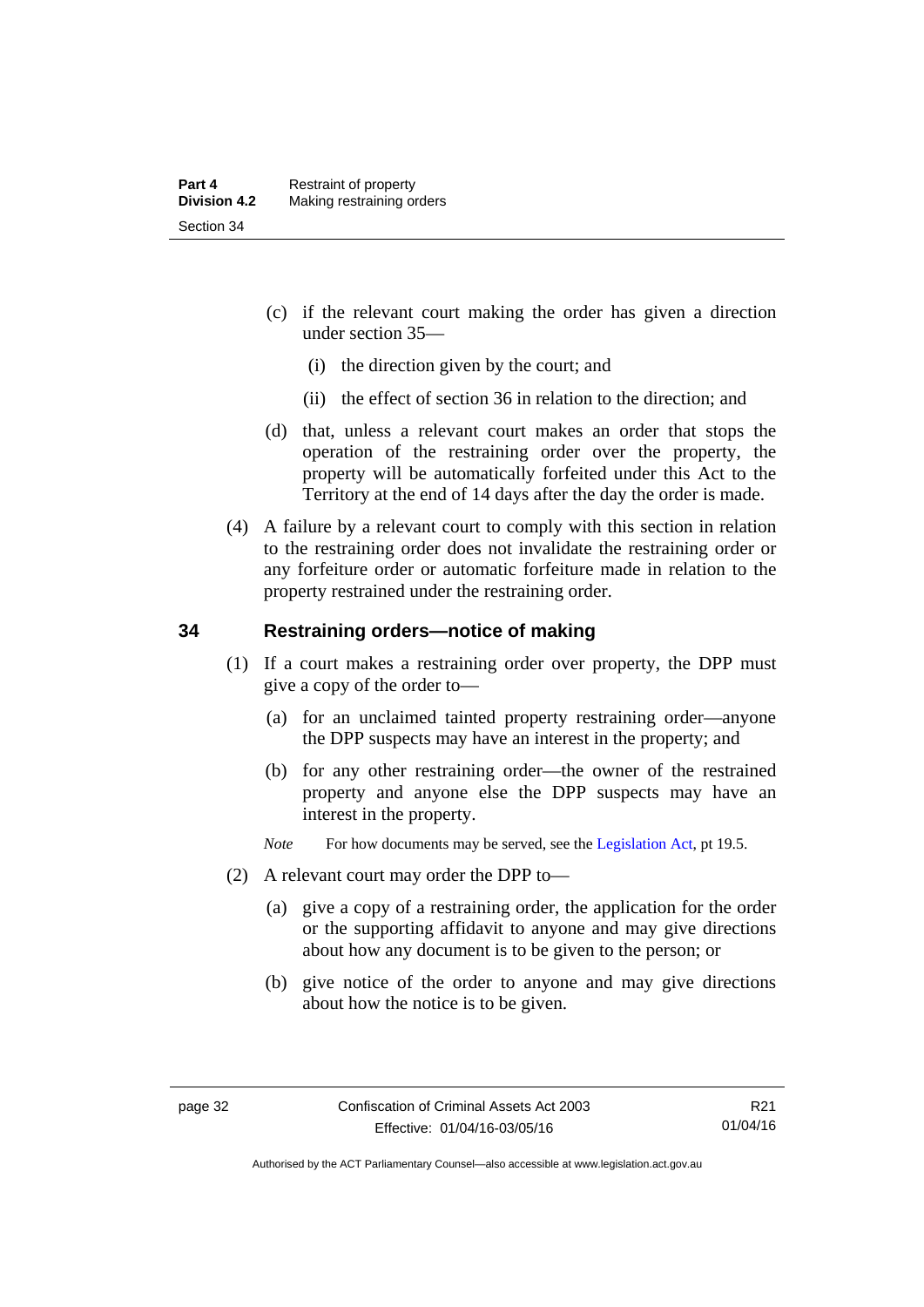(3) Subsections (1) and (2) have effect subject to any direction of the court under section 35.

## **35 Restraining order proceedings—restrictions on disclosure**

- (1) On application by the DPP, a relevant court hearing an application for a restraining order may give directions prohibiting or restricting the publication or disclosure of 1 or more of the following:
	- (a) the fact that an application for the order, or that a restraining order, has been made;
	- (b) the application for the order;
	- (c) the supporting affidavit for the order and any other affidavit filed in relation to the application;
	- (d) any information about the proceeding (whether or not a hearing has been held);
	- (e) any evidence given, statement made or thing done during the proceeding;
	- (f) any information, document or thing derived from anything mentioned in this subsection.

### **Examples of directions**

- 1 that the application for the restraining order and a stated part of the supporting affidavit not be disclosed to the person against whom the restraining order is made until the court has decided an application for another restraining order against someone else's property
- 2 that the supporting affidavit must be made available only to the offender's lawyer
- *Note* An example is part of the Act, is not exhaustive and may extend, but does not limit, the meaning of the provision in which it appears (see [Legislation Act,](http://www.legislation.act.gov.au/a/2001-14) s 126 and s 132).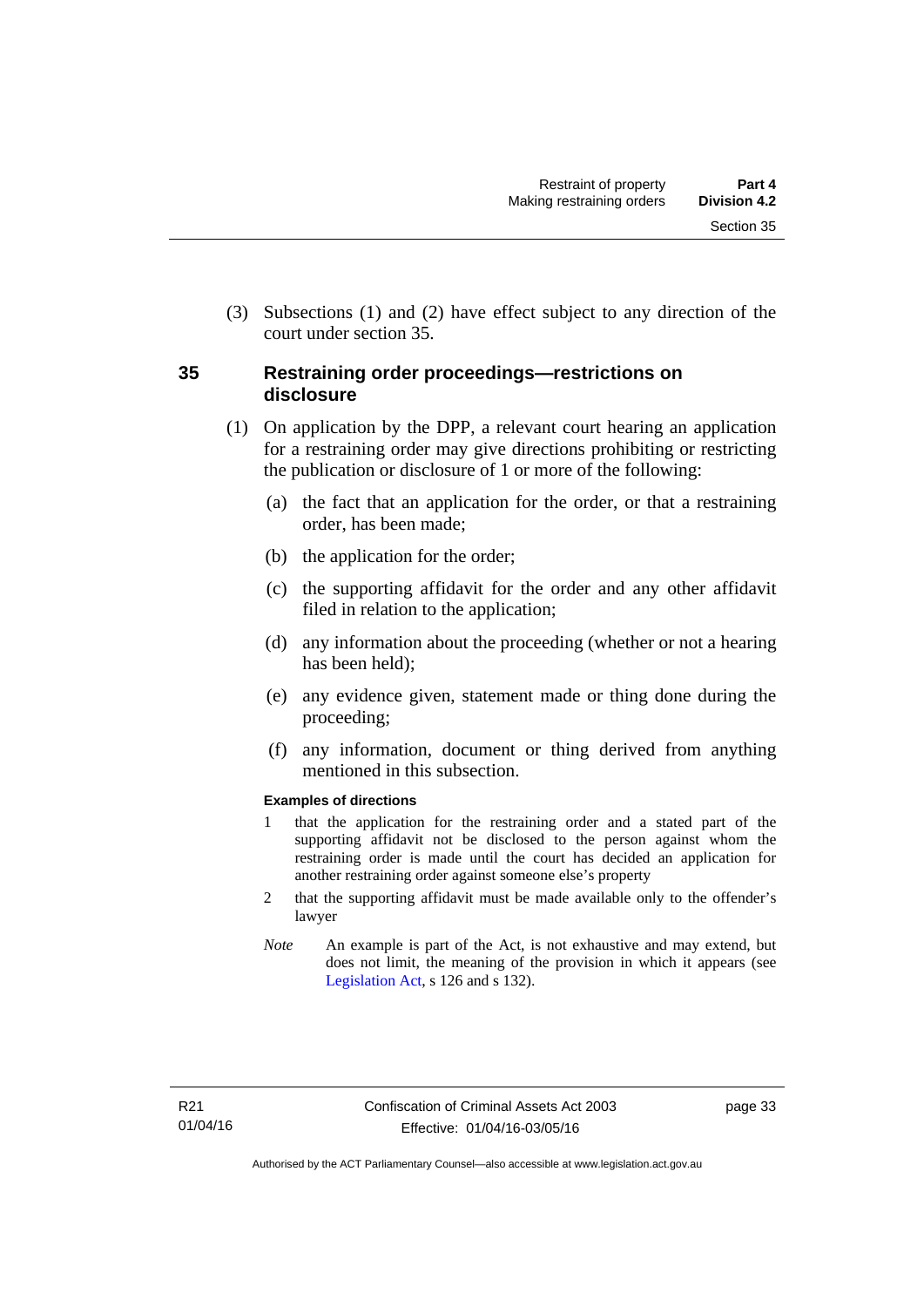- (2) In deciding whether to give a direction under subsection (1), the court must have regard to whether the direction—
	- (a) would promote the purposes of this Act; or
	- (b) is desirable to protect the integrity of an investigation (however described) for any purpose or a prosecution of an offence.
- (3) The court may also have regard to any other relevant matter in deciding whether to give a direction under subsection (1).

### **36 Restraining orders—disclosure offences**

*Note* An offence against this section is a strict liability offence (see s (7)).

- (1) A person commits an offence if—
	- (a) a relevant court has given a direction under section 35 (1) prohibiting or restricting the publication or disclosure of a matter mentioned in the subsection; and
	- (b) the person has notice of the direction (whether by being given a copy of the restraining order to which the direction relates or otherwise); and
	- (c) the person publishes or discloses the matter to someone else.

- (2) A person commits an offence if—
	- (a) a relevant court has given a direction under section 35 (1) prohibiting or restricting the publication or disclosure of a matter mentioned in the subsection; and
	- (b) the person has notice of the direction (whether by being given a copy of the restraining order to which the direction relates or otherwise); and
	- (c) the person publishes or discloses information to someone else; and

Authorised by the ACT Parliamentary Counsel—also accessible at www.legislation.act.gov.au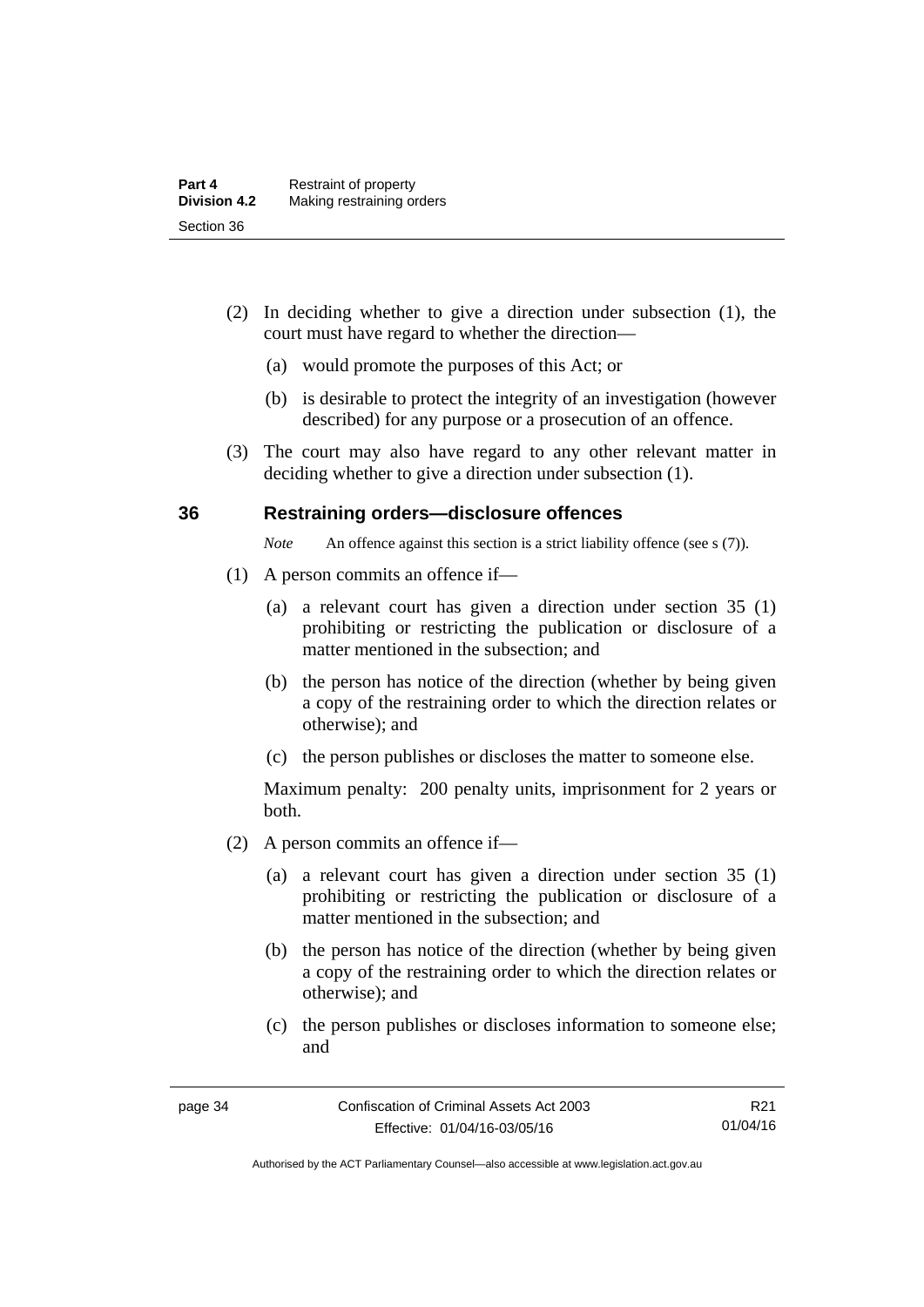(d) the other person could infer from the information the matter to which the direction relates.

- (3) Subsections (1) and (2) do not apply if the publication or disclosure is made to any of the following entities in the circumstances mentioned for the entity:
	- (a) a police officer—in any circumstances;
	- (b) an officer, employee or agent of the person—to ensure that the order is complied with and the person to whom the publication or disclosure is made is given notice of the direction (whether by being given a copy of the restraining order to which the direction relates or otherwise) by the person making the publication or disclosure;
	- (c) a lawyer—to obtain legal advice or representation in relation to the order;
	- (d) a relevant court—with the court's leave.
		- *Note* The application for leave, and any proceeding with the court's leave, must be heard in closed court (see s (8)).
- (4) Also, subsections (1) and (2) do not apply if the publication or disclosure is made—
	- (a) by a police officer in the exercise of the officer's functions; or
	- (b) for the purpose of giving or obtaining legal advice, or making legal representations, in relation to the order.
- (5) A person commits an offence if—
	- (a) a relevant court has given a direction under section 35 (1) prohibiting or restricting the publication or disclosure of a matter mentioned in the subsection; and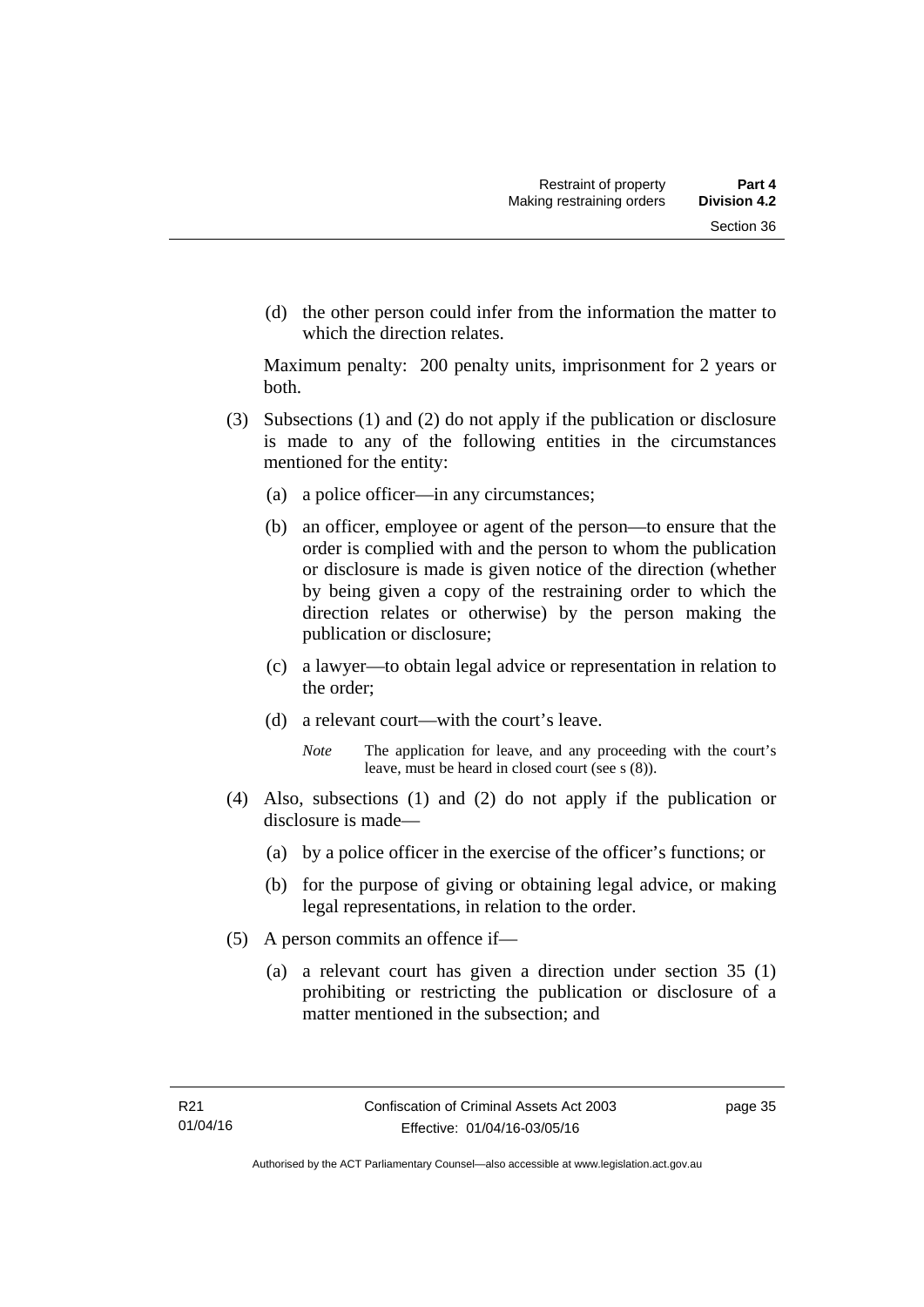- (b) the person receives information in relation to the matter in accordance with subsection (3) or (4); and
- (c) the person ceases to be a person mentioned in subsection (3) or (4); and
- (d) the person publishes or discloses the matter to someone else.

Maximum penalty: 200 penalty units, imprisonment for 2 years or both.

- (6) A person commits an offence if—
	- (a) a relevant court has given a direction under section 35 (1) prohibiting or restricting the publication or disclosure of a matter mentioned in the subsection; and
	- (b) the person receives information in relation to the matter in accordance with subsection (3) or (4); and
	- (c) the person ceases to be a person mentioned in subsection (3) or (4); and
	- (d) the person publishes or discloses information to someone else; and
	- (e) the other person could infer from the information the matter to which the direction relates.

- (7) An offence against this section is a strict liability offence.
- (8) For subsection (3) (d), an application for leave, and any proceeding with the court's leave, must be heard in closed court.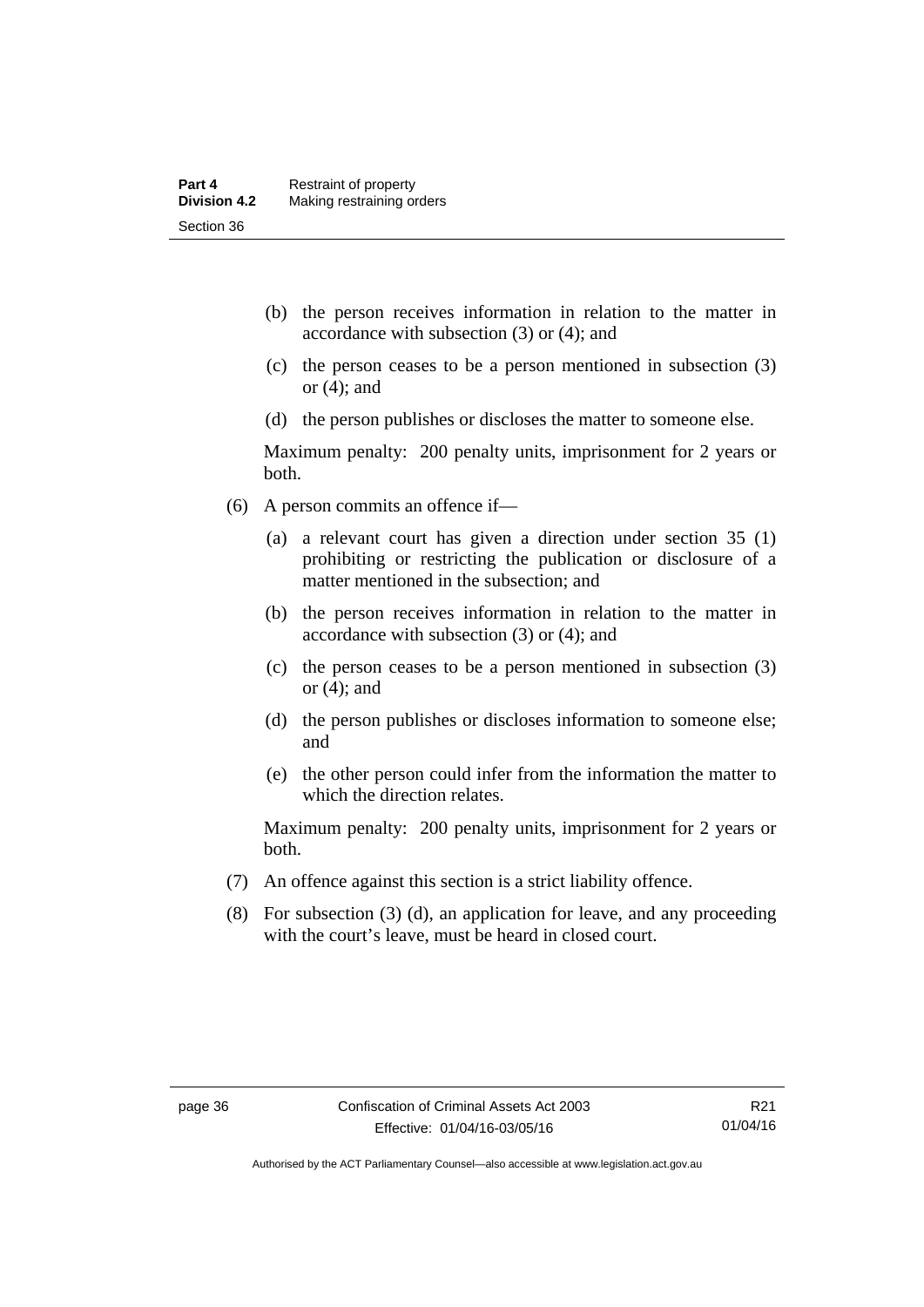# **37 Payment of living and business expenses from restrained property**

- (1) A relevant court may, in a restraining order or an order under section 39 (Additional orders about restraining orders and restrained property) varying a restraining order, allow any of the following expenses to be met out of the restrained property of a person, or a stated part of the property:
	- (a) the living and business expenses of the person (other than the person's legal expenses in defending a criminal charge);
	- (b) the living expenses of a dependant of the person.
	- *Note* For legal expenses in defending a criminal charge, see s 38.
- (2) However, the court must not allow expenses to be met out of restrained property unless the person satisfies the court that—
	- (a) the expenses are reasonable; and
	- (b) the expenses are necessary to avoid severe hardship to the person or the person's dependants; and
	- (c) the expenses cannot be met out of property of the person not subject to a restraining order; and
	- (d) any property to be released from restraint for the expenses was lawfully acquired by the person, is not tainted property and does not have evidentiary value in any criminal proceeding.
- (3) A regulation may—
	- (a) prescribe matters to which the court may, must or must not have regard for subsection (2) (a) or (b); and
	- (b) prescribe, or make provision in relation to, the maximum amount of living or business expenses of a person that may be allowed (for a period or otherwise).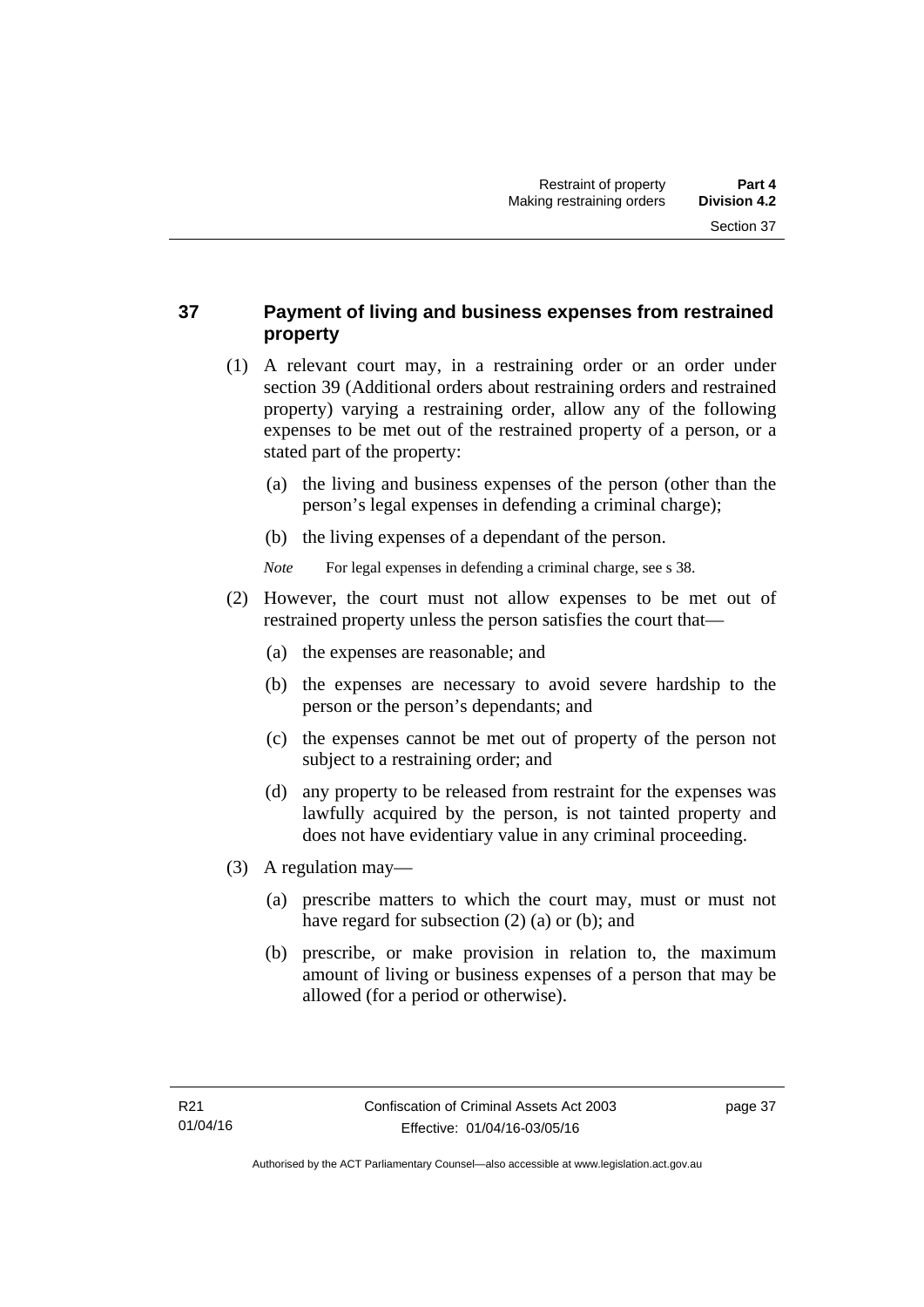- (4) A regulation made for this section may apply, adopt or incorporate (with or without change) a provision of a law of the Commonwealth or a State, or an instrument, as in force from time to time.
	- *Note 1* The text of an applied, adopted or incorporated law or instrument, whether applied as in force from time to time or at a particular time, is taken to be a notifiable instrument if the operation of the [Legislation](http://www.legislation.act.gov.au/a/2001-14)  [Act](http://www.legislation.act.gov.au/a/2001-14), s 47 (5) or (6) is not disapplied (see s 47 (7)).
	- *Note 2* A notifiable instrument must be notified under the [Legislation Act](http://www.legislation.act.gov.au/a/2001-14).
- (5) In this section:

*dependant*, of a person, means the person's domestic partner or a child of the person.

### **38 Payment of certain legal expenses from restrained property**

- (1) A relevant court may, in a restraining order or an order under section 39 (Additional orders about restraining orders and restrained property) varying a restraining order, allow a person's legal expenses in defending a criminal charge to be met out of the restrained property of the person, or a stated part of the property.
- (2) However, the court must not allow the legal expenses to be met out of restrained property unless—
	- (a) the person applies for an order for the legal expenses to be met out of restrained property; and
	- (b) the application is supported by an affidavit of the person setting out all of the person's interests in property, including any property of the person outside Australia, and the person's liabilities; and
	- (c) the court is satisfied that—
		- (i) the affidavit is a true statement of the person's interests in property and the person's liabilities; and

Authorised by the ACT Parliamentary Counsel—also accessible at www.legislation.act.gov.au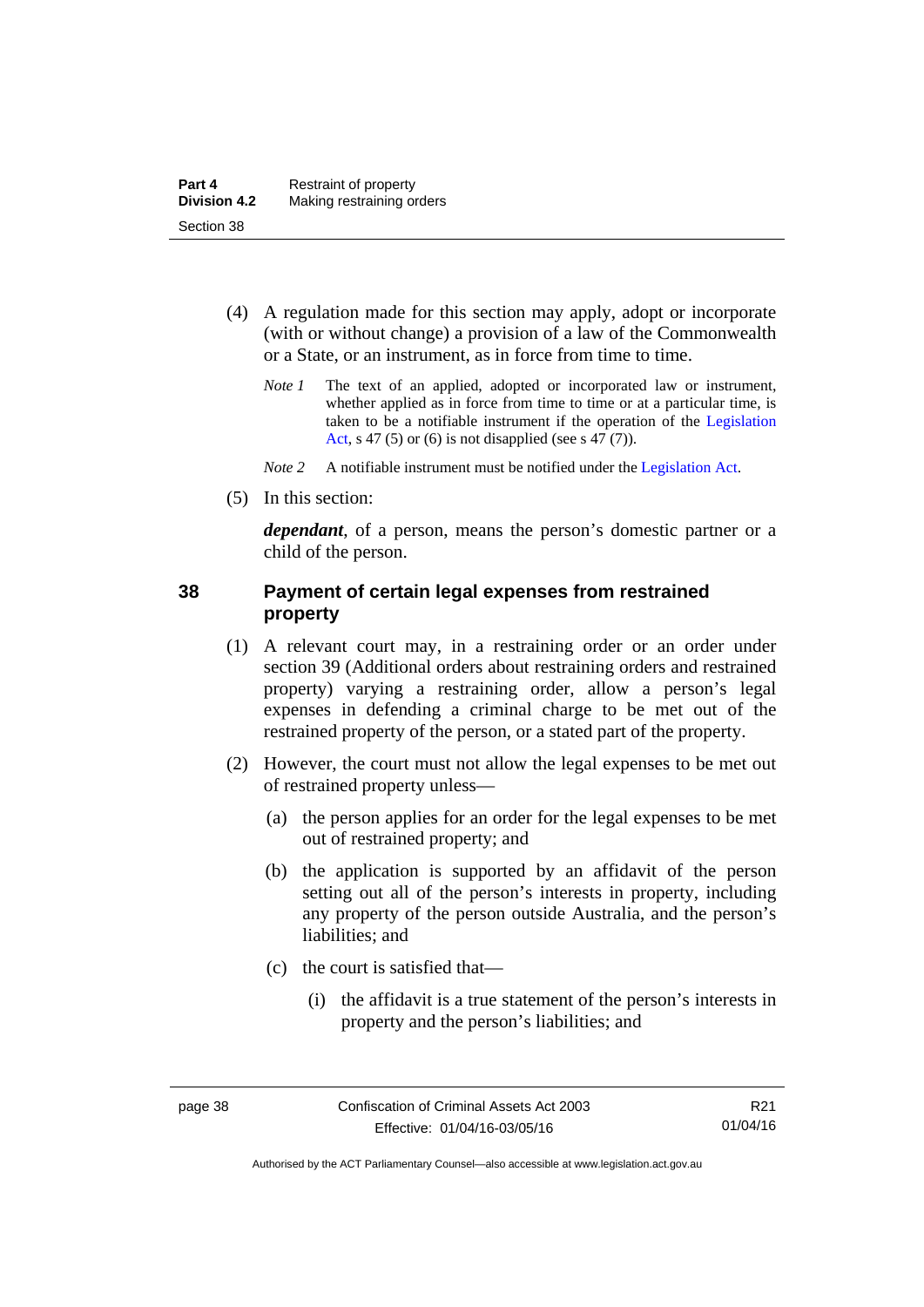- (ii) the person has taken all reasonable steps to bring any property outside Australia within the jurisdiction of the court; and
- (iii) the legal expenses cannot be met out of property of the person not subject to a restraining order; and
- (iv) any property to be released from restraint for the expenses was lawfully acquired by the person, is not tainted property and does not have evidentiary value in any criminal proceeding.
- (3) If the court makes or varies a restraining order that allows the legal expenses to be met out of restrained property, the court must include in the order conditions ensuring that—
	- (a) restrained property is used only to meet legal fees, disbursements and out-of-pocket expenses incurred by the person in defending the criminal charge; and
	- (b) all legal fees, disbursements and out-of-pocket expenses are properly and reasonably incurred by the person; and
	- (c) all legal fees are calculated in accordance with the scale of costs for criminal matters determined by the legal aid commission in accordance with the *[Legal Aid Act 1977](http://www.legislation.act.gov.au/a/1977-31)*, section 32 (5), (6) and (7).

# **39 Additional orders about restraining orders and restrained property**

 (1) A relevant court may, when it makes a restraining order or at any later time before the order ends, make any additional order that the court considers appropriate in relation to the restraining order or restrained property (other than an order mentioned in subsection  $(2)$ ).

### **Examples of additional orders**

1 an order varying the property subject to the restraining order (other than an order excluding property from the restraining order)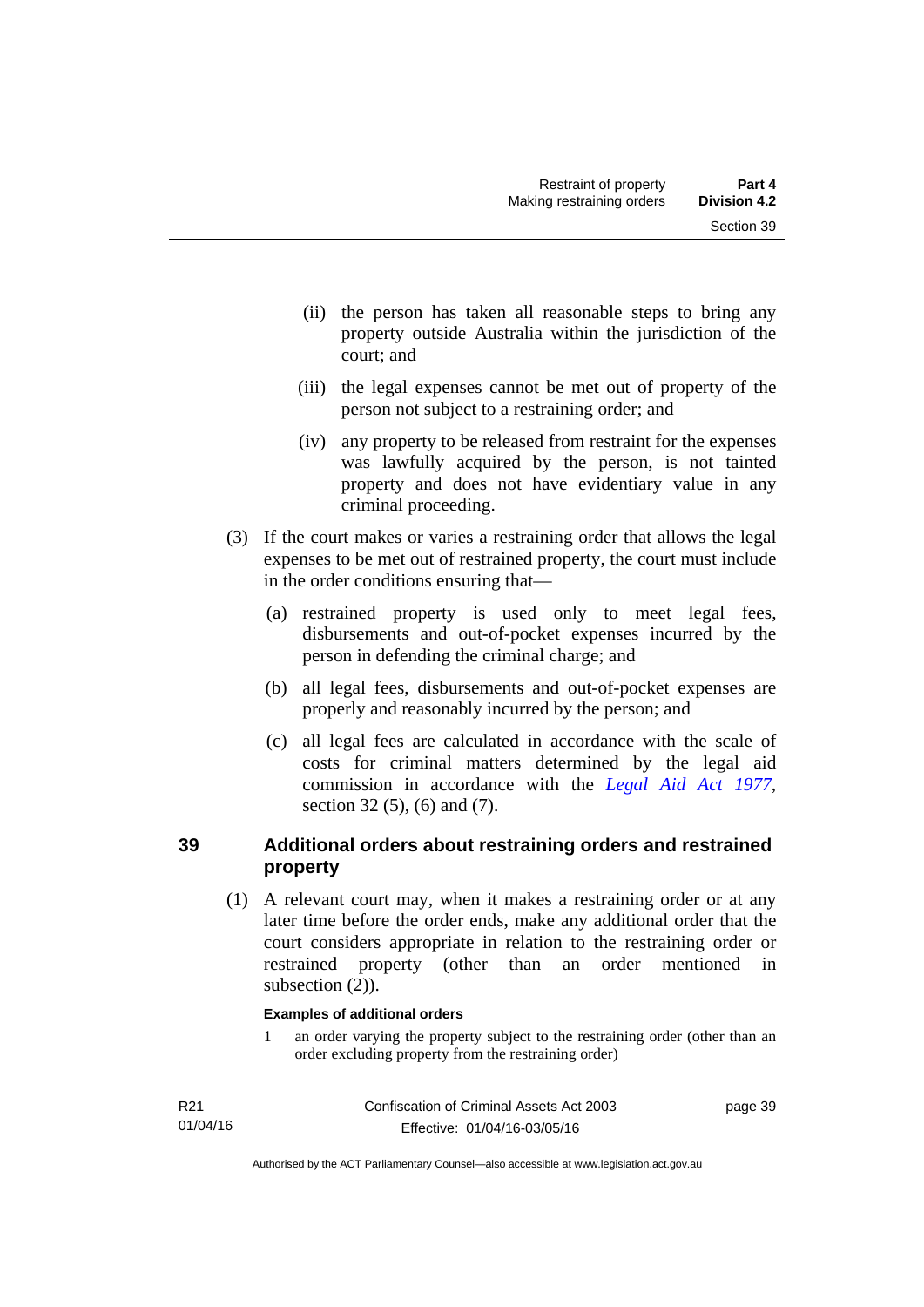- 2 an order authorising the disposal of the property subject to the restraining order to satisfy a penalty order
- 3 an order varying any condition to which the restraining order is subject.
- 4 an order that living or business expenses of a person, or legal expenses of a person to defend a criminal charge, be met out of restrained property
- 5 an order for the carrying out of any undertaking about the payment of damages or costs given by the Territory in relation to the making or operation of the restraining order
- 6 an order for the examination of anyone before the court, or an officer of the court, about the affairs (including the nature and location of any property) of the owner of restrained property or of the offender
- 7 an order for the examination of anyone before the court, or an officer of the court, about any property that may be tainted property
- 8 an order directing the owner of the restrained property or anyone else to give to a stated person, within a stated period, a sworn statement about stated particulars of the restrained property
- 9 an order directing the registrar-general not to register any instrument affecting restrained property except in accordance with the order
- 10 an order directing the owner of restrained property or anyone else to do anything necessary or convenient to be done to allow the public trustee and guardian to take control of the property in accordance with the restraining order, including anything necessary or convenient to be done to bring the property within the jurisdiction
- 11 if the restraining order directs the public trustee and guardian to take control of property, an order regulating how the public trustee and guardian may exercise functions under the restraining order or an order deciding any question about the property
- *Note 1* For general provisions about additional orders under this section (which is a confiscation proceeding—see s 236), see pt 14.
- *Note 2* An example is part of the Act, is not exhaustive and may extend, but does not limit, the meaning of the provision in which it appears (see [Legislation Act,](http://www.legislation.act.gov.au/a/2001-14) s 126 and s 132).
- (2) However, the court must not make any of the following orders under subsection (1):
	- (a) an order revoking or otherwise ending a restraining order;

Authorised by the ACT Parliamentary Counsel—also accessible at www.legislation.act.gov.au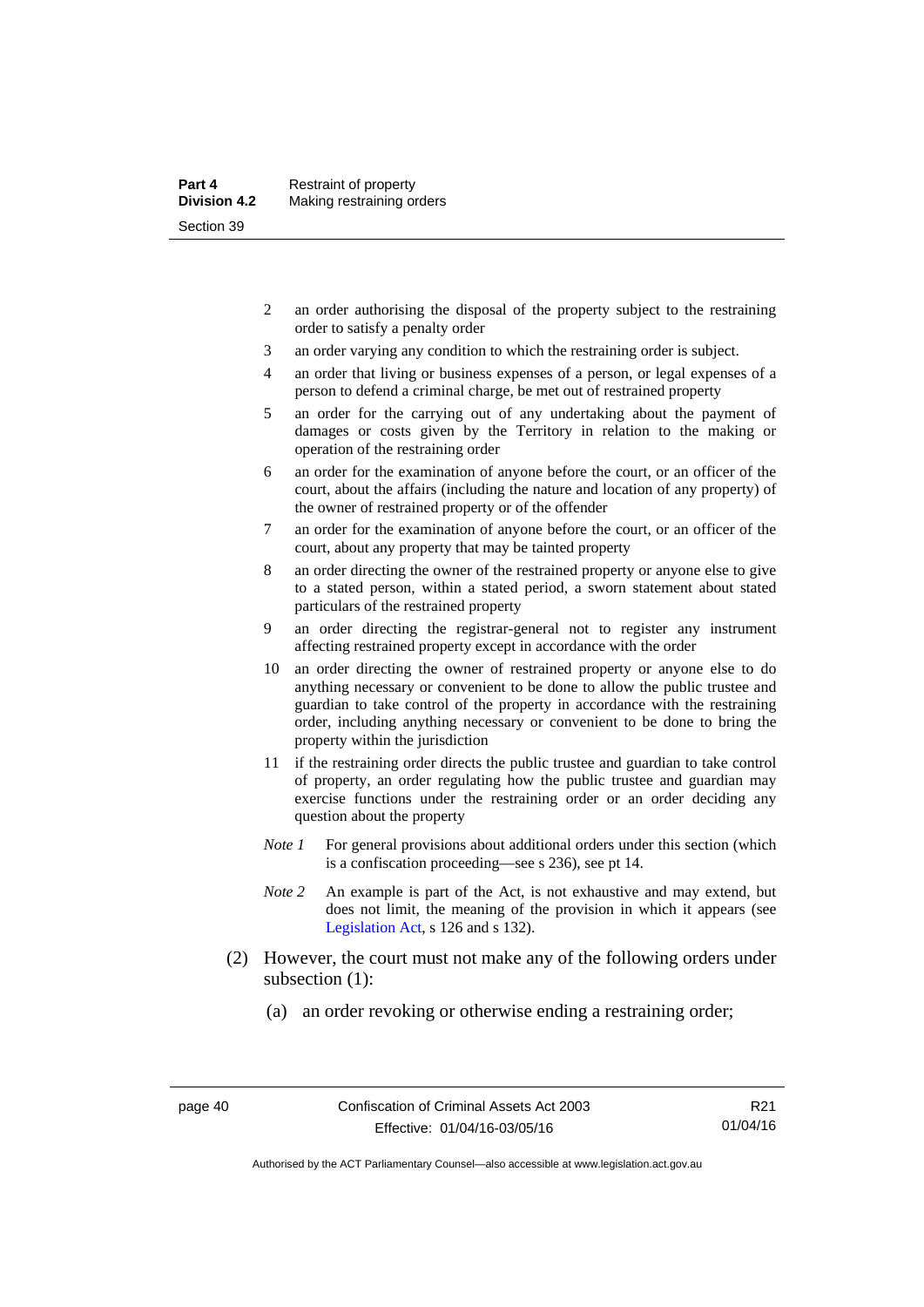- (b) an order for the extension of the period a restraining order is to remain in force;
- (c) an order for the exclusion of property from a restraining order.
- *Note 1* For the revocation of a restraining order, see s 43 and s 44.
- *Note* 2 For the extension of the operation of a restraining order, see s 49.
- *Note* 3 For the exclusion of property from a restraining order, see pt 6.
- (3) Also, the court must not make an order that living or business expenses of a person, or legal expenses of a person to defend a criminal charge, be met out of restrained property unless the order is made in accordance with section 37 or section 38 (as appropriate).
- (4) If the DPP proposes to oppose an application by a person under this section for an additional order, the DPP must give the applicant, and anyone else to whom notice of the application was given, written notice of the grounds on which the application will be opposed.
- (5) To remove any doubt, an additional order under this section does not end only because the restraining order ends or the property to which the additional order relates ceases to be restrained property.

# **40 Contravention of additional orders under s 39**

A person commits an offence if—

- (a) a relevant court makes an additional order under section 39; and
- (b) the person has notice of the order (whether by being given a copy of the order or otherwise); and
- (c) the person contravenes the order.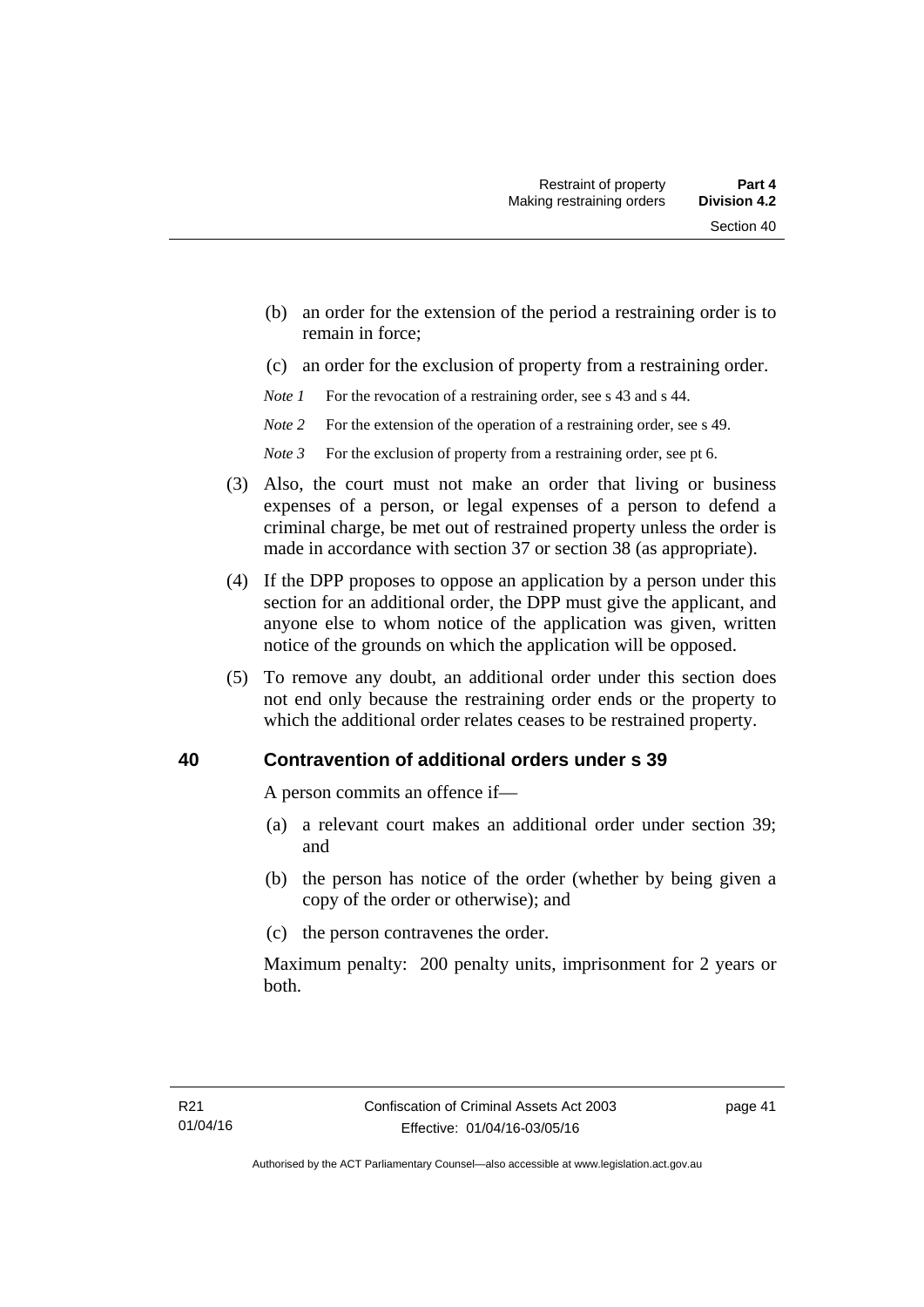# **Division 4.3 Duration of restraining orders**

## **41 Meaning of** *forfeiture or penalty application* **for div 4.3**

In this division:

*forfeiture or penalty application* means an application for a forfeiture order or a penalty order.

## **42 Restraining orders generally not time limited**

A restraining order operates (or continues to operate) until it ends under this division (including in accordance with an order under section 49 (Extension of time for restraining orders)).

## **43 Revocation or variation of restraining orders made without notice of application**

- (1) A person with an interest in restrained property may apply to the court that made the restraining order for the revocation, by order, of the restraining order if the DPP did not give the person notice of the application for the order.
- (2) The court must not make an order revoking the restraining order unless it is satisfied that there were not and are no longer, or there are no longer, sufficient grounds for making the order.
- (3) However, if the DPP has told the court that the restraining order applies to property that has evidentiary value in a criminal proceeding, the court must not revoke the restraining order without the DPP's agreement but may, by order, vary the restraining order to exclude any part of the property that the DPP has told the court does not have evidentiary value.
- (4) If the DPP proposes to oppose an application by a person under this section for the revocation of a restraining order, the DPP must give the applicant, and anyone else to whom notice of the application was given, written notice of the grounds on which the application will be opposed.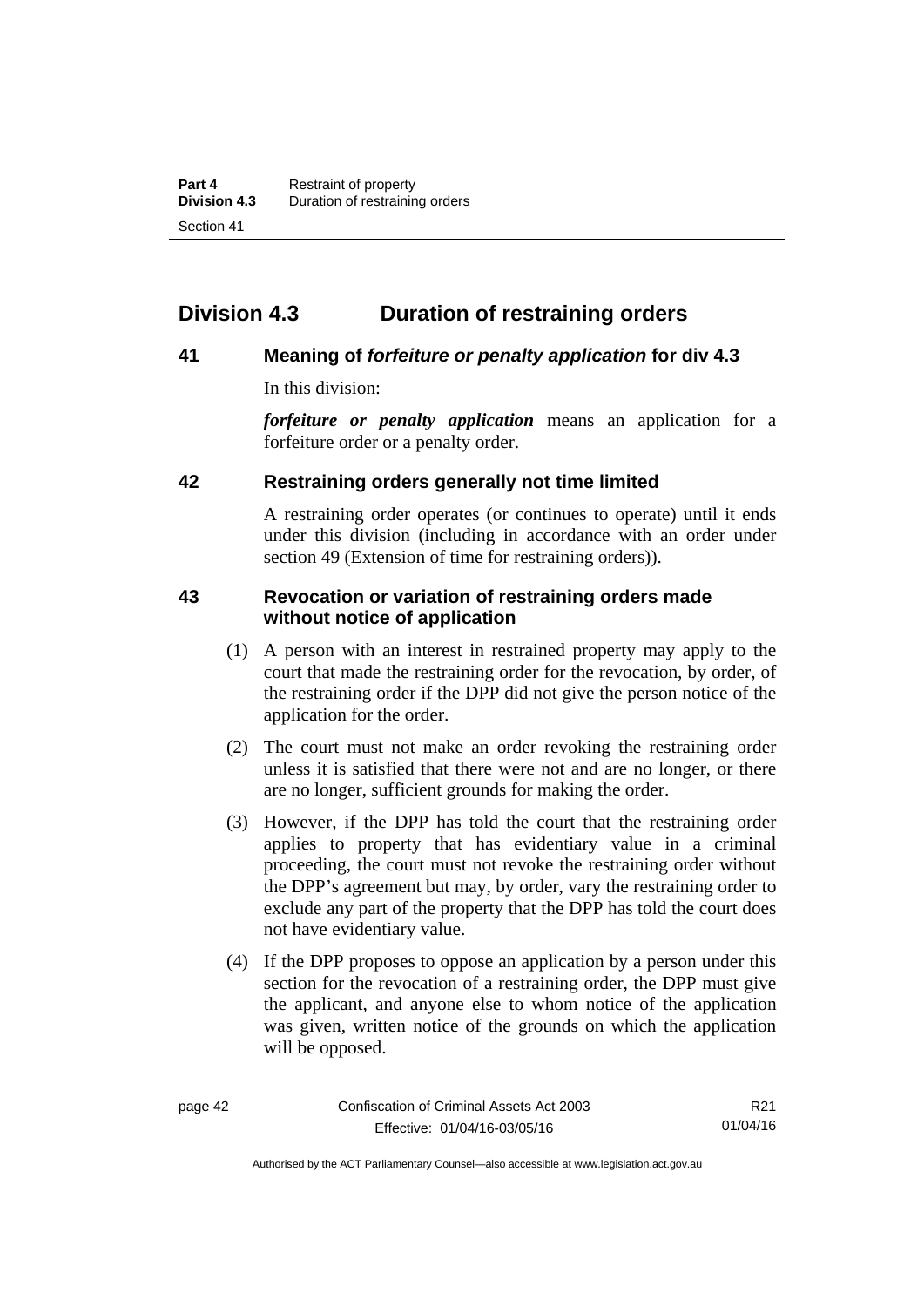## **44 Revocation or variation of restraining orders if security or undertakings given**

- (1) The owner of restrained property may apply to the court that made the restraining order for the restraining order to be revoked or varied, by order, under this section.
- (2) The court must not make an order revoking the restraining order unless the DPP has told the court that the owner has given—
	- (a) security satisfactory to the DPP to the value estimated by the DPP of any order that may be sought under this Act in relation to the offence in relation to which the order was made (and any related offence); or
	- (b) an undertaking satisfactory to the DPP about the restrained property.
- (3) However, if the owner can only give security or an undertaking that partly satisfies the DPP, the court may, by order, vary the restraining order to exclude particular property in relation to which the DPP has told the court that satisfactory security or a satisfactory undertaking has been given.
- (4) Also, if the DPP has told the court that the restraining order applies to property that has evidentiary value in a criminal proceeding, the court must not revoke the restraining order without the DPP's agreement but may, by order, vary the restraining order to exclude any part of the property that the DPP has told the court does not have evidentiary value.
- (5) If the DPP proposes to oppose an application by a person under this section for the revocation of a restraining order, the DPP must give the applicant, and anyone else to whom notice of the application was given, written notice of the grounds on which the application will be opposed.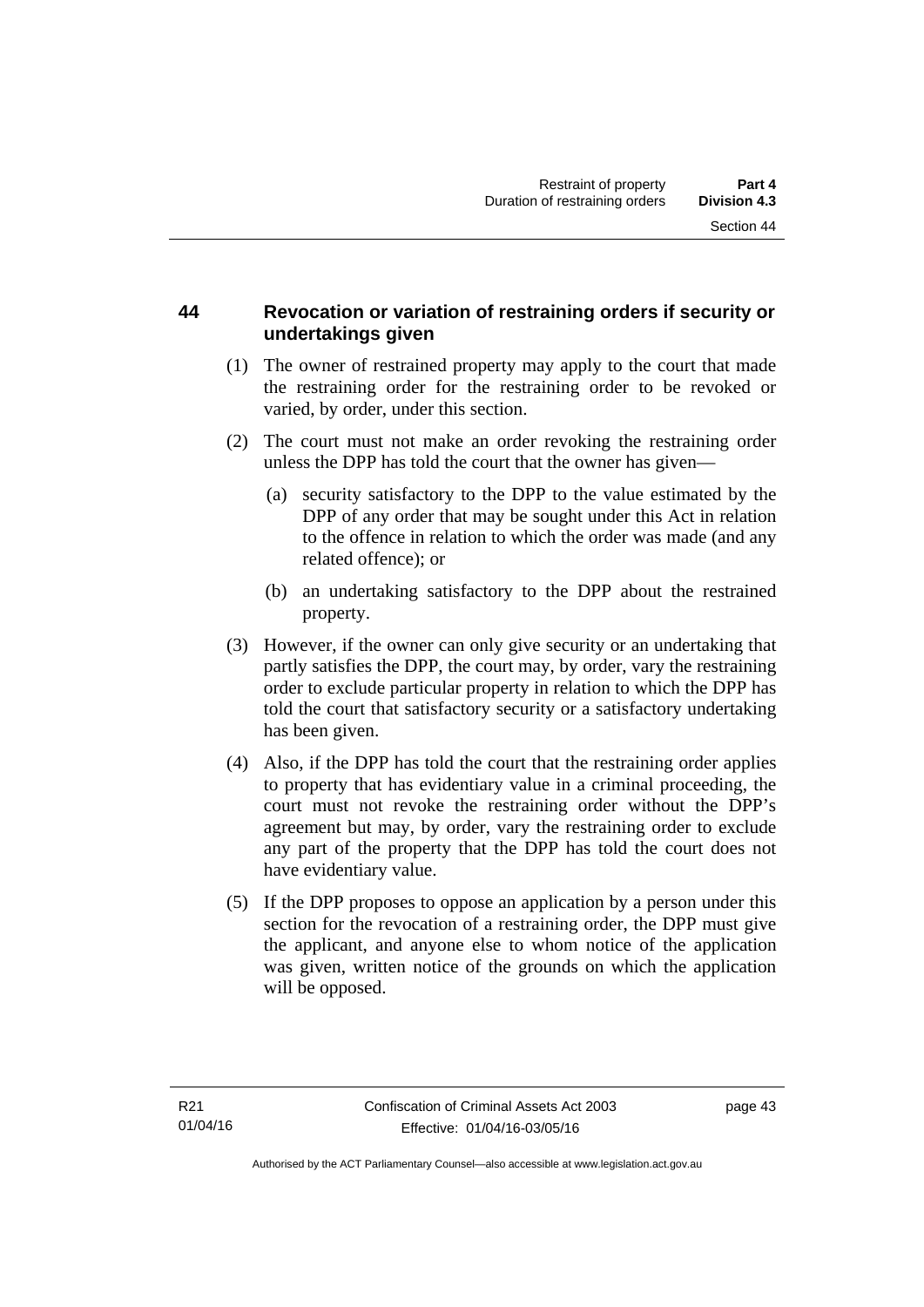(6) The court may order that the revocation or variation of a restraining order under this section takes effect at a stated time or on the happening of a stated event.

### **45 When restraining order over particular property ends**

- (1) A restraining order over particular property ends—
	- (a) if the restraining order stops applying to the property in accordance with an order under this Act (for example, an exclusion order); or
	- (b) if the property is forfeited under this Act—when the property vests in law in the Territory and the public trustee and guardian takes control of the property; or
	- (c) if the property is disposed of by the public trustee and guardian to satisfy a penalty order; or
	- (d) when the restraining order ends under this division.
	- *Note 1* On forfeiture, restrained property vests in the Territory. However, registrable property does not vest in law in the Territory until the Territory's interest is registered in the appropriate register. Until then, it is vested in equity in the Territory (see s 109 and s 110).
	- *Note 2* An example is part of the Act, is not exhaustive and may extend, but does not limit, the meaning of the provision in which it appears (see [Legislation Act,](http://www.legislation.act.gov.au/a/2001-14) s 126 and s 132).
- (2) To remove any doubt, the ending of a restraining order over particular property does not affect the operation of the restraining order in relation to other property restrained under the order.
	- *Note* For the meaning of *in relation to*, see dict.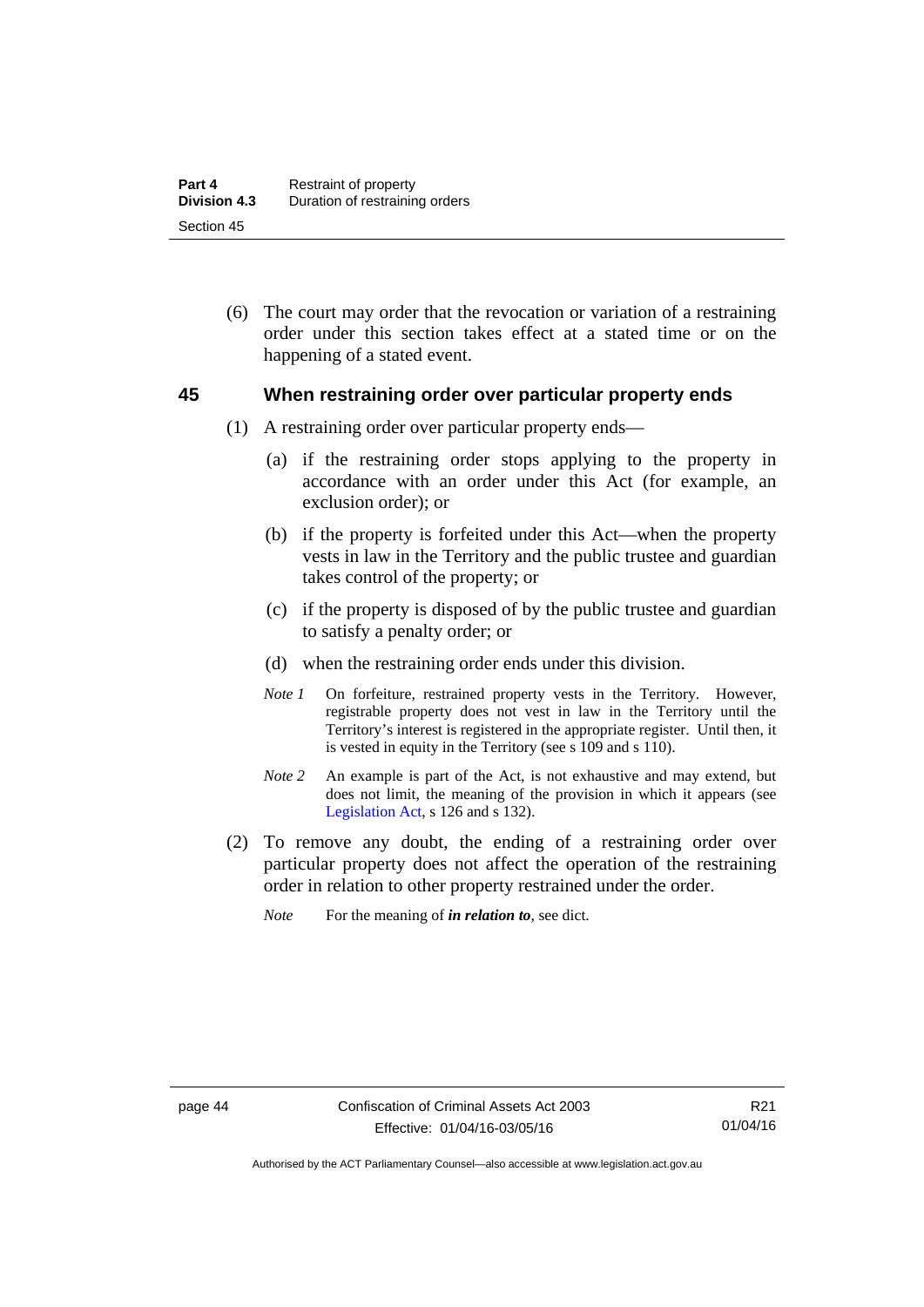### **46 When unclaimed tainted property restraining order ends**

- (1) An unclaimed tainted property restraining order over property ends if—
	- (a) the restraining order stops applying to the property in accordance with an order under this Act (for example, an exclusion order); or
	- (b) the automatic forfeiture of the property is fully satisfied.
	- *Note 1* For the meaning of *fully satisfied*, see dict.
	- *Note 2* An example is part of the Act, is not exhaustive and may extend, but does not limit, the meaning of the provision in which it appears (see [Legislation Act,](http://www.legislation.act.gov.au/a/2001-14) s 126 and s 132).
- (2) If a person claims an interest in the property to which the unclaimed tainted property restraining order applies, the order does not cease to be an unclaimed tainted property restraining order, or cease to apply to the property, only because of the making of the claim.
- (3) The relevant court may, on the application of the DPP while the order is in force, order that the restraining order is to end earlier than otherwise provided for by this section.

### **47 When restraining order ends—ordinary offences**

- (1) This section applies to an offender over whose property a restraining order has been made in relation to an ordinary offence.
- (2) However, this section does not apply if the restraining order was also given in relation to a related serious offence, or is varied to apply to a related serious offence.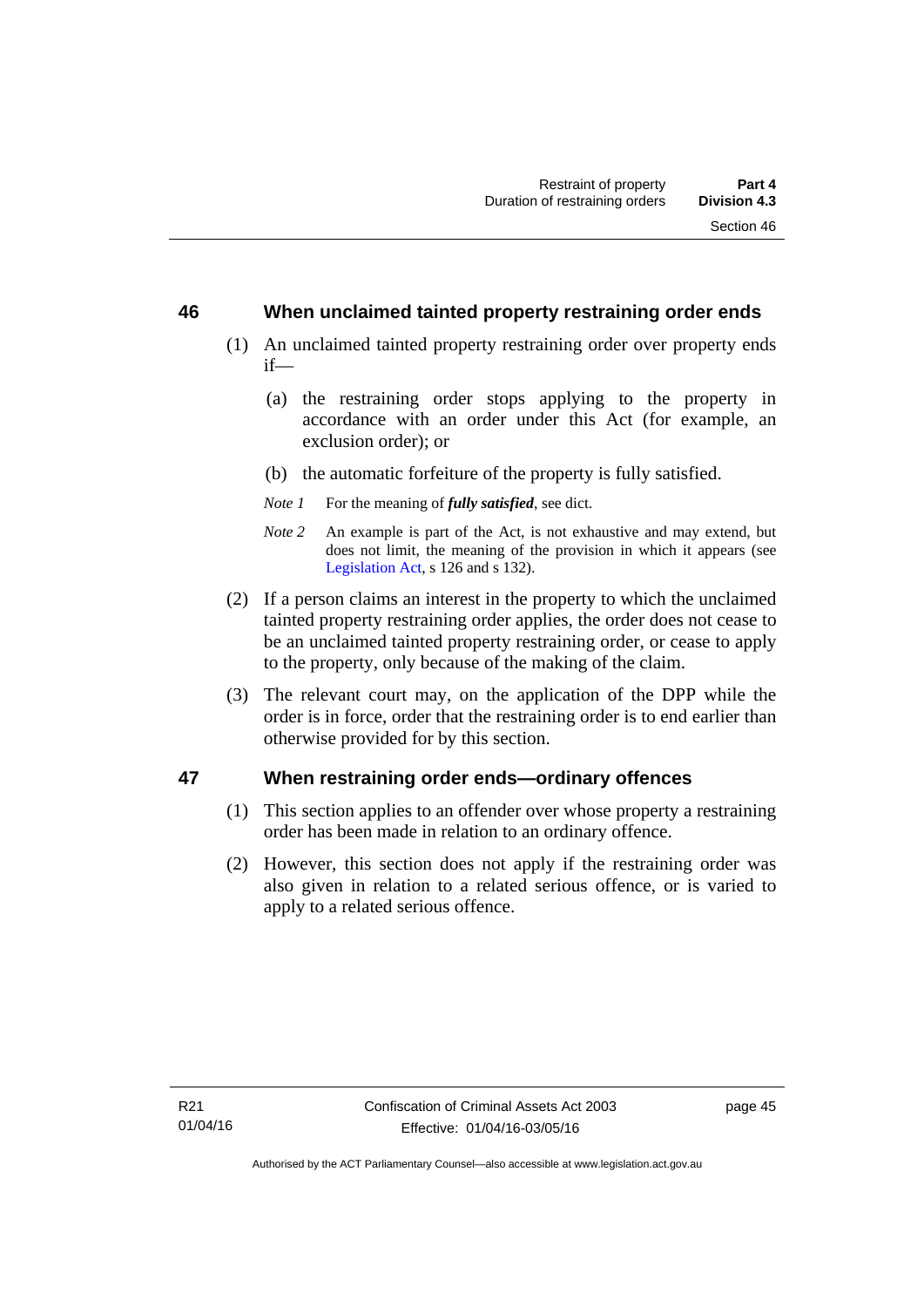- (3) The restraining order ends for the circumstances stated in table 47, column 2 at the time indicated for those circumstances in column 3.
	- *Note 1* The restraining order may continue to operate in relation to related ordinary offences (see s (6)).
	- *Note* 2 For the ending of forfeiture and penalty orders for ordinary offences, see—
		- s 56 (When conviction forfeiture order ends)
		- s 98 (When penalty order ends).
- (4) A reference in table 47 to a person being convicted of the offence mentioned in subsection (1) includes a reference to the person being convicted of a related offence instead of the offence mentioned in subsection  $(1)$ .
- (5) For table 47, items 4 and 6, if more than 1 forfeiture or penalty application is made within the period stated in the item, column 2, the restraining order ends at the latest time that it would end if any of those applications were the only forfeiture or penalty application made.
- (6) If, within the period stated in the restraining order under section 33 (2) (d) (Restraining order—contents), an indictment is presented against the offender for another ordinary offence or offences related to the offence mentioned in subsection (1) (the *primary offence*), the restraining order ends at the later of the following times:
	- (a) the time that it would end if there were no related offences;
	- (b) the latest time that it would end if—
		- (i) the related offence or any of the related offences, taken by itself, were the primary offence; and
		- (ii) there were no other offences in relation to which the restraining order had been made.
	- *Note Indictment* is defined in the [Legislation Act,](http://www.legislation.act.gov.au/a/2001-14) dict, pt 1 as including an information. (See also that Act, dict, pt 1, def *present*.)

R21 01/04/16

Authorised by the ACT Parliamentary Counsel—also accessible at www.legislation.act.gov.au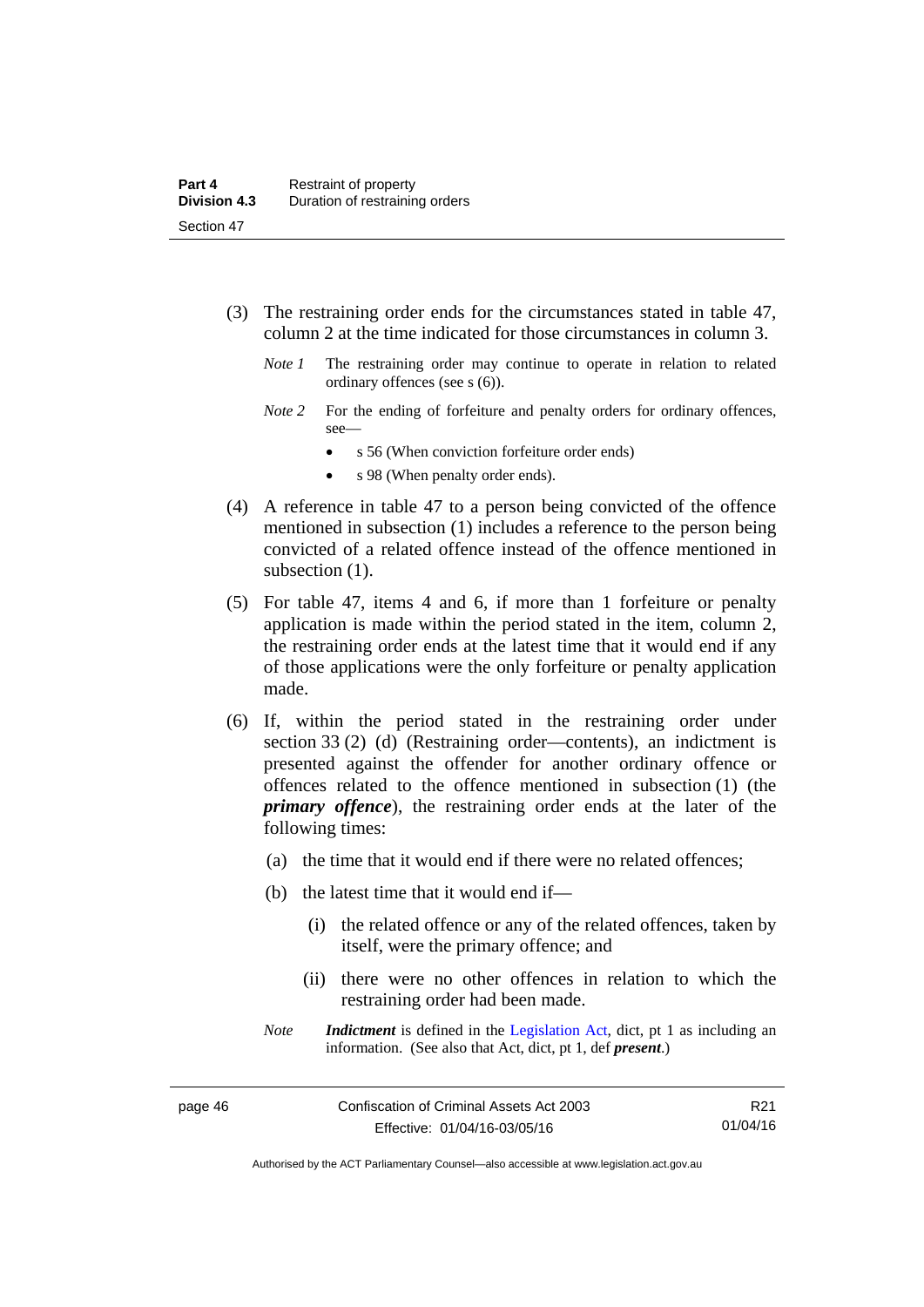(7) The relevant court may, on the application of the DPP while the order is in force, order that the restraining order is to end earlier than otherwise provided for by this section.

| column 1       | column 2                                                                                                                                                                                                        | column 3                                                                                                                                                                                                                                                                                                                                                             |
|----------------|-----------------------------------------------------------------------------------------------------------------------------------------------------------------------------------------------------------------|----------------------------------------------------------------------------------------------------------------------------------------------------------------------------------------------------------------------------------------------------------------------------------------------------------------------------------------------------------------------|
| item           | circumstances                                                                                                                                                                                                   | when restraining order<br>ends                                                                                                                                                                                                                                                                                                                                       |
| 1              | an indictment is not presented against the<br>offender for the offence before the end of<br>the period stated in the restraining order<br>under section 33 $(2)$ $(d)$                                          | end of the period stated in<br>the restraining order under<br>that paragraph                                                                                                                                                                                                                                                                                         |
| $\overline{2}$ | an indictment is presented against the<br>offender for the offence before the end of<br>the period stated in the restraining order<br>under section 33 $(2)$ (d), but the offender is<br>cleared of the offence | when the offender is cleared<br>of the offence                                                                                                                                                                                                                                                                                                                       |
| 3              | the offender is convicted of the offence, the<br>restraining order is made before the<br>conviction, and no forfeiture or penalty<br>application is made within 6 months after<br>the day of the conviction     | end of the 6 month period                                                                                                                                                                                                                                                                                                                                            |
| 4              | the offender is convicted of the offence, the<br>restraining order is made before the<br>conviction, and a forfeiture or penalty<br>application is made within 6 months after e<br>day of the conviction        | at or after the finalisation of<br>the proceeding in relation to<br>the application, as follows:<br>if no forfeiture order or<br>(a)<br>penalty order is in force<br>at the finalisation of the<br>proceeding—at that<br>time:<br>if a forfeiture order or<br>(b)<br>penalty order is in force<br>at that time—when the<br>forfeiture order or<br>penalty order ends |

**Table 47 Ending of restraining orders—ordinary offences** 

R21 01/04/16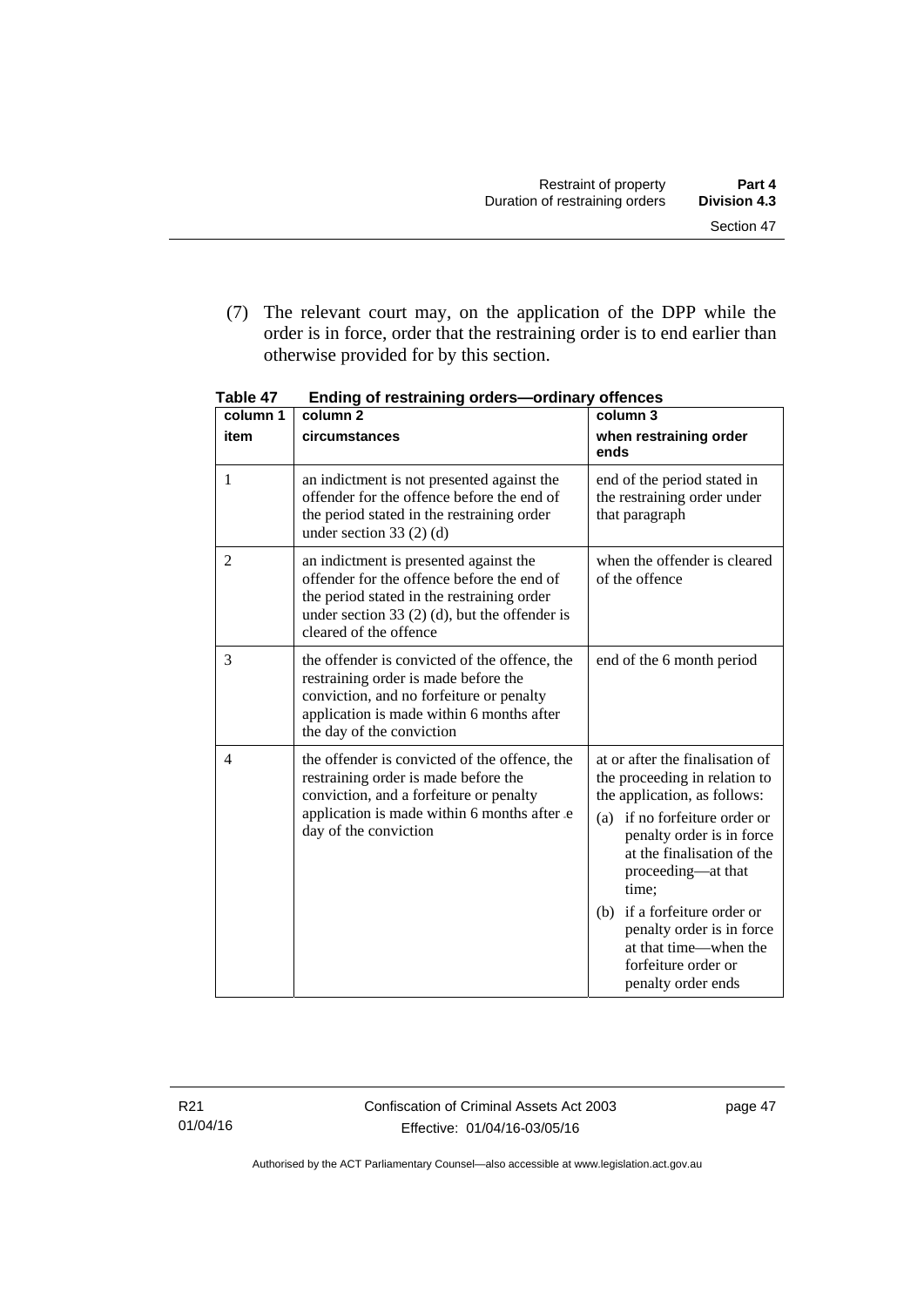| Part 4              | Restraint of property          |
|---------------------|--------------------------------|
| <b>Division 4.3</b> | Duration of restraining orders |
| Section 48          |                                |

| 5 | the offender is convicted of the offence, the<br>restraining order is made on the same day<br>as, or after, the conviction, and no forfeiture<br>or penalty application is made within<br>6 months after the day the restraining order<br>was made | end of the 6 month period                                                                                                                                                                                                                                                                                                                                                     |
|---|----------------------------------------------------------------------------------------------------------------------------------------------------------------------------------------------------------------------------------------------------|-------------------------------------------------------------------------------------------------------------------------------------------------------------------------------------------------------------------------------------------------------------------------------------------------------------------------------------------------------------------------------|
| 6 | the offender is convicted of the offence, the<br>restraining order is made on the same day<br>as, or after, the conviction, and a forfeiture<br>or penalty application is made within<br>6 months after the day the restraining order<br>was made  | at or after the finalisation of<br>the proceeding in relation to<br>the application, as follows:<br>(a) if no forfeiture order or<br>penalty order is in force<br>at the time of the<br>finalisation of the<br>proceeding-at that<br>time;<br>(b) if a forfeiture order or<br>penalty order is in force<br>at that time—when the<br>forfeiture order or<br>penalty order ends |

### **48 When restraining order ends—serious offences**

- (1) This section applies to an offender over whose property a restraining order has been made in relation to a serious offence.
- (2) The restraining order ends for the circumstances stated in table 48, column 2 at the time indicated for those circumstances in column 3.
	- *Note 1* The restraining order may continue to operate in relation to related serious offences (see s (5)).
	- *Note 2* For the ending of forfeiture and penalty orders for serious offences, see—
		- s 56 (When conviction forfeiture order ends)
		- s 71 (When civil forfeiture order ends)
		- s 98 (When penalty order ends).

*Note 3* For the ending of automatic forfeiture for serious offences, see s 61.

page 48 Confiscation of Criminal Assets Act 2003 Effective: 01/04/16-03/05/16

R21 01/04/16

Authorised by the ACT Parliamentary Counsel—also accessible at www.legislation.act.gov.au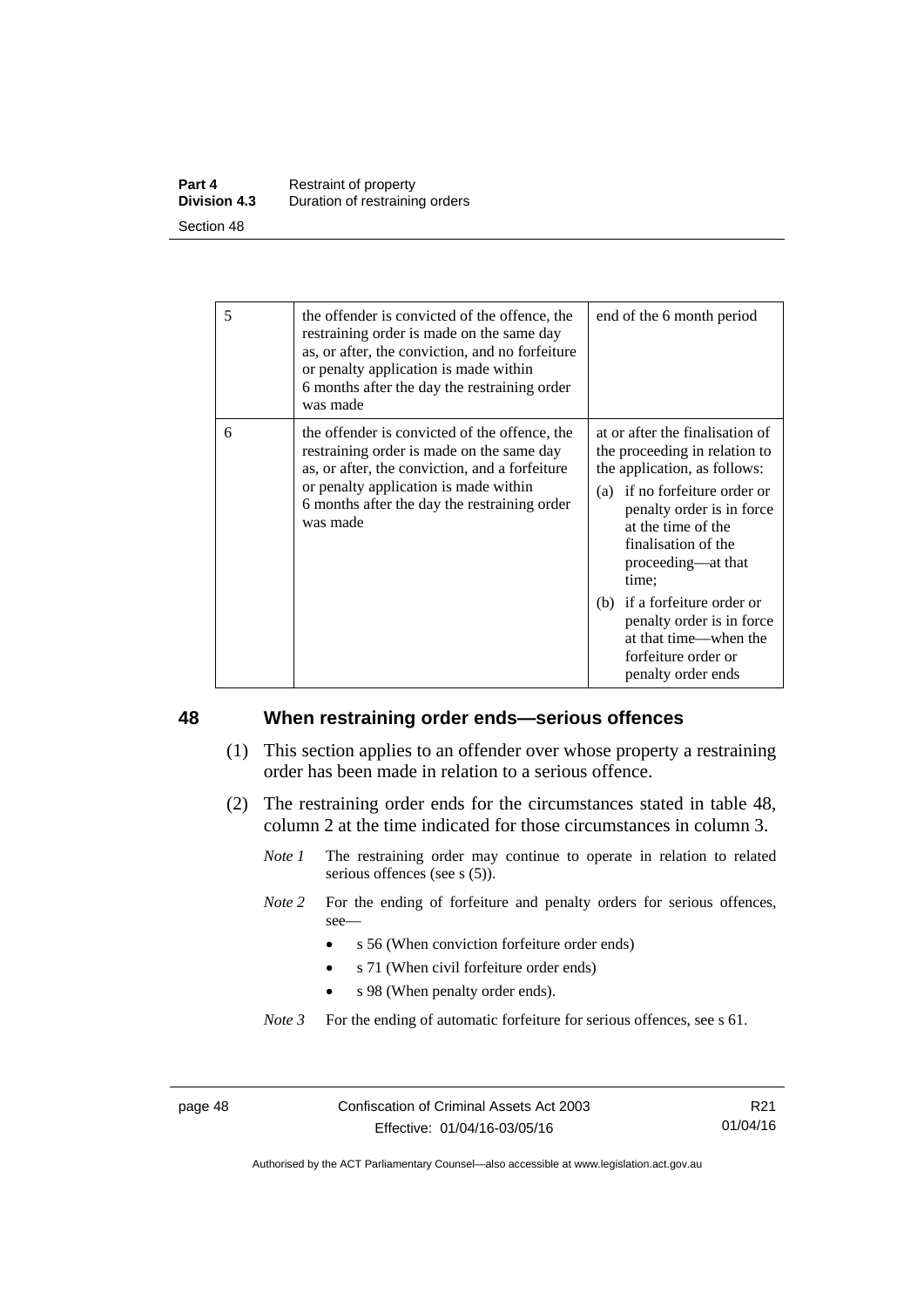- (3) A reference in table 48 to a person being convicted of the offence mentioned in subsection (1) includes a reference to the person being convicted of a related offence instead of the offence mentioned in subsection  $(1)$ .
- (4) For table 48, item 4, if more than 1 forfeiture or penalty application is made before the restraining order ends under item 1, 2 or 3, the restraining order ends at the latest time that it would end if any of those applications were the only forfeiture or penalty application made.
- (5) If, within the period stated in the restraining order under section 33 (2) (d) (Restraining order—contents), an indictment is presented against the offender for another offence or offences related to the offence mentioned in subsection (1) (the *primary offence*), the restraining order ends at the later of the following times:
	- (a) the time that it would end under this section if there were no related offences;
	- (b) the latest time that it would end under this section or section 47 (When restraining order ends—ordinary offences) if—
		- (i) the related offence or any of the related offences, taken by itself, were the primary offence; and
		- (ii) there were no other offences in relation to which the restraining order had been made.
	- *Note Indictment* is defined in the [Legislation Act,](http://www.legislation.act.gov.au/a/2001-14) dict, pt 1 as including an information. (See also that Act, dict, pt 1, def *present*.)
- (6) The relevant court may, on the application of the DPP while the order is in force, order that a restraining order ends earlier than otherwise provided for by this section.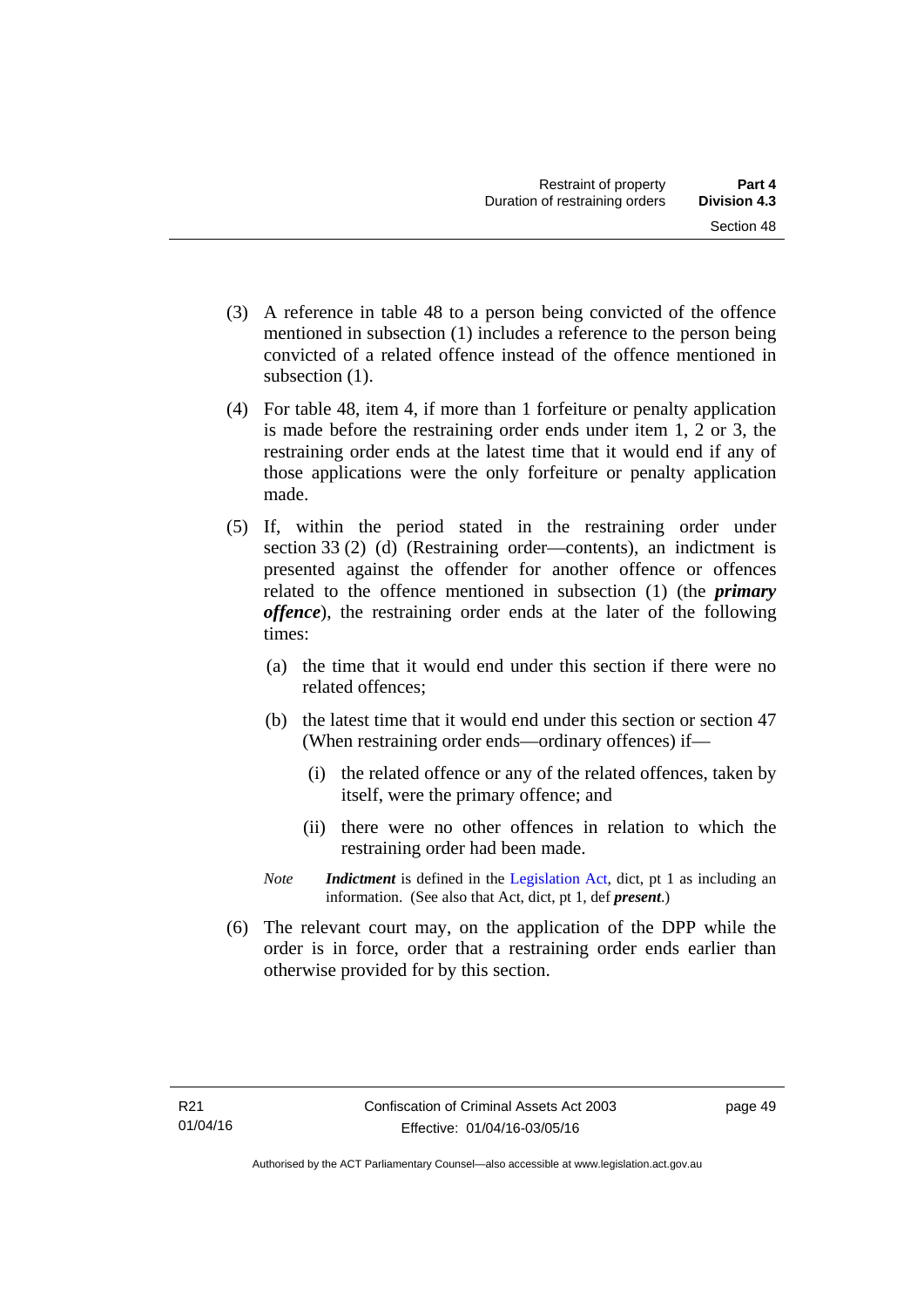### **Part 4 Restraint of property Division 4.3** Duration of restraining orders Section 48

| Table 48       | Ending of restraining orders-serious offences                                                                                                                                                                                                                                                                  |                                                                                                                                                                                                                                                                                                                                                                                                                         |  |
|----------------|----------------------------------------------------------------------------------------------------------------------------------------------------------------------------------------------------------------------------------------------------------------------------------------------------------------|-------------------------------------------------------------------------------------------------------------------------------------------------------------------------------------------------------------------------------------------------------------------------------------------------------------------------------------------------------------------------------------------------------------------------|--|
| column 1       | column <sub>2</sub>                                                                                                                                                                                                                                                                                            | column 3                                                                                                                                                                                                                                                                                                                                                                                                                |  |
| item           | circumstances                                                                                                                                                                                                                                                                                                  | when restraining order ends                                                                                                                                                                                                                                                                                                                                                                                             |  |
| 1              | an indictment is not presented<br>against the offender for the offence,<br>or a forfeiture or penalty application<br>is not made, before the end of the<br>period stated in the restraining order<br>under section 33 $(2)$ $(d)$                                                                              | end of the period stated in the<br>restraining order under that<br>paragraph                                                                                                                                                                                                                                                                                                                                            |  |
| $\overline{2}$ | the offender is cleared or convicted<br>of the offence, the restraining order<br>is made before the offender is<br>cleared or convicted of the offence,<br>and no forfeiture or penalty<br>application is made within 6 months<br>after the day the offender is cleared<br>or convicted                        | the later of whichever of the<br>following events applies:<br>end of the 6 month period;<br>(a)<br>when the automatic<br>(b)<br>forfeiture ends                                                                                                                                                                                                                                                                         |  |
| 3              | the offender is cleared or convicted<br>of the offence, the restraining order<br>is made on the same day as, or after,<br>the offender is cleared or convicted<br>of the offence, and no forfeiture or<br>penalty application is made within<br>6 months after the day the offender<br>is cleared or convicted | the later of whichever of the<br>following events applies:<br>(a) end of the 6 month period;<br>when the automatic<br>(b)<br>forfeiture ends                                                                                                                                                                                                                                                                            |  |
| 4              | a forfeiture or penalty application is<br>made before the restraining order<br>ends under item 1, 2 or 3                                                                                                                                                                                                       | the later of whichever of the<br>following events applies on or<br>after the finalisation of the<br>proceeding in relation to the<br>application:<br>if no forfeiture order or<br>(a)<br>penalty order is in force at<br>the time of the finalisation<br>of the proceeding—when<br>the proceeding is finalised;<br>if a forfeiture order or<br>(b)<br>penalty order is in force at<br>that time—when the order<br>ends: |  |

page 50 Confiscation of Criminal Assets Act 2003 Effective: 01/04/16-03/05/16

R21 01/04/16

Authorised by the ACT Parliamentary Counsel—also accessible at www.legislation.act.gov.au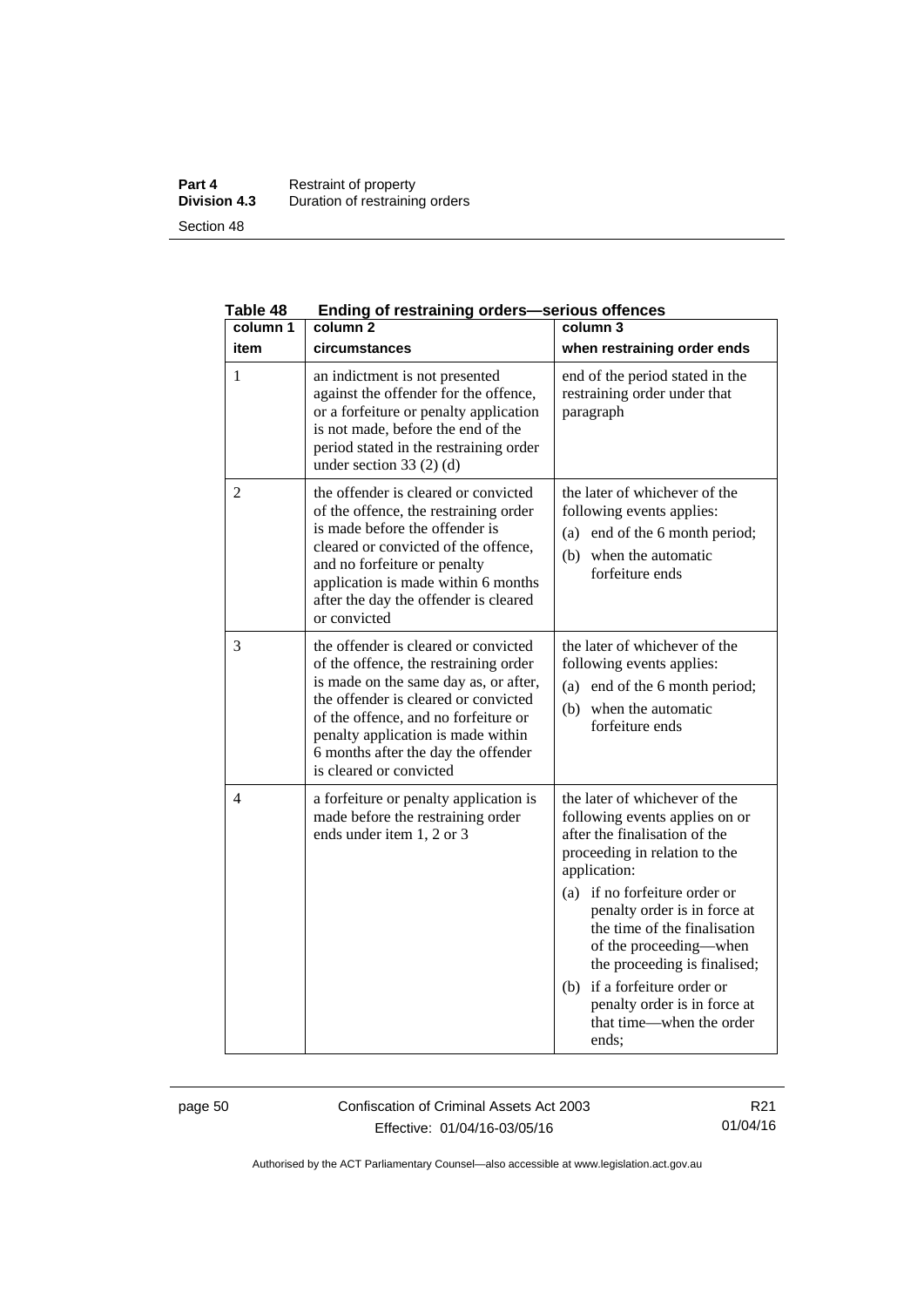| column 1 | column 2      | column 3                                                                                           |
|----------|---------------|----------------------------------------------------------------------------------------------------|
| item     | circumstances | when restraining order ends                                                                        |
|          |               | (c) if the offender has been<br>convicted of the offence—<br>when the automatic<br>forfeiture ends |

### **49 Extension of time for restraining orders**

- (1) This section applies to an offender over whose property a restraining order is or has been in force in relation to the commission (or the alleged commission) of a relevant offence, despite anything else in this Act.
- (2) On the application of the DPP, the court that made the restraining order may make either or both of the following orders:
	- (a) an order that the restraining order is to remain in force for a stated period (or as stated in the order);
	- (b) an order that a restraining order that has ended is to be revived for a stated period (or as stated in the order).
- (3) The order may be stated to have effect—
	- (a) immediately; or
	- (b) at a stated time; or
	- (c) if a stated event happens.
- (4) The court may make an order under this section only if satisfied that—
	- (a) any additional property to which the application relates was (or will be) derived from the offence, or identified, only after the restraining order ended (or would otherwise end); or
	- (b) necessary evidence for the making of a forfeiture or penalty application has (or will) become available only after the restraining order ended (or would otherwise end); or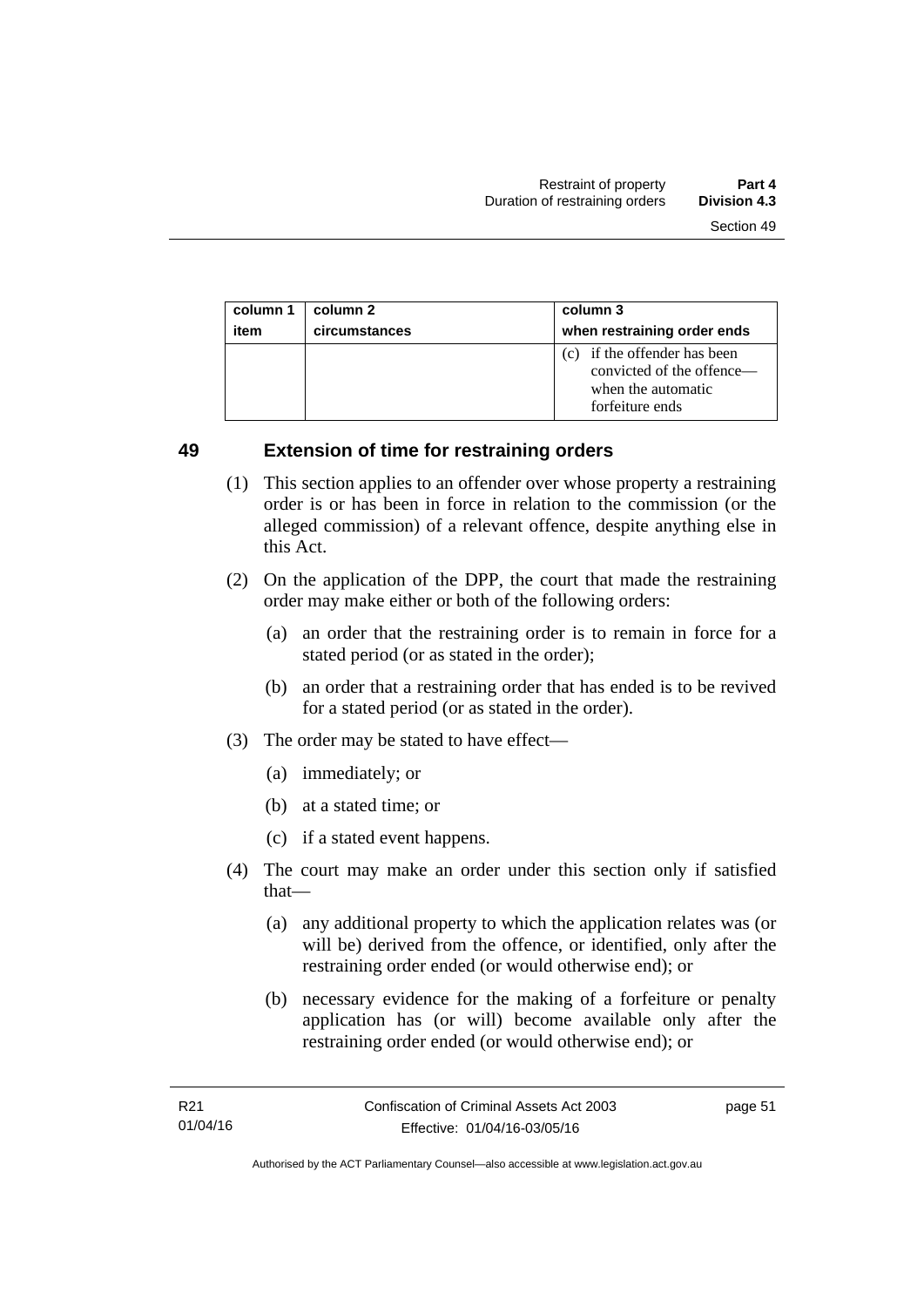- (c) if an automatic forfeiture in relation to a serious offence ends because the offender is cleared of the offence—it is desirable in relation to an application for a civil forfeiture order or a penalty order under section 85 (Penalty orders—commission of serious offences); or
- (d) it is otherwise desirable having regard to the purposes of this Act.

# **Division 4.4 Restraining orders—other matters**

## **50 Restraining orders—registration in statutory property registers**

- (1) This section applies if a restraining order is over property that may be recorded in a statutory property register
	- *Note* A registered interstate restraining order is taken to be a restraining order under this Act (see s 139).
- (2) The restraining order, or details of the restraining order, may be recorded in the register—
	- (a) for a restraining order over land registered under the *[Land](http://www.legislation.act.gov.au/a/1925-1)  [Titles Act 1925](http://www.legislation.act.gov.au/a/1925-1)*—on a responsible authority giving a copy of the restraining order to the registrar-general; or
		- *Note* The registrar-general may, on receipt of the order, enter a caveat for the prevention of any fraud or improper dealing (see *[Land](http://www.legislation.act.gov.au/a/1925-1/default.asp)  [Titles Act 1925](http://www.legislation.act.gov.au/a/1925-1/default.asp)*, s 14 (1) (g)).
	- (b) in any other case—on application by a responsible authority.
- (3) Anyone who acquires an interest in the property after the recording of the restraining order in the register is taken to have notice of the restraining order at the time of acquisition.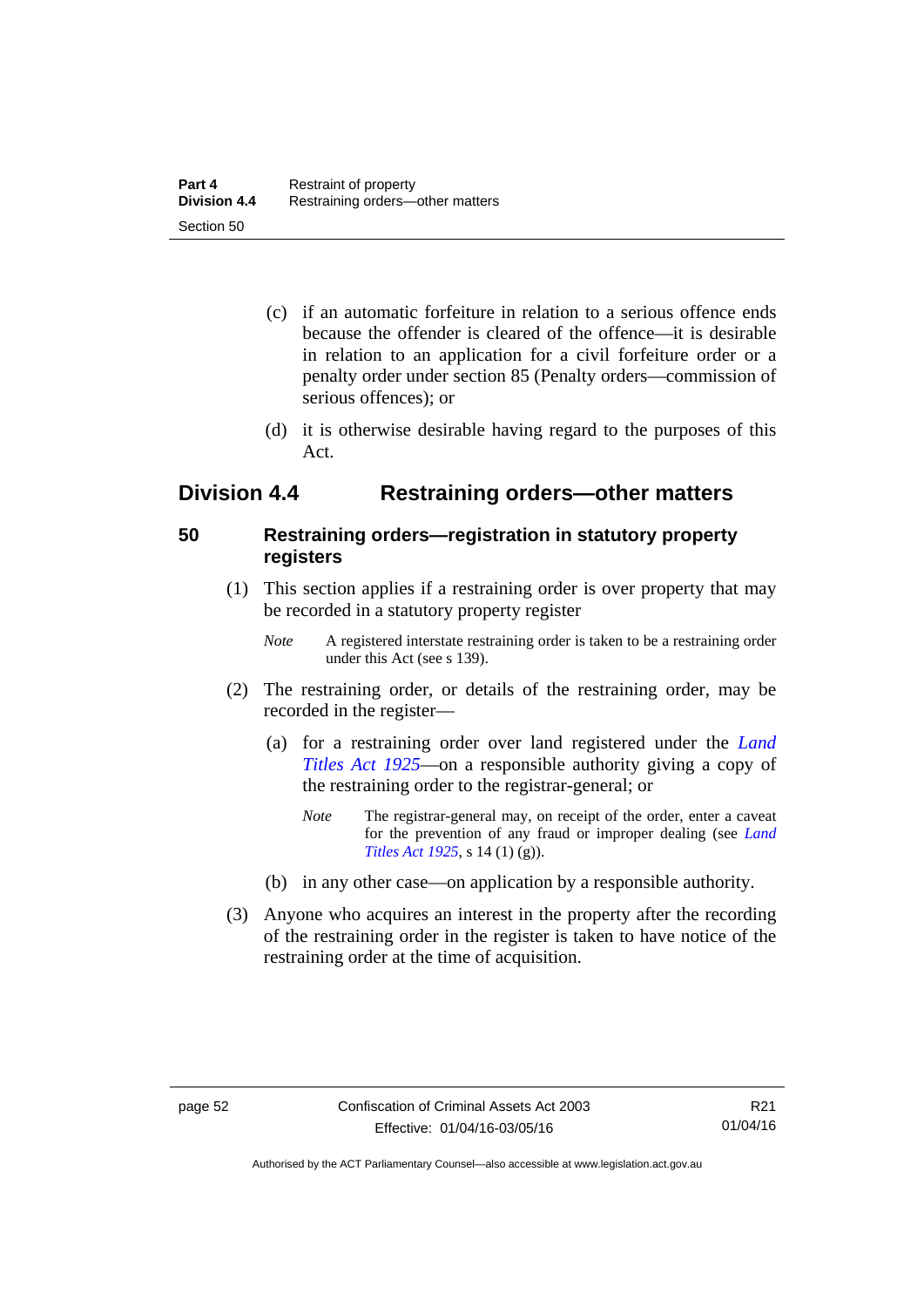- (4) If the property stops being restrained property, the responsible authority must—
	- (a) for a restraining order over land registered under the *[Land](http://www.legislation.act.gov.au/a/1925-1)  [Titles Act 1925](http://www.legislation.act.gov.au/a/1925-1)*—tell the registrar-general of the cancellation of the restraining order; or
	- (b) in any other case—apply for the cancellation of the restraining order's registration in the statutory property register.
- (5) In this section:

*responsible authority* means—

- (a) the DPP; or
- (b) if the public trustee and guardian has taken control of the property under this Act—the public trustee and guardian; or
- (c) for a registered interstate restraining order—anyone who is authorised under the corresponding law under which the order was made to register a restraining order, or details of a restraining order, in a statutory property register.

# **51 Penalty orders—execution against restrained property**

- (1) A restraining order over the property of a person does not prevent the levying of execution against the property, entirely or in part, in satisfaction of a penalty order in force against the person.
- (2) However, the property must not be disposed of, or otherwise dealt with, except in accordance with an order of a relevant court under section 39 (1) (Additional orders about restraining orders and restrained property).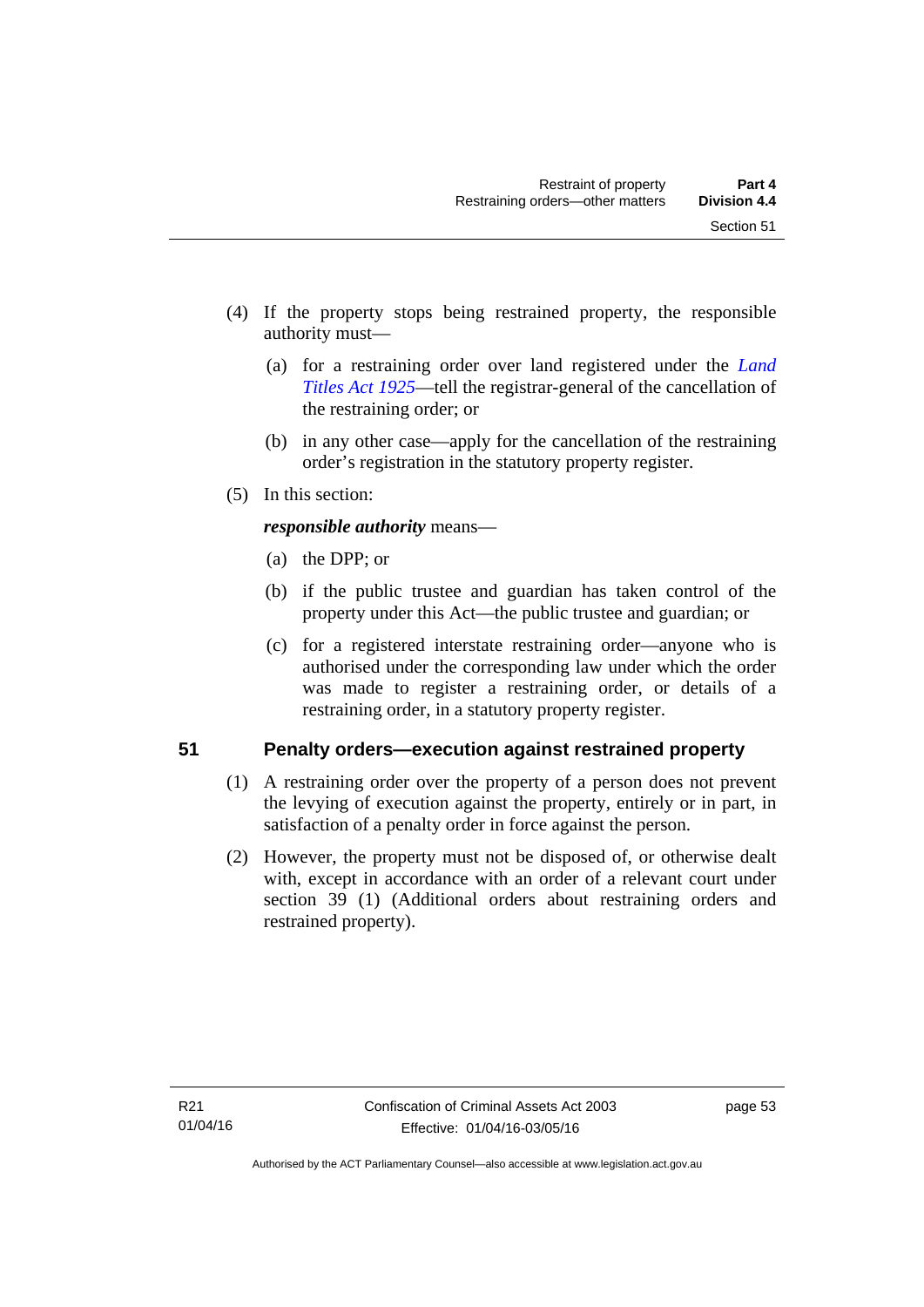**Part 5 Forfeiture of property**<br>**Division 5.1** Conviction forfeiture of **Division 5.1** Conviction forfeiture orders Section 52

# **Part 5 Forfeiture of property**

# **Division 5.1 Conviction forfeiture orders**

*Note* For general provisions about a proceeding for a conviction forfeiture order (which is a confiscation proceeding—see s 236), see pt 14.

### **52 Meaning of** *conviction forfeiture order*

In this Act:

*conviction forfeiture order* means an order under section 54 (Conviction forfeiture orders—making) for the forfeiture to the Territory of tainted property in relation to a relevant offence.

### **53 Conviction forfeiture orders—application**

- (1) The DPP may apply to a relevant court for a conviction forfeiture order against a person.
	- *Note* A reference to a *person* generally includes a reference to a corporation as well as an individual, see the [Legislation Act](http://www.legislation.act.gov.au/a/2001-14), s 160. (See also the [Legislation Act,](http://www.legislation.act.gov.au/a/2001-14) dict, pt 1, def *person*.)
- (2) The application may be made before or after, or at the same time as, the person's conviction for a relevant offence.
- (3) However, if the person has been convicted of the offence, the DPP must make the application within 2 years after the day of the conviction.
	- *Note* The court may allow leave for an application to be made after the time fixed by this section in certain circumstances (see s 246).

### **54 Conviction forfeiture orders—making**

- (1) On application under section 53, the court must make an order for the forfeiture to the Territory of tainted property in relation to the relevant offence if satisfied that—
	- (a) the offender has been convicted of the offence; and

R21 01/04/16

Authorised by the ACT Parliamentary Counsel—also accessible at www.legislation.act.gov.au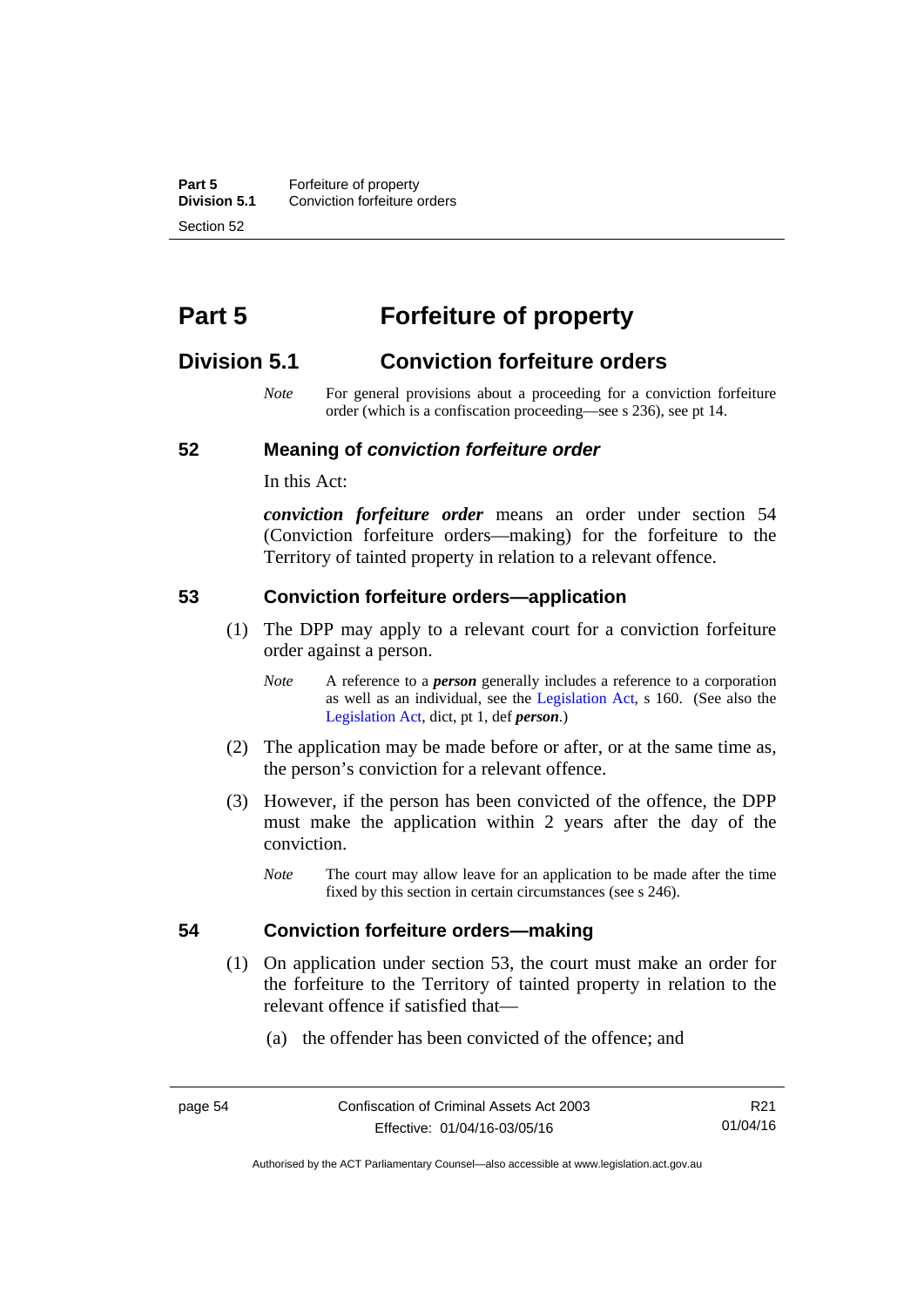- (b) the offender has not been cleared of the offence; and
- (c) the property, or any of the property, to which the application relates is tainted property in relation to the offence.
- (2) If a court makes the order, it must state in the order—
	- (a) the property to which it applies; and
	- (b) what it considers to be the value of the property (other than money) to be forfeited to the Territory under the order at the time the order is made.

### **55 Conviction forfeiture orders—forfeiture**

- (1) The property to which the conviction forfeiture order applies is forfeited to the Territory at the end of 14 days after the day the order is made, except so far as the property is excluded from forfeiture under an exclusion order.
	- *Note 1* For the commencement of a restraining order, see the [Legislation Act,](http://www.legislation.act.gov.au/a/2001-14) s 73 (4).
	- *Note 2* The effect of an exclusion order for property subject to forfeiture is that the property is excluded from forfeiture, see s 74 (c).
- (2) However, if an application for an exclusion order in relation to the property, or a part of the property, has been made (but not decided) before the end of the 14-day period, the property (or that part) is not forfeited until the proceeding in relation to the exclusion order is finalised.

# **56 When conviction forfeiture order ends**

- (1) A conviction forfeiture order ends if—
	- (a) the offender is cleared of the offence to which the order relates, and all related offences (if any); or
	- (b) the order is reversed or set aside on appeal; or

page 55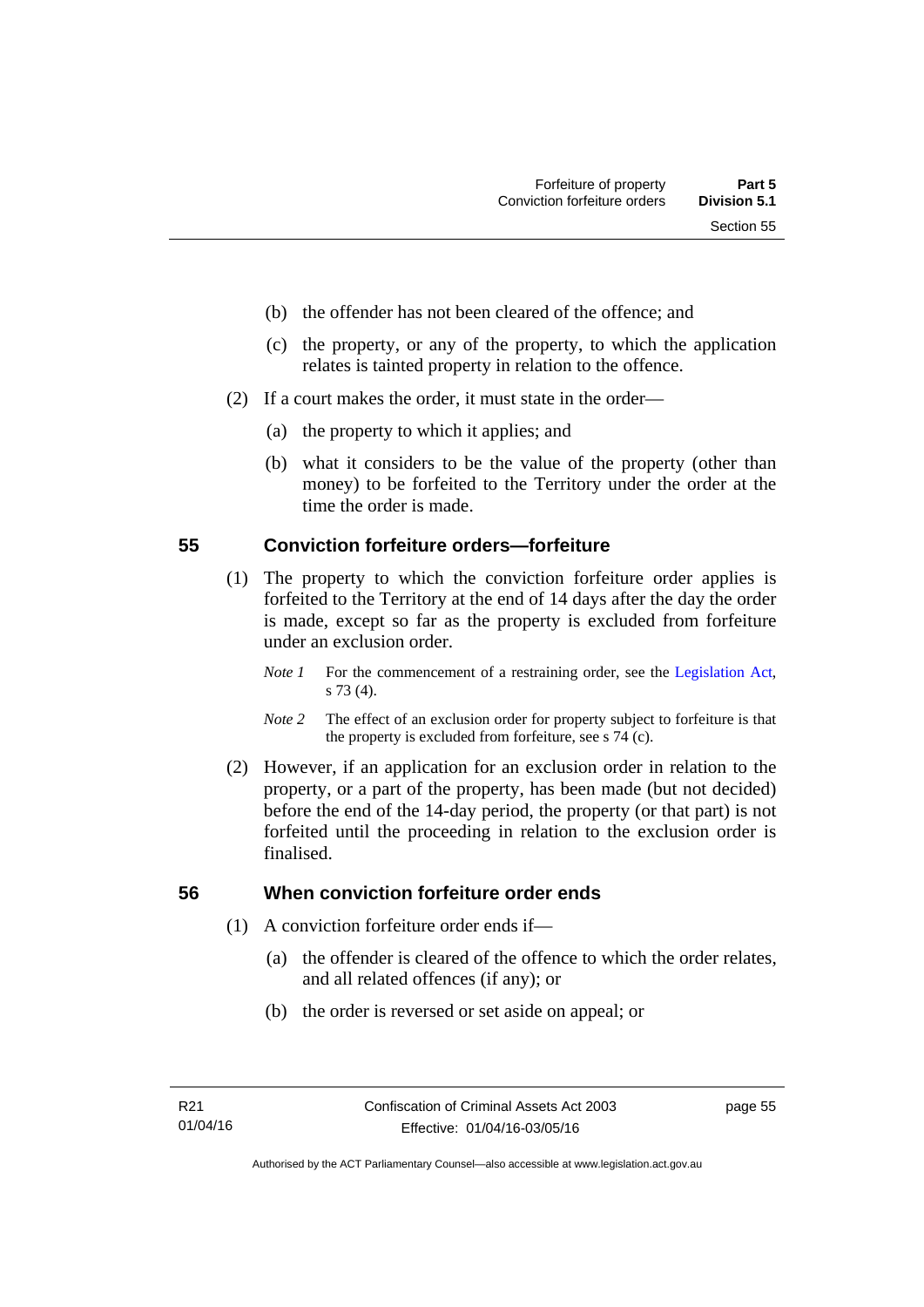- (c) the order is fully satisfied.
	- *Note* For the meaning of *fully satisfied*, see dict.
- (2) The order is satisfied for a particular interest in forfeited property if the interest is bought back under section 127 (Buyback orders buying interest in property).
	- *Note* After the forfeiture of property, the offender may recover the property or its value in certain circumstances (see div 9.5).

# **Division 5.2 Automatic forfeiture—conviction for serious offences**

## **57 Unclaimed tainted property restraining orders non-application of div 5.2**

This division does not apply to property restrained under an unclaimed tainted property restraining order.

*Note* For the forfeiture of unclaimed tainted property, see div 5.3.

### **58 Automatic forfeiture of restrained property on conviction for serious offences**

- (1) This section applies if—
	- (a) a person is convicted of a serious offence; and
	- (b) a restraining order (other than an artistic profits restraining order) is made, whether before or after the conviction, over property in relation to the offence or a related serious offence committed by the person.
	- *Note* A reference to a *person* generally includes a reference to a corporation as well as an individual, see the [Legislation Act](http://www.legislation.act.gov.au/a/2001-14), s 160. (See also the [Legislation Act,](http://www.legislation.act.gov.au/a/2001-14) dict, pt 1, def *person*.)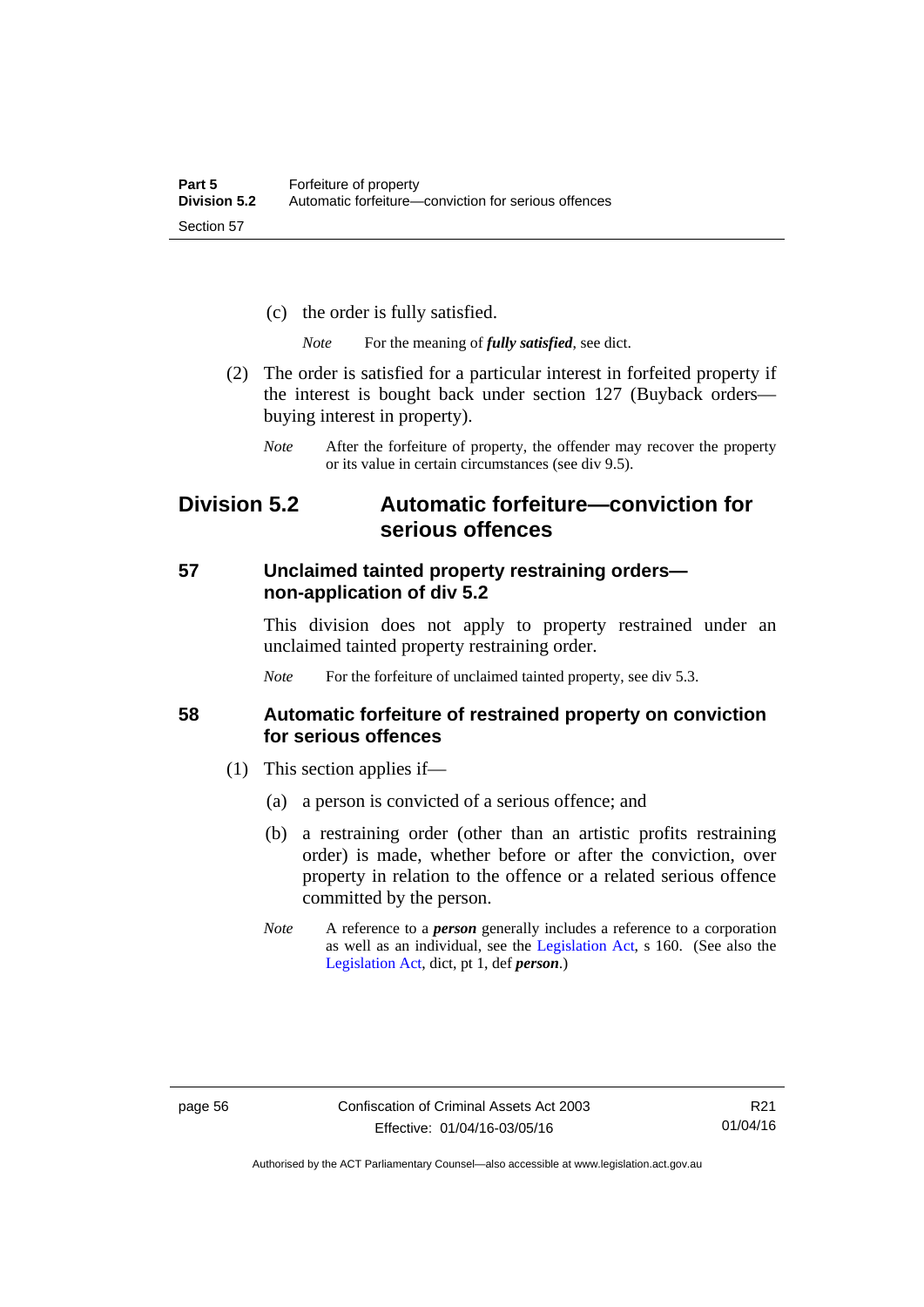- (2) The restrained property is forfeited to the Territory at the end of whichever of the following periods applies (the *relevant 14-day period*), except so far as the property is excluded from forfeiture under an exclusion order:
	- (a) if the restraining order was made before the conviction— 14 days after the day of conviction;
	- (b) if the restraining order was made at the same time as or after the conviction—14 days after the day the restraining order comes into force.
	- *Note 1* For the commencement of a restraining order, see the [Legislation Act,](http://www.legislation.act.gov.au/a/2001-14) s 73 (4).
	- *Note 2* The effect of an exclusion order for property subject to forfeiture is that the property is excluded from forfeiture, see s 74 (c).
- (3) However, if an application for an exclusion order in relation to the property, or a part of the property, has been made (but not decided) before the end of the relevant 14-day period, the property (or that part) is not forfeited until the proceeding in relation to the exclusion order is finalised.

# **59 Automatic forfeiture—court order declaring property automatically forfeited**

- (1) The DPP may apply to a relevant court for an order declaring that property has been automatically forfeited under this division.
- (2) If the relevant court is satisfied that the property has been automatically forfeited under this division, the court must make the order and state in the order the property to which it applies.
- (3) The registrar of the relevant court may exercise the functions of the court for this section.
	- *Note* For general provisions about a proceeding for an order under this section (which is a confiscation proceeding—see s 236), see pt 14.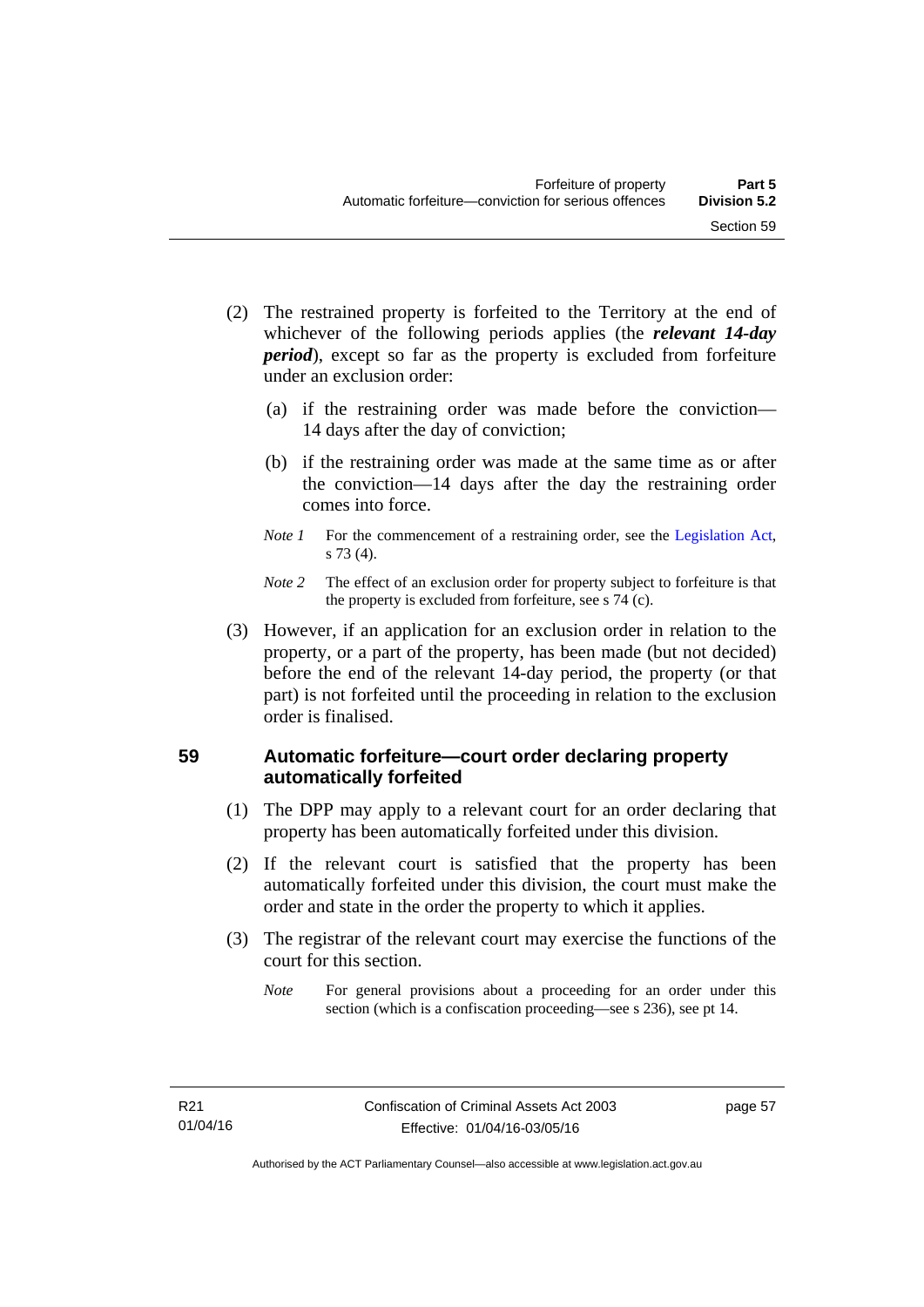### **60 Automatic forfeiture—court orders**

 (1) A relevant court may, when it convicts a person of a serious offence or at any later time, make any order that it considers appropriate for giving effect to an automatic forfeiture of property.

### **Examples of orders**

- 1 an order for the examination of anyone before the court, or an officer of the court, about any property that might be forfeited because of the conviction
- 2 an order directing the owner of property that might be forfeited because of the conviction, or anyone else, to give to a stated person, within a stated period, a sworn statement about stated particulars of the property
- 3 an order directing the owner of property that might be forfeited because of the conviction, or anyone else, to do anything necessary or convenient to be done to allow the public trustee and guardian to take control of the property, including anything necessary or convenient to be done to bring the property within the jurisdiction
- 4 an order in relation to the registration of title to, or charges over, property under a territory law
- *Note* An example is part of the Act, is not exhaustive and may extend, but does not limit, the meaning of the provision in which it appears (see [Legislation Act,](http://www.legislation.act.gov.au/a/2001-14) s 126 and s 132).
- (2) The order may be made on the court's initiative, or on the application of any of the following people:
	- (a) the DPP;
	- (b) the offender;
	- (c) the public trustee and guardian;
	- (d) anyone with an interest in property to which the order relates;
	- (e) anyone else with the court's leave.
	- *Note* For general provisions about a proceeding for an order under this section (which is a confiscation proceeding—see s 236), see pt 14.

Authorised by the ACT Parliamentary Counsel—also accessible at www.legislation.act.gov.au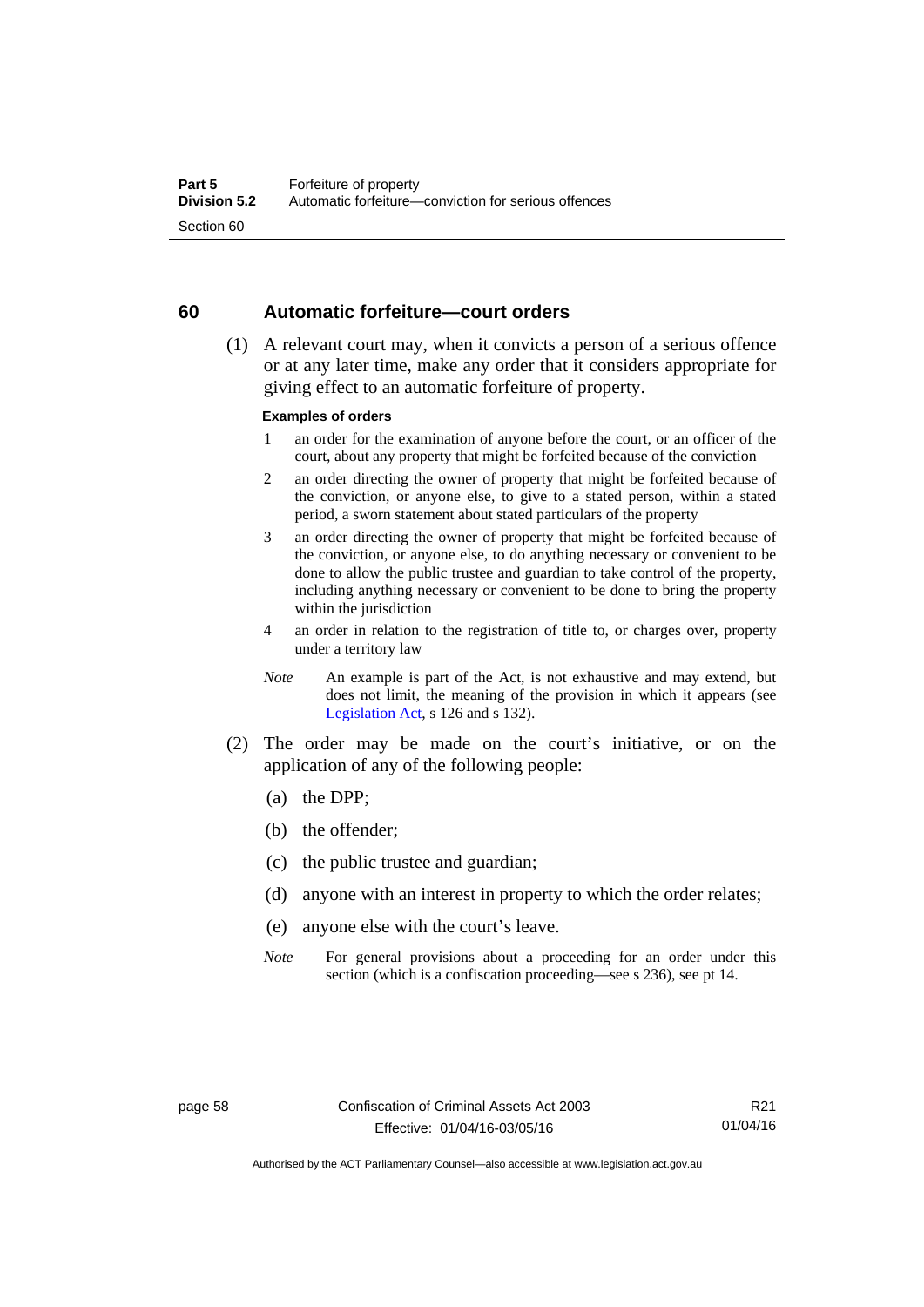- (3) A person commits an offence if—
	- (a) a relevant court makes an order under subsection (1) to give effect to an automatic forfeiture of property; and
	- (b) the order requires the person to do, or not do, something stated in the order; and
	- (c) the person has notice of the order (whether by being given a copy of the order or otherwise); and
	- (d) the person contravenes the order.

Maximum penalty: 200 penalty units, imprisonment for 2 years or both.

#### **61 When automatic forfeiture under div 5.2 ends**

- (1) Automatic forfeiture under this division ends if—
	- (a) the offender is cleared of the offence to which the forfeiture relates, and all related serious offences (if any); or
	- (b) the automatic forfeiture is fully satisfied.

*Note* For the meaning of *fully satisfied*, see dict.

- (2) Automatic forfeiture is satisfied for a particular interest in forfeited property if the interest is bought back under section 127 (Buyback orders—buying interest in property).
	- *Note* After the forfeiture of property, the offender may recover the property or its value in certain circumstances (see div 9.5).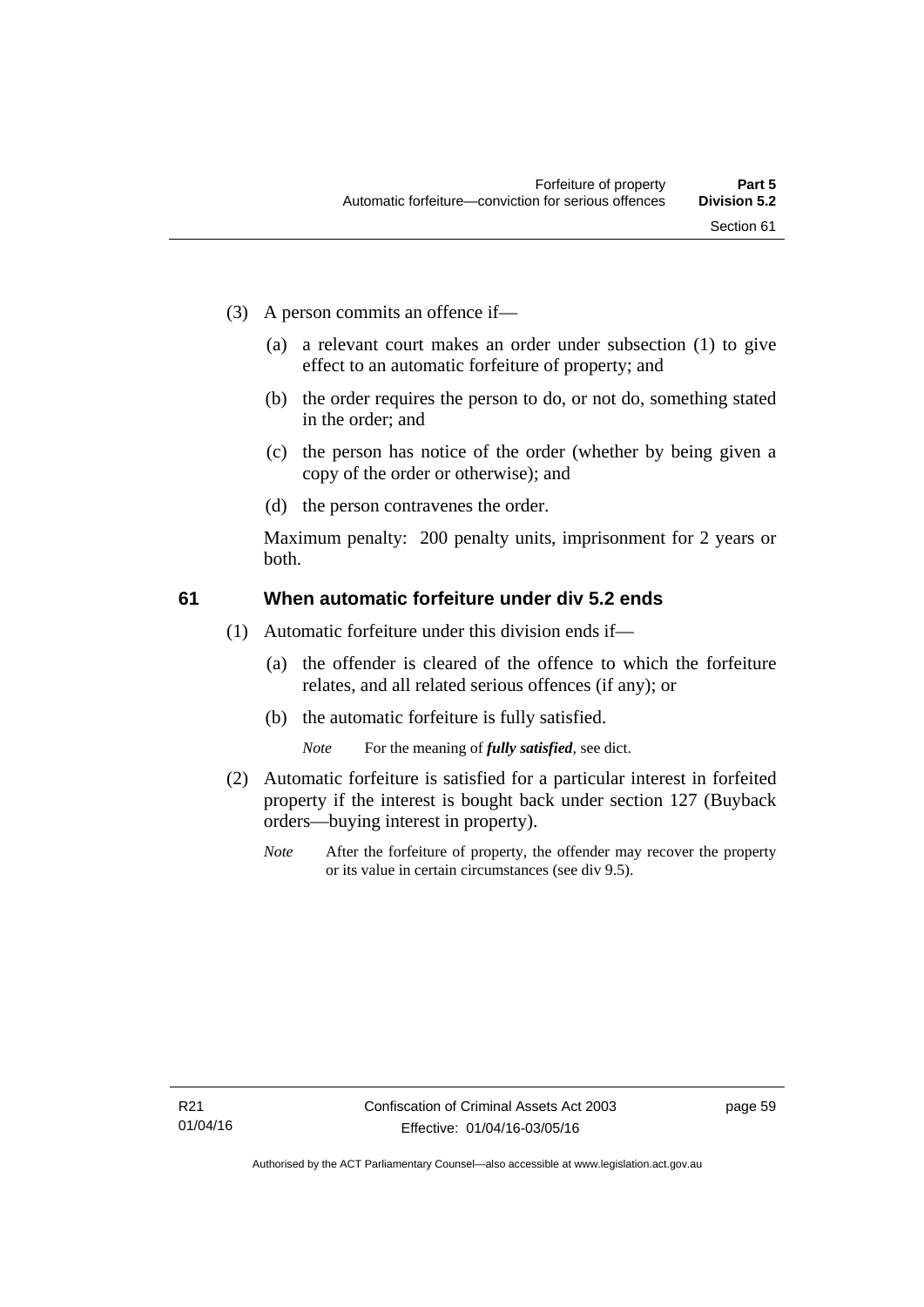# **Division 5.3 Automatic forfeiture—unclaimed tainted property**

*Note* For general provisions about a proceeding for a conviction forfeiture order (which is a confiscation proceeding—see s 236), see pt 14.

#### **62 Forfeiture of unclaimed tainted property**

- (1) This section applies if an unclaimed tainted property restraining order is made over property.
- (2) The restrained property is forfeited to the Territory at the end of 14 days after the day the restraining order comes into force, except so far as the property is excluded from forfeiture under an exclusion order.
	- *Note 1* For the commencement of a restraining order, see the [Legislation Act,](http://www.legislation.act.gov.au/a/2001-14) s 73 (4).
	- *Note 2* The effect of an exclusion order for property subject to forfeiture is that the property is excluded from forfeiture (see s 74 (c)).
- (3) However, if an application for an exclusion order in relation to the property, or a part of the property, has been made (but not decided) before the end of the 14-day period, the property (or that part) is not forfeited until the proceeding in relation to the exclusion order is finalised.

#### **63 When automatic forfeiture under div 5.3 ends**

Automatic forfeiture under this division ends if the automatic forfeiture is fully satisfied.

*Note* For the meaning of *fully satisfied*, see dict.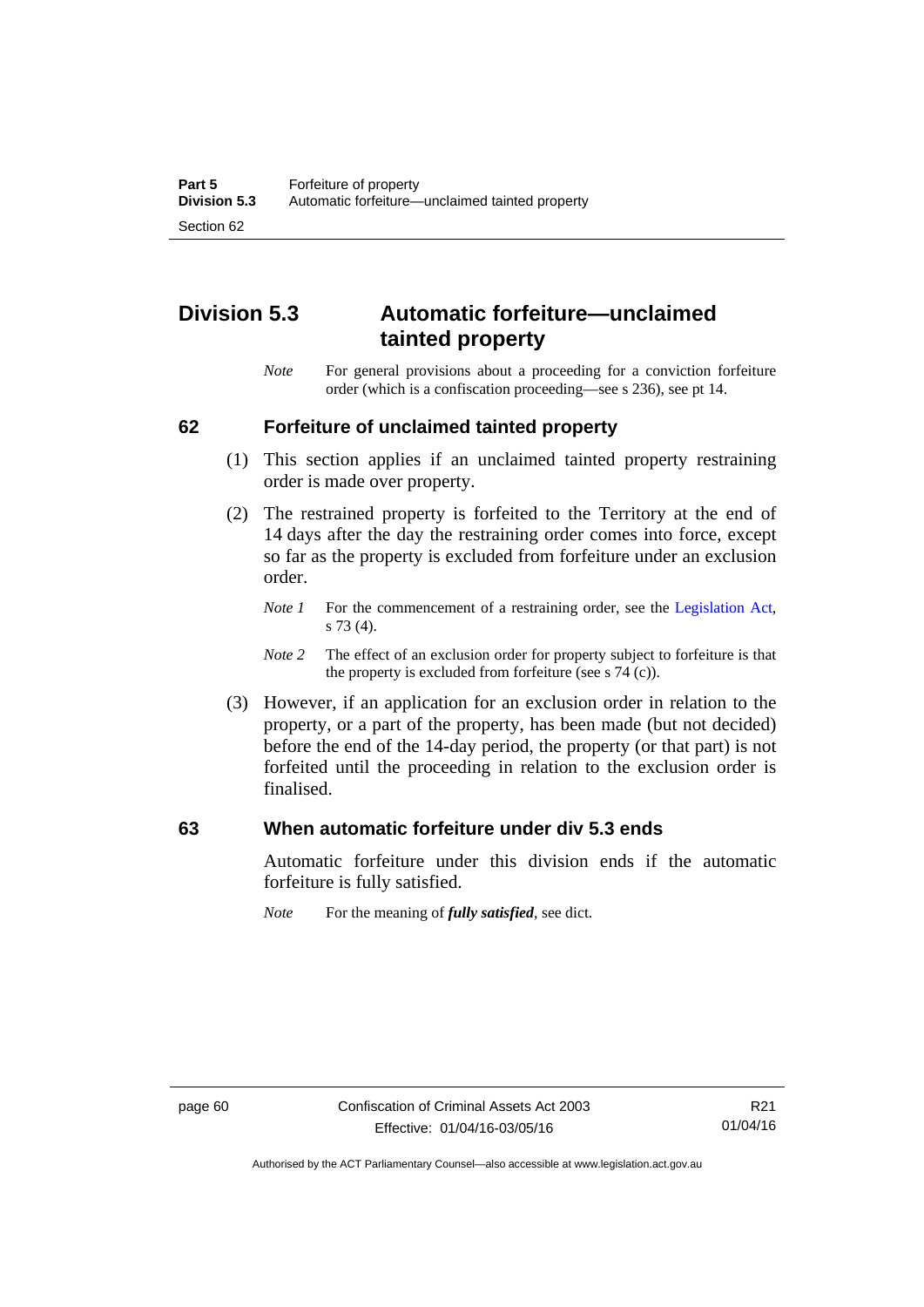Section 64

# **Division 5.4 Civil forfeiture orders**

*Note* For general provisions about a proceeding for a conviction forfeiture order (which is a confiscation proceeding—see s 236), see pt 14.

## **64 Artistic profits and unclaimed tainted property non-application of div 5.4**

This division does not apply to property restrained under—

- (a) an artistic profits restraining order; or
- (b) an unclaimed tainted property restraining order.
- *Note 1* An artistic profits restraining order is made solely to preserve property to satisfy a penalty order for artistic profits in relation to an offence (see s 20).
- *Note 2* Unclaimed tainted property is forfeitable under div 5.3.

#### **65 Meaning of** *civil forfeiture order*

In this Act:

*civil forfeiture order* means an order under section 67 (Civil forfeiture orders—making) for the forfeiture to the Territory of restrained property in relation to the commission (or the alleged commission) of a serious offence.

## **66 Civil forfeiture orders—application**

- (1) The DPP may apply to a relevant court for a civil forfeiture order for the forfeiture to the Territory of property restrained in relation to the commission (or the alleged commission) of a serious offence.
- (2) The application may be made—
	- (a) at the same time as, or after, an application for a restraining order in relation to the offence; or
	- (b) if a restraining order is in force in relation to the offence.

page 61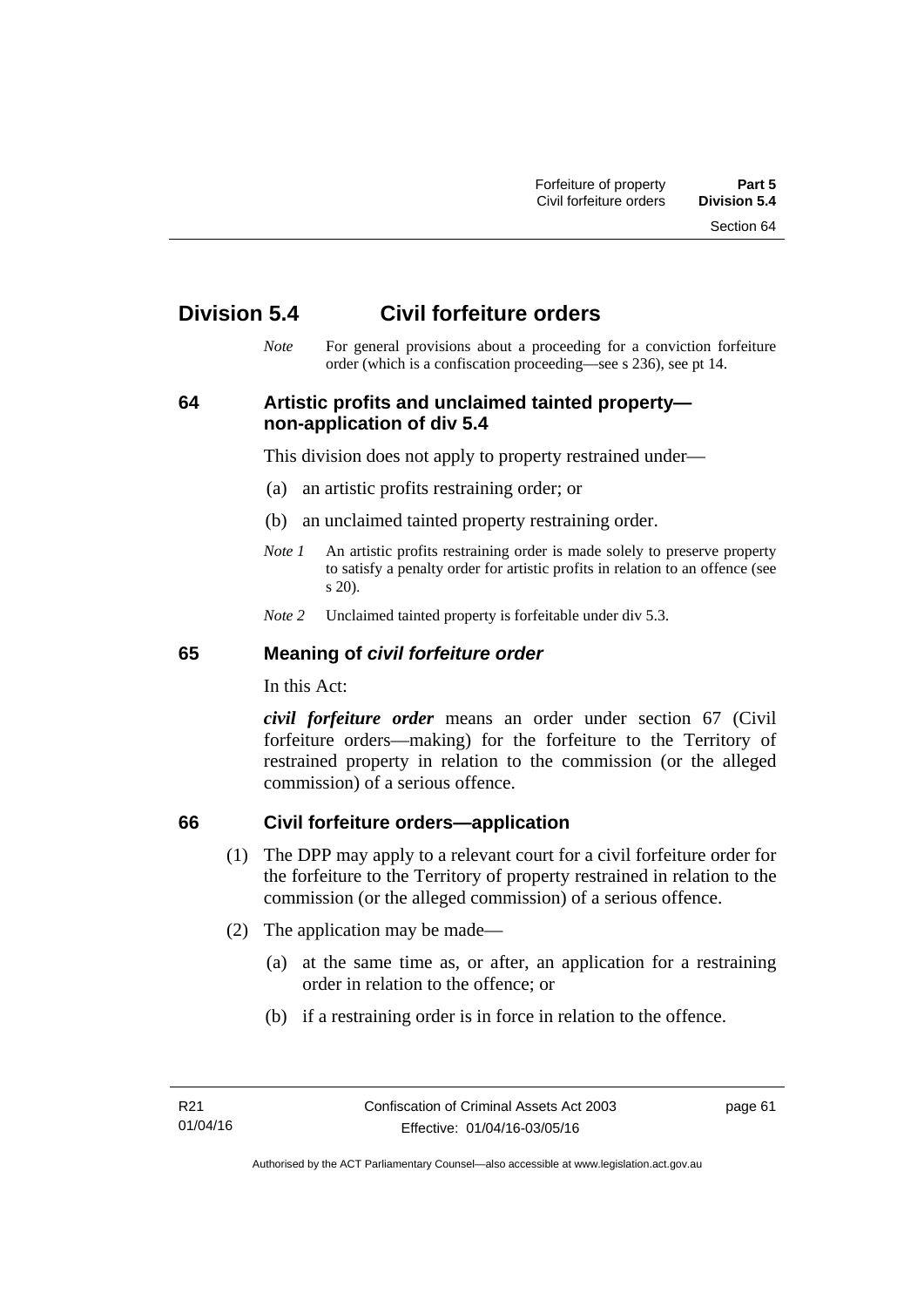#### **67 Civil forfeiture orders—making**

- (1) This section applies if, on an application under section 66 for an order for the forfeiture to the Territory of restrained property, the court is satisfied on the balance of probabilities that a person (the *offender*) has committed a serious offence within whichever of the following periods applies (the *relevant period*):
	- (a) 6 years before the day the application to restrain the property was made;
	- (b) if an extended period for making the restraining order application was allowed under section 246 (Confiscation proceedings—time extensions for applications)—the total of the 6-year period and the extended period.
	- *Note 1* The court must be satisfied on the balance of probabilities about the commission of the offence because confiscation proceedings are civil, not criminal (see s 237).
	- *Note 2* A reference to a *person* generally includes a reference to a corporation as well as an individual, see the [Legislation Act](http://www.legislation.act.gov.au/a/2001-14), s 160. (See also the [Legislation Act,](http://www.legislation.act.gov.au/a/2001-14) dict, pt 1, def *person*.)
- (2) If this section applies, the relevant court must order that the restrained property be forfeited to the Territory.
- (3) The order must state—
	- (a) the property to which it applies; and
	- (b) what the relevant court considers to be the value of the property (other than money) to be forfeited to the Territory under the order at the time the order is made; and
	- (c) if the relevant court making the order has given a direction under section 69 (Civil forfeiture order proceedings restrictions on disclosure)—
		- (i) the direction given by the court; and

Authorised by the ACT Parliamentary Counsel—also accessible at www.legislation.act.gov.au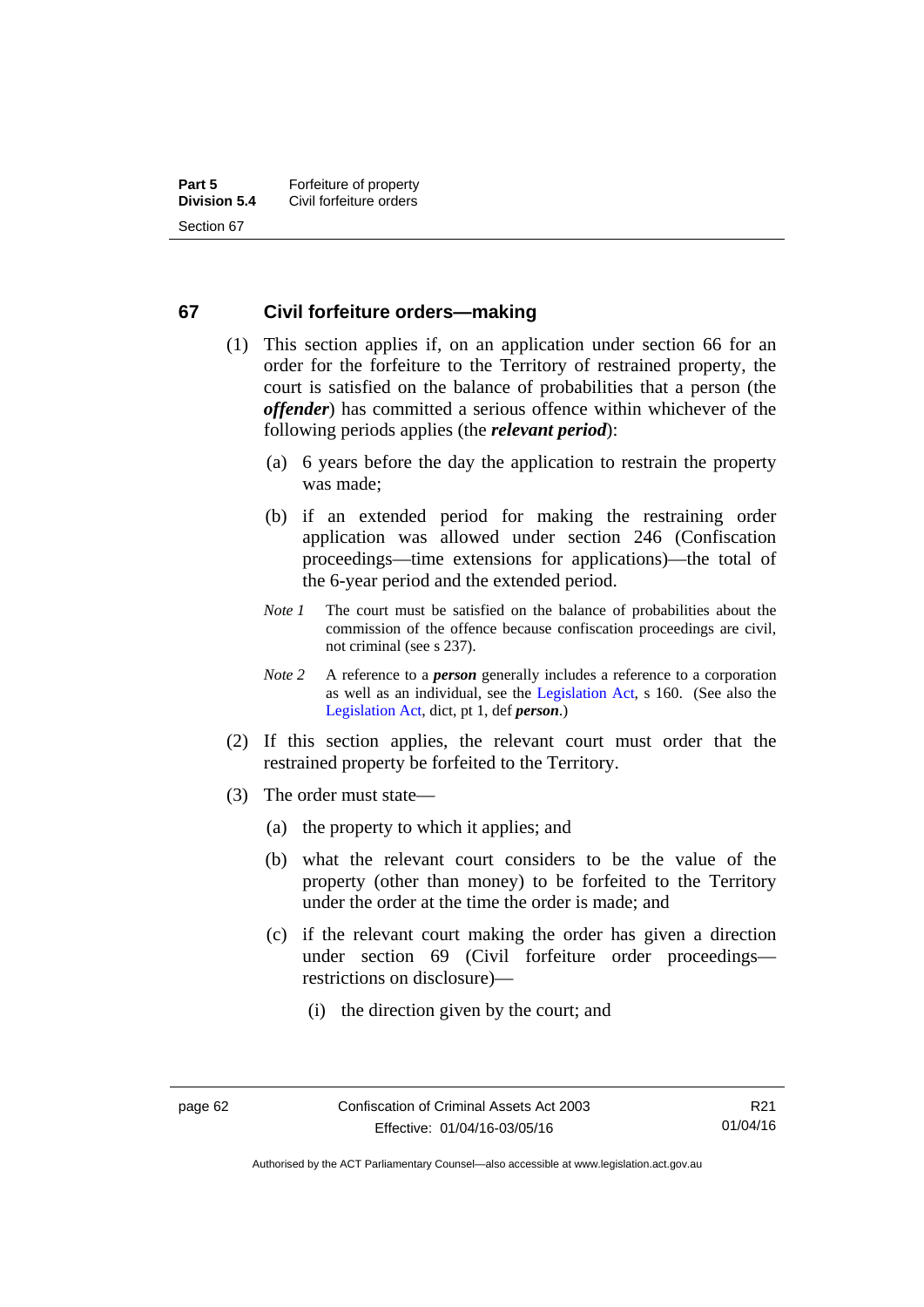- (ii) the effect of section 70 (Civil forfeiture orders disclosure offences) in relation to the direction.
- (4) To remove any doubt, if the relevant court is satisfied that the offender committed a serious offence within the relevant period, the court must not refuse to make a civil forfeiture order only because it is not satisfied—
	- (a) that a particular serious offence was committed by the offender within the relevant period; or
	- (b) that the offence was committed on any particular day or time within the relevant period.
- (5) Also, to remove any doubt, the relevant court must not refuse to make a civil forfeiture order in relation to a serious offence only because—
	- (a) an indictment has not been presented against the offender for the offence; or
	- (b) the offender has not been convicted of the offence; or
	- (c) the offender has been cleared of the offence, including being cleared after having been convicted of the offence; or
	- (d) a doubt is raised about whether the offender committed the offence.
	- *Note Indictment* is defined in the [Legislation Act,](http://www.legislation.act.gov.au/a/2001-14) dict, pt 1 as including an information. (See also that Act, dict, pt 1, def *present*.)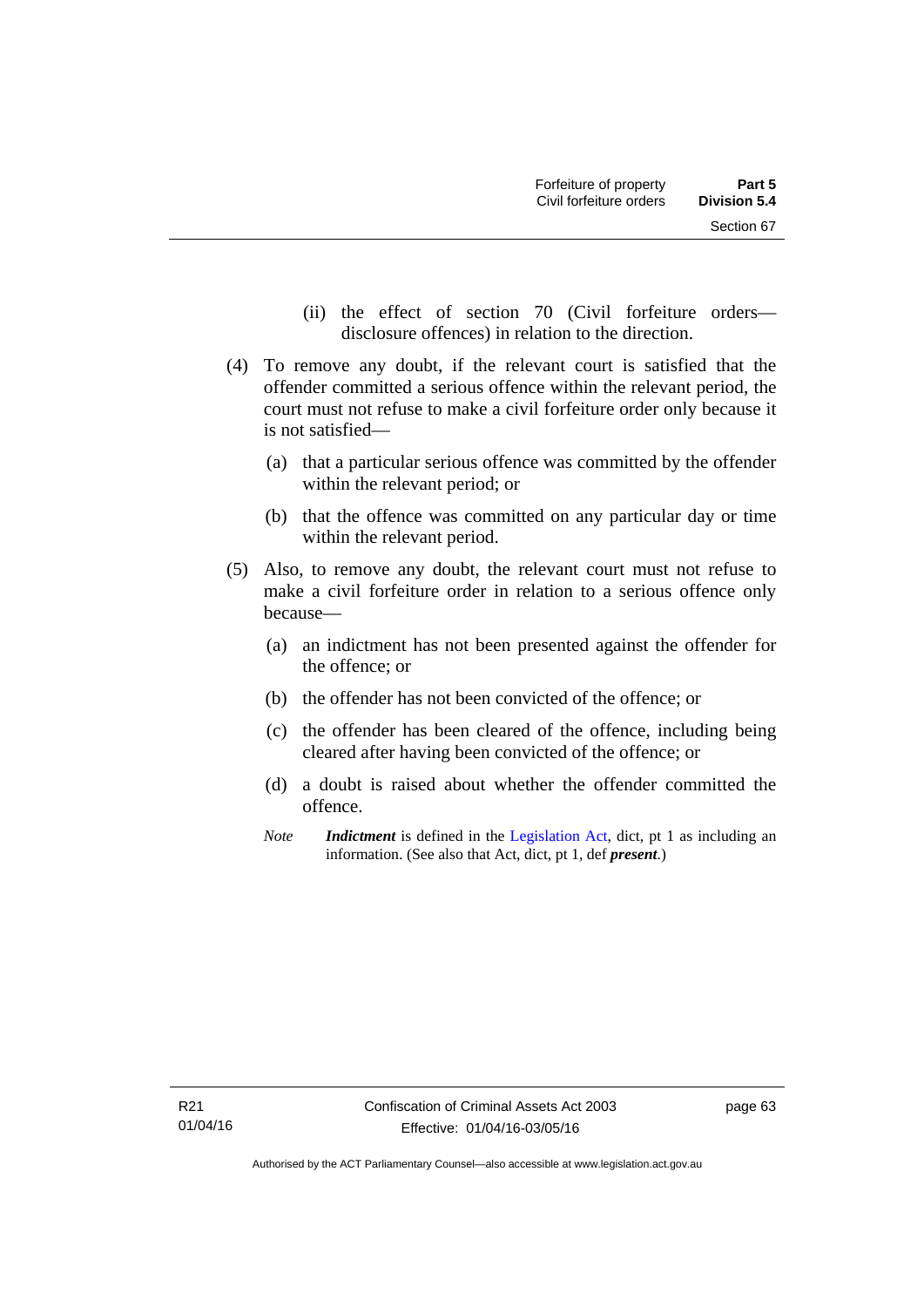#### **68 Civil forfeiture orders—forfeiture**

- (1) The property to which the civil forfeiture order applies is forfeited to the Territory at the end of 14 days after the day the order is made, except so far as the property is excluded from forfeiture under an exclusion order.
	- *Note 1* For the commencement of a restraining order, see the [Legislation Act,](http://www.legislation.act.gov.au/a/2001-14) s 73 (4).
	- *Note* 2 The effect of an exclusion order for property subject to forfeiture is that the property is excluded from forfeiture, see s 74 (c).
- (2) However, if an application for an exclusion order in relation to the property, or a part of the property, has been made (but not decided) before the end of the 14-day period, the property (or that part) is not forfeited until the proceeding in relation to the exclusion order is finalised.

#### **69 Civil forfeiture order proceedings—restrictions on disclosure**

- (1) On application by the DPP, a relevant court hearing an application for a civil forfeiture order may—
	- (a) direct that the hearing of the application, or part of it, take place in closed court and give directions about who may be present; and
	- (b) give directions prohibiting or restricting the publication or disclosure of 1 or more of the following:
		- (i) the fact that an application for the order, or that a civil forfeiture order, has been made;
		- (ii) the application for the order;
		- (iii) any information about the proceeding (whether or not a hearing has been held);

Authorised by the ACT Parliamentary Counsel—also accessible at www.legislation.act.gov.au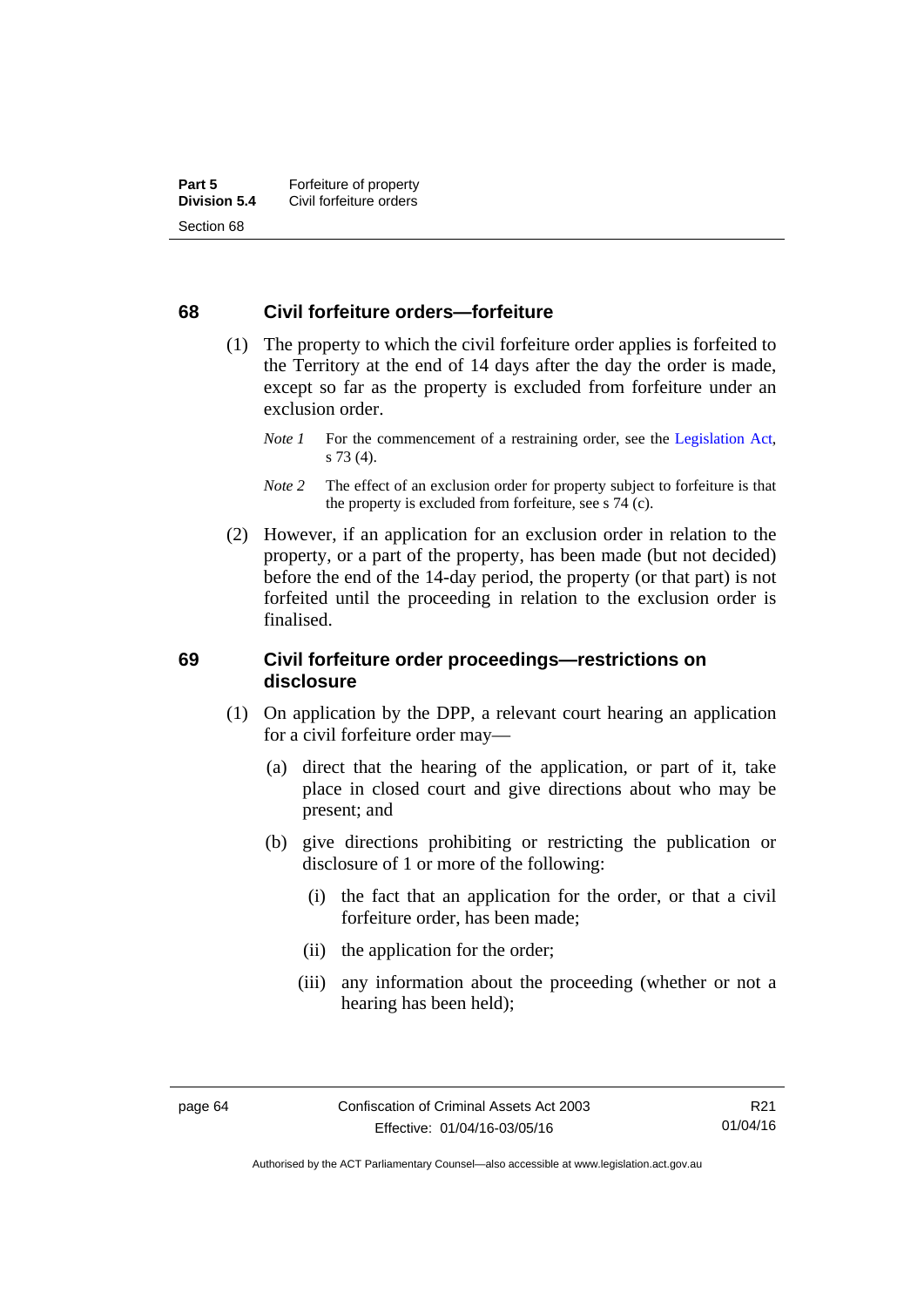- (iv) any evidence given, statement made or thing done during the proceeding;
- (v) any information, document or thing derived from anything mentioned in this subsection.

#### **Examples of directions**

- 1 that the application for the civil forfeiture order not be disclosed to the person against whom the civil forfeiture order is made until the court has decided an application for a restraining order against someone else's property
- 2 that the supporting affidavit must be made available only to the offender's lawyer
- *Note* An example is part of the Act, is not exhaustive and may extend, but does not limit, the meaning of the provision in which it appears (see [Legislation Act,](http://www.legislation.act.gov.au/a/2001-14) s 126 and s 132).
- (2) In deciding whether to give a direction under subsection (1), the court must have regard to whether the direction—
	- (a) would promote the purposes of this Act; or
	- (b) is desirable to protect the integrity of an investigation (however described) for any purpose or a prosecution of an offence.
- (3) The court may also have regard to any other relevant matter in deciding whether to give a direction under subsection (1).

#### **70 Civil forfeiture orders—disclosure offences**

*Note* An offence against this section is a strict liability offence (see s (7)).

- (1) A person commits an offence if—
	- (a) a relevant court has given a direction under section 69 (1) (b) prohibiting or restricting the publication or disclosure of a matter mentioned in the paragraph; and
	- (b) the person has notice of the direction (whether by being given a copy of the civil forfeiture order to which the direction relates or otherwise); and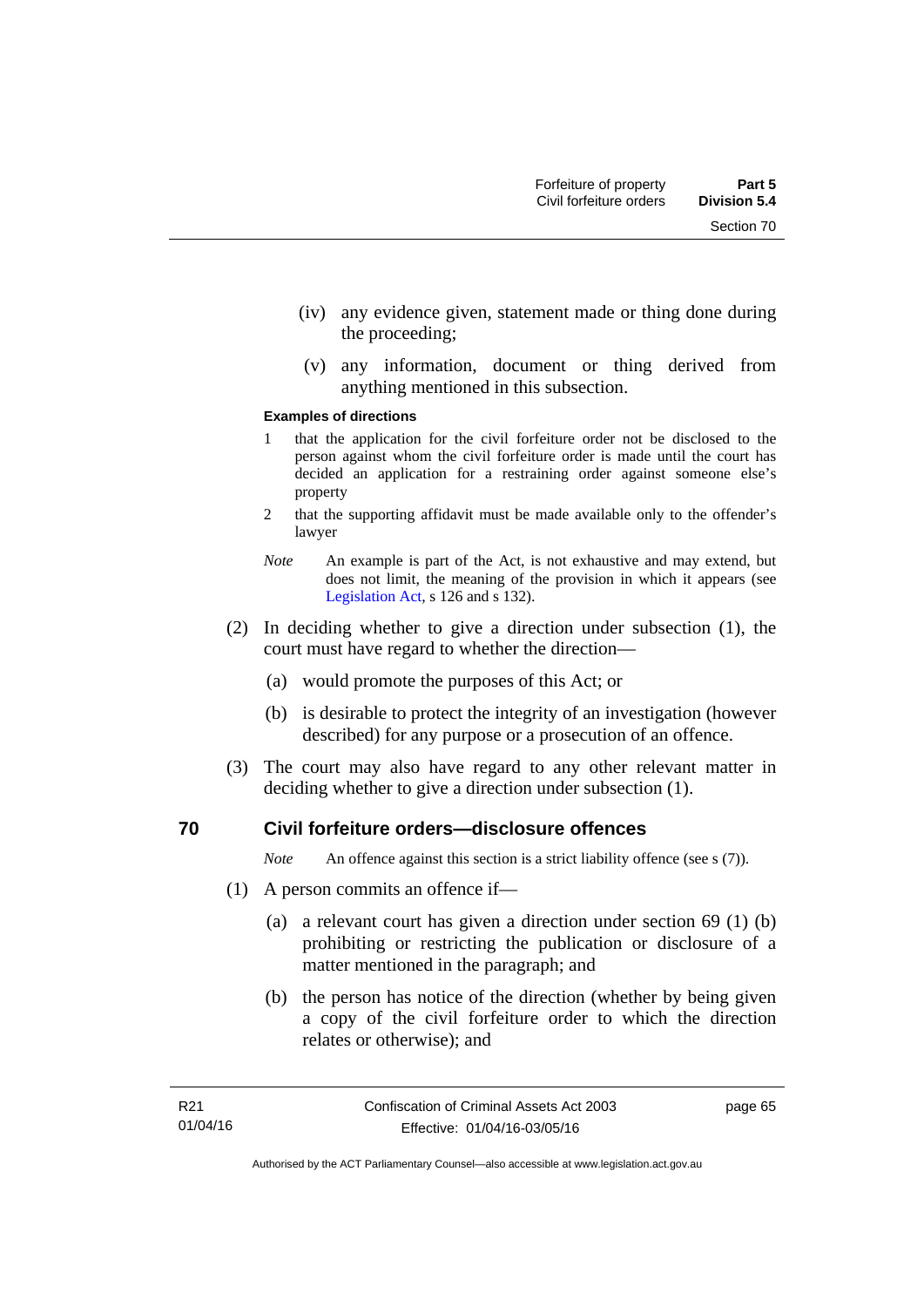(c) the person publishes or discloses the matter to someone else.

Maximum penalty: 200 penalty units, imprisonment for 2 years or both.

- (2) A person commits an offence if—
	- (a) a relevant court has given a direction under section 69 (1) (b) prohibiting or restricting the publication or disclosure of a matter mentioned in the paragraph; and
	- (b) the person has notice of the direction (whether by being given a copy of the civil forfeiture order to which the direction relates or otherwise); and
	- (c) the person publishes or discloses information to someone else; and
	- (d) the other person could infer from the information the matter to which the direction relates.

Maximum penalty: 200 penalty units, imprisonment for 2 years or both.

- (3) Subsections (1) and (2) do not apply if the publication or disclosure is to any of the following entities in the circumstances mentioned for the entity:
	- (a) a police officer—in any circumstances;
	- (b) an officer, employee or agent of the person—to ensure that the order is complied with and the person to whom the publication or disclosure is made is given notice of the direction (whether by being given a copy of the restraining order to which the direction relates or otherwise) by the person making the publication or disclosure;
	- (c) a lawyer—to obtain legal advice or representation in relation to the order;

Authorised by the ACT Parliamentary Counsel—also accessible at www.legislation.act.gov.au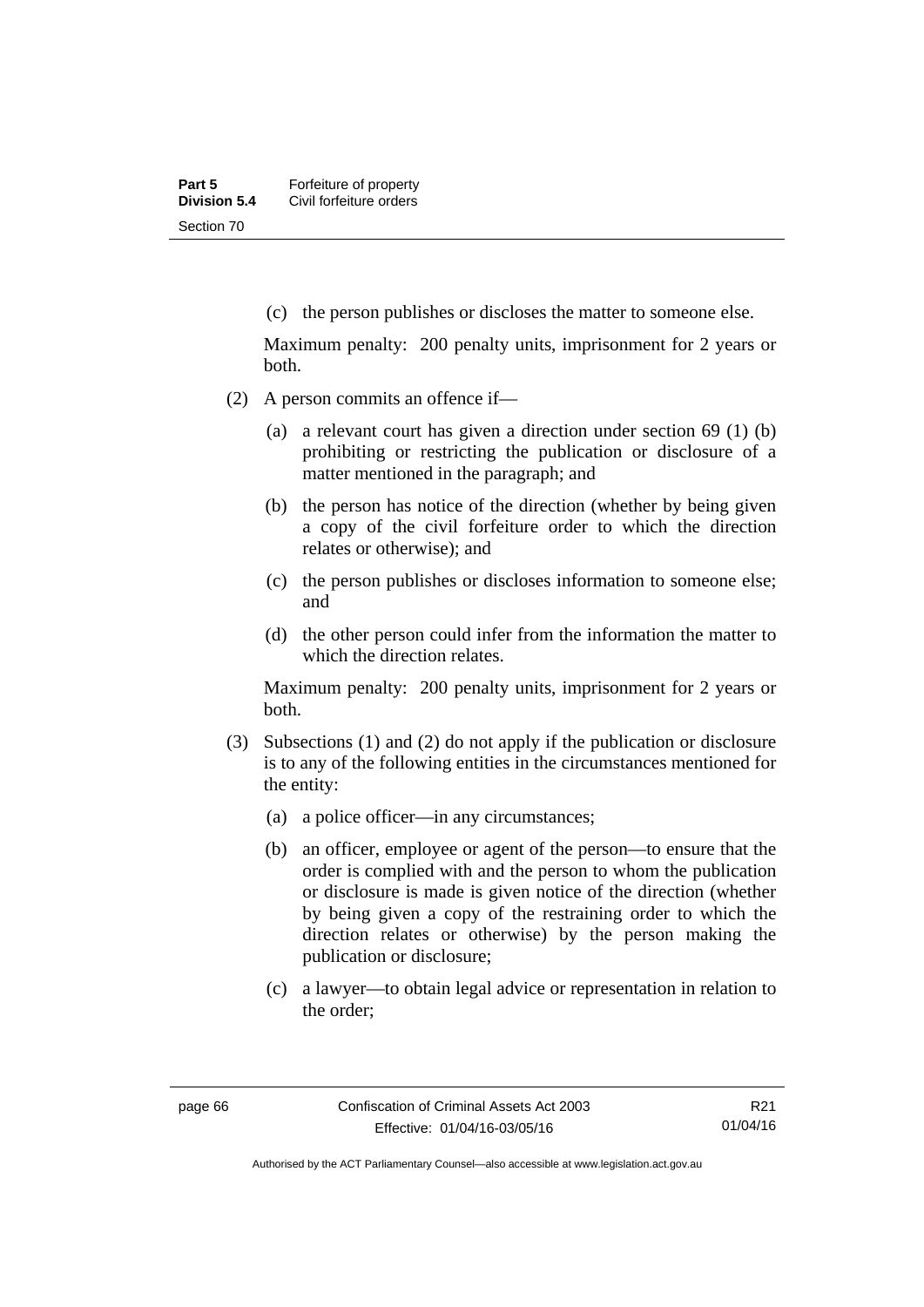- (d) a relevant court—with the court's leave.
	- *Note* The application for leave, and any proceeding with the court's leave, must be heard in closed court (see s (8)).
- (4) Also, subsections (1) and (2) do not apply if the publication or disclosure is made—
	- (a) by a police officer in the exercise of the officer's functions; or
	- (b) for the purpose of giving or obtaining legal advice, or making legal representations, in relation to the order.
- (5) A person commits an offence if—
	- (a) a relevant court has given a direction under section 69 (1) (b) prohibiting or restricting the publication or disclosure of a matter mentioned in the paragraph; and
	- (b) the person receives information in relation to the matter in accordance with subsection (3) or (4); and
	- (c) the person ceases to be a person mentioned in subsection (3) or (4); and
	- (d) the person publishes or discloses the matter to someone else.

Maximum penalty: 200 penalty units, imprisonment for 2 years or both.

- (6) A person commits an offence if—
	- (a) a relevant court has given a direction under section 69 (1) (b) prohibiting or restricting the publication or disclosure of a matter mentioned in the paragraph; and
	- (b) the person receives information in relation to the matter in accordance with subsection (3) or (4); and
	- (c) the person ceases to be a person mentioned in subsection (3) or (4); and

page 67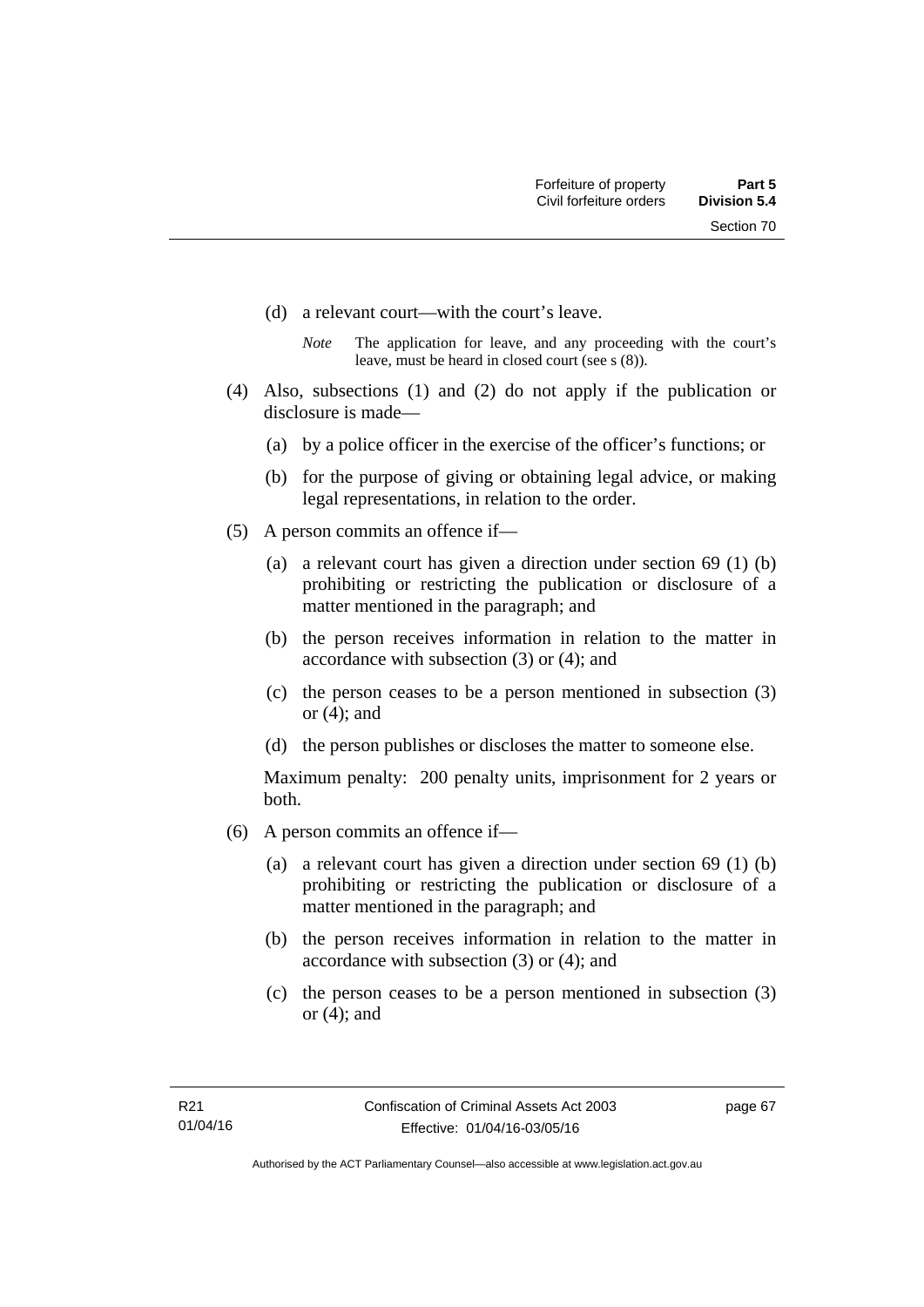- (d) the person publishes or discloses information to someone else; and
- (e) the other person could infer from the information the matter to which the direction relates.

Maximum penalty: 200 penalty units, imprisonment for 2 years or both.

- (7) An offence against this section is a strict liability offence.
- (8) For subsection (3) (d), an application for leave, and any proceeding with the court's leave, must be heard in closed court.

#### **71 When civil forfeiture order ends**

- (1) A civil forfeiture order ends if—
	- (a) the order is set aside or discharged on appeal; or
	- (b) the order is fully satisfied.

*Note* For the meaning of *fully satisfied*, see dict.

- (2) The order is satisfied for a particular interest in forfeited property if the interest is bought back under section 127 (Buyback orders buying interest in property).
	- *Note* After the forfeiture of property, the offender may recover the property or its value in certain circumstances (see div 9.5).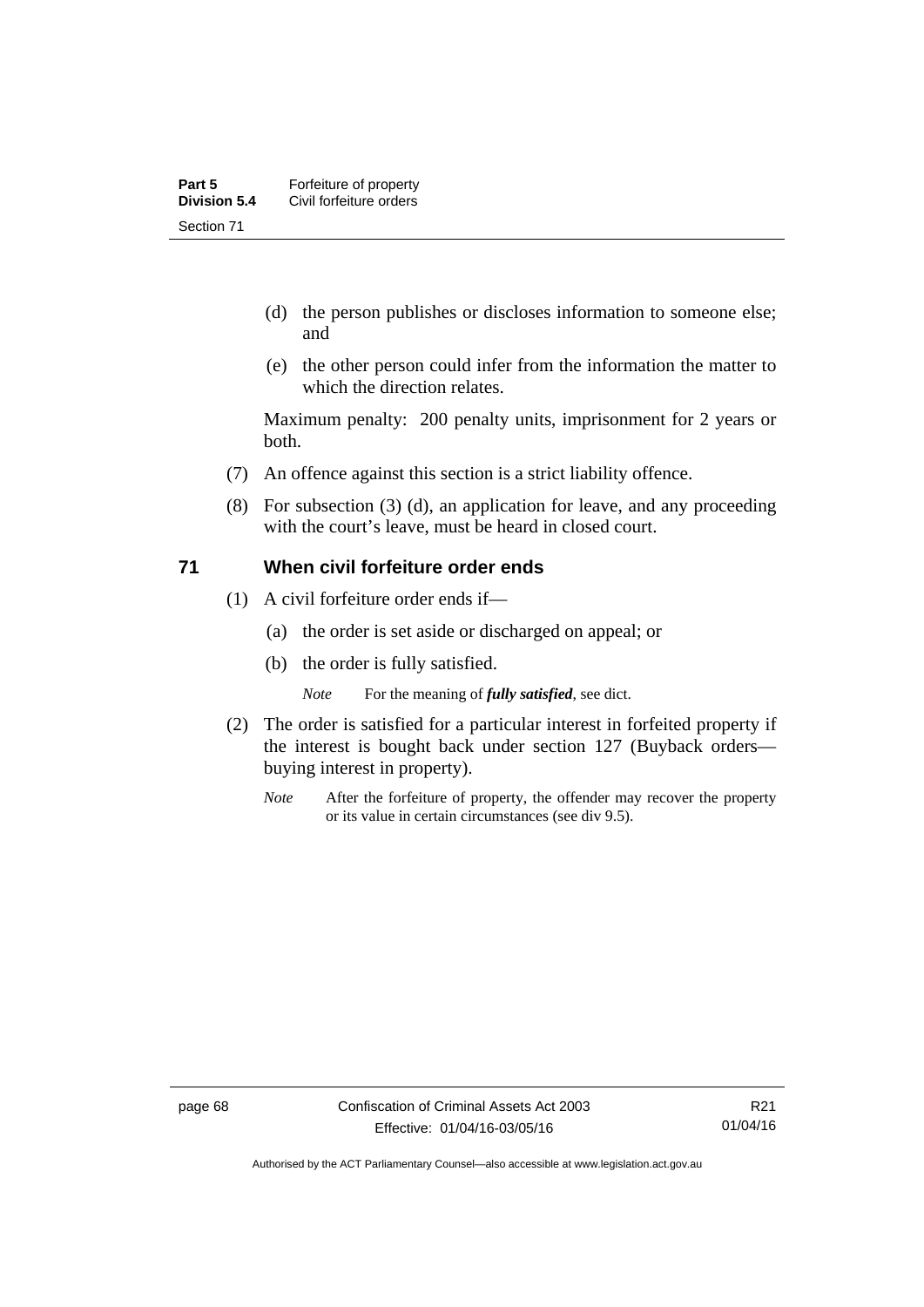# **Part 6 Exclusion of property**

*Note* For general provisions about a proceeding for an exclusion order (which is a confiscation proceeding—see s 236), see pt 14.

## **Division 6.1 General**

#### **72 Meaning of** *exclusion order*

In this Act:

*exclusion order* means an order under this part in relation to—

- (a) restrained property (other than restrained property that has been forfeited) or property in relation to which an application for a restraining order has been made; or
- (b) property in relation to which an application for a conviction forfeiture order has been made; or
- (c) property subject to forfeiture under this Act.
- *Note 1 Property* includes an interest in property, see the [Legislation Act,](http://www.legislation.act.gov.au/a/2001-14) dict, pt 1.
- *Note 2* This part does not apply to forfeited property (see s 75 (4)). A person with an interest in forfeited property immediately before its forfeiture may apply for the return of the property or compensation for its value under a return or compensation order under div 9.5.
- *Note 3* Property is forfeited 14 days after a forfeiture order or an automatic forfeiture applies to the property unless an application for an exclusion order is made, see pt 5 (Forfeiture of property).

## **73 When property is** *subject to forfeiture*

For this Act, property is *subject to forfeiture* if—

- (a) a forfeiture order made under this Act applies to the property and the property has not been forfeited; or
- (b) an automatic forfeiture under this Act applies to the property and the property has not been forfeited.

page 69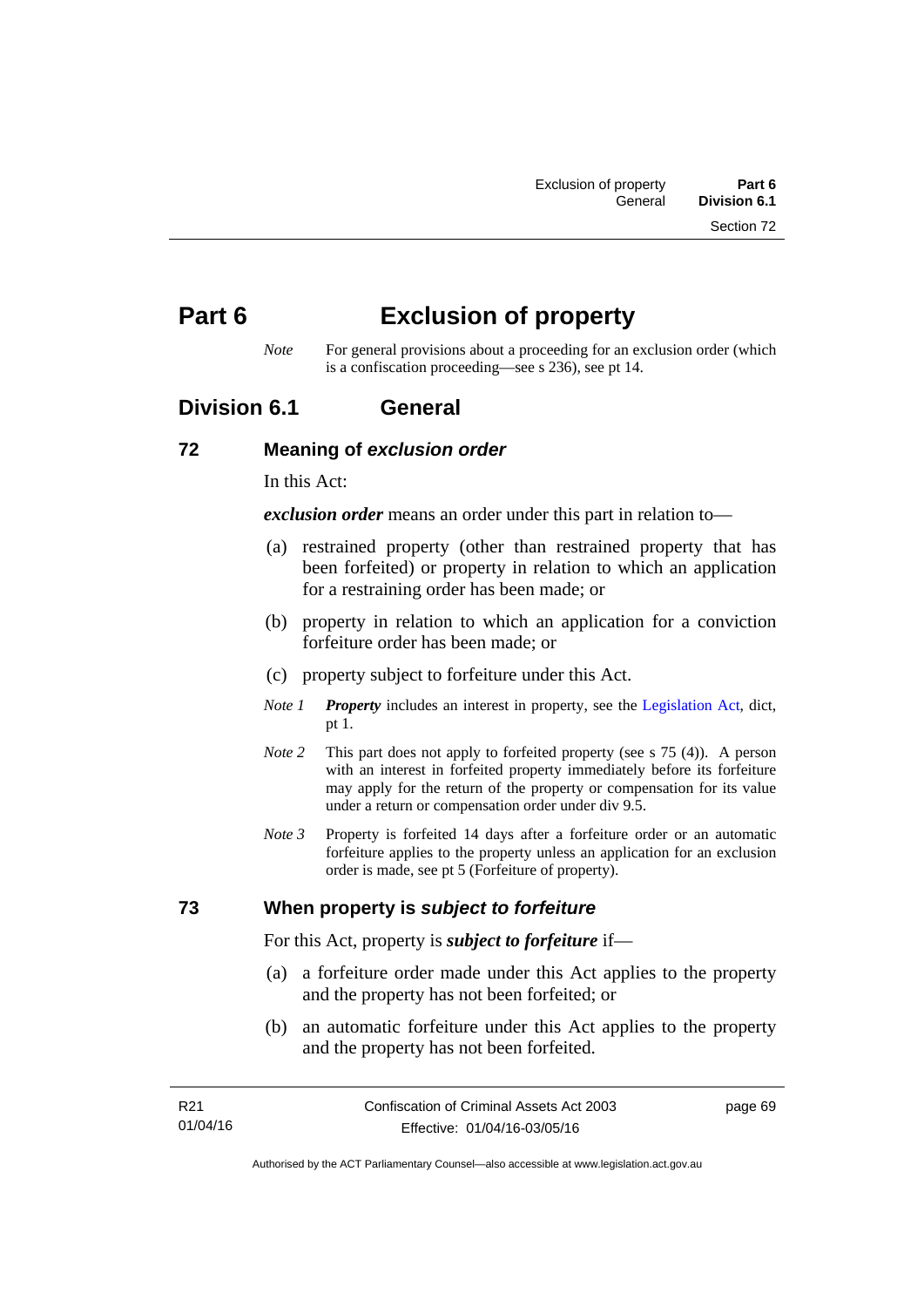#### **74 Effect of exclusion order**

An exclusion order for property has effect as follows:

- (a) for property in relation to which an application for a restraining order or conviction forfeiture order has been made—the property is excluded from restraint or forfeiture (as appropriate);
- (b) for restrained property (other than restrained property that has been forfeited)—the restraining order stops applying to the property;
- (c) for property subject to forfeiture—the property is excluded from forfeiture.
- *Note* This part does not apply to forfeited property (see s 75 (4)). A person with an interest in forfeited property immediately before its forfeiture may apply for the return of the property or compensation for its value under a return or compensation order under div 9.5.

## **Division 6.2 Making exclusion orders**

#### **75 Exclusion orders—application**

- (1) This section applies to—
	- (a) restrained property (other than restrained property that has been forfeited) or property in relation to which an application for a restraining order has been made; or
	- (b) property in relation to which an application for a conviction forfeiture order has been made; or
	- (c) property subject to forfeiture under this Act.

*Note* See the notes to s 72.

 (2) A person claiming an interest in the property may apply to a relevant court for an exclusion order.

Authorised by the ACT Parliamentary Counsel—also accessible at www.legislation.act.gov.au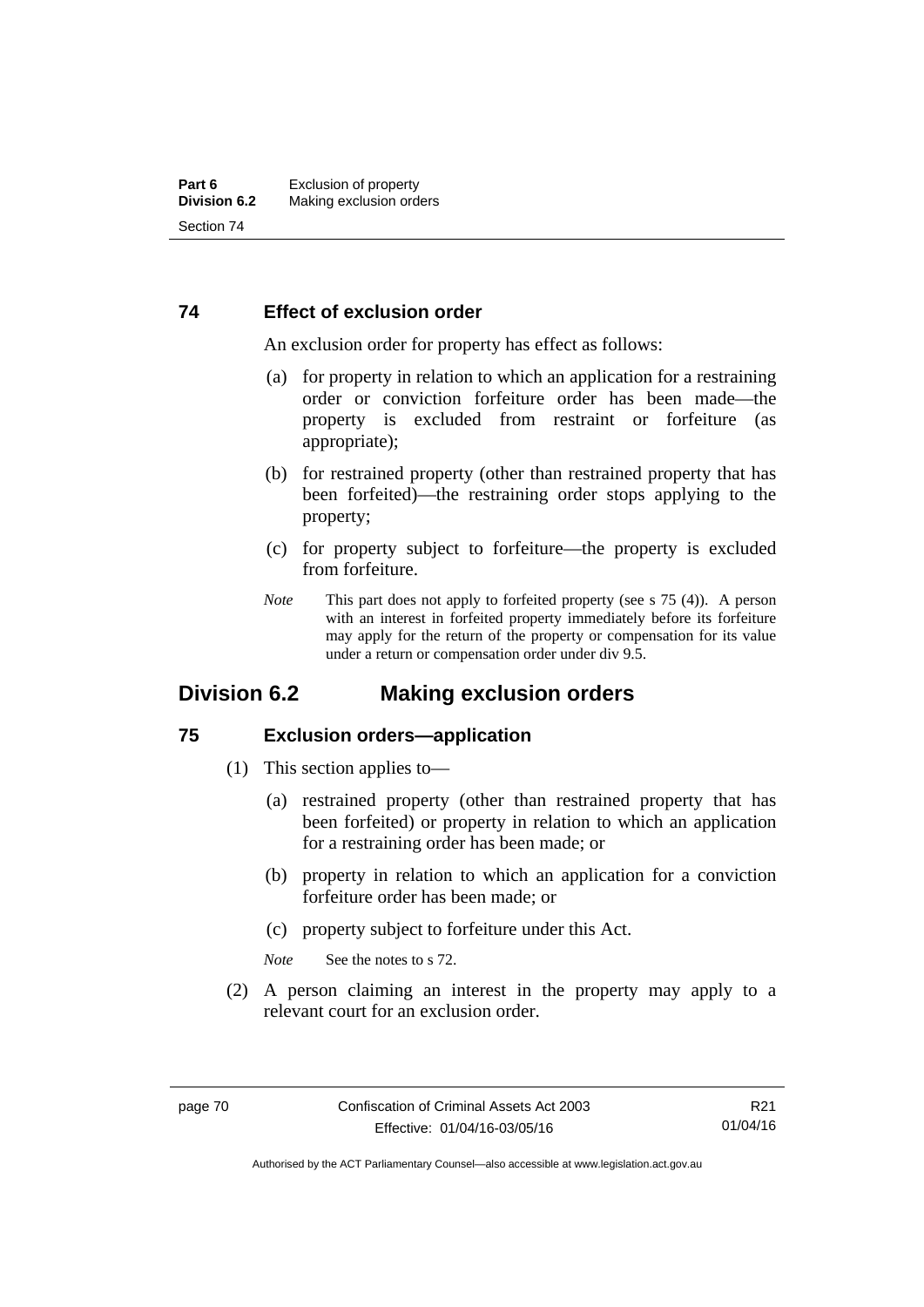- (3) The application must be made—
	- (a) if a restraining order or conviction forfeiture order has been applied for (but not made) in relation to the property—at the same time as, or after, the application is made for the order but before the order is made; or
	- (b) if the property is restrained or subject to forfeiture—at any time before the property is forfeited.
- (4) To remove any doubt, an application for a exclusion order cannot be made in relation to property that has been forfeited.

#### **76 Making of exclusion orders—ordinary offences**

- (1) This section applies to an application for an exclusion order for property if—
	- (a) a restraining order in relation to the property has been applied for in relation to an ordinary offence; or
	- (b) the property has been restrained (but not forfeited) in relation to an ordinary offence; or
	- (c) a conviction forfeiture order for an ordinary offence has been applied for in relation to the property; or
	- (d) the property is subject to forfeiture in relation to an ordinary offence.
- (2) If the application is made by an offender, the relevant court must not make an exclusion order for the property unless the court is satisfied that the property—
	- (a) is not tainted property in relation to any offence against a territory law, or a law of the Commonwealth, a State, another Territory or a foreign country; and
		- *Note* For the meaning of *in relation to*, see dict.
	- (b) is not required to be restrained to satisfy a penalty order; and

page 71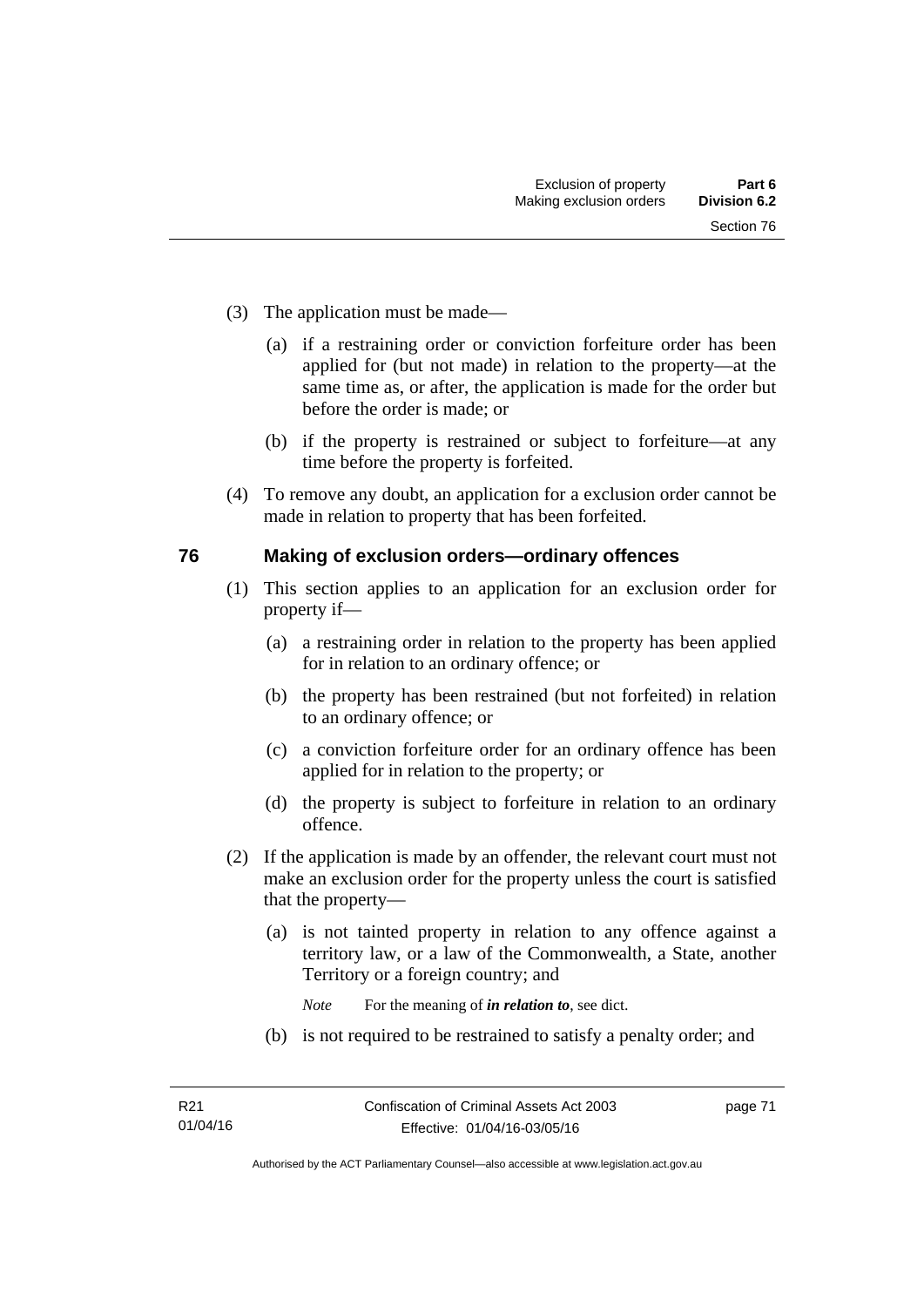- (c) does not have evidentiary value in any criminal proceeding.
- (3) However, if the court is satisfied that the property is not tainted property as mentioned in subsection (2) (a), but considers that the property (or any part of the property) may be required to be restrained to satisfy a penalty order, the court must make an exclusion order declaring that the property (or part)—
	- (a) is not subject to forfeiture under a conviction forfeiture order; but
	- (b) is to remain restrained for the purpose of satisfying a penalty order.
- (4) If the application is made by a person other than an offender, the court must not make an exclusion order for the property unless it is satisfied that—
	- (a) the applicant has an interest in the property; and

*Note* For the meaning of *interest*, see the [Legislation Act](http://www.legislation.act.gov.au/a/2001-14), dict, pt 1.

- (b) the applicant was not a party to the relevant offence or any related offence; and
- (c) the interest is not subject to the effective control of an offender; and
	- *Note* For the meaning of *effective control*, see s 14.
- (d) the interest is not tainted property in relation to the relevant offence or any related offence; and
- (e) if the interest was acquired completely or partly, or directly or indirectly, from the offender—the interest was acquired honestly and for sufficient consideration and the applicant took reasonable care to establish that the interest may be lawfully acquired by the applicant; and
- (f) the property does not have evidentiary value in any criminal proceeding.

Authorised by the ACT Parliamentary Counsel—also accessible at www.legislation.act.gov.au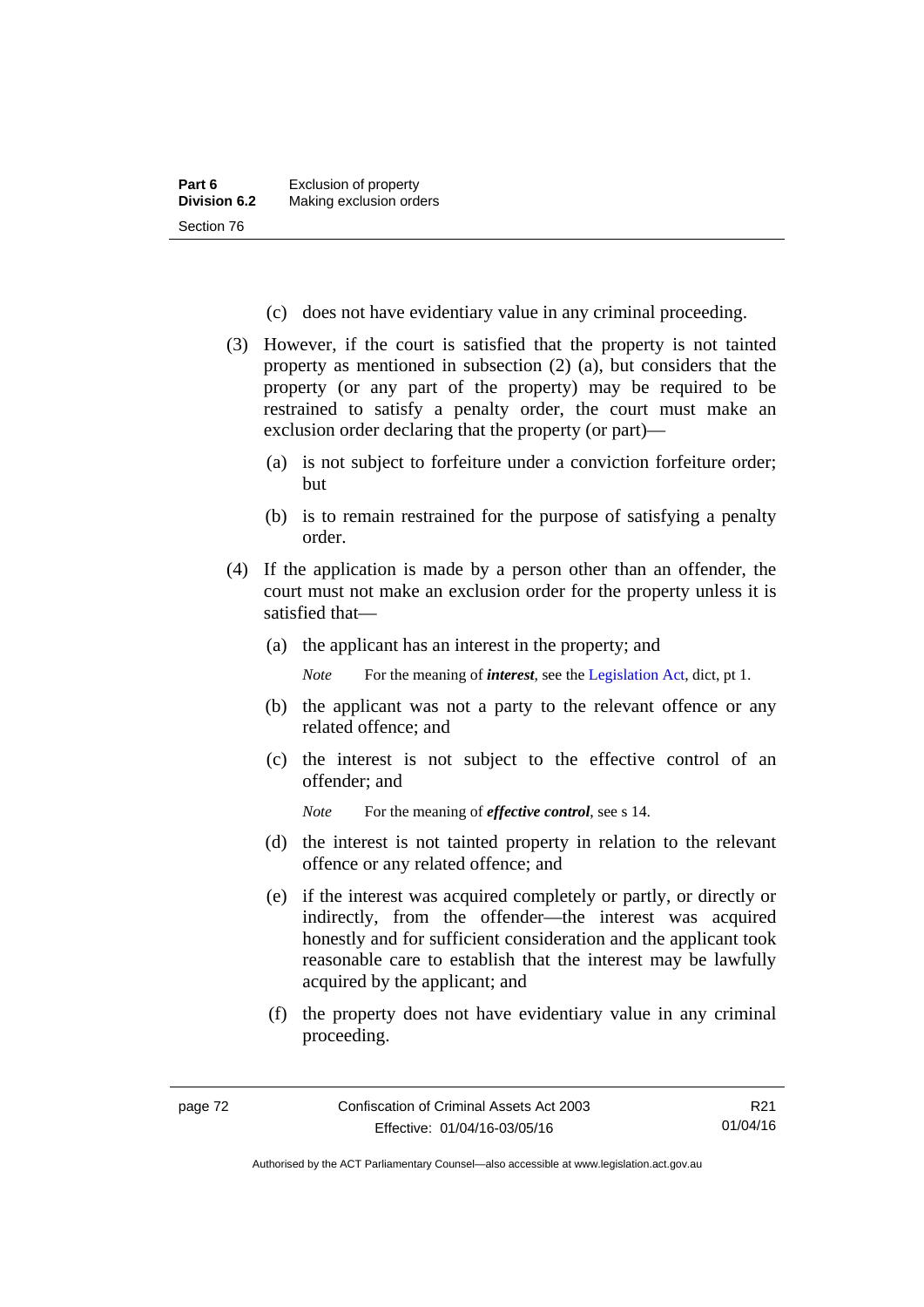(5) An exclusion order must state the property to which it applies.

## **77 Making of exclusion orders—serious offences**

- (1) This section applies to an application for an exclusion order for property if—
	- (a) a restraining order in relation to the property has been applied for in relation to serious offence; or
	- (b) the property has been restrained (but not forfeited) in relation to a serious offence; or
	- (c) a conviction forfeiture order for a serious offence has been applied for in relation to the property; or
	- (d) the property is subject to automatic forfeiture under division 5.2 (Automatic forfeiture—conviction for serious offences).
- (2) If the application is made by an offender, the relevant court must not make an exclusion order for the property unless the court is satisfied that the property—
	- (a) was lawfully acquired by the offender; and
	- (b) is not tainted property in relation to any offence against a territory law, or a law of the Commonwealth, a State, another Territory or a foreign country; and
		- *Note* For the meaning of *in relation to*, see dict.
	- (c) is not required to be restrained to satisfy a penalty order; and
	- (d) does not have evidentiary value in any criminal proceeding.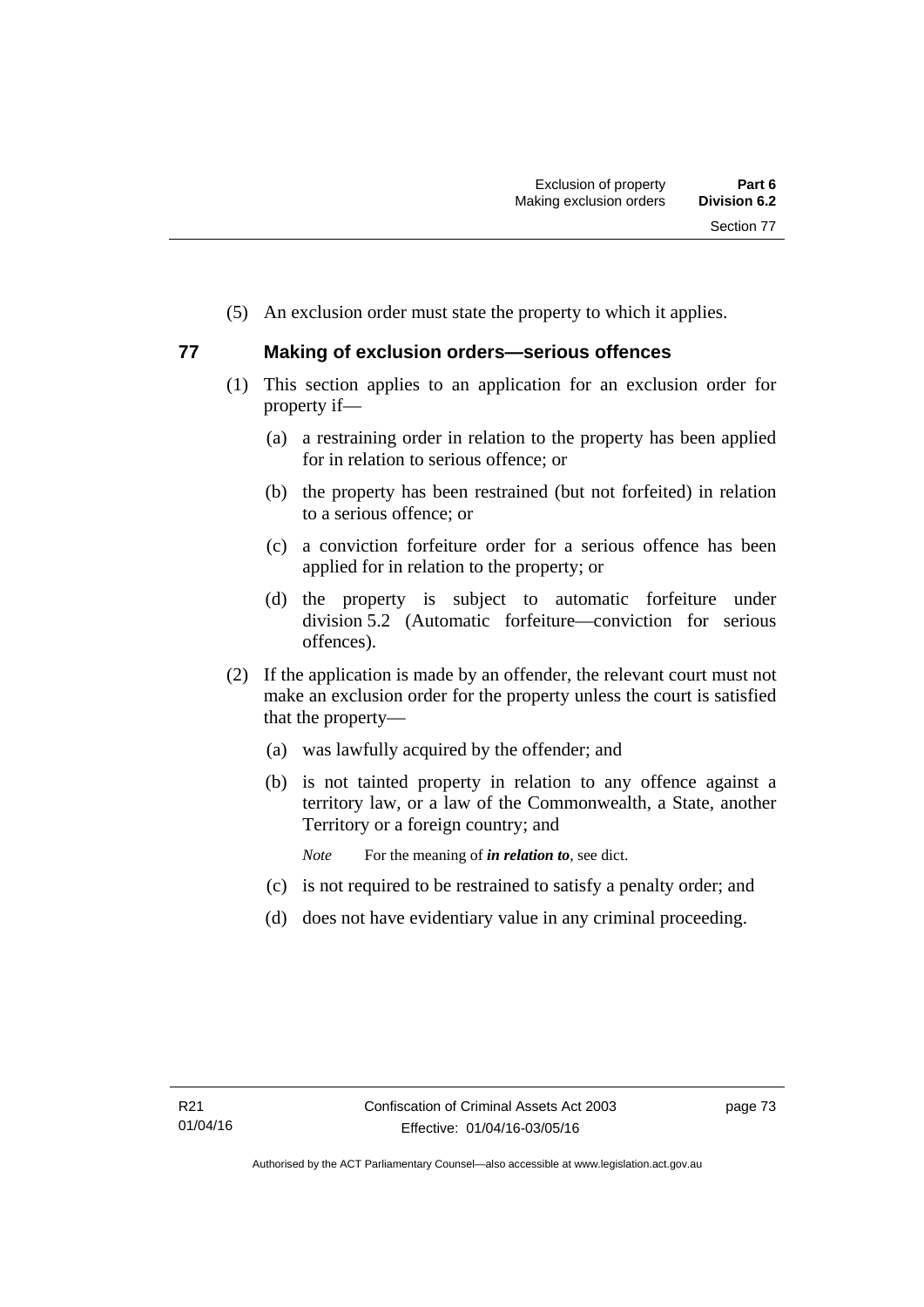- (3) However, if the court is satisfied that the property was lawfully acquired, and is not tainted property as mentioned in subsection (2) (b), but considers that the property (or any part of the property) may be required to be restrained to satisfy a penalty order, the court must make an exclusion order declaring that the property (or part)—
	- (a) is not subject to automatic forfeiture or to forfeiture under a forfeiture order; but
	- (b) is to remain restrained for the purpose of satisfying a penalty order.
- (4) If the application is made by a person other than an offender, the court must not make an exclusion order for the property unless it is satisfied that—
	- (a) the applicant has an interest in the property; and

*Note* For the meaning of *interest*, see the [Legislation Act](http://www.legislation.act.gov.au/a/2001-14), dict, pt 1.

- (b) the applicant was not a party to the relevant serious offence or any related offence; and
- (c) the interest is not subject to the effective control of an offender; and

*Note* For the meaning of *effective control*, see s 14.

- (d) the interest is not tainted property in relation to the relevant serious offence or any related offence; and
- (e) if the interest was acquired completely or partly, or directly or indirectly, from the offender—the interest was acquired honestly and for sufficient consideration and the applicant took reasonable care to establish that the interest may be lawfully acquired by the applicant;
- (f) the property does not have evidentiary value in any criminal proceeding.

Authorised by the ACT Parliamentary Counsel—also accessible at www.legislation.act.gov.au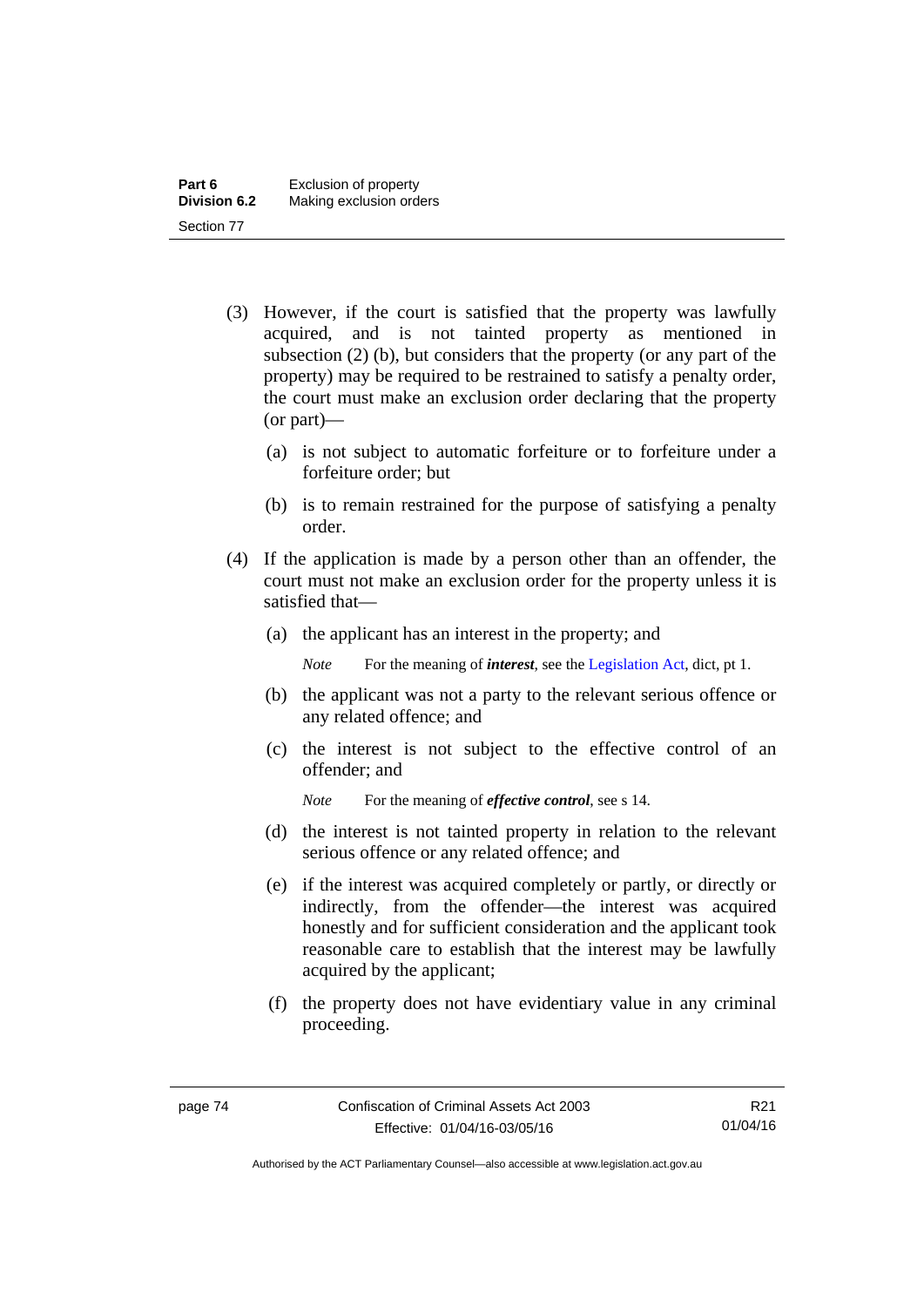(5) An exclusion order must state the property to which it applies.

## **78 Making of exclusion orders—unclaimed tainted property**

- (1) This section applies to an application for an exclusion order for unclaimed tainted property if—
	- (a) an unclaimed tainted property restraining order has been applied for in relation to the property; or
	- (b) the property has been restrained under an unclaimed tainted property restraining order (but not forfeited); or
	- (c) the property is subject to automatic forfeiture under division 5.3 (Automatic forfeiture—unclaimed tainted property).
- (2) The court must not make an exclusion order unless the court is satisfied that—
	- (a) the applicant for the exclusion order has an interest in the property; and

*Note* For the meaning of *interest*, see the [Legislation Act](http://www.legislation.act.gov.au/a/2001-14), dict, pt 1.

- (b) the interest was lawfully acquired by the applicant; and
- (c) the interest is not tainted property in relation to any offence against a territory law, or a law of the Commonwealth, a State, another Territory or a foreign country; and

*Note* For the meaning of *in relation to*, see dict.

- (d) the interest is not required to be restrained to satisfy a penalty order; and
- (e) the property does not have evidentiary value in any criminal proceeding.
- (3) An exclusion order must state the property to which it applies.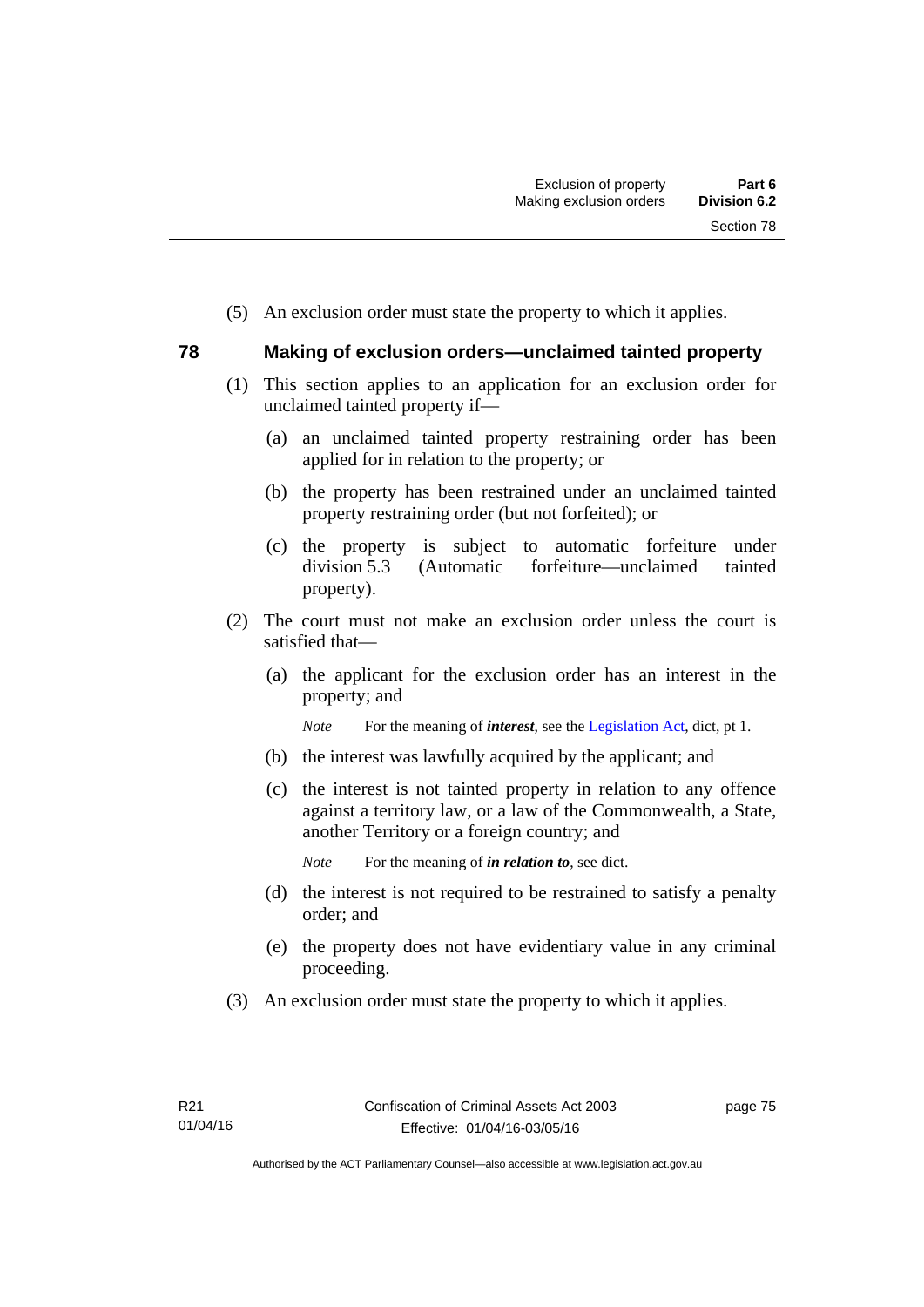**Part 7** Penalty orders<br>**Division 7.1** Benefits **Division 7.1** Section 79

# **Part 7** Penalty orders

## **Division 7.1 Benefits**

#### **79 Meaning of** *commission* **of serious offence for pt 7**

In this part:

*commission*, of a serious offence, includes the alleged commission of the offence.

#### **80 Meaning of** *benefits* **derived by an offender**

In this Act:

*benefits*, derived by an offender from the commission of an offence, means—

- (a) tainted property, except tainted property that was used, or was intended by the offender to be used, in relation to the commission of an offence, and property derived by anyone from that property; or
- (b) artistic profits allowed under section 81 (3) in relation to the offence; or
- (c) any service or other advantage derived by the offender from the commission of the offence.

#### **Example for par (c)**

Mr Tres Adventuresome ran a small wholesale food business before becoming involved in illegal activity. He started to trade in gourmet foods as a cover for the commission of several offences involving the importation of cannabis into Australia. His move into the gourmet food trade could not have been achieved, and the offences could not have been committed, without key contacts (in the legitimate food trade) made by him. Because of the contacts, his legitimate business expanded considerably.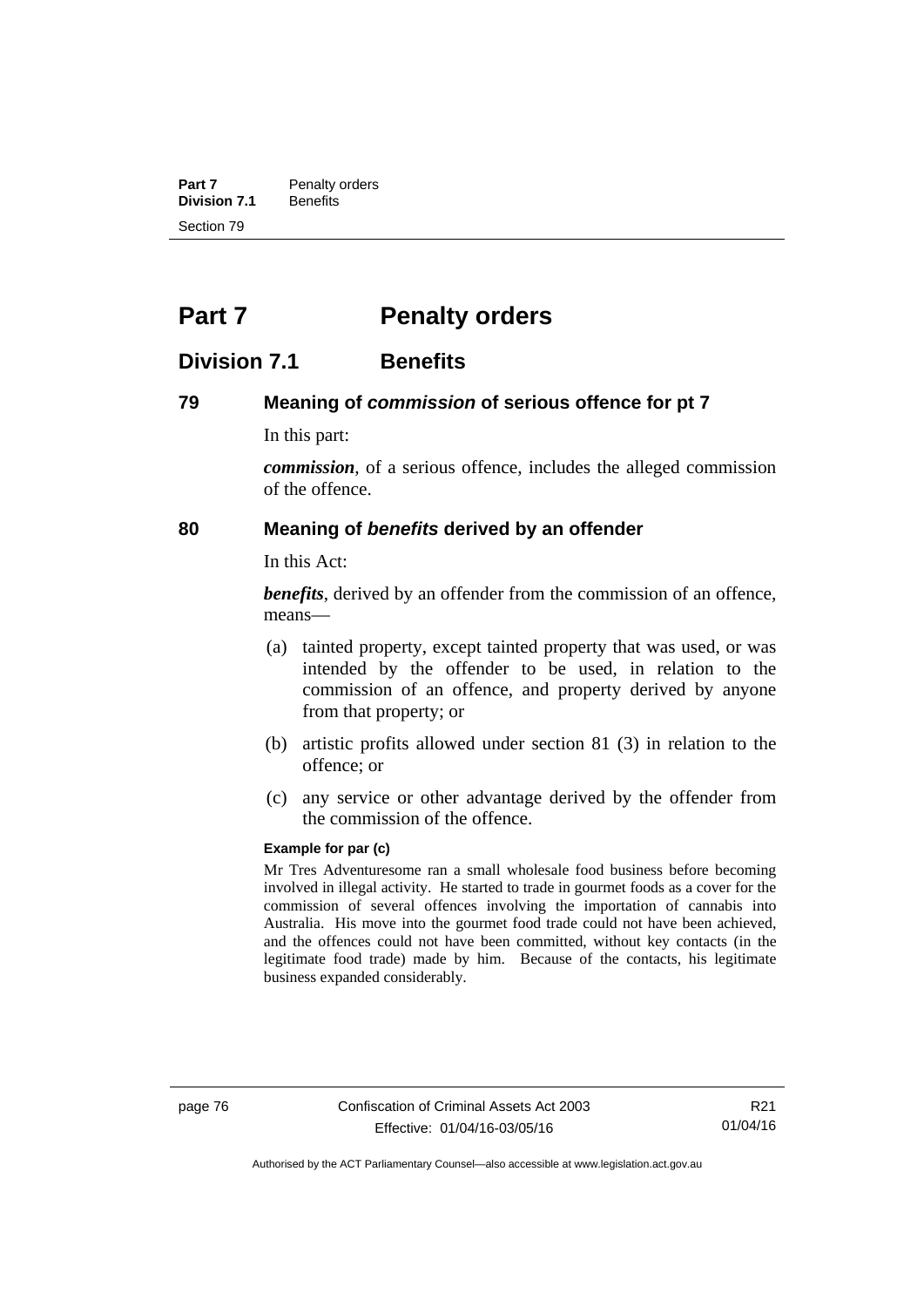| Part 7              | Penalty orders  |
|---------------------|-----------------|
| <b>Division 7.1</b> | <b>Benefits</b> |
| Section 81          |                 |

In the 12 months ending immediately before the commission of the earliest offence, Mr Adventuresome's income from the business was \$50 000. In the 12 months after then, his income from legitimate business activity (unrelated to the offences) was \$200 000. This increase in activity is entirely because of continuing (legitimate) working relationships with those key contacts.

The difference of \$150 000 is the value of a benefit derived from the commission of the offences by Mr Adventuresome because his relationship with the key contacts is an advantage derived by him from their commission.

- *Note 1 Derived* includes obtained because of an understanding or a particular outcome being made known (see s 12).
- *Note* 2 For the assessment of the value of benefits, see div 7.3.
- *Note 3* An example is part of the Act, is not exhaustive and may extend, but does not limit, the meaning of the provision in which it appears (see [Legislation Act,](http://www.legislation.act.gov.au/a/2001-14) s 126 and s 132).

#### **81 Meaning of** *artistic profits*

(1) In this Act:

*artistic profits*, derived by an offender from the commission of an offence, means property, or any service or other advantage, derived from the commercial exploitation of—

- (a) the notoriety of the offender, or someone else involved in the commission of the offence (*another involved person*), that results from the offence; or
- (b) the depiction of the offence or the circumstances surrounding the offence; or
- (c) an expression of the thoughts, opinions or emotions of the offender, or another involved person, about the offence.
- (2) The commercial exploitation may be by any means, including, for example, in—
	- (a) a visual recording (for example, a film, slide, videotape, videodisc or anything else from which a visual image can be produced); or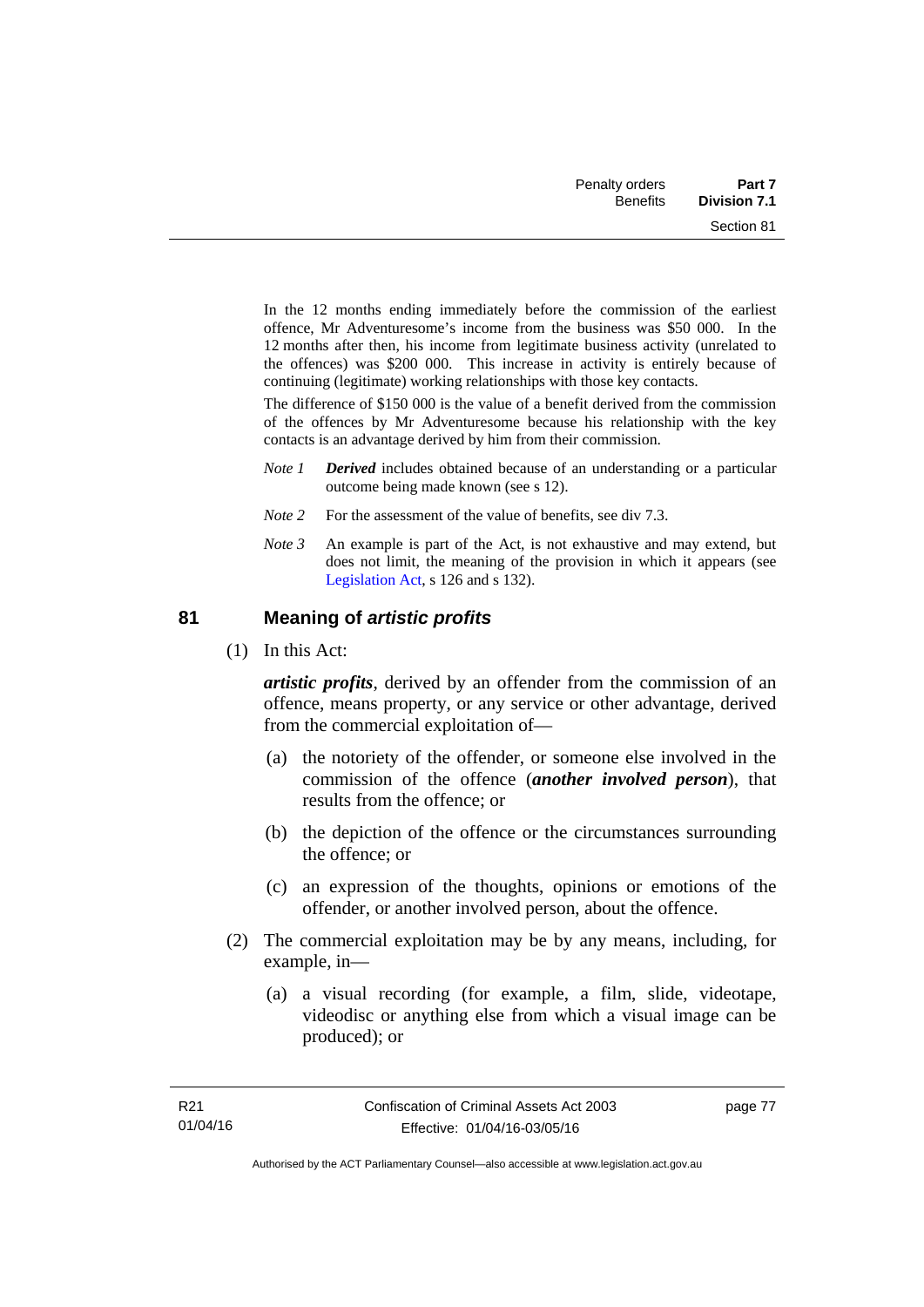- (b) a sound recording (for example, a compact disc, tape, record or anything else from which words or sounds can produced); or
- (c) printed material (for example, a book, newspaper, magazine or any other written or pictorial matter); or
- (d) a radio or television production; or
- (e) live entertainment of any kind (for example, a public presentation or speech).
- *Note* An example is part of the Act, is not exhaustive and may extend, but does not limit, the meaning of the provision in which it appears (see [Legislation Act,](http://www.legislation.act.gov.au/a/2001-14) s 126 and s 132).
- (3) A relevant court must allow artistic profits as benefits for section 80 (b) (Meaning of *benefits* derived by an offender), unless it is satisfied that it would not be in the public interest to do so.
- (4) In deciding whether it would not be in the public interest to allow artistic profits as benefits, the court must have regard to the following matters:
	- (a) the purposes of this Act;
	- (b) whether the commercial exploitation has any general social or educational value;
	- (c) the nature and purposes of the commercial exploitation, including its use for research, educational or rehabilitation purposes;
	- (d) the seriousness of the offence;
	- (e) how long ago the offence was committed.
- (5) Subsection (4) does not limit the matters to which the court may have regard.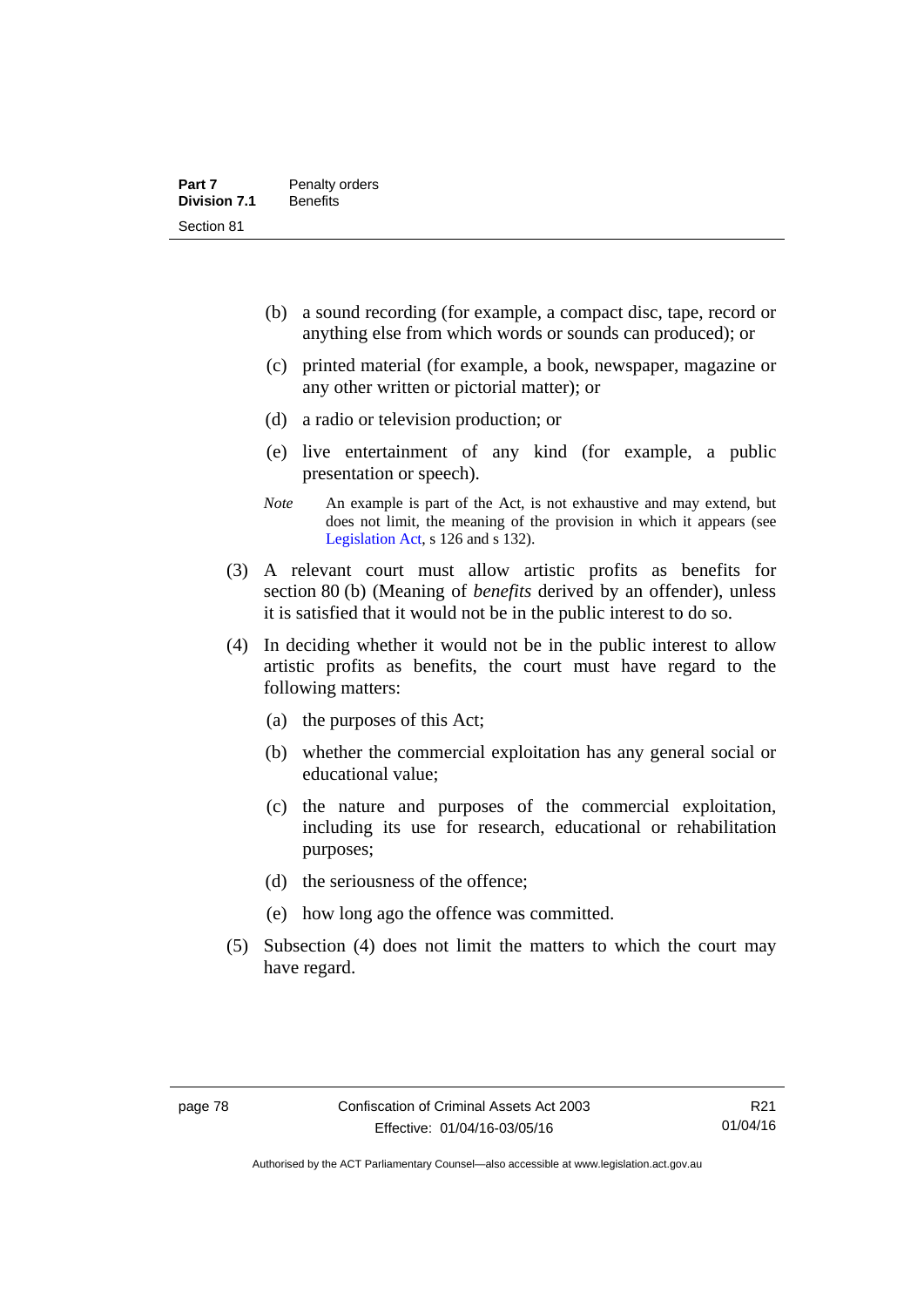Section 82

# **Division 7.2 Making penalty orders**

*Note* For general provisions about a proceeding for a penalty order (which is a confiscation proceeding—see s 236), see pt 14.

#### **82 Meaning of** *penalty order*

In this Act:

*penalty order* means an order under this division for the payment by an offender of the value of benefits derived by an offender from the commission of an offence.

#### **83 Penalty orders—application**

- (1) The DPP may apply to a relevant court for a penalty order in relation to the commission of a relevant offence by an offender.
	- *Note 1 Commission*, of a serious offence, includes the alleged commission of the offence (see s 79).
	- *Note 2 Offender* includes a corporation, see dict.
- (2) The application may be made before or after, or at the same time as, any conviction of the offender for the offence.
- (3) However, if the person has been convicted of the offence, the DPP must make the application within 2 years after the day of the conviction.
	- *Note* The court may allow leave for an application to be made after the time fixed by this section in certain circumstances (see s 246).
- (4) Subsection (3) does not apply to an application for an artistic profits restraining order.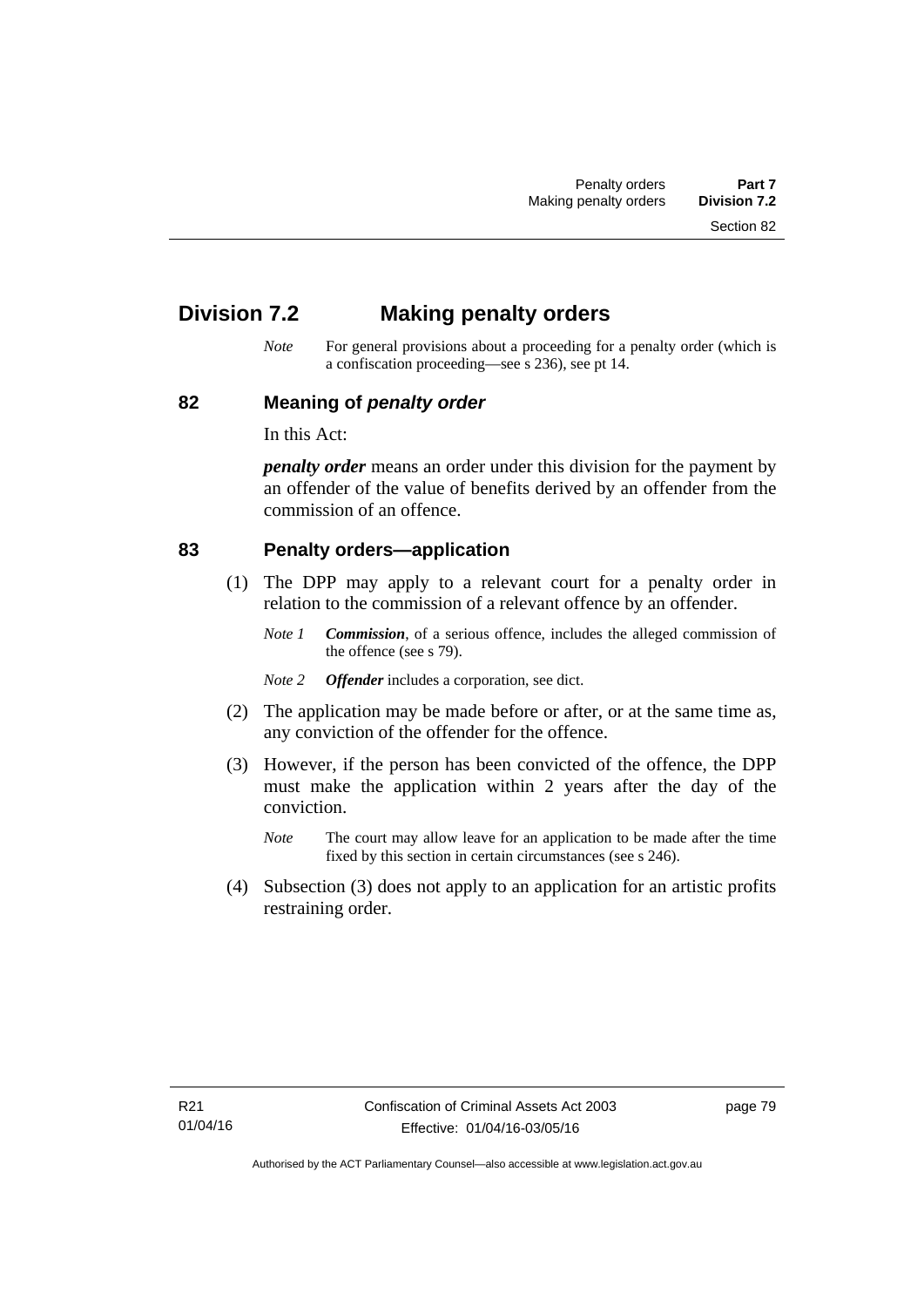#### **84 Penalty orders—offenders convicted of ordinary offences**

- (1) On application under section 83, the relevant court must make an order under this section for the payment by the offender of the value of benefits derived by the offender from the commission of an ordinary offence if satisfied that—
	- (a) the offender has been convicted of the offence or a related ordinary offence; and
	- (b) the offender has not been cleared of the offence of which the offender was convicted.
- (2) To remove any doubt, a relevant court may make an order under this section that relates only to artistic profits.

#### **85 Penalty orders—commission of serious offences**

- (1) On application under section 83, the court must make an order under this section for the payment by the offender of the value of benefits derived by the offender from the commission of a serious offence if the court is satisfied on the balance of probabilities—
	- (a) for an application for a penalty order that relates only to artistic profits—that the offender committed a serious offence at any time; and
	- (b) for any other application—that the offender committed a serious offence within the relevant period.
	- *Note 1* For the meaning of *relevant period*, see s (5).
	- *Note* 2 The court must be satisfied on the balance of probabilities about the commission of the offence because confiscation proceedings are civil, not criminal (see s 237).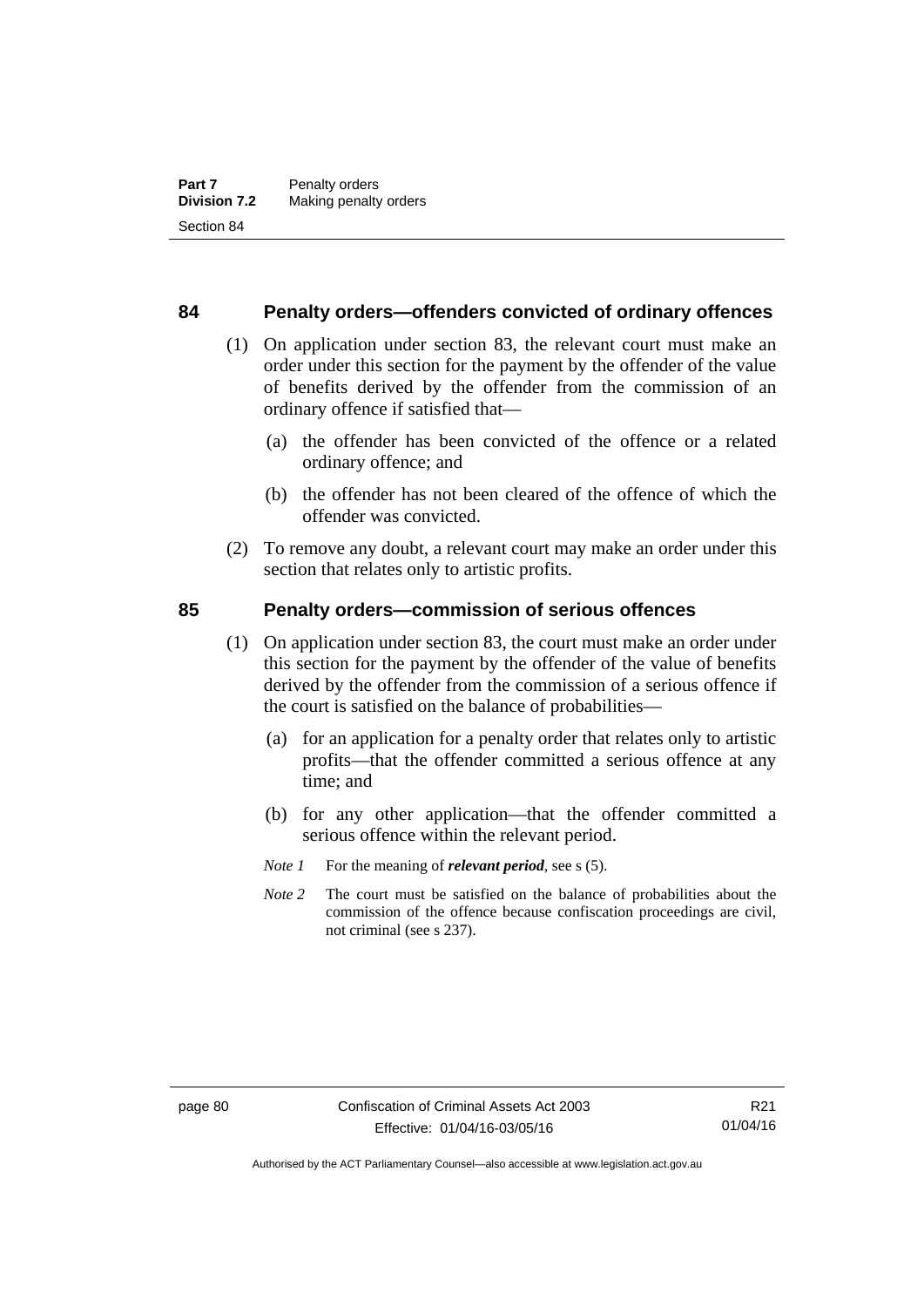- (2) To remove any doubt, if the relevant court is satisfied that the offender committed a serious offence within the relevant period, the court must not refuse to make a penalty order only because it is not satisfied—
	- (a) that a particular serious offence was committed by the offender within the relevant period; or
	- (b) that the offence was committed on any particular day or time within the relevant period.
- (3) Also, to remove any doubt, the relevant court must not refuse to make a penalty order in relation to the serious offence only because—
	- (a) an indictment has not been presented against the offender for the offence; or
	- (b) the offender has not been convicted of the offence; or
	- (c) the offender has been cleared of the offence, including being cleared after having been convicted of the offence; or
	- (d) a doubt is raised about whether the offender committed the offence.
	- *Note Indictment* is defined in the [Legislation Act,](http://www.legislation.act.gov.au/a/2001-14) dict, pt 1 as including an information. (See also that Act, dict, pt 1, def *present*.)
- (4) Further, to remove any doubt, the relevant court must not refuse to make a penalty order only because—
	- (a) a relevant court had previously made a penalty order under this section in relation to the offender for the same serious offence (or a related offence); and
	- (b) the order had later ended because the offender was cleared of the offence.
	- *Note* The earlier penalty order would have ended when the offender was cleared (see s 98 (a)).

page 81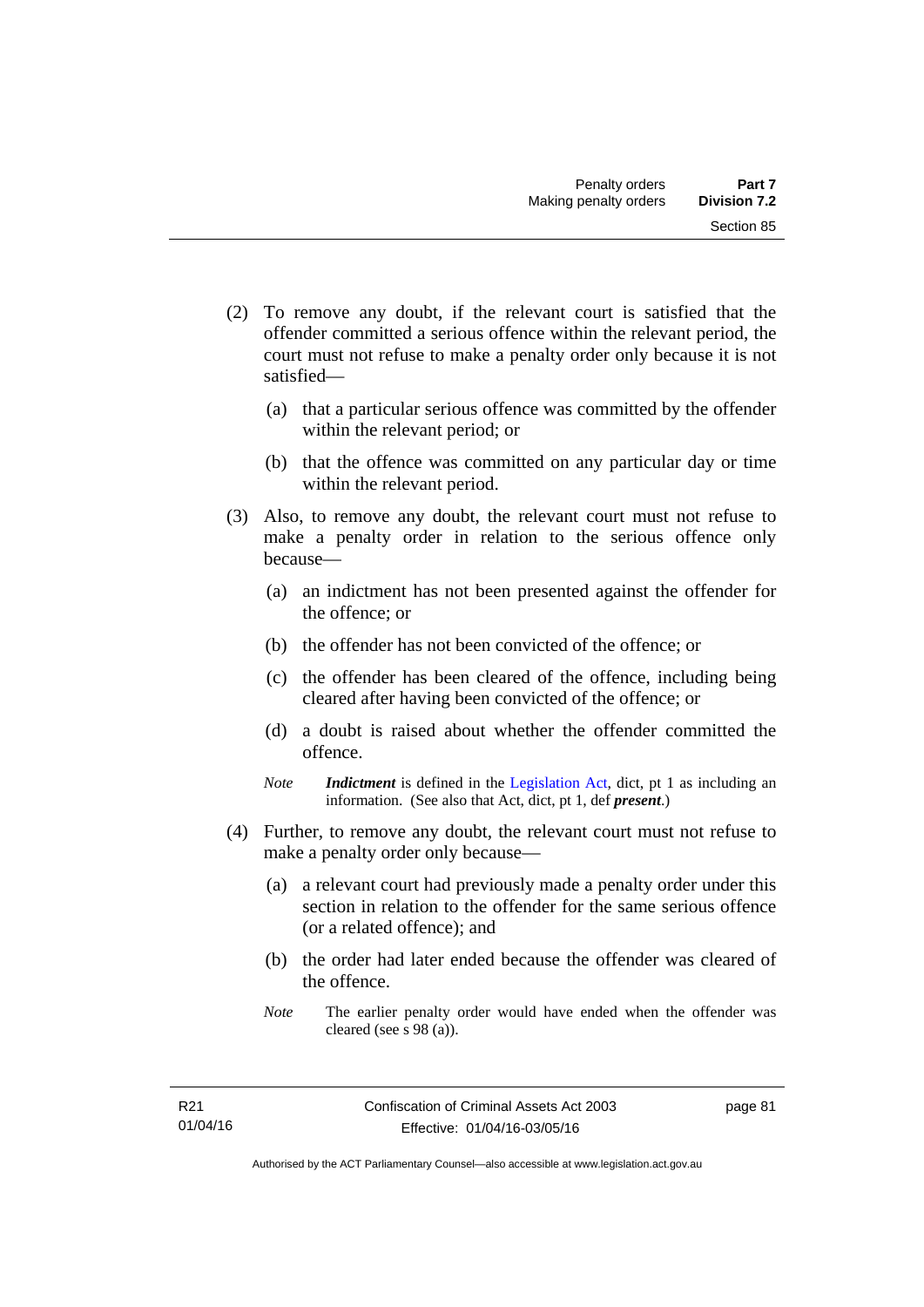(5) In this section:

*relevant period* means—

- (a) if a restraining order is in force over any property in relation to the serious offence—
	- (i) 6 years before the day the application to restrain the property was made; or
	- (ii) if an extended period for making the restraining order application was allowed under section 246 (Confiscation proceedings—time extensions for applications)—the total of the 6-year period and the extended period; or
- (b) if a restraining order is not in force over any property in relation to the serious offence—
	- (i) 6 years before the day the application for the penalty order was made; or
	- (ii) if an extended period for making the penalty order application was allowed under section 246—the total of the 6-year period and the extended period.

#### **86 Penalty orders—amount of penalty**

- (1) In making a penalty order in relation to an offence, the court must—
	- (a) assess under division 7.3 (Value of benefits) the value of any benefits (the *assessed value*) derived by the offender from the commission of the offence and any related offence; and
	- (b) order the offender to pay the Territory the amount worked out under subsection (2).
- (2) The amount payable under the penalty order is the assessed value less any amount by which the assessed value is reduced under subsection (3).

Authorised by the ACT Parliamentary Counsel—also accessible at www.legislation.act.gov.au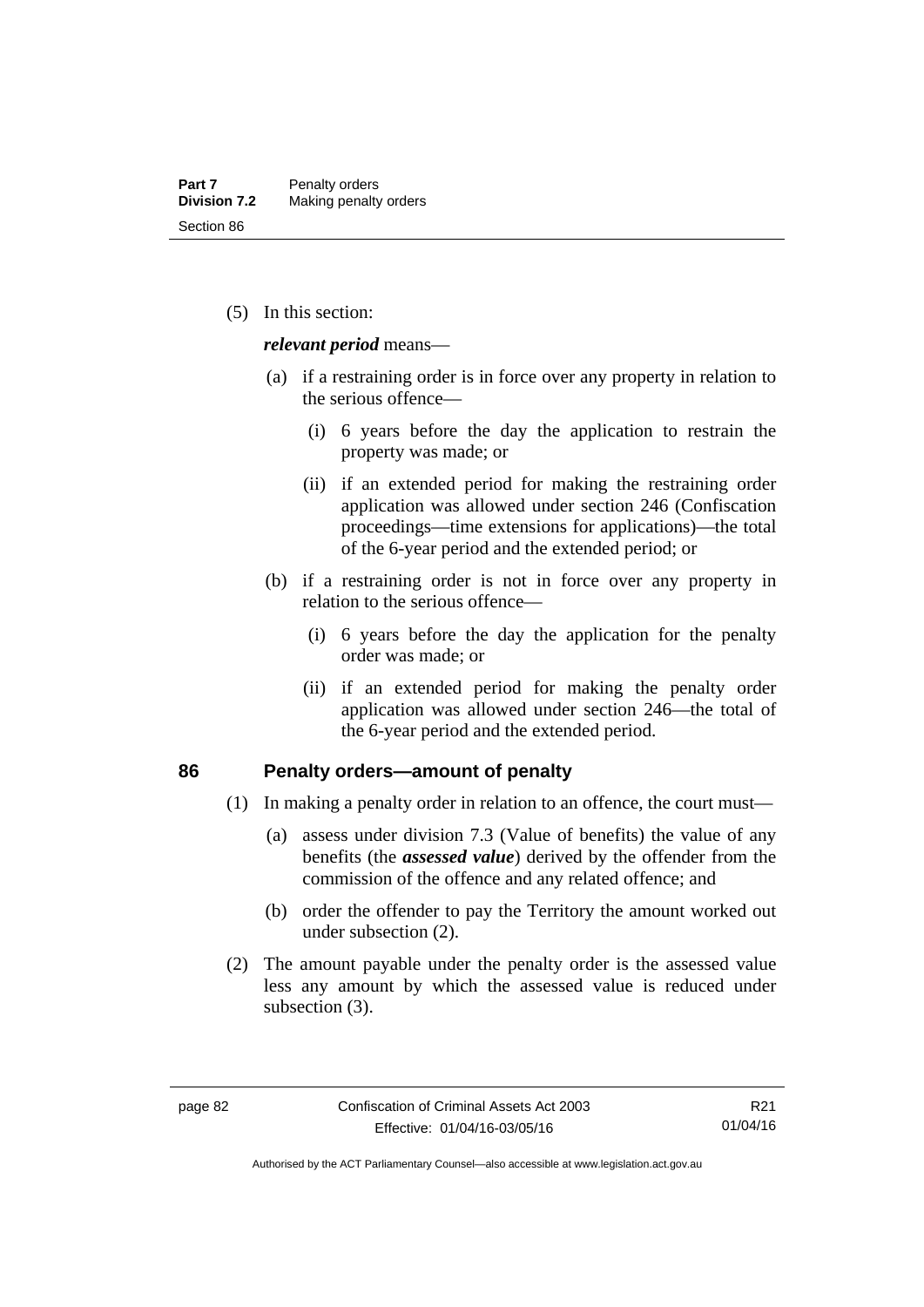- (3) The assessed value in relation to the offence or any related offence may be reduced if the court is satisfied that it is just and equitable that the assessed value should be reduced by any of the following amounts:
	- (a) the value of property subject to forfeiture under this Act or a corresponding law;
		- *Note* For the meaning of *subject to forfeiture*, see s 73.
	- (b) the value of property forfeited under this Act or a corresponding law;
	- (c) the amount of any other penalty order, or any other financial penalty (however described) under a corresponding law;
	- (d) any amount payable by the offender under a reparation order under the *[Crimes \(Sentencing\) Act 2005](http://www.legislation.act.gov.au/a/2005-58)*, or any corresponding order made under the law of the Commonwealth, a State or another Territory;
	- (e) any amount payable by the offender for restitution, compensation or damages, other than any fine imposed by a court;
	- (f) any amount of tax payable under a law of the Territory, the Commonwealth, a State, another Territory or a foreign country in relation to the benefits.

## **87 Penalty orders—contents**

- (1) A penalty order must state—
	- (a) the amount of the penalty payable under the order; and
	- (b) the person by whom the penalty is payable.
- (2) A failure by a relevant court to comply with this section does not invalidate the penalty order or any action by anyone to satisfy the penalty order.

page 83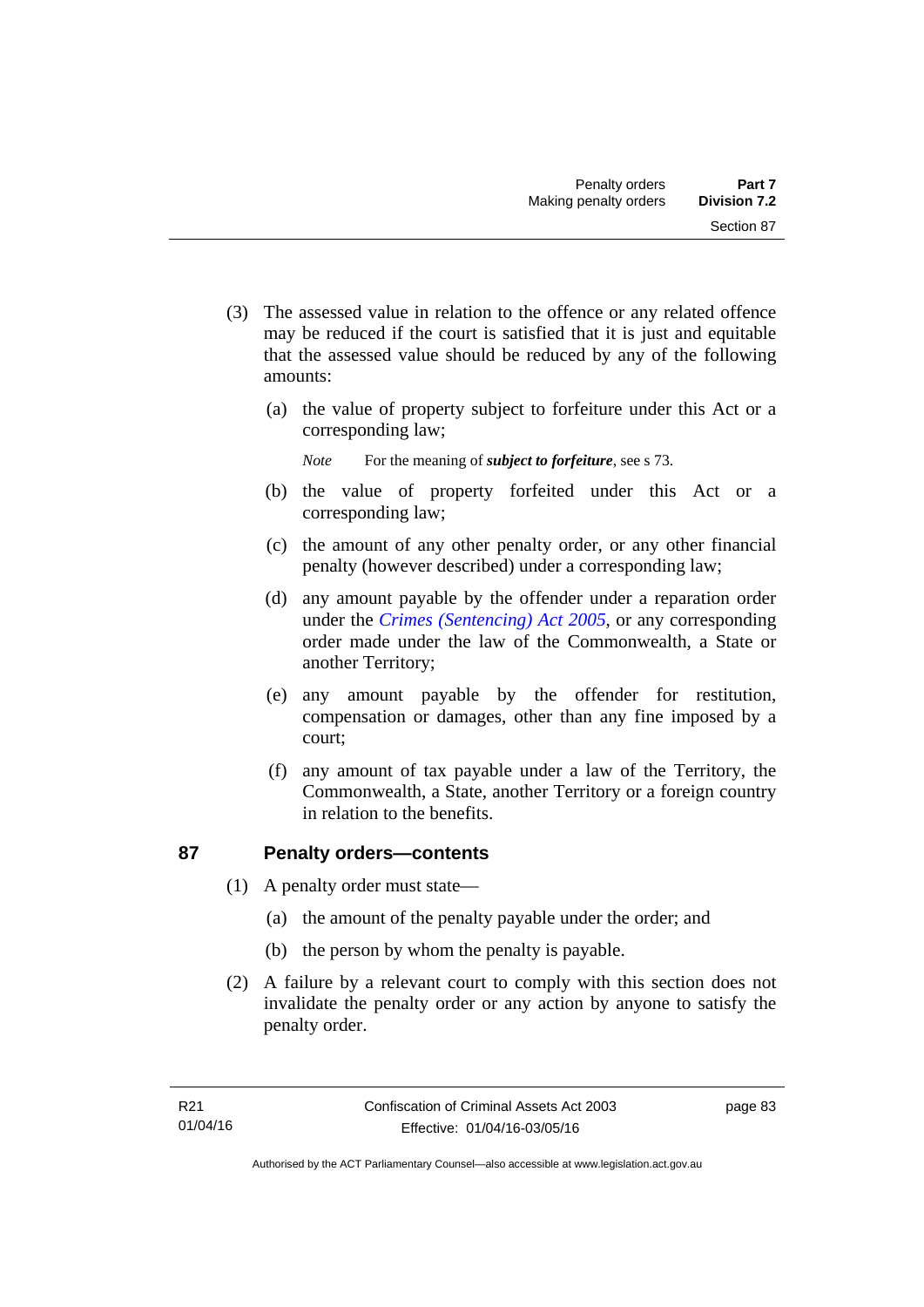#### **88 Penalty orders—enforceable as judgment debt**

The amount ordered to be paid by a relevant court under a penalty order is a judgment debt owing to the Territory.

*Note* Any restrained property is automatically charged with the amount of the penalty order, and may be sold to satisfy the order (see div 7.4).

## **89 Penalty orders—variation for reassessed value of benefits**

On application by the person by whom the penalty under a penalty order is payable or the DPP, a relevant court may make an order varying the order to reflect the value of the relevant benefits as reassessed at the time the varying order is made.

#### **Examples**

- 1 The amount of the penalty order is reduced by the value of forfeited property (see s 86 (3) (b)). The order for the forfeiture is overturned by a court in a later proceeding. The relevant court may vary the penalty order to increase the amount of the penalty order by the value of the forfeited property.
- 2 The amount of the penalty order is reduced by an amount of tax payable by the offender in relation to a benefit (see s  $86$  (3) (f)). The amount of tax is reduced on a review by the commissioner of taxation. The relevant court may vary the penalty order to increase the amount of the penalty order by the reduced amount of tax.
- 3 If, in example 2, the amount of the tax payable had been increased on review, the court may vary the penalty order to reduce the amount of the penalty order by the amount of the increased tax.
- *Note* An example is part of the Act, is not exhaustive and may extend, but does not limit, the meaning of the provision in which it appears (see [Legislation Act,](http://www.legislation.act.gov.au/a/2001-14) s 126 and s 132).

R21 01/04/16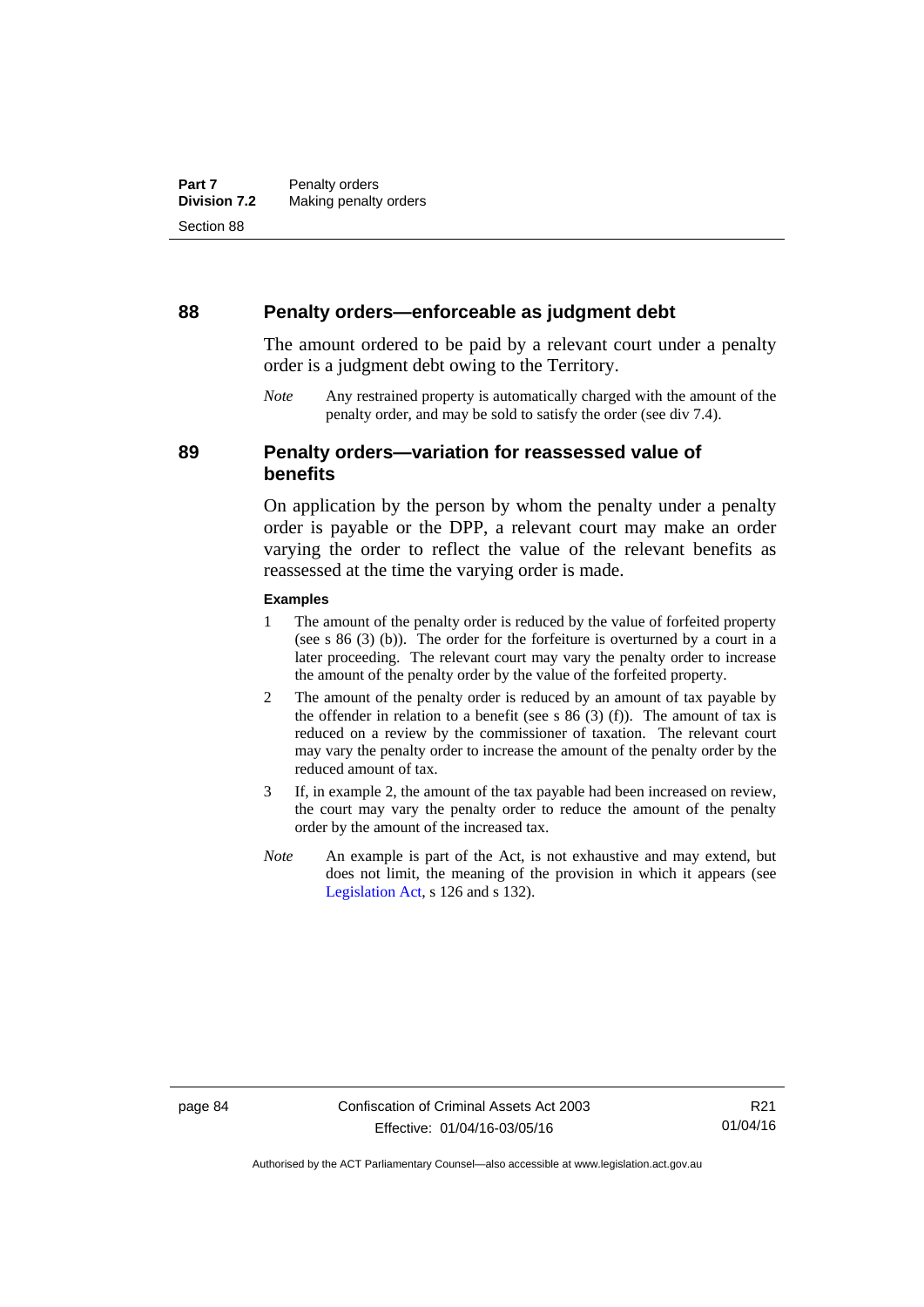# **Division 7.3 Value of benefits**

## **90 Meaning of** *narcotic substance* **and** *property* **for div 7.3**

In this division:

*narcotic substance*—see the *[Customs Act 1901](http://www.comlaw.gov.au/Details/C2013C00064)* (Cwlth), section 4, and includes anything prescribed by regulation for this definition.

*property*, of an offender, includes—

- (a) property subject to the effective control of the offender; and
- (b) property that, immediately before it vested in the trustee for the property under the *[Bankruptcy Act 1966](http://www.comlaw.gov.au/Details/C2012C00173)* (Cwlth), was the offender's property.
- *Note* For the meaning of *effective control*, see s 14.

## **91 Presumed value of benefits—ordinary offence**

- (1) This section applies to the assessment of the value of benefits derived by an offender from the commission of an ordinary offence (or ordinary offences).
- (2) The value of the benefits derived by the offender from the commission of the offence (or offences) is—
	- (a) if evidence is given about any increase in value of the offender's property since immediately before the offence (or the earliest offence) was committed—taken to be not less than the amount of the greatest increase in value of which evidence is given; and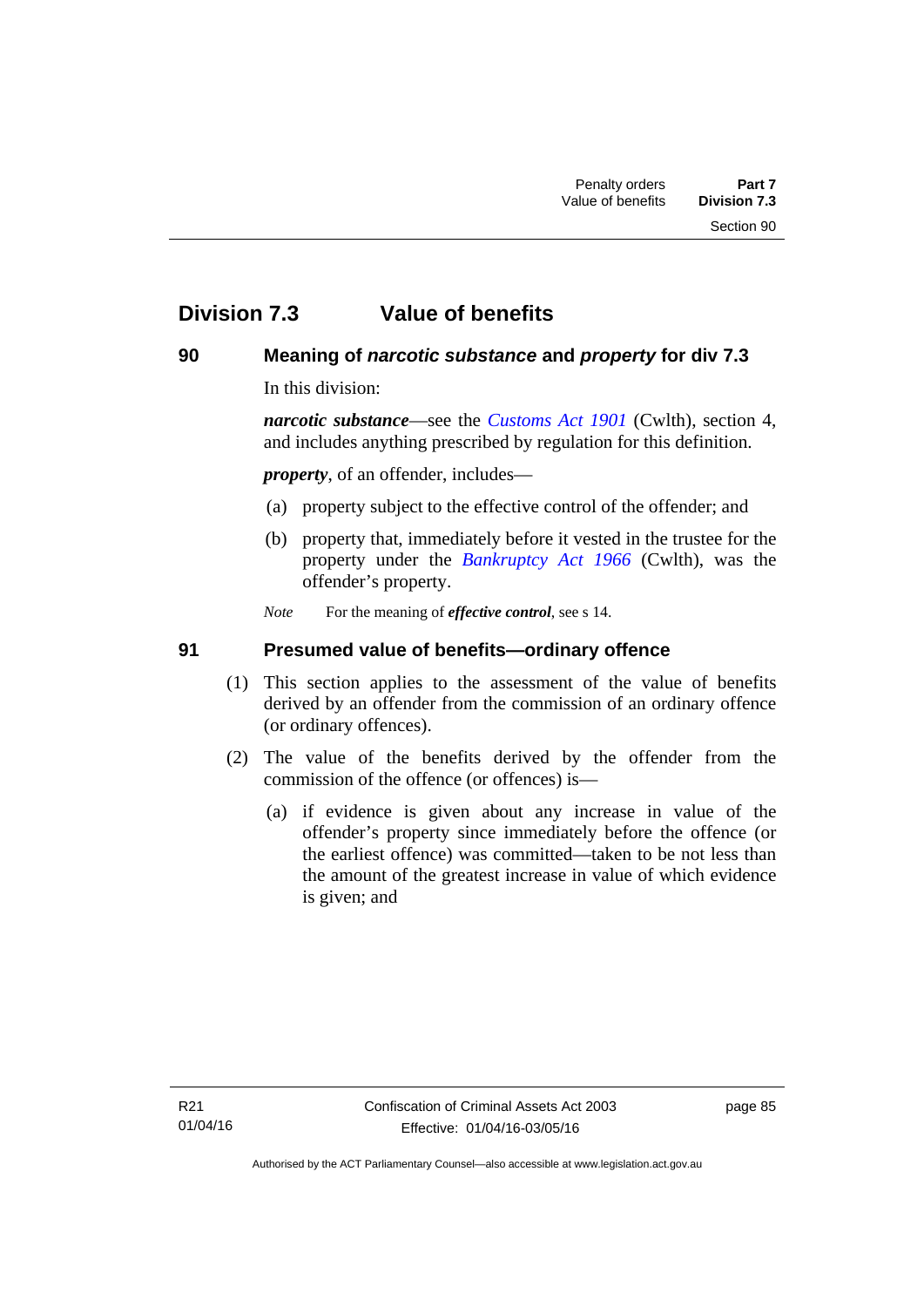(b) in any case—taken to include the value of any narcotic substance to which the offence (or offences) relates.

#### **Example for par (a)**

An offender has committed an ordinary offence. Just before beginning to commit the offence, the value of the offender's property was \$50 000. Two months after the offence began to be committed, the value of the offender's property was \$150 000. At the time of the application for the penalty order, however, the offender's property was only worth \$75 000.

The 'greatest increase' in the total value of the offender's property since immediately before the offence was committed is \$100 000 (\$150 000 minus \$50 000).

*Note 1* An example is part of the Act, is not exhaustive and may extend, but does not limit, the meaning of the provision in which it appears (see [Legislation Act,](http://www.legislation.act.gov.au/a/2001-14) s 126 and s 132).

*Note 2* For the valuation of narcotic substances, see s 93 (3) and (4).

- (3) However, the value of the benefits is taken not to include any part (or all) of the increase in value if the offender satisfies the court that the part (or all) of the increase was from either—
	- (a) property that—
		- (i) was lawfully acquired by the offender; and
		- (ii) is not tainted property in relation to any offence against a territory law, or a law of the Commonwealth, a State, another Territory or a foreign country; or
	- (b) benefits that were lawfully acquired by the offender.

*Note* For the meaning of *in relation to*, see dict.

 (4) This section does not apply in relation to a penalty order relating only to artistic profits.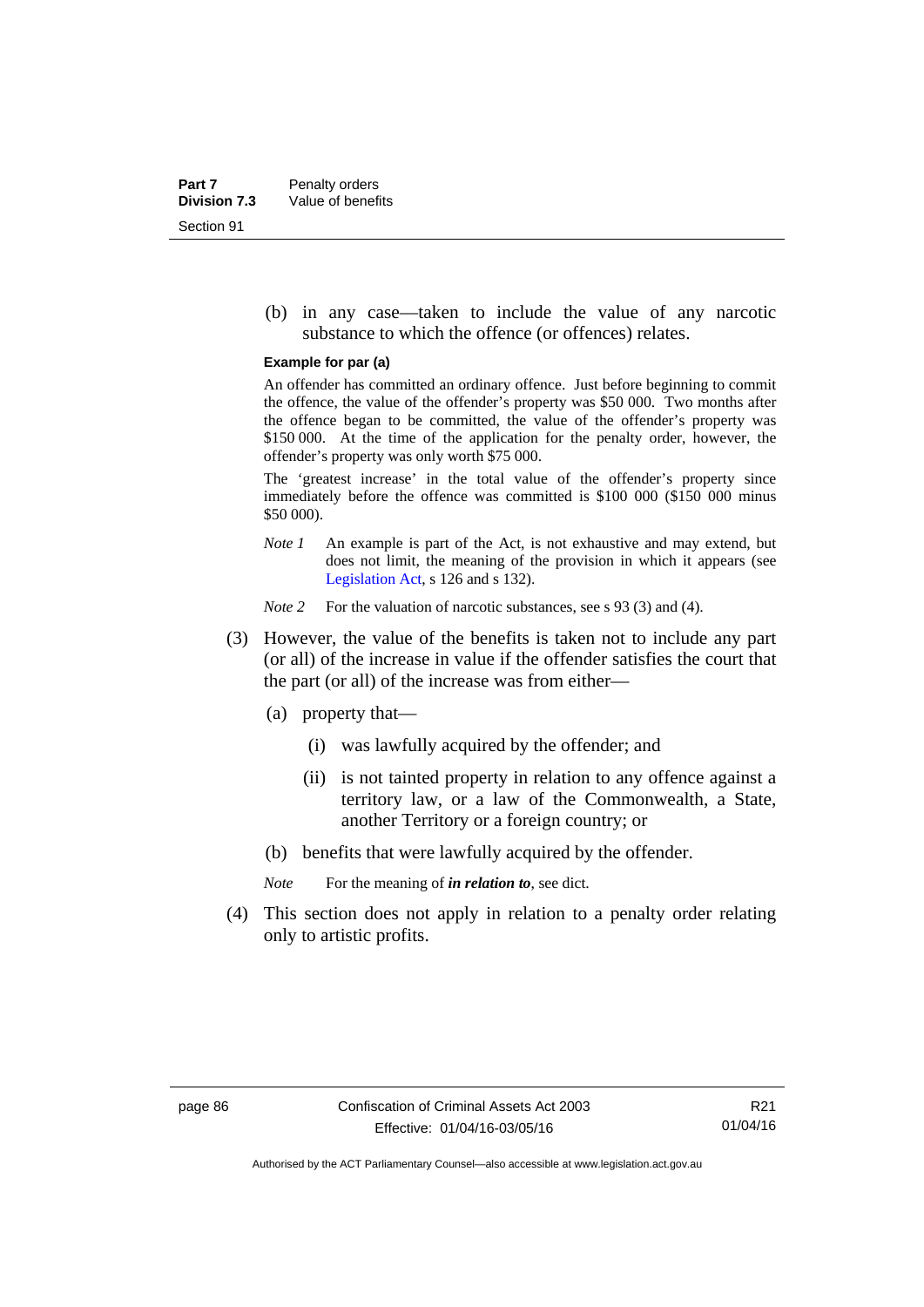#### **92 Presumed value of benefits—serious offence**

- (1) This section applies to the assessment of the value of benefits derived by an offender from the commission of a serious offence (or serious offences).
	- *Note Commission*, of a serious offence, includes the alleged commission of the offence (see s 79).
- (2) The value of the benefits derived from the offence (or offences) is taken to include the following:
	- (a) the value of all of the offender's property on the day the application was made;
	- (b) the value of any other property held by the offender within the shorter of the following periods:
		- (i) between the day the offence (or the earliest offence) was committed and the day the application was made;
		- (ii) 6 years immediately before the day the application was made;
	- (c) the value of any narcotic substance to which the offence (or offences) relate;
		- *Note* For the valuation of narcotic substances, see s 93 (3) and (4).
	- (d) all of the person's expenditure during the relevant period under paragraph (b) (other than expenditure to the extent that it resulted in the acquisition of property mentioned in paragraph (a) or (b)).
- (3) However, subsection (2) does not apply to particular property if the offender satisfies the court that the property—
	- (a) was lawfully acquired by the offender; and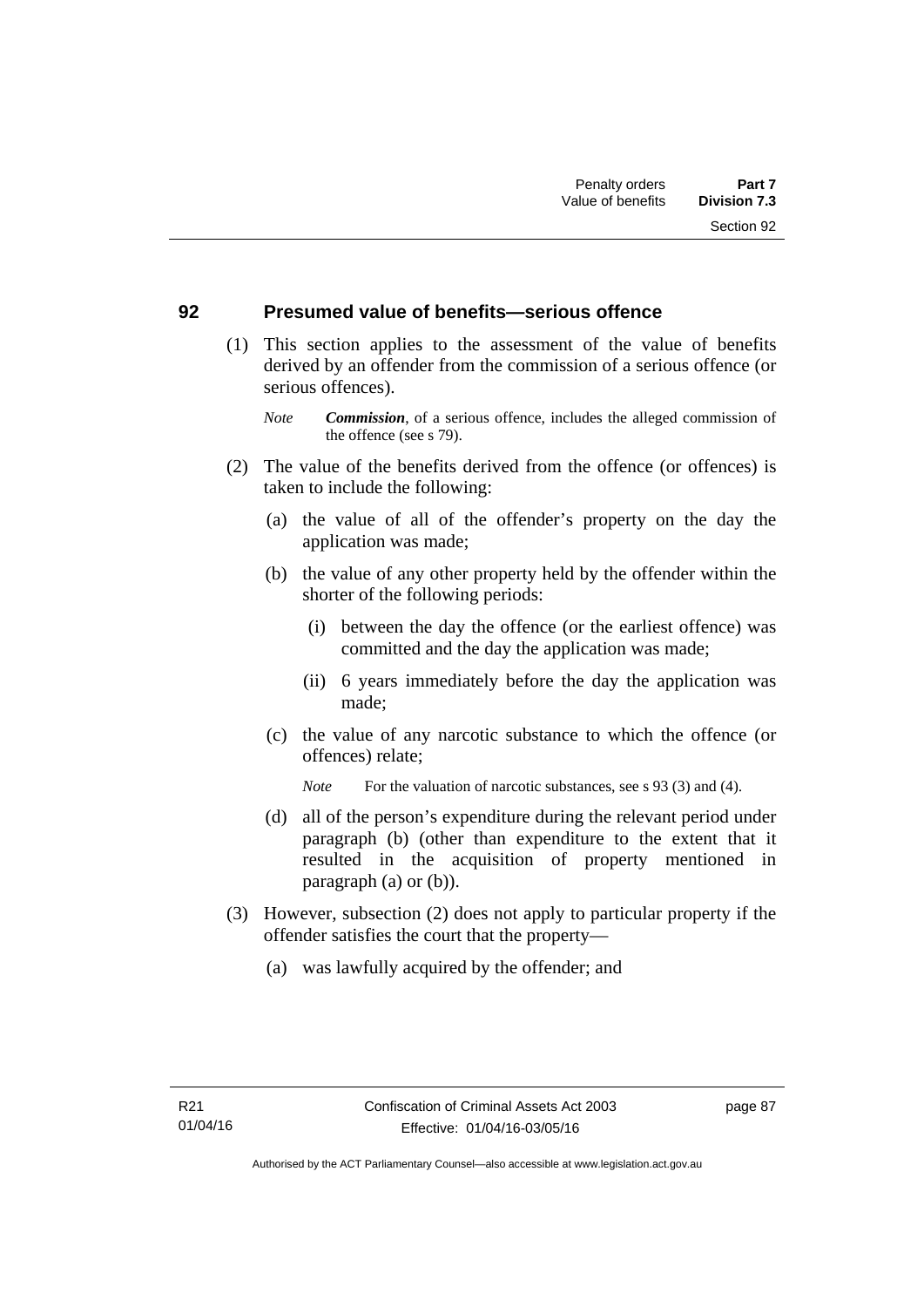- (b) is not tainted property in relation to any offence against a territory law, or a law of the Commonwealth, a State, another Territory or a foreign country.
- *Note* For the meaning of *in relation to*, see dict.
- (4) Also, subsection (2) does not apply to particular expenditure if the offender satisfies the court that the expenditure—
	- (a) was derived from property or benefits lawfully acquired by the offender; and
	- (b) the property from which the expenditure was derived is not tainted property in relation to any offence against a territory law, or a law of the Commonwealth, a State, another Territory or a foreign country.
- (5) For subsection (2) (b) (i), if a serious offence was committed over more than 1 day, the reference in the subparagraph to the day the offence was committed is a reference to the day the offence was begun to be committed.
- (6) This section does not apply in relation to a penalty order relating only to artistic profits.

#### **93 Value of benefits—relevant matters**

(1) In assessing the value of a benefit derived from the commission of an offence and any related offences, the relevant court may have regard to any relevant matters.

#### **Examples of relevant matters**

- 1 an increase in the income or profits of the offender in comparable periods before and after the offence was committed (see s 80, example for par (c))
- 2 an increase in the value of property held by the offender because of the benefit, taking into account any relevant variation in the purchasing power of money
- 3 the value of the offender's property before, during and after the commission of the offence

Authorised by the ACT Parliamentary Counsel—also accessible at www.legislation.act.gov.au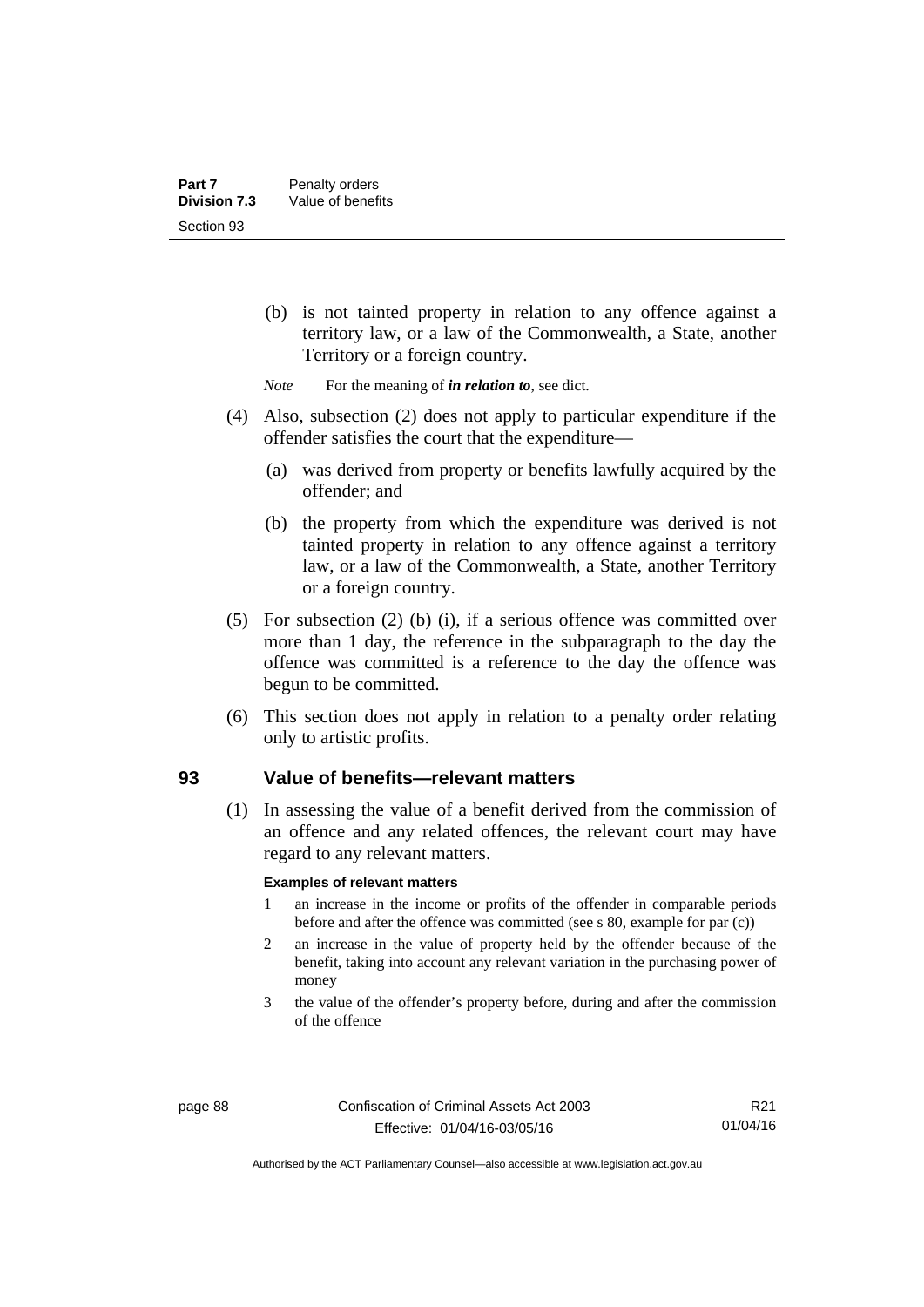Section 93

- 4 the income and expenditure of the offender before, during and after the commission of the offence
- 5 the part of the benefit derived from the commission of the offence and the part derived from other sources
- *Note* An example is part of the Act, is not exhaustive and may extend, but does not limit, the meaning of the provision in which it appears (see [Legislation Act,](http://www.legislation.act.gov.au/a/2001-14) s 126 and s 132).
- (2) The court must assess the value of a benefit by reference to the highest value the benefit has had since the commission of the offence or a related offence, unless the court is satisfied that the benefit should be valued differently having regard to the purposes of this Act.

#### **Examples**

- 1 An offender derives a benefit worth \$10 000 from the commission of an offence. If the benefit had been derived at the time of valuation for a penalty order proceeding 2 years later, the benefit would have been worth \$11 000 (because of inflation). The court may assess the value of the benefit as \$11 000 rather than \$10 000.
- 2 The offence to which benefits relate is an ordinary offence. However, the offender later committed a related offence that was a serious offence. The court may have regard to the highest value of the benefits since the commission of the ordinary offence.
- (3) At the hearing of an application for a penalty order, a law enforcement officer who is experienced in the investigation of narcotic offences may testify, to the best of the officer's information, knowledge and belief—
	- (a) in relation to the amount that was the market value of a narcotic substance at a particular time or during a particular period; or
	- (b) in relation to the amount, or the range of amounts, ordinarily paid at a particular time or during a particular period, for the doing of anything in relation to a narcotic substance.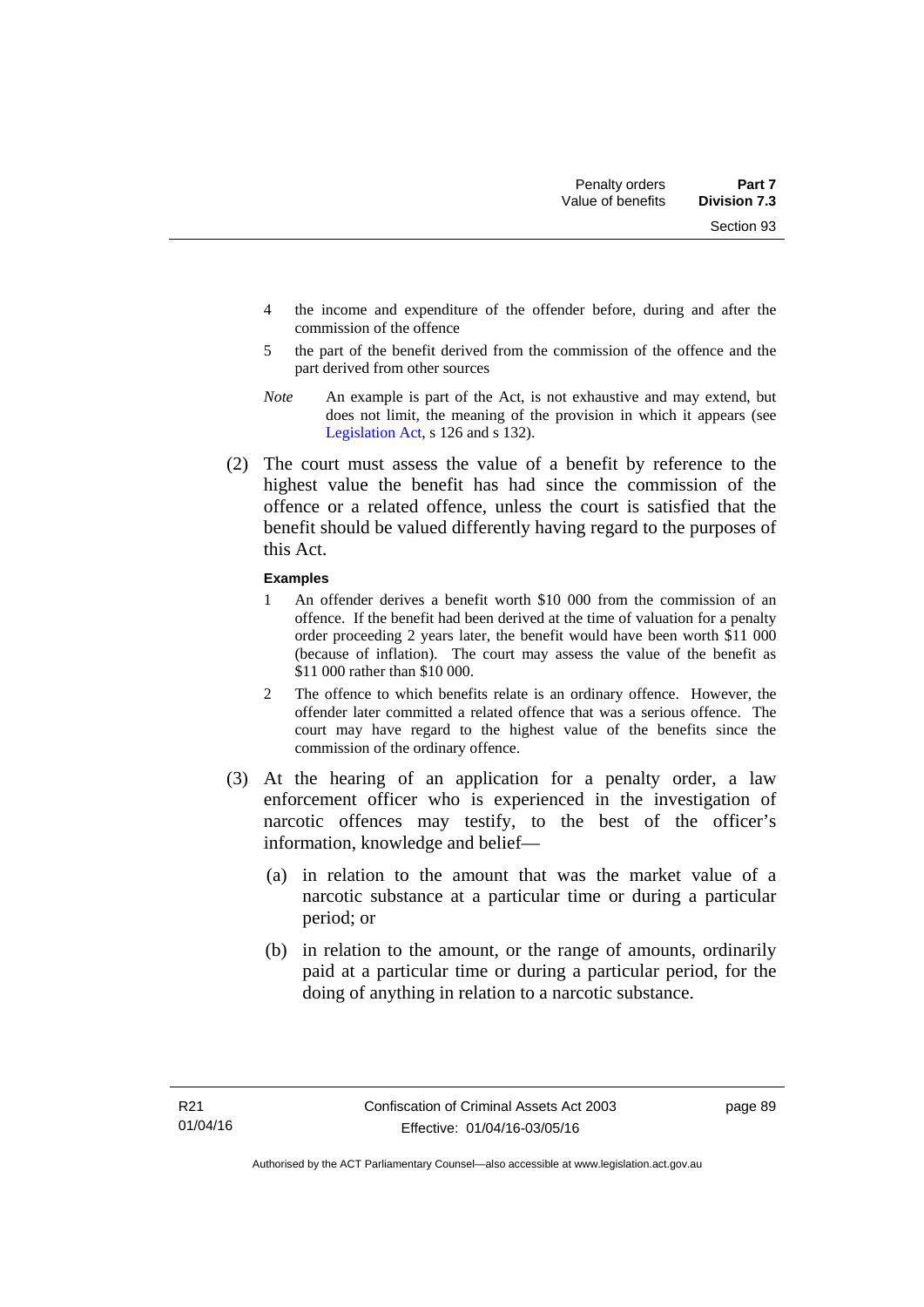- (4) The law enforcement officer's testimony under subsection (3)—
	- (a) is admissible at the hearing despite any rule of law or practice about hearsay evidence; and
	- (b) is prima facie evidence of the matters testified.
- (5) In this section:

*law enforcement officer* means—

- (a) a police officer; or
- (b) an officer of Customs under the *[Customs Act 1901](http://www.comlaw.gov.au/Details/C2013C00064)* (Cwlth).

## **Division 7.4 Satisfaction of penalty order**

#### **94 Creation of penalty charge over restrained property**

- (1) This section applies if, in relation to an offence—
	- (a) a restraining order is made; and
	- (b) a penalty order is made.
- (2) On the making of the later of the orders, all of the restrained property is automatically charged to secure the payment to the Territory of the amount of the penalty order.
	- *Note 1* An interstate penalty charge is taken to be a penalty charge under this Act (see s 139).
	- *Note 2* If the penalty charge is over restrained property that may be recorded in a statutory property register, details of the restraining order may be recorded in the register under s 50.
- (3) If the restraining order is varied after the penalty order is made to add more property, the additional property is also automatically charged to secure payment to the Territory of the amount of the penalty order.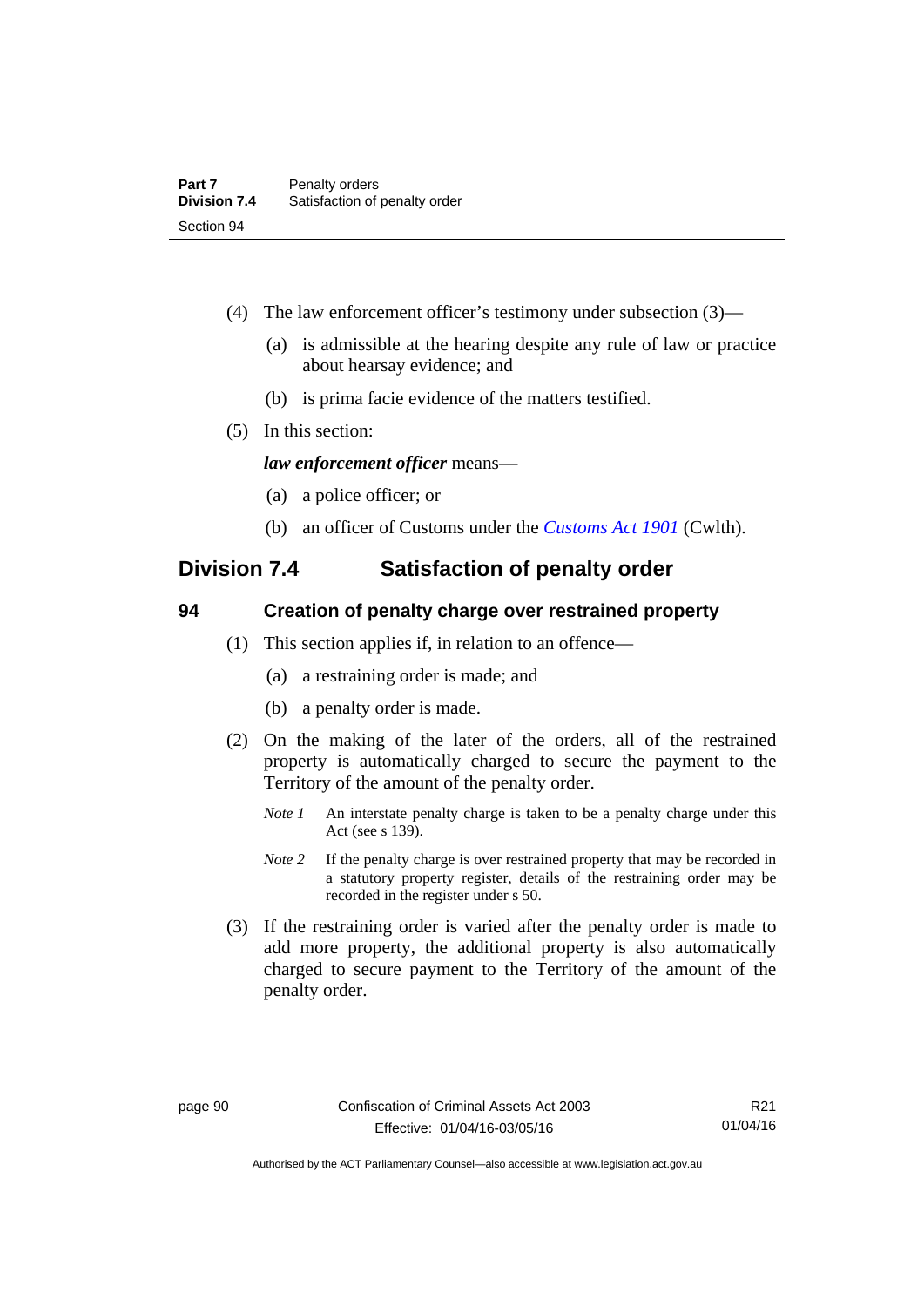- (4) A charge on property created by this section (a *penalty charge*)—
	- (a) is subject to every encumbrance on the property that came into existence before the charge and that would have priority over the charge if this subsection had not been enacted; and
	- (b) has priority over all other encumbrances; and
	- (c) is a statutory interest of a kind to which the *[Personal Property](http://www.comlaw.gov.au/Details/C2012C00151)  [Securities Act 2009](http://www.comlaw.gov.au/Details/C2012C00151)* (Cwlth), section 73 (2) applies; and
	- (d) is not affected by any change in the ownership of the property unless the change in ownership ends the penalty charge under section 95 (c) or  $(d)$ .

#### **95 When penalty charge over property ends**

A penalty charge over property ends when the earliest of the following events happens:

- (a) the penalty order for which the charge was created ends;
	- *Note* For when a penalty order ends, see s 98. See also the example to this section.
- (b) the restraining order over the property ends;
	- *Note* For when restraining orders end, see div 4.3. See also the example to this section.
- (c) the property is sold, or otherwise disposed of, with the consent of—
	- (i) the relevant court that made the penalty order; or
	- (ii) if a trustee (including the public trustee and guardian) controls the property—the trustee;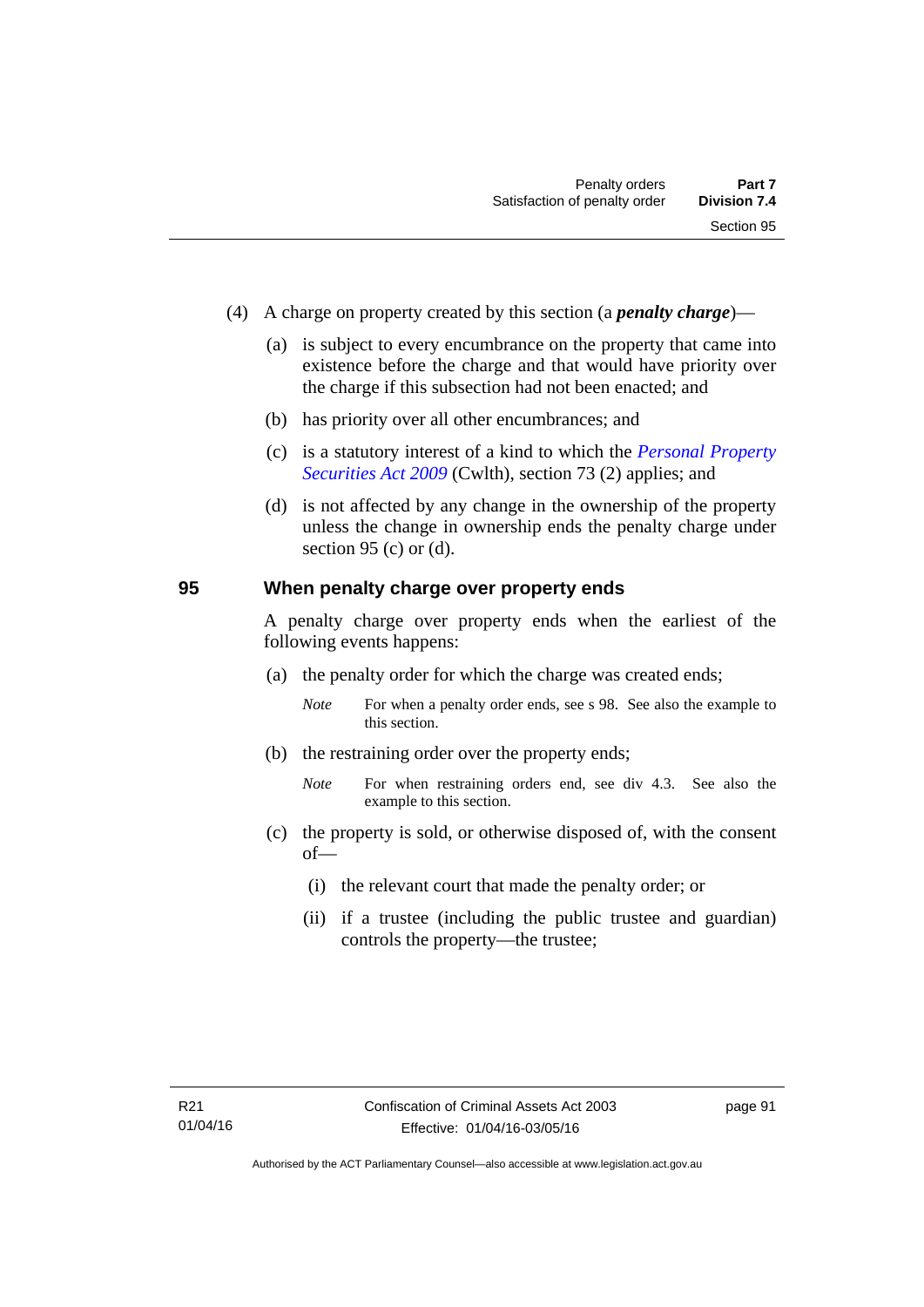- (d) the property is sold to a purchaser who—
	- (i) buys the property honestly and for sufficient consideration; and
	- (ii) at the time of the purchase, has no notice of the charge.

#### **Example of end of restraining order and penalty order**

If a penalty order is made in relation to an ordinary offence of which the offender was convicted, both the restraining order and the penalty order end if the conviction is later quashed (see s 47 and s 98).

- *Note 1* If the restraining order over the charged property is registered in a statutory property register, anyone who buys the property is taken to have notice of the charge (see s 50 (3)).
- *Note* 2 An example is part of the Act, is not exhaustive and may extend, but does not limit, the meaning of the provision in which it appears (see [Legislation Act,](http://www.legislation.act.gov.au/a/2001-14) s 126 and s 132).

#### **96 Power to satisfy penalty order**

- (1) A penalty order in relation to an offence authorises the public trustee and guardian to satisfy the order out of any property restrained for the offence (including any property that becomes restrained after the order is made).
	- *Note 1* The penalty order may also be enforced as a judgment debt (see s 88).
	- *Note 2* An amount received by the public trustee and guardian to satisfy the penalty order must be paid into the confiscated assets trust fund (see s 131).
	- *Note 3* An interstate penalty charge is taken to be a penalty charge under this Act (see s 139).
- (2) To satisfy the penalty order, the public trustee and guardian may sell or otherwise dispose of restrained property that is not money in any way the public trustee and guardian considers appropriate.
	- *Note* The money realised by the public trustee and guardian from the disposal of property must be paid into the be paid into the confiscated assets trust fund (see s 131 and dict, def *fully satisfied*, par (b)).

R21 01/04/16

Authorised by the ACT Parliamentary Counsel—also accessible at www.legislation.act.gov.au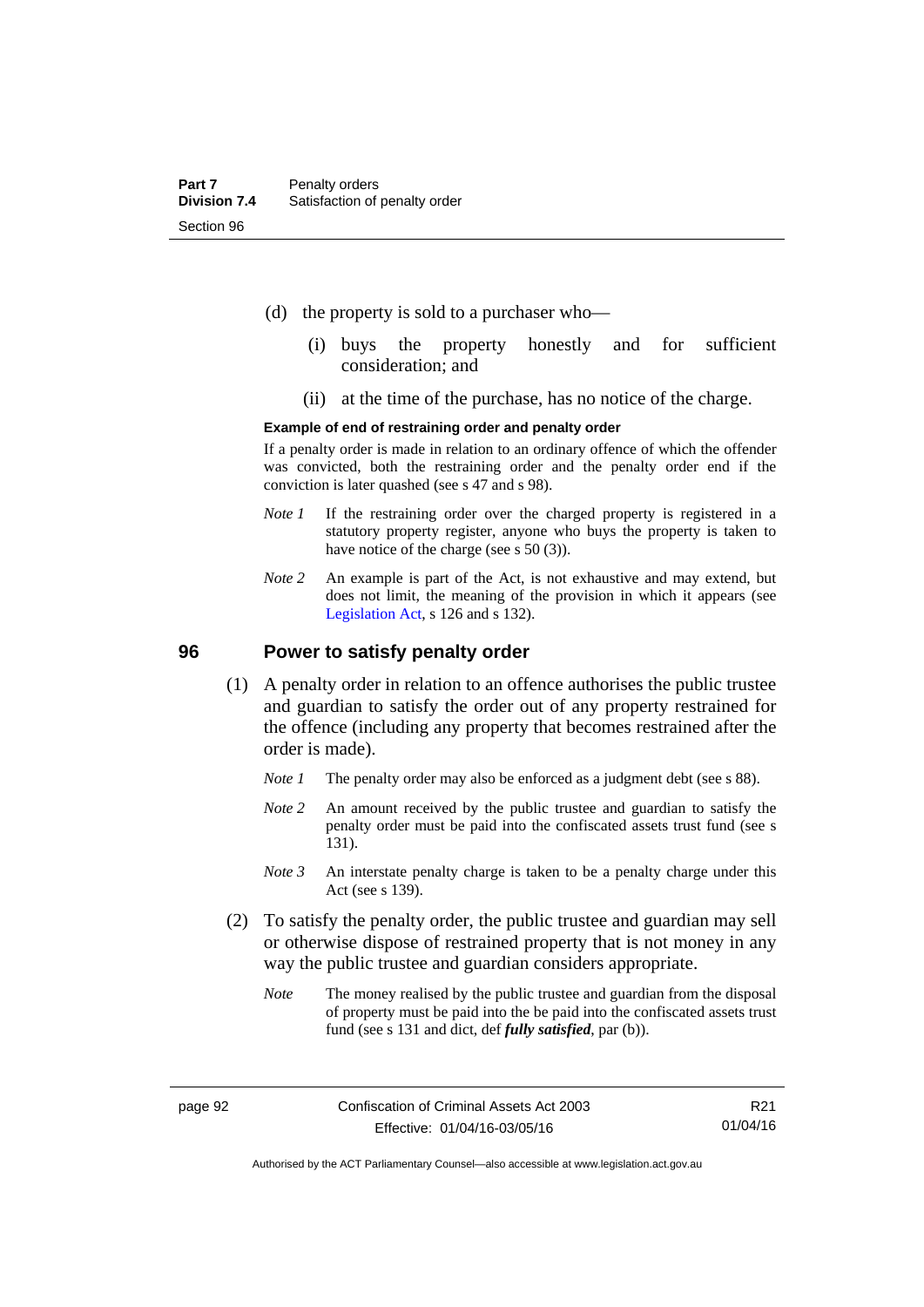- (3) However, the public trustee and guardian must not sell or otherwise dispose of restrained property to satisfy the order until—
	- (a) all confiscation proceedings (including forfeiture proceedings) in relation to the property have been finalised; and
	- (b) all proceedings in relation to the offender's conviction for the offence are finalised.
	- *Note 1* For the meaning of *confiscation proceedings*, see s 236.
	- *Note 2* For when confiscation and criminal proceedings are finalised, see s 18.
	- *Note 3* If the offender is acquitted on appeal, the restraining order will end, and the penalty charge ends under s 95.
- (4) The penalty order also authorises the public trustee and guardian or anyone else named in the order (an *authorised agent*) to sign any instrument necessary or convenient for the disposal of restrained property.
- (5) An instrument signed by an authorised agent has the same effect as if it were signed by the person who owned the property before it was disposed of.

## **97 Public trustee and guardian to repay any amount surplus to satisfying penalty order**

If the amounts paid into the trust fund to satisfy a penalty order are more than is required to fully satisfy the order, the public trustee and guardian must pay the surplus amount to the person against whom the order was made.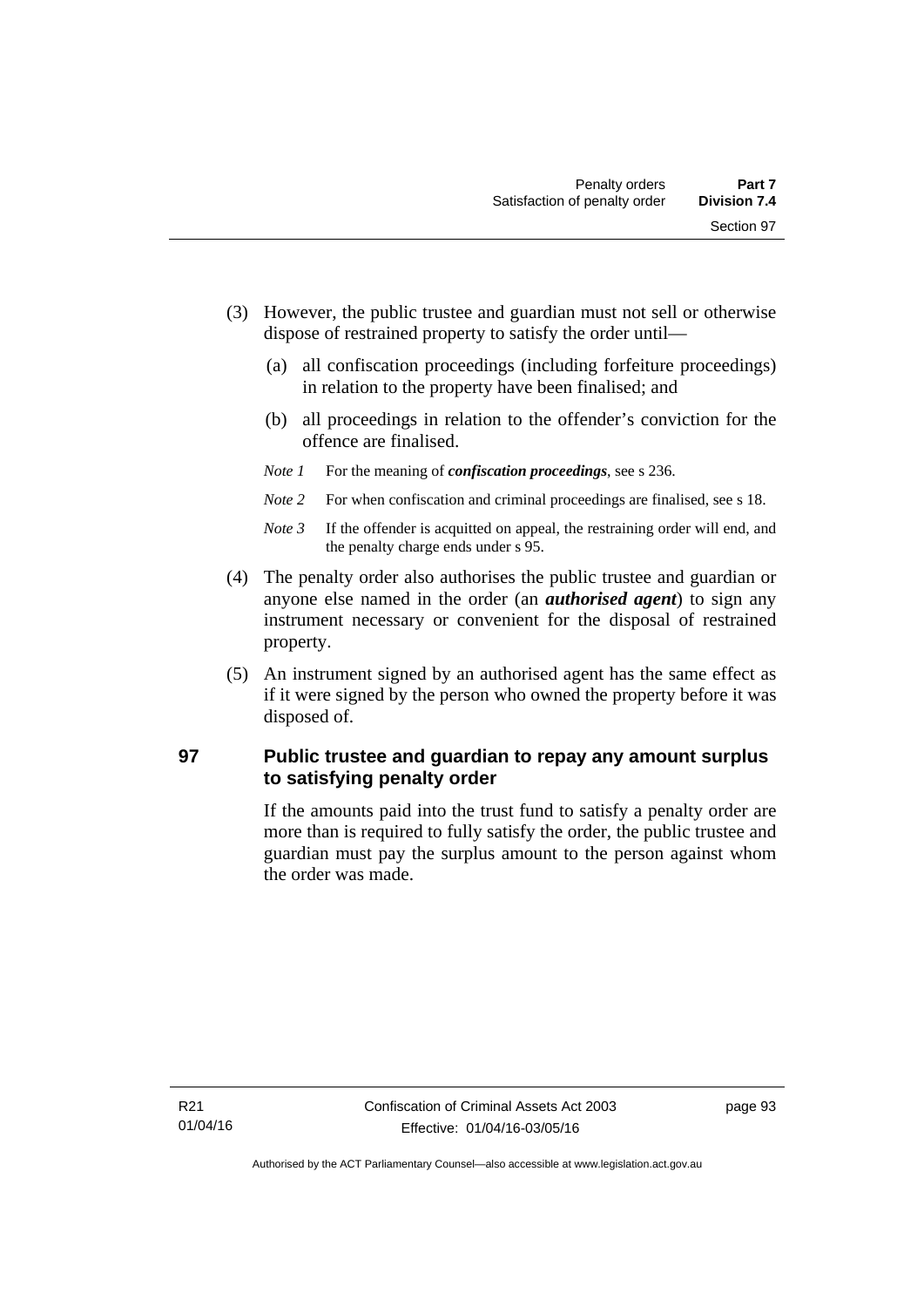**Part 7** Penalty orders<br>**Division 7.5** End of penalty End of penalty orders Section 98

## **Division 7.5 End of penalty orders**

#### **98 When penalty order ends**

A penalty order ends if—

- (a) for a penalty order made under section 84 (Penalty orders offenders convicted of ordinary offences)—the offender is cleared of the offence (or offences) to which the penalty order relates, and all related offences (if any); or
- (b) the order is reversed or set aside on appeal; or
- (c) the order is fully satisfied.
- *Note 1* For the meaning of *fully satisfied*, see dict.
- *Note 2* If the order ends because it was made because of the conviction of the offender for a serious offence, and the offender is cleared, a further penalty order may be made against the offender (see s 85 (4)).

page 94 Confiscation of Criminal Assets Act 2003 Effective: 01/04/16-03/05/16

R21 01/04/16

Authorised by the ACT Parliamentary Counsel—also accessible at www.legislation.act.gov.au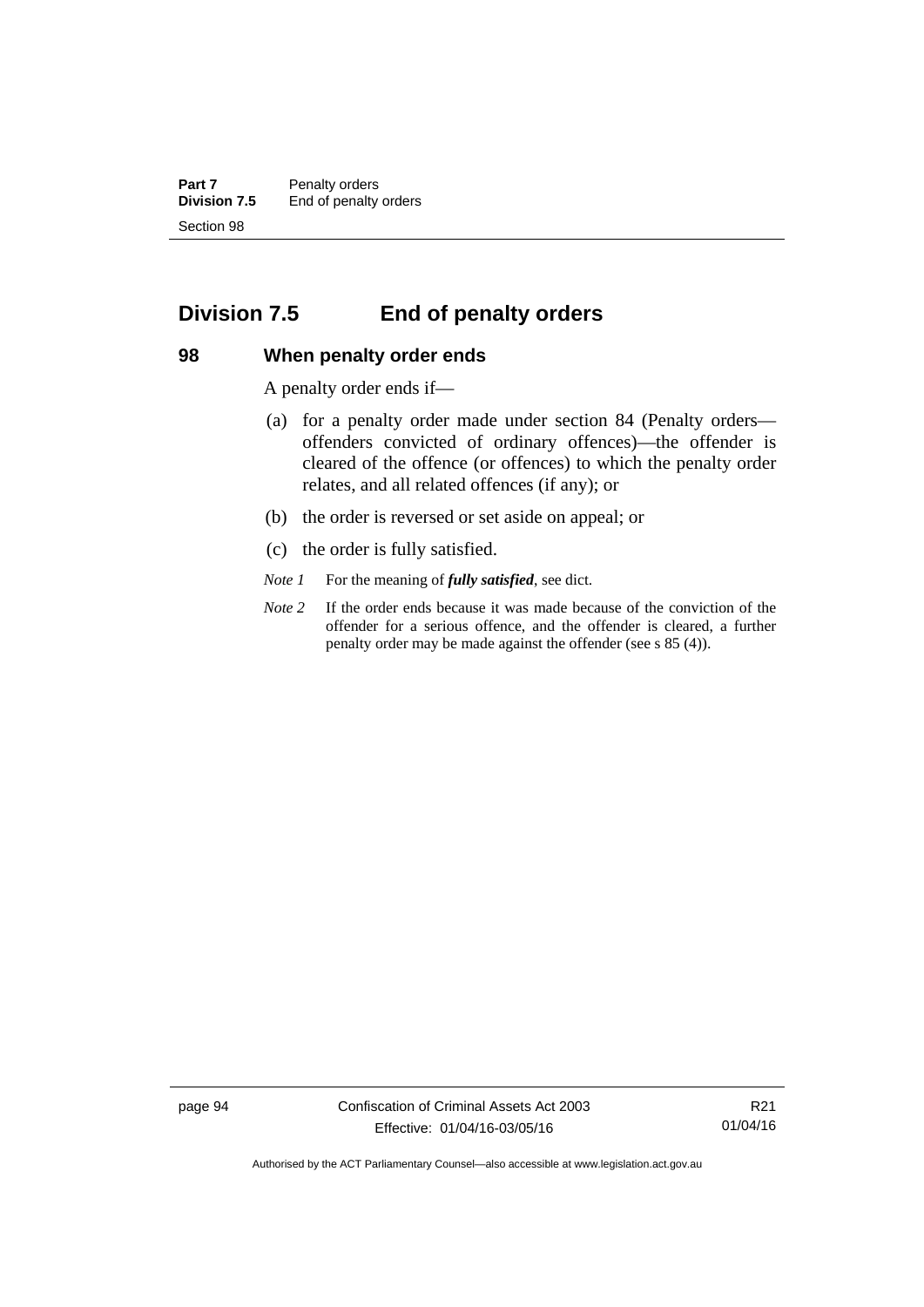# **Part 8 Restrained property**

# **Division 8.1 Management of restrained property by public trustee and guardian**

# **99 Application of div 8.1**

This division applies if the public trustee and guardian takes control of restrained property under an order under this Act.

- *Note 1* A registered interstate restraining order is taken to be a restraining order under this Act (see s 139).
- *Note 2* A provision of a law that gives an entity (including a person) a function also gives the entity powers necessary and convenient to exercise the function (see [Legislation Act](http://www.legislation.act.gov.au/a/2001-14), s 196 and dict, pt 1, def *entity*).

#### **100 Powers of public trustee and guardian to preserve restrained property etc**

 (1) The public trustee and guardian may do anything necessary or desirable to preserve the value of the restrained property.

#### **Examples**

- 1 bring or defend any civil proceeding affecting the property
- 2 insure the property
- 3 if the property consists (completely or partly) of securities or investments, realise or otherwise deal with the securities or investments
- 4 if the property is related to a business—
	- (a) employ, or end the employment of, people in the business; and
	- (b) do anything else that is necessary or convenient for carrying on the business on a sound commercial basis
- 5 if the property consists, completely or partly, of shares in a corporation, exercise (to the exclusion of the registered proprietor) the rights attaching to the shares as if the public trustee and guardian were the registered holder
- *Note 1* Related powers of the public trustee and guardian include making an application to a relevant court for an order about the restrained property (see s 39) and the registration of title to, or charges over, registrable property (see s 50).

page 95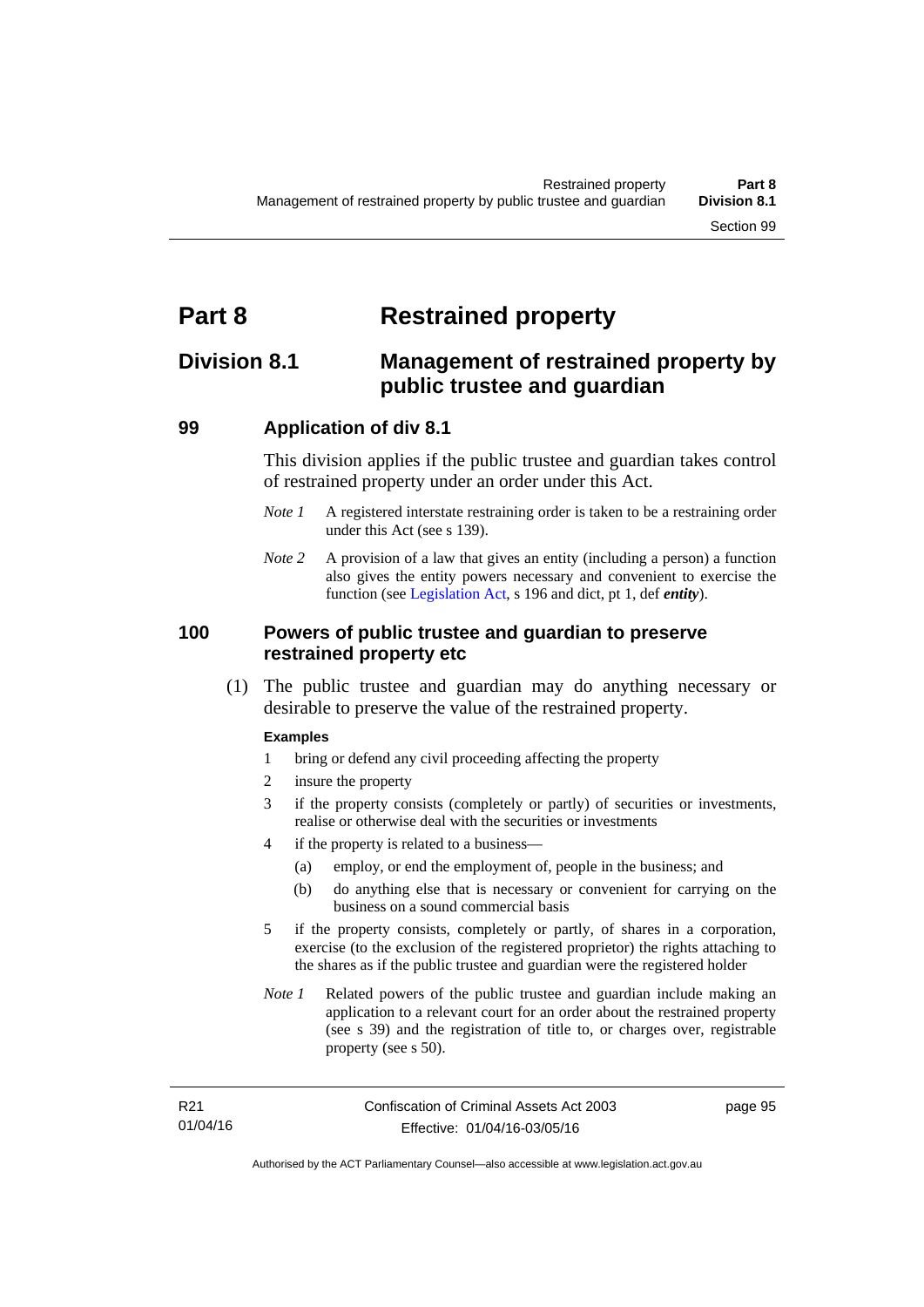- *Note* 2 An example is part of the Act, is not exhaustive and may extend, but does not limit, the meaning of the provision in which it appears (see [Legislation Act,](http://www.legislation.act.gov.au/a/2001-14) s 126 and s 132).
- (2) The owner of restrained property commits an offence if—
	- (a) the public trustee and guardian asks the owner for the person's tax file number within a stated reasonable time; and
	- (b) the owner fails to give the public trustee and guardian the person's tax file number within that time.

Maximum penalty: 50 penalty units, imprisonment for 6 months or both.

(3) An offence against this section is a strict liability offence.

### **101 Sale, modification or destruction of property by public trustee and guardian**

- (1) The public trustee and guardian may sell restrained property if—
	- (a) the property is deteriorating or substantially losing value or the public trustee and guardian considers that the property is likely to deteriorate or substantially lose value; or
	- (b) the public trustee and guardian considers that the cost of maintaining the property would be more than the value of the property if the property were forfeited.
- (2) The restraining order that applied to restrained property sold under this section applies to the proceeds of the sale of the property.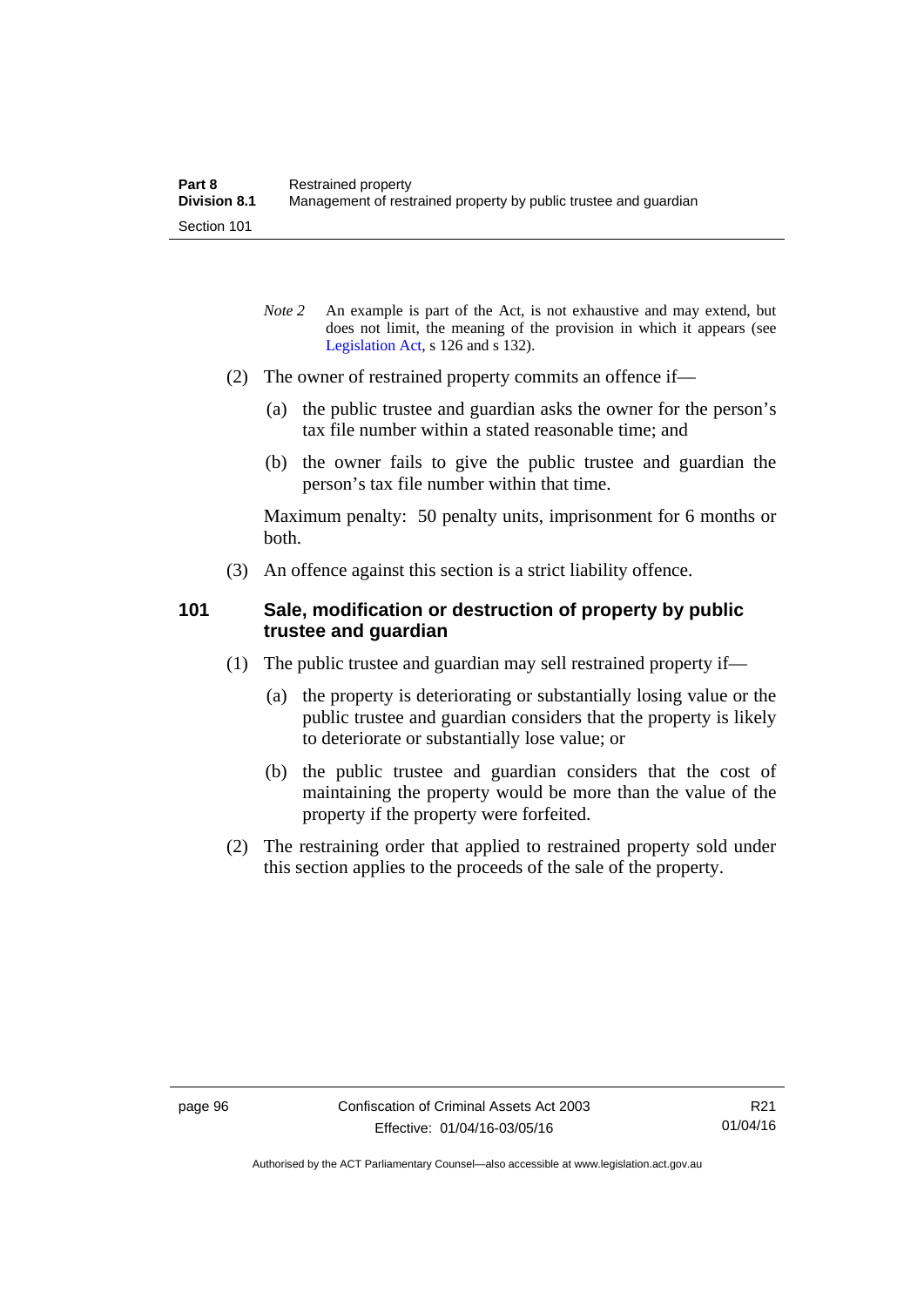(3) The public trustee and guardian may modify or destroy restrained property if the public trustee and guardian considers it is necessary to do so in the public interest.

#### **Examples of destruction of property in the public interest**

- 1 the restrained property cannot be used legally or the only practical use of the property is for an illegal purpose
- 2 the restrained property is a threat to public health or safety
- *Note* An example is part of the Act, is not exhaustive and may extend, but does not limit, the meaning of the provision in which it appears (see [Legislation Act,](http://www.legislation.act.gov.au/a/2001-14) s 126 and s 132).

# **102 Notice of sale, modification or destruction of restrained property by public trustee and guardian**

- (1) The public trustee and guardian must give written notice of a proposed sale, modification or destruction of restrained property under section 101 (the *proposed action*) to—
	- (a) the owner of the property (if known); and
	- (b) anyone else the public trustee and guardian believes may have an interest in the property.
	- *Note 1* For how documents may be given, see the [Legislation Act,](http://www.legislation.act.gov.au/a/2001-14) pt 19.5.
	- *Note* 2 For the emergency modification or destruction of restrained property, see s 103.
- (2) The notice must state—
	- (a) the proposed action and the property to which it applies; and
	- (b) the date when the proposed action is to be taken (the *date of effect*); and
	- (c) that the proposed action may be taken on or after the date of effect unless a relevant court orders the public trustee and guardian not to take the proposed action.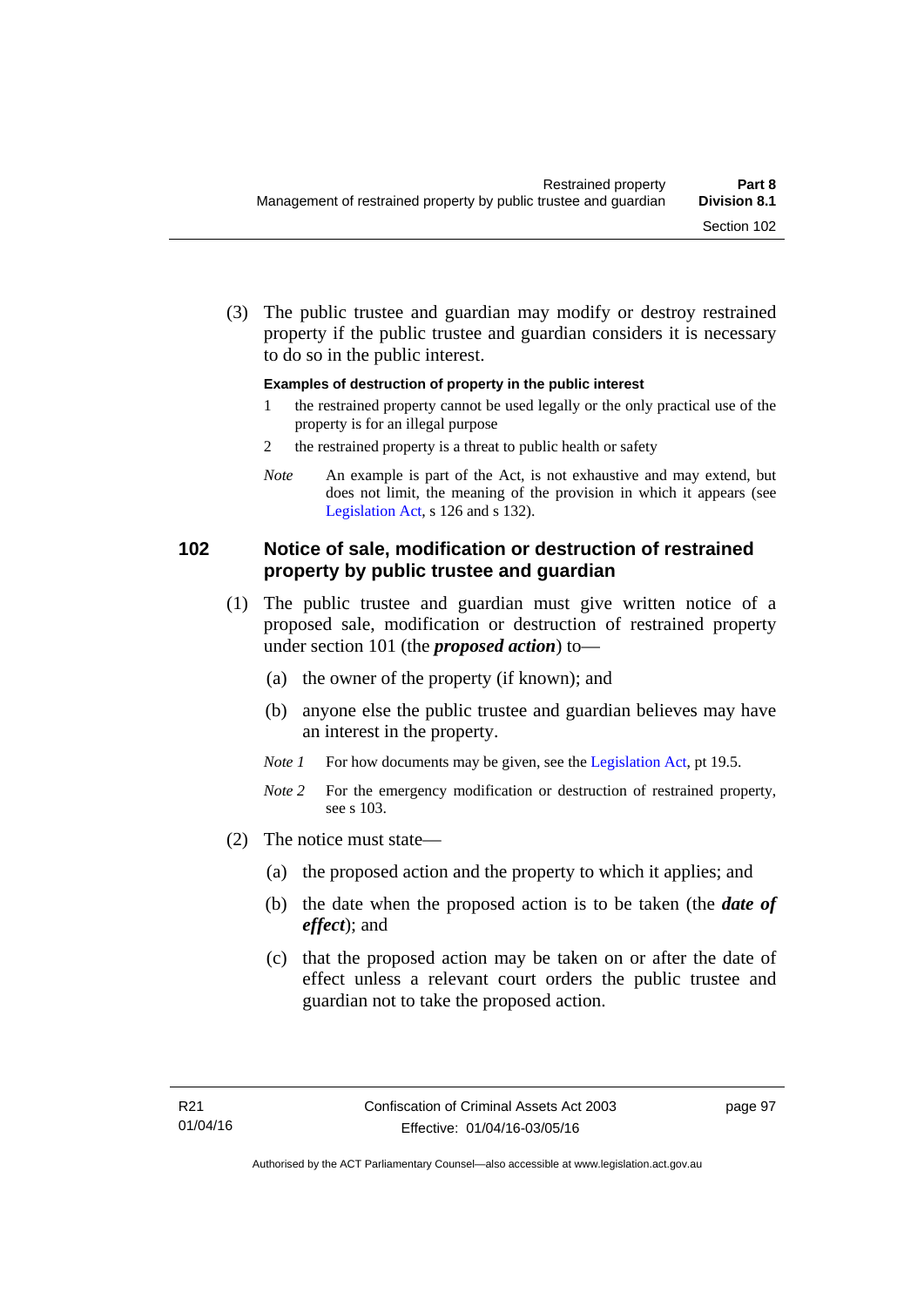- (3) The notice may, but need not, provide an opportunity for the person to make representations why the proposed action should not be taken.
- (4) The date of effect must not be earlier than 21 days after the day the notice is given to the person.

*Note* For the power to give a reduced period of notice, see s 103.

- (5) The public trustee and guardian must not take the proposed action before the date of effect.
	- *Note* For the power not to give notice of the modification or destruction of property, see s 103.

#### **103 Emergency modification or destruction of restrained property**

- (1) This section applies if the public trustee and guardian considers that restrained property is a serious threat to public health or safety.
- (2) Despite section 102, the public trustee and guardian may—
	- (a) give notice to a person under that section with a date of effect less than 21 days after the day the notice is given to the person; or
	- (b) modify or destroy the property without giving notice under that section.
- (3) If the public trustee and guardian modifies or destroys the property under subsection (2) (b), the public trustee and guardian must, as soon as practicable, give notice of the action taken, and the grounds for the action, to—
	- (a) the owner of the property (if known); and
	- (b) anyone else the public trustee and guardian believes may have an interest in the property.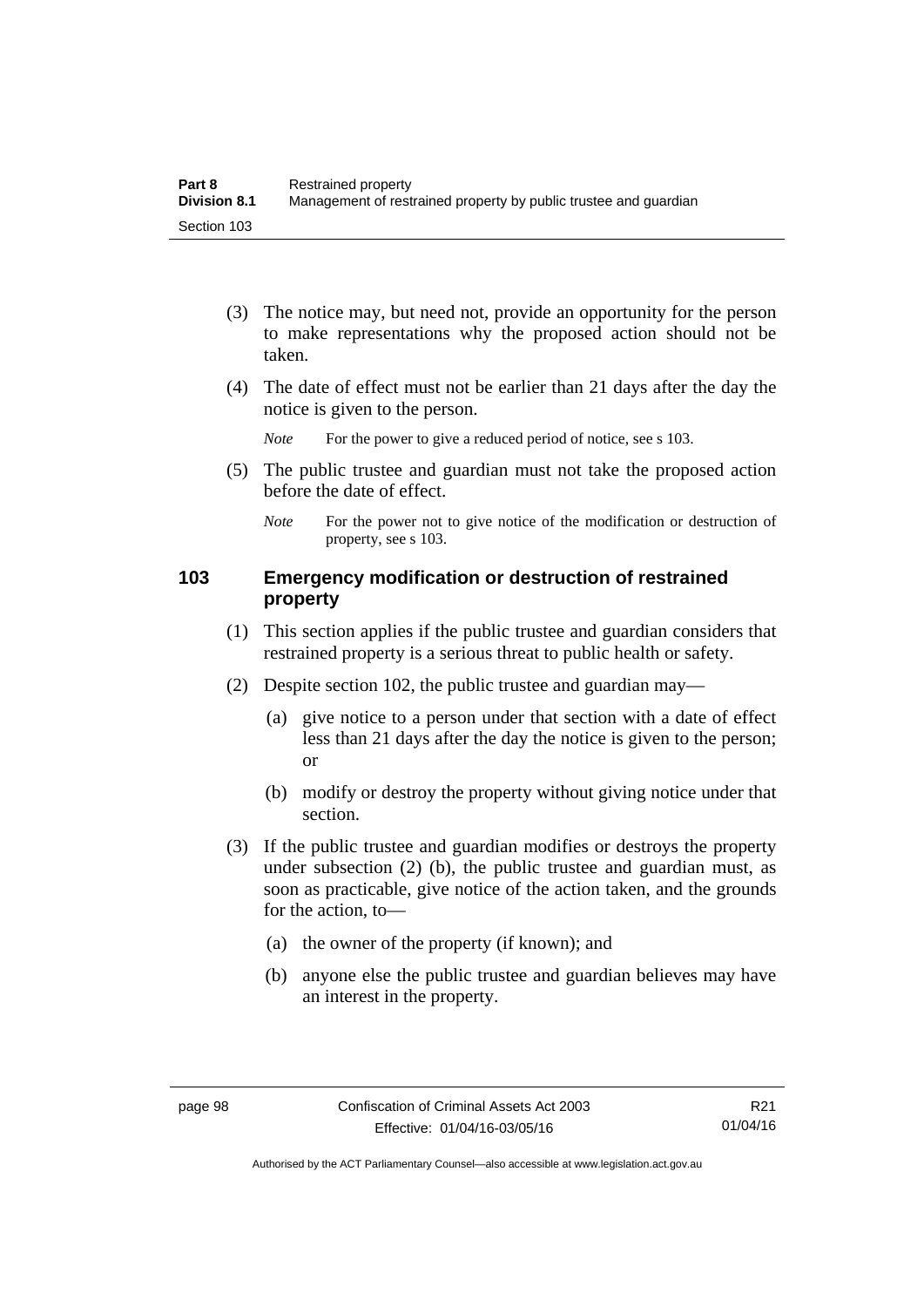#### **104 Notice details to be included in public trustee and guardian's report**

- (1) The public trustee and guardian must include details of a notice given under section 102 or section 103 in the public trustee and guardian's report under the *[Annual Reports \(Government Agencies\)](http://www.legislation.act.gov.au/a/2004-8)  [Act 2004](http://www.legislation.act.gov.au/a/2004-8)* for—
	- (a) the financial year during which the notice was given; or
	- (b) if the chief police officer has, under this section, declared the publication of details of the notice to be prejudicial—the next financial year after the chief police officer revokes the declaration.
	- *Note Financial year* has an extended meaning in the *[Annual Reports](http://www.legislation.act.gov.au/a/2004-8)  [\(Government Agencies\) Act 2004](http://www.legislation.act.gov.au/a/2004-8)*.
- (2) Before including details of the notice in a report under subsection (1) (a), the public trustee and guardian must consult the chief police officer about whether publication of the details of the notice in the report would be likely to prejudice any police investigation.
- (3) If, in the chief police officer's opinion, the publication of the details of the notice in the report would be likely to prejudice a police investigation, the chief police officer must—
	- (a) declare the publication of the details to be prejudicial; and
	- (b) tell the public trustee and guardian, in writing, that the declaration is made.
- (4) If, in the chief police officer's opinion after making a declaration, the publication of details of the notice would no longer be likely to prejudice any police investigation, the chief police officer must—
	- (a) revoke the declaration; and
	- (b) tell the public trustee and guardian, in writing, that the declaration is revoked.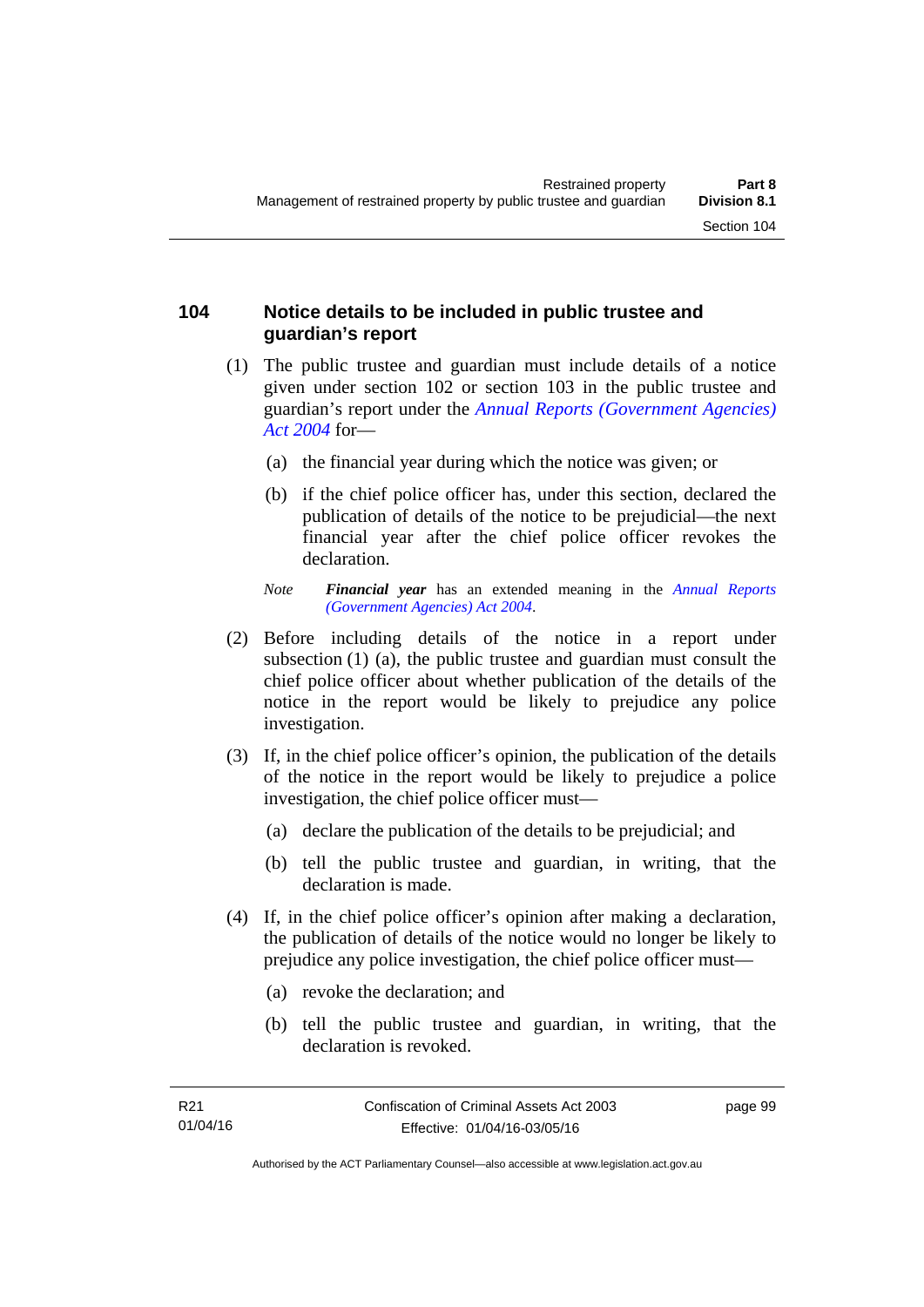(5) In this section:

*police investigation* includes a contemplated police investigation.

#### **105 Order to stop sale, modification or destruction of restrained property**

- (1) A person may apply to a relevant court for an order stopping the public trustee and guardian from selling, modifying or disposing of restrained property under this division.
- (2) If the person was not given notice of the proposed action by the public trustee and guardian, the person may make the application only with the leave of the relevant court and if the person satisfies the court that the person has an interest in the property.
	- *Note* For general provisions about a proceeding for an order under this section (which is a confiscation proceeding—see s 236), see pt 14.
- (3) On an application under this section, the court may make any order about the sale, modification or destruction of the property it considers appropriate.
- (4) In this section:

*proposed action*—see section 102 (1).

# **Division 8.2 Joint ownership of restrained property**

#### **106 Effect of death on joint ownership**

- (1) This section applies to property that is jointly owned if any of the owners die while the property (including any interest in the property) is subject to a restraining order.
	- *Note* A registered interstate restraining order is taken to be a restraining order under this Act (see s 139).

Authorised by the ACT Parliamentary Counsel—also accessible at www.legislation.act.gov.au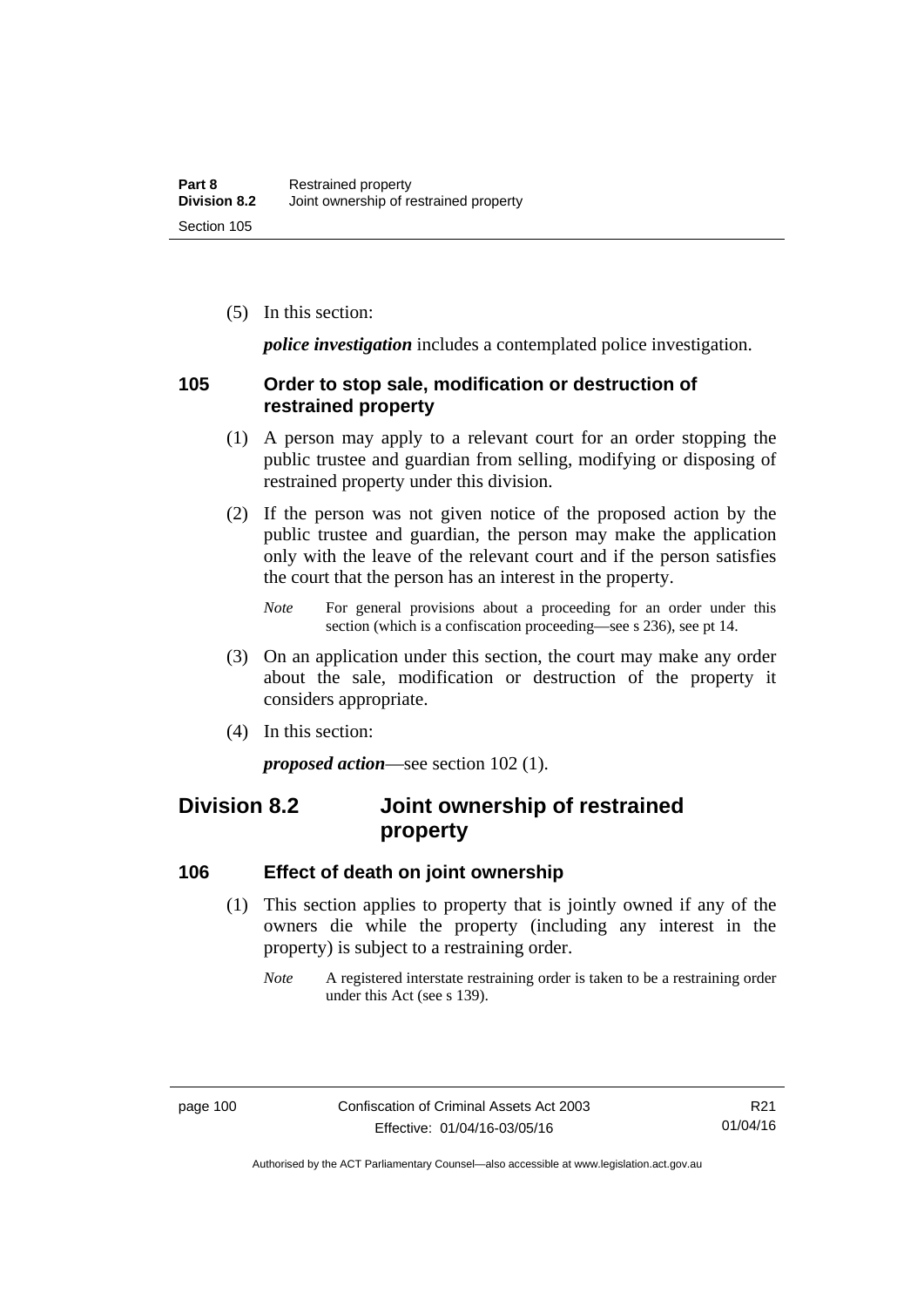(3) If the property was held by the dead person as a tenant in common, the dead person's interest must not be transferred to anyone else because of the person's death.

#### **Examples of prohibited transfers**

The dead person's interest must not be transferred to an executor or administrator, or to a beneficiary under the dead person's will or under intestacy.

- *Note* An example is part of the Act, is not exhaustive and may extend, but does not limit, the meaning of the provision in which it appears (see [Legislation Act,](http://www.legislation.act.gov.au/a/2001-14) s 126 and s 132).
- (4) The restraining order continues to apply to the property as if the person had not died.
- (5) An automatic forfeiture of any interest of the dead person in the property, or a forfeiture order made in relation to the interest, applies as if the interest were forfeited immediately before the person died.
	- *Note 1* A registered interstate automatic forfeiture decision is taken to be an automatic forfeiture under this Act (see s 139).
	- *Note 2* A registered interstate forfeiture order is taken to be a forfeiture order under this Act (see s 139).
- (6) If the restraining order stops applying to the property without it being forfeited under this Act, this section is taken not to have applied to the property.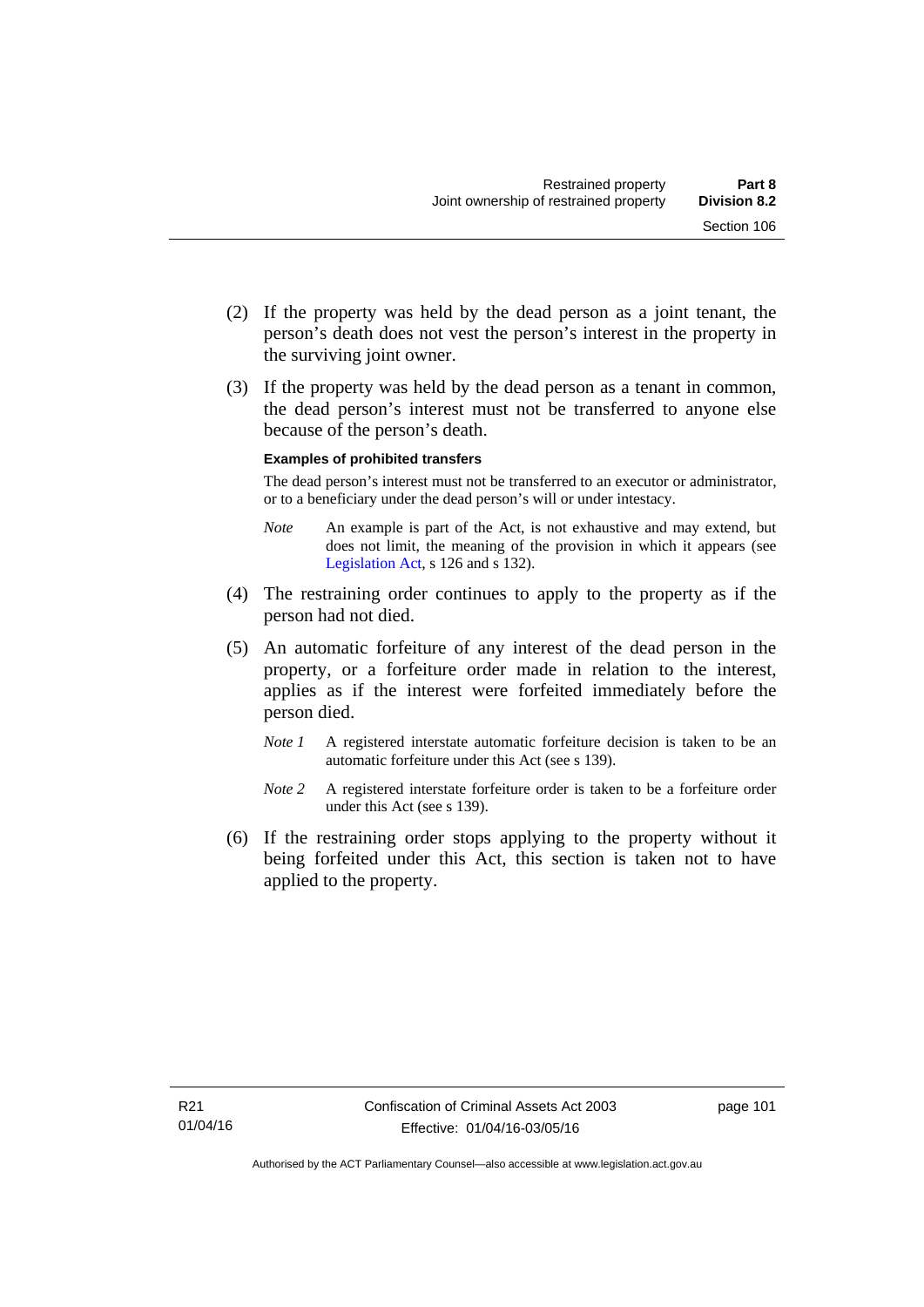**Part 9 Forfeited property**<br>**Division 9.1 Preliminary Division 9.1** Preliminary Section 107

# **Part 9 Forfeited property**

# **Division 9.1 Preliminary**

#### **107 Meaning of** *interested person* **in pt 9**

In this part:

*interested person*, in relation to property, means—

- (a) a person who has an interest in the property; or
- (b) the DPP; or
- (c) if a trustee (including the public trustee and guardian) controls the property—the trustee; or
- (d) if the property has been forfeited—a person who had an interest in the property immediately before it was forfeited.

#### **108 Forfeited property—powers of public trustee and guardian**

 (1) The public trustee and guardian may take any steps that are necessary or desirable to vest forfeited property in the Territory and to bring it under the public trustee and guardian's control.

#### **Examples**

- 1 the giving notice of, or otherwise taking action to protect, the Territory's equitable interest in forfeited property
- 2 registering a caveat over forfeited property
- 3 obtaining registration of an interest in forfeited property on behalf of the Territory (including signing an instrument of transfer)
- *Note* An example is part of the Act, is not exhaustive and may extend, but does not limit, the meaning of the provision in which it appears (see [Legislation Act,](http://www.legislation.act.gov.au/a/2001-14) s 126 and s 132).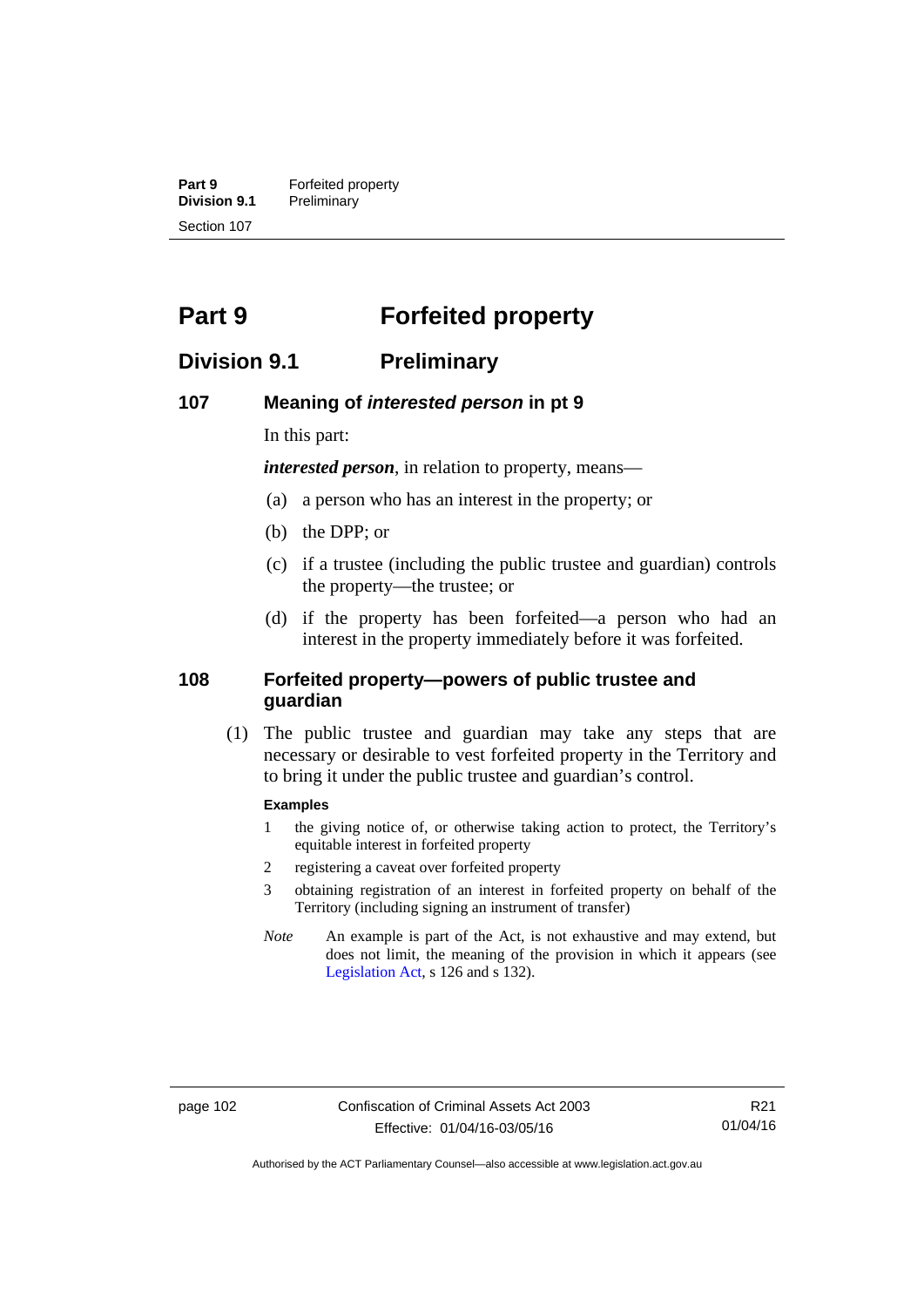(2) This section does not limit the powers of the public trustee and guardian under this Act in relation to the forfeited property.

#### **Example**

the public trustee and guardian may transfer an interest in property on behalf of the Territory

*Note* A registered interstate forfeiture order is taken to be a forfeiture order under this Act (see s 139).

# **Division 9.2 Vesting and disposal of forfeited property**

### **109 Vesting of forfeited property—general rule**

On forfeiture, the forfeited property vests absolutely in the Territory.

- *Note 1 Property* includes an interest in property, see [Legislation Act](http://www.legislation.act.gov.au/a/2001-14), dict, pt 1.
- *Note* 2 If a joint owner of restrained property dies, and the property is later forfeited, the forfeiture takes effect as if the property had been forfeited immediately before death (see s 106).

# **110 Vesting of registrable property on forfeiture**

 (1) This section applies despite section 109, if the forfeited property is, or is an interest in, registrable property.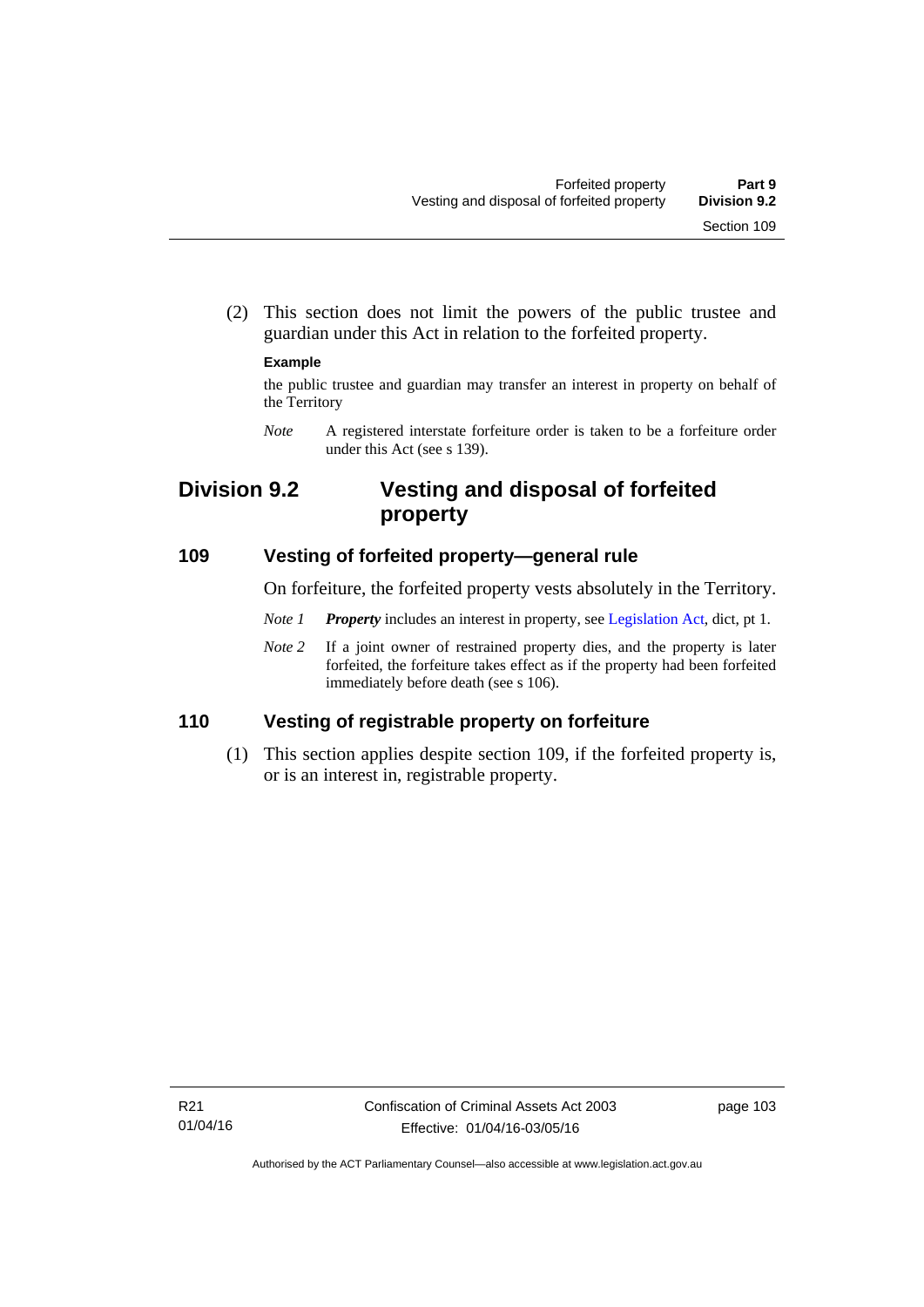(2) On forfeiture, the property or the interest vests in equity in the Territory, but does not vest at law in the Territory until the applicable registration requirements for the property or the interest have been complied with.

#### **Example**

All of a person's property, except a mortgage over the person's house, is restrained before the person's conviction for a serious offence. All the restrained property is forfeited 14 days after the person's conviction. The mortgagee's interest is not forfeited because it was not restrained. However, all other registrable interests in the house are forfeited and vest in the Territory in equity. On registration of the interests under the *[Land Titles Act 1925](http://www.legislation.act.gov.au/a/1925-1)*, the interests vest in law in the Territory.

- *Note 1* For the power of a relevant court to order the sale of property owned by more than 1 person, see div 9.4.
- *Note 2* Non-registrable property vests 'at law' in the Territory on forfeiture, because it vests 'absolutely' under s 109. Registrable property vests 'at law' in the Territory when it is registered in the name of the Territory under this section.
- *Note 3* An example is part of the Act, is not exhaustive and may extend, but does not limit, the meaning of the provision in which it appears (see [Legislation Act,](http://www.legislation.act.gov.au/a/2001-14) s 126 and s 132).
- (3) The Territory is entitled to be registered as the owner of the property or the interest.
- (4) The registration of the Territory as the owner of the property is taken not to be a contravention of a direction under section 111 (3) in relation to the property.
	- *Note* If a joint owner of restrained property dies, and the property is later forfeited, the forfeiture takes effect as if the property had been forfeited immediately before death (see s 106).
- (5) To remove any doubt, if property is divisible into 2 or more interests and not all the interests in the property are forfeited, the other interest or interests are not ended only because of the forfeiture of another interest in the property.

Authorised by the ACT Parliamentary Counsel—also accessible at www.legislation.act.gov.au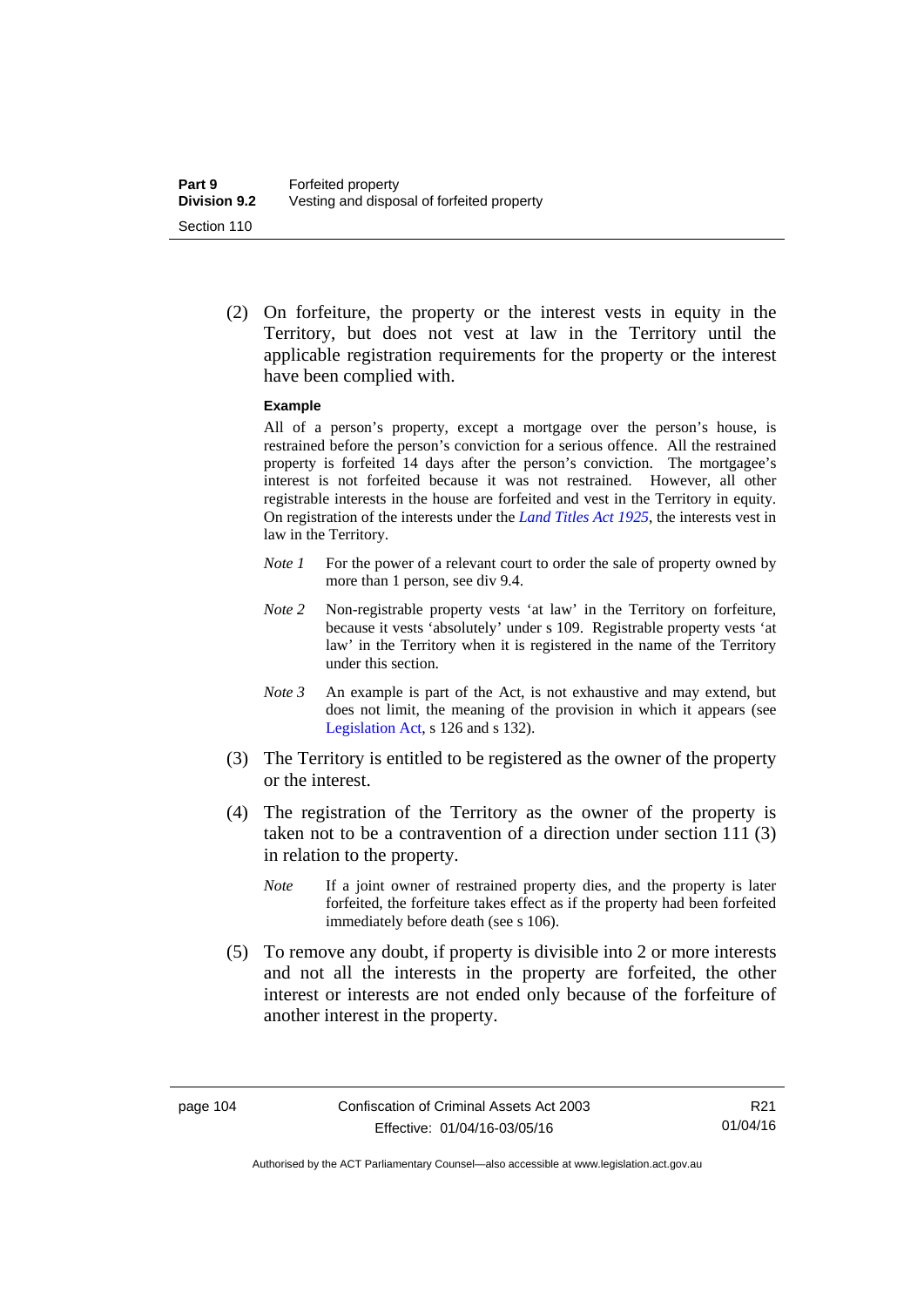# **111 Disposal of forfeited property**

- (1) If forfeited property is money, the public trustee and guardian must pay the money into the trust fund.
- (2) The public trustee and guardian must sell or otherwise dispose of forfeited property (other than money) as soon as practicable after—
	- (a) the end of 14 days after the day the property was forfeited; and
	- (b) the property has vested at law in the Territory; and
	- (c) the public trustee and guardian has control of the property; and
	- (d) if applicable—the end of 14 days after all confiscation proceedings in relation to the property have been finalised.
	- *Note 1* A restraining order stops applying to property when the property vests in law in the Territory and the public trustee and guardian takes control of the property (see s 45 (1) (b)).
	- *Note 2* The 14-day periods reflect the application periods for return or compensation orders under div 9.5 and buy-back orders under div 9.6.

*Note 3* For the sale of jointly owned property, see s 116.

- (3) However, the Minister may, after all confiscation proceedings in relation to forfeited property are finalised and before the public trustee and guardian deals with the property under subsection (1) or (2), direct that the property be dealt with in accordance with the direction (including in accordance with a law stated in the direction).
- (4) The public trustee and guardian must comply with the Minister's direction.
- (5) Also, if the DPP tells the public trustee and guardian that forfeited property has evidentiary value in a criminal proceeding, the property must not be sold or otherwise disposed of before the criminal proceeding is finalised, other than—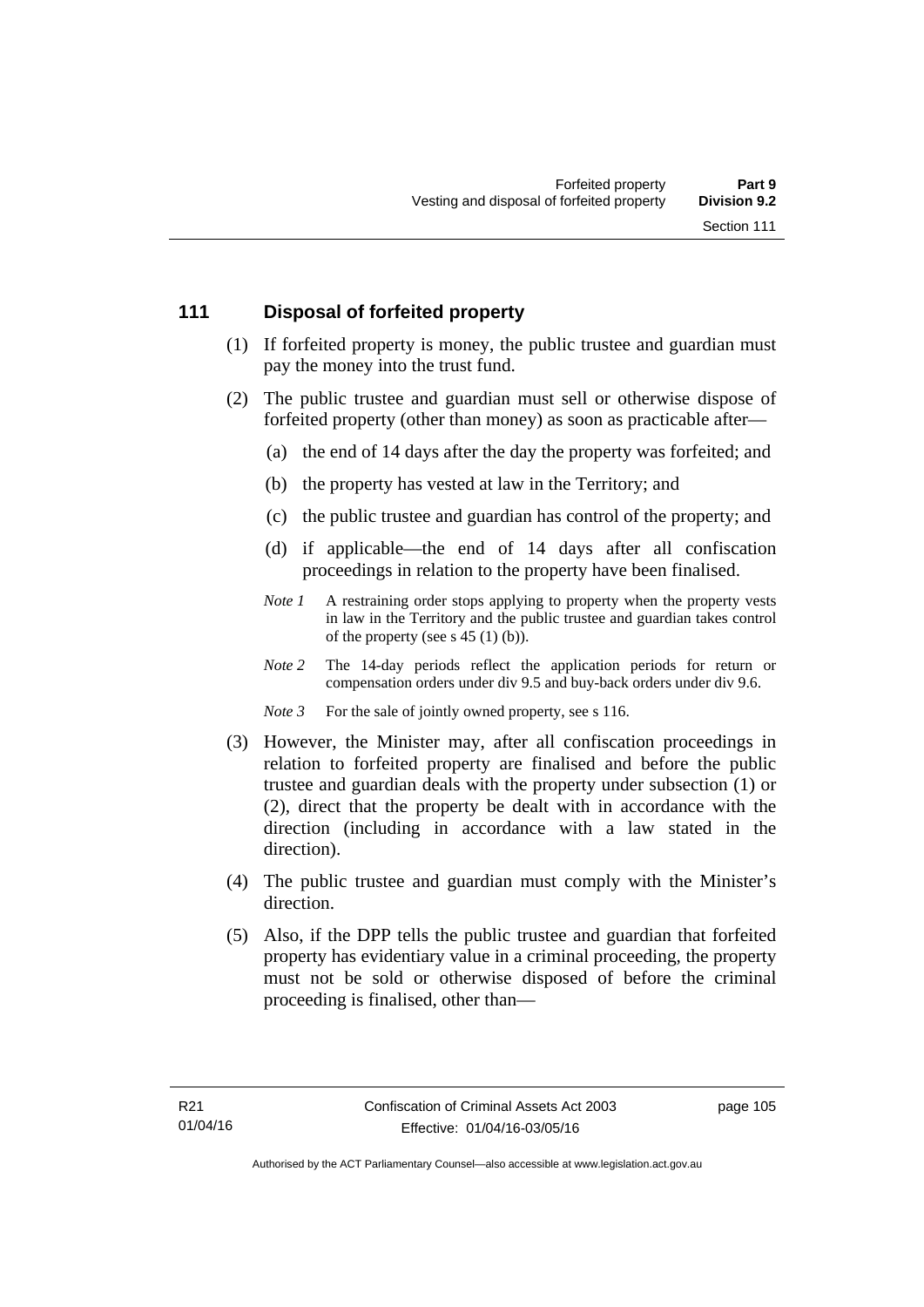- (a) for the purpose of vesting the property at law in the Territory or allowing the public trustee and guardian to take control of the property; or
- (b) in accordance with a written direction of the DPP.

# **Division 9.3 Improperly obtained registered property interests**

*Note* For general provisions about a proceeding for an order under this section (which is a confiscation proceeding—see s 236), see pt 14.

# **112 Application of div 9.3 to registered property interests**

This division applies to forfeited property if—

- (a) the property has vested in law in the Territory after a registered property interest in the property was created; or
- (b) if the property was jointly owned immediately before forfeiture—the property has vested in trustees for sale under section 117 after the interest was created.
- *Note* If a joint owner of restrained property dies, and the property is later forfeited, the forfeiture takes effect as if the property had been forfeited immediately before death (see s 106).

### **113 Discharge of prior registered property interests given for improper purposes**

- (1) An interested person may apply to a relevant court for an order discharging a registered property interest to which forfeited property is subject.
- (2) The court must order the discharge of the registered property interest unless satisfied that—
	- (a) the interest was acquired honestly and for sufficient consideration and the person took reasonable care to establish that the interest could be lawfully acquired by the person; and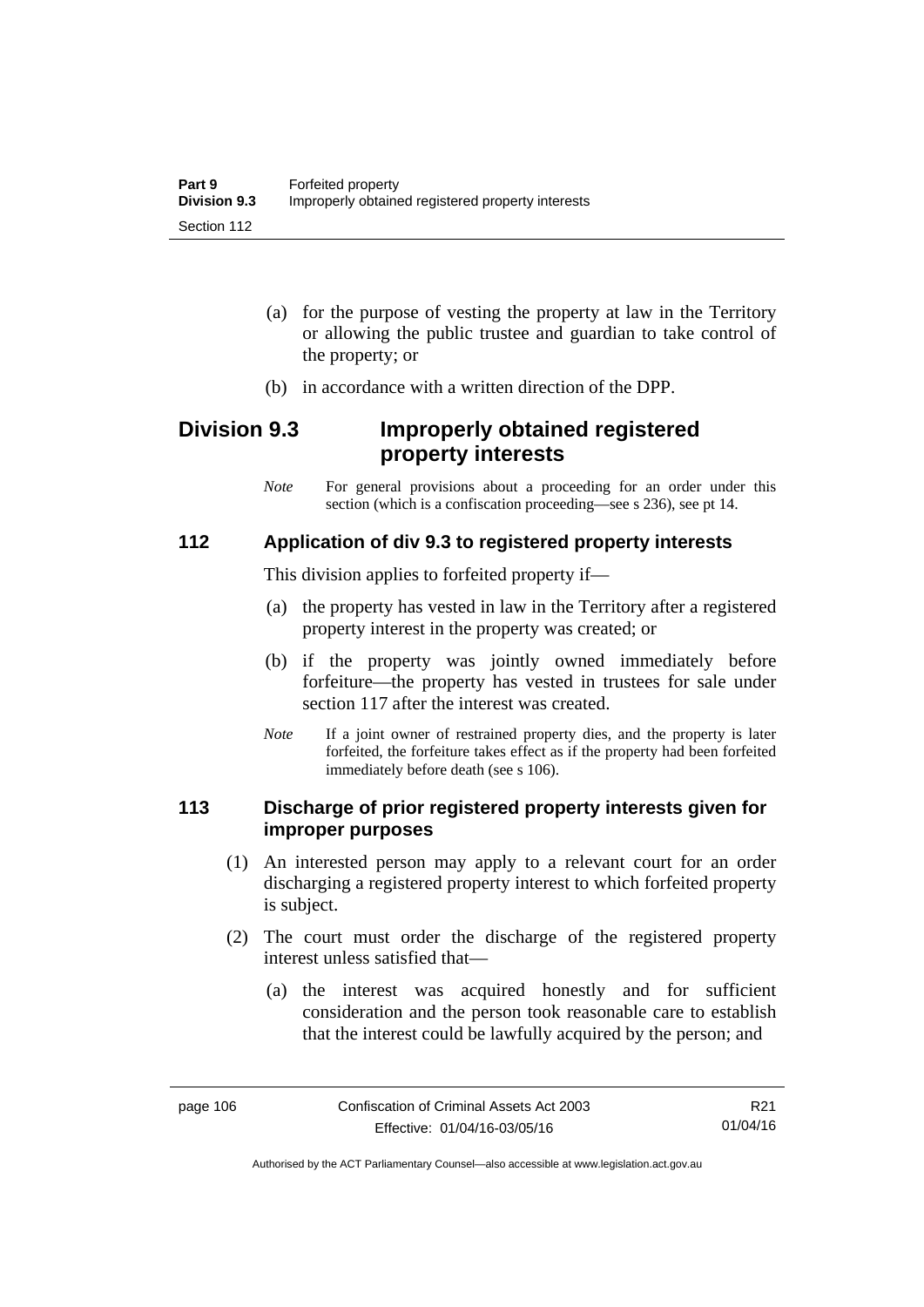- (b) for a registered property interest that was acquired otherwise than in the ordinary course of business—
	- (i) the owner of the registered property interest was not a party to the offence (or a related offence) in relation to which the forfeiture was made; and
	- (ii) the property is not subject to the effective control of the person who committed the offence (or a related offence) in relation to which the forfeiture was made.
	- *Note* For the meaning of *effective control*, see s 14.
- (3) On application by an interested person, a person responsible for a statutory property register must make the entries in the register that are necessary or desirable to give effect to the court order.

# **Division 9.4 Sale of jointly owned forfeited property**

*Note* For general provisions about proceedings for orders under this division (which are confiscation proceedings—see s 236), see pt 14.

# **114 Application of div 9.4 to jointly owned property**

- (1) This division applies to jointly owned property if the property, or an interest in the property, is forfeited under this Act.
	- *Note 1* A registered interstate automatic forfeiture decision is taken to be an automatic forfeiture under this Act (see s 139).
	- *Note 2* A registered interstate forfeiture order is taken to be a forfeiture order under this Act (see s 139).
- (2) However, this division does not affect any right of a person to sell an interest in the property that has not been forfeited if the property is not subject to an order under this division.

# **115 Inconsistency with Trustee Act or Conveyancing Act**

(1) This section applies if there is an inconsistency between—

page 107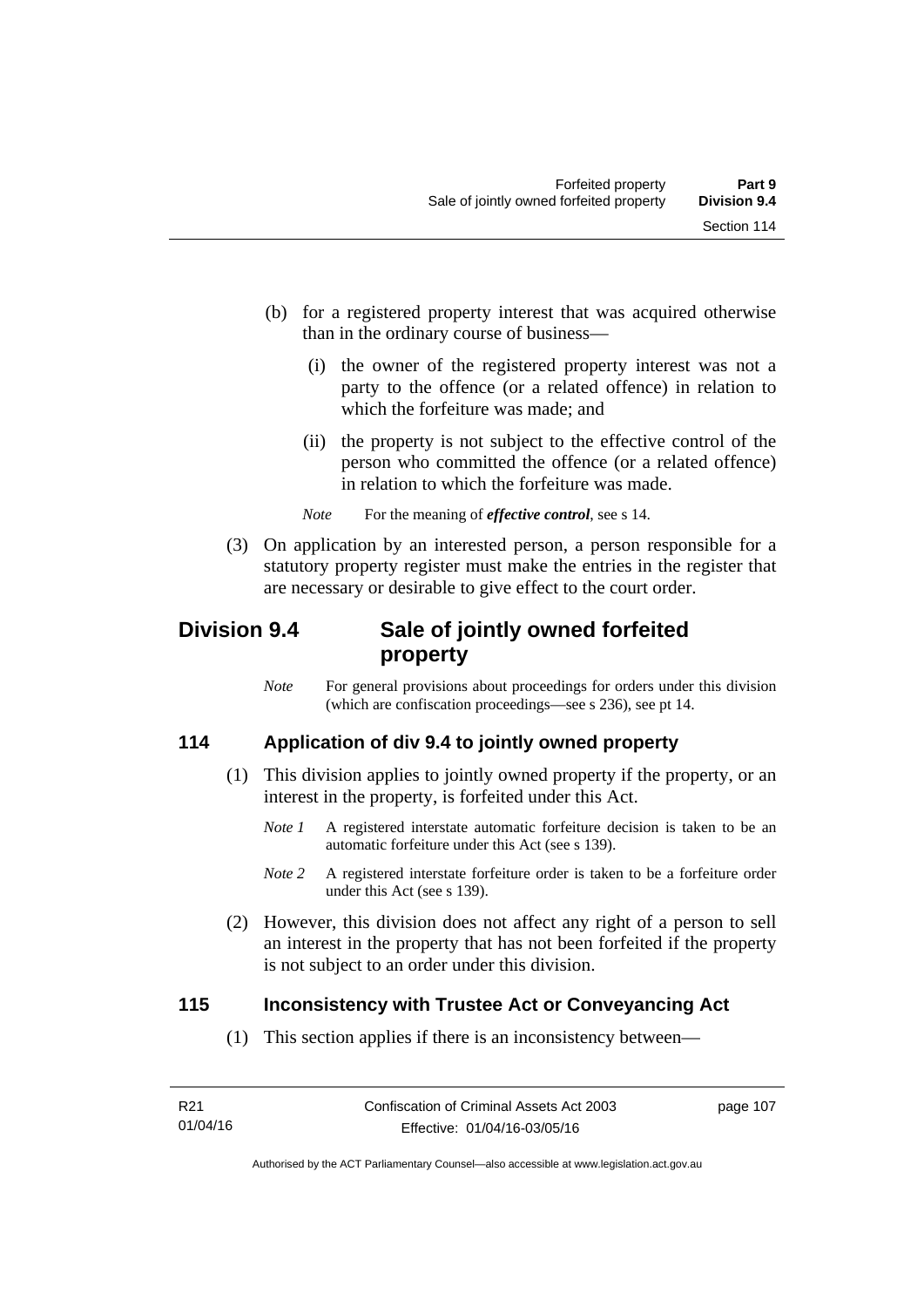- (a) this division or a court order under this division; and
- (b) the *[Trustee Act 1925](http://www.legislation.act.gov.au/a/1925-14)* or the *[Civil Law \(Property\) Act 2006](http://www.legislation.act.gov.au/a/2006-38)*, division 2.4.1 (Dispositions on trust for sale or with power of sale).
- (2) If this section applies, this division or the court order overrides the legislation mentioned in subsection (1) (b), to the extent of the inconsistency.

#### **116 Order for sale of jointly owned property**

- (1) An interested person may apply to a relevant court for an order for the sale under a trust for sale of jointly owned property to which this division applies.
	- *Note* A trust for sale allows property to be sold over the objections of a person.
- (2) The court may order the sale of the property under a trust for sale if satisfied that the sale of the property—
	- (a) is the most practical way of ensuring a reasonable price for the property or a joint owner's interest in the property; or
	- (b) is just and equitable in all the circumstances.
- (3) The court may give the trustees any directions about the property, its sale and the proceeds of the sale that the court considers appropriate.

#### **Examples of directions**

- 1 a direction that the trustees obtain a valuation of the property from a qualified valuer before the sale
- 2 a direction that the property must only be sold by auction
- 3 a direction fixing the reserve price for the sale of the property at auction
- 4 if a joint owner is allowed to buy the property, a direction that the joint owner may set off against the purchase price any share of that person in the proceeds of the sale
- *Note* An example is part of the Act, is not exhaustive and may extend, but does not limit, the meaning of the provision in which it appears (see [Legislation Act,](http://www.legislation.act.gov.au/a/2001-14) s 126 and s 132).

page 108 Confiscation of Criminal Assets Act 2003 Effective: 01/04/16-03/05/16

R21 01/04/16

Authorised by the ACT Parliamentary Counsel—also accessible at www.legislation.act.gov.au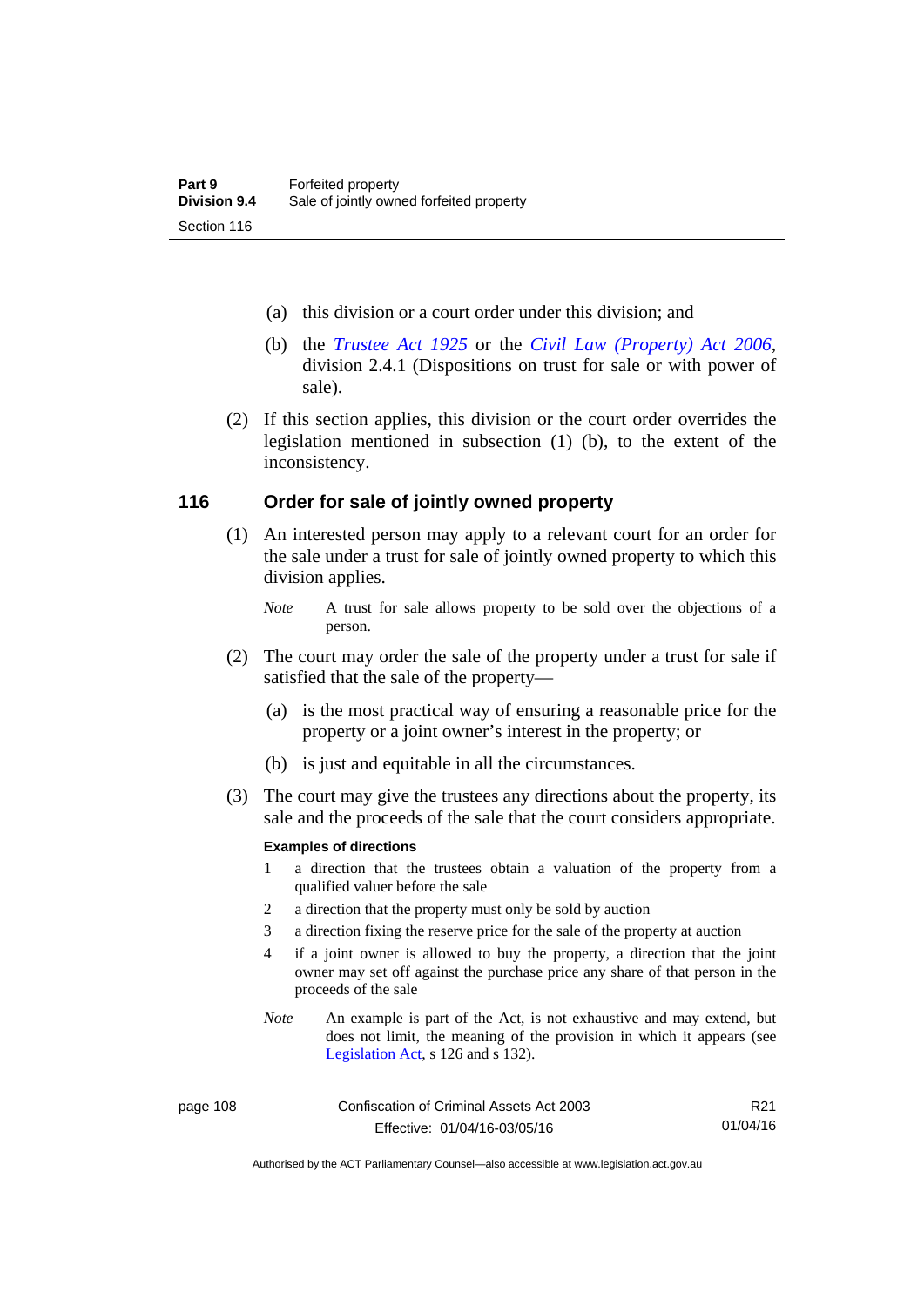- (4) A joint owner of the property may buy the property only if a direction of the court allows the person to buy the property.
- (5) On application by the purchaser of the property, a person responsible for a statutory property register must make the entries in the register that are necessary or desirable to give effect to the sale of the property in accordance with the court order (and any directions of the court).

# **117 Trust for sale of property**

- (1) If a relevant court makes an order for the sale of property under a trust for sale, the court must appoint trustees for the sale.
- (2) The trustees hold the property under a trust for sale to sell the property and, after payment of the costs and expenses of the sale and of any outgoings in relation to the property, to pay the proceeds of the sale and any income from the property to the court.
- (3) The property vests in the trustees on their appointment.
- (4) The property vests in the trustees subject to any registered property interests that apply to all of the property, other than an undivided share of the property.

# **118 Effect of trust for sale on joint ownership**

The joint ownership of the property ends on the vesting of the property in the trustees.

# **119 Distribution of proceeds of sale of property**

- (1) The amount paid to a relevant court under section 117 (2) is payable to the Territory.
- (2) However, the court may order the payment of part or all of the amount to a person (an *innocent joint owner*) who was a joint owner of the property immediately before it was sold under this division if—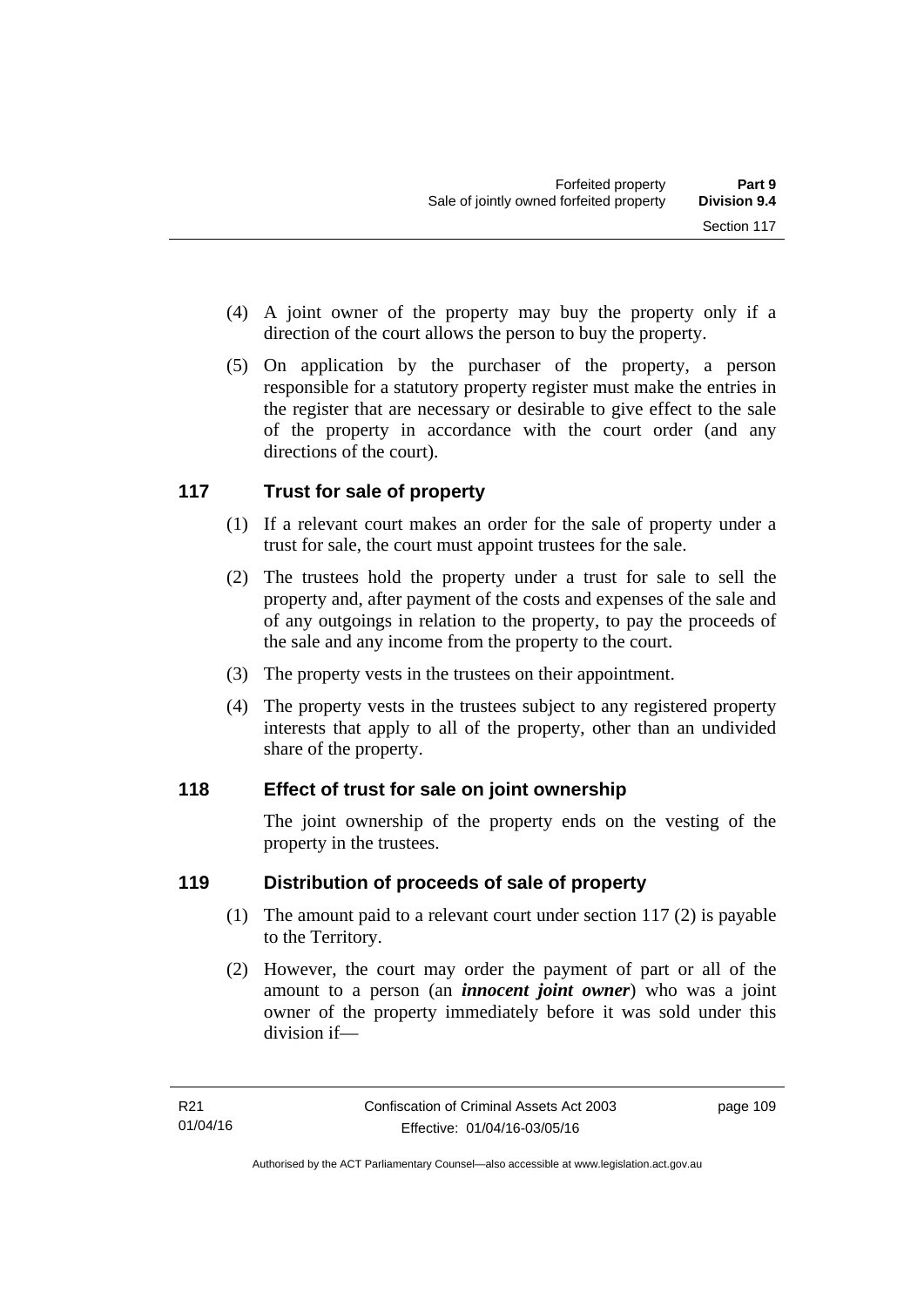- (a) the innocent joint owner was not a party to the offence (or a related offence) in relation to which the forfeiture was made; and
- (b) the innocent joint owner's interest is not subject to the effective control of a person who committed the offence (or a related offence) (an *offender*) in relation to which the forfeiture was made; and

*Note* For the meaning of *effective control*, see s 14.

- (c) for property acquired completely or partly, or directly or indirectly, from an offender—the property was acquired honestly and for sufficient consideration and the innocent joint owner took reasonable care to establish that the property could be lawfully acquired by the innocent joint owner.
- (3) For subsection (2), the court may have regard to any matter it considers appropriate, including the relationship between the offender and the innocent joint owner.

#### **120 Variation of court order for sale**

On application by the trustees for sale or an interested person, a relevant court may vary an order it has made for the sale of property under a trust for sale (or make or vary any directions about the property, its sale or the proceeds of sale).

# **Division 9.5 Forfeited property—return or compensation**

*Note* For general provisions about a proceeding for a return or compensation order (which is a confiscation proceeding—see s 236), see pt 14.

### **121 Meaning of** *return or compensation order*

In this Act:

*return or compensation order* means an order under section 123 (Return or compensation orders—making) that an interest in

R21 01/04/16

Authorised by the ACT Parliamentary Counsel—also accessible at www.legislation.act.gov.au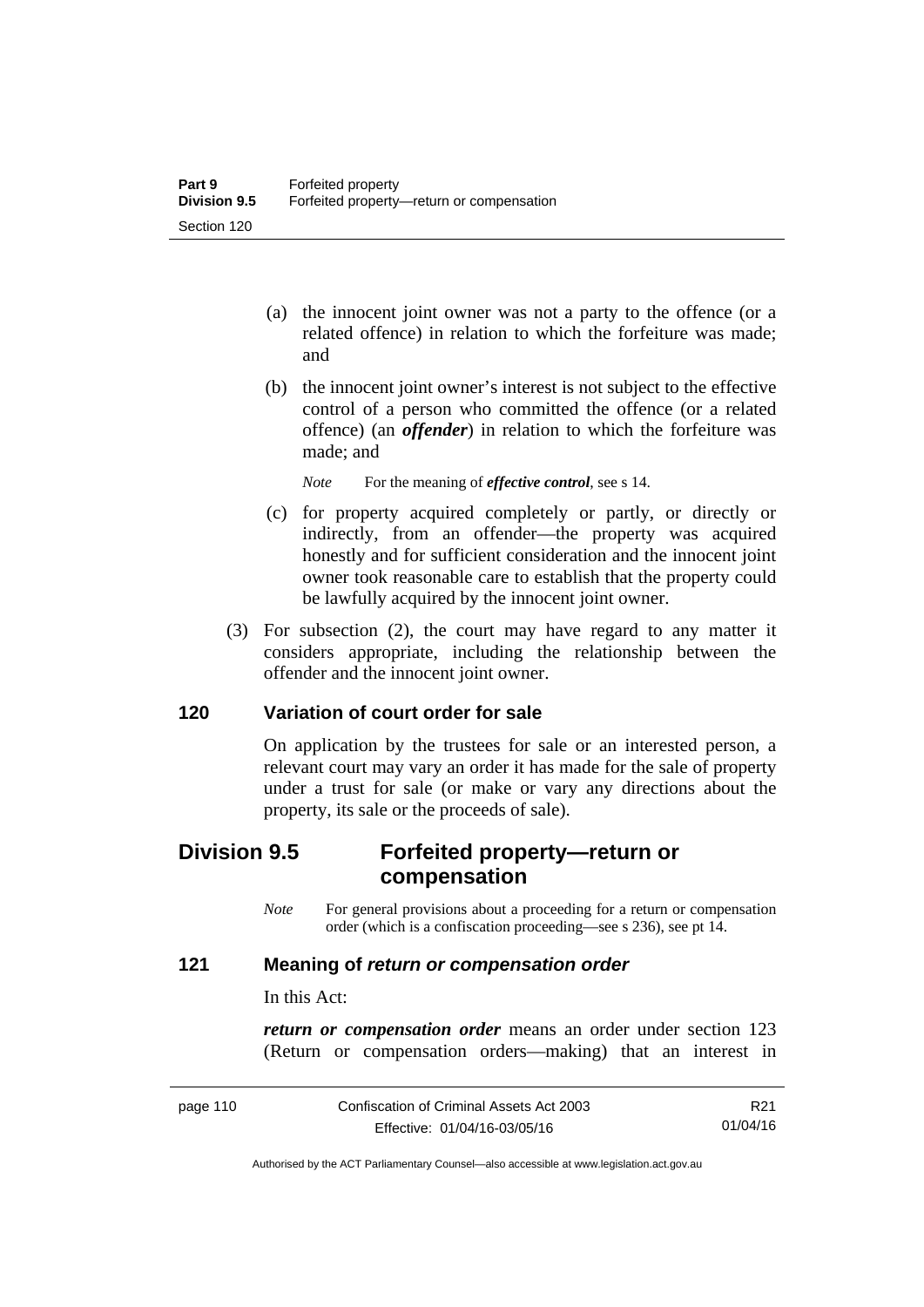forfeited property be returned to the person who held the interest immediately before its forfeiture, or that the Territory pay to the person the value of the interest.

#### **122 Return or compensation orders—application**

- (1) A person who held an interest in forfeited property immediately before its forfeiture may apply to a relevant court for a return or compensation order in relation to the interest.
- (2) The application may be made only if 1 of the following events happens (a *qualifying event*):
	- (a) if the interest was forfeited under a forfeiture order or automatic forfeiture—the person is cleared of the offence (and any related offences) to which the forfeiture related;

*Note* For the meaning of *cleared*, see s 17.

- (b) if the interest was forfeited under a forfeiture order—the proceeding in relation to the order is finalised and the order is overturned on appeal.
	- *Note* For the meaning of *finalised*, see s 18.
- (3) The application must be made within 14 days after—
	- (a) the day the qualifying event happens; or
	- (b) if the person only became aware of the qualifying event at a later time, and the delay in becoming aware of the event was not because of the person's neglect—the day the person became aware of the qualifying event.
	- *Note* The court may allow leave for an application to be made after a time fixed by this section in certain circumstances (see s 246).

#### **123 Return or compensation orders—making**

 (1) On application under section 122, if satisfied that a qualifying event mentioned in section 122 (2) has happened in relation to a forfeited interest, the court may order—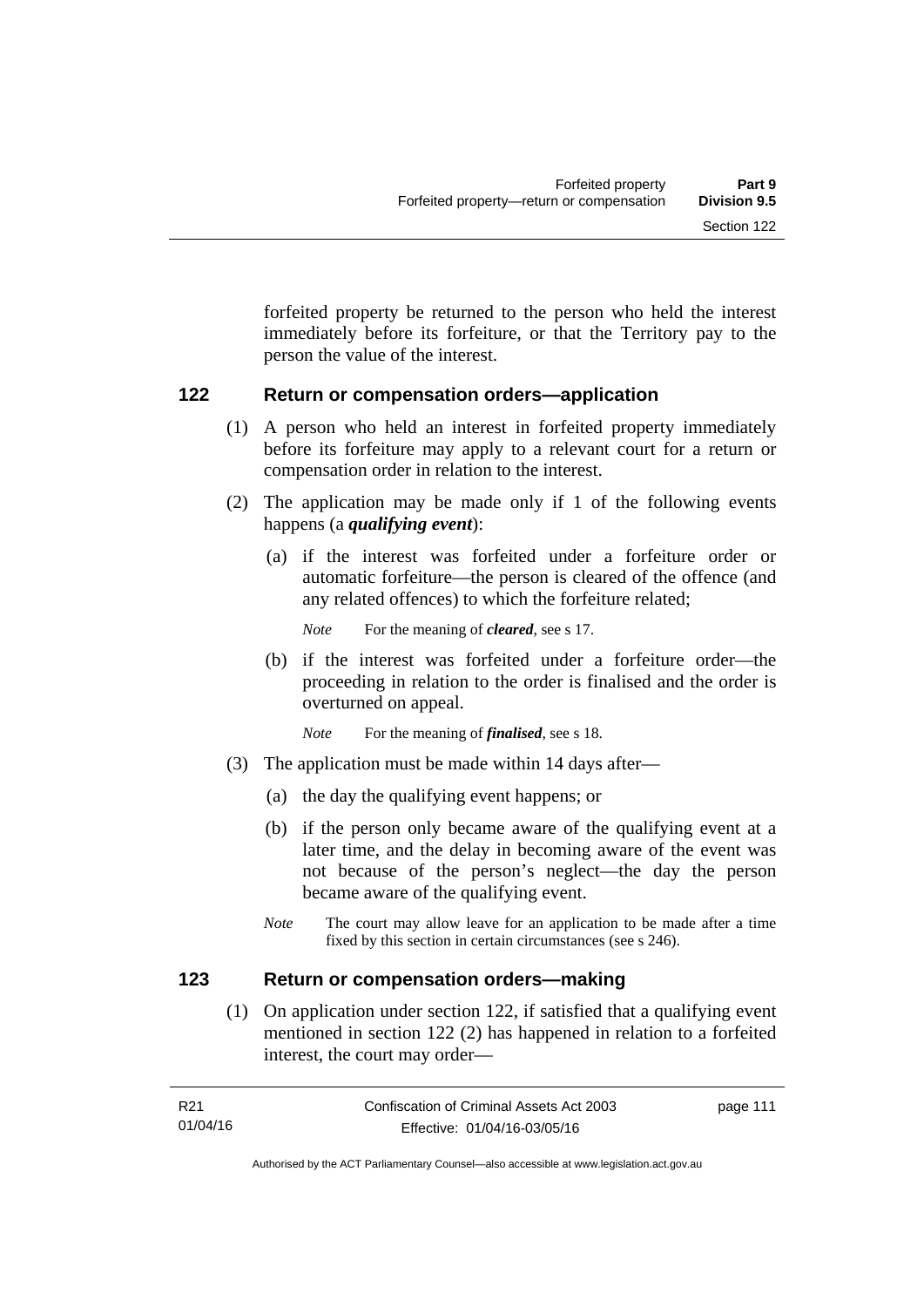- (a) that the forfeited interest be returned to the person who held the interest immediately before its forfeiture; or
- (b) that the Territory pay the person the value of the interest.
- (2) In making the order, the court must—
	- (a) declare the extent, nature and value of the person's interest in the forfeited property; and
	- (b) order that—
		- (i) if the interest is still vested in the Territory—the Territory transfer the interest to the person; or
		- (ii) in any other case—the public trustee and guardian pay the person the value declared under paragraph (a).

# **Division 9.6 Forfeited property—buyback of interest**

*Note* For general provisions about a proceeding for a buyback order (which is a confiscation proceeding—see s 236), see pt 14.

#### **124 Meaning of** *buyback order*

In this Act:

*buyback order* means an order under section 126 (Buyback orders making) declaring that a person may buy an interest in forfeited property from the Territory.

#### **125 Buyback orders—application**

- (1) A person who held an interest in forfeited property immediately before its forfeiture may apply to a relevant court for a buyback order in relation to—
	- (a) that interest; or
	- (b) any other interest in the forfeited property; or

Authorised by the ACT Parliamentary Counsel—also accessible at www.legislation.act.gov.au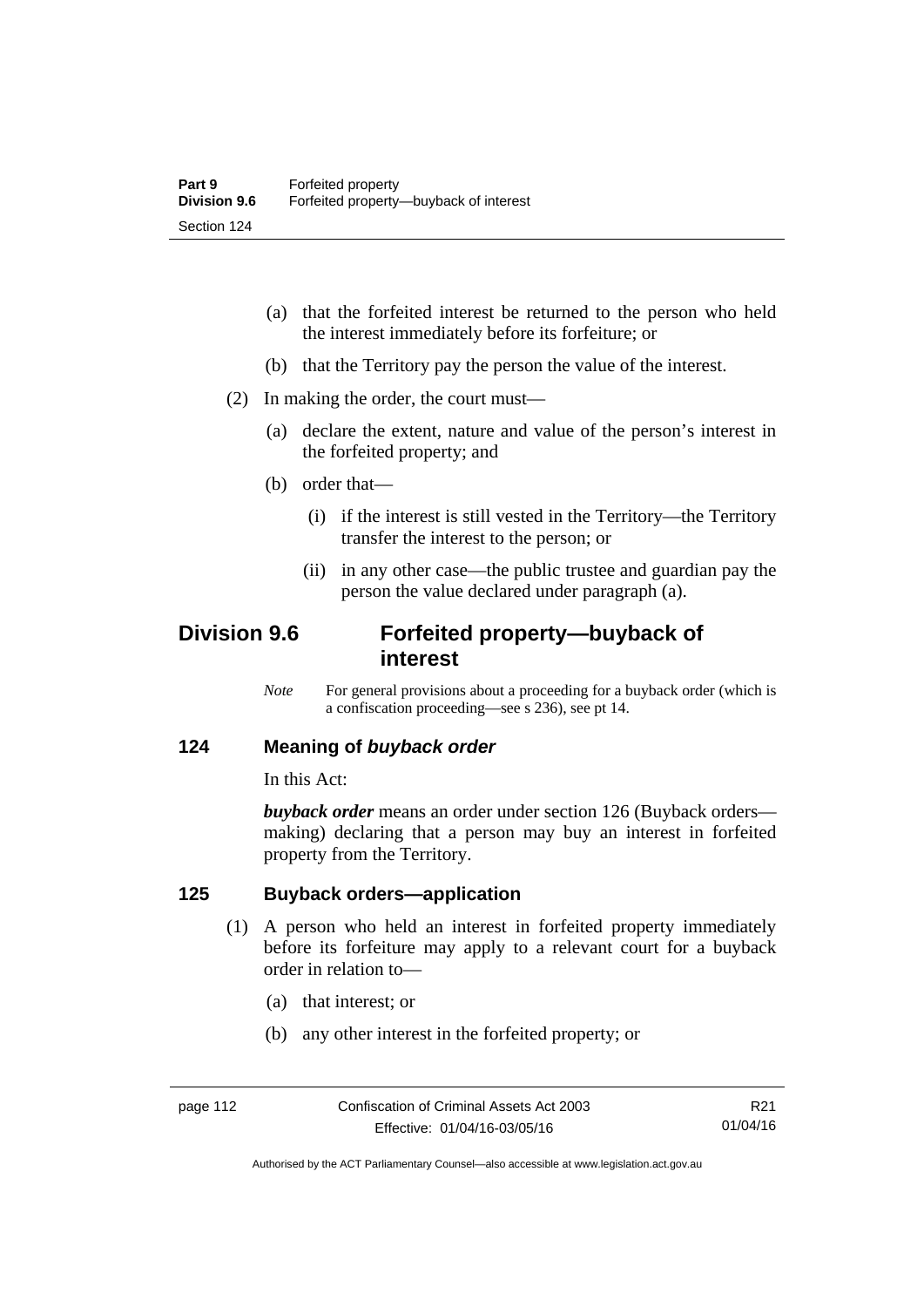- (c) all interests in the forfeited property.
- (2) The application must be made within 14 days after—
	- (a) the day the interest formerly held by the person was forfeited; or
	- (b) if the person only became aware of the forfeiture at a later time, and the delay in becoming aware of the forfeiture was not because of the person's neglect—the day the person became aware of the forfeiture.
	- *Note* The court may allow leave for an application to be made after a time fixed by this section in certain circumstances (see s 246).

### **126 Buyback orders—making**

- (1) On application under section 125, the court may, by order, declare that a person may buy an interest in forfeited property from the Territory if it is satisfied that—
	- (a) the interest is still vested in the Territory; and
	- (b) it would not be contrary to the public interest (including for the purposes of this Act) to do so; and
	- (c) if the order applied for is in relation to an interest other than the interest formerly held by the person—no-one else who held an interest in the forfeited property immediately before forfeiture objects to the making of the order.
		- *Note* The applicant must give notice of the application to anyone else the applicant knows to have had an interest in the property immediately before forfeiture (see s 244).
- (2) In making the order, the court must declare—
	- (a) the extent, nature and value of the interest in the forfeited property that is to be bought from the Territory; and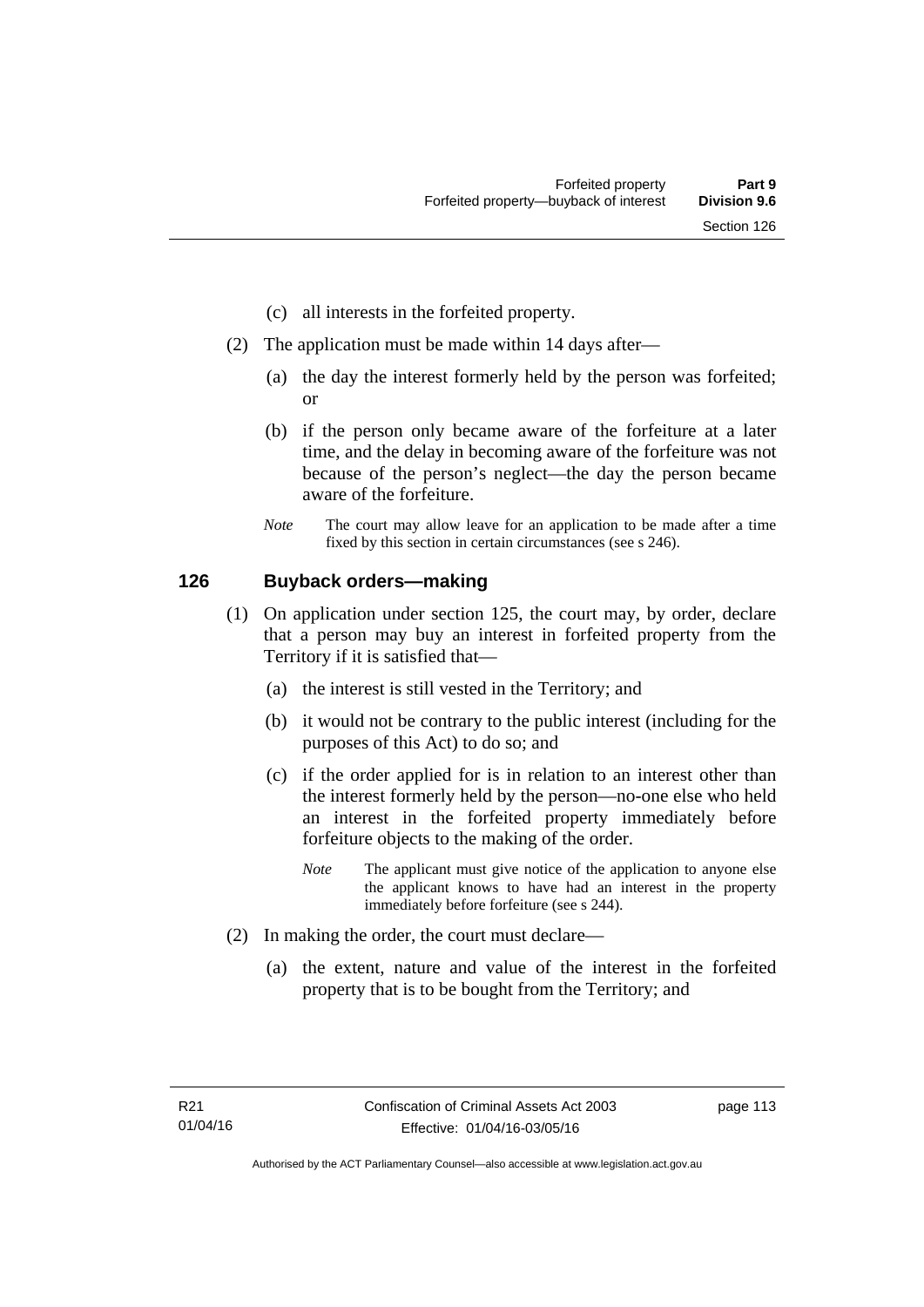(b) that the interest may be bought from the Territory for the value declared under paragraph (a) within 1 month after the day the order is made.

# **127 Buyback orders—buying interest in property**

If a buyback order is made, and the applicant for the order pays to the public trustee and guardian the value declared under section 126 (2) (a) within 1 month after the day the order is made, the Territory must transfer the interest to the applicant.

page 114 Confiscation of Criminal Assets Act 2003 Effective: 01/04/16-03/05/16

R21 01/04/16

Authorised by the ACT Parliamentary Counsel—also accessible at www.legislation.act.gov.au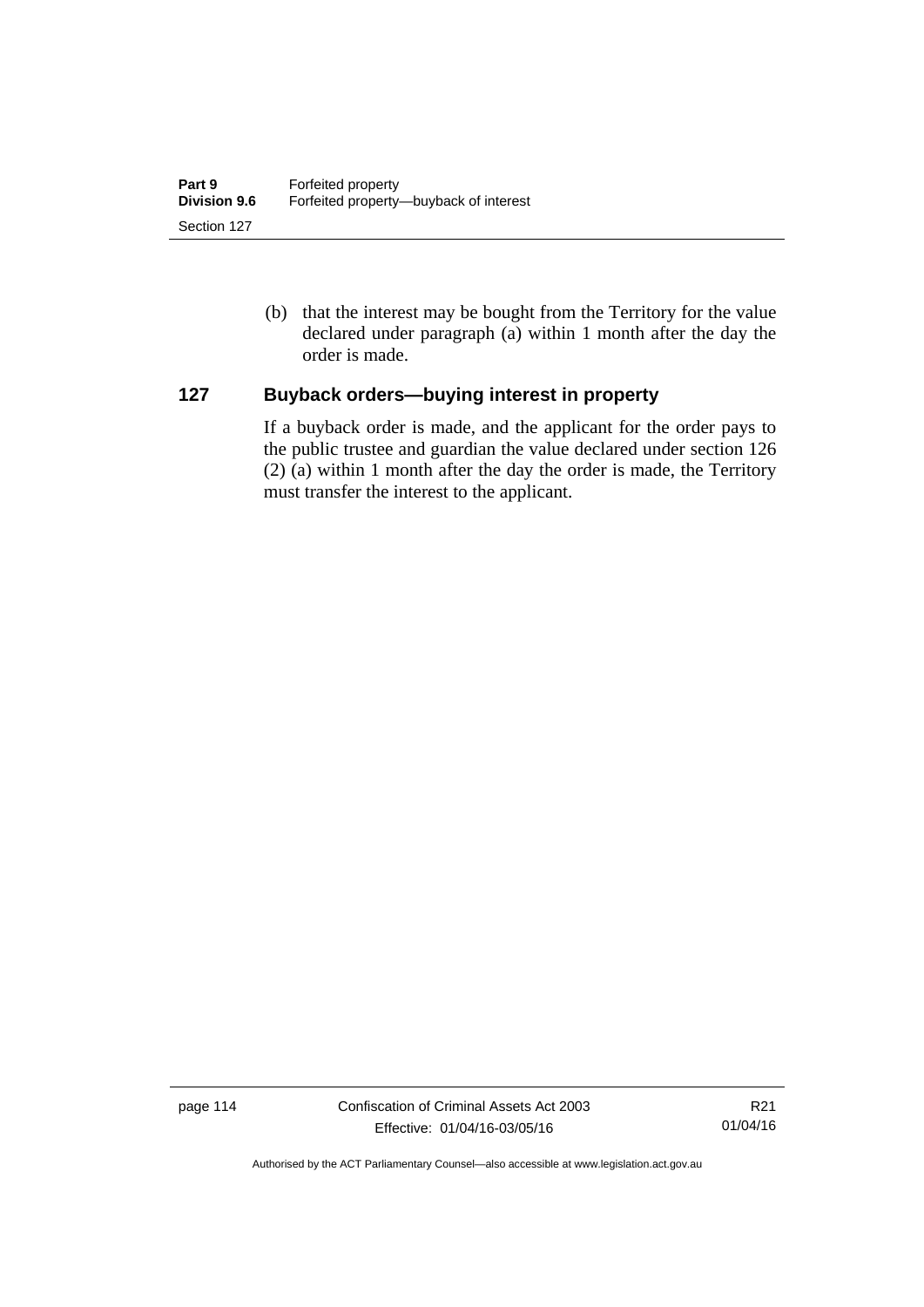# **Part 10 Confiscated assets trust fund**

### **128 Definitions for pt 10**

In this part:

*distributable funds* means money in the trust fund that is—

- (a) designated as distributable funds by regulation; or
- (b) declared under section 135 (4) (Review of reserved and distributable funds by public trustee and guardian) to be distributable funds.

*equitable sharing program*—see section 129.

*reserved funds* means money in the trust fund that is—

- (a) designated as reserved funds by regulation; or
- (b) declared under section 135 (2) to be reserved funds.

#### **129 Meaning of** *equitable sharing program*

(1) In this part:

*equitable sharing program* means an arrangement under which 1 or more of the following happen:

 (a) the Territory shares with the Commonwealth or a State a proportion of any proceeds of an unlawful activity recovered under a territory law (including this Act), if, in the Minister's opinion, the Commonwealth or that State has made a significant contribution to the recovery of the proceeds or to the investigation or prosecution of the unlawful activity;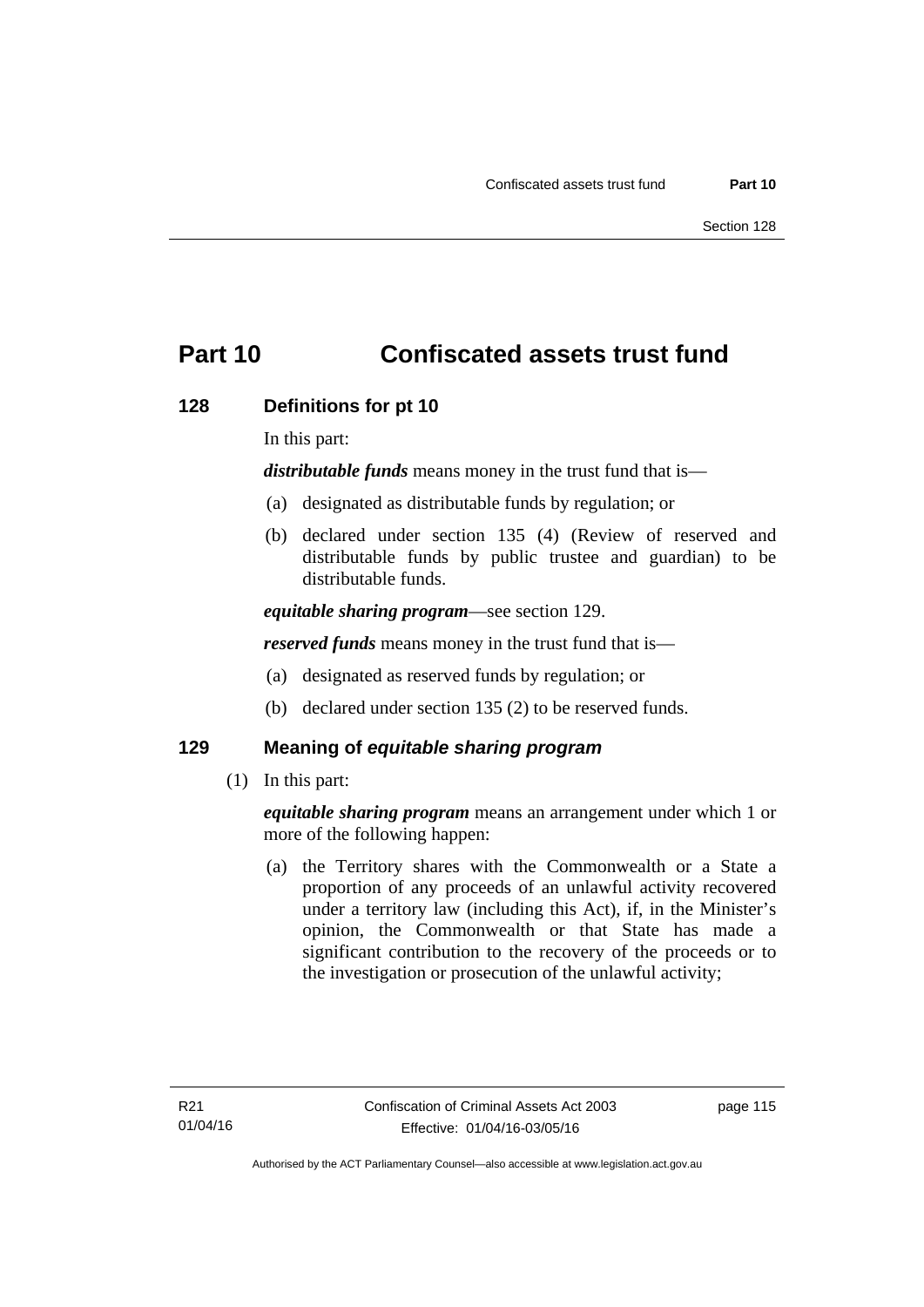Section 130

- (b) the Commonwealth or a State shares with the Territory a proportion of any proceeds of an unlawful activity recovered under a law of the Commonwealth or that State, if, in the opinion of the appropriate Minister of the Commonwealth or that State, the Territory has made a significant contribution to the recovery of the proceeds;
- (c) the Territory shares with a foreign country a proportion of the proceeds of any unlawful activity recovered under a territory law, if, in the Minister's opinion, the foreign country has made a significant contribution to the recovery of the proceeds or to the investigation or prosecution of the unlawful activity.
- (2) In subsection (1):

*unlawful activity* means an act or omission that is—

- (a) a relevant offence; or
- (b) an offence against a law of a foreign country.

#### **130 Establishment of trust fund**

There is to be a trust fund called the confiscated assets trust fund.

#### **131 Payments into trust fund**

- (1) The following amounts must be paid into the trust fund:
	- (a) the income from the administration of restrained property;
	- (b) the forfeited money mentioned in section 111 (1) (Disposal of forfeited property) and the [Criminal Code,](http://www.legislation.act.gov.au/a/2002-51) section 377 (Unlawful possession offence—disposal of forfeited property by public trustee and guardian);
	- (c) income earned from forfeited property (including income from the administration of the property);
	- (d) amounts raised from the sale of property to satisfy penalty orders, including any income earned from those amounts;

page 116 Confiscation of Criminal Assets Act 2003 Effective: 01/04/16-03/05/16 R21 01/04/16

Authorised by the ACT Parliamentary Counsel—also accessible at www.legislation.act.gov.au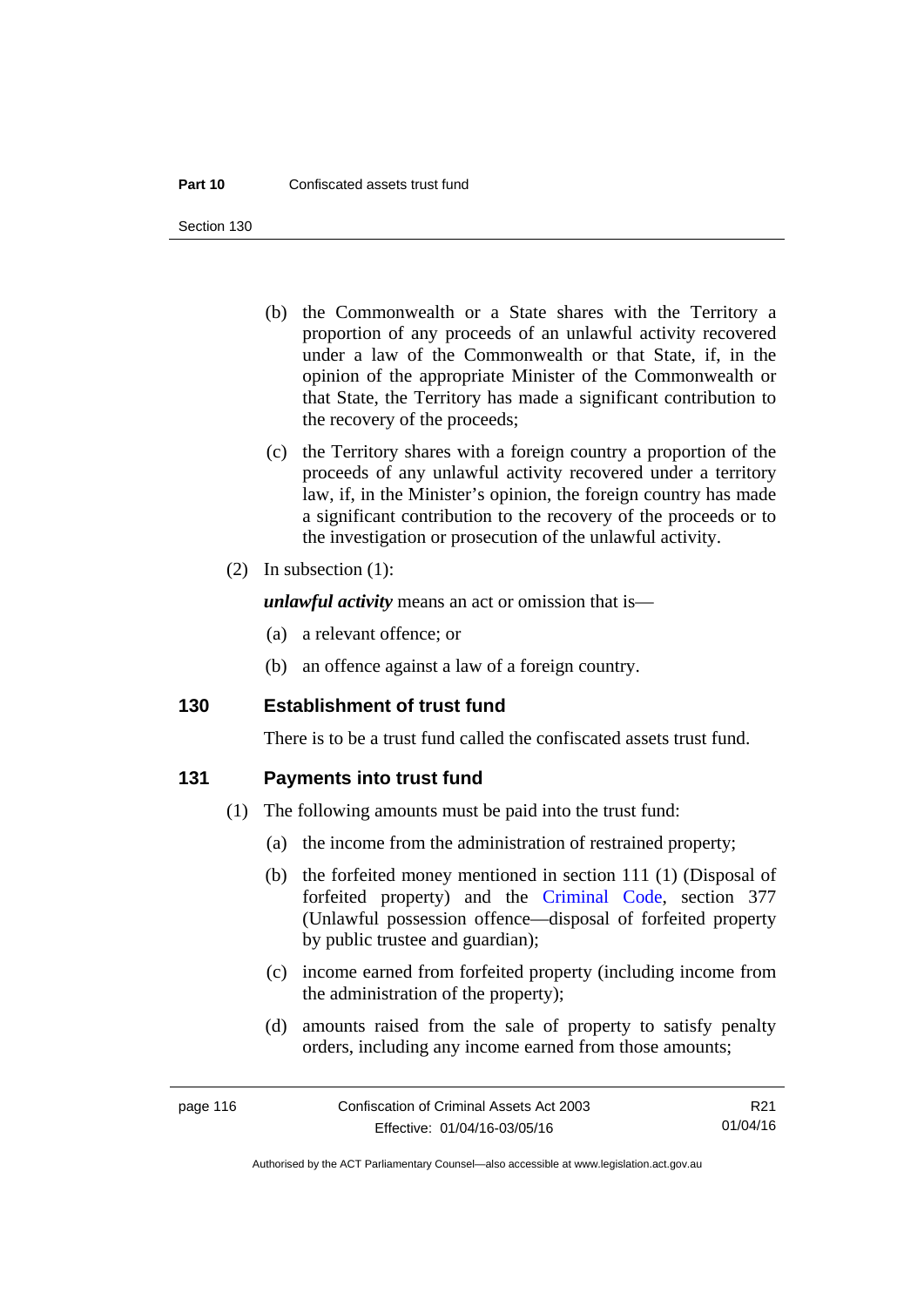- (e) payments for forfeited property that is bought back under a buyback order;
- (f) the remainder of the proceeds mentioned in the *[Crimes](http://www.legislation.act.gov.au/a/1900-40)  [Act 1900](http://www.legislation.act.gov.au/a/1900-40)*, section 250 (2) (b) (Disposal of forfeited articles by public trustee and guardian) and the [Criminal Code,](http://www.legislation.act.gov.au/a/2002-51) section 377 (3) (b);
- (g) the proceeds of the enforcement of registered interstate automatic forfeiture decisions and registered interstate forfeiture orders;
- (h) payments and the proceeds of property sold to satisfy an interstate penalty orders;
- (i) payments received under the equitable sharing program.
- (2) However, this section does not apply in relation to forfeited property to which a direction under section 111 (3) (Disposal of forfeited property) applies.
- (3) Amounts paid into the trust fund must be designated as reserved funds or distributable funds in accordance with the regulations (if any).
- (4) All amounts payable into the trust fund must be paid into a trust banking account maintained under the *[Financial Management](http://www.legislation.act.gov.au/a/1996-22)  [Act 1996](http://www.legislation.act.gov.au/a/1996-22)*, section 51 (Directorate trust banking accounts).

# **132 Purposes of trust fund**

- (1) The trust fund may be used to make payments from reserved funds for the following purposes:
	- (a) payments under return or compensation orders;
	- (b) payments of compensation under the [Criminal Code](http://www.legislation.act.gov.au/a/2002-51), section 378 (Unlawful possession offence—return of or compensation for forfeited property);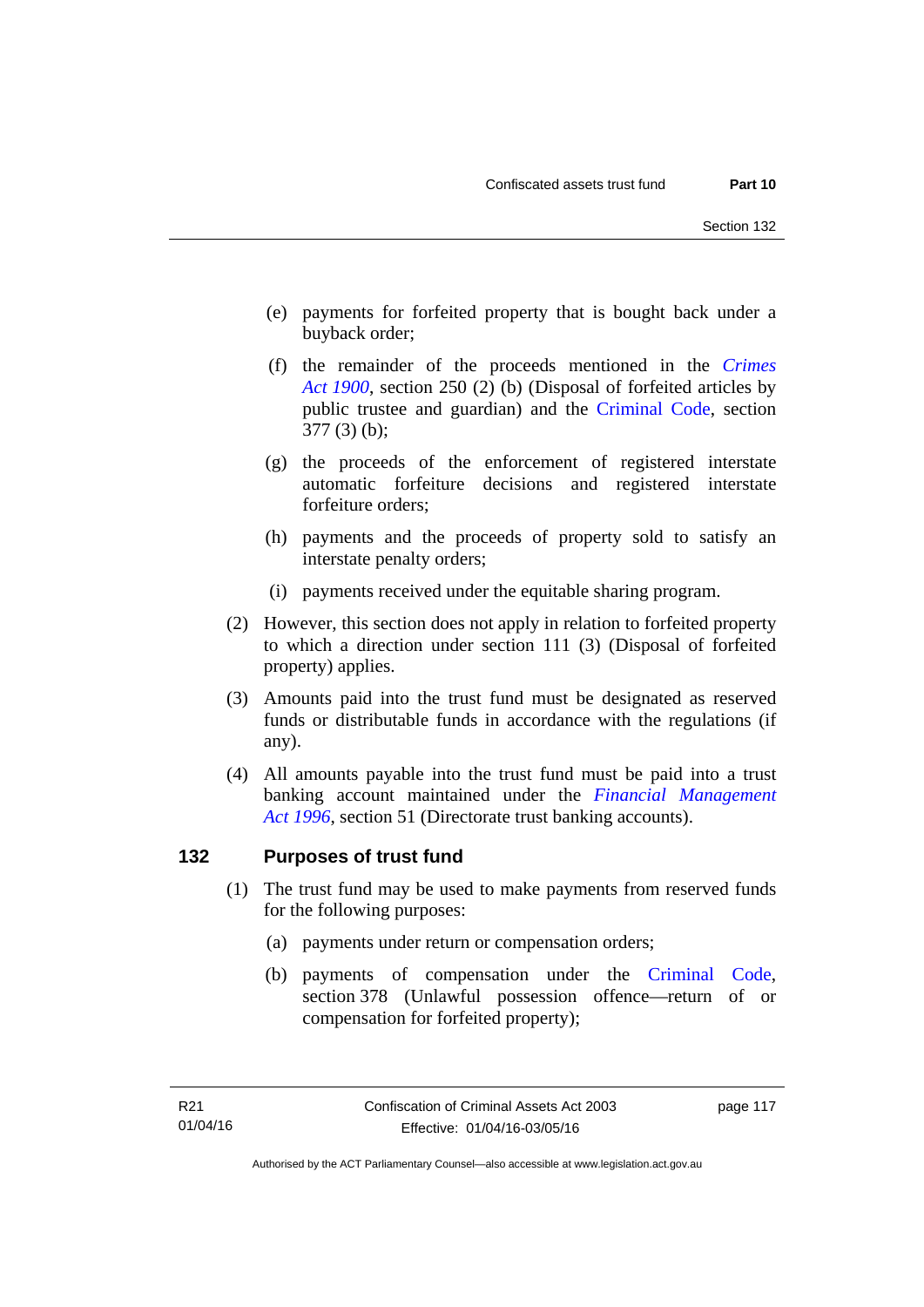Section 133

- (c) if property in the possession or control of the public trustee and guardian is returned, or compensation paid for property that has been under the control of the public trustee and guardian, under a return or compensation order—any costs, charges or expenses deducted by the public trustee and guardian in relation to the property;
- (d) the annual management fee prescribed by regulation for the public trustee and guardian;
- (e) other costs, charges or expenses of the public trustee and guardian in relation to the exercise of functions under this Act;
- (f) payments under the equitable sharing program.
- (2) The trust fund may be used to make payments from distributable funds in accordance with section 134 (2) (Distribution of surplus funds).

#### **133 Payments from trust fund**

- (1) Payments must be made in accordance with the principle that payments for a purpose for which reserved funds may be used have priority over payments for purposes for which distributable funds may be used.
- (2) The public trustee and guardian may make payments for the purposes of the trust fund.
- (3) However, a payment under the equitable sharing program or from distributable funds may be made only in accordance with a written direction of the Minister.

#### **134 Distribution of surplus funds**

(1) For section 132 (2) (Purposes of trust fund), the Minister must, at least once in each financial year, decide the amount of distributable funds available for payment from the trust fund.

R21 01/04/16

Authorised by the ACT Parliamentary Counsel—also accessible at www.legislation.act.gov.au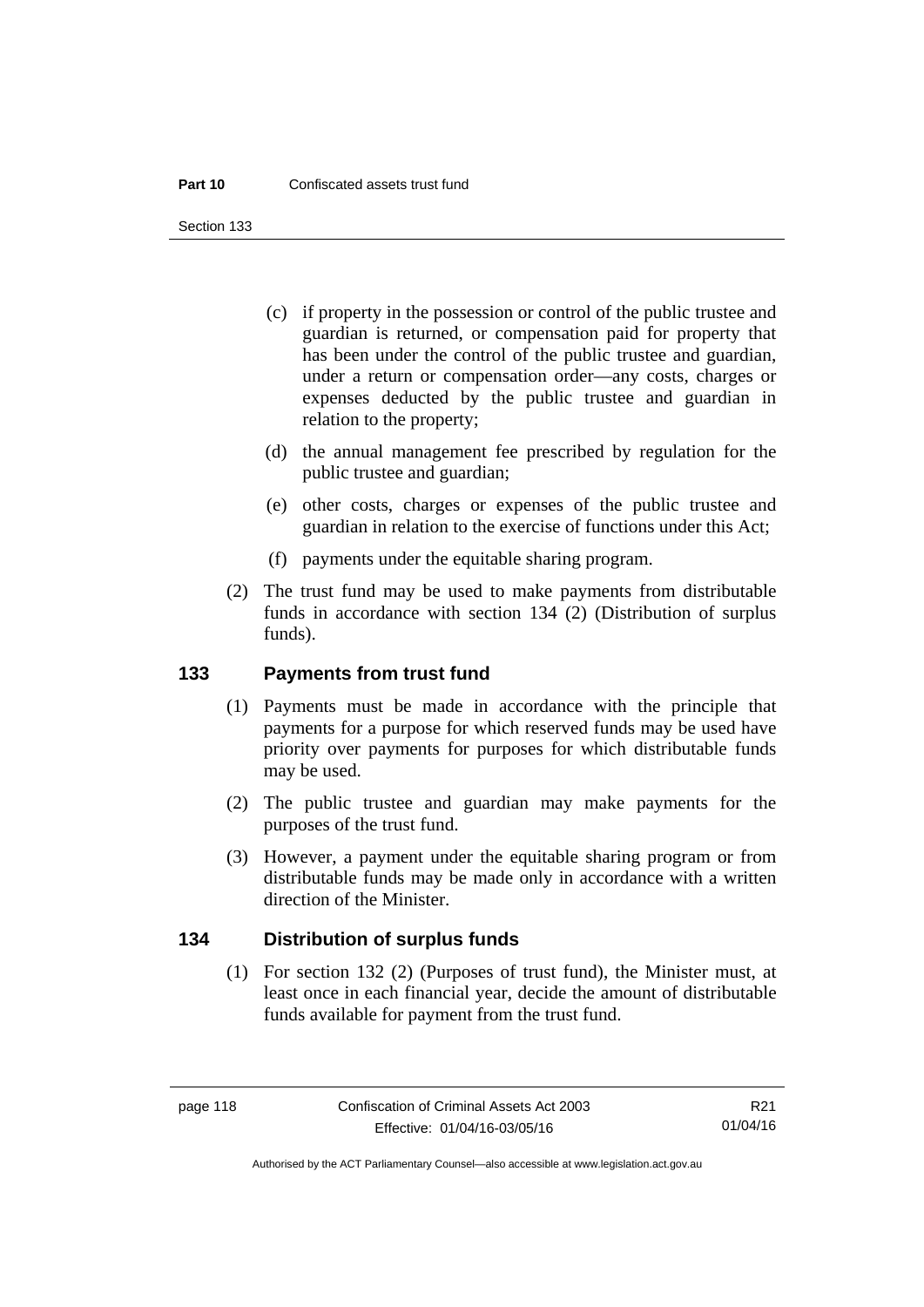- (2) The Minister may approve the use of part or all of the decided amount for any of the following purposes:
	- (a) the enforcement of territory laws;
	- (b) criminal justice activities;
	- (c) crime prevention;
	- (d) assistance to victims of crime;
	- (e) the prevention of drug abuse;
	- (f) the rehabilitation of drug users;
	- (g) a purpose prescribed by regulation relating to law enforcement or drug rehabilitation and education.
- (3) An approval is a notifiable instrument.

*Note* A notifiable instrument must be notified under the [Legislation Act](http://www.legislation.act.gov.au/a/2001-14).

#### **135 Review of reserved and distributable funds by public trustee and guardian**

- (1) The public trustee and guardian must review the trust fund at least twice each year to decide whether the amount of reserved funds is likely to be sufficient to meet the payments from reserved funds that may be made within the 6-month period after the review.
- (2) If the public trustee and guardian considers that the amount of reserved funds is likely to be insufficient, the public trustee and guardian must declare, in writing, an amount of distributable funds to be reserved funds.
- (3) The amount declared must not be more than is necessary to increase the amount of reserved funds to what is required to meet payments from reserved funds within the 6 months after the declaration is made.
- (4) If the public trustee and guardian considers that the amount of reserved funds is likely to be more than is necessary, the public

page 119

Authorised by the ACT Parliamentary Counsel—also accessible at www.legislation.act.gov.au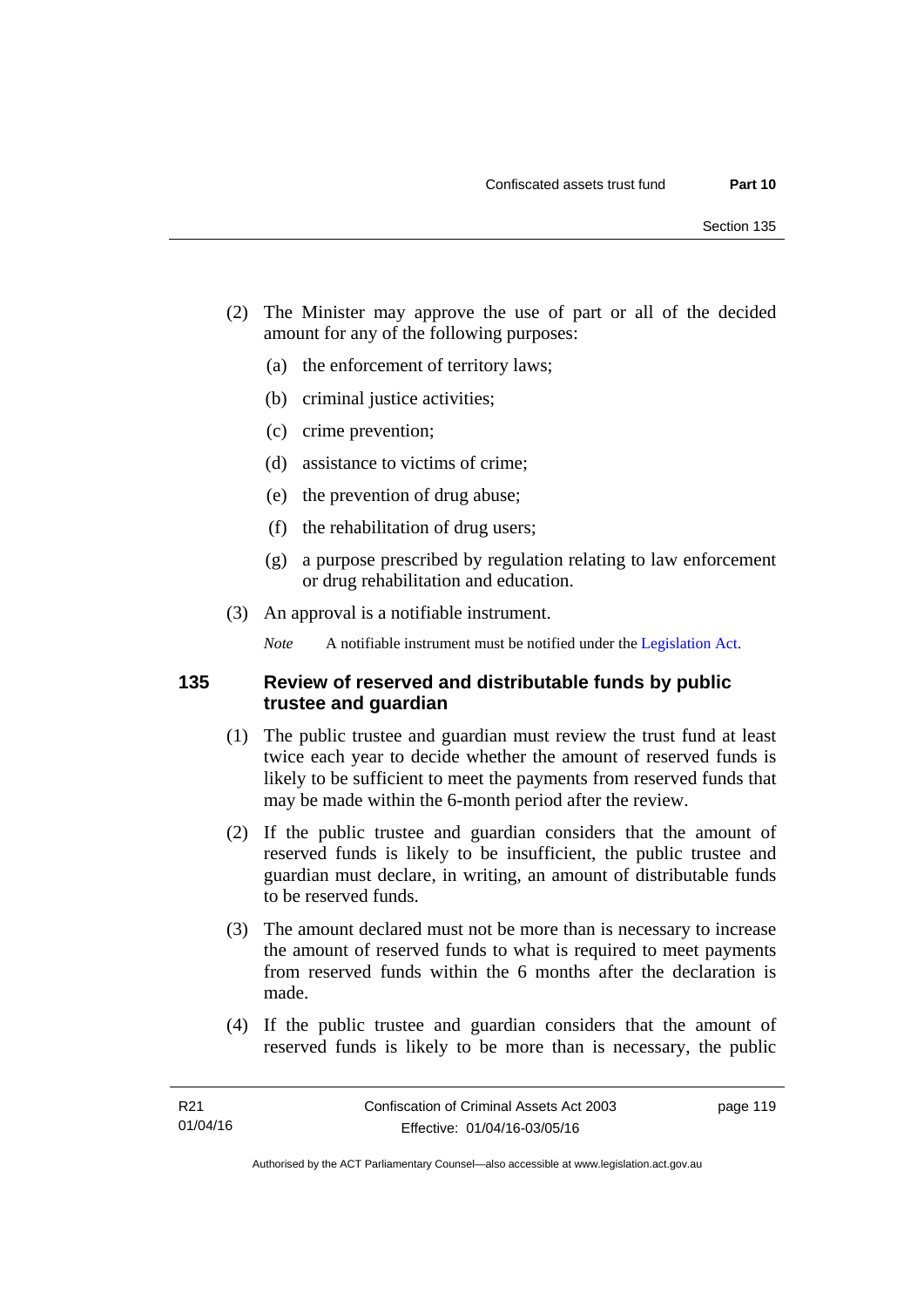#### **Part 10** Confiscated assets trust fund

Section 135

trustee and guardian must declare, in writing, the amount of the surplus funds to be distributable funds.

page 120 Confiscation of Criminal Assets Act 2003 Effective: 01/04/16-03/05/16

R21 01/04/16

Authorised by the ACT Parliamentary Counsel—also accessible at www.legislation.act.gov.au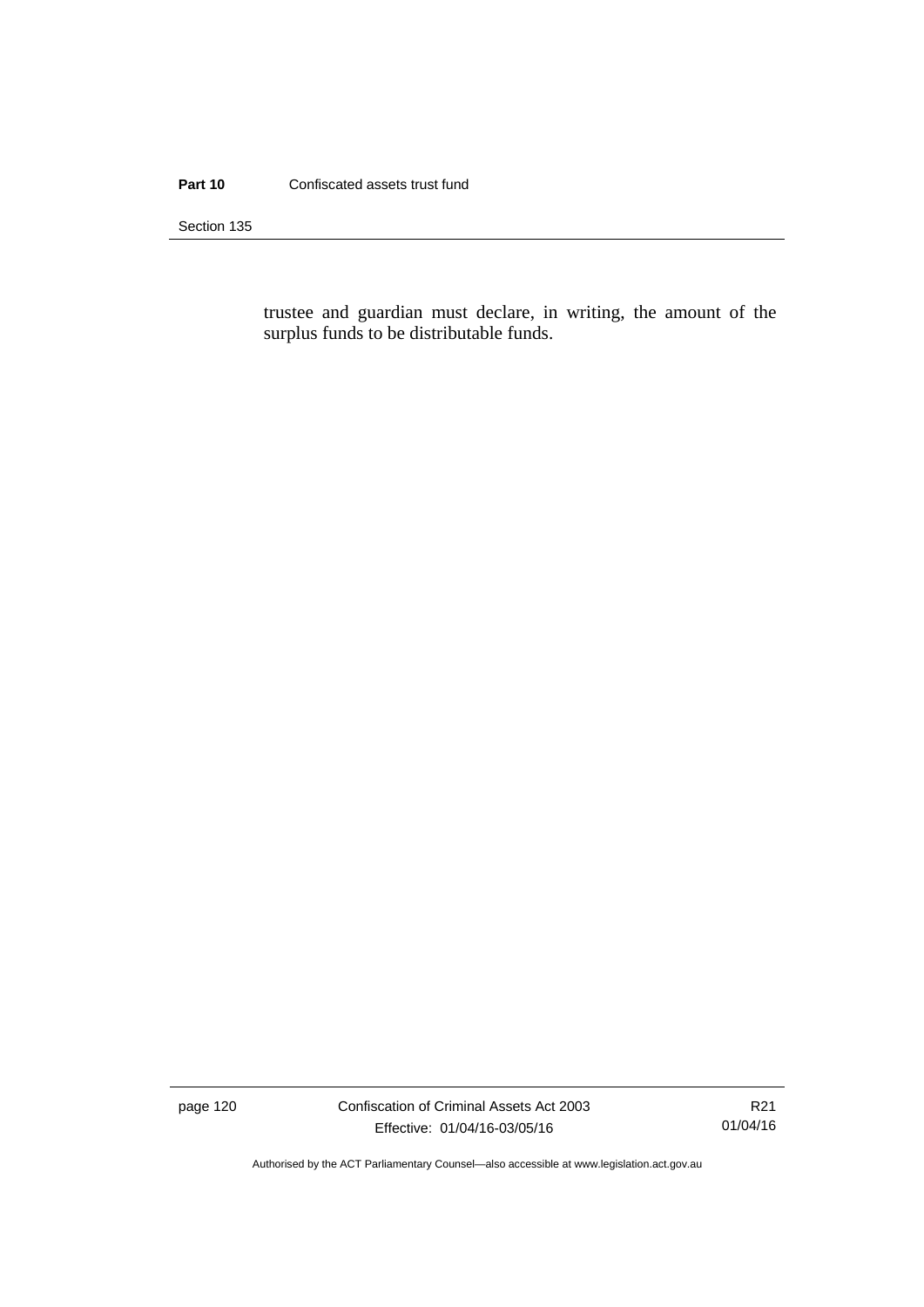# **Part 11** Interstate orders

*Note* Proceedings under this part are civil, not criminal (see s 237 (1) (b)).

#### **136 Meaning of** *authenticated* **for pt 11**

In this part:

*authenticated*, in relation to a corresponding law order, means authenticated by the entity that made the order in accordance with the corresponding law under which the order was made or the practice of the entity.

#### **Example**

if the entity is a court, the order may be authenticated by the court's seal or stamp

*Note* An example is part of the Act, is not exhaustive and may extend, but does not limit, the meaning of the provision in which it appears (see [Legislation Act,](http://www.legislation.act.gov.au/a/2001-14) s 126 and s 132).

### **137 Interstate restraining and forfeiture orders etc registration**

- (1) This section applies if—
	- (a) an interstate restraining order expressly applies to—
		- (i) stated property in the ACT; or
		- (ii) all the property in the ACT of a person; or
		- (iii) all the property (other than stated property) in the ACT of a person; or
	- (b) an interstate automatic forfeiture decision expressly applies to property in the ACT; or
	- (c) an interstate forfeiture order expressly applies to property in the ACT.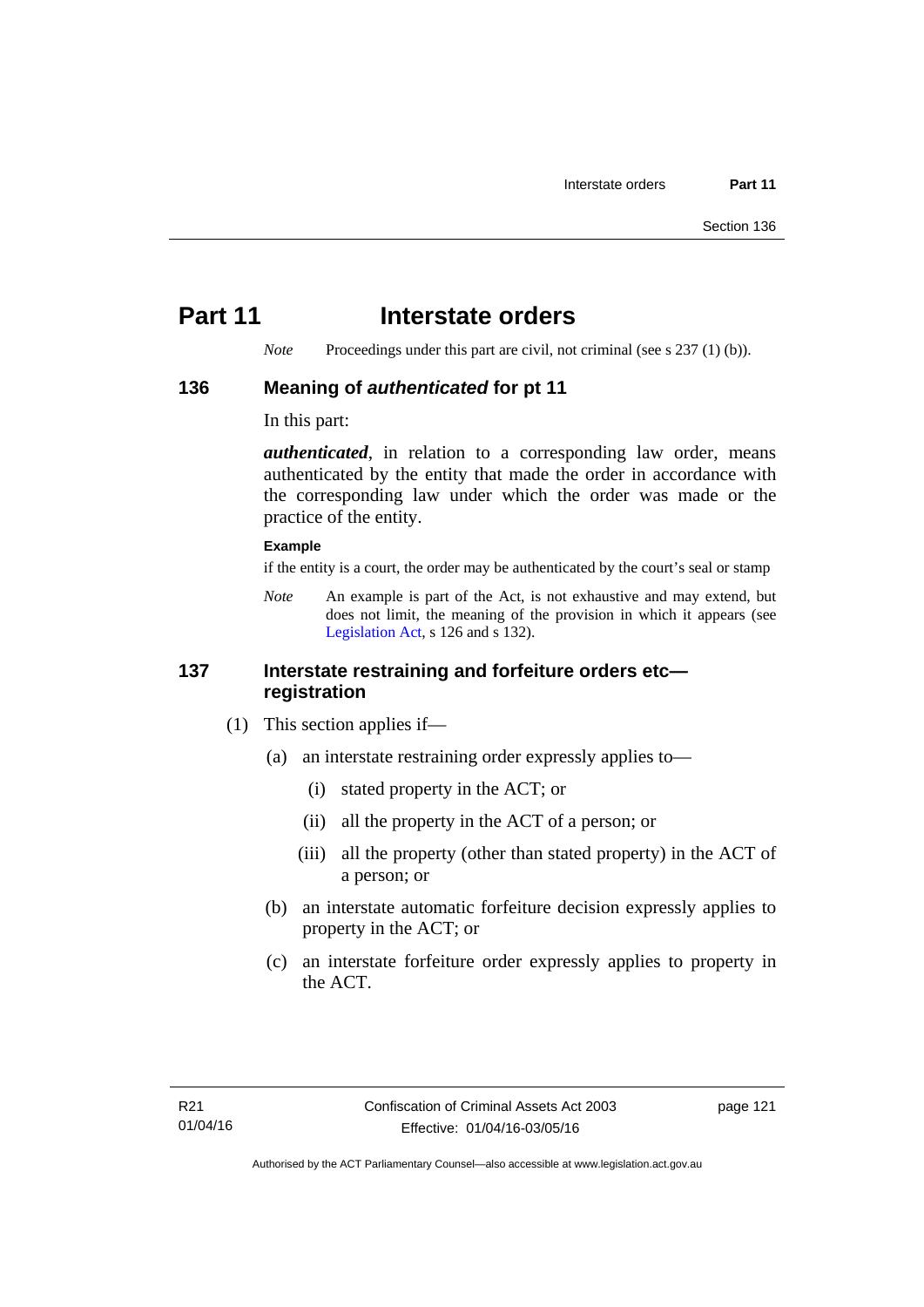Section 138

- (2) An authenticated copy of the order or decision may be registered in a relevant court by the applicant for the order or decision, the DPP or a person prescribed by regulation.
- (3) An authenticated copy of any amendment of the order or decision (made before or after the registration of the order or decision) may be registered in a relevant court by a person mentioned in subsection  $(2)$ .
- (4) Registration of the order or decision, and any amendment of the order or decision, may be refused to the extent that the order or decision, or the order or decision as amended, could not, on registration, be enforced in the ACT.
- (5) The order or decision, and any amendment of the order or decision, must be registered in accordance with the procedure of the relevant court.

### **138 Interstate restraining and forfeiture orders etc—interim registration**

- (1) This section applies to an electronic copy of an authenticated interstate restraining order, interstate automatic forfeiture decision or interstate forfeiture order or of an authenticated copy of any amendment of such an order or decision.
- (2) If the electronic copy is certified in accordance with the procedure of a relevant court, it is taken, for this Act, to be an authenticated copy of the order, decision or amendment.
- (3) However, if the order, decision or amendment is registered in the relevant court using the electronic copy, the registration ceases to have effect at the end of 5 days after the day of registration, or when an authenticated copy of the order, decision or amendment is registered, whichever happens first.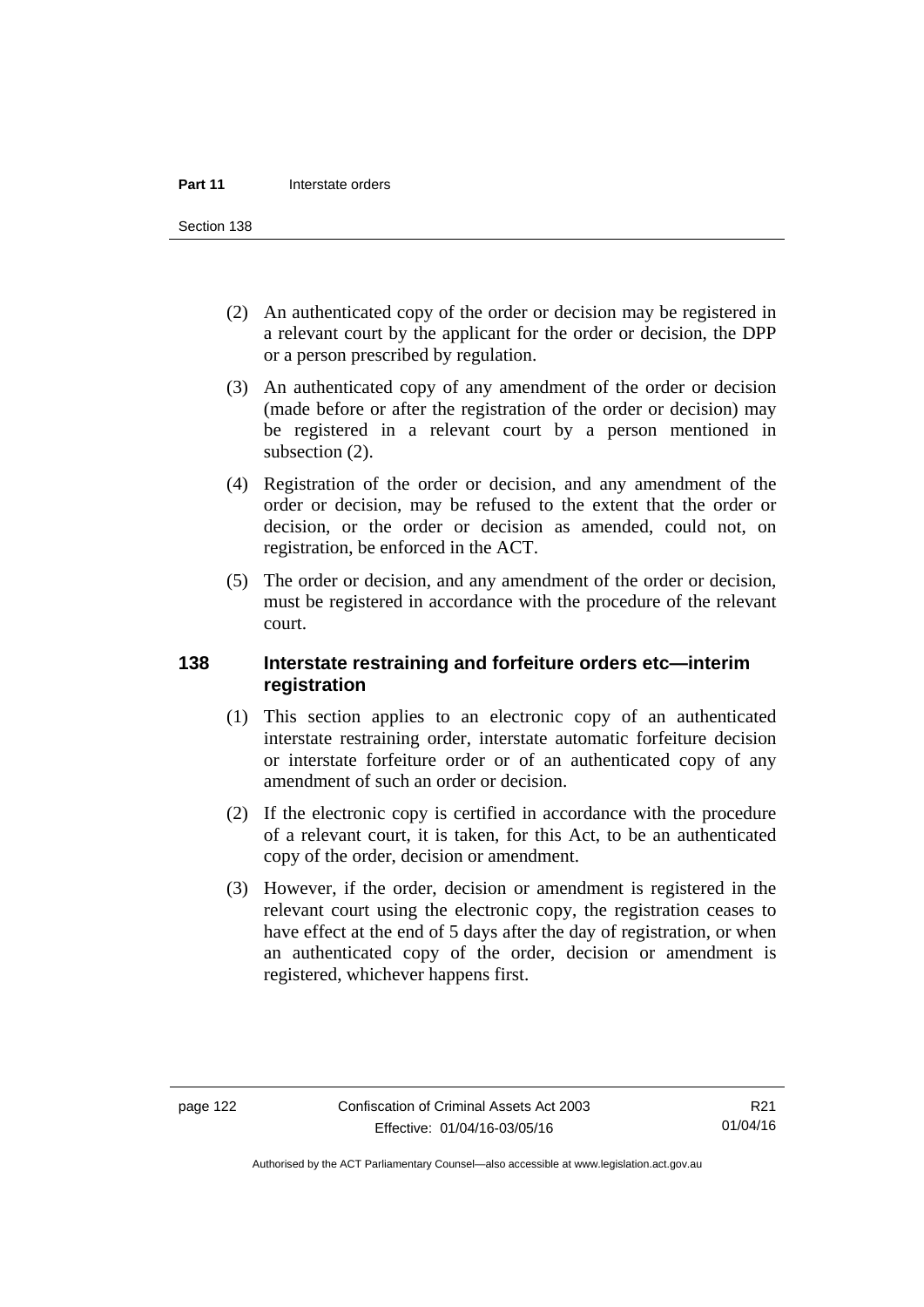(4) In this section:

*electronic copy*, of a document, includes the following copies of the document:

- (a) a faxed copy;
- (b) an emailed copy;
- (c) a scanned copy.

# **139 Interstate restraining and forfeiture orders etc—effect of registration**

- (1) For this Act, a registered interstate restraining order is taken to be a restraining order under this Act.
- (2) For this Act, a registered interstate automatic forfeiture decision is taken to be an automatic forfeiture under division 5.2 (Automatic forfeiture—conviction for serious offences).
- (3) For this Act, a registered interstate civil forfeiture order is taken to be a civil forfeiture order under this Act.
- (4) For this Act, a registered interstate conviction forfeiture order is taken to be a conviction forfeiture order under this Act.
- (5) An amendment of a registered interstate order or decision mentioned in this section has effect for this Act only if it is registered under this part.

### **140 Interstate restraining and forfeiture orders etc—ending of registration**

A registered interstate restraining order, automatic forfeiture decision or forfeiture order ceases to be registered under this Act if—

 (a) it ceases to be in force under the corresponding law under which it was made; or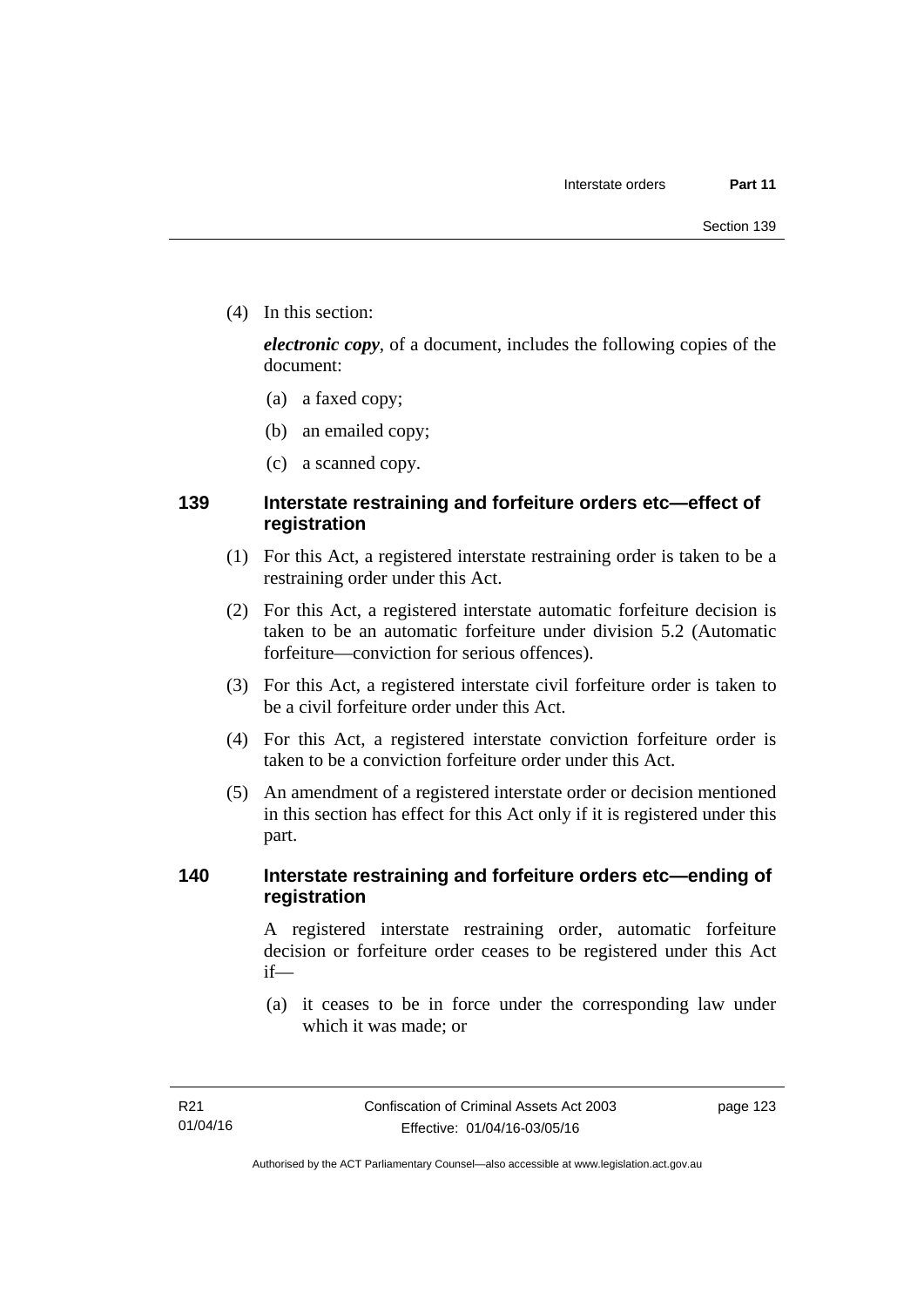Section 141

(b) its registration is cancelled under section 141.

#### **141 Interstate restraining and forfeiture orders etc cancellation of registration**

- (1) The registration of an interstate restraining order, interstate automatic forfeiture decision or interstate forfeiture order may be cancelled by a relevant court, or an officer of a relevant court prescribed by regulation, if—
	- (a) the registration was improperly obtained; or
	- (b) details of any amendment of the order or decision, or any direction of the entity that made the order or decision, was not given to the relevant court in accordance with the procedure of the court.
- (2) The registration of an interstate restraining order, interstate automatic forfeiture decision or interstate forfeiture order, or an amendment of such an order or decision, may be cancelled by a relevant court, to the extent that the order or decision, or the order or decision as amended, cannot be enforced in the ACT.

### **142 Creation of interstate penalty charges**

- (1) This section applies if—
	- (a) an interstate restraining order is made because of the commission, or the alleged commission, of a relevant offence by a person; and
	- (b) an interstate penalty order is made against the person in relation to the offence; and
	- (c) the interstate restraining order is registered under this Act; and
	- (d) the interstate penalty order is registered in the ACT under the *[Service and Execution of Process Act 1992](http://www.comlaw.gov.au/Details/C2011C00436)* (Cwlth).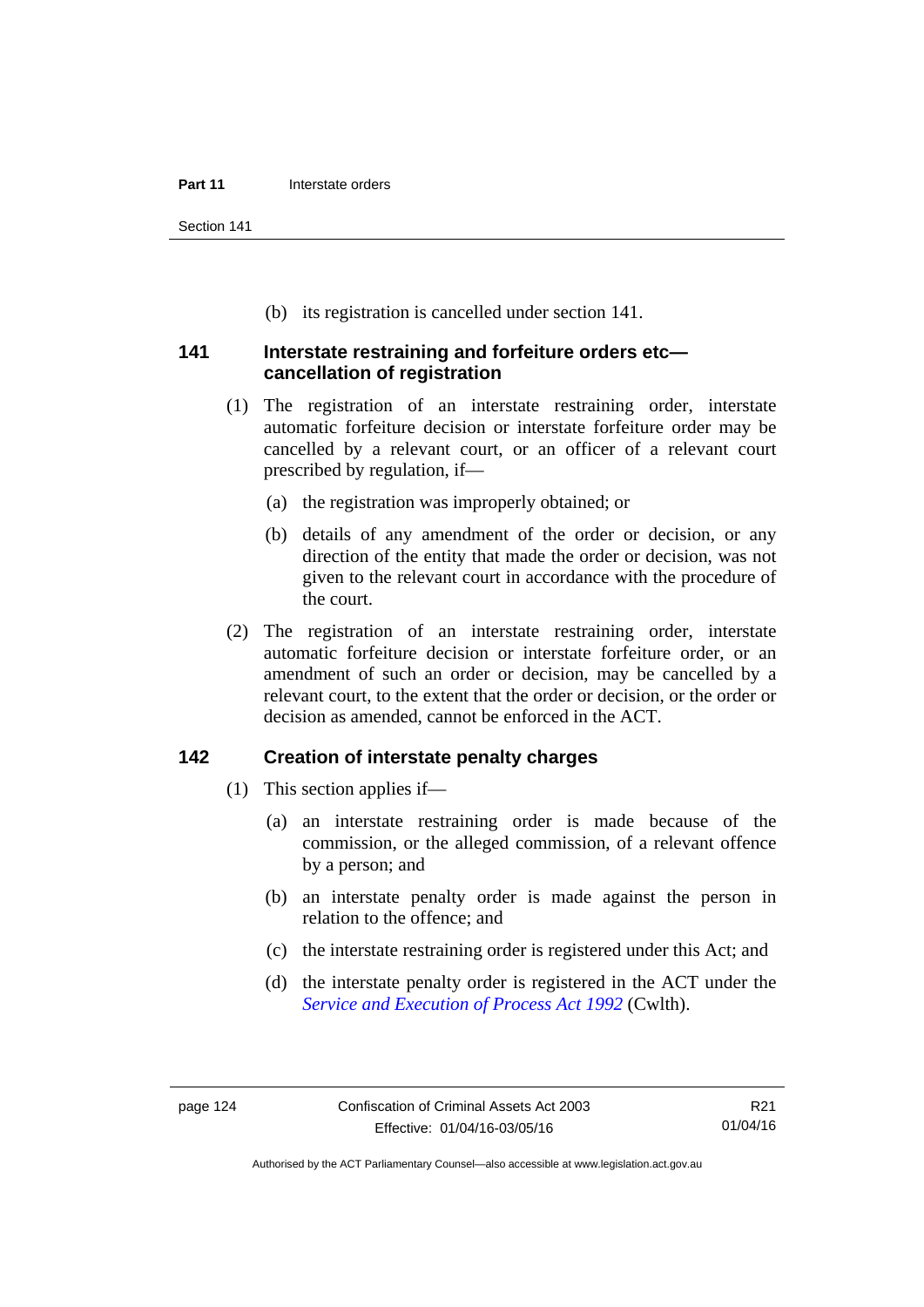- (2) On the registration of both of the orders mentioned in subsection (1) (c) and (d), a charge (an *interstate penalty charge*) to secure the amount payable under the interstate penalty order is created over the property in the ACT restrained under the interstate restraining order.
- (3) If the interstate restraining order is amended, after the interstate penalty order is made, to add more property, and the interstate restraining order is registered under this part, the additional property is also subject to the penalty charge on registration of the amendment.

# **143 Interstate penalty charges—effect of creation**

For this Act, an interstate penalty charge is taken to be a penalty charge under this Act.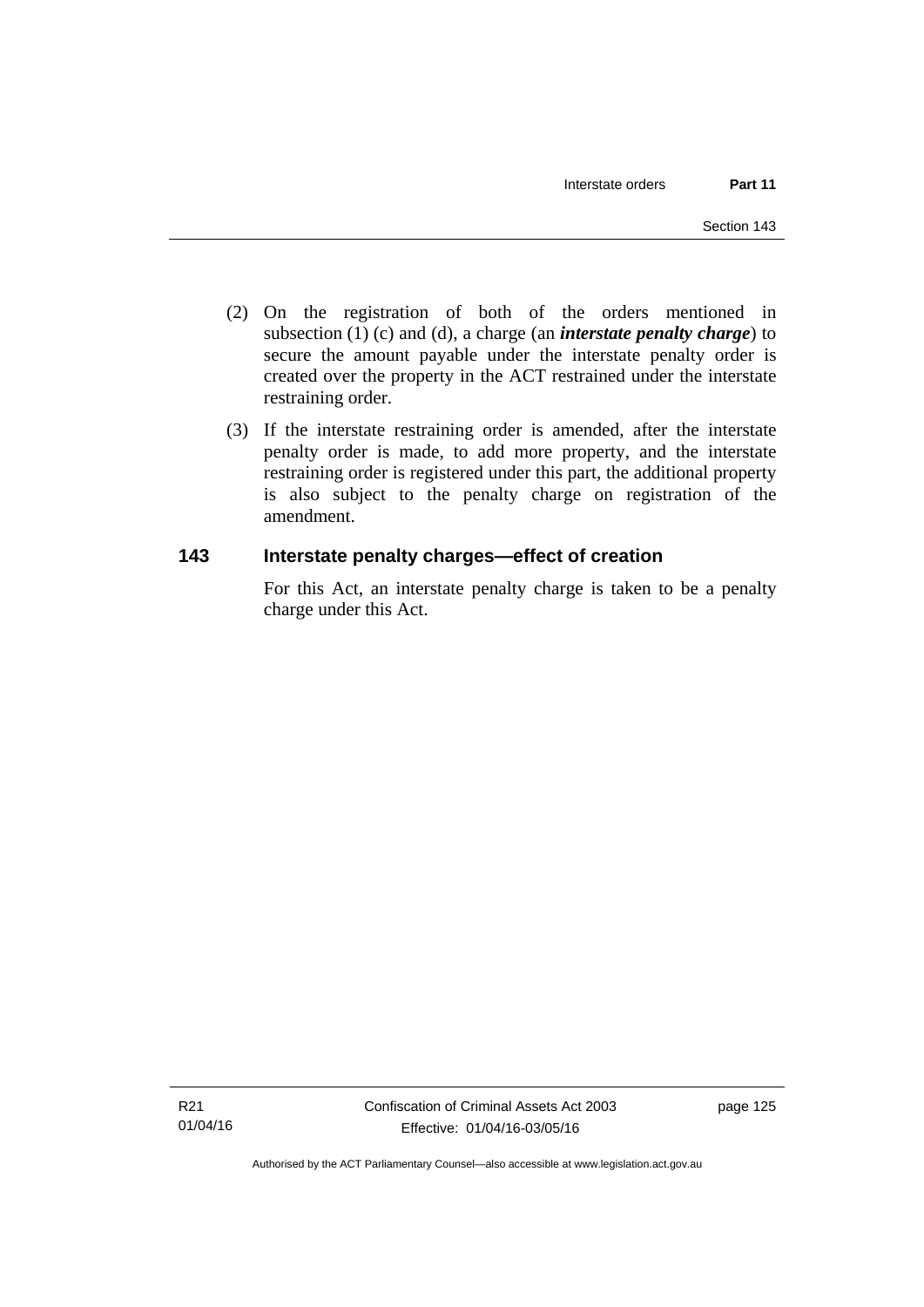**Part 12** Information gathering<br>**Division 12.1** Inquiry notices **Inquiry notices** Section 144

# **Part 12 Information gathering**

# **Division 12.1 Inquiry notices**

#### **144 Meaning of** *inquiry notice*

In this Act:

*inquiry notice* means a notice by a police officer requiring a financial institution to give the officer stated information in relation to—

- (a) an account with the institution (including whether an account has existed or does exist); or
- (b) a transaction (other than in relation to an account) conducted, or proposed to be conducted, by or with the institution (including whether a transaction has been conducted).
- *Note 1 Account* includes a safe-deposit box (see dict, def *account*).
- *Note* 2 It is an offence to contravene an inquiry notice, to give false or misleading information in purported compliance with an inquiry notice, or to disclose the existence or operation of the notice (see div 12.6).

#### **145 Inquiry notices—giving**

- (1) A police officer of the rank of commander (or higher) may give an inquiry notice to a financial institution.
- (2) The inquiry notice may be given only if the police officer is satisfied that the information to which the notice relates is relevant to deciding whether—
	- (a) an application could be made for an order under this Act (including for another order under this part), a corresponding law order, or a search warrant under part 13 (Search warrants), in relation to anyone; or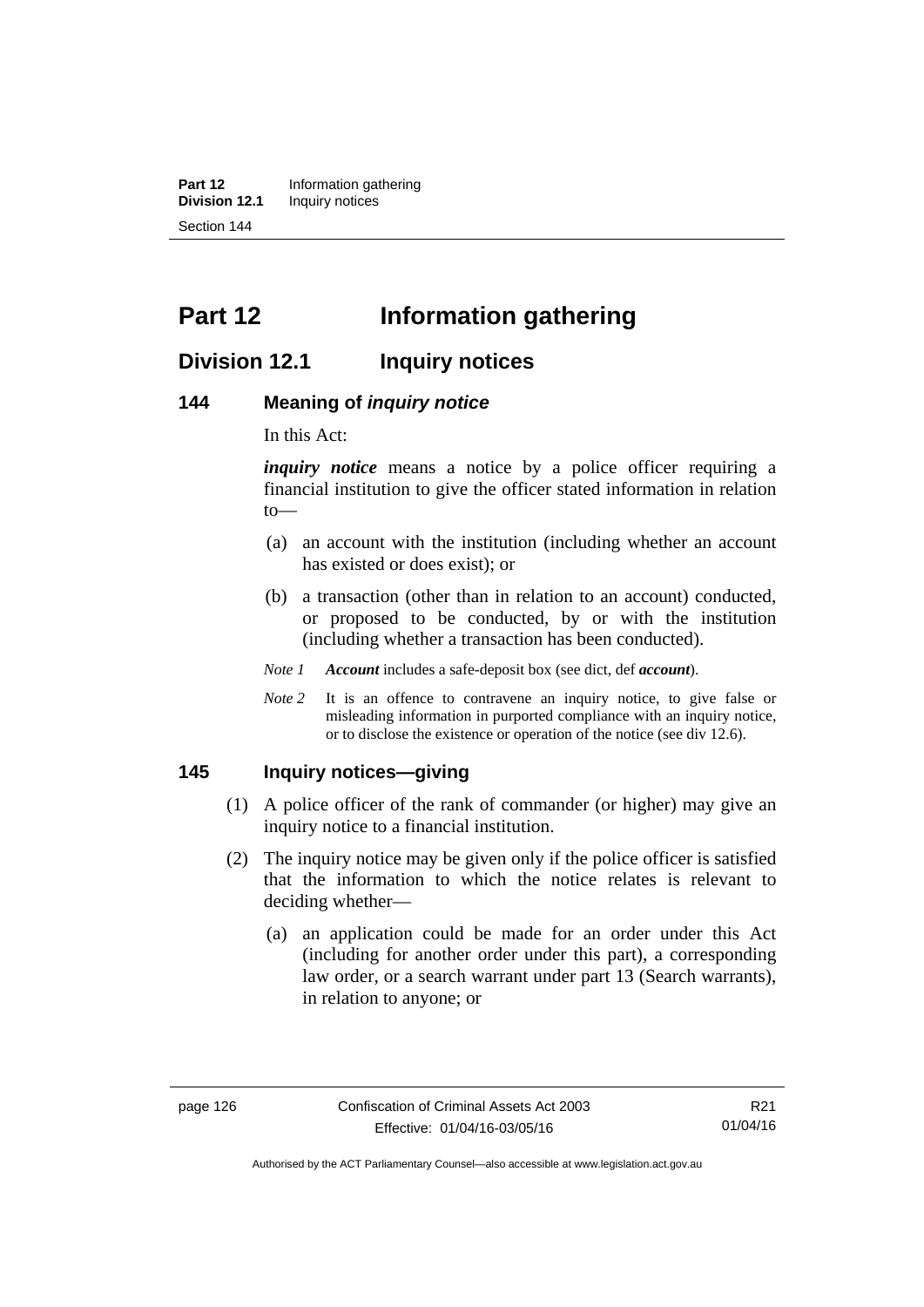- (b) a proceeding could be begun against anyone for an offence against this Act or a corresponding law or for a money laundering offence.
- *Note* A *money laundering offence* includes a prescribed offence against a law of the Commonwealth, a State or another Territory, see dict.
- (3) The police officer must give a copy of the notice to the financial institution to which the notice applies.
	- *Note* For how documents may be served, see the [Legislation Act,](http://www.legislation.act.gov.au/a/2001-14) pt 19.5.

### **146 Inquiry notices—form**

- (1) An inquiry notice must be signed by the police officer giving it.
- (2) The notice must state—
	- (a) that it is an inquiry notice under this Act; and
	- (b) the financial institution to which the notice applies; and
	- (c) the information that the financial institution is required to give; and
	- (d) how the information is to be given; and
	- (e) that the inquiry notice is a non-disclosable information order.
	- *Note* The disclosure of the existence or operation of a non-disclosable information order is prohibited (see s 192).
- (3) The notice must also include a statement setting out the effect of division 12.6 (Information order offences) in relation to inquiry notices.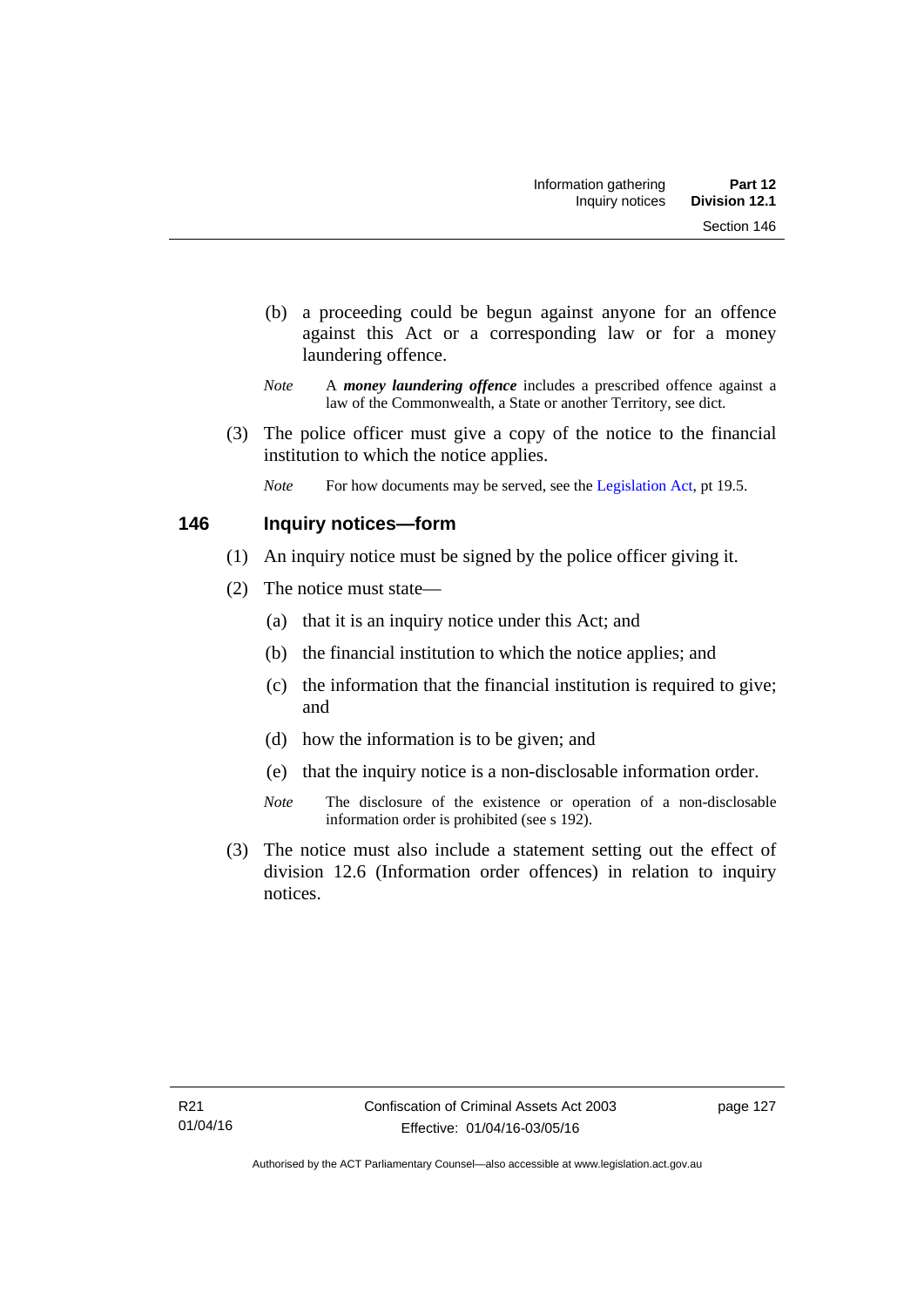# **147 Inquiry notices—immunity for complying financial institutions and staff**

A civil proceeding does not lie against a financial institution, or an officer, employee or agent of a financial institution, in relation to loss, damage or injury of any kind to someone else because of the giving of information honestly to a police officer in compliance with (or purported compliance with) an inquiry notice

# **Division 12.2 Monitoring orders**

- *Note 1* For general provisions about a proceeding for a monitoring order (which is a confiscation proceeding—see s 236), see pt 14.
- *Note 2* In particular, no advance notice to anyone is required of the application for the order, and the application may be heard in closed court, without the offender or the public being present (see s 243).

# **148 Meaning of** *monitoring order*

In this Act:

*monitoring order* means an order under section 151 (Monitoring orders—making) requiring a financial institution give a police officer information obtained or held by the institution about transactions conducted, or proposed to be conducted, by a person with the institution.

# **149 Monitoring orders—application**

- (1) A police officer may apply to a relevant court for a monitoring order.
- (2) The application may be made only if the police officer has reasonable grounds for suspecting that the person in relation to whom the order is sought—
	- (a) has committed, or is about to commit, a serious offence; or
	- (b) was involved in the commission, or is about to be involved in the commission, of a serious offence; or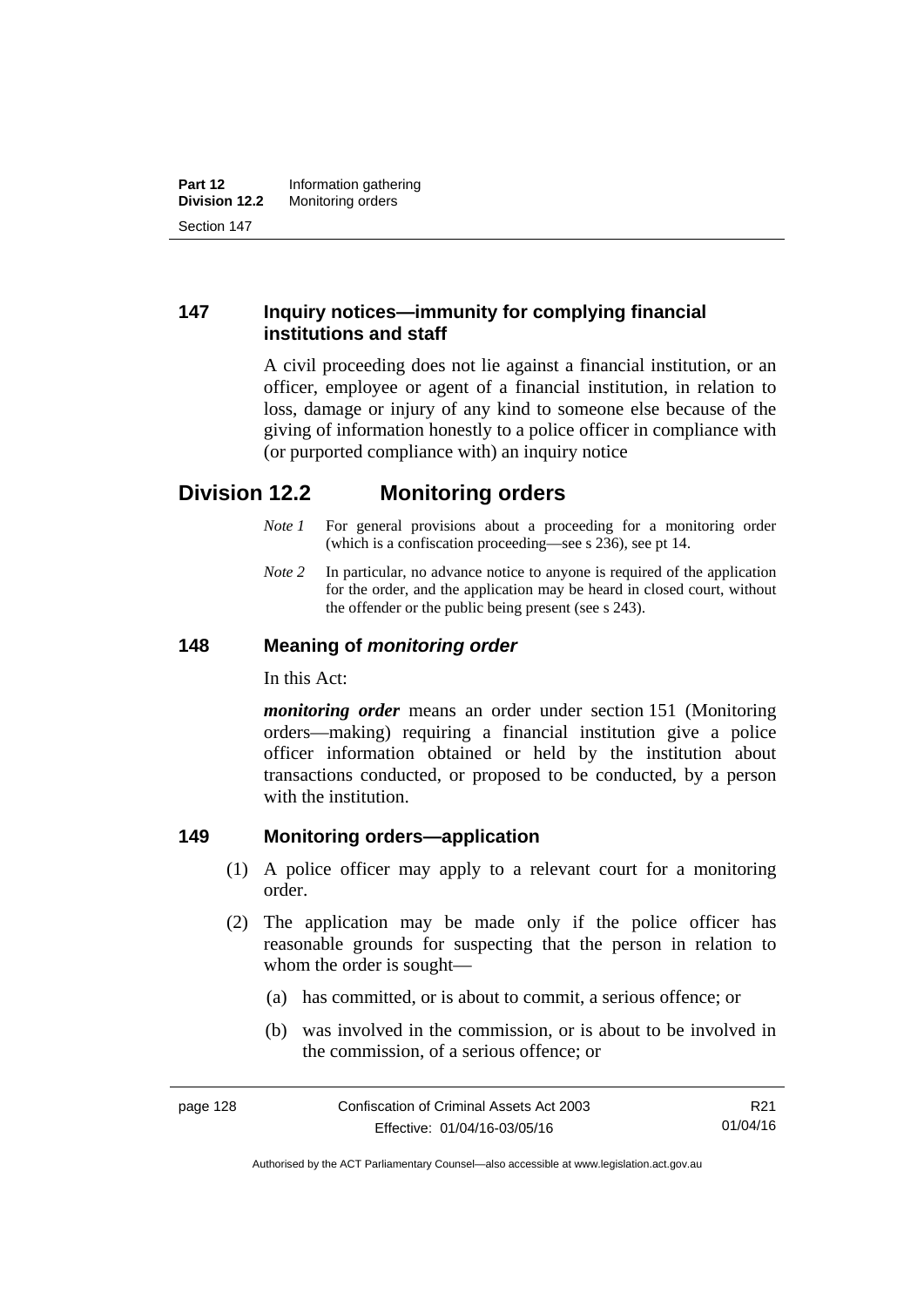- (c) has derived, or is about to derive, property or a benefit from the commission of a serious offence.
- *Note Serious offence* means an offence against a territory law or the law of the Commonwealth, a State or another Territory that is punishable by imprisonment for 5 years or longer (see s 13 (2)).

#### **150 Monitoring orders—affidavit supporting application**

- (1) An application for a monitoring order must be supported by an affidavit of the applicant police officer stating the grounds for the officer's suspicions.
- (2) The court may require the police officer to give additional information about the grounds on which the order is sought.

### **151 Monitoring orders—making**

- (1) This section applies if an application is made under section 149 (Monitoring orders—application) to a relevant court for a monitoring order requiring a financial institution to give a police officer information obtained or held by the institution about transactions conducted, or proposed to be conducted with the institution, by the person in relation to whom the order is sought.
- (2) The relevant court must make the monitoring order sought if, having regard to the police officer's affidavit supporting the application and any other evidence before the court, the court is satisfied that there are reasonable grounds for the officer's suspicions stated in the affidavit.
- (3) The order must state—
	- (a) that it is a monitoring order under this Act; and
	- (b) the financial institution to which the order applies; and
	- (c) the person in relation to whom the order is made; and
	- (d) the nature of the transactions to be monitored; and

page 129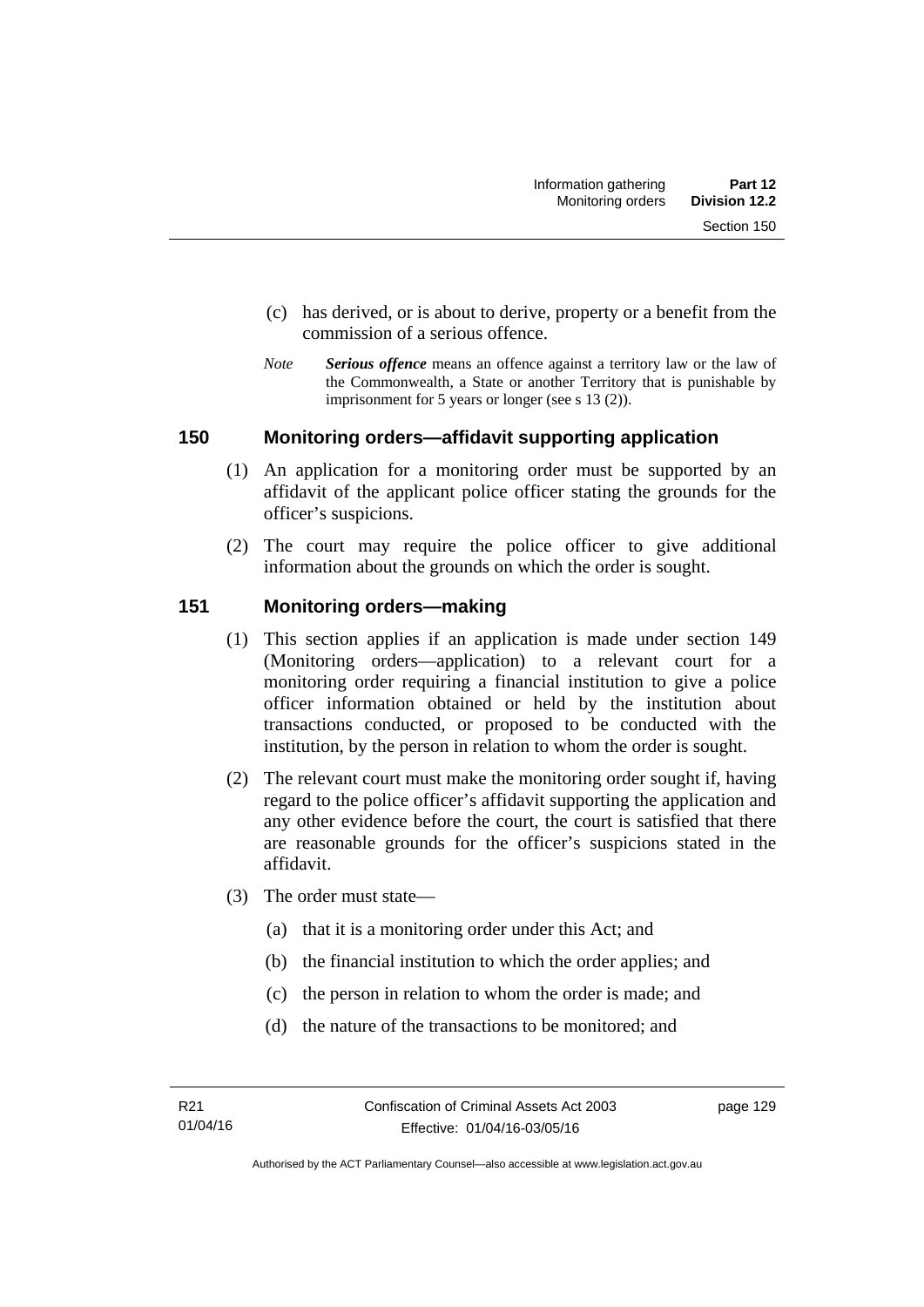- (e) the information that the financial institution is required to give; and
- (f) how the information is to be given; and
- (g) the period for which the order has effect; and
- (h) that the monitoring order is a non-disclosable information order.
- *Note* The disclosure of the existence or operation of a non-disclosable information order is prohibited (see s 192).
- (4) The order must also include a statement setting out the effect of division 12.6 (Information order offences) in relation to monitoring orders.
- (5) The period mentioned in subsection (3) (g) must not begin earlier than the day when notice of the order is given to the financial institution and must end not later than 3 months after the day when the order is made.
- (6) To remove any doubt, a relevant court may make 2 or more monitoring orders (including for successive periods) in relation to the same person.
- (7) The chief police officer must give a copy of a monitoring order to the financial institution to which the order applies.
	- *Note* For how documents may be served, see the [Legislation Act,](http://www.legislation.act.gov.au/a/2001-14) pt 19.5.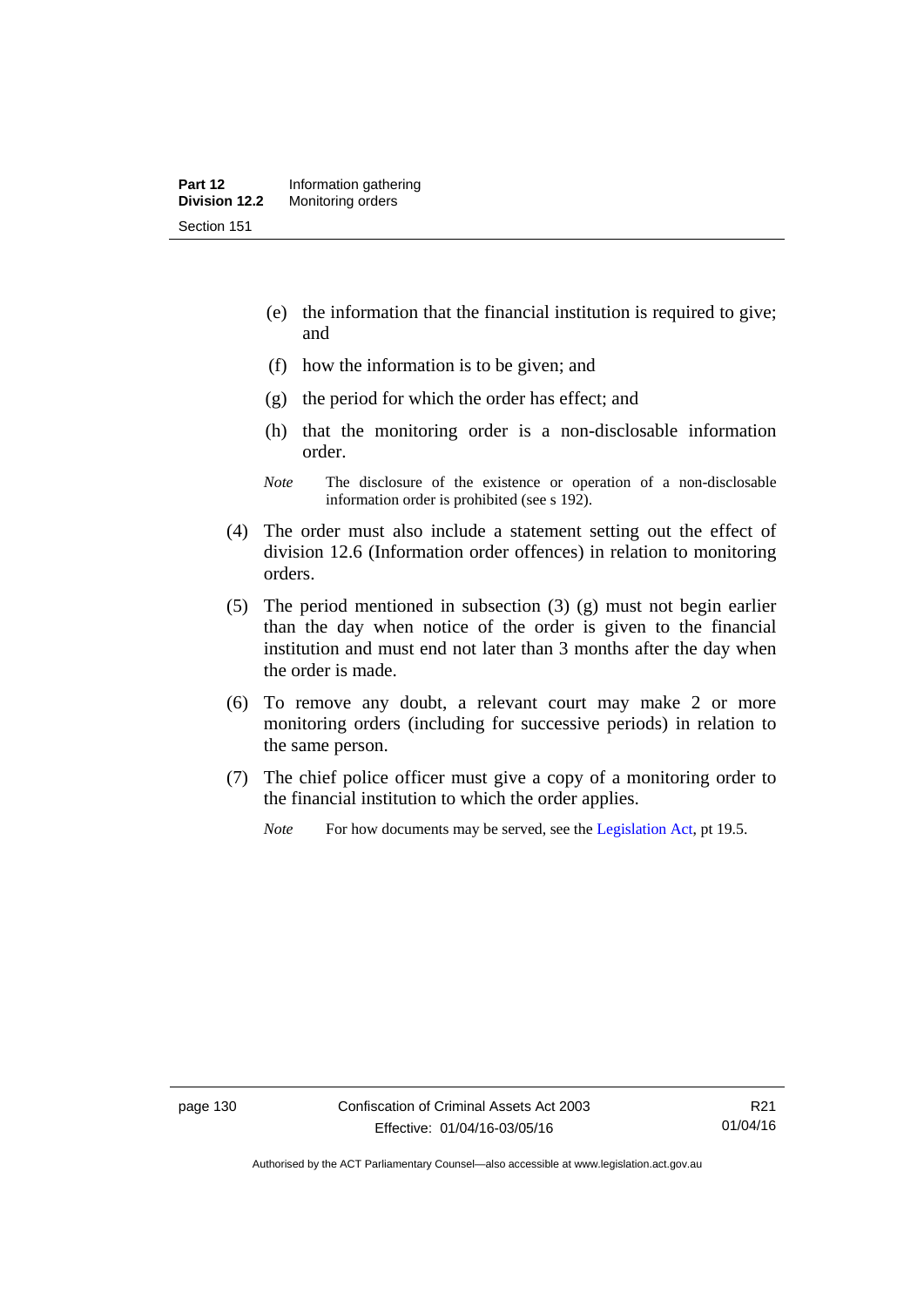# **Division 12.3 Transaction suspension orders**

- *Note 1* For general provisions about a proceeding for a transaction suspension order (which is a confiscation proceeding—see s 236), see pt 14.
- *Note 2* In particular, no advance notice to anyone is required of the application for the order, and the application may be heard in closed court, without the offender or the public being present (see s 243).

### **152 Meaning of** *transaction suspension order*

(1) In this Act:

*transaction suspension order* means an order under section 155 (Transaction suspension orders—making) requiring a financial institution, on becoming aware of a transaction (including a proposed transaction) to be conducted through a stated account, to—

- (a) immediately tell a police officer about the transaction; and
- (b) delay the processing of the transaction for 48 hours after the institution becomes aware of the transaction.
- (2) In this section:

*account* does not include a safe-deposit box.

#### **153 Transaction suspension orders—application**

- (1) A police officer may apply to a relevant court for a transaction suspension order.
- (2) The application may be made only if the police officer has reasonable grounds for suspecting that—
	- (a) the person in relation to whom the order is sought—
		- (i) has committed, or is about to commit, a money laundering offence; or
		- (ii) was involved in the commission, or is about to be involved in the commission, of a money laundering offence; or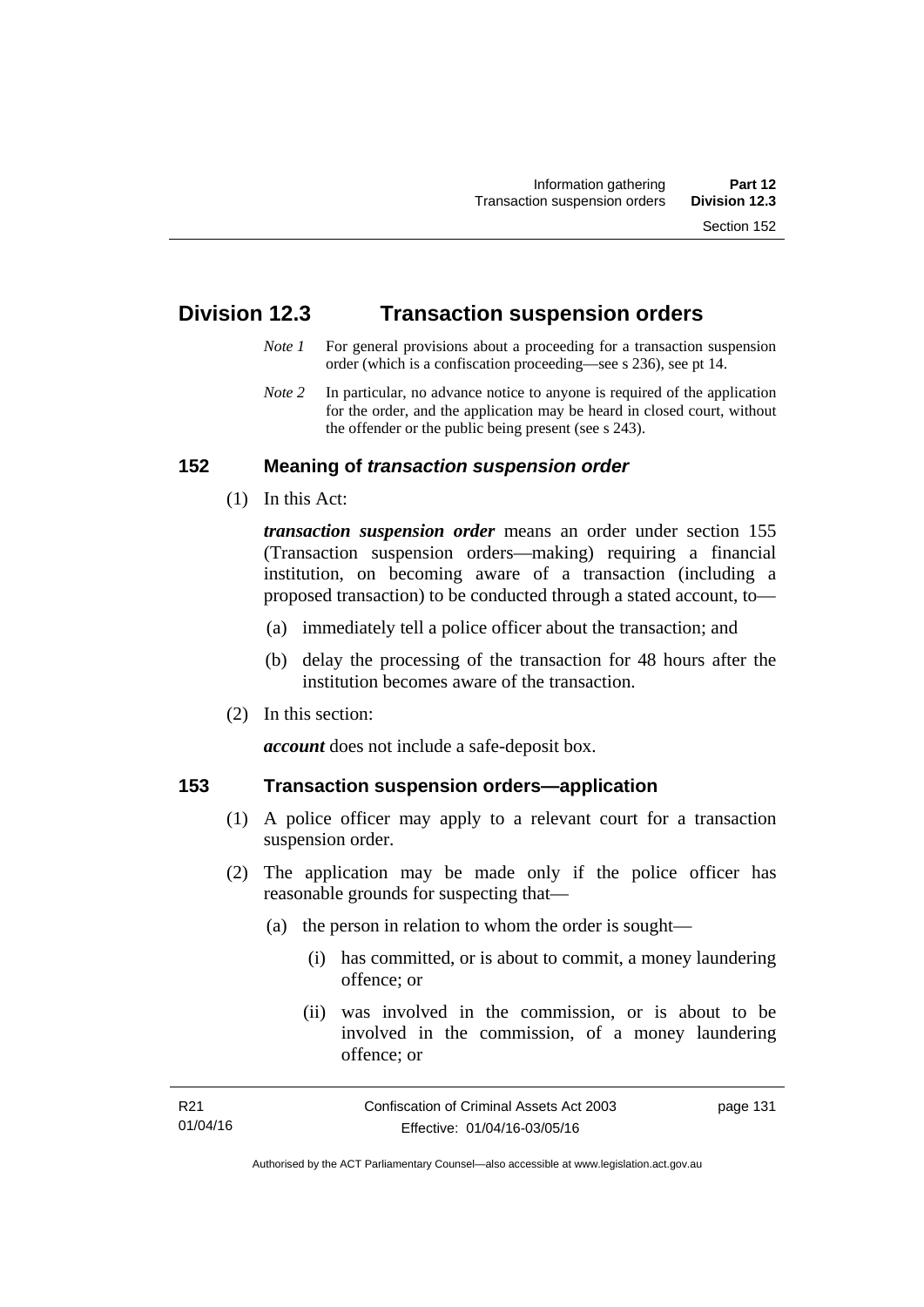- (iii) has derived, or is about to derive, property or a benefit from the commission of a money laundering offence; and
- (b) the account in relation to which the order is sought is operated by, or under the effective control of, the person.
	- *Note 1* For the meaning of *effective control*, see s 14.
	- *Note 2* A *money laundering offence* includes a prescribed offence against a law of the Commonwealth, a State or another Territory (see dict).
	- *Note* 3 For the meaning of *in relation to*, see dict.
- (3) To remove any doubt, the application may be made in relation to 2 or more accounts.

## **154 Transaction suspension orders—affidavit supporting application**

- (1) An application for a transaction suspension order must be supported by an affidavit of the applicant police officer stating—
	- (a) the grounds for the officer's suspicions; and
	- (b) the account in relation to which the order is sought.
- (2) The court may require the police officer to give additional information about the grounds on which the order is sought.

#### **155 Transaction suspension orders—making**

- (1) This section applies if an application is made under section 153 (Transaction suspension orders—application) to a relevant court for a transaction suspension order requiring a financial institution, on becoming aware of a transaction (including a proposed transaction) to be conducted through the account to which the application relates, to—
	- (a) immediately tell a police officer about the transaction; and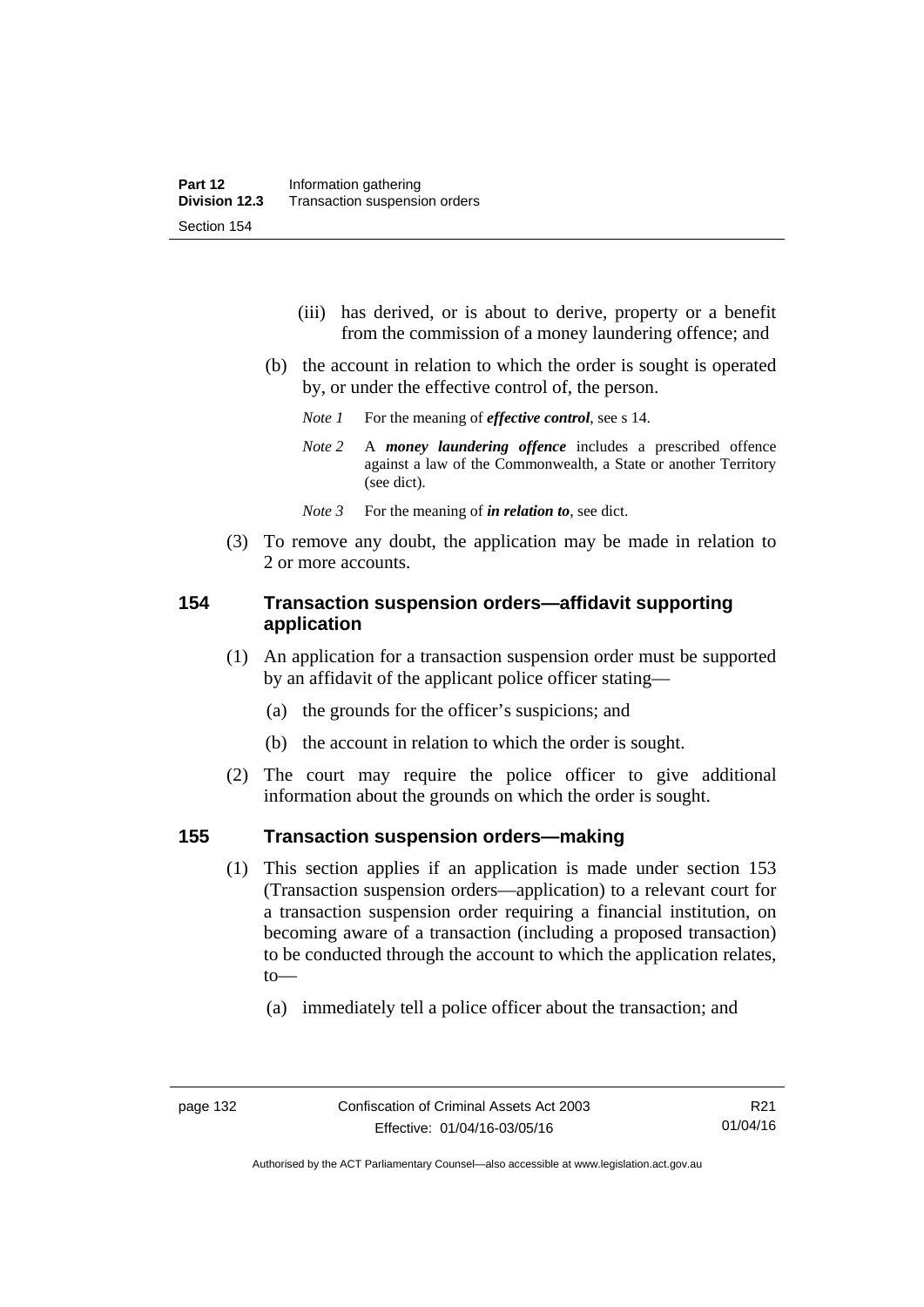- (b) delay the processing of the transaction for 48 hours after the institution becomes aware of the transaction.
- (2) The relevant court must make the transaction suspension order sought if, having regard to the police officer's affidavit supporting the application and any other evidence before the court, the court is satisfied that there are reasonable grounds for the officer's suspicions stated in the affidavit.
- (3) The order must state—
	- (a) that it is a transaction suspension order under this Act; and
	- (b) the terms of the order; and
	- (c) the financial institution to which the order applies; and
	- (d) the account in relation to which the order is made; and
	- (e) how notice of transactions (including proposed transactions) is to be given; and
	- (f) the period for which the order has effect; and
	- (g) that the transaction suspension order is a non-disclosable information order.
	- *Note 1* The disclosure of the existence or operation of a non-disclosable information order is prohibited (see s 192).
	- *Note 2* An order cannot be made in relation to a safe-deposit box (see s 152 (2)).
- (4) The order must also include a statement setting out the effect of division 12.6 (Information order offences) in relation to transaction suspension orders.
- (5) The period mentioned in subsection (3) (f) must not begin earlier than the day when notice of the order is given to the financial institution and must end not later than 3 months after the day when the order is made.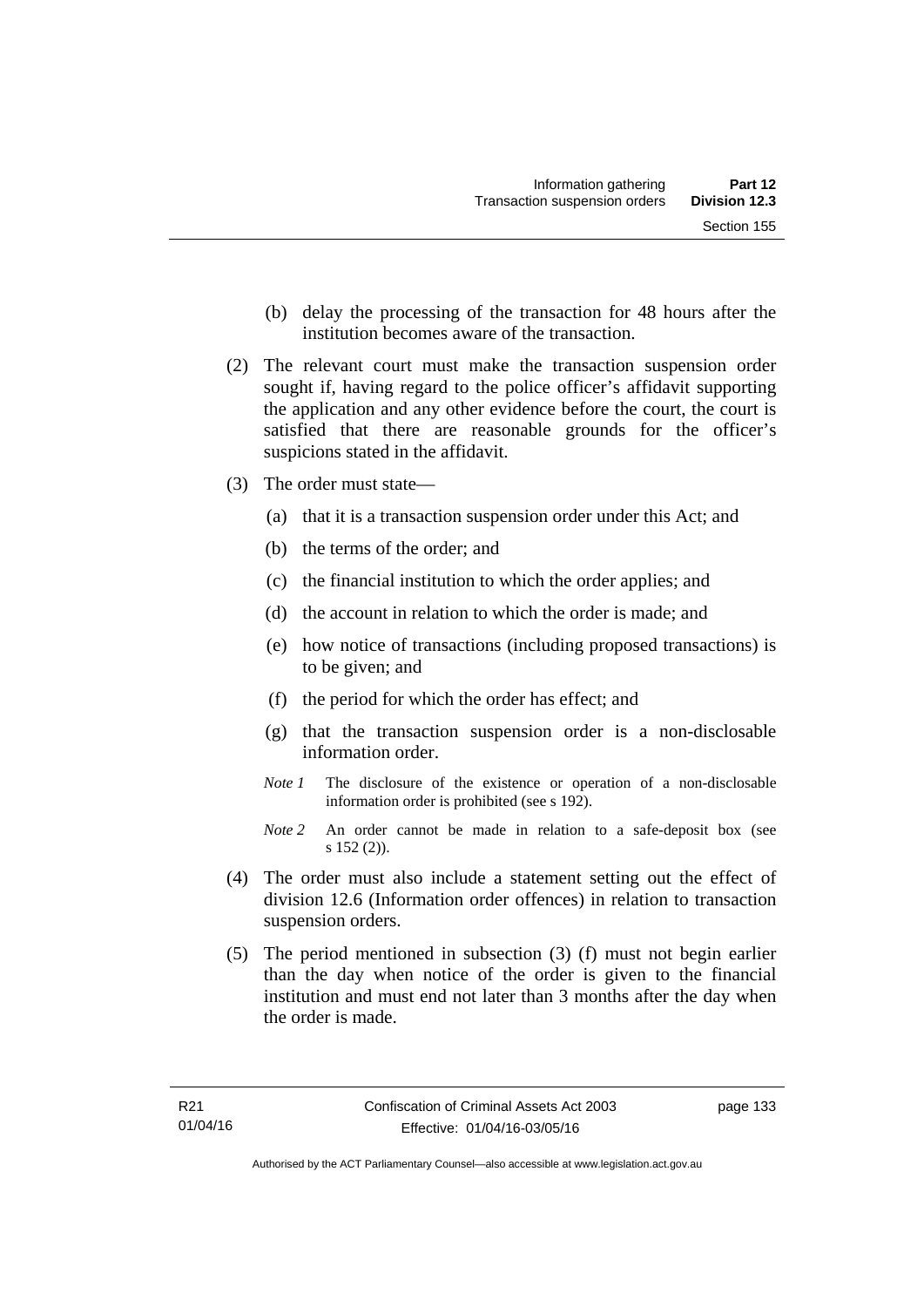- (6) To remove any doubt, a relevant court may make 2 or more transaction suspension orders (including for successive periods) in relation to the same account.
- (7) The chief police officer must give a copy of a transaction suspension order to the financial institution to which the order applies.
	- *Note* For how documents may be served, see the [Legislation Act,](http://www.legislation.act.gov.au/a/2001-14) pt 19.5.

page 134 Confiscation of Criminal Assets Act 2003 Effective: 01/04/16-03/05/16

R21 01/04/16

Authorised by the ACT Parliamentary Counsel—also accessible at www.legislation.act.gov.au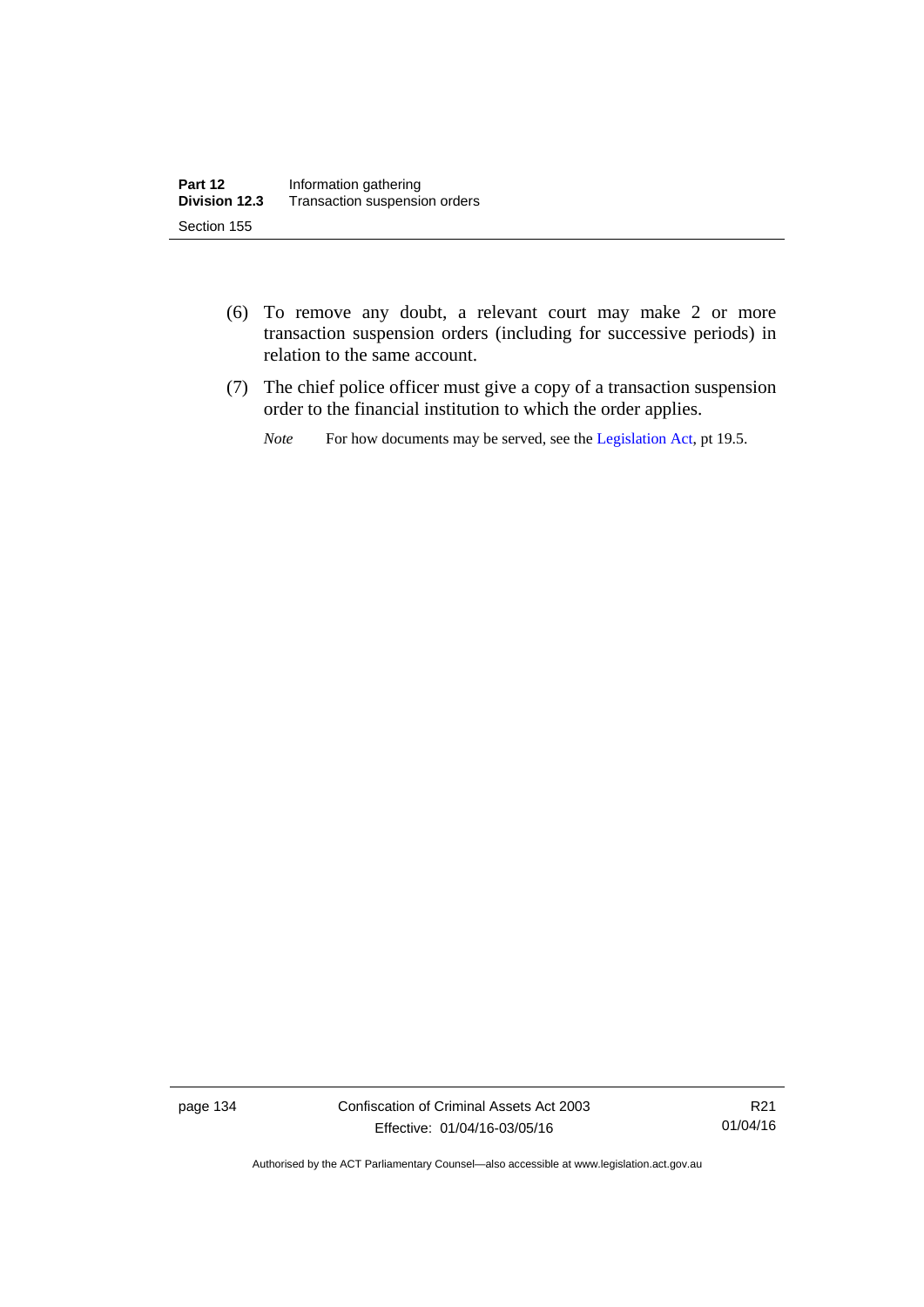# **Division 12.4 Production orders for propertytracking documents**

- *Note 1* For general provisions about a proceeding for a production order (which is a confiscation proceeding—see s 236), see pt 14.
- *Note* 2 In particular, no advance notice to anyone is required of the application for the order, and the application may be heard in closed court, without the offender or the public being present (see s 243).

### **156 Meaning of** *production order*

In this Act:

*production order* means an order under section 160 (Production orders—making) requiring a person to give a police officer any property-tracking documents in the person's possession or control that relate to the person or property (or both) stated in the order.

## **157 Meaning of** *property-tracking document*

In this Act:

*property-tracking document* means—

- (a) a document relevant to identifying, locating or quantifying—
	- (i) property (including tainted property and property under the effective control of a person) in relation to which action has been or could be taken under this Act or a corresponding law; or
	- (ii) benefits derived by a person from the commission (or the alleged commission) of a relevant offence; or
	- (iii) evidence in relation to property or benefits mentioned in subparagraph (i) or (ii); or
- (b) a document relevant to identifying or locating a document necessary for the transfer of property mentioned in paragraph (a) (i); or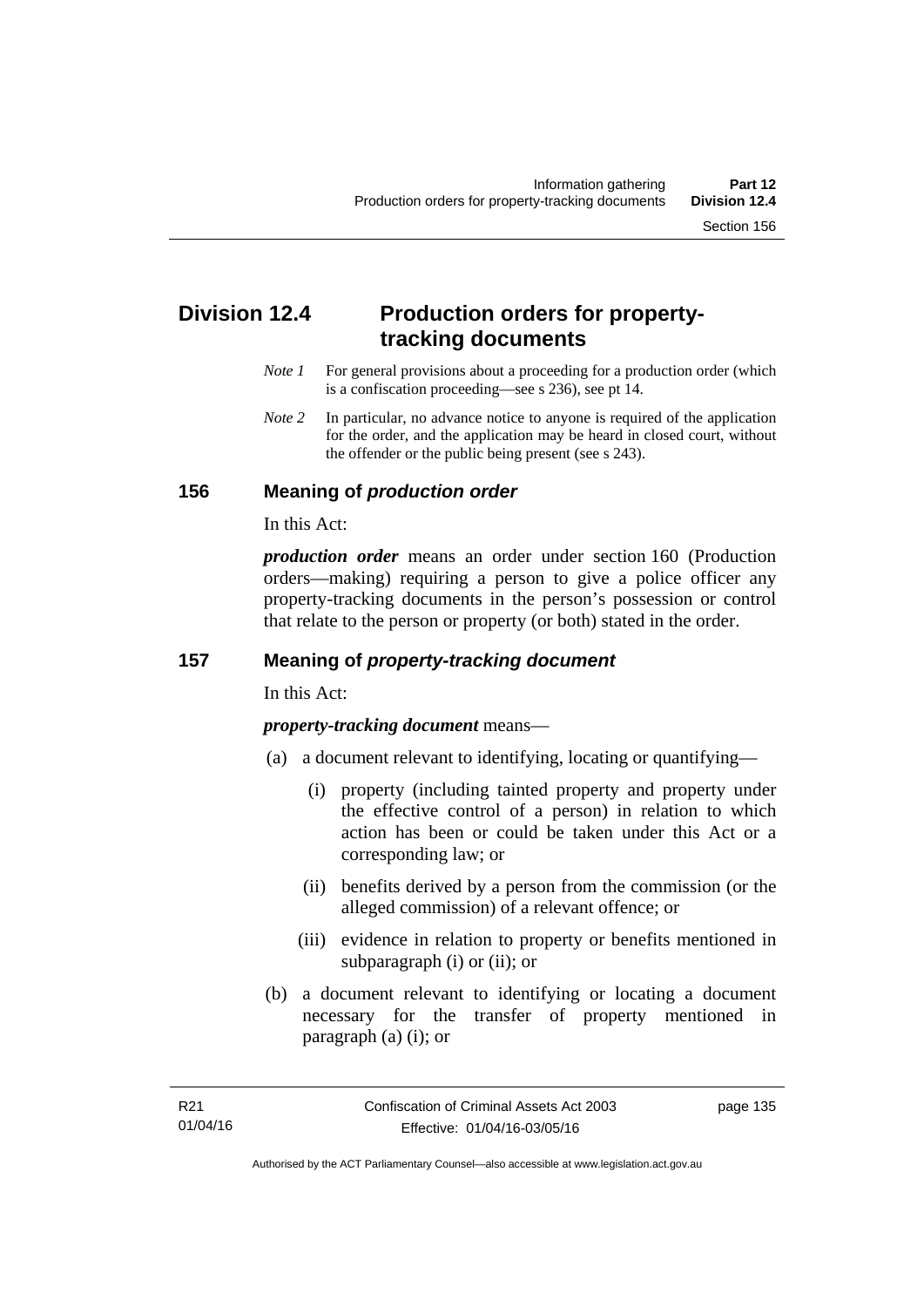- (c) a document relevant to understanding a document mentioned in paragraph (a) or (b).
- *Note 1* For the meaning of *effective control*, see s 14.
- *Note 2* For the meaning of *in relation to*, see dict.

#### **158 Production orders—application**

- (1) A police officer may apply to a relevant court for a production order.
- (2) The application may be made only if the police officer has reasonable grounds for suspecting that—
	- (a) someone has committed a relevant offence; and
	- (b) the person against whom the order is sought has possession or control of a property-tracking document in relation to the offence.
	- *Note Relevant offence* includes an offence against the law of the Commonwealth, a State or another Territory that may be dealt with under a law of the Commonwealth, the State or the other Territory as an indictable offence (see s 13 (2)).

# **159 Production orders—affidavit supporting application**

- (1) An application for a production order must be supported by an affidavit of the applicant police officer stating the grounds for the officer's suspicions.
- (2) The court may require the police officer to give additional information about the grounds on which the order is sought.

## **160 Production orders—making**

(1) This section applies if an application is made under section 158 (Production orders—application) to a relevant court for a production order requiring a person to give a police officer any propertytracking documents in the person's possession or control that relate to the person or property (or both) to which the application relates.

Authorised by the ACT Parliamentary Counsel—also accessible at www.legislation.act.gov.au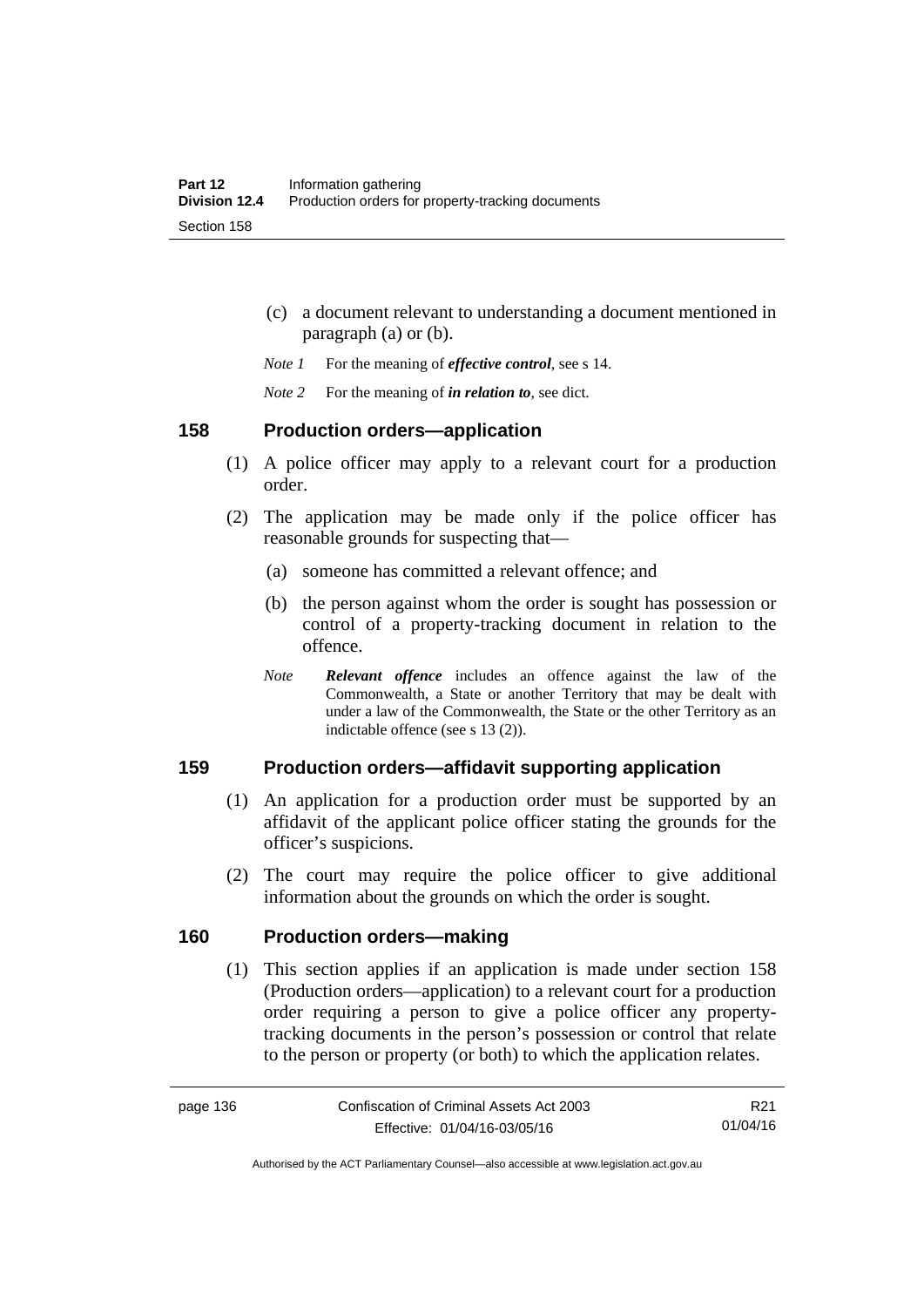- (2) The relevant court must make the production order sought if, having regard to the police officer's affidavit supporting the application and any other evidence before the court, the court is satisfied that there are reasonable grounds for the officer's suspicions stated in the affidavit.
- (3) A production order must state—
	- (a) that it is a production order under this Act; and
	- (b) the person to whom the order applies; and
	- (c) that the person must give to a police officer any propertytracking documents in the person's possession or control that relate to the person or property (or both) stated in the order; and
	- (d) the place where and the time when, or the period within which, the documents must to be given to a police officer; and
	- (e) whether the relevant court making the order has declared that the order is a non-disclosable production order.
	- *Note* The disclosure of the existence or operation of a non-disclosable information order is prohibited (see s 192).
- (4) The order must also include a statement setting out the effect of division 12.6 (Information order offences) in relation to the order.
- (5) The chief police officer must give a copy of a production order to the person to whom the order applies.
	- *Note* For how documents may be served, see the [Legislation Act,](http://www.legislation.act.gov.au/a/2001-14) pt 19.5.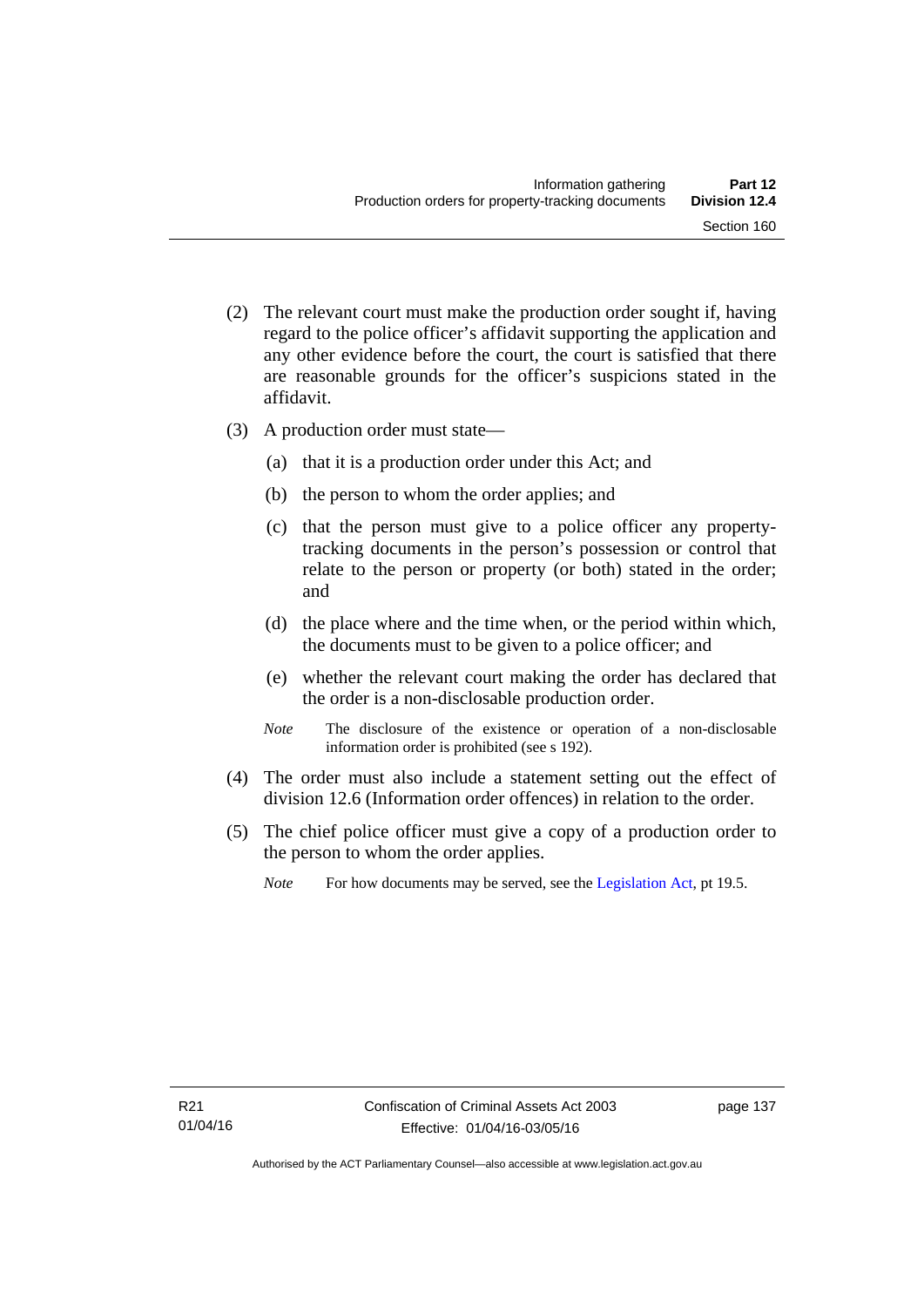# **161 Production order proceedings—restrictions on disclosure**

 (1) On application by the applicant police officer, a relevant court hearing an application for a production order may declare that the order is a non-disclosable production order.

- (2) In deciding whether to make a declaration under subsection (1), the court must have regard to whether the declaration—
	- (a) would promote the purposes of this Act; or
	- (b) is desirable to protect the integrity of an investigation (however described) for any purpose or a prosecution of an offence.
- (3) The court may also have regard to any other relevant matter in deciding whether to make a declaration under subsection (1).

# **162 Production orders—variation**

- (1) This section applies if a court makes a production order requiring a person to give a document to a police officer.
- (2) The person may apply to the court for an order varying the production order.
- (3) If the court is satisfied that a document to which the production order relates is essential to the person's lawful business activities, the court may, by order, vary the production order to require the person to make the document available to a police officer for inspection.

*Note* The disclosure of the existence or operation of a non-disclosable information order is prohibited (see s 192).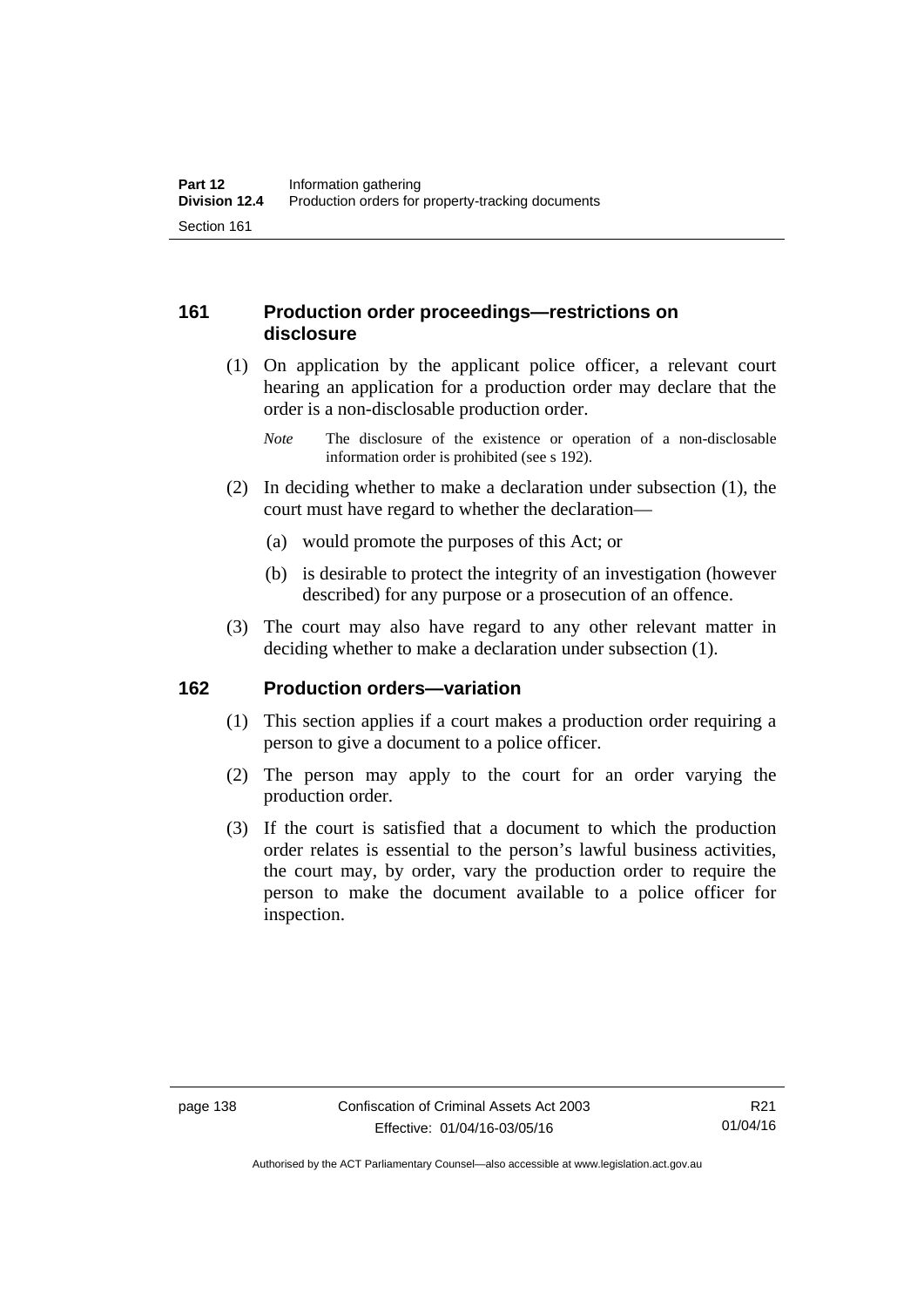## **163 Production orders—consequential powers about documents**

- (1) If a document is given to a police officer under a production order, the officer may—
	- (a) take possession of, and make copies of, or take extracts from, the document; and
	- (b) keep the document for the period necessary for this Act.
- (2) If a police officer keeps a document given to the officer under a production order, the officer must, if asked by a person who would be entitled to inspect the document if it was not in the officer's possession—
	- (a) give the person a copy of the document certified by the officer in writing to be a true copy of the document; or
	- (b) at any reasonable time, allow the person to inspect the document, make copies of it or take extracts from it.
- (3) If a document is made available to a police officer for inspection under a production order as varied under section 162, the officer may make copies of, or take extracts from, the document.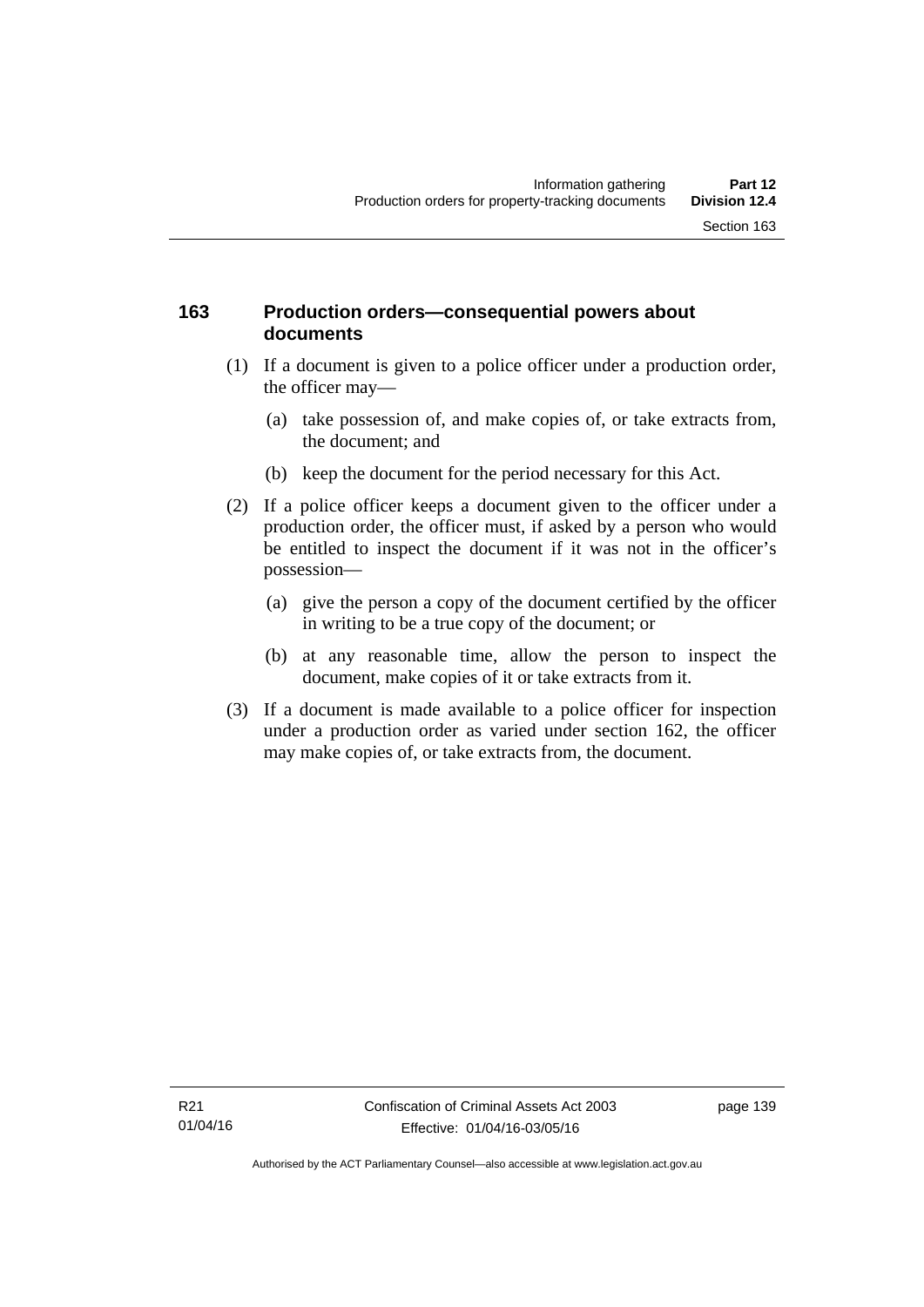# **Division 12.5 Examination orders and notices**

- *Note 1* For general provisions about a proceeding for an examination order (which is a confiscation proceeding—see s 236), see pt 14.
- *Note 2* In particular, no advance notice to anyone is required of the application for the order, and the application may be heard in closed court, without the person to whom the notice applies or the public being present (see s 243).

# **Subdivision 12.5.1 Preliminary**

## **164 Definitions for div 12.5**

In this division:

*associate*, of a person, includes an individual or corporation that has a family, personal, business or other relationship with the person.

*authorised investigator*—see section 165 (1).

*investigation*, in relation to a person, means—

- (a) an investigation of any of the following:
	- (i) any property of or under the effective control of, and any dealings with property by, the person or an associate of the person in relation to which action has been or could be taken under this Act or a corresponding law;
	- (ii) benefits derived by the person, or an associate of the person, from the commission (or the alleged commission) of a relevant offence;
	- (iii) the financial affairs of the person or an associate of the person; or
- (b) an investigation to decide whether an application could be made for an order under this Act (including another order under this part), a corresponding law order or a search warrant under part 13 (Search warrants), in relation to anyone; or

Authorised by the ACT Parliamentary Counsel—also accessible at www.legislation.act.gov.au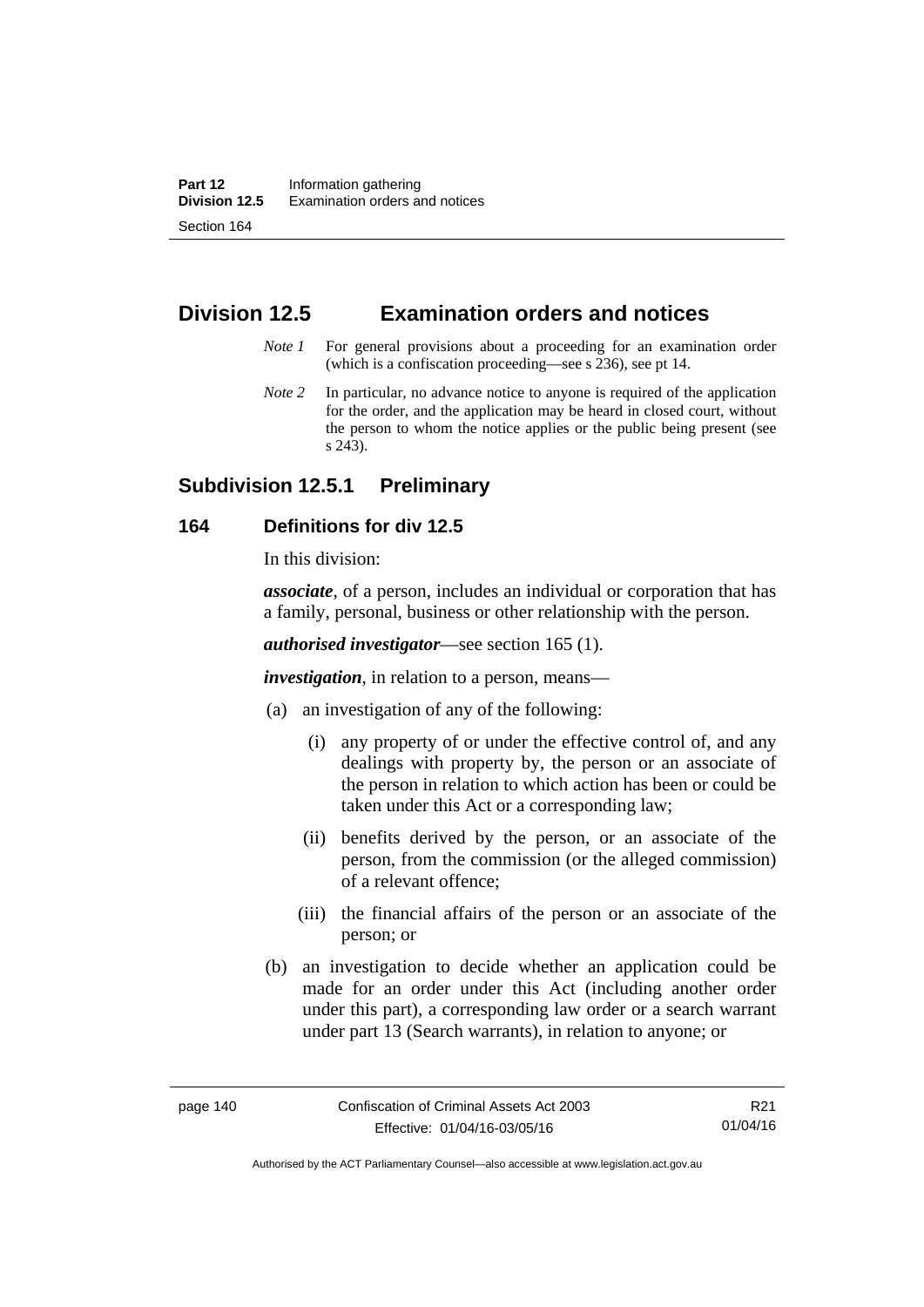- (c) an investigation to decide whether a proceeding could be begun against anyone for an offence against this Act or a corresponding law or for a money laundering offence.
- *Note 1* For the meaning of *effective control*, see s 14.
- *Note* 2 For the meaning of *in relation to*, see dict.
- *Note 3* A *money laundering offence* includes a prescribed offence against a law of the Commonwealth, a State or another Territory (see dict).

### **165 Authorised investigators**

- (1) The chief police officer may, in writing, authorise a police officer (an *authorised investigator*) of the rank of superintendent (or higher) to exercise powers under this division in relation to the investigation stated in the authorisation.
- (2) The chief police officer may give an authorisation under subsection (1) only if the chief police officer is satisfied that the police officer has the necessary qualifications, expertise and experience to examine people in relation to the investigation.
- (3) An authorised investigator must exercise the investigator's functions under the supervision of, and in accordance with any directions of, the DPP.
- (4) For subsection (3), the authorised investigator must consult with the DPP about the conduct of an examination.

# **Subdivision 12.5.2 Examination orders**

#### **166 Meaning of** *examination order*

In this Act:

*examination order* means an order under section 169 (Examination orders—making) authorising an authorised investigator to give the person (or people) to whom the order applies an examination notice in relation to the investigation stated in the order.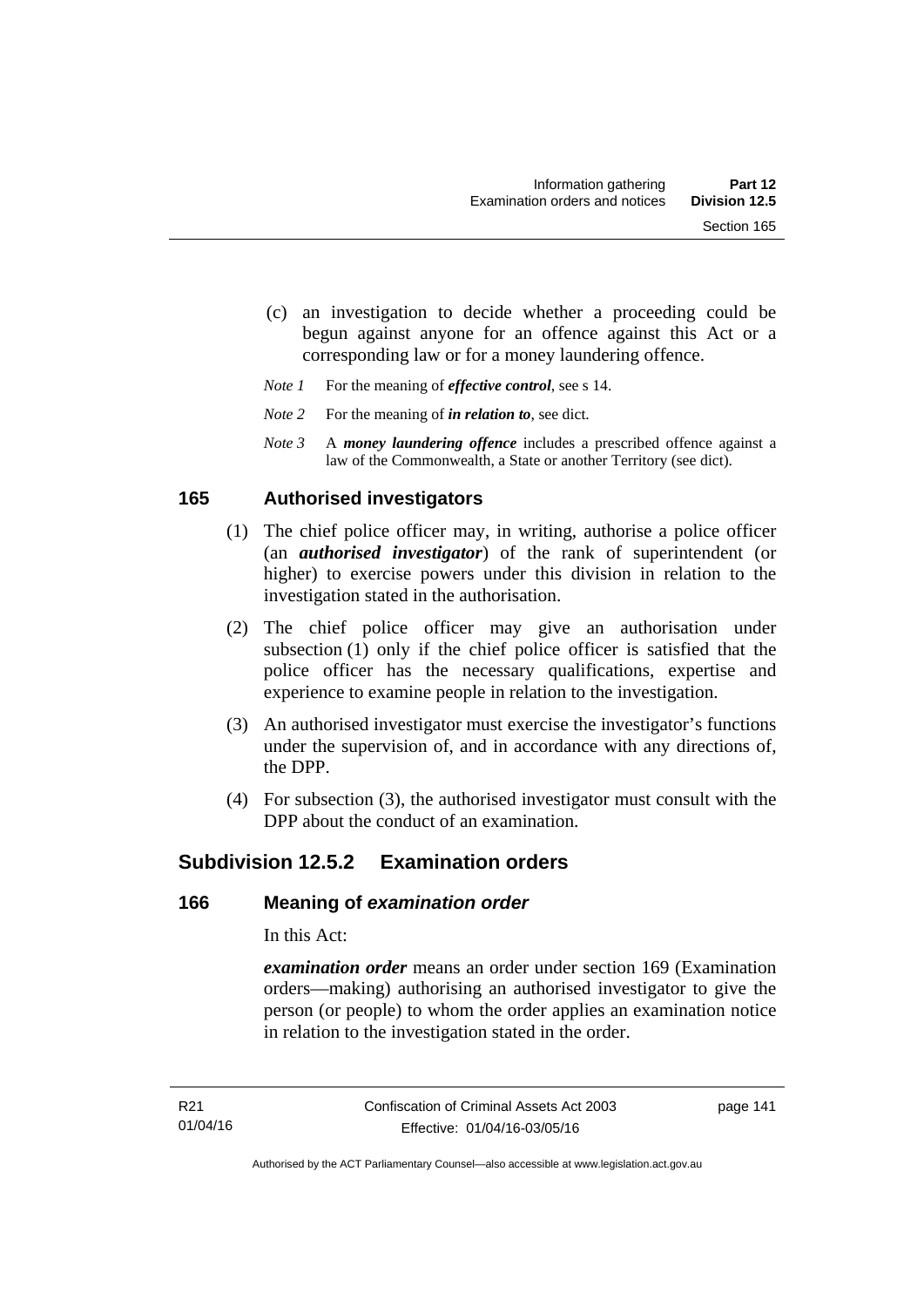## **167 Examination orders—application**

- (1) An authorised investigator may apply to a relevant court for an examination order for the investigation for which the investigator is an authorised investigator.
- (2) The application must state the investigation to which the application relates and the person (or people) the investigator proposes to examine in relation to the investigation.
- (3) The application may be made only if the authorised investigator has reasonable grounds for suspecting that the person (or people) can give the investigator information or documents, including propertytracking documents, (or both) in relation to the investigation for which the investigator is an authorised investigator.

*Note* For the meaning of *in relation to*, see dict.

#### **168 Examination orders—affidavit supporting application**

- (1) An application for an examination order must be supported by an affidavit of the applicant authorised investigator stating the grounds for the investigator's suspicions.
- (2) The court may require the authorised investigator to give additional information about the grounds on which the order is sought.

### **169 Examination orders—making**

(1) This section applies if an application is made under section 167 (Examination orders—application) to a relevant court for an examination order authorising an authorised investigator to give the person (or people) to whom the application relates an examination notice in relation to the investigation stated in the application.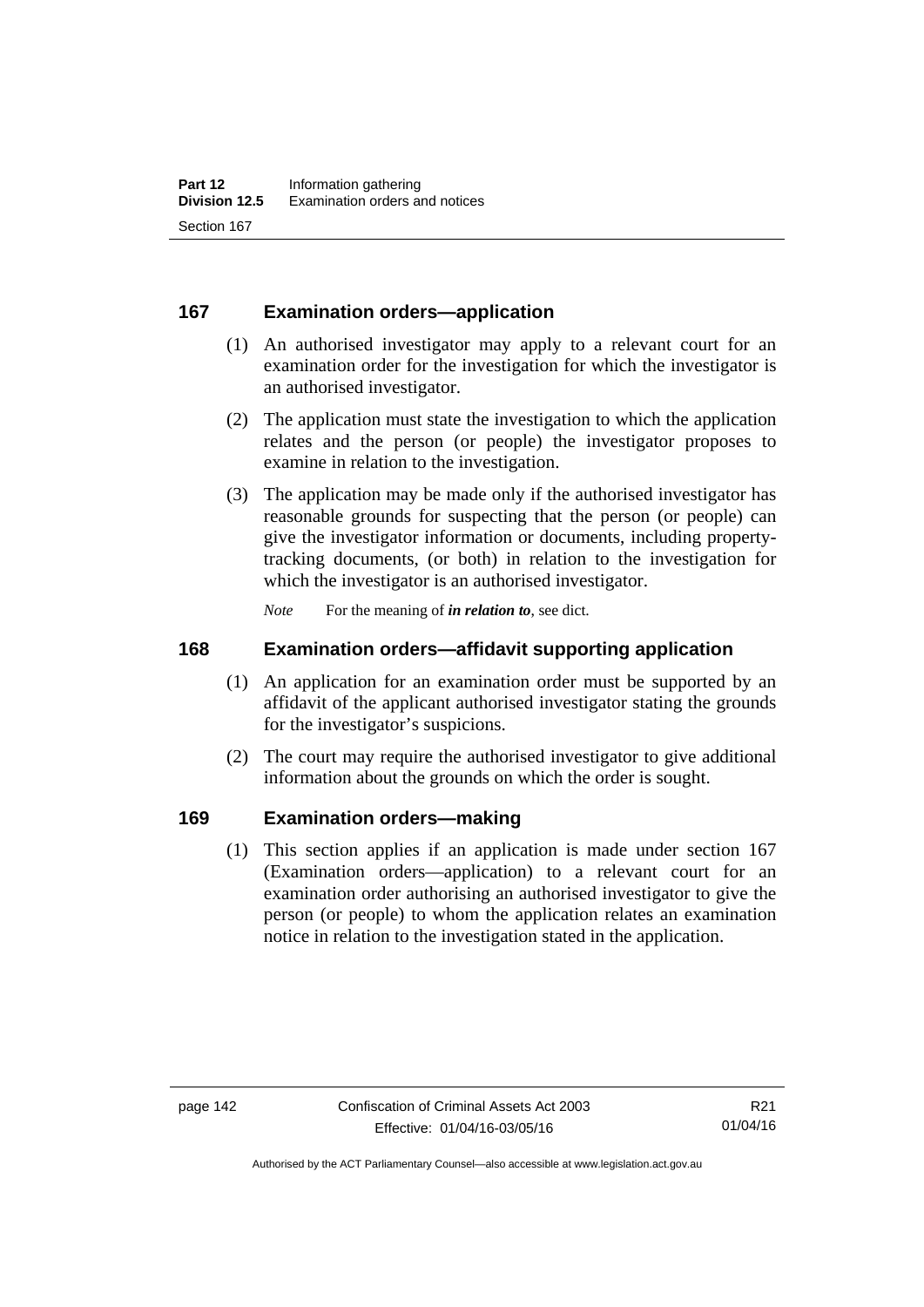- (2) The relevant court must make the examination order if, having regard to the authorised investigator's affidavit supporting the application and any other evidence before the court, the court is satisfied that—
	- (a) the investigator is authorised under section 165 (Authorised investigators) in relation to the investigation stated in the application; and
	- (b) there are reasonable grounds for the investigator's suspicions stated in the affidavit.
- (3) An examination order must state—
	- (a) that it is an examination order under this Act; and
	- (b) the person (or people) to whom the order applies; and
	- (c) the investigation to which the order relates; and
	- (d) whether the order applies to documents; and
	- (e) if the order applies to documents—the kinds of documents that a person to whom the order applies may be required to produce under an examination notice; and
	- (f) whether the relevant court making the order has declared that the order is a non-disclosable examination order.
	- *Note* The disclosure of the existence or operation of a non-disclosable information order is prohibited (see s 192).

## **170 Examination order proceedings—restrictions on disclosure**

- (1) On application by the applicant authorised investigator, a relevant court hearing an application for an examination order may declare that the order is a non-disclosable examination order.
	- *Note* The disclosure of the existence or operation of a non-disclosable information order is prohibited (see s 192).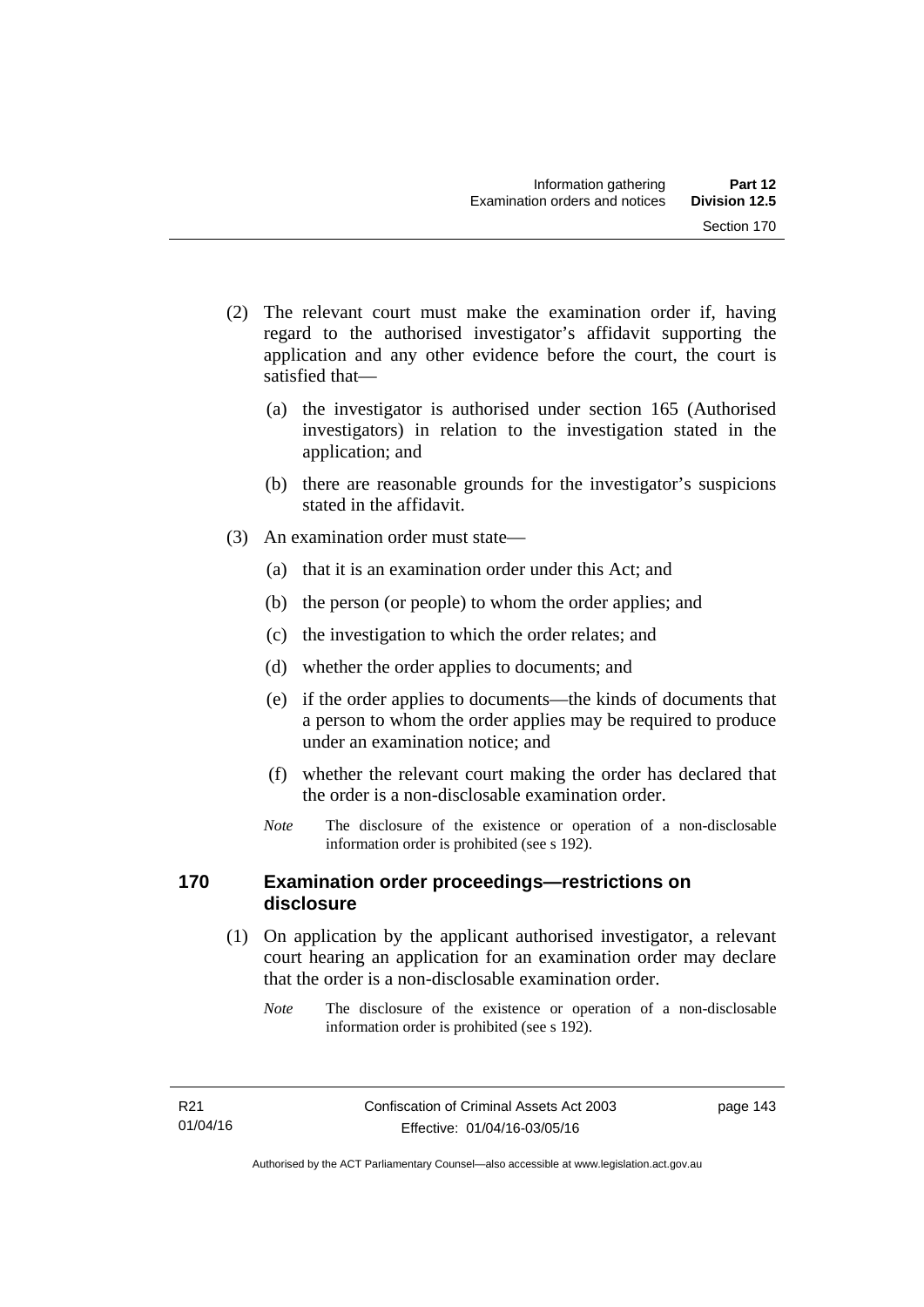- (2) In deciding whether to make a declaration under subsection (1), the court must have regard to whether the declaration—
	- (a) would promote the purposes of this Act; or
	- (b) is desirable to protect the integrity of an investigation (however described) for any purpose or a prosecution of an offence.
- (3) The court may also have regard to any other relevant matter in deciding whether to make a declaration under subsection (1).

# **Subdivision 12.5.3 Examination notices**

#### **171 Meaning of** *examination notice*

In this Act:

*examination notice* means a notice by an authorised investigator requiring a person to give the investigator any information or documents (or both) the person has in relation to the investigation stated in the notice.

- *Note 1* For the meaning of *in relation to*, see dict.
- *Note* 2 It is an offence to contravene an examination notice, to give false or misleading information in purported compliance with an examination notice, or to disclose the existence or operation of the notice (see sdiv 12.5.5 and div 12.6).

## **172 Examination notices—giving**

- (1) An authorised investigator may give an examination notice to a person who is subject to an examination order for the investigation authorised by the order.
	- *Note* For how documents may be served, see the [Legislation Act,](http://www.legislation.act.gov.au/a/2001-14) pt 19.5.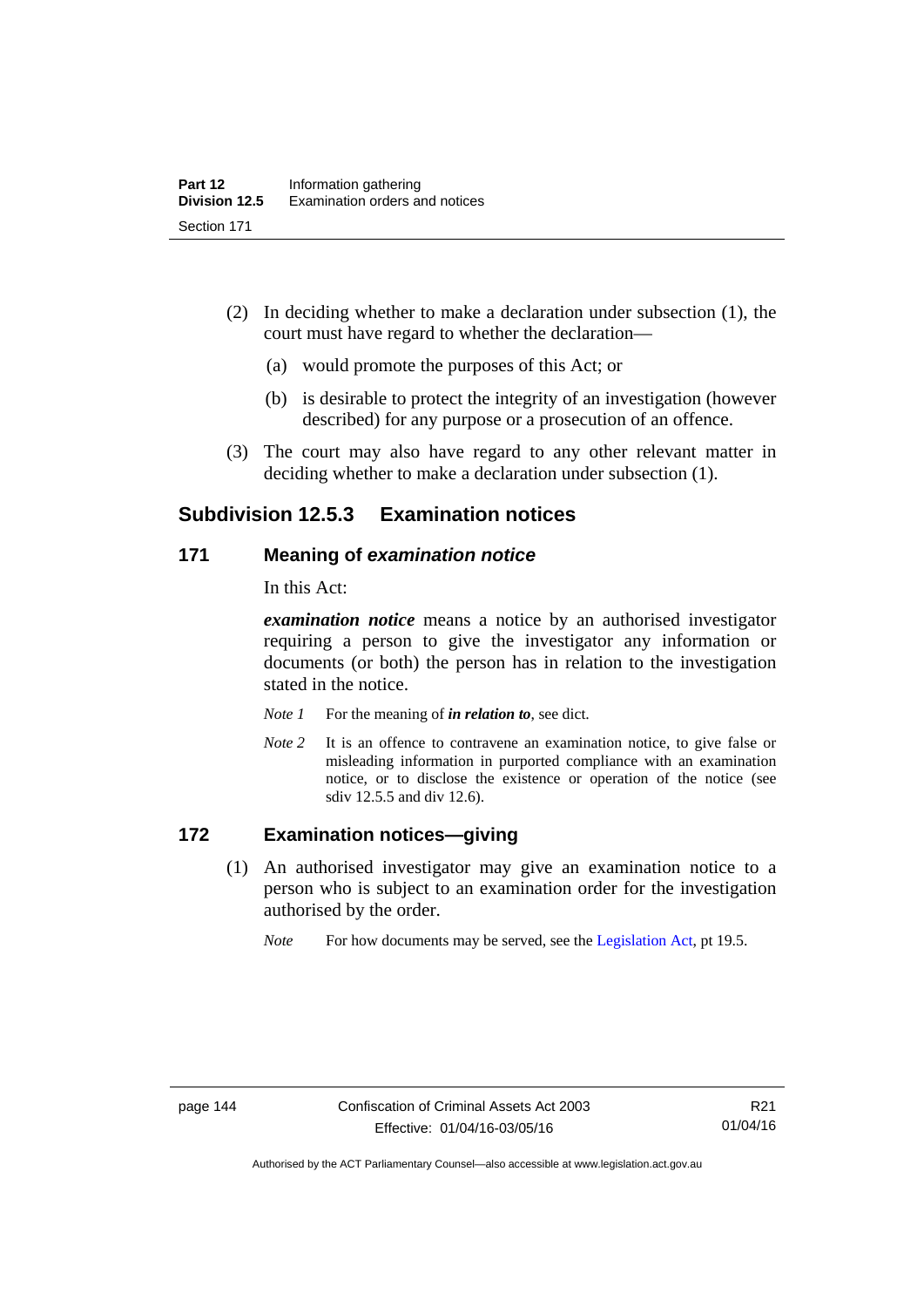- (2) The examination notice is a non-disclosable examination notice if the relevant court that made the examination order to which the notice relates declared that the examination order is a nondisclosable examination order.
	- *Note* The disclosure of the existence or operation of a non-disclosable information order is prohibited (see s 192).
- (3) To remove any doubt, an authorised investigator may give 2 or more examination notices in relation to the same investigation to the same person.

### **173 Examination notices—form**

- (1) An examination notice must be signed by the authorised investigator giving it.
- (2) The notice must state—
	- (a) that it is an examination notice under this Act; and
	- (b) the person to whom the notice applies; and
	- (c) the investigation about which the person is to be examined; and
	- (d) the time when and the place where the person is required to attend for examination; and
	- (e) whether the examination notice is a non-disclosable examination notice.
	- *Note 1* For when an examination notice is non-disclosable, see s 172 (2).
	- *Note* 2 The disclosure of the existence or operation of a non-disclosable information order is prohibited (see s 192).
- (3) If the examination order to which the notice relates applies to documents, the notice may require the person to give the authorised investigator, at the examination, any documents (including propertytracking documents) of the kind stated in the order that the person has in relation to the investigation stated in the notice.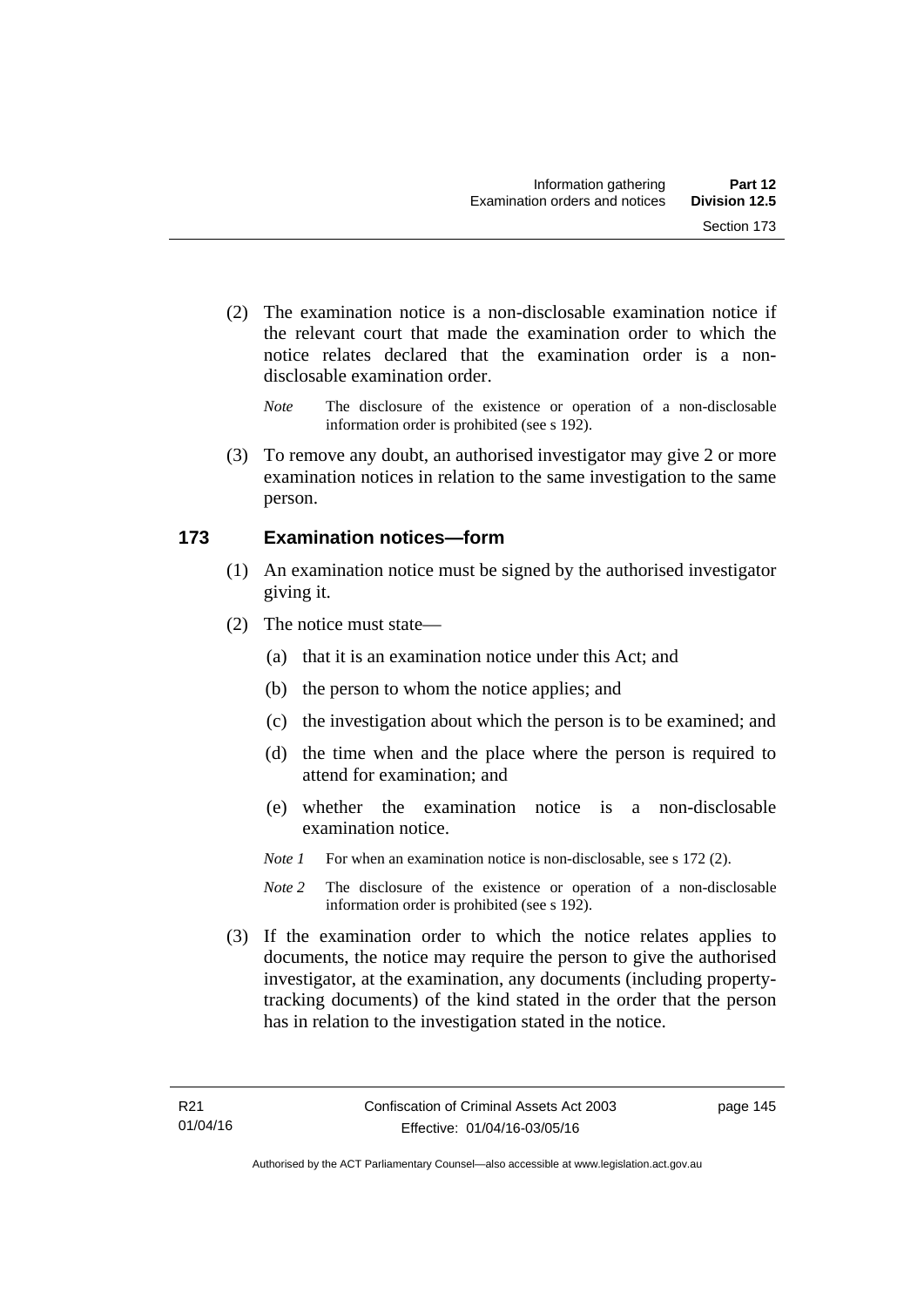(4) The notice must also include a statement setting out the effect of subdivision 12.5.5 (Offences—examination notices) and division 12.6 (Information order offences) in relation to examination notices.

# **Subdivision 12.5.4 Conducting examinations**

### **174 Time and place of examination**

- (1) The examination of a person must be conducted at the time and place stated in the examination notice given to the person.
- (2) However, the time and place of the examination may be changed by agreement between the authorised investigator and the person to whom the examination notice was given or the person's lawyer.

#### **175 Requirements made of person examined**

- (1) A person to whom an examination notice applies may be examined on oath or affirmation by the authorised investigator.
	- *Note* For the taking of an oath or the making of an affirmation, see the *Oaths [and Affirmations Act 1984.](http://www.legislation.act.gov.au/a/1984-79)*
- (2) For subsection (1), the authorised investigator may—
	- (a) require the person either to take an oath or make an affirmation; and
	- (b) administer an oath or affirmation to the person.
- (3) The authorised investigator may require the person to answer a question that is put to the person at the examination.

### **176 Conduct of examination**

- (1) The examination of the person must take place in private.
- (2) The authorised investigator may give directions about who may be present during the examination, or during a part of it.

Authorised by the ACT Parliamentary Counsel—also accessible at www.legislation.act.gov.au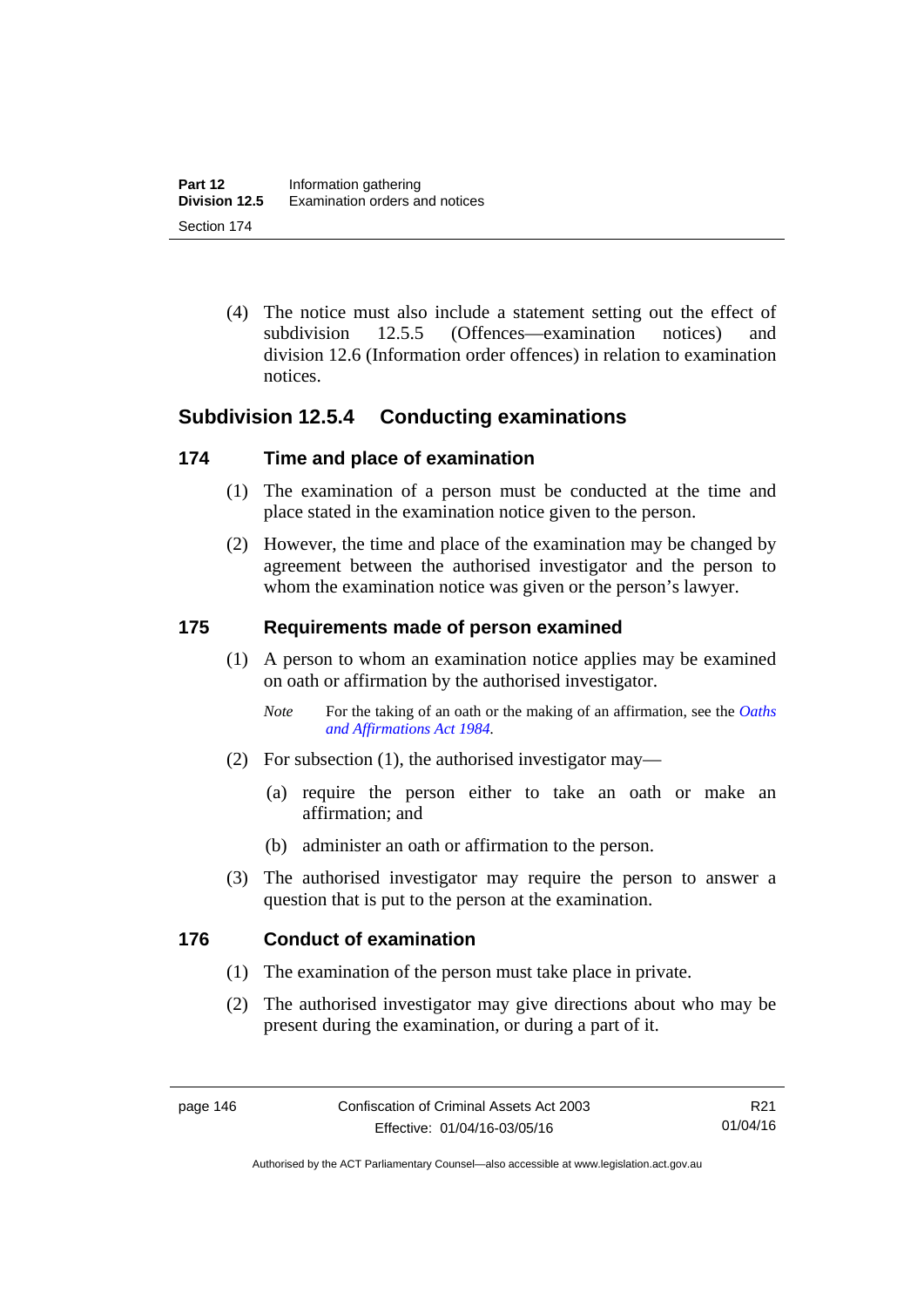- (3) The following people are entitled to be present at the examination:
	- (a) the authorised investigator;
	- (b) the person being examined, and the person's lawyer;
	- (c) anyone else who is entitled to be present because of a direction under subsection (2).
- (4) The authorised investigator may arrange for a record of the examination to be made.
- (5) The *[Evidence \(Miscellaneous Provisions\) Act 1991](http://www.legislation.act.gov.au/a/1991-34)*, part 3 (Use of audiovisual links and audio links) applies to an examination under this division as if a reference to evidence were a reference to an examination under this division and any other necessary changes were made.
	- *Note* An authorised investigator is a territory court for the *[Evidence](http://www.legislation.act.gov.au/a/1991-34)  [\(Miscellaneous Provisions\) Act 1991](http://www.legislation.act.gov.au/a/1991-34)*, pt 3 (see s 16, defs *State*, *Territory court* and *tribunal*).

### **177 Role of the examinee's lawyer**

The lawyer of the person being examined may, at the times during the examination that the authorised investigator decides, address the investigator and examine the person about matters about which the investigator has examined (or proposes to examine) the person.

### **178 Examinations—consequential powers about documents**

- (1) If a document is given to an authorised investigator under an examination notice, the investigator may—
	- (a) take possession of, and make copies of, or take extracts from, the document; and
	- (b) keep the document for the period necessary for this Act.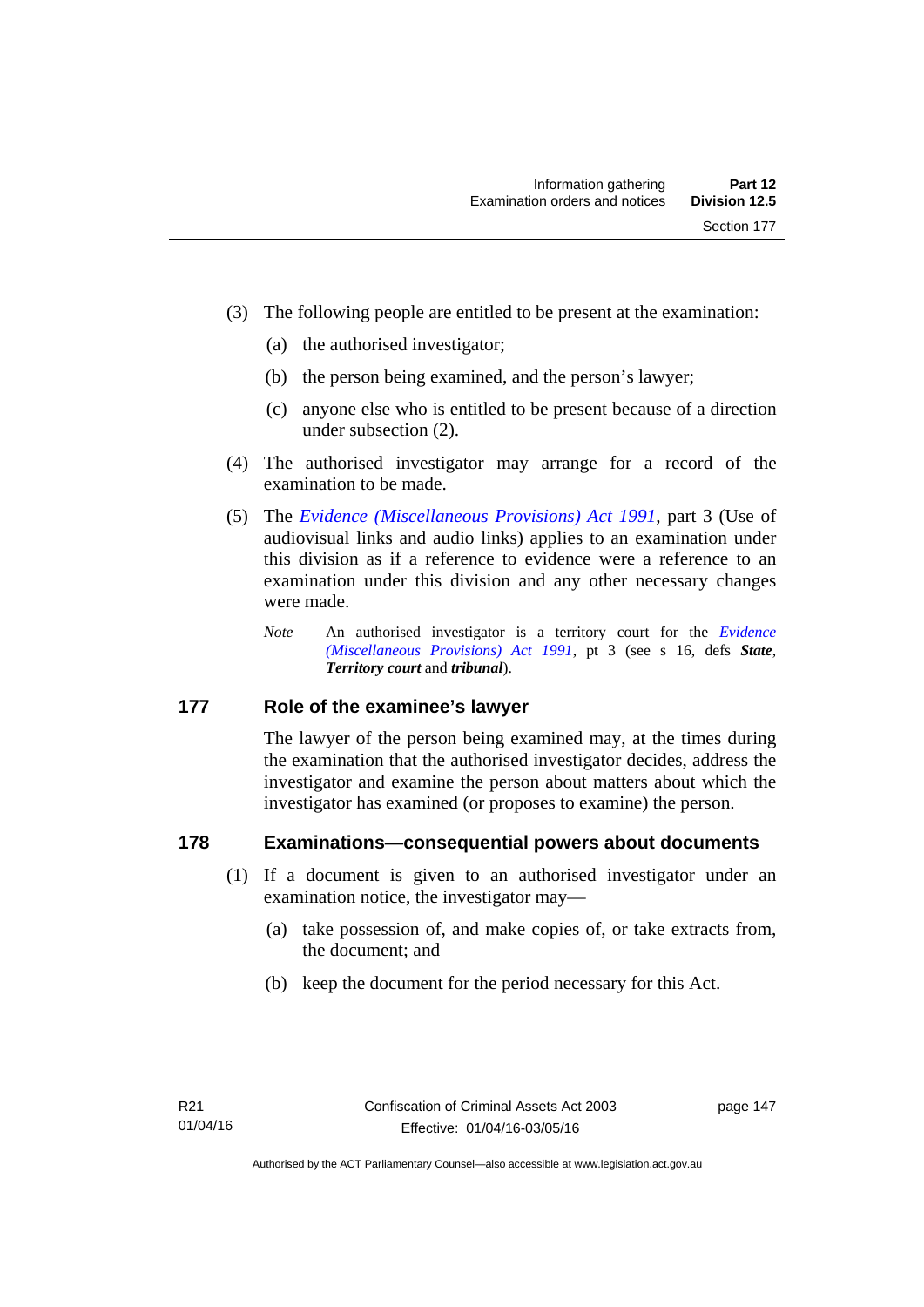- (2) If an authorised investigator keeps a document given to the investigator under an examination notice, the investigator must, if asked by a person who would be entitled to inspect the document if it was not in the investigator's possession—
	- (a) give the person a copy of the document certified by the investigator in writing to be a true copy of the document; or
	- (b) at any reasonable time, allow the person to inspect the document, make copies of it or take extracts from it.

### **179 Examinations—additional restrictions on disclosure**

- (1) This section applies in relation to the examination of a person under an examination notice (other than a notice that is a non-disclosable examination notice under section 172 (2) (Examination notices giving)).
	- *Note 1* For non-disclosable examination notices, see s 172 (2). The disclosure of the existence or operation of a non-disclosable examination notice is prohibited (see s 192).
	- *Note* 2 The disclosure of matter relating to a direction under this section is prohibited (see s 185).
- (2) An authorised investigator may, on the investigator's own initiative or at the request of the person being examined or the DPP, give directions prohibiting or restricting the publication or disclosure of 1 or more of the following:
	- (a) the fact that an examination notice has been given to a person;
	- (b) any information about the examination (whether or not an examination has been held);
	- (c) any information given, statement made, document produced or thing done during the examination;
	- (d) any information, document or thing derived from anything mentioned in this subsection.

Authorised by the ACT Parliamentary Counsel—also accessible at www.legislation.act.gov.au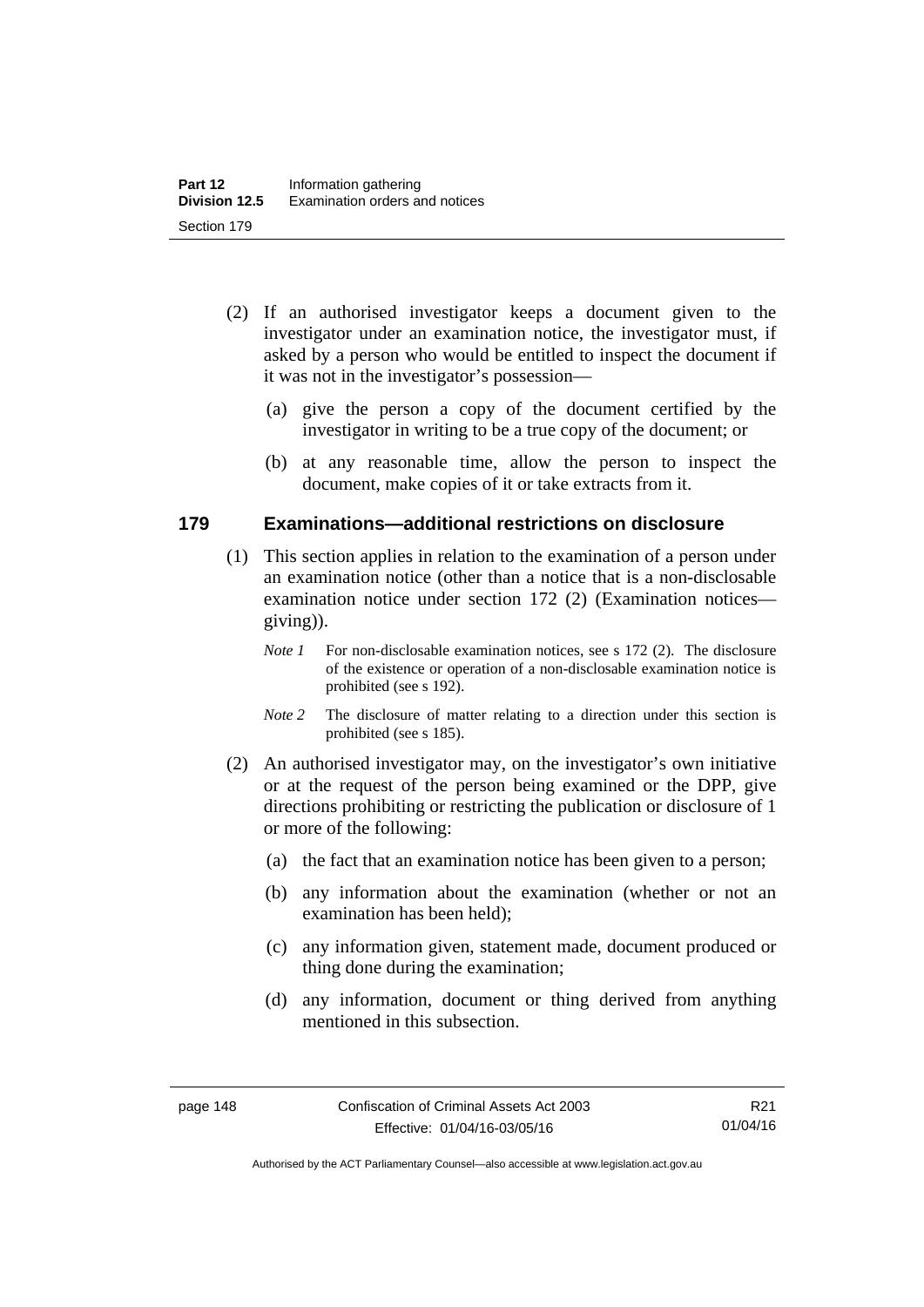- (3) In deciding whether to give a direction under subsection (2), the authorised investigator must have regard to whether the direction—
	- (a) would promote the purposes of this Act; or
	- (b) is desirable to protect the integrity of an investigation (however described) for any purpose or a prosecution of an offence.
- (4) The authorised investigator may also have regard to any other relevant matter in deciding whether to give a direction under subsection (2).

# **180 Protection of authorised investigator etc**

- (1) An authorised investigator has, in the exercise of his or her functions as an authorised investigator, the same protection and immunity as a judge.
- (2) A lawyer appearing at the examination on behalf of the person being examined has the same protection and immunity as a barrister has in appearing for a party in a proceeding in the Supreme Court.
- (3) A person being examined under this division—
	- (a) has the same protection as a witness in a proceeding in the Supreme Court; and
	- (b) in addition to the penalties provided by this Act, is subject to the same liabilities as a witness in a proceeding in the Supreme Court.

# **Subdivision 12.5.5 Offences—examination notices**

*Note* For other applicable offences, see div 12.6 (Information order offences).

# **181 Obstruction etc of authorised investigator**

- (1) A person commits an offence if—
	- (a) the person knows that, or is reckless about the fact that, a person is an authorised investigator; and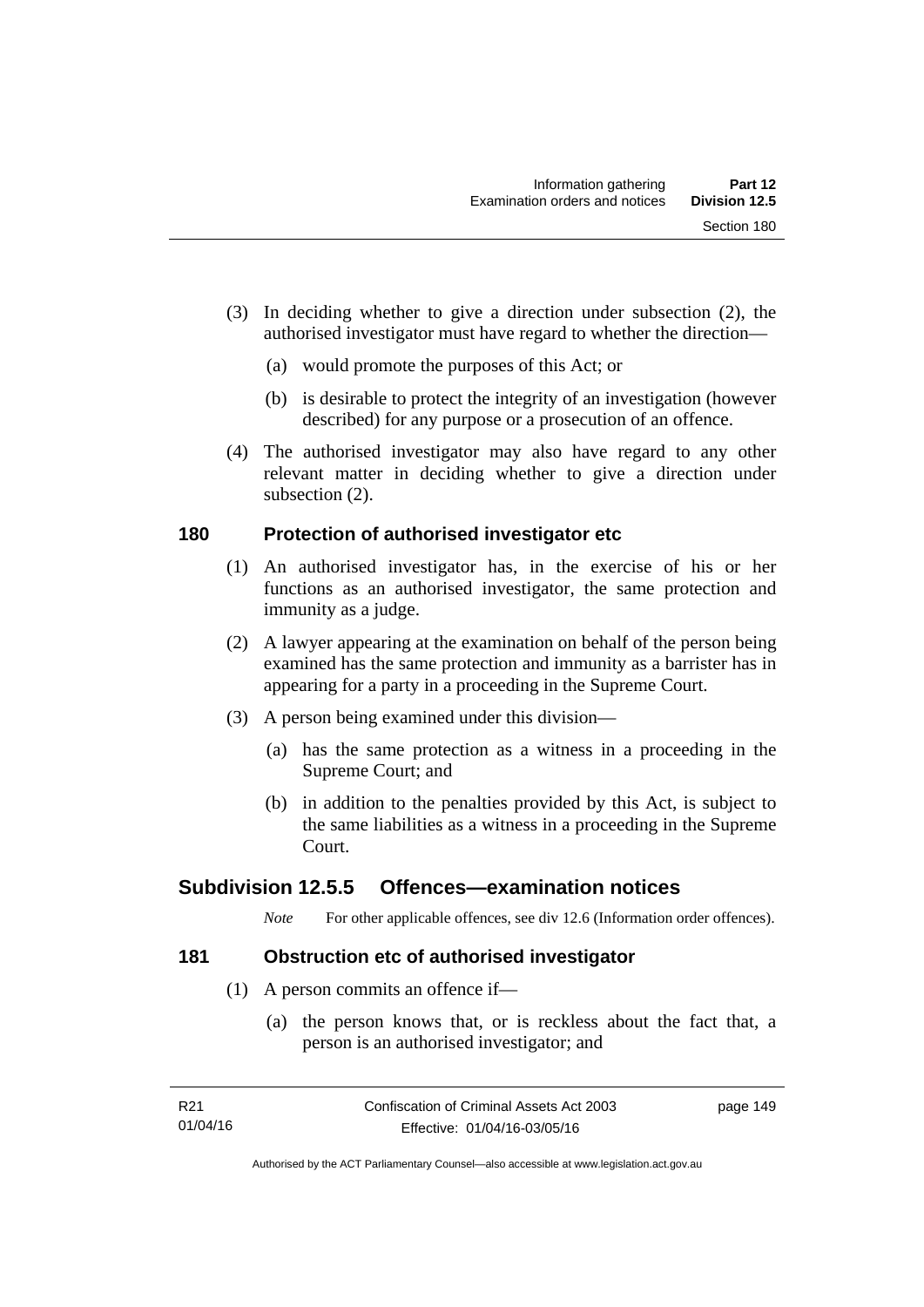(b) the person obstructs, hinders, intimidates or resists the investigator in the exercise of the investigator's functions.

Maximum penalty: 200 penalty units, imprisonment for 2 years or both.

(2) Strict liability applies to subsection (1) (b).

#### **182 Failing to attend examination**

- (1) A person commits an offence if the person is required by an examination notice to attend an examination and the person fails to attend the examination at—
	- (a) the time and place stated in the notice; or
	- (b) the time and place as changed under section 174 (2) (Time and place of examination).

Maximum penalty: 200 penalty units, imprisonment for 2 years or both.

(2) An offence against this section is a strict liability offence.

#### **183 Offences relating to appearance at examination**

- (1) A person who is required by an examination notice to attend an examination commits an offence if, during the examination, the person—
	- (a) fails to be sworn or to make an affirmation that the authorised investigator requires the person to swear or make; or
	- (b) fails to answer a question that the authorised investigator requires the person to answer; or
	- (c) fails to produce a document that the person is required under the examination notice to produce at the examination; or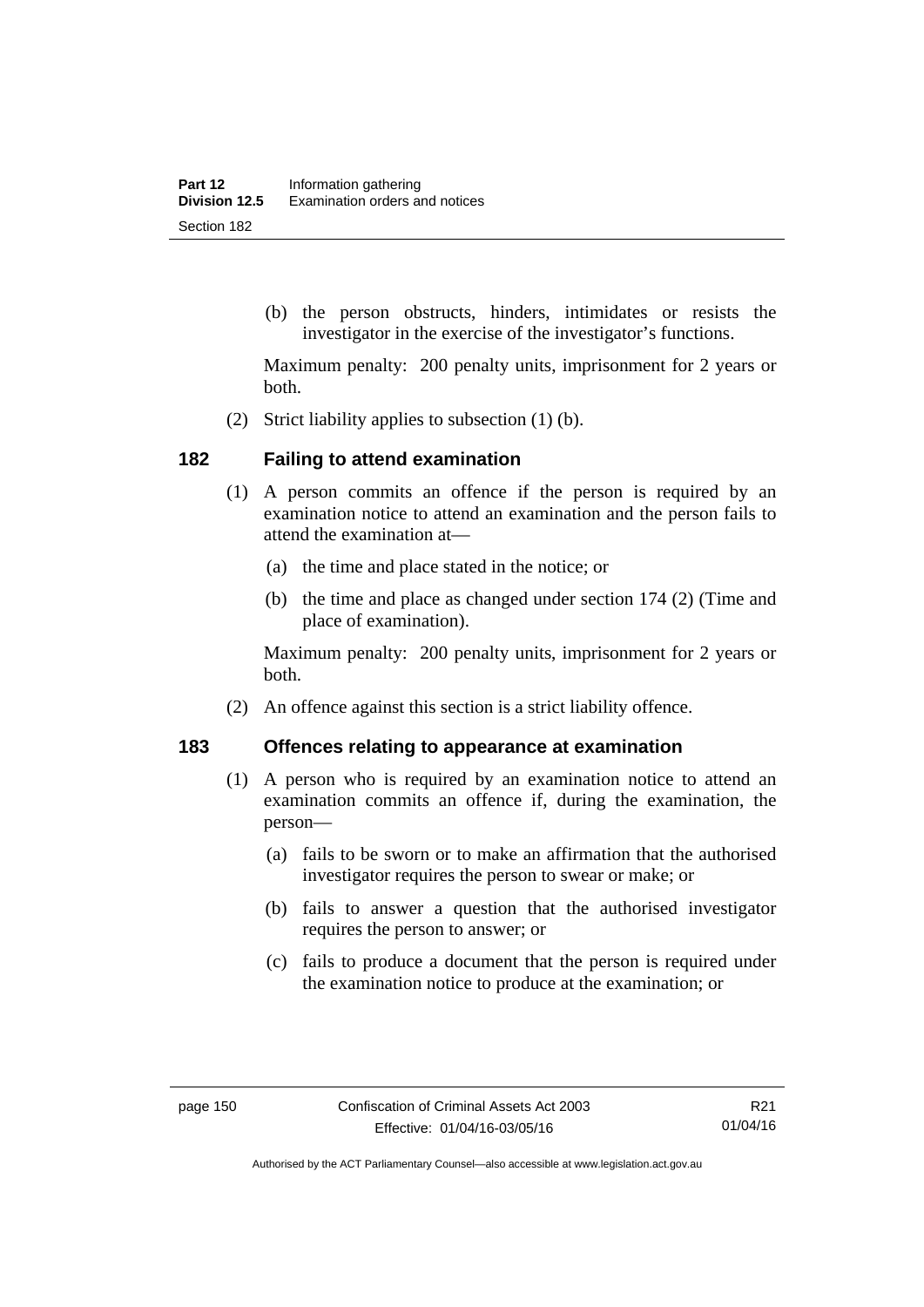(d) leaves the examination before being excused by the authorised investigator.

Maximum penalty: 200 penalty units, imprisonment for 2 years or both.

- (2) However, subsection (1) (c) does not apply if the person complied with the notice in relation to production of a document (if any) to the extent that it was practicable to do so.
- (3) An offence against this section is a strict liability offence.

### **184 Unauthorised presence at an examination**

- (1) A person commits an offence if the person—
	- (a) is present at an examination; and
	- (b) is not entitled under section 176 (3) (Conduct of examination) to be present.

Maximum penalty: 50 penalty units, imprisonment for 6 months or both.

(2) An offence against this section is a strict liability offence.

# **185 Examinations—additional disclosure offences**

*Note* An offence against this section is a strict liability offence, see s (7).

- (1) A person commits an offence if—
	- (a) an authorised investigator has given a direction under section 179 (2) (Examinations—additional restrictions on disclosure) prohibiting or restricting the publication or disclosure of a matter mentioned in the subsection; and
	- (b) the person has notice of the direction (whether by being given a copy of the direction or otherwise); and

page 151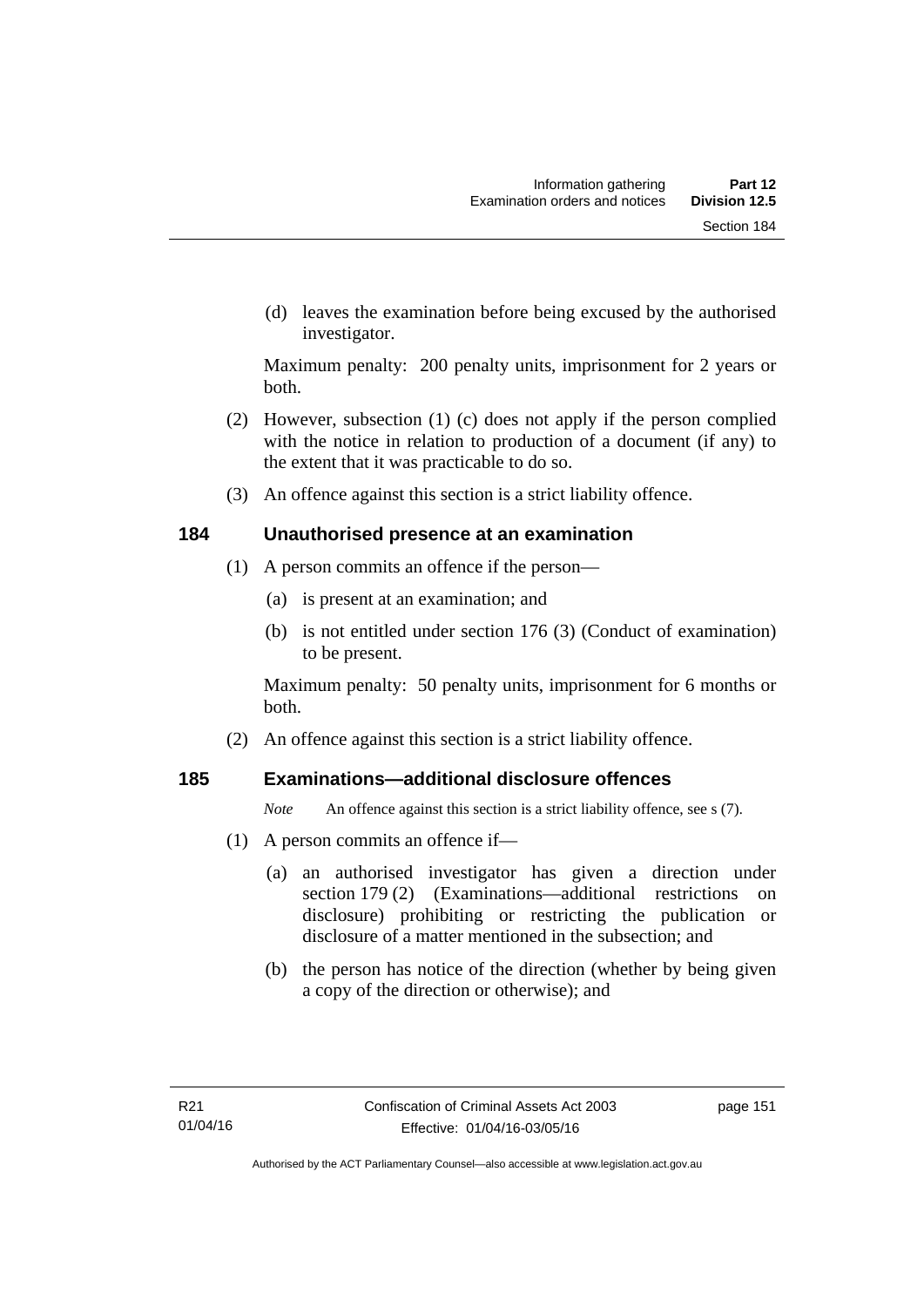(c) the person publishes or discloses the matter to someone else.

Maximum penalty: 200 penalty units, imprisonment for 2 years or both.

- (2) A person commits an offence if—
	- (a) an authorised investigator has given a direction under section 179 (2) prohibiting or restricting the publication or disclosure of a matter mentioned in the subsection; and
	- (b) the person has notice of the direction (whether by being given a copy of the direction or otherwise); and
	- (c) the person publishes or discloses information to someone else; and
	- (d) the other person could infer from the information the matter to which the direction relates.

Maximum penalty: 200 penalty units, imprisonment for 2 years or both.

- (3) Subsections (1) and (2) do not apply if the publication or disclosure is made to any of the following entities in the circumstances mentioned for the entity:
	- (a) a police officer—in any circumstances;
	- (b) an officer, employee or agent of the person—to ensure that the order is complied with and the person to whom the publication or disclosure is made is given notice of the direction (whether by being given a copy of the restraining order to which the direction relates or otherwise) by the person making the publication or disclosure;
	- (c) a lawyer—to obtain legal advice or representation in relation to the order;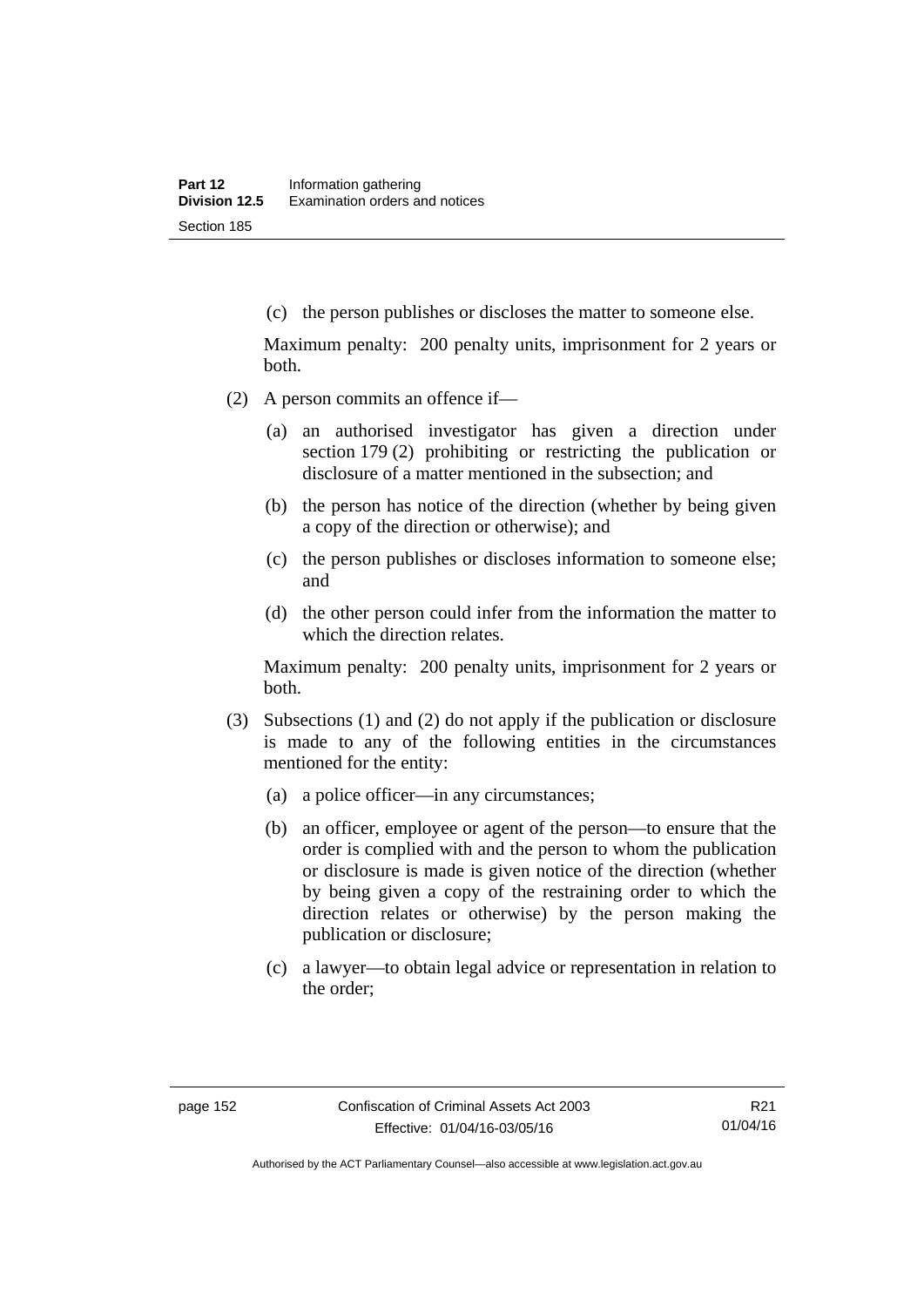- (d) a relevant court—with the court's leave.
	- *Note* The application for leave, and any proceeding with the court's leave, must be heard in closed court, see s (8).
- (4) Also, subsections (1) and (2) do not apply if the publication or disclosure is made—
	- (a) by a police officer in the exercise of the officer's functions; or
	- (b) for the purpose of giving or obtaining legal advice, or making legal representations, in relation to the order.
- (5) A person commits an offence if—
	- (a) an authorised investigator has given a direction under section 179 (2) (Examinations—additional restrictions on disclosure) prohibiting or restricting the publication or disclosure of a matter mentioned in the subsection; and
	- (b) the person receives information in relation to the matter in accordance with subsection (3) or (4); and
	- (c) the person ceases to be a person mentioned in subsection (3) or (4); and
	- (d) the person publishes or discloses the matter to someone else.

Maximum penalty: 200 penalty units, imprisonment for 2 years or both.

- (6) A person commits an offence if—
	- (a) an authorised investigator has given a direction under section 179 (2) prohibiting or restricting the publication or disclosure of a matter mentioned in the subsection; and
	- (b) the person receives information in relation to the matter in accordance with subsection (3) or (4); and
	- (c) the person ceases to be a person mentioned in subsection (3) or (4); and

page 153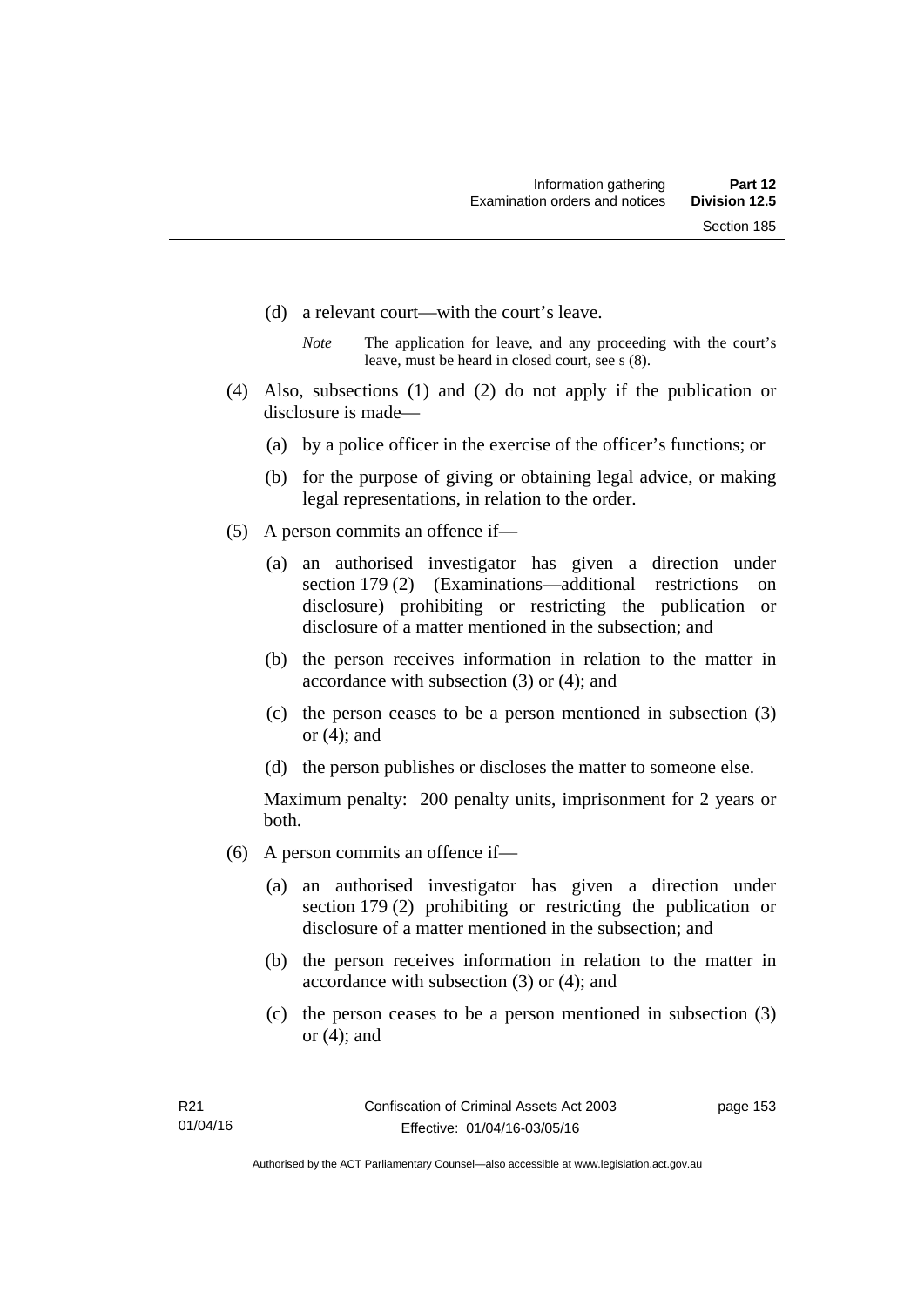- (d) the person publishes or discloses information to someone else; and
- (e) the other person could infer from the information the matter to which the direction relates.

Maximum penalty: 200 penalty units, imprisonment for 2 years or both.

- (7) An offence against this section is a strict liability offence.
- (8) For subsection (3) (d), an application for leave, and any proceeding with the court's leave, must be heard in closed court.

# **Division 12.6 Information order offences**

#### **186 Meaning of** *information order*

In this Act:

*information order* means—

- (a) an inquiry notice; or
- (b) a monitoring order; or
- (c) a transaction suspension order; or
- (d) a production order; or
- (e) an examination order; or
- (f) an examination notice.

# **187 Information orders—failure to comply**

A person commits an offence if—

(a) the person is given an information order (other than an examination notice); and

R21 01/04/16

Authorised by the ACT Parliamentary Counsel—also accessible at www.legislation.act.gov.au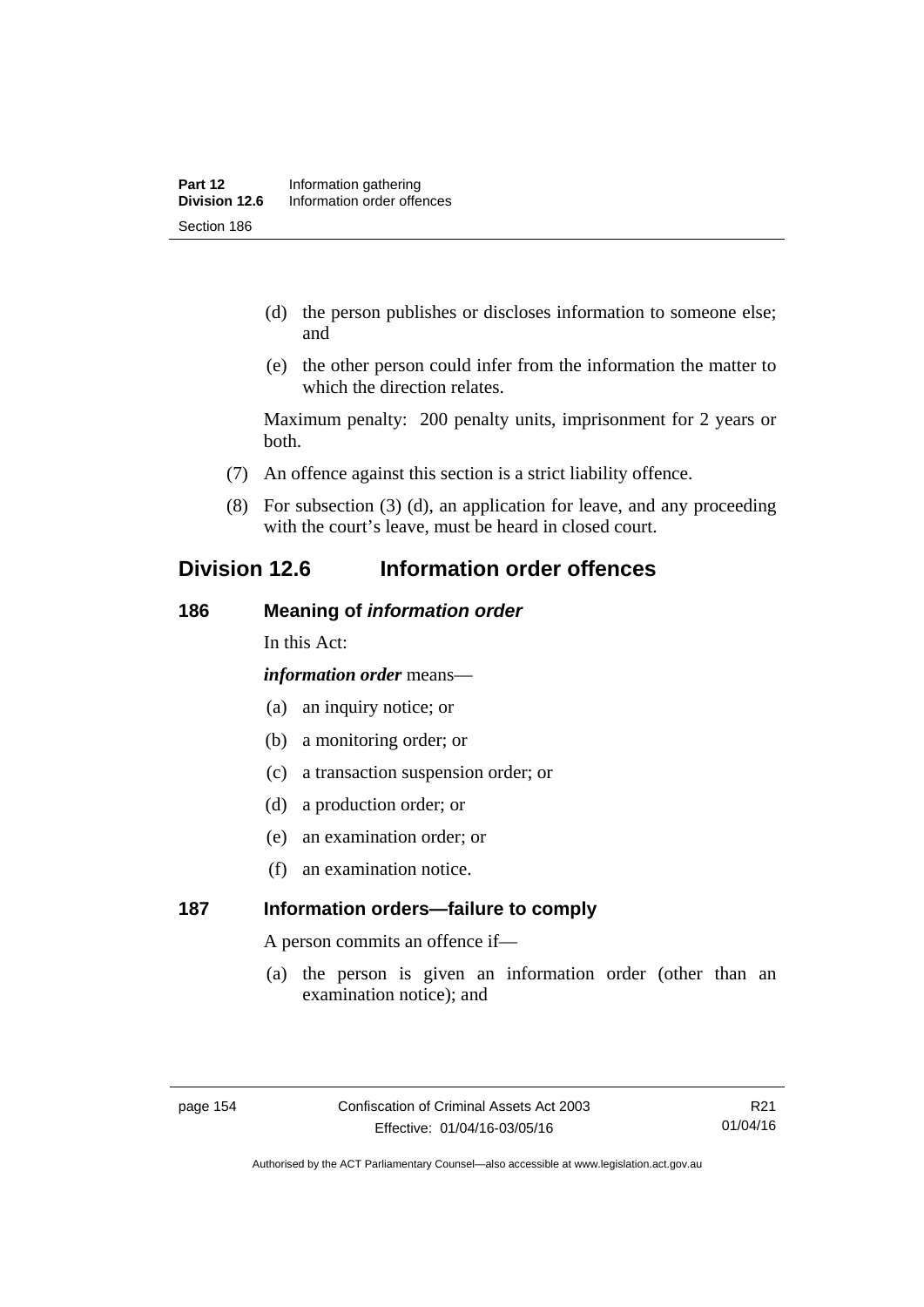(b) the person fails to comply with the order.

Maximum penalty: 200 penalty units, imprisonment for 2 years or both.

*Note* For contravention of an examination notice, see s 182.

# **188 Information orders—false or misleading information**

- (1) A person commits an offence if—
	- (a) the person gives information to a police officer; and
	- (b) the person does so knowing that the information—
		- (i) is false or misleading in a material particular; or
		- (ii) omits something that makes the information false or misleading in a material particular; and
	- (c) the information is given in compliance (or purported compliance) with an information order.

Maximum penalty: 200 penalty units, imprisonment for 2 years or both.

- (2) Subsection (1) (c) does not apply if, before the information was given by the person to the police officer, a police officer did not take reasonable steps to tell the person of the existence of the offence against subsection (1).
- (3) For subsection (2), it is sufficient if the following form of words is used:

'Giving false or misleading information is an offence with serious consequences'.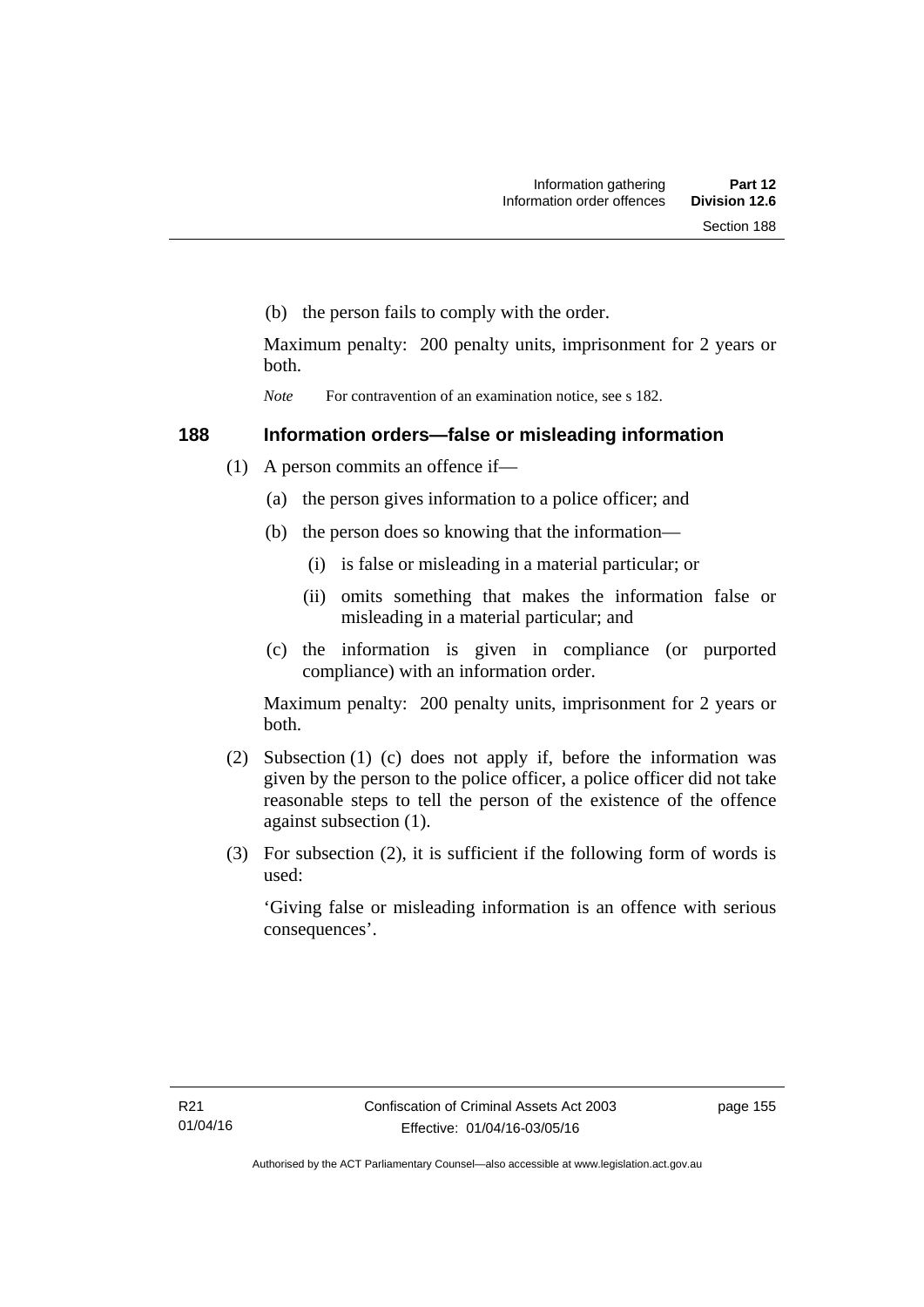#### **189 Information orders—false or misleading documents**

- (1) A person commits an offence if—
	- (a) the person produces a document to a police officer (including an authorised investigator); and
	- (b) the person does so knowing that the document is false or misleading in a material particular; and
	- (c) the document is produced in compliance (or purported compliance) with an information order.

Maximum penalty: 200 penalty units, imprisonment for 2 years or both.

- (2) Subsection (1) does not apply to a person who produces a document to a police officer if the document is accompanied by a written statement signed by the person (or, for a corporation, by an officer of the corporation)—
	- (a) stating that the document is, to the person's knowledge, false or misleading in a material particular; and
	- (b) setting out, or referring to, the material particular in which the document is, to the person's knowledge, false or misleading.

## **190 Destruction etc of documents**

- (1) A person commits an offence if—
	- (a) the person is given—
		- (i) a production order for a property-tracking document; or
		- (ii) an examination notice that requires the person to produce a document at an examination; and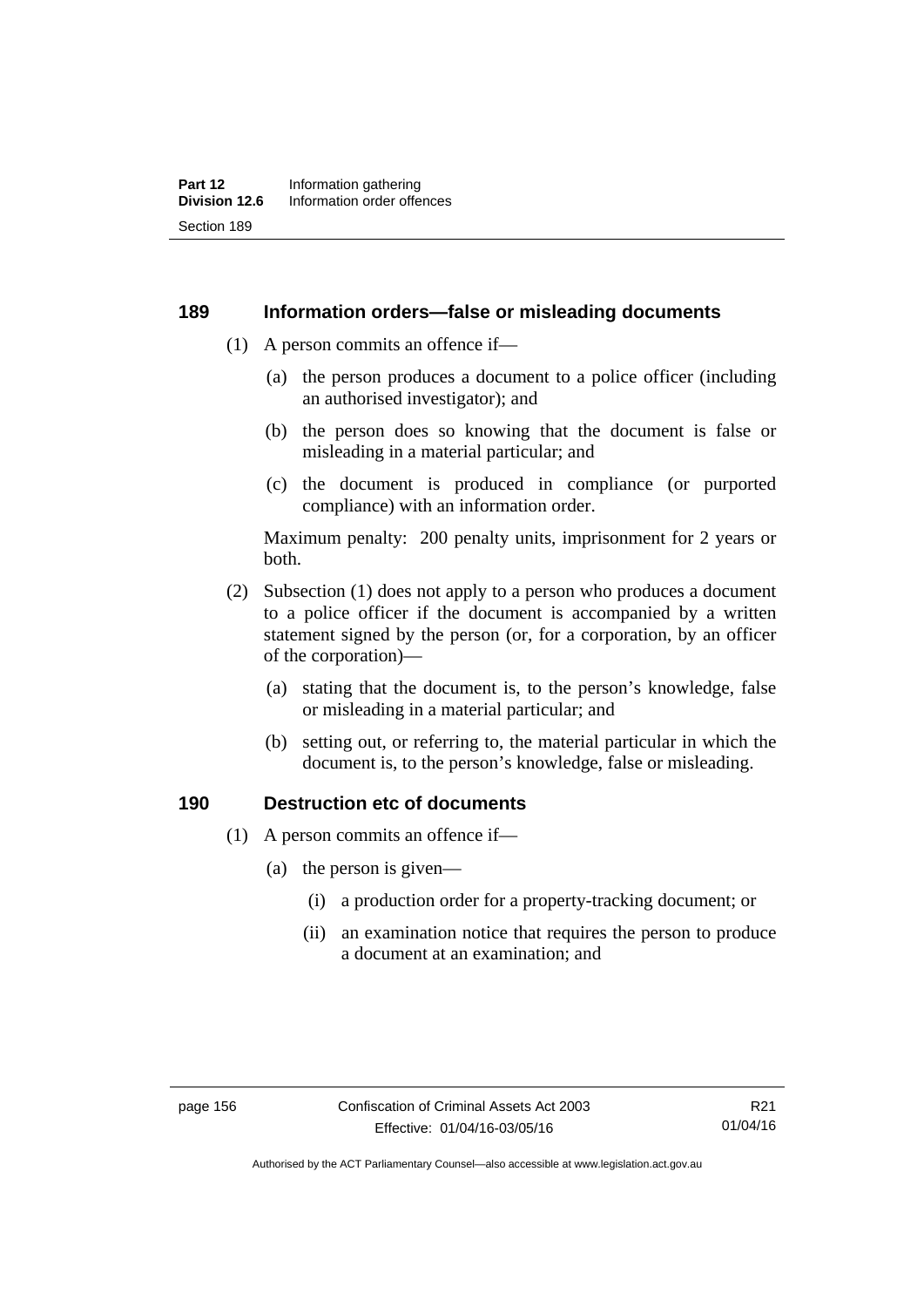(b) the person intentionally destroys, damages, changes or otherwise interferes with the document.

Maximum penalty: 500 penalty units, imprisonment for 5 years or both.

- (2) A person commits an offence if—
	- (a) the person is given—
		- (i) a production order for a property-tracking document; or
		- (ii) an examination notice that requires the person to produce a document at an examination; and
	- (b) the person destroys, damages, changes or otherwise interferes with the document.

Maximum penalty: 50 penalty units, imprisonment for 6 months or both.

- (3) An offence against subsection (2) a strict liability offence.
- (4) An offence against subsection (2) is declared to be a relevant offence.

#### **191 Meaning of** *non-disclosable information order*

In this Act:

*non-disclosable information order* means any of the following information orders:

- (a) an inquiry notice;
- (b) a monitoring order;
- (c) a transaction suspension order;
- (d) a production order that is declared under section 161 (1) (Production order proceedings—restrictions on disclosure) to be a non-disclosable production order;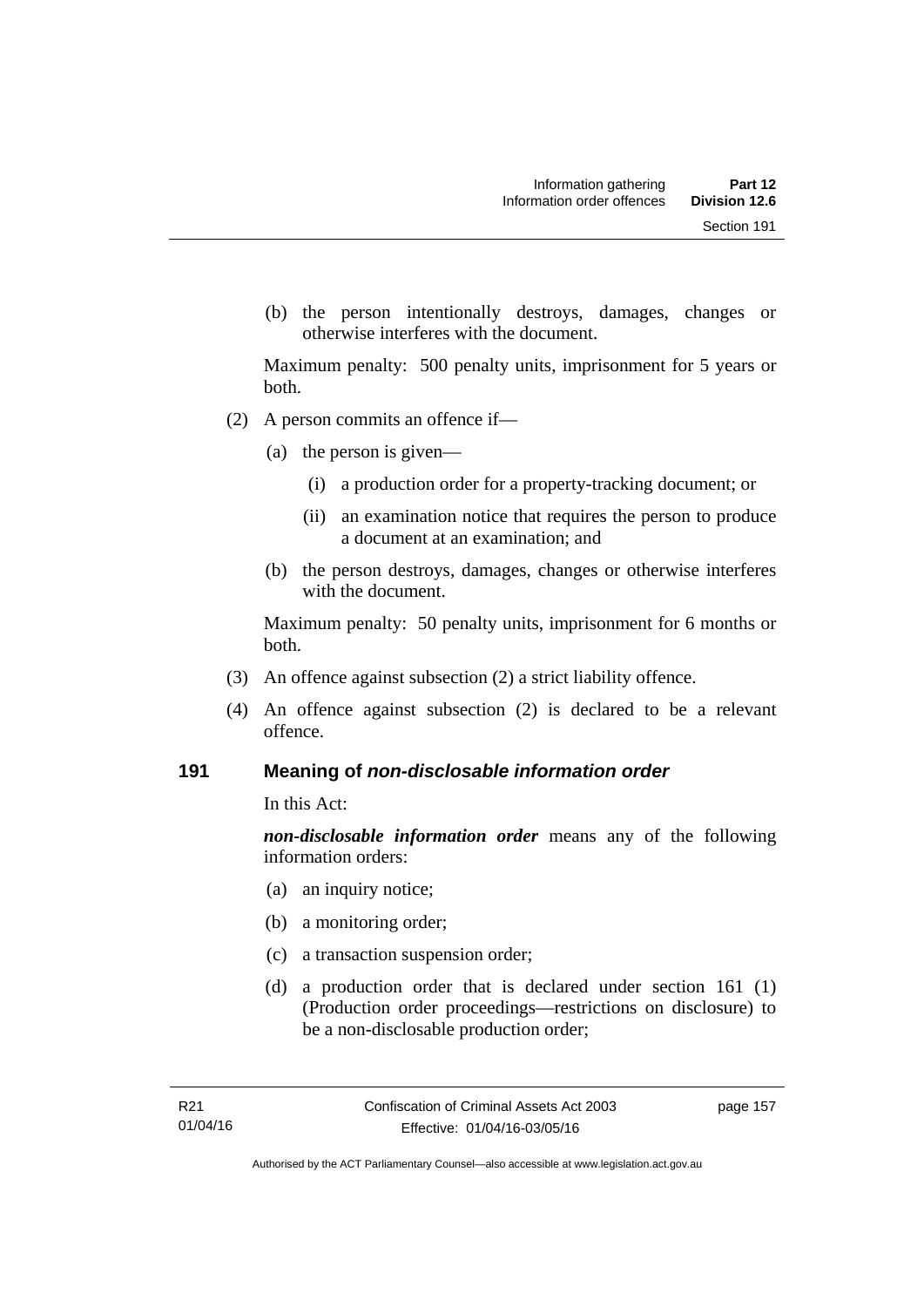- (e) an examination order that is declared under section 170 (1) (Examination order proceedings—restrictions on disclosure) to be a non-disclosable examination order;
- (f) an examination notice that is a non-disclosable examination notice under section 172 (2) (Examination notices—giving).

#### **192 Information orders—disclosure offences**

*Note* An offence against this section is a strict liability offence (see s (7)).

 (1) A person commits an offence if the person publishes or discloses the existence or operation of a non-disclosable information order to someone else.

Maximum penalty: 200 penalty units, imprisonment for 2 years or both.

- (2) A person commits an offence if—
	- (a) the person publishes or discloses information to someone else; and
	- (b) the other person could infer from the information the existence or operation of a non-disclosable information order.

Maximum penalty: 200 penalty units, imprisonment for 2 years or both.

- (3) Subsections (1) and (2) do not apply if the publication or disclosure is made to any of the following entities in the circumstances mentioned for the entity:
	- (a) a police officer—in any circumstances;
	- (b) an officer, employee or agent of the person—to ensure that the order is complied with and the person to whom the publication or disclosure is made is given notice of the offences against this section by the person making the publication or disclosure;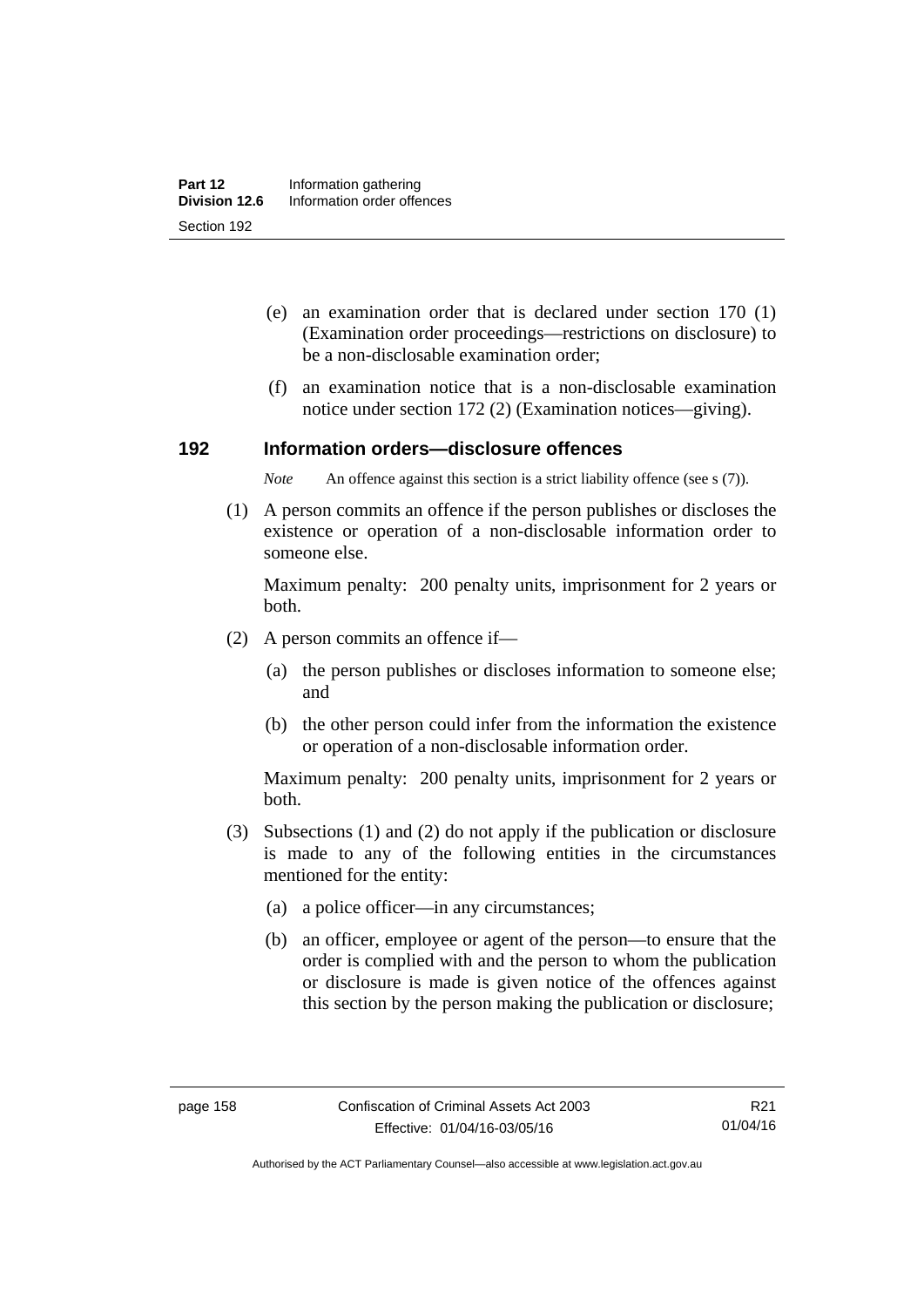- (c) a lawyer—to obtain legal advice or representation in relation to the order;
- (d) a relevant court—with the court's leave.

- (4) Also, subsections (1) and (2) do not apply if the publication or disclosure is made—
	- (a) by a police officer in the exercise of the officer's functions; or
	- (b) for the purpose of giving or obtaining legal advice, or making legal representations, in relation to the order.
- (5) A person commits an offence if—
	- (a) the person receives information in relation to a non-disclosable information order in accordance with subsection (3) or (4); and
	- (b) the person ceases to be a person mentioned in subsection (3) or  $(4)$ ; and
	- (c) the person publishes or discloses the existence or operation of the order to someone else.

Maximum penalty: 200 penalty units, imprisonment for 2 years or both.

- (6) A person commits an offence if—
	- (a) the person receives information in relation to a non-disclosable information order in accordance with subsection (3) or (4); and
	- (b) the person ceases to be a person mentioned in subsection (3) or  $(4)$ ; and
	- (c) the person publishes or discloses information to someone else; and

*Note* The application for leave, and any proceeding with the court's leave, must be heard in closed court (see s (8)).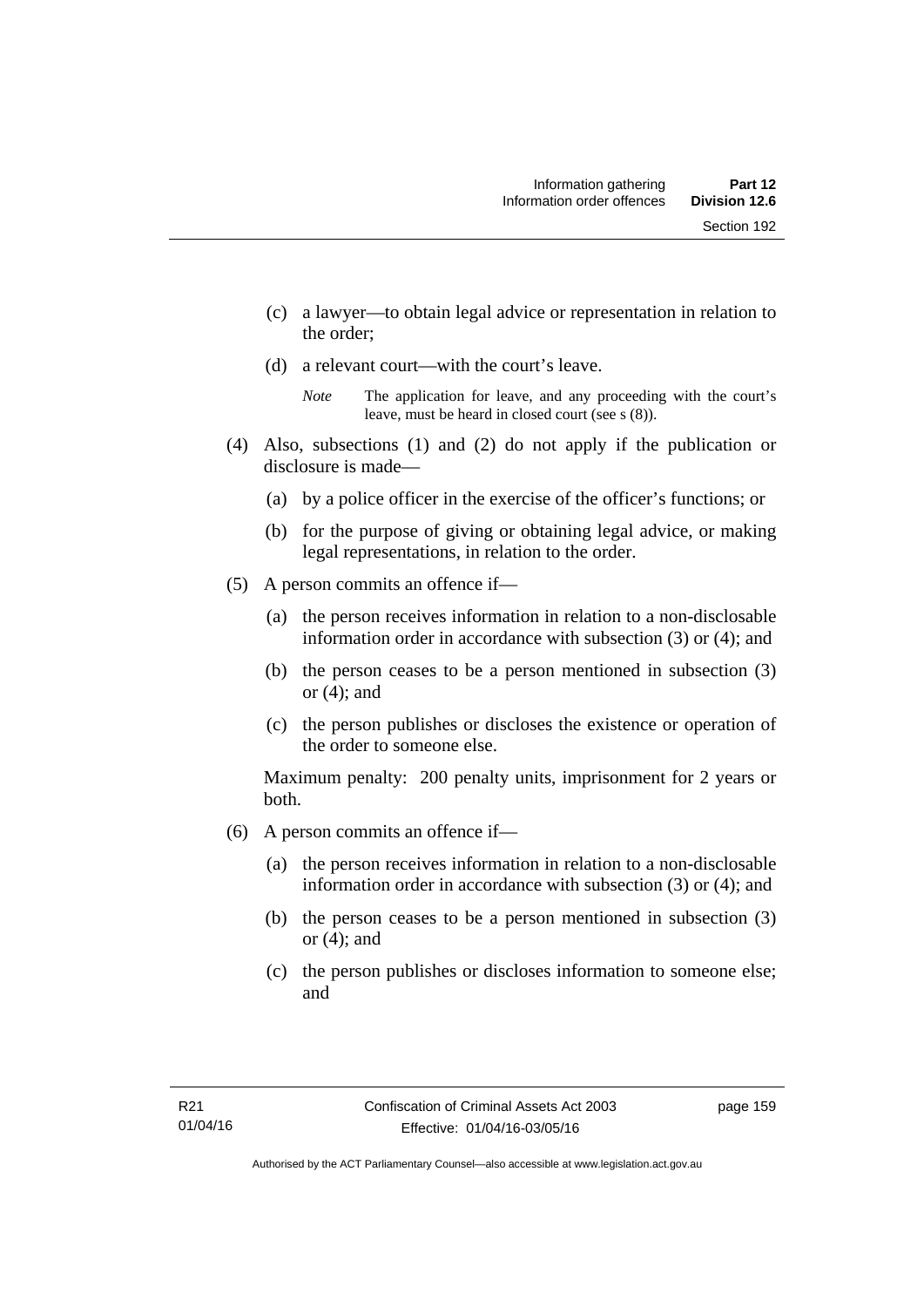(d) the other person could infer from the information the existence or operation of the order.

Maximum penalty: 200 penalty units, imprisonment for 2 years or both.

- (7) An offence against this section is a strict liability offence.
- (8) For subsection (3) (d), an application for leave, and any proceeding with the court's leave, must be heard in closed court.

#### **193 Information orders—disclosure by police officers**

- (1) This section applies to a non-disclosable information order.
- (2) A police officer may disclose the existence or operation of the order for the purposes of, or in the course of, a legal proceeding.

- (3) However, a police officer is not required to disclose to a court the existence or operation of the order.
- (4) In this section:

*disclosure*, of the existence or operation of the order, includes the disclosure of information to a person from which the person could reasonably infer the existence or operation of the order.

## **194 Information orders—protection of complying financial institutions**

- (1) This section applies to a financial institution, and to an officer, employee or agent of the institution, if—
	- (a) the institution complies with an information order; and
	- (b) information given under the order relates to a money laundering offence.

*Note* A police officer may also disclose the existence or operation of the order in the exercise of the officer's functions (see s 192 (4) (b)).

Authorised by the ACT Parliamentary Counsel—also accessible at www.legislation.act.gov.au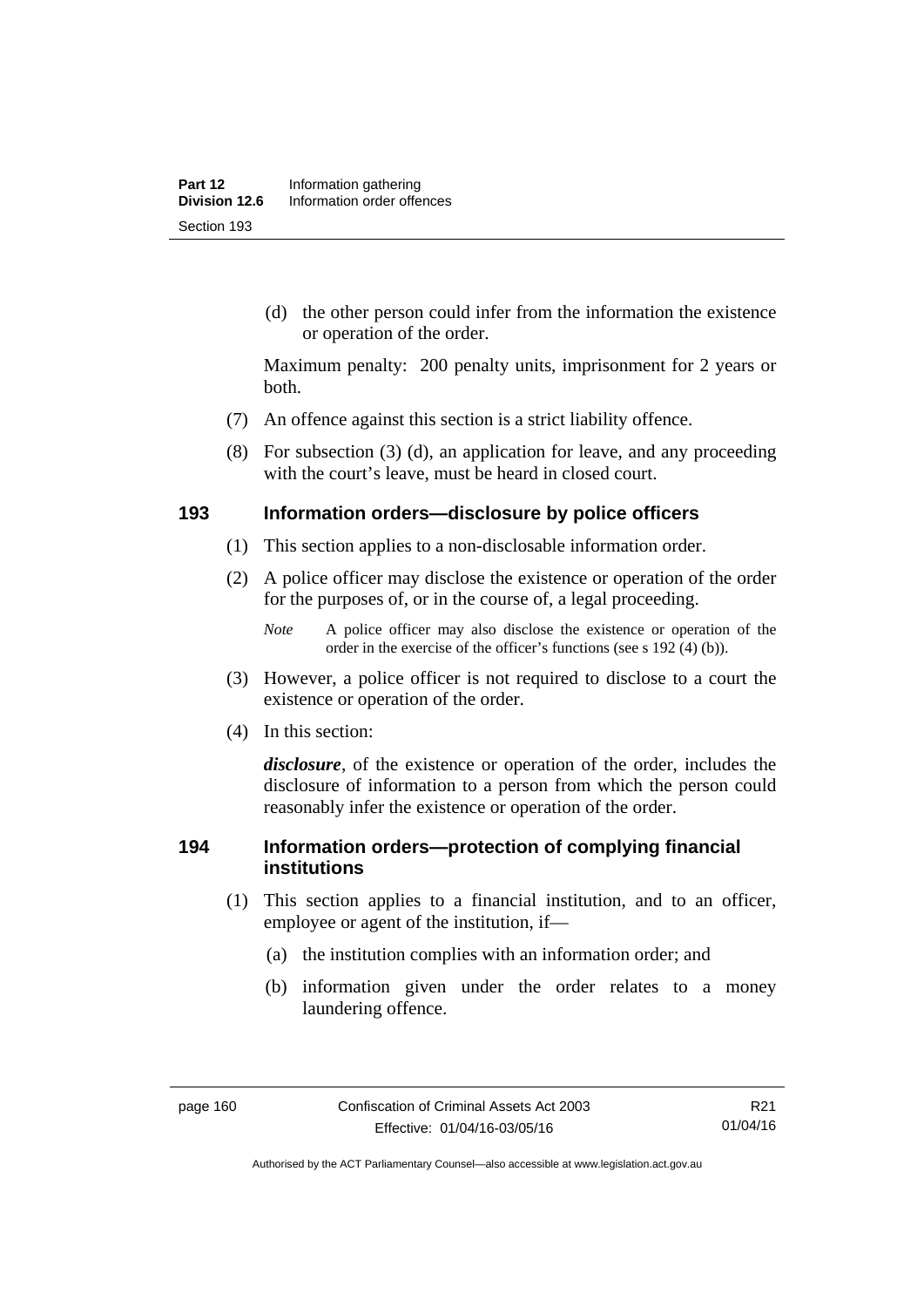(2) The institution or person is taken not to have been at any time in possession of the information given under the order.

Authorised by the ACT Parliamentary Counsel—also accessible at www.legislation.act.gov.au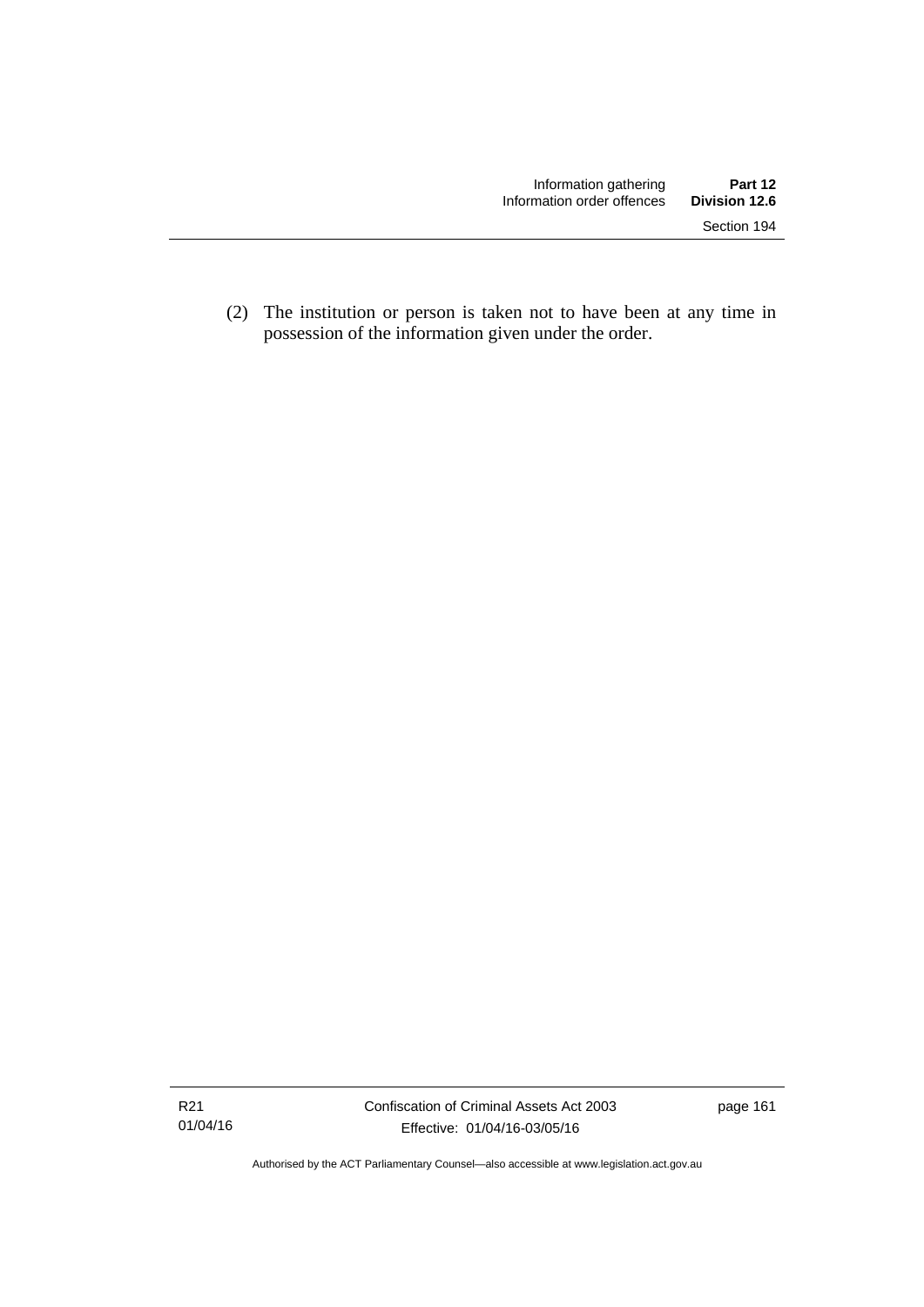**Part 13 Search warrants**<br>**Division 13.1 Preliminary Division 13.1** Section 195

# **Part 13 Search warrants**

# **Division 13.1 Preliminary**

#### **195 Definitions for pt 13**

In this part:

*at* includes in or on.

*data* includes—

- (a) information in any form; and
- (b) any program (or part of a program).

*data storage device* means a thing containing, or designed to contain, data for use by a computer.

*executing police officer*, of a search warrant, means—

- (a) the police officer (the *first police officer*) named in the warrant as the police officer responsible for executing the warrant; or
- (b) if the first police officer does not intend to be present at the execution of the warrant—another police officer whose name has been written in the warrant by the first police officer; or
- (c) another police officer whose name has been written in the warrant by the police officer last named in the warrant.

*frisk search* means—

- (a) a search of a person conducted by quickly running the hands over the person's outer garments; and
- (b) an examination of anything worn or carried by the person that is conveniently and voluntarily removed by the person.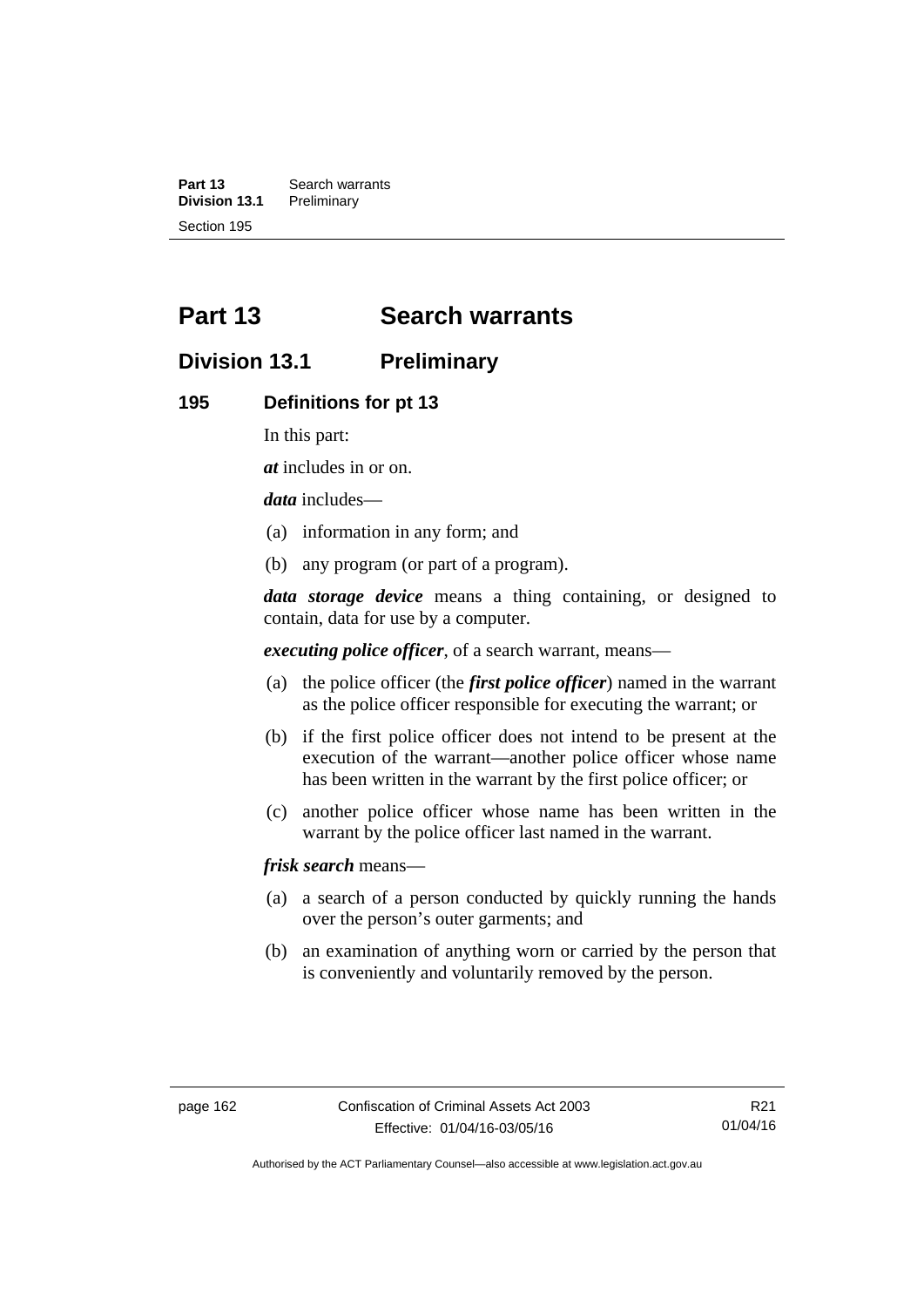*issuing officer*, for a search warrant, means—

- (a) a judge, the registrar or a deputy registrar of the Supreme Court; or
- (b) a magistrate; or
- (c) the registrar or a deputy registrar of the Magistrates Court if authorised by the Chief Magistrate to issue search warrants under this part.

*occupier*, of premises, includes—

- (a) a person believed, on reasonable grounds, to be an occupier of the premises; and
- (b) a person apparently in charge of the premises.

*ordinary search* means a search of a person or of articles in a person's possession, which may include—

- (a) requiring the person to remove the person's overcoat, coat or jacket and any gloves, shoes or hat; and
- (b) an examination of those items.

*person assisting*, in relation to a search warrant, means a person who has been authorised by an executing police officer to assist in executing the warrant.

*premises* includes the following:

- (a) land (whether vacant or occupied);
- (b) any structure, building, vehicle or place (whether built or not);
- (c) any part of a structure, building, vehicle or place.

*search warrant* means a warrant issued under section 199 (Issuing search warrants) that is in force.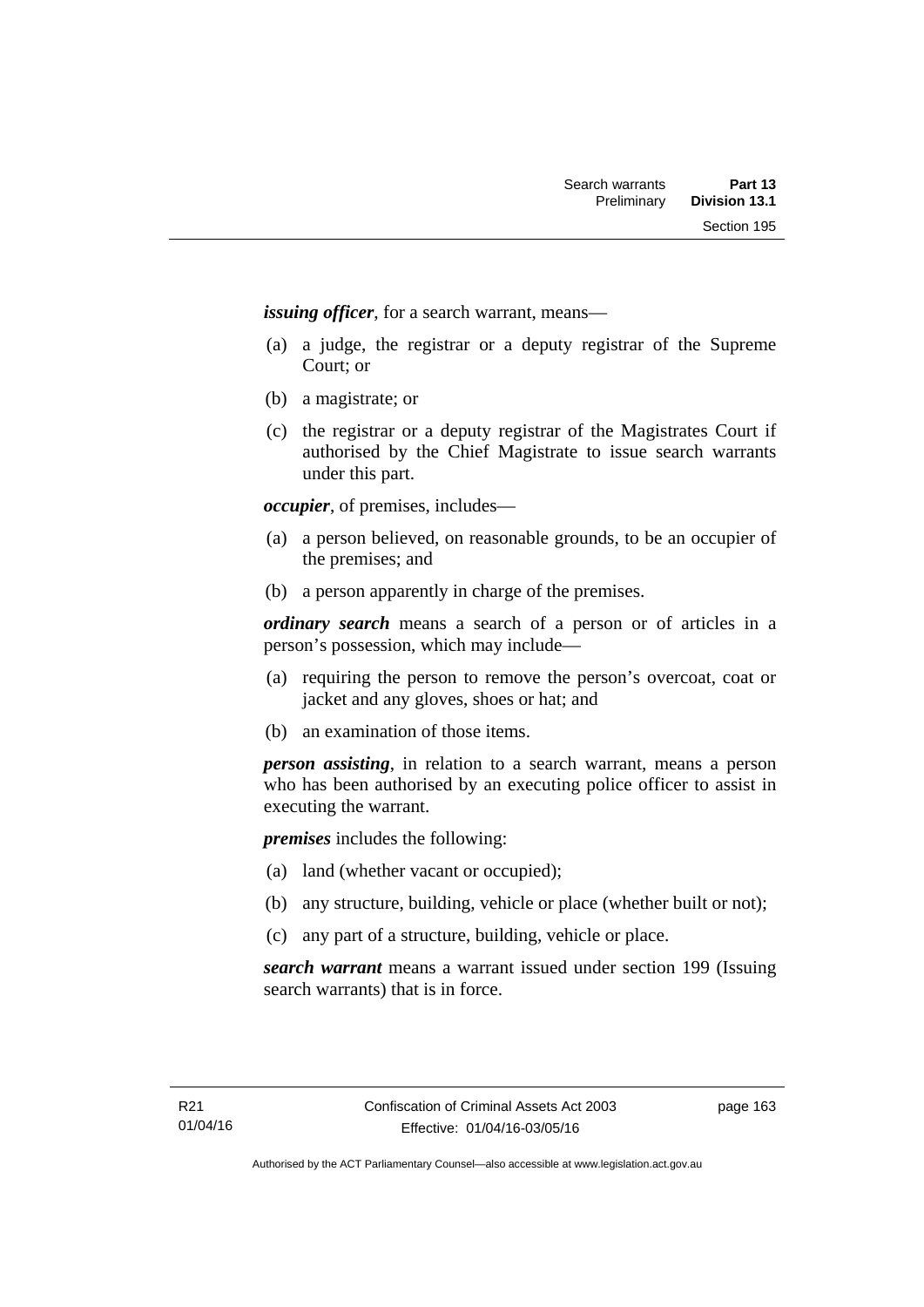#### *target material* means—

- (a) property (including tainted property and property under the effective control of a person) in relation to which action has been or could be taken under this Act; or
	- *Note 1* For the meaning of *effective control*, see s 14.
	- *Note 2* For the meaning of *in relation to*, see dict.
- (b) benefits derived by a person from the commission of a relevant offence; or
- (c) evidence in relation to property or benefits mentioned in paragraph (a) or (b); or
- (d) evidence in relation to a relevant offence.

*vehicle* includes an aircraft or vessel.

# **Division 13.2 Search warrants—general**

#### **196 Applications for search warrants—general**

- (1) A police officer may apply to an issuing officer for a search warrant to enter premises.
- (2) The application must be sworn and state the grounds on which the warrant is sought.
- (3) The issuing officer may refuse to consider the application until the applicant police officer gives the issuing officer all the information the issuing officer requires about the application in the way the issuing officer requires.

## **197 Offence for making false etc statements in search warrant applications**

A police officer commits an offence if—

 (a) the police officer makes a statement (whether orally, in a document or in any other way); and

R21 01/04/16

Authorised by the ACT Parliamentary Counsel—also accessible at www.legislation.act.gov.au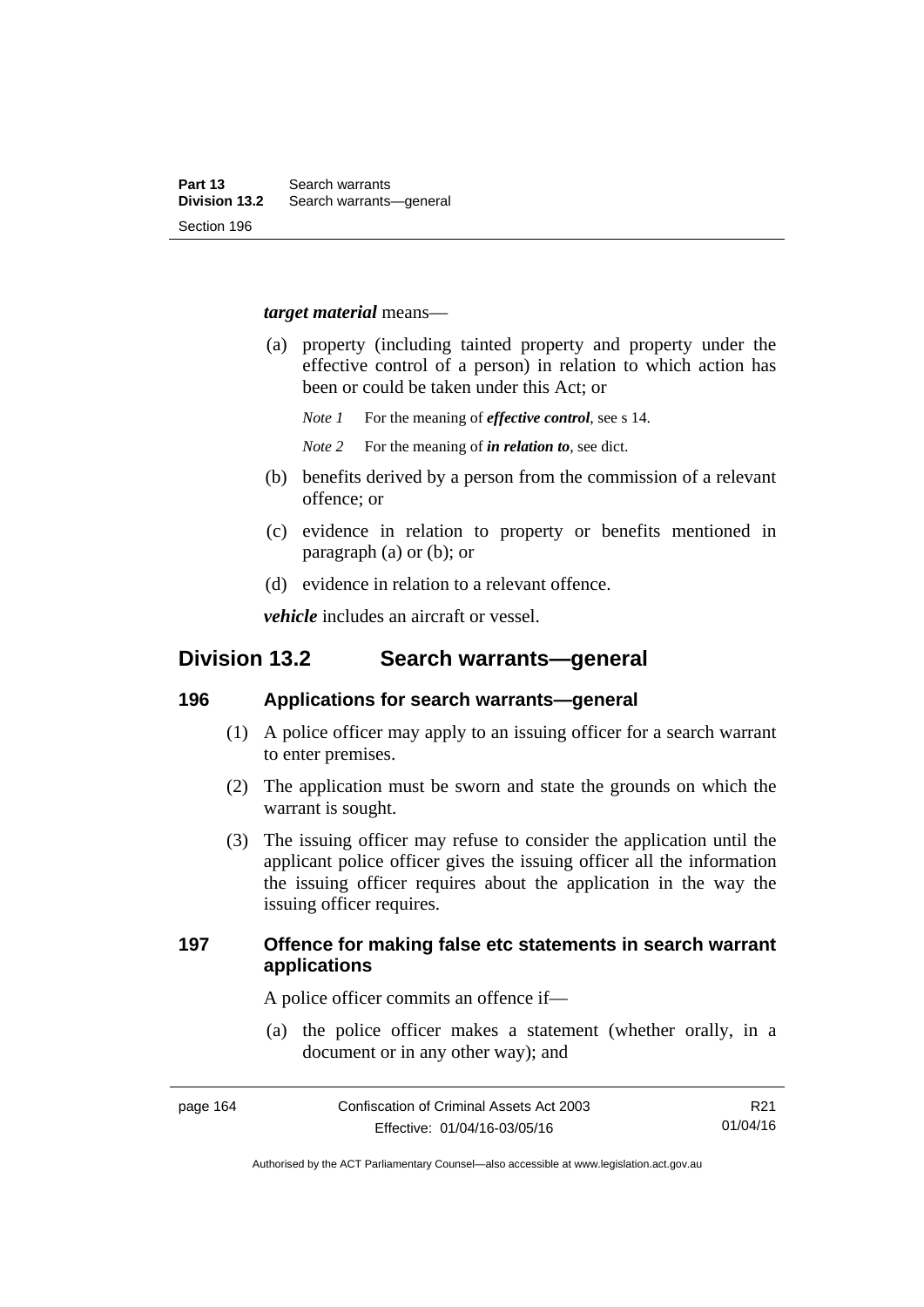- (b) the police officer does so knowing that the statement—
	- (i) is false or misleading in a material particular; or
	- (ii) omits something that makes the statement false or misleading in a material particular; and
- (c) the statement is made to an issuing officer in relation to an application for a search warrant.

Maximum penalty: 200 penalty units, imprisonment for 2 years or both.

### **198 Additional contents of search warrant applications**

- (1) If the person applying for a search warrant suspects that it will be necessary to use firearms in executing the warrant, the person must state the suspicion, and the grounds for the suspicion, in the application.
- (2) If a person applying for a warrant to search premises has previously applied for a warrant for the same premises, the person must, in the application, include particulars of the earlier application and its outcome.

## **199 Issuing search warrants**

(1) An issuing officer may issue a warrant to search premises if satisfied that there are reasonable grounds for suspecting that there is at the premises, or will be within the next 72 hours, target material.

*Note At* includes in or on (see s 195).

 (2) If an application for a search warrant is made under section 203 (Applying for search warrants by telephone or other electronic means), this section applies as if the reference in subsection (1) to 72 hours were a reference to 48 hours.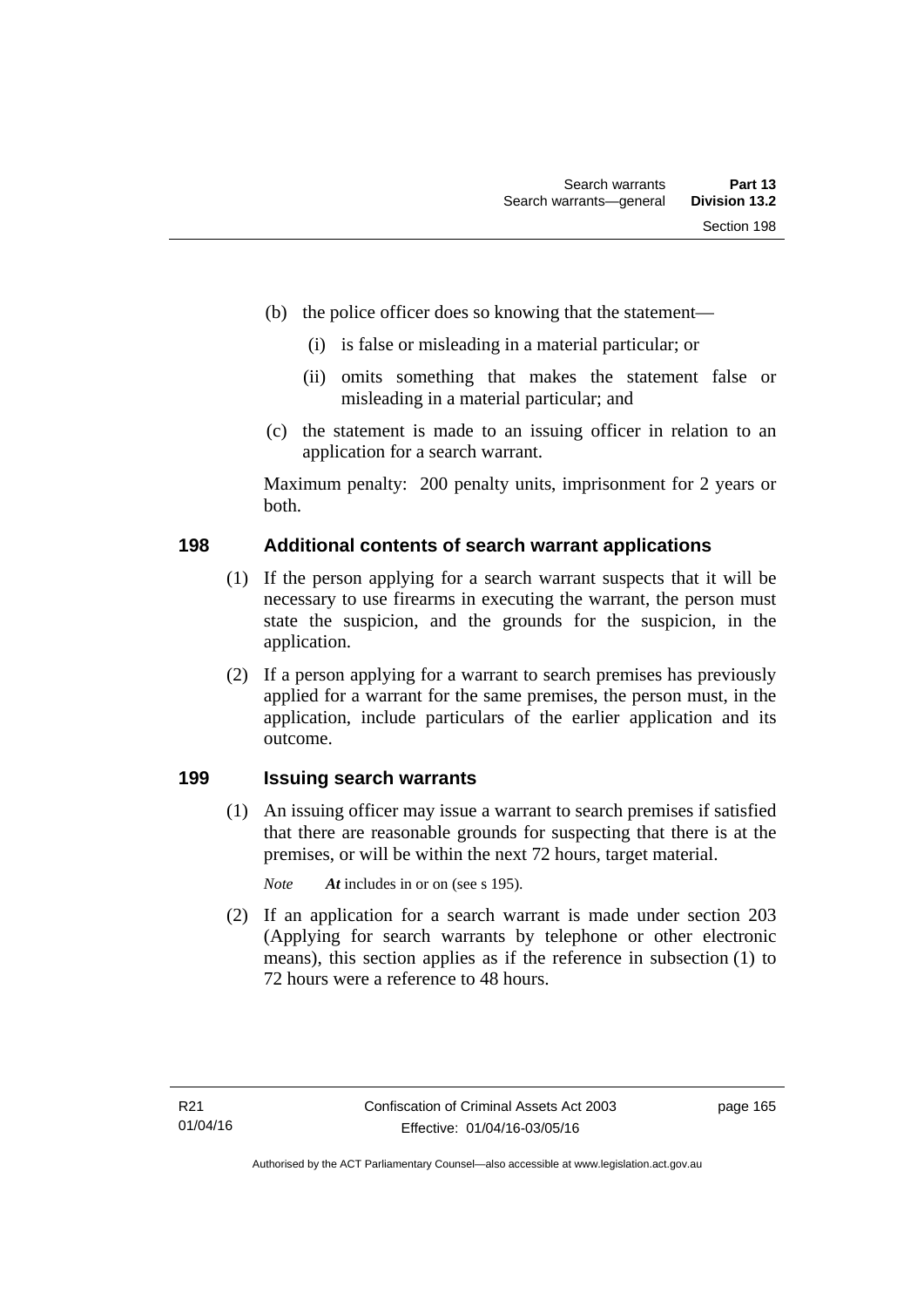# **200 When search warrant for property-tracking document may be issued**

If the target material in relation to which a search warrant is being issued is a property-tracking document, the issuing officer may issue a search warrant in relation to the document only if the issuing officer is satisfied that—

- (a) the document cannot be identified or described with sufficient particularity for the purpose of obtaining a production order; or
- (b) a production order requiring the document has been given but not complied with; or
- (c) there are reasonable grounds to suspect that a production order would not be complied with; or
- (d) the investigation to which the warrant is being sought might be prejudiced by seeking a production order.

### **201 Contents of search warrants**

- (1) A search warrant must state—
	- (a) the kind of target material that is to be searched for under the warrant; and
	- (b) a description of the premises to which the warrant relates; and
	- (c) the name of the executing police officer; and
	- (d) when the warrant expires (see subsection (2)); and
	- (e) whether the warrant may be executed at any time or only during particular hours (see 210); and
	- (f) whether the warrant authorises an ordinary search or frisk search of a person who is at or near the premises when the warrant is executed if the executing police officer or a person assisting suspects on reasonable grounds that the person has target material in the person's possession.

Authorised by the ACT Parliamentary Counsel—also accessible at www.legislation.act.gov.au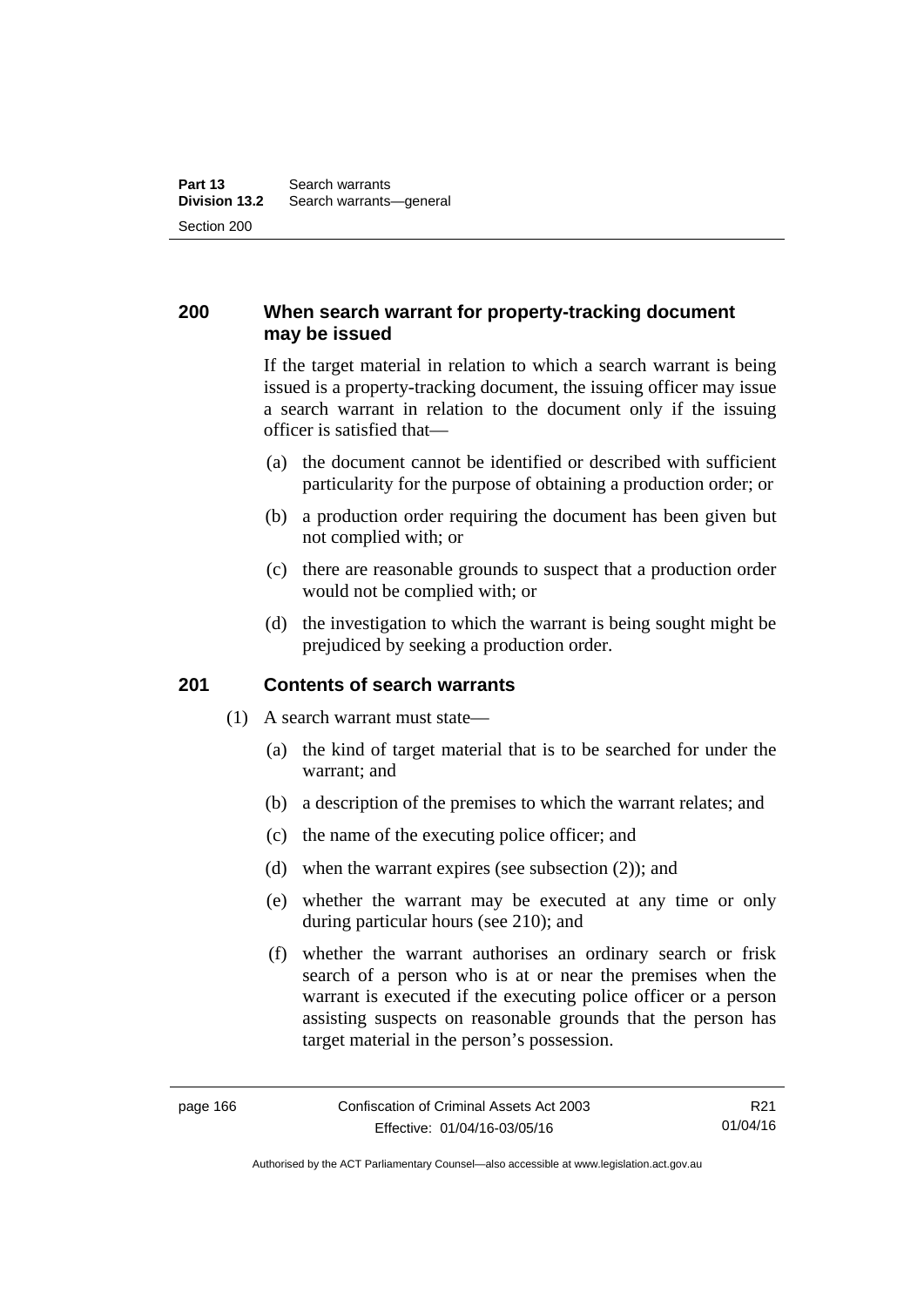- (2) The time stated in the search warrant under subsection (1) (d) as the time when the warrant expires must be not later than—
	- (a) if the application for the warrant is made under section 204 (Issuing search warrants by telephone or other electronic means)—48 hours after the warrant is issued; or
	- (b) in any other case—the end of the 7th day after the day the warrant is issued.

#### **Example**

If a warrant is issued at 3 pm on a Monday, the expiry time stated must not be later than midnight on Monday in the following week.

- *Note* An example is part of the Act, is not exhaustive and may extend, but does not limit, the meaning of the provision in which it appears (see [Legislation Act,](http://www.legislation.act.gov.au/a/2001-14) s 126 and s 132).
- (3) Subsection (1) (d) does not prevent the issue of successive search warrants in relation to the same premises.

## **202 Authorisation given by search warrants**

- (1) A search warrant authorises an executing police officer, or a person assisting—
	- (a) to enter the premises and, if the premises are a vehicle, to enter the vehicle, wherever it is; and
	- (b) to search the premises for the kind of target material stated in the warrant, and to seize things of that kind found at the premises; and
	- (c) to seize any other thing found at the premises in the course of the search that the executing police officer or a person assisting believes on reasonable grounds to be target material in relation to which the warrant relates (including evidence of a relevant offence) or evidence of a summary offence if the police officer believes on reasonable grounds that seizure of the thing is necessary to prevent its concealment, loss or destruction or its use in committing an offence; and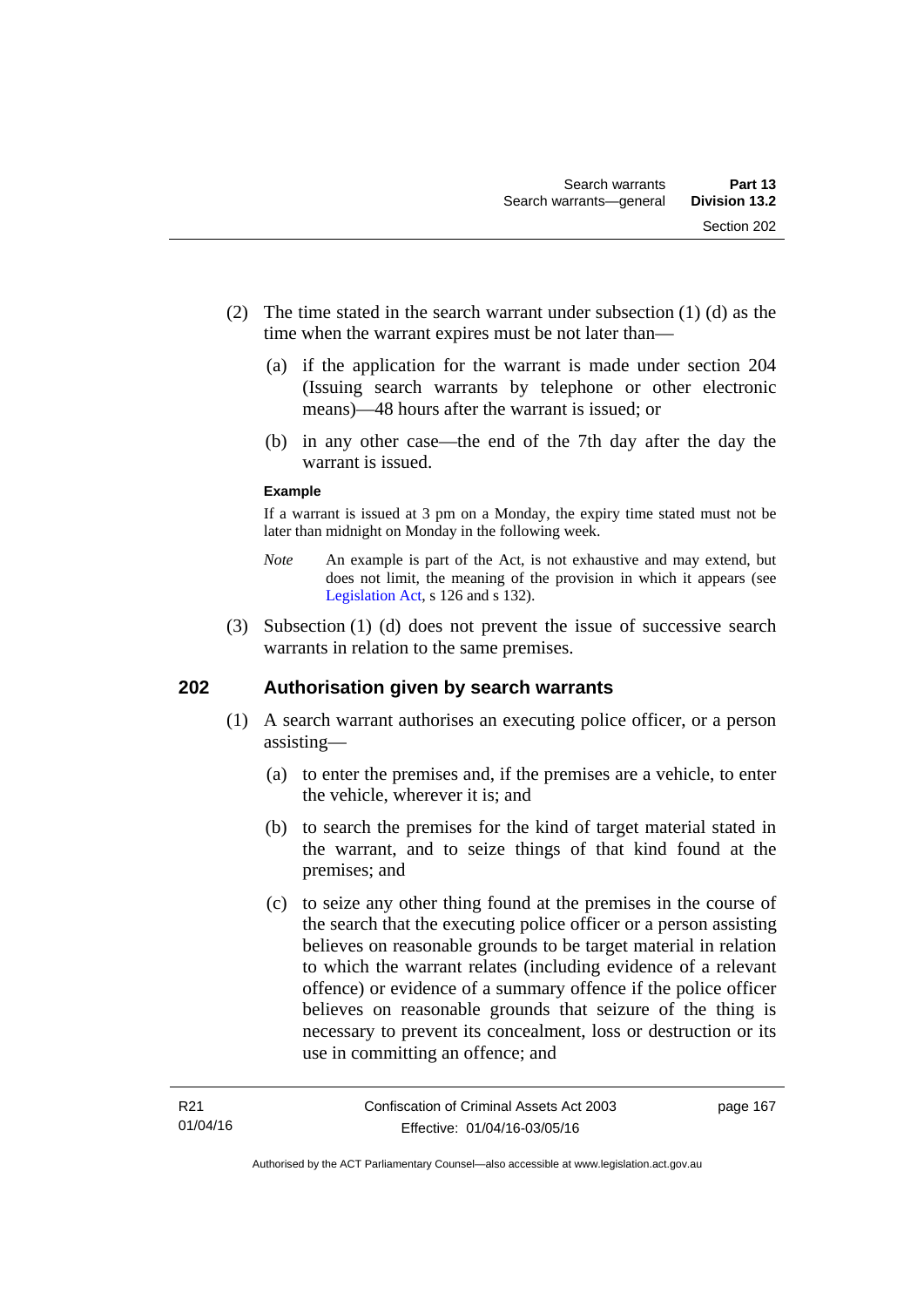- (d) if the warrant allows—to conduct an ordinary search or frisk search of a person at or near the premises if the executing police officer or a person assisting suspects on reasonable grounds that the person has target material in the person's possession.
- (2) A search warrant authorises an executing police officer to make things seized under the warrant available to another police officer, any public servant or anyone who holds a position under a territory law, or a law of the Commonwealth, a State or another Territory, if it is necessary to do so for investigating or prosecuting an offence to which the things relate.

# **Division 13.3 Telephone and electronic warrants**

### **203 Applying for search warrants by telephone or other electronic means**

- (1) A police officer may apply to an issuing officer for a search warrant by telephone, fax or other electronic means—
	- (a) in an urgent case; or
	- (b) if the delay that would happen if an application were made in person would frustrate the effective execution of the warrant.
- (2) The application—
	- (a) must include all information that would be required in an application under division 13.2 (Search warrants—general) for a search warrant; and
	- (b) may, if necessary, be made before the information is sworn.
- (3) The issuing officer may require—
	- (a) communication by voice to the extent that it is practicable in the circumstances; and
	- (b) any further information.

Authorised by the ACT Parliamentary Counsel—also accessible at www.legislation.act.gov.au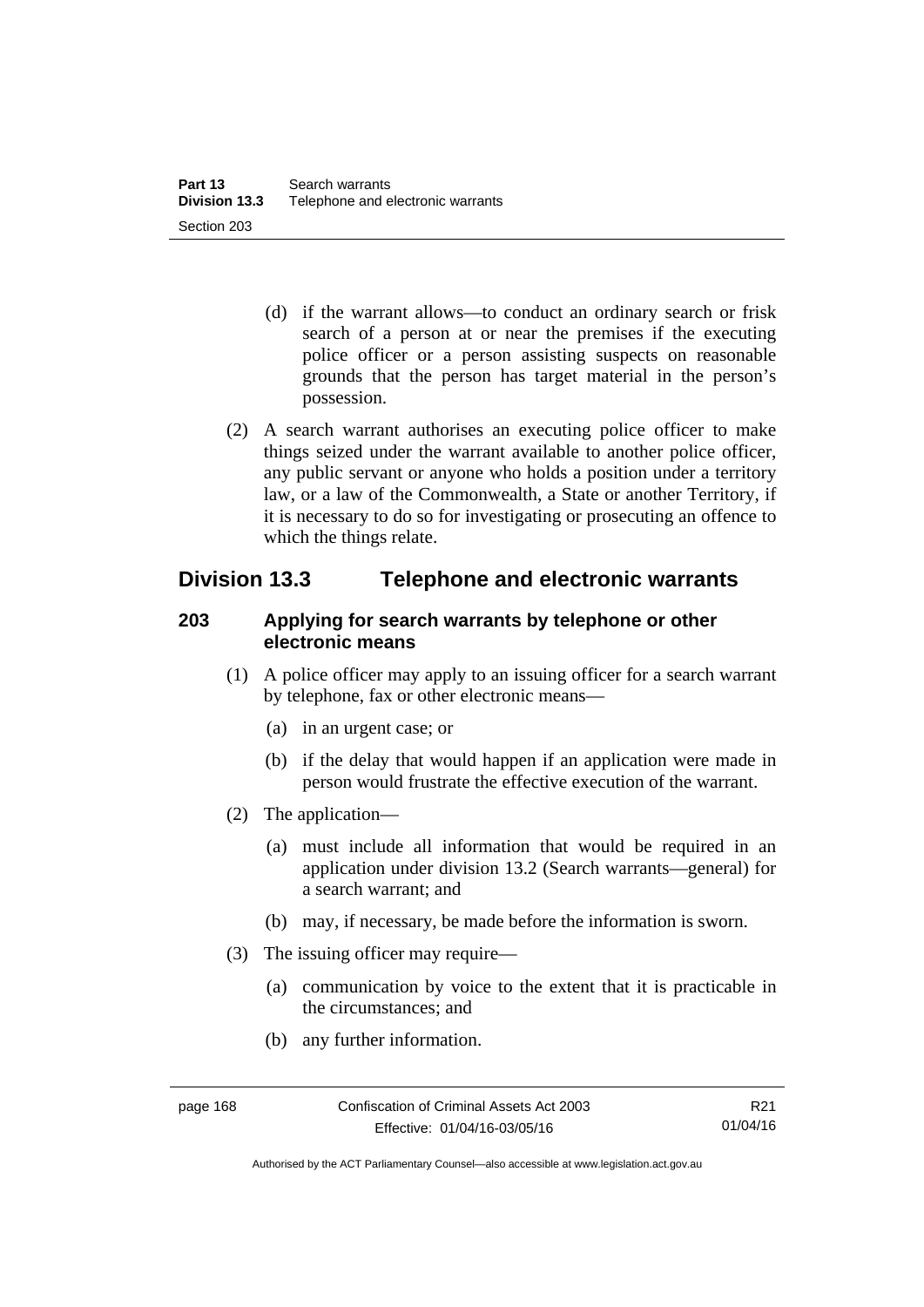### **204 Issuing search warrants by telephone or other electronic means**

- (1) The issuing officer may complete and sign the same form of search warrant that would be issued under section 199 (Issuing search warrants) if satisfied that—
	- (a) a search warrant in the terms of the application should be issued urgently; or
	- (b) the delay that would happen if an application were made in person would frustrate the effective execution of the warrant.
- (2) If the issuing officer issues the search warrant, the officer must tell the applicant, by telephone, fax or other electronic means, of the terms of the warrant and the date and time when it was signed.
- (3) The applicant must then—
	- (a) complete a form of search warrant in terms substantially corresponding to those given by the issuing officer; and
	- (b) state on the form—
		- (i) the name of the issuing officer; and
		- (ii) the date and time the warrant was signed by the issuing officer.
- (4) The applicant must, by the end of the day after the 1st of the relevant events happens, give the issuing officer—
	- (a) the form of search warrant completed by the applicant; and
	- (b) if the information was unsworn under section 203 (2) (b) (Applying for search warrants by telephone or other electronic means)—the sworn information.
- (5) The issuing officer must attach the form of search warrant completed by the issuing officer to the documents given under subsection  $(4)$ .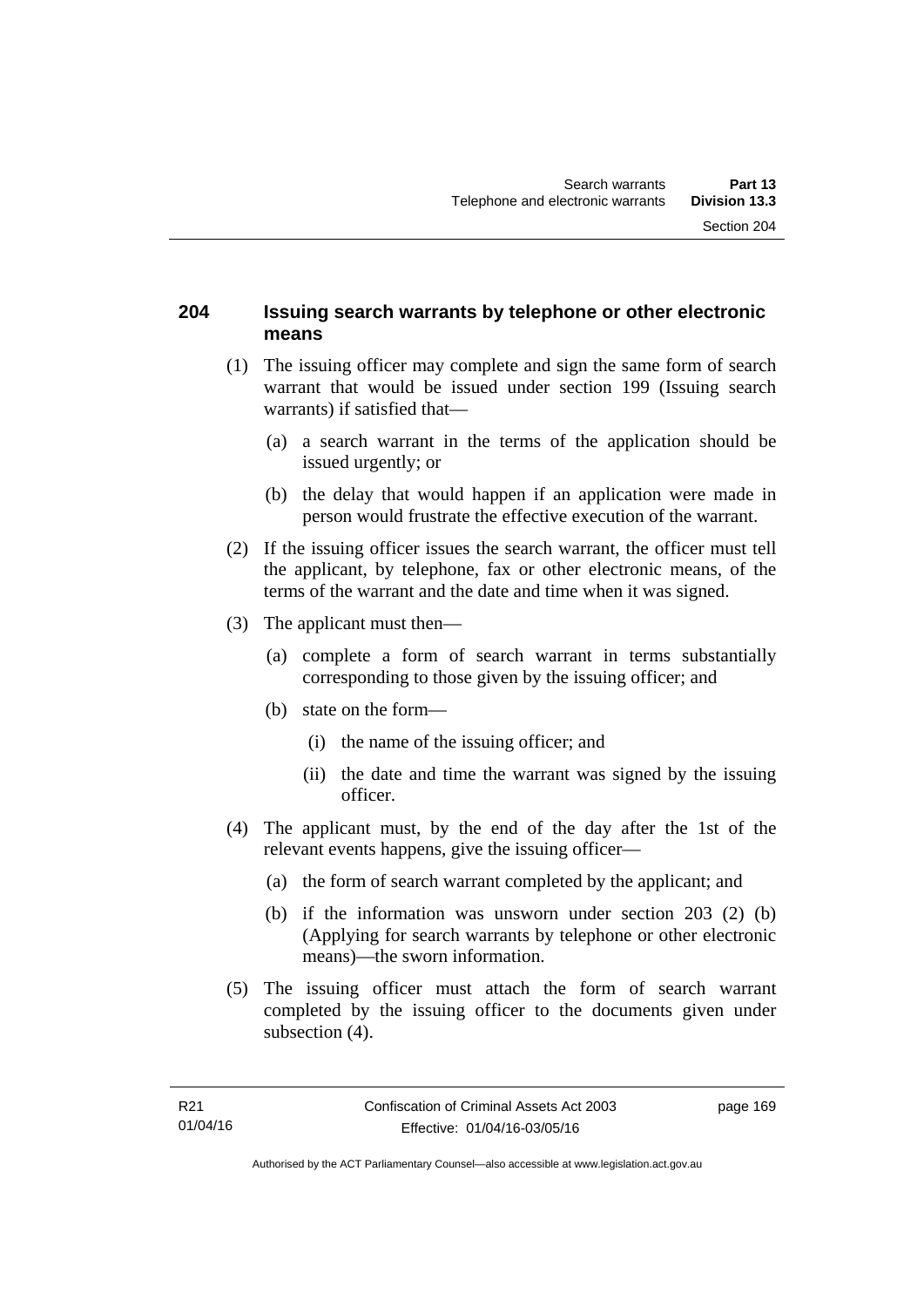(6) In subsection (4):

*relevant event* means the day when—

- (a) the warrant is executed; or
- (b) the warrant expires.

#### **205 Unsigned warrants by telephone or other electronic means in court proceedings**

- (1) This section applies if—
	- (a) it is material, in any proceeding, for a court to be satisfied that the exercise of a power under a search warrant issued under this division was properly authorised; and
	- (b) the form of search warrant signed by the issuing officer is not produced in evidence.
- (2) The court must assume that the exercise of the power was not properly authorised unless the contrary is proved.

### **206 Offence for stating incorrect names in warrants by telephone or other electronic means**

A person commits an offence if—

- (a) the person executes a document or presents a document to a person; and
- (b) the document purports to be a form of search warrant under section 204 (Issuing search warrants by telephone or other electronic means); and
- (c) the person states a name of an issuing officer in the document; and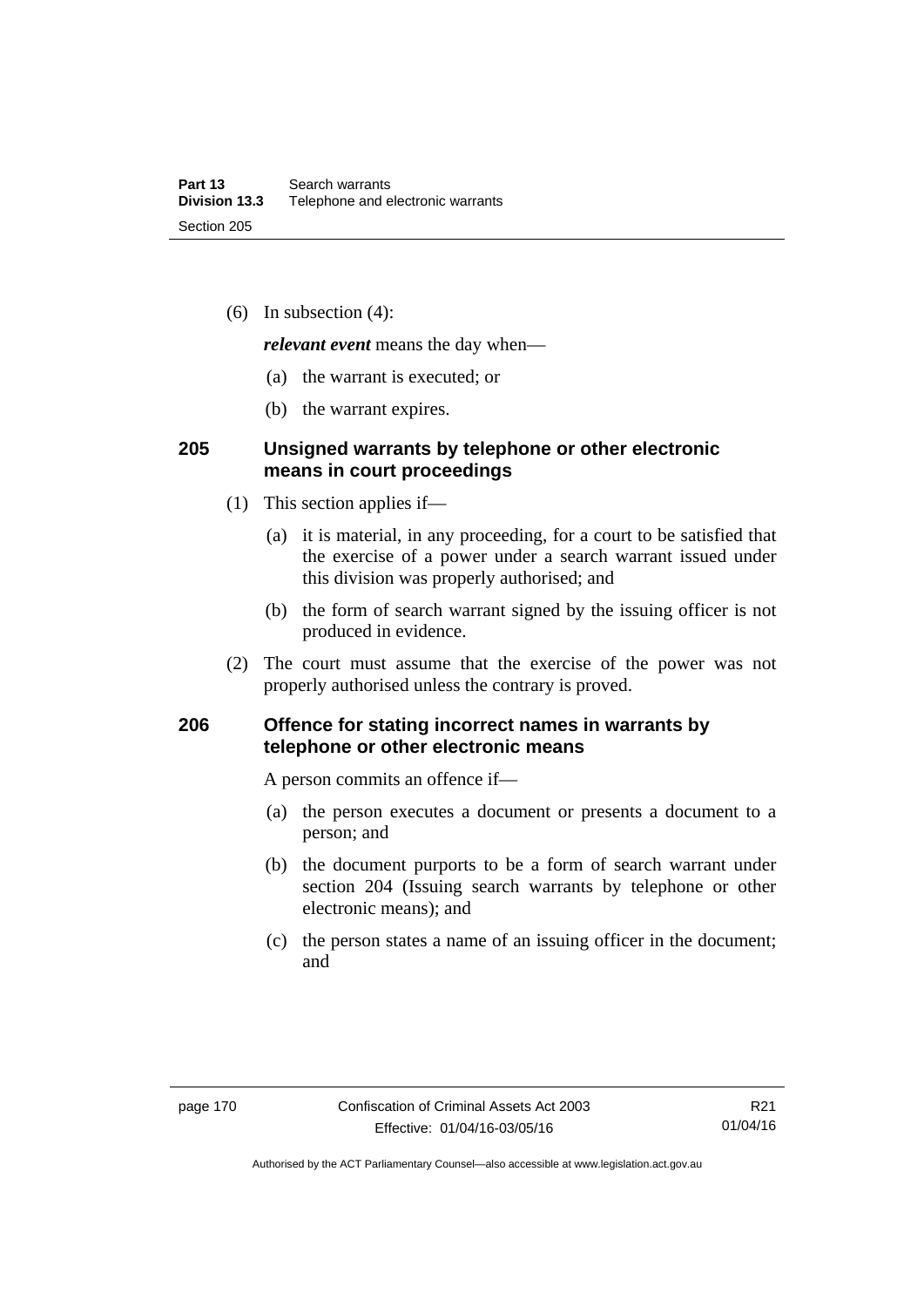(d) the name is not the name of the issuing officer that authorised the warrant.

Maximum penalty: 200 penalty units, imprisonment for 2 years or both.

### **207 Offence for execution etc of search warrant departing in material form**

A person commits an offence if—

- (a) the person executes a document or presents a document to a person; and
- (b) the document purports to be a form of search warrant under section 204 (Issuing search warrants by telephone or other electronic means); and
- (c) the document departs in a material particular from the form authorised by the issuing officer.

Maximum penalty: 200 penalty units, imprisonment for 2 years or both.

## **208 Offence for execution etc of unauthorised form of search warrant**

A person commits an offence if—

- (a) the person executes a document or presents a document to a person; and
- (b) the document purports to be a form of search warrant under section 204 (Issuing search warrants by telephone or other electronic means); and
- (c) the document—
	- (i) has not been authorised by an issuing officer under that section; or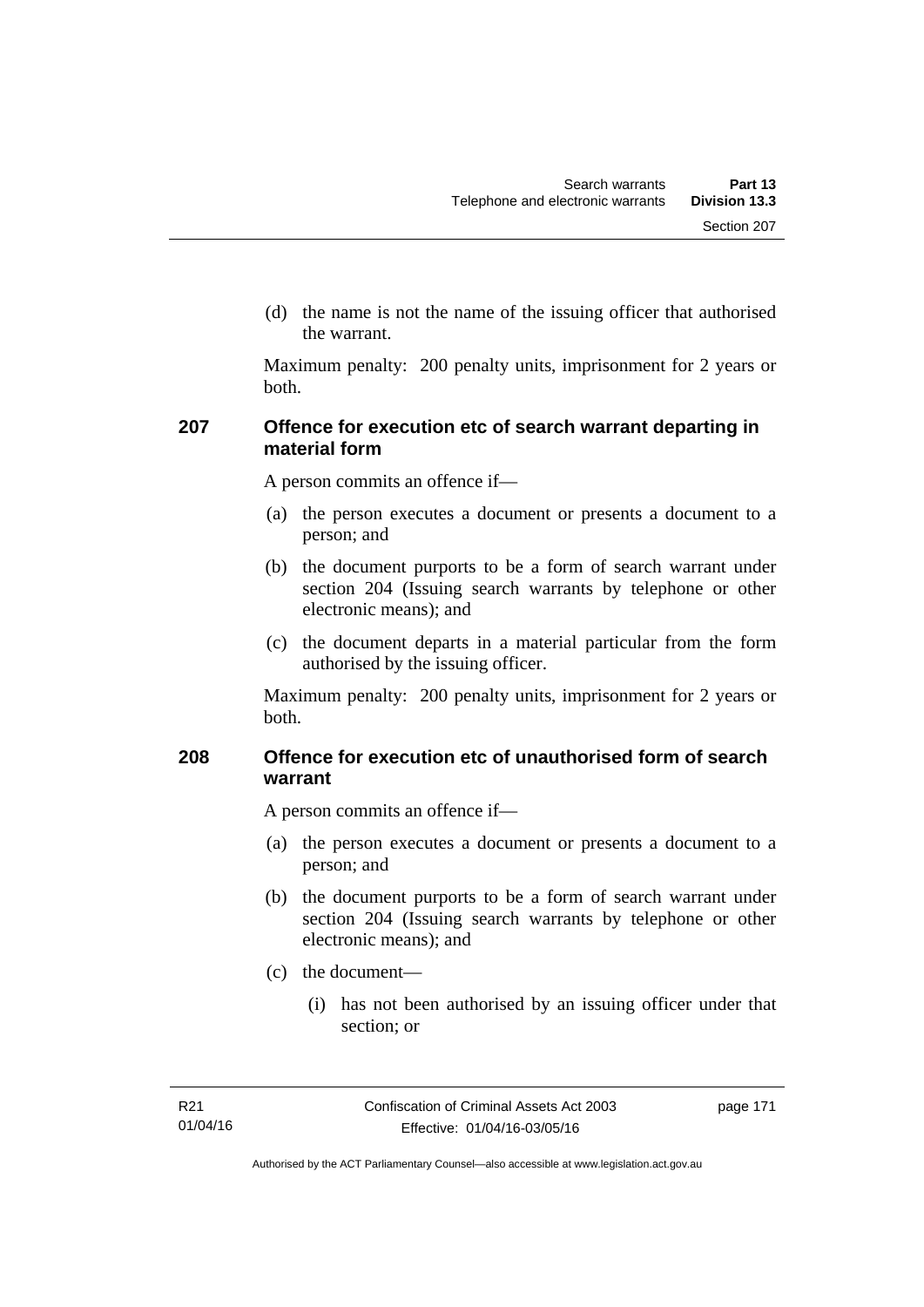(ii) departs in a material particular from the terms authorised by the issuing officer under that section.

Maximum penalty: 200 penalty units, imprisonment for 2 years or both.

#### **209 Offence for giving unauthorised form of search warrant**

A person commits an offence if—

- (a) the person purports to give a form of search warrant to an issuing officer under section 204 (4) (b) (Issuing search warrants by telephone or other electronic means); and
- (b) the document is not the form of search warrant that the person executed.

Maximum penalty: 200 penalty units, imprisonment for 2 years or both.

# **Division 13.4 Executing search warrants**

*Note* A court has a discretion to admit improperly obtained evidence (see *[Evidence Act 2011](http://www.legislation.act.gov.au/a/2011-12)*, s 138).

### **210 Search warrants—whether must be executed only during particular hours**

A search warrant must not authorise a search during the period beginning at 9 pm on a day and ending at 6 am on the next day unless the issuing officer is satisfied that—

- (a) it would not be practicable to conduct the search at another time; or
- (b) it is necessary to prevent the concealment, loss or destruction of target material.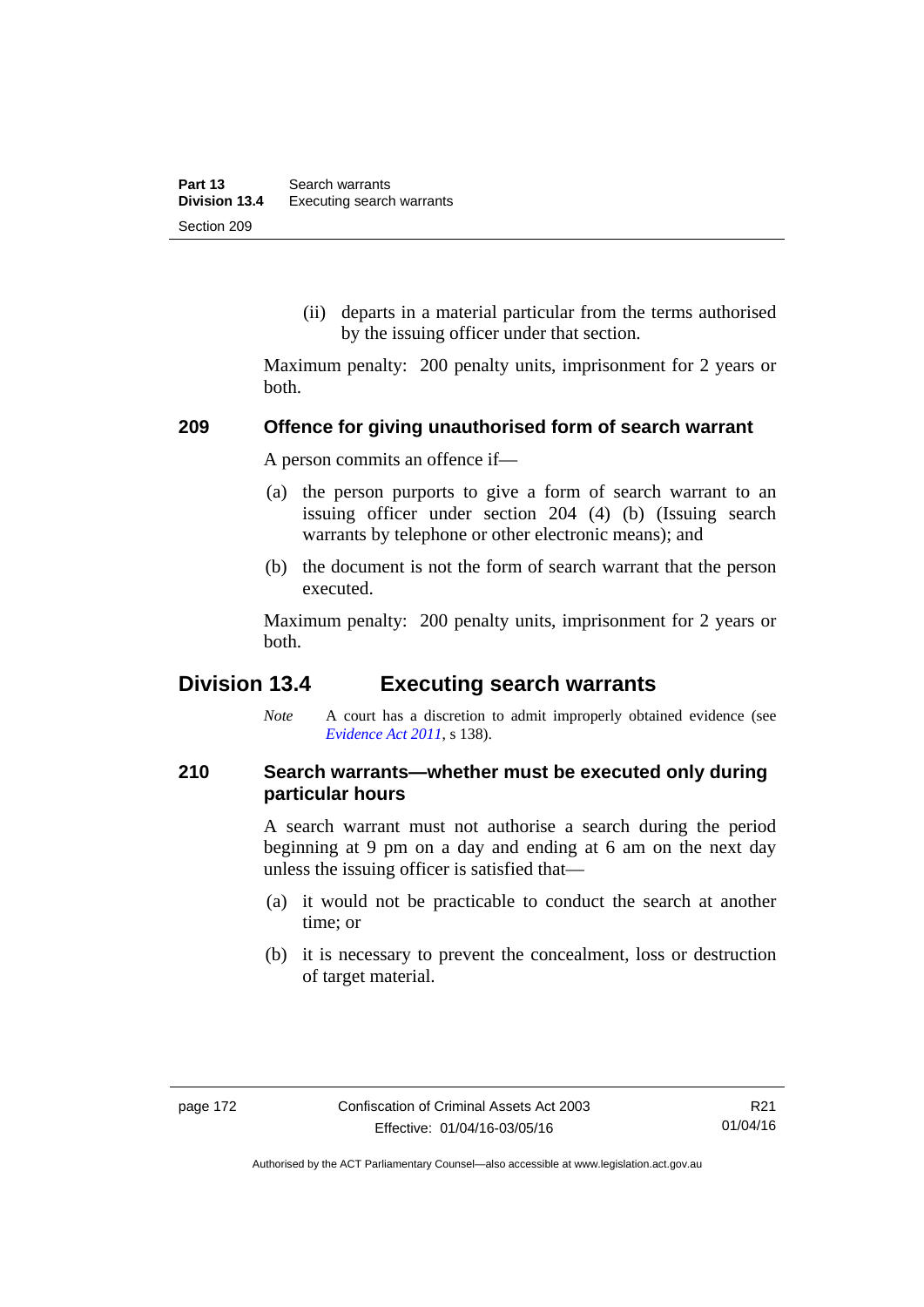#### **211 Search warrants—restrictions on personal searches**

- (1) A search warrant cannot authorise a strip search or a search of a person's body cavities.
- (2) If a search warrant authorises an ordinary search or frisk search of a person—
	- (a) a different search from the search authorised must not be done under the warrant; and
	- (b) the search must be conducted by a person of the same sex as the person being searched.
- (3) However, if a transgender or intersex person is searched, the person may require that the search be conducted by either a male or a female.
- (4) If the transgender or intersex person requires that the search be conducted by a male, the person is taken, for this section, to be male.
- (5) If the transgender or intersex person requires that the search be conducted by a female, the person is taken, for this section, to be female.
- (6) A person assisting who is not a police officer must not take part in searching a person.
- (7) In this section:

*strip search* means a search of a person or of articles in the possession of a person, which may include 1 or more of the following:

- (a) requiring the person to remove all of his or her clothing;
- (b) an examination of the person's body (but not of the person's body cavities) and of those clothes.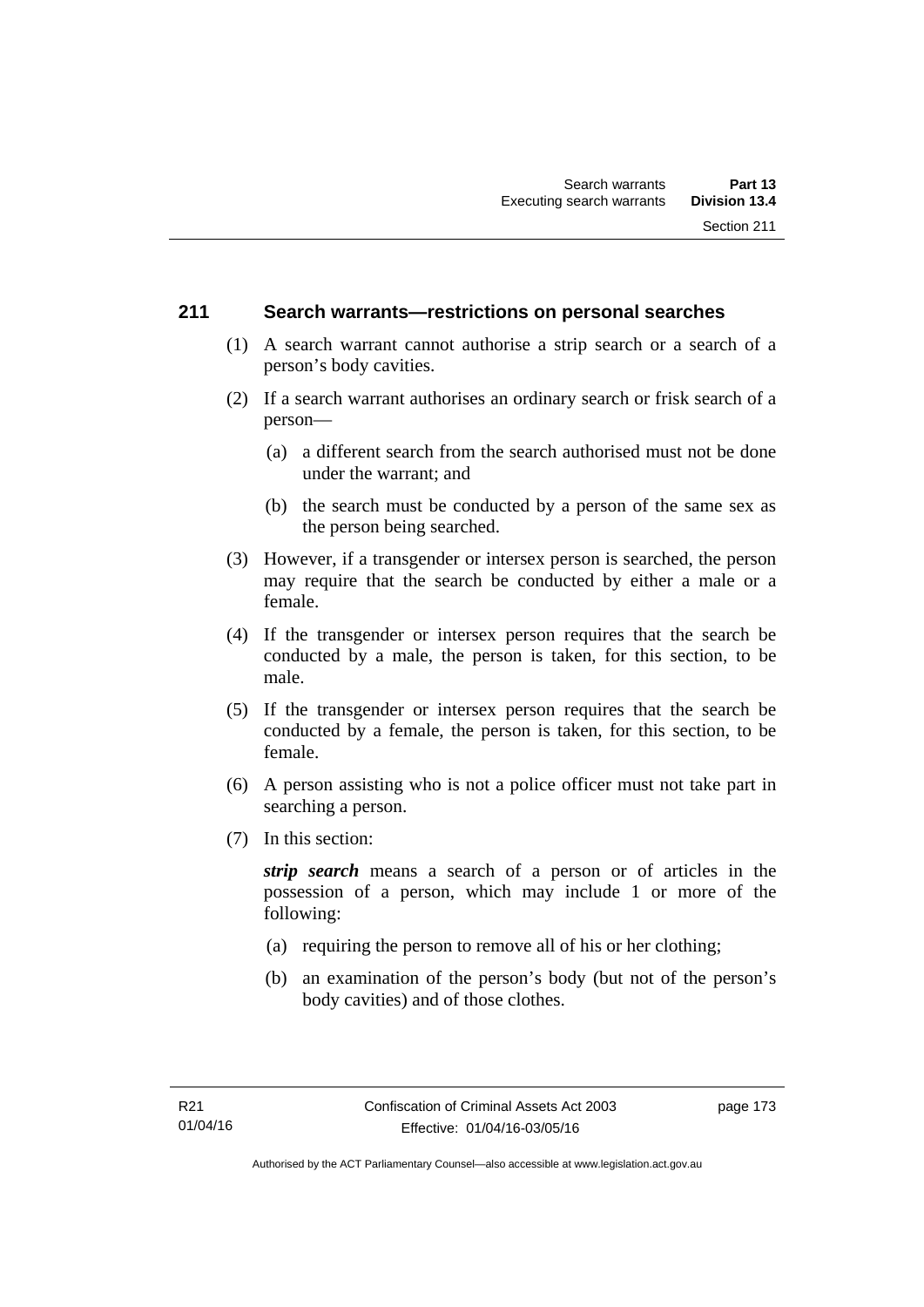### **212 Use of force and availability of assistance in executing search warrant**

- (1) Force may be used in executing a search warrant as follows:
	- (a) by an executing police officer—force against people and things may be used that is necessary and reasonable in the circumstances;
	- (b) by a person assisting who is a police officer—force against people and things may be used that is necessary and reasonable in the circumstances;
	- (c) by a person assisting who is not a police officer—force against things may be used that is necessary and reasonable in the circumstances.
- (2) An executing police officer may obtain the assistance in executing the warrant that is necessary and reasonable in the circumstances.

#### **213 Search warrants—announcement before entry**

- (1) An executing police officer must, before anyone enters premises under a search warrant—
	- (a) announce that the person is authorised to enter the premises; and
	- (b) give anyone at the premises an opportunity to allow entry to the premises; and
	- (c) if the occupier of the premises, or someone else who apparently represents the occupier, is present at the premises identify himself or herself to that person.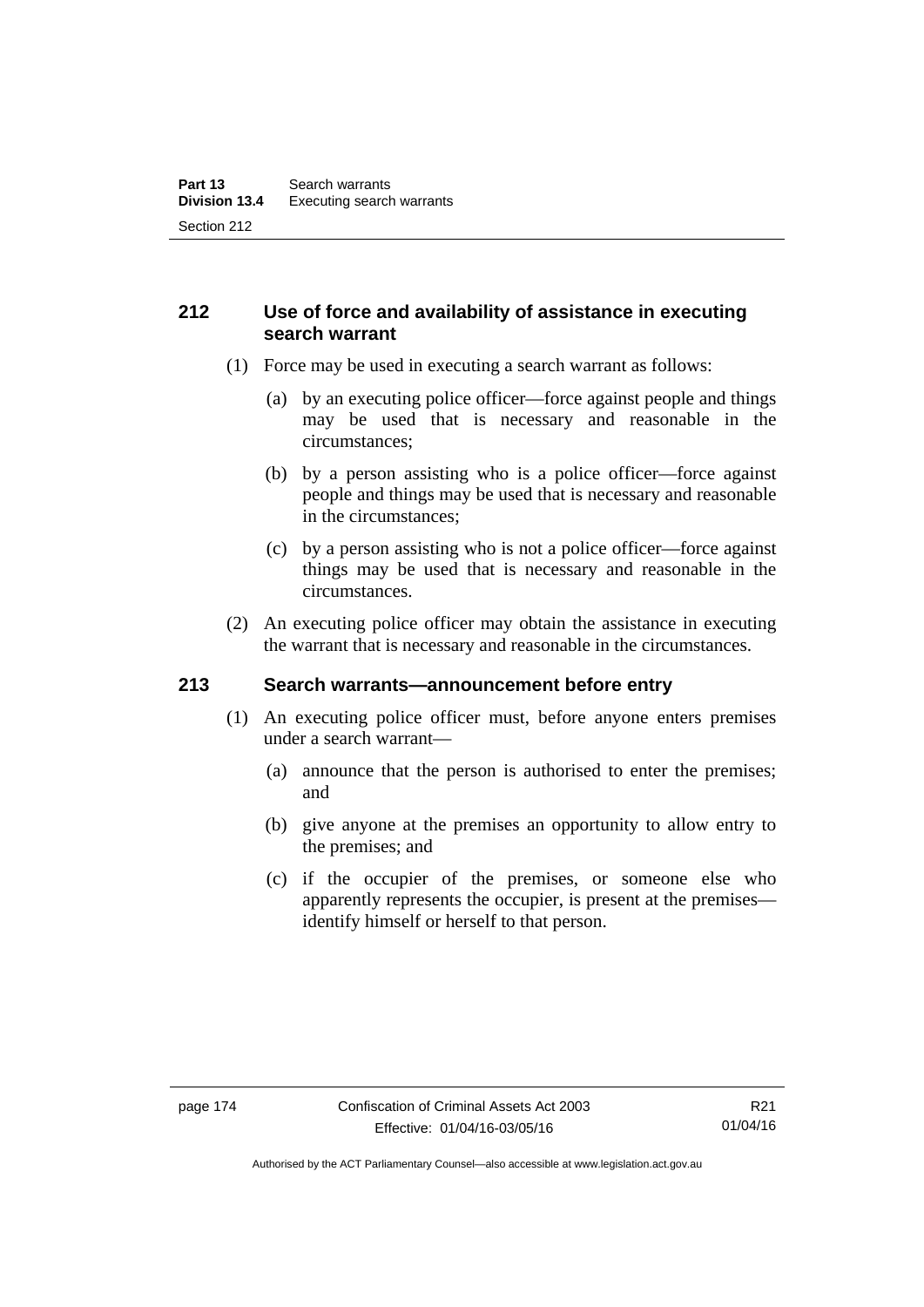- (2) The executing police officer is not required to comply with subsection (1) if the police officer believes on reasonable grounds that immediate entry to the premises is required to ensure—
	- (a) the safety of anyone (including any police officer or person assisting); or
	- (b) that the effective execution of the warrant is not frustrated.

# **214 Details of search warrant to be given to occupier etc**

- (1) If the occupier of the premises, or someone else who apparently represents the occupier, is present at the premises while a search warrant is being executed, the executing police officer or a person assisting must make available to the person—
	- (a) a copy of the warrant; and
	- (b) a document setting out the rights and obligations of the person.
- (2) Before a person is searched under a search warrant, the executing police officer or a person assisting must show the person a copy of the warrant.
- (3) The copy of the warrant need not include the issuing officer's signature or the seal or stamp of the court in which the issuing officer holds office or is employed.

# **215 Occupier entitled to be present during search etc**

- (1) If an occupier of premises, or someone else who apparently represents the occupier, is present at the premises while a search warrant is being executed, the occupier or person is entitled to observe the search being conducted.
- (2) However, the person is not entitled to observe the search if—
	- (a) to do so would impede the search; or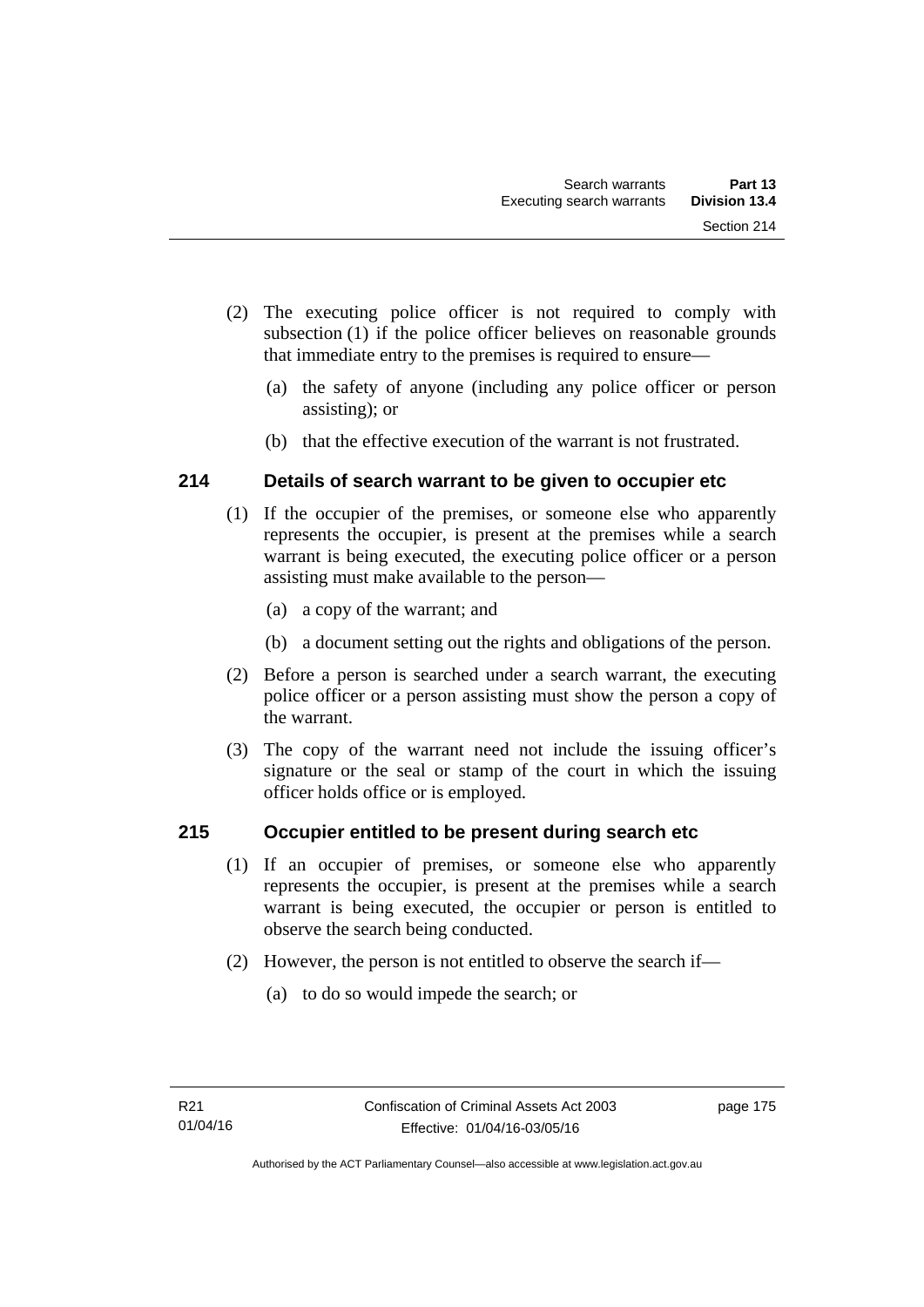- (b) the person is under arrest, and allowing the person to observe the search being conducted would interfere with the objectives of the search.
- (3) This section does not prevent 2 or more areas of the premises being searched at the same time.

#### **216 Particular powers available to officers executing search warrant**

- (1) In executing a search warrant, the executing police officer or a person assisting may take photographs (including video recordings) of the premises or of people or things at the premises—
	- (a) for a purpose incidental to the execution of the warrant; or
	- (b) if the occupier of the premises consents in writing.
- (2) The executing police officer and a person assisting may complete the execution of a search warrant only if the warrant is in force, after all of them temporarily leave the premises—
	- (a) for not more than 1 hour; or
	- (b) for a longer period if the occupier of the premises consents in writing.
- (3) The execution of a search warrant may be completed if—
	- (a) the execution is stopped by an order of a court; and
	- (b) the order is later reversed or set aside on appeal; and
	- (c) the warrant is still in force.

#### **217 Use of equipment to examine or process things**

(1) The executing police officer, or a person assisting, for a search warrant may bring into or onto the premises any equipment reasonably necessary to examine or process a thing found at the premises to decide whether it may be seized under the warrant.

R21 01/04/16

Authorised by the ACT Parliamentary Counsel—also accessible at www.legislation.act.gov.au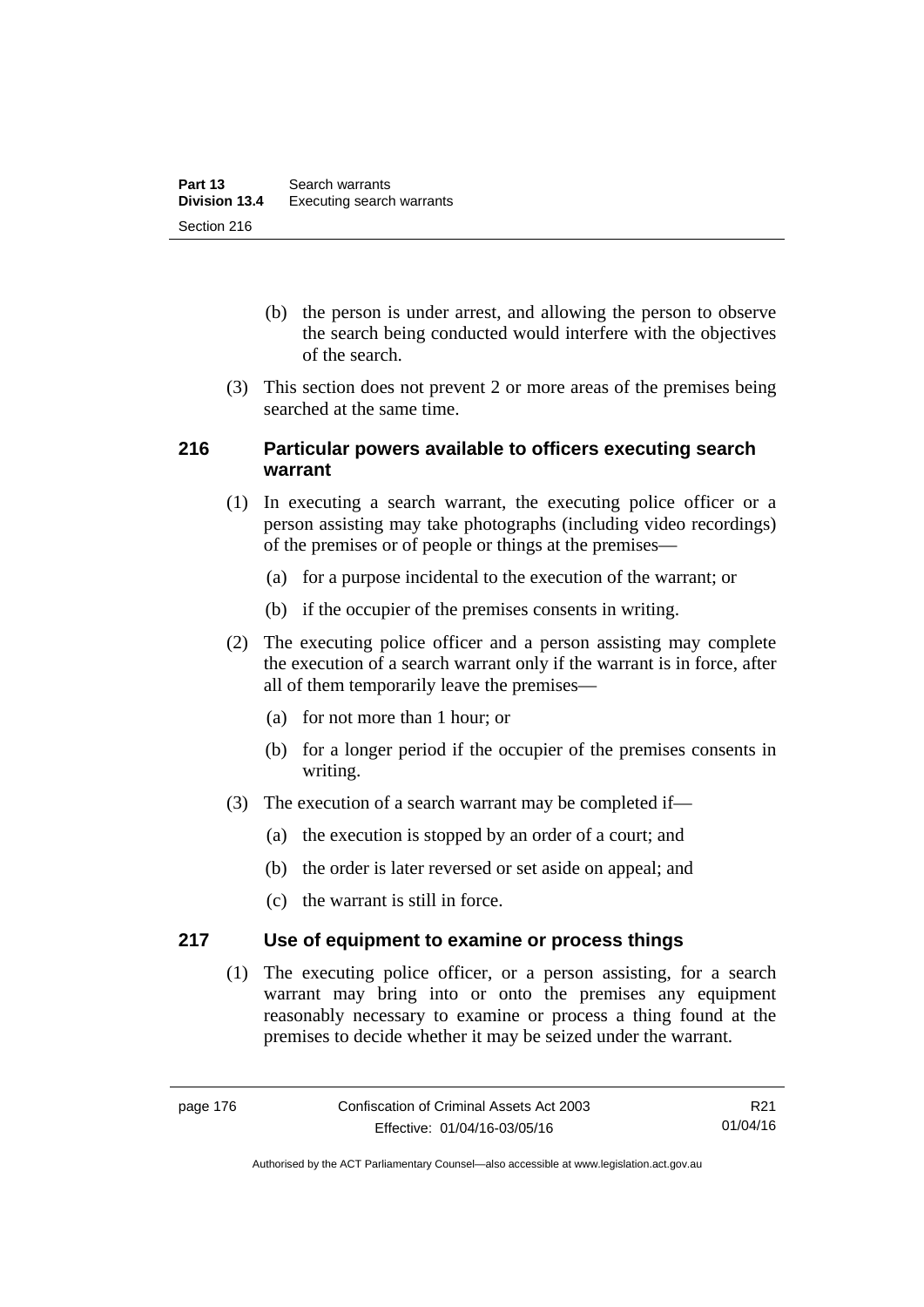- (2) The executing police officer or a person assisting may operate equipment already at the premises to carry out an examination or processing if the officer believes on reasonable grounds that—
	- (a) the equipment is suitable; and
	- (b) the examination or processing may be carried out without damaging the equipment or thing.

### **218 Moving things to another place for examination or processing**

- (1) A thing found at the premises may be moved to another place for examination or processing to decide whether it may be seized under a search warrant if—
	- (a) both of the following subparagraphs apply:
		- (i) there are reasonable grounds for believing that the thing is or contains target material;
		- (ii) it is significantly more practicable to do so having regard to the timeliness and cost of examining or processing the thing at another place and the availability of expert assistance; or
	- (b) the occupier of the premises consents in writing.
- (2) The thing may be moved to another place for examination or processing for no longer than 72 hours.
- (3) An executing police officer may apply to an issuing officer for an extension of that time if the executing police officer believes on reasonable grounds that the thing cannot be examined or processed within 72 hours.
- (4) The executing police officer must give notice of the application to the occupier of premises, and the occupier is entitled to be heard on the application.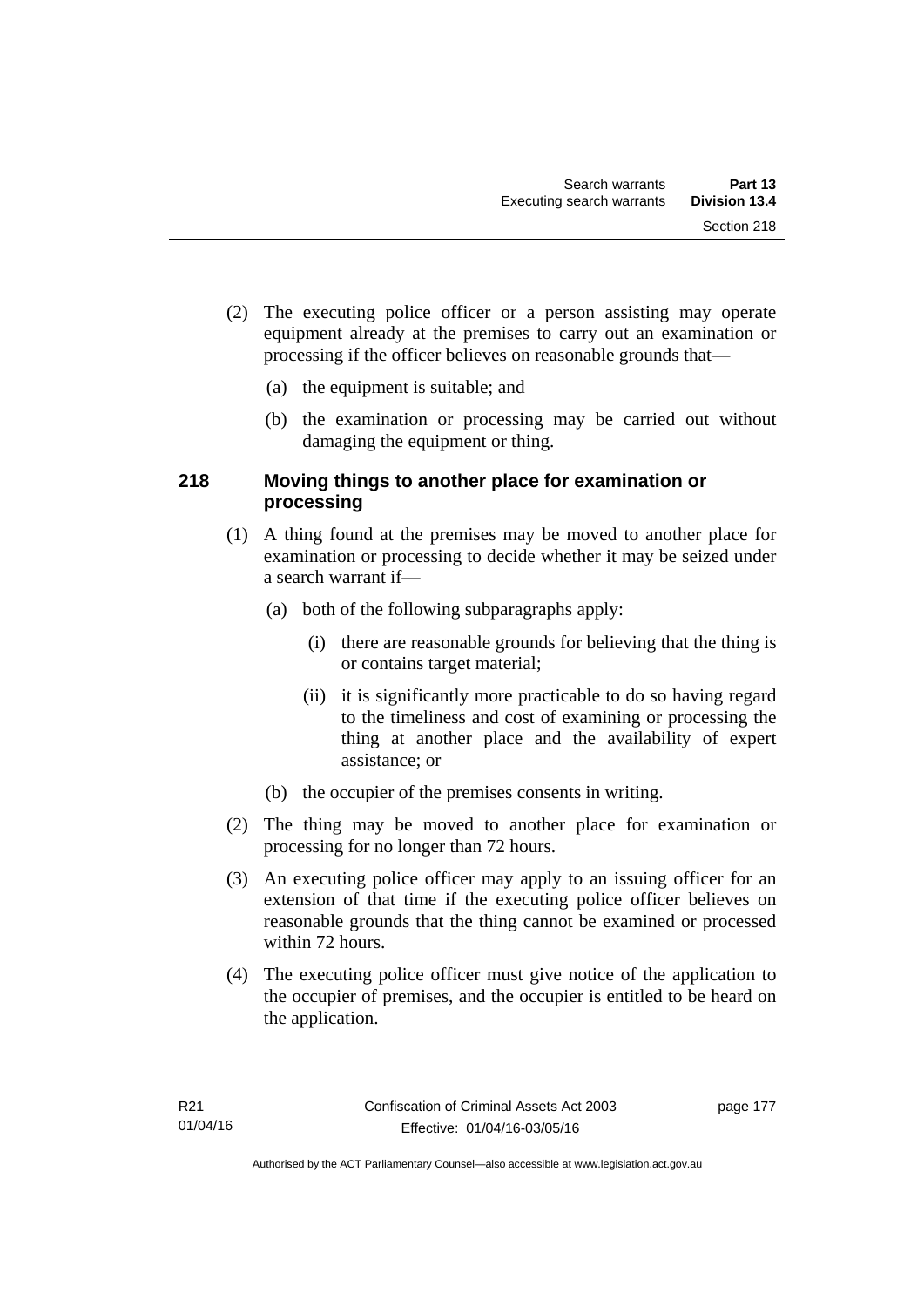- (5) If a thing is moved to another place under this section, the executing police officer must, if practicable—
	- (a) tell the occupier of the address of the place, and when, the examination or processing will be carried out; and
	- (b) allow the occupier or the occupier's representative to be present during the examination or processing.
- (6) The provisions of this part relating to the issue of search warrants apply, with any necessary changes, to the giving of an extension under this section.

#### **219 Use of electronic equipment at premises**

- (1) An executing police officer or a person assisting may operate electronic equipment at the premises to access data (including data not held at the premises) if the officer or person believes on reasonable grounds that—
	- (a) the data might be target material; and
	- (b) the equipment can be operated without damaging it.
	- *Note* An executing police officer may obtain an order requiring a person with knowledge of a computer or computer system to provide assistance (see s 220).
- (2) If the executing police officer or person assisting believes that any data accessed by operating the electronic equipment might be target material, the officer or person may—
	- (a) copy the data to a data storage device brought to the premises; or
	- (b) if the occupier of the premises agrees in writing—copy the data to a data storage device at the premises.
- (3) The executing police officer or person assisting may take the device from the premises.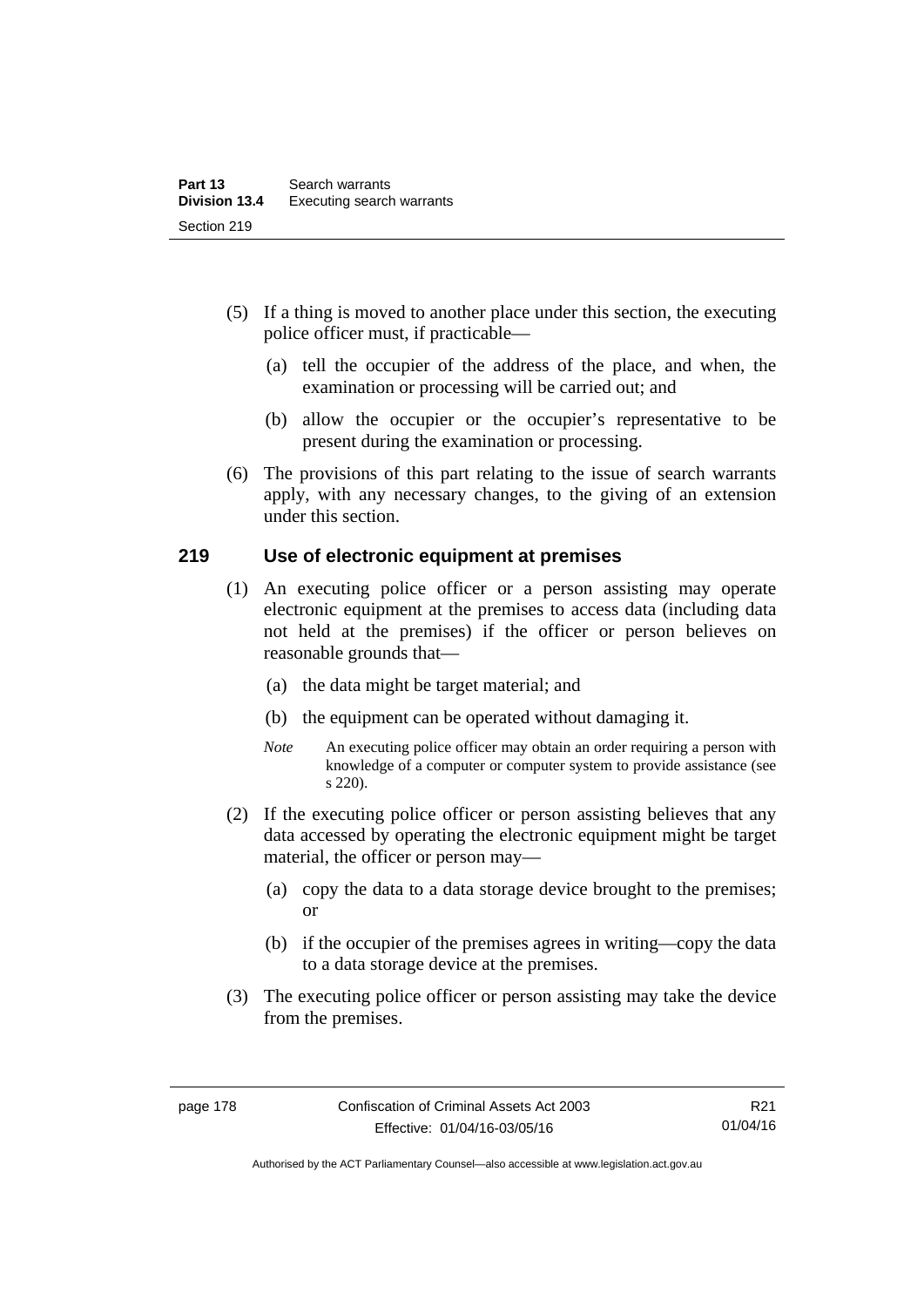- (4) The executing police officer, or a person assisting who is a police officer, may do the following things if the officer or person finds that any target material is accessible using the equipment:
	- (a) seize the equipment and any data storage device;
	- (b) if the material can, by using facilities at the premises, be put in documentary form—operate the facilities to put the material in that form and seize the documents so produced.
- (5) A police officer may seize equipment under subsection (4) (a) only if—
	- (a) it is not practicable to copy the data as mentioned in subsection (2) or to put the material in documentary form as mentioned in subsection (4) (b); or
	- (b) possession of the equipment by the occupier could be an offence.

### **220 Person with knowledge of computer or computer system to assist access etc**

- (1) An executing police officer may apply to an issuing officer for an order requiring a stated person to provide any information or assistance that is reasonably necessary to allow the executing police officer or a person assisting to do 1 or more of the following:
	- (a) access data held in or accessible from a computer that is on the premises;
	- (b) copy the data to a data storage device;
	- (c) convert the data into documentary form.
- (2) The issuing officer may make an order if satisfied that—
	- (a) there are reasonable grounds for suspecting that target material is accessible from the computer; and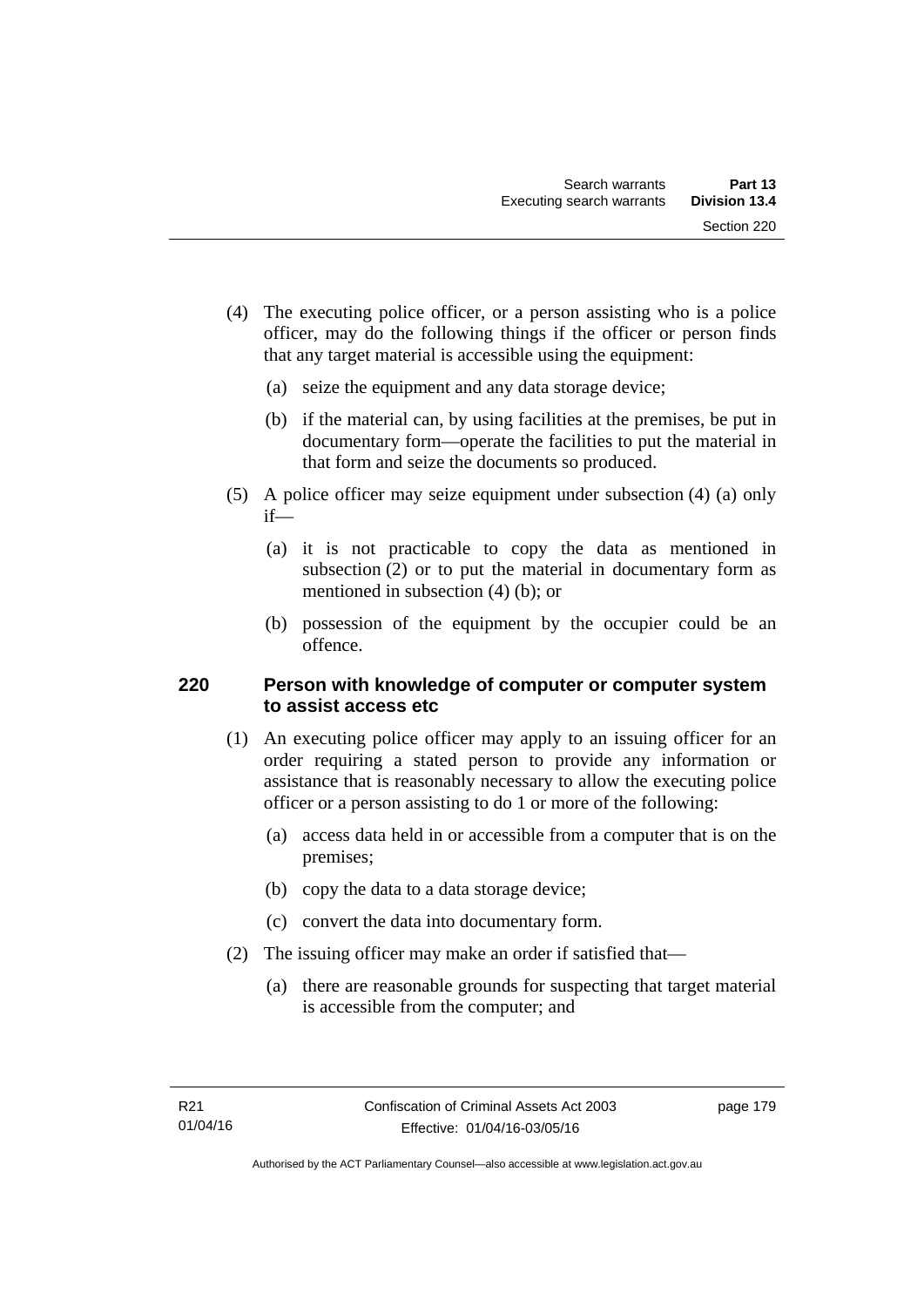- (b) the stated person is—
	- (i) reasonably suspected of possessing, or having under the person's control, target material of the kind stated in the search warrant; or
	- (ii) the owner or lessee of the computer; or
	- (iii) an employee of the owner or lessee of the computer; and
- (c) the stated person has knowledge of—
	- (i) the computer or a computer network of which the computer forms a part; or
	- (ii) measures applied to protect data held in or accessible from the computer.
- (3) A person commits an offence if a person contravenes an order under this section.

Maximum penalty: 50 penalty units, imprisonment for 6 months or both.

 (4) The provisions of this part relating to the issue of search warrants apply, with any necessary changes, to the giving of an order under this section.

#### **221 Securing electronic equipment**

- (1) If the executing police officer or a person assisting believes on reasonable grounds that—
	- (a) target material may be accessible by operating electronic equipment at the premises; and
	- (b) expert assistance is required to operate the equipment; and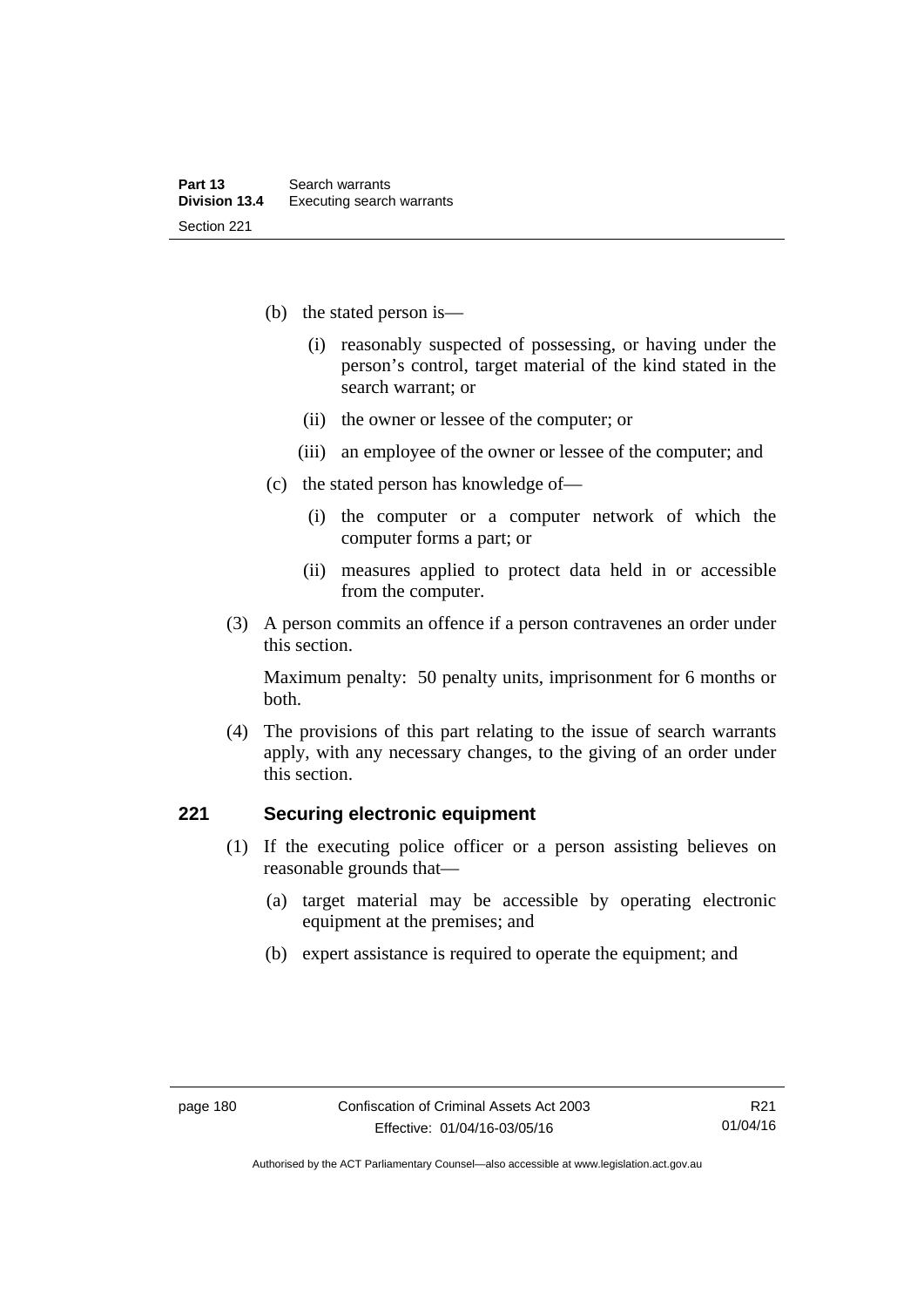(c) if the officer or person does not take action, the material may be destroyed, altered or otherwise interfered with;

the officer or person may do whatever is necessary to secure the equipment, whether by locking it up, placing a guard or otherwise.

- (2) The executing police officer or a person assisting must give written notice to the occupier of the premises of—
	- (a) the officer's or person's intention to secure the equipment; and
	- (b) the fact that the equipment may be secured for up to 24 hours.
- (3) The equipment may be secured until the earliest of the following events happens:
	- (a) the end of 24 hours;
	- (b) the equipment is operated by the expert.
- (4) If the executing police officer or a person assisting believes on reasonable grounds that the expert assistance will not be available within 24 hours, the officer or person may apply to the issuing officer to extend the period.
- (5) The executing police officer or a person assisting must tell the occupier of the premises of the officer's or person's intention to apply for an extension, and the occupier is entitled to be heard on the application.
- (6) The provisions of this part relating to the issue of search warrants apply, with any necessary changes, to the giving of an extension under this section.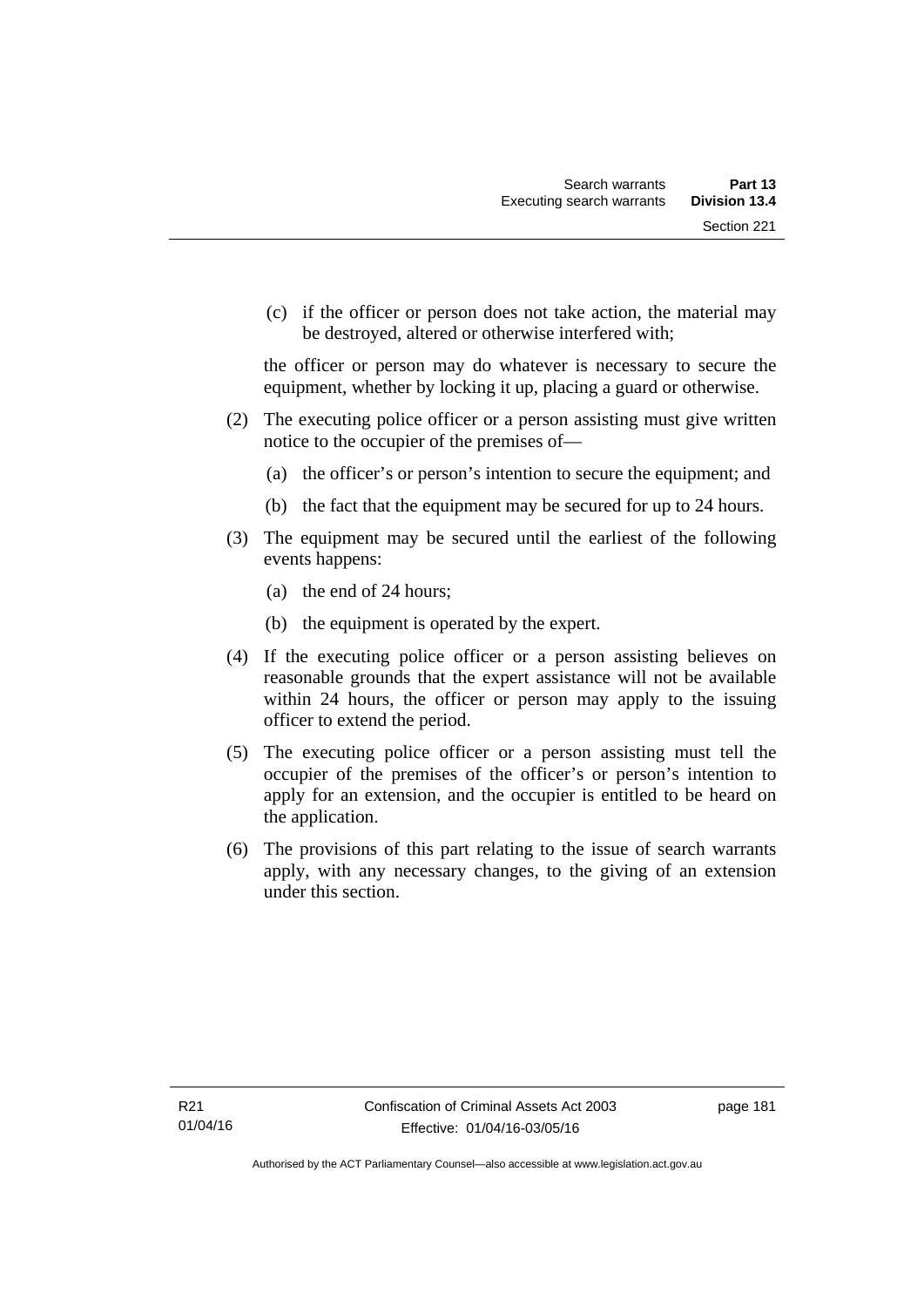#### **222 Copies of seized things to be provided**

- (1) If the occupier of the premises, or someone else who apparently represents the occupier, is present at the premises while a search warrant is executed, the occupier or other person may ask a police officer who seizes—
	- (a) a document, film, computer file or other thing that can be readily copied; or
	- (b) a data storage device in which the information can be readily copied;

to give the occupier or other person a copy of the thing or the information.

- (2) The police officer must do so as soon as practicable after the seizure.
- (3) However, the police officer is not required to do so if—
	- (a) the thing was seized under section 219 (Use of electronic equipment at premises); or
	- (b) possession by the occupier of the thing or information could be an offence.

#### **223 Providing documents after execution of search warrant**

Documents are taken to have been seized under a search warrant if—

- (a) the documents were at, or accessible from, the premises of a financial institution when a search warrant in relation to the premises was executed; and
- (b) the documents could not be found at that time; and
- (c) the financial institution provides them to the executing police officer as soon as practicable after the execution of the warrant.

R21 01/04/16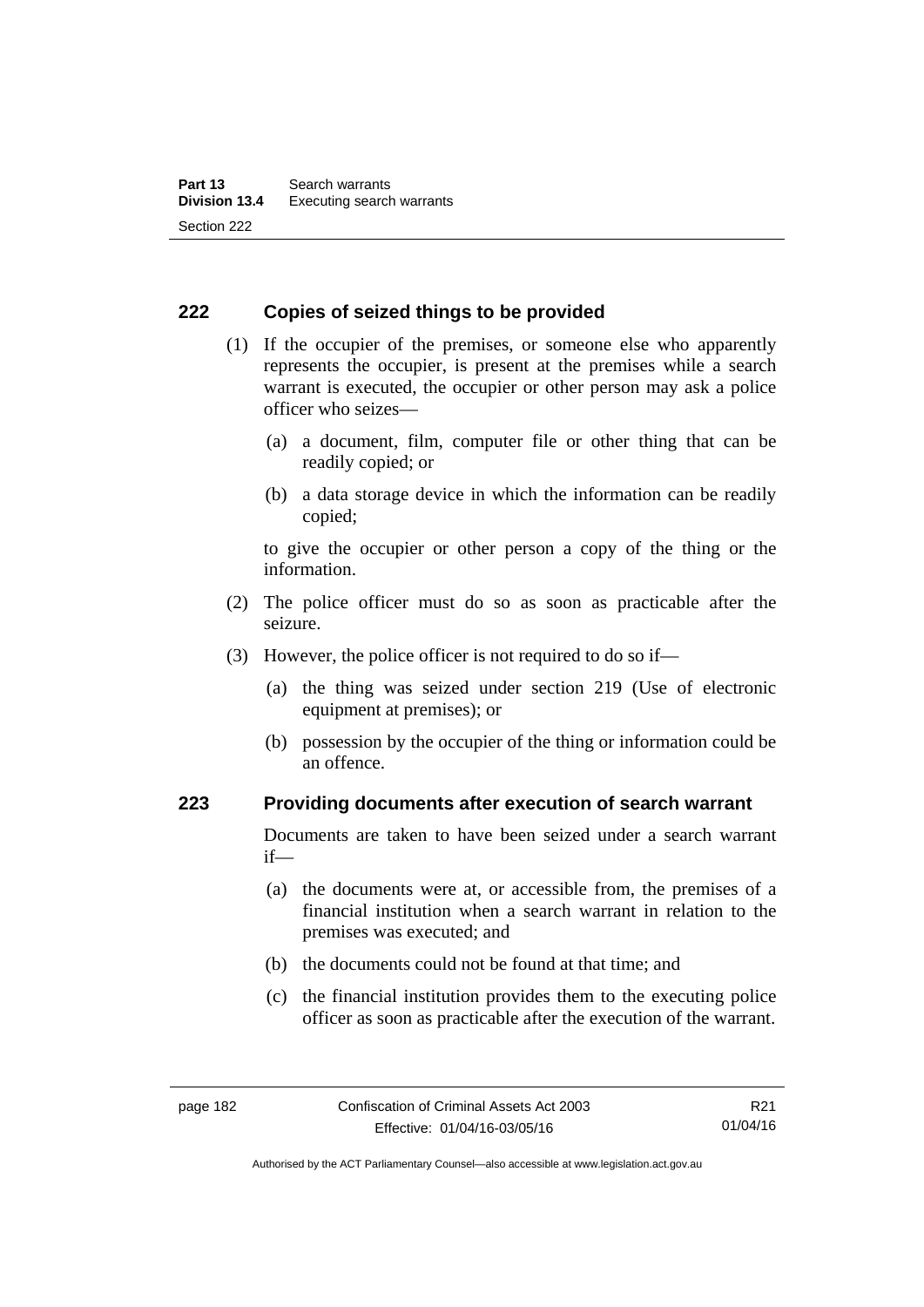# **Division 13.5 Stopping and searching vehicles**

### **224 Searches of vehicles without search warrant in emergency situations**

- (1) This section applies if a police officer believes, on reasonable grounds, that—
	- (a) a thing that is target material is in or on a vehicle; and
	- (b) it is necessary to exercise a power under subsection (2) to prevent the thing from being concealed, lost or destroyed; and
	- (c) it is necessary to exercise the power without the authority of a search warrant because the circumstances are serious and urgent.
- (2) If this section applies, the police officer may—
	- (a) stop and detain the vehicle; and
	- (b) search the vehicle, and any container in or on the vehicle, for the thing; and
	- (c) seize the thing if the officer finds it.
- (3) If, in the course of searching for the thing, the police officer finds something else that is target material, the police officer may seize that thing if the officer suspects, on reasonable grounds, that—
	- (a) it is necessary to seize it to prevent its concealment, loss or destruction; and
	- (b) it is necessary to seize it without the authority of a search warrant because the circumstances are serious and urgent.
- (4) The police officer must exercise the police officer's powers subject to section 225.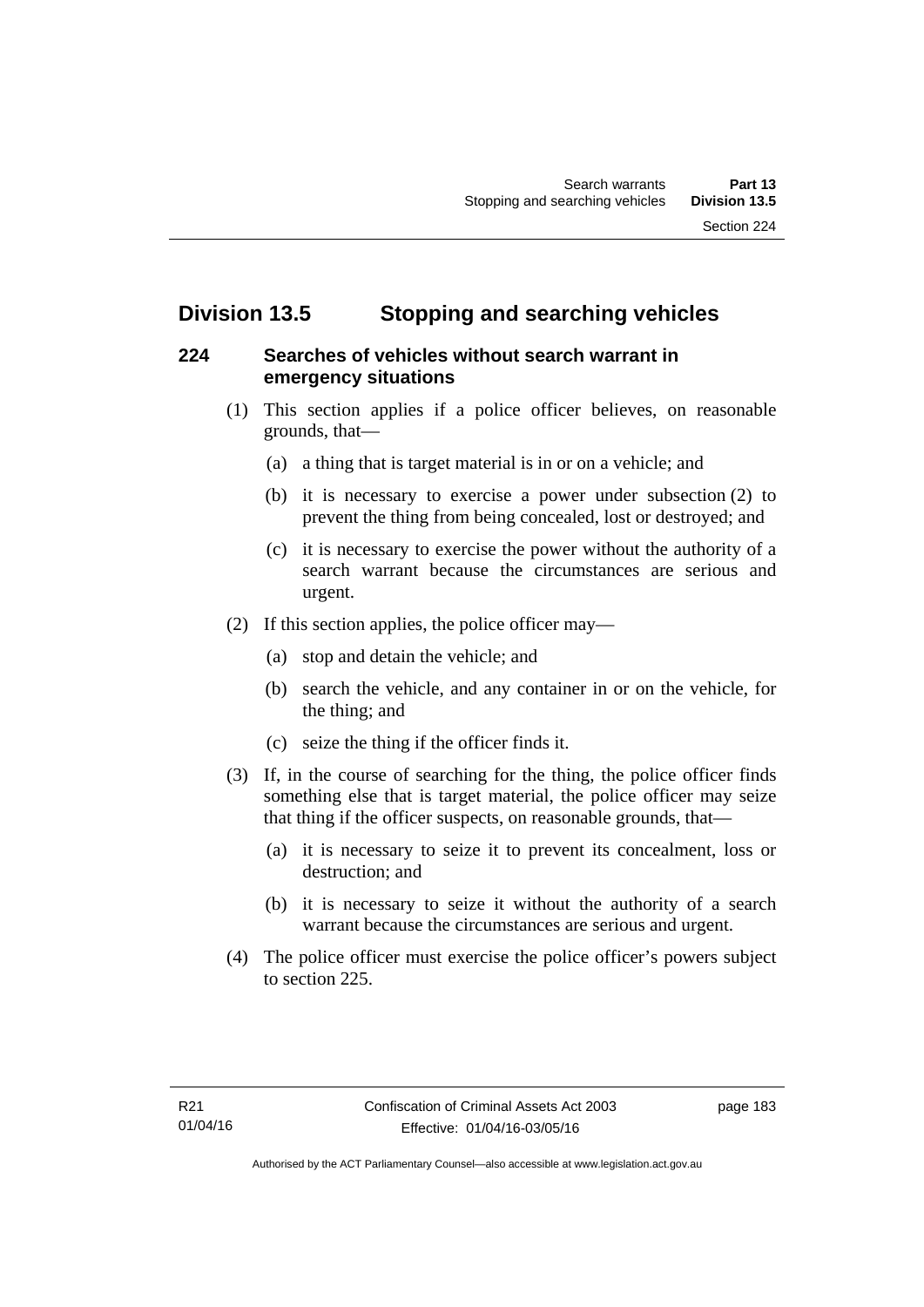#### **225 How police officer exercises powers under s 224**

When a police officer exercises a power under section 224 (Searches of vehicles without search warrant in emergency situations) in relation to a vehicle, the police officer—

- (a) may use the assistance that is necessary and reasonable; and
- (b) must search the vehicle in a public place or in some other place to which members of the public have ready access; and
- (c) must not detain the vehicle for longer than is necessary and reasonable to search it and any container in or on the vehicle; and
- (d) may use the force that is necessary and reasonable in the circumstances, but must not damage the vehicle, or any container in or on the vehicle, by forcing open a part of the vehicle or container unless—
	- (i) the person (if any) apparently in charge of the vehicle has been given a reasonable opportunity to open that part or container; or
	- (ii) it is not possible to give that person such an opportunity.

# **Division 13.6 Search warrants—things seized**

#### **226 Receipts for things seized under search warrants**

- (1) This section applies to—
	- (a) a thing seized under a search warrant; or
	- (b) a thing moved under section 218 (1) (Moving things to another place for examination or processing); or
	- (c) a thing seized under section 224 (Searches of vehicles without search warrant in emergency situations).

Authorised by the ACT Parliamentary Counsel—also accessible at www.legislation.act.gov.au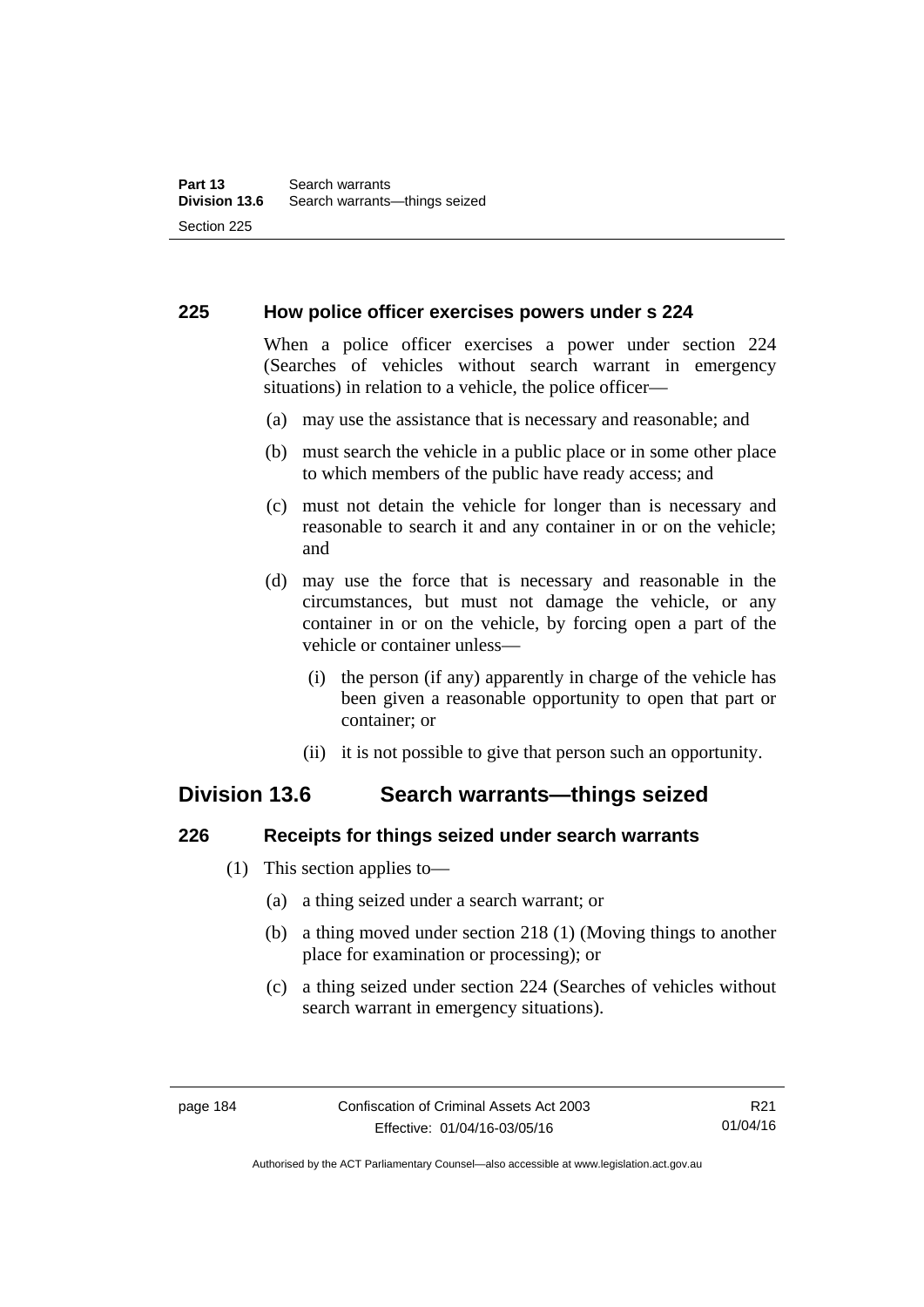- (2) As soon as practicable after a thing is seized under this part by the executing police officer or a person assisting, the officer or person must give a receipt for it to the person from whom it was seized.
- (3) If, for any reason, it is not practicable to comply with subsection (2), the executing police officer or person assisting must leave the receipt, secured conspicuously, at the place of seizure.
- (4) A receipt under this section must include—
	- (a) a description of the thing seized; and
	- (b) if the thing is moved under section 218 (1)—where the thing is to be taken to.
- (5) A single receipt may be given for 2 or more things.

## **227 Keeping seized things under search warrants**

- (1) This section applies to a police officer in relation to a thing seized under this part if—
	- (a) the reason for the thing's seizure no longer exists or it is decided that the thing is not to be used in evidence; or
	- (b) if the thing was seized under section 224 (Searches of vehicles without search warrant in emergency situations)—the period of 60 days after the day of the thing's seizure ends.
- (2) The police officer must take reasonable steps to return the thing to the person from whom it was seized or to the owner if that person is not entitled to possess it.
- (3) However, the police officer does not have to take those steps if—
	- (a) if subsection  $(1)$  (b) applies—
		- (i) a proceeding in relation to which the thing might provide evidence has been begun before the end of the 60-day period and has not been finalised (including an appeal to a court in relation to the proceeding); or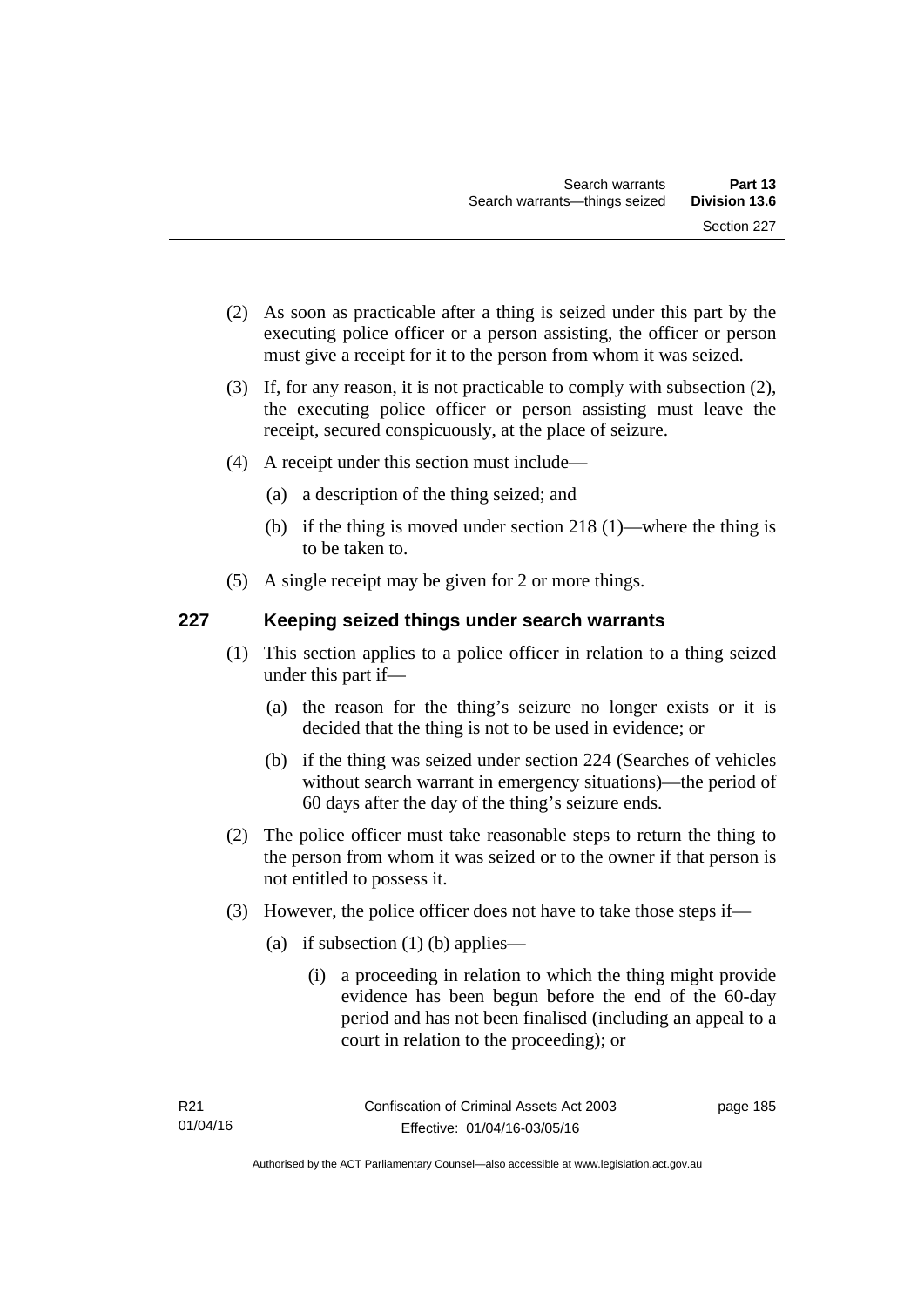- (ii) an order is in force under section 228 (Keeping things for further period); or
- (b) if subsection (1) (a) or (b) applies—the police officer is otherwise authorised (by a law, or an order of a court, of the Territory, the Commonwealth, a State or another Territory) to keep, destroy or dispose of the thing; or
- (c) the thing is forfeited or forfeitable to the Territory, the Commonwealth or a State or is the subject of a dispute about ownership.

#### **228 Keeping things for further period**

- (1) This section applies if a thing has been seized by a police officer under this part and a proceeding in relation to which the thing might provide evidence has not begun before the end of—
	- (a) 60 days after the day of the seizure; or
	- (b) a period previously stated in an order of an issuing officer under this section.
- (2) A police officer may apply to an issuing officer for an order that the officer may keep the thing for a further period.
- (3) Before making the application, the police officer must—
	- (a) take reasonable steps to discover whose interests would be affected by the keeping of the thing; and
	- (b) if it is practicable to do so, tell each person the officer believes to be such a person of the proposed application.
- (4) The provisions of this part relating to the issue of search warrants apply, with any necessary changes, to the making of an order under this section.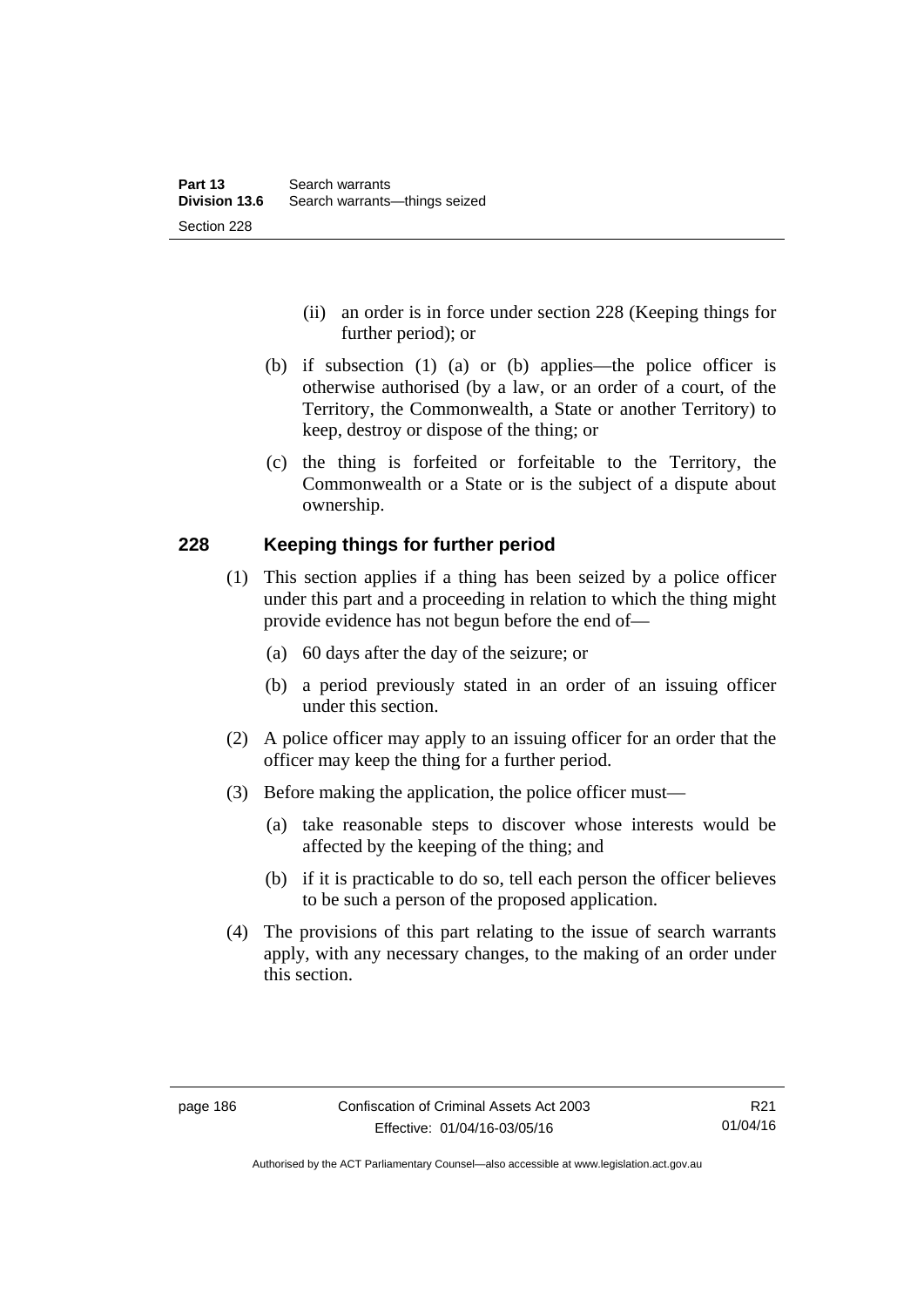#### **229 Issuing officer may order keeping of thing**

- (1) The issuing officer may order that the police officer who made an application under section 228 (Keeping things for further period) may keep the thing if the issuing officer is satisfied that it is necessary for the police officer to do so for the purpose of beginning or conducting a proceeding under this Act, another territory law or the law of the Commonwealth, a State or another Territory.
- (2) The order must state the period for which the officer may keep the thing.
- (3) The provisions of this part relating to the issue of search warrants apply, with any necessary changes, to the making of an order under this section.

### **230 Transfer of things seized to public trustee and guardian**

At the direction of the DPP, a police officer must transfer custody of a thing seized under this part to the public trustee and guardian.

# **Division 13.7 Search warrants—miscellaneous**

#### **231 Search warrants—false or misleading information**

- (1) A person commits an offence if—
	- (a) the person gives information to a police officer or person assisting a police officer; and
	- (b) the person does so knowing that the information—
		- (i) is false or misleading in a material particular; or
		- (ii) omits something that makes the information false or misleading in a material particular; and
	- (c) the information is given in compliance (or purported compliance) with a requirement under this part.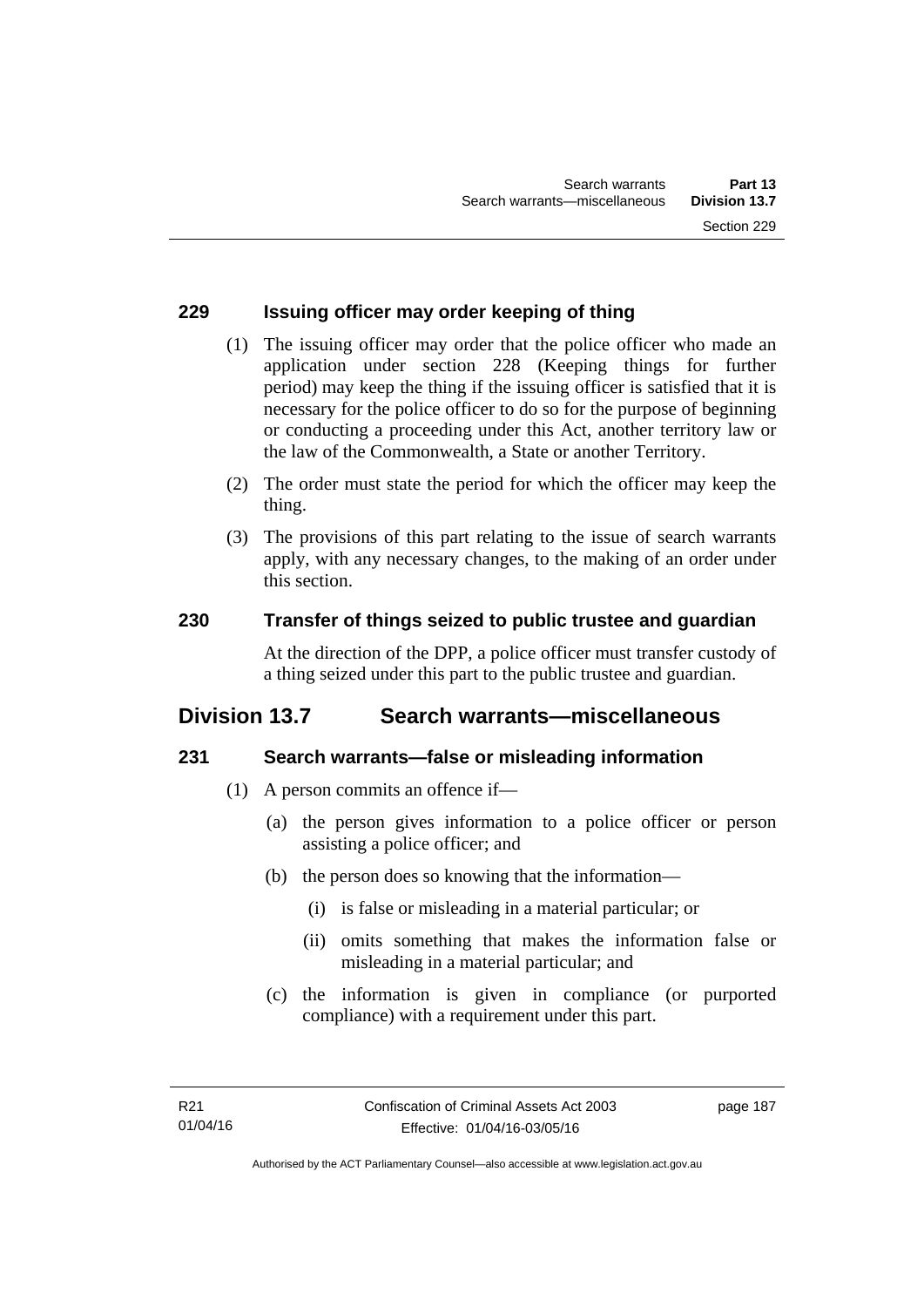Maximum penalty: 200 penalty units, imprisonment for 2 years or both.

- (2) Subsection (1) (c) does not apply if, before the information was given by the person to the police officer or person assisting, a police officer or person assisting did not take reasonable steps to tell the person of the existence of the offence against subsection (1).
- (3) For subsection (2), it is sufficient if the following form of words is used:

'Giving false or misleading information is an offence with serious consequences'.

#### **232 Search warrants—false or misleading documents**

- (1) A person commits an offence if—
	- (a) the person produces a document to a police officer or a person assisting a police officer; and
	- (b) the person does so knowing that the document is false or misleading in a material particular; and
	- (c) the document is produced in compliance (or purported compliance) with a requirement under this part.

Maximum penalty: 200 penalty units, imprisonment for 2 years or both.

- (2) Subsection (1) does not apply to a person who produces a document to a police officer or person assisting if the document is accompanied by a written statement signed by the person (or, for a corporation, by an officer of the corporation)—
	- (a) stating that the document is, to the person's knowledge, false or misleading in a material particular; and
	- (b) setting out, or referring to, the material particular in which the document is, to the person's knowledge, false or misleading.

R21 01/04/16

Authorised by the ACT Parliamentary Counsel—also accessible at www.legislation.act.gov.au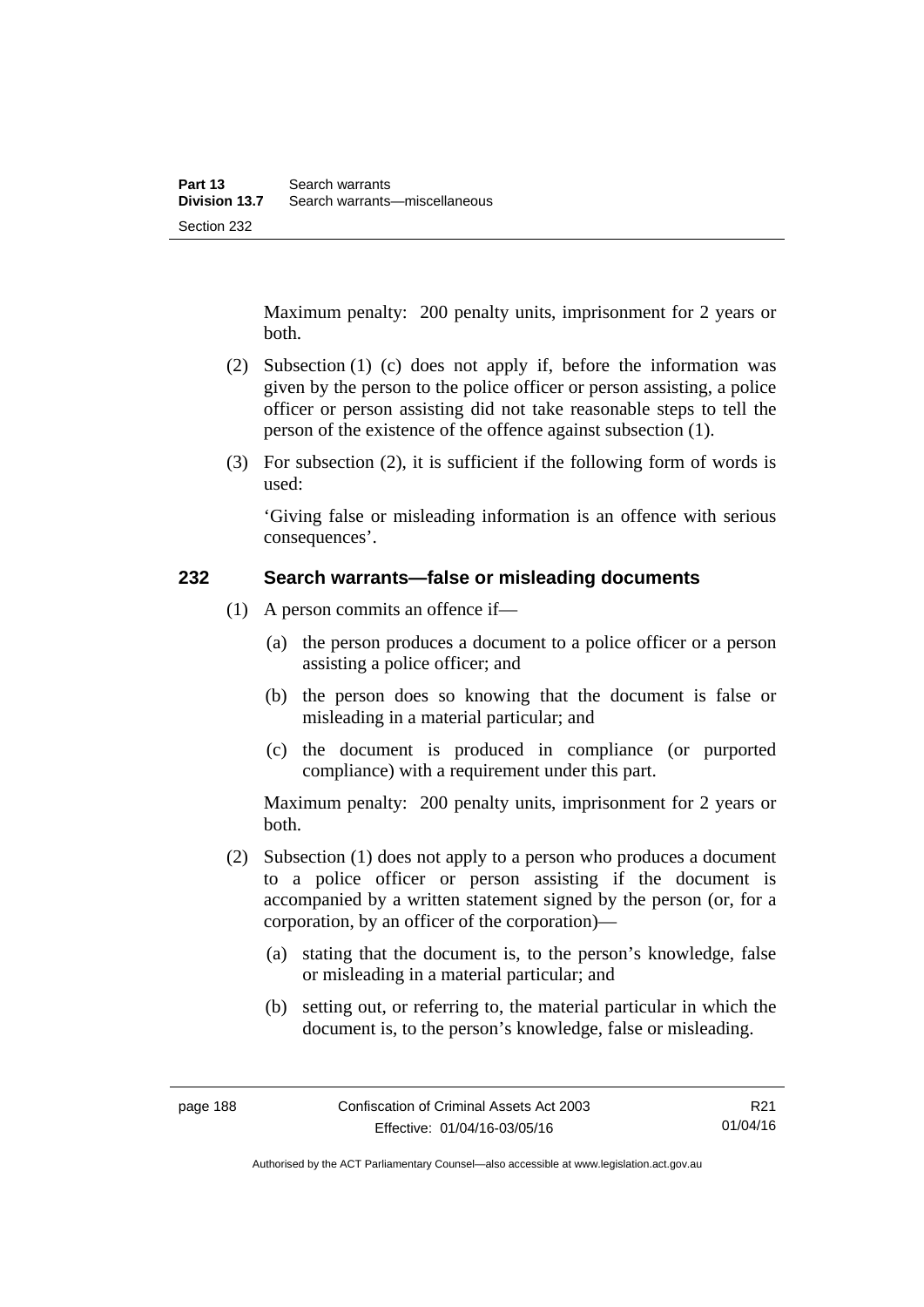#### **233 Obstruction etc of police officers and people assisting**

- (1) A person commits an offence if—
	- (a) the person knows that, or is reckless about the fact that, a person is a police officer; and
	- (b) the person obstructs, hinders, intimidates or resists the officer in the exercise of the officer's functions under this part.

Maximum penalty: 200 penalty units, imprisonment for 2 years or both.

- (2) For this section, it is immaterial whether the defendant was aware that the police officer was exercising the officer's functions.
- (3) Strict liability applies to subsection (1) (b).

### **234 Damage etc to be minimised**

- (1) In the exercise, or purported exercise, of a function under this part, a police officer must take all reasonable steps to ensure that the police officer, and any person assisting who is not a police officer, causes as little inconvenience, detriment and damage as practicable.
- (2) If a police officer, or a person assisting who is not a police officer, damages anything in the exercise or purported exercise of a function under this part, the police officer or person assisting must give written notice of the particulars of the damage to the person whom the police officer or person assisting believes on reasonable grounds is the owner of the thing.
- (3) If the damage happens on premises entered under this part in the absence of the occupier, the notice may be given by securing it in a conspicuous place on the premises.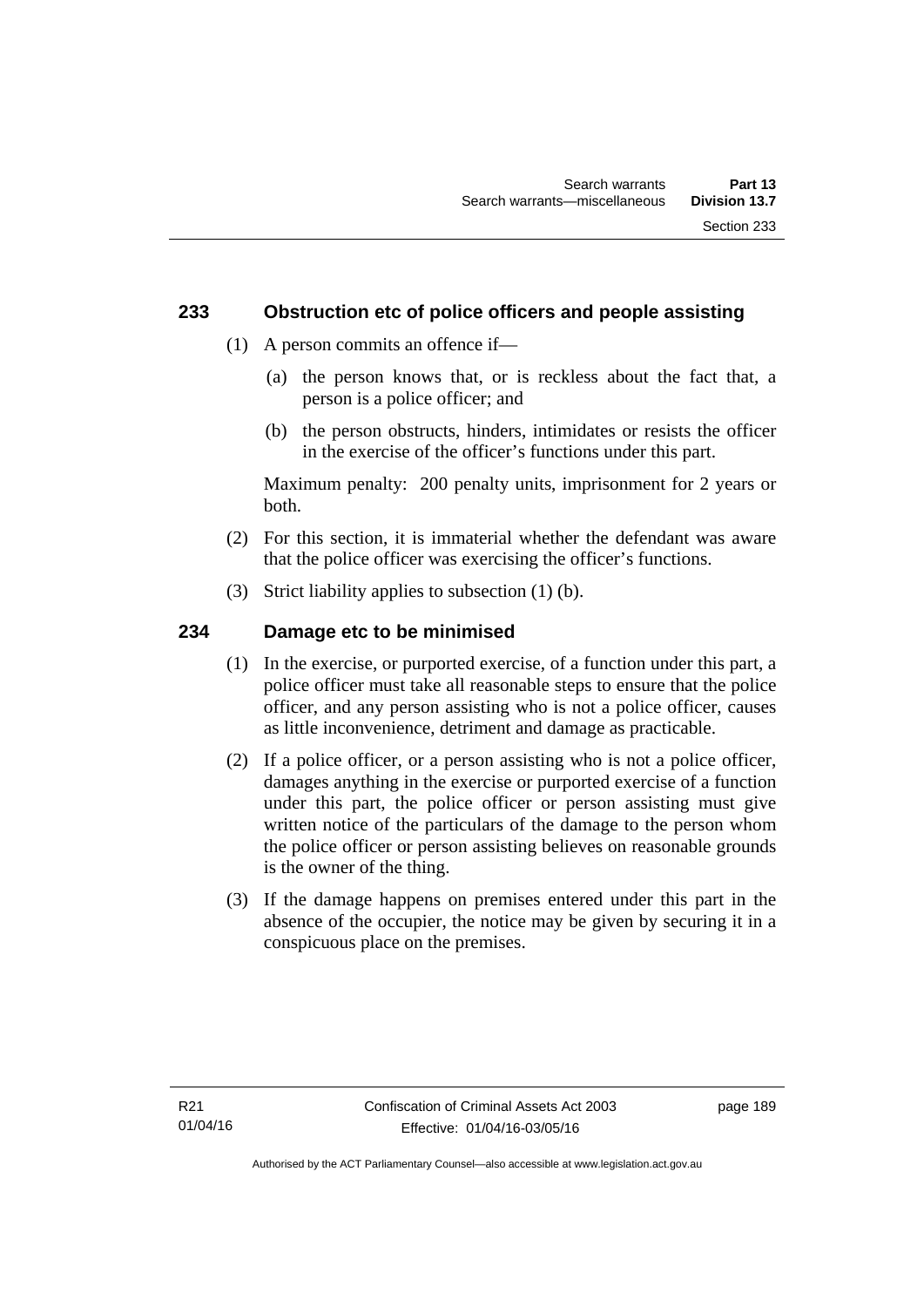#### **235 Compensation**

- (1) A person may claim reasonable compensation from the Territory if the person suffers loss or expense because of the exercise, or purported exercise, of a function under this part by a police officer or a person assisting who is not a police officer.
- (2) Compensation may be claimed and ordered in a proceeding for—
	- (a) compensation brought in a court of competent jurisdiction; or
	- (b) an offence against this Act or another territory law brought against the person making the claim for compensation.
- (3) A court must not order the payment of reasonable compensation for the loss or expense unless it is satisfied it is just to make the order in the circumstances of the particular case.

#### **Example for claim for damage or corruption of computer data**

The court may have regard to whether the occupier of the premises and any employees, agents or officers of the occupier, if they were available at the time, gave any appropriate warning or guidance on the operation of the computer equipment.

- *Note* An example is part of the Act, is not exhaustive and may extend, but does not limit, the meaning of the provision in which it appears (see [Legislation Act,](http://www.legislation.act.gov.au/a/2001-14) s 126 and s 132).
- (4) A regulation may prescribe matters that may, must or must not be taken into account by the court in considering whether it is just to make the order.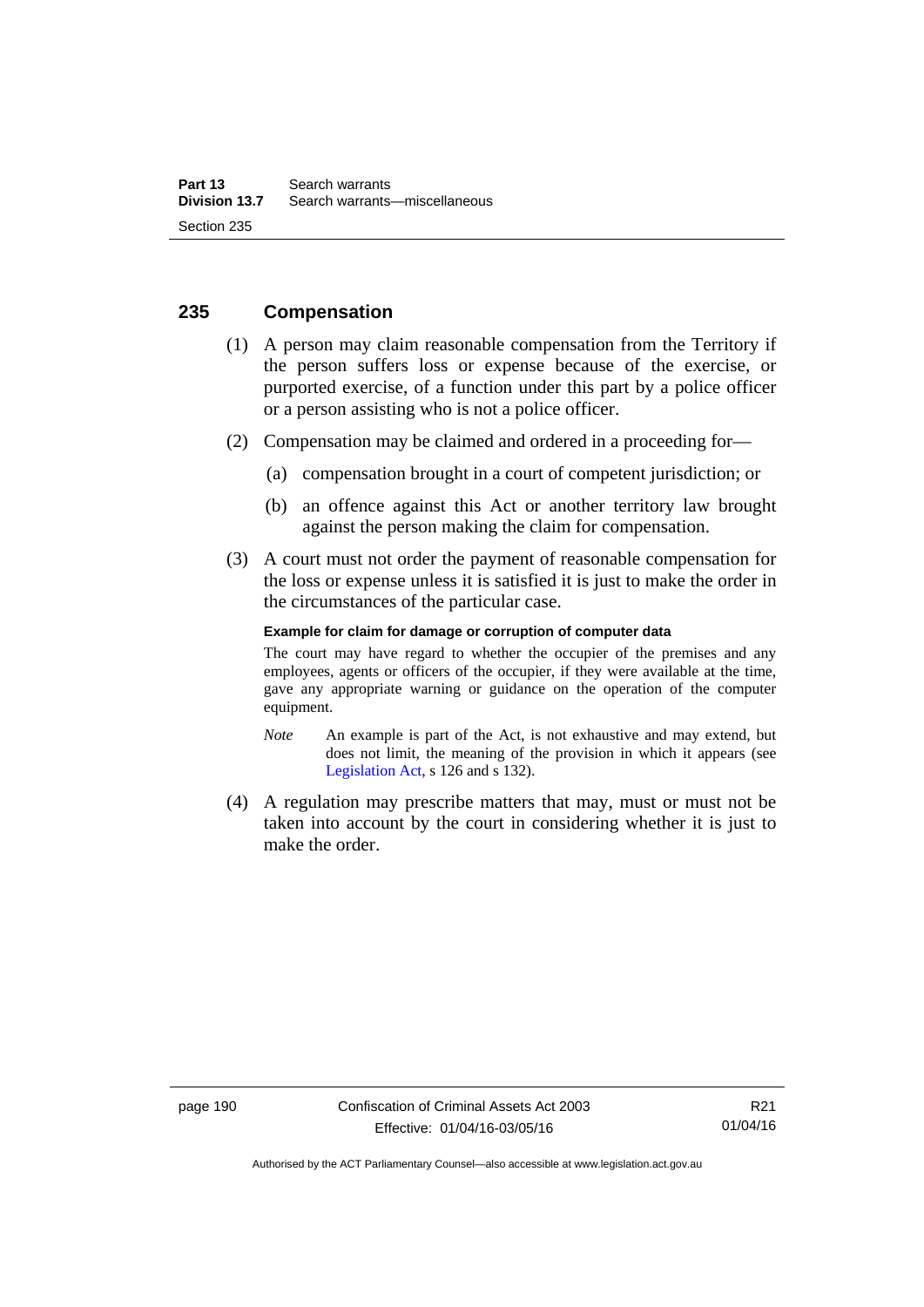# **Part 14 Court procedure**

#### **236 Meaning of** *confiscation proceeding*

(1) In this Act:

*confiscation proceeding* means a proceeding in a relevant court in relation to any of the following orders under this Act:

- (a) a restraining order;
- (b) an additional order under section 39 in relation to a restraining order or restrained property;
- (c) a conviction forfeiture order;
- (d) an order under section 59 (Automatic forfeiture—court order declaring property automatically forfeited);
- (e) an order under section 60 (Automatic forfeiture—court orders);
- (f) a civil forfeiture order;
- (g) an exclusion order;
- (h) a penalty order;
- (i) an order under section 105 (Order to stop sale, modification or destruction of restrained property);
- (j) an order under section 113 for the discharge of a registered property interest in forfeited property;
- (k) an order under division 9.4 (Sale of jointly owned forfeited property);
- (l) a return or compensation order;
- (m) a monitoring order;
- (n) a transaction suspension order;

page 191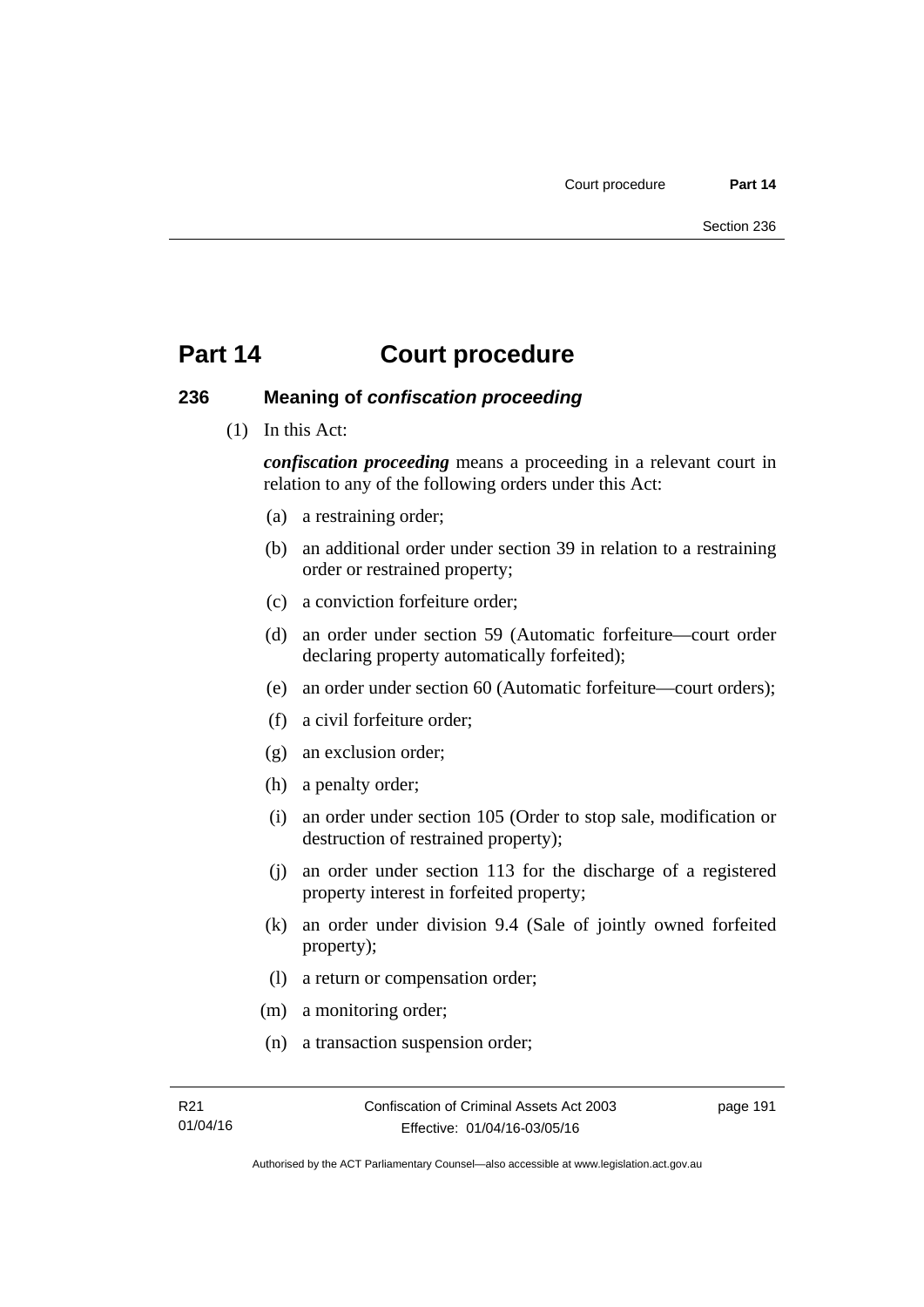#### Part 14 **Court procedure**

- (o) a production order;
- (p) an examination order
- (q) a buyback order;
- (r) an order under section 239 (2) (c) or section 240 (2) to transfer a proceeding to another court;
- (s) an additional order under section 250 (Confiscation proceedings—additional orders);
- (t) an order under this Act in relation to an order mentioned in paragraphs (a) to (s), whether made before, at the same time, or after the making of that order.

#### **Examples for par (t)—general**

- 1 an order under section 24 to set aside a dealing with restrained property
- 2 an order under section 35 restricting the disclosure of the making of a restraining order
- 3 an order under section 49 extending the operation of a restraining order
- 4 an interlocutory order in relation to an order mentioned in paragraphs (a) to (s)

#### **Examples for par (t)—additional orders under s 39 and s 250**

- 1 see the examples to s 39 (1) for examples of additional orders in relation to restraining orders and restrained property
- 2 see the examples to s 250 (1) for examples of additional orders in relation to other confiscation proceedings
- *Note* An example is part of the Act, is not exhaustive and may extend, but does not limit, the meaning of the provision in which it appears (see [Legislation Act,](http://www.legislation.act.gov.au/a/2001-14) s 126 and s 132).
- (2) However, a *confiscation proceeding* does not include—
	- (a) a registered corresponding law order that is taken to be a kind of order mentioned in subsection (1); or
	- (b) a proceeding under part 11 (Interstate orders).

R21 01/04/16

Authorised by the ACT Parliamentary Counsel—also accessible at www.legislation.act.gov.au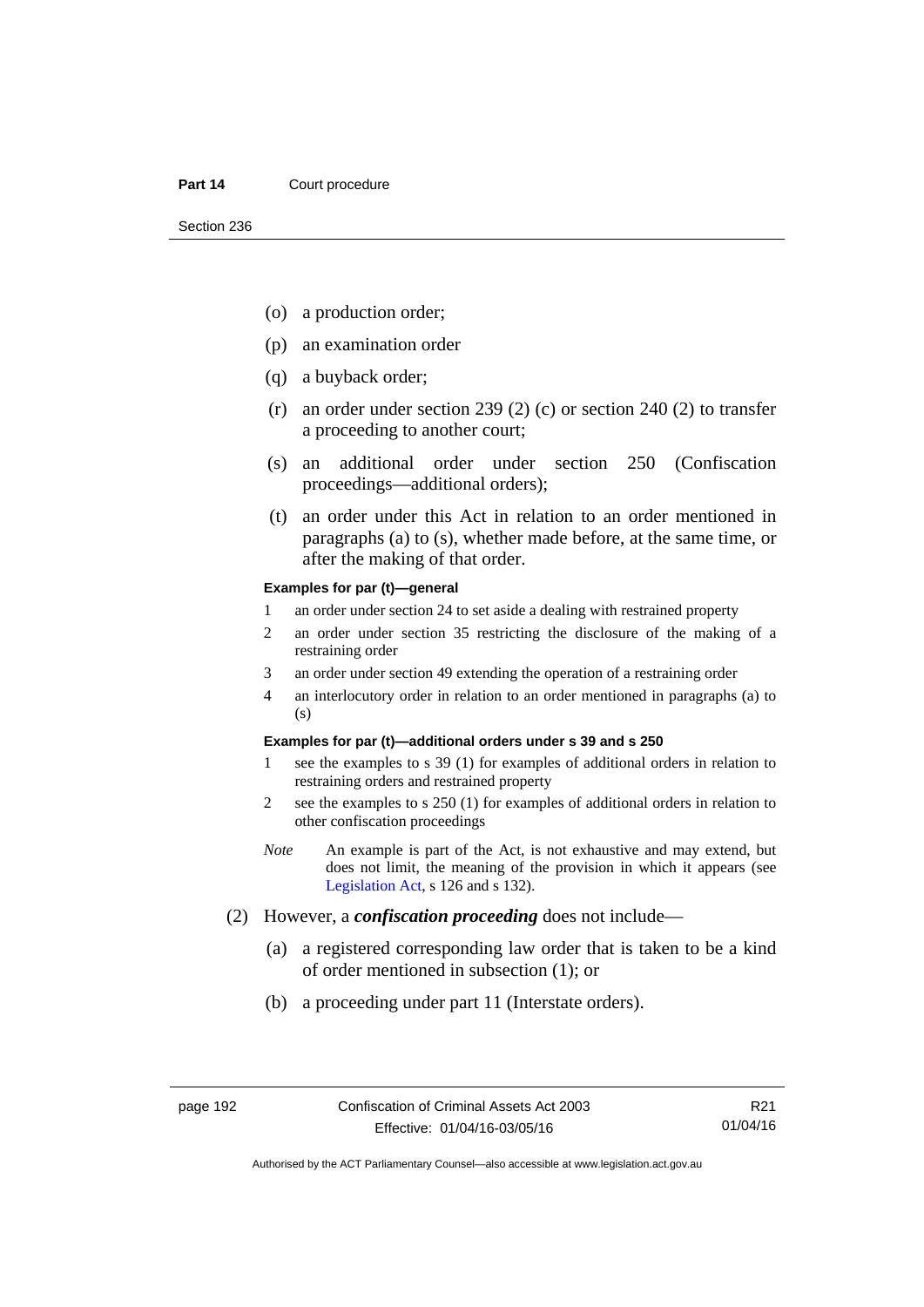## **237 Confiscation and corresponding law order proceedings are civil, not criminal**

- (1) This section applies to—
	- (a) a confiscation proceeding; and
	- (b) a proceeding under part 11 (Interstate orders) in relation to a corresponding law order.
- (2) The proceeding is a civil proceeding, not a criminal proceeding.
- (3) Without limiting subsection (2)—
	- (a) any rules of interpretation applying only to the criminal law do not apply to the interpretation of the provisions of this Act or any other territory law in relation to the proceeding; and
	- (b) the rules of evidence applying to a civil proceeding apply to the proceeding, and the rules of evidence applying to a criminal proceeding do not apply.

#### **Example for par (b)**

In hearing an application for a civil forfeiture order, whether the offender committed a serious offence is to be decided by the court on the balance of probabilities.

*Note* An example is part of the Act, is not exhaustive and may extend, but does not limit, the meaning of the provision in which it appears (see [Legislation Act,](http://www.legislation.act.gov.au/a/2001-14) s 126 and s 132).

#### **238 Meaning of** *relevant court*

In this Act:

*relevant court*, for a confiscation proceeding or a proceeding under part 11 (Interstate orders) in relation to a corresponding law order, means the court, or any court, that has jurisdiction under this part to hear and decide the proceeding.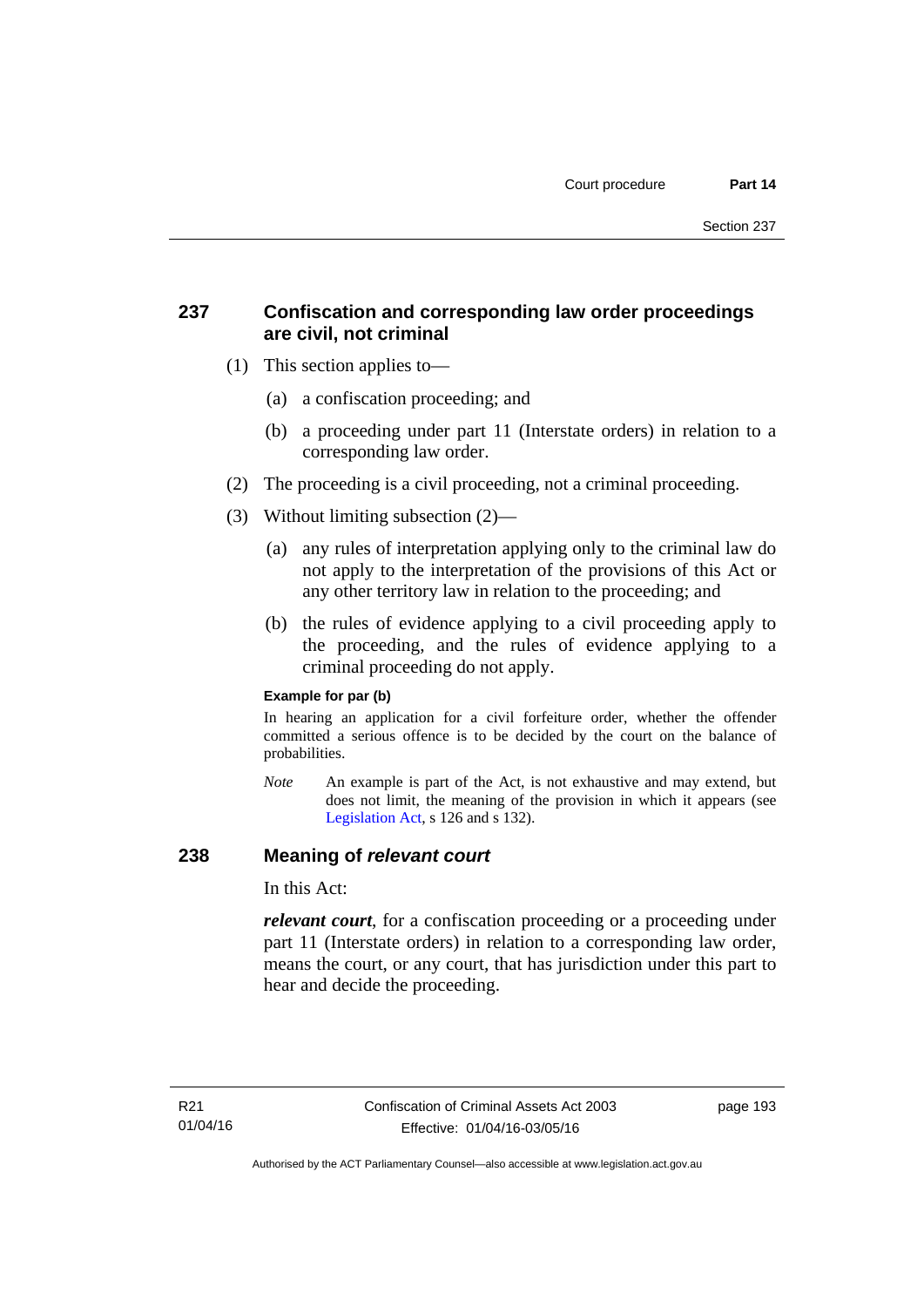#### Part 14 **Court procedure**

Section 239

#### **239 Jurisdiction of Magistrates Court—confiscation proceedings**

- (1) The Magistrates Court has jurisdiction to hear and decide a confiscation proceeding if—
	- (a) the value of the property and benefits to which the proceeding relates (as decided by the Magistrates Court) is not more than the amount the Magistrates Court may award for a personal action at law (the *Magistrates Court limit*); and
	- (b) title to land is not genuinely in question in the proceeding.
	- *Note* For the amount the Magistrates Court may award for a personal action at law (see *[Magistrates Court Act 1930](http://www.legislation.act.gov.au/a/1930-21)*, s 257).
- (2) However, if the value of the property and benefits to which the proceeding relates (as decided by the Magistrates Court) is more than the Magistrates Court limit, the Magistrates Court has jurisdiction to hear and decide the matter to—
	- (a) dismiss the proceeding on its merits (but not for want of jurisdiction); or
	- (b) make an order or orders in relation to property or benefits to the value of the limit; or
	- (c) on the application of the DPP, or on the court's own initiative, by order, transfer the proceeding to the Supreme Court.
- (3) Despite the Magistrates Court limit, the Magistrates Court has jurisdiction to hear and decide the following confiscation proceedings:
	- (a) any application for a monitoring order, transaction suspension order, production order or examination order;
	- (b) any proceeding in relation to a relevant offence that has been disposed of summarily by the court;

Authorised by the ACT Parliamentary Counsel—also accessible at www.legislation.act.gov.au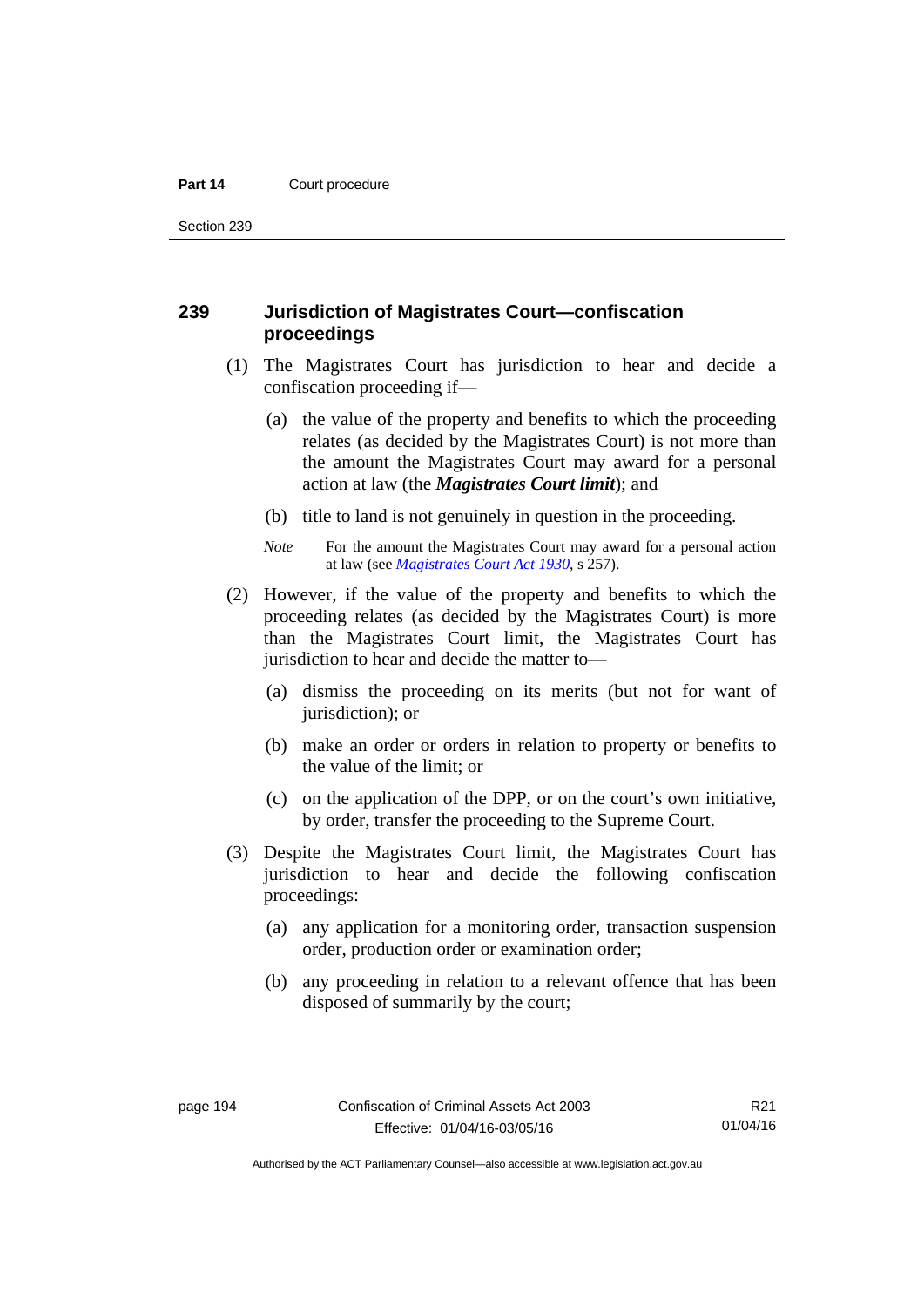(c) a proceeding transferred to the court by the Supreme Court under section 241 (2).

#### **Example for par (b)**

Mr Somewhat Wayward is summarily convicted of a relevant offence by the Magistrates Court. The value of the benefits received by Mr Wayward from the commission of the offence was \$10 000 more than the Magistrates Court limit. The Magistrates Court may make a penalty order against Mr Wayward for the full amount of the benefits despite their value being more than the amount the Magistrates Court may award for a personal action at law.

- *Note* An example is part of the Act, is not exhaustive and may extend, but does not limit, the meaning of the provision in which it appears (see [Legislation Act,](http://www.legislation.act.gov.au/a/2001-14) s 126 and s 132).
- (4) For this section—
	- (a) the Magistrates Court has jurisdiction to decide—
		- (i) what is the property and benefits to which the proceeding relates; and
		- (ii) the value of any property and benefits to which the proceeding relates; and
		- (iii) whether title to land is genuinely in question; and
	- (b) title to land is genuinely in question in the proceeding if the Magistrates Court would not have jurisdiction to hear the proceeding under the *[Magistrates Court Act 1930](http://www.legislation.act.gov.au/a/1930-21)*, section 264 (Proceedings affecting title to land).

#### **240 Jurisdiction of Magistrates Court—interstate orders**

(1) The Magistrates Court has jurisdiction to hear and decide any proceeding under part 11 (Interstate orders) in relation to a corresponding law order.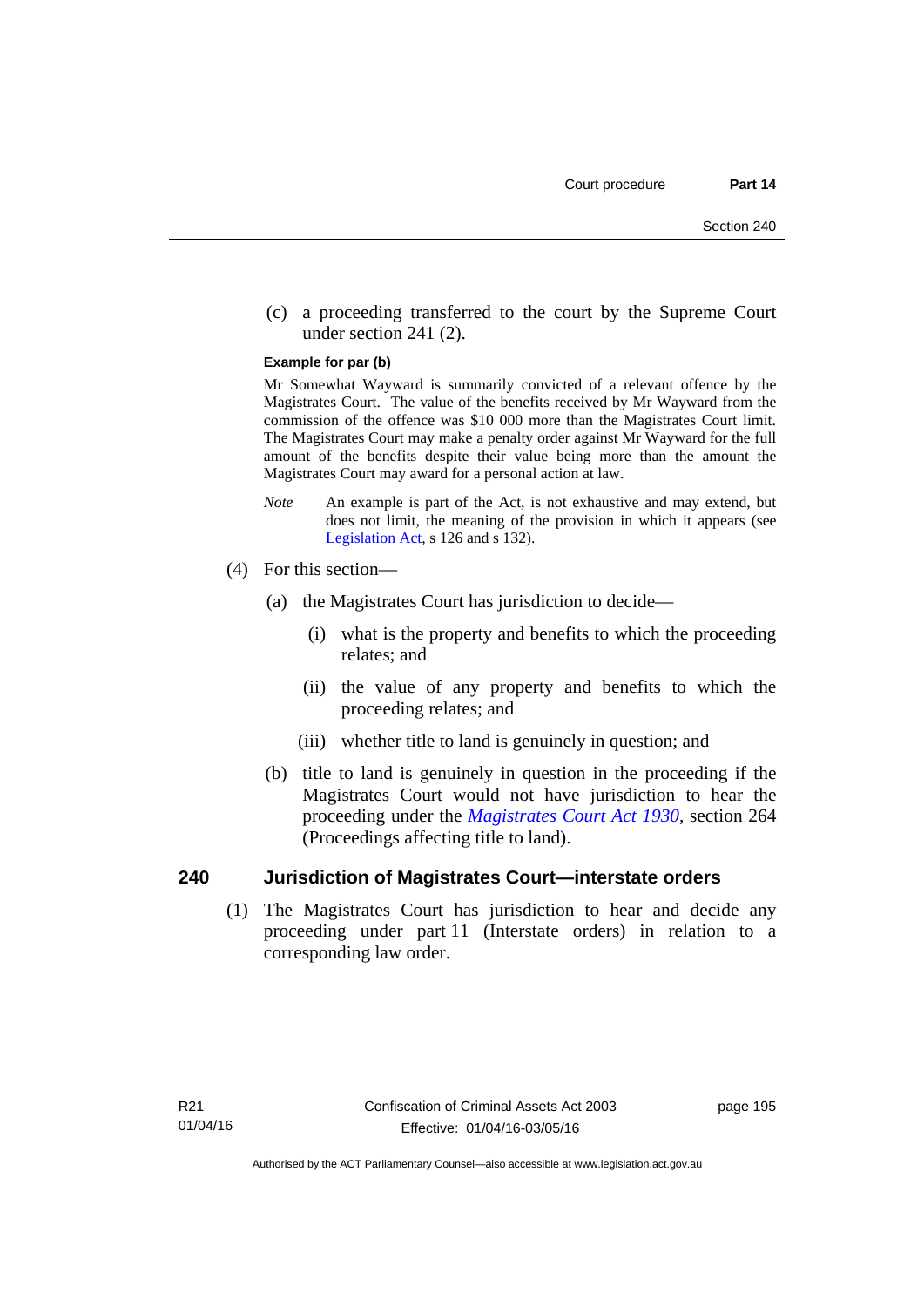#### Part 14 **Court procedure**

Section 241

- (2) To remove any doubt, the Magistrates Court is a relevant court even if—
	- (a) the value of the property and benefits to which the corresponding order relates is more than the amount the Magistrates Court may award for a personal action at law; or
	- (b) title to land was genuinely in question in the proceeding for the making of the corresponding law order.

#### **241 Jurisdiction of Supreme Court**

- (1) The Supreme Court has jurisdiction to hear and decide any confiscation proceeding or any proceeding under part 11 (Interstate orders) in relation to a corresponding law order.
- (2) The Supreme Court may, by order, transfer a confiscation proceeding to the Magistrates Court if the value of the property and benefits to which the proceeding relates (as decided by the Supreme Court)—
	- (a) is less than or equal to the amount the Magistrates Court may award for a personal action at law; and
	- (b) does not include land the title to which is genuinely in question.
- (3) An order under subsection (2) may be made on the application of the DPP or of a person with an interest in the property or on the Supreme Court's own initiative.

#### **242 Confiscation proceedings—transferred proceedings**

If a proceeding is transferred from a court (the *first court*) to another court under section 239 (2) (c) or section 241 (2)—

 (a) the proceeding is taken to have been begun in the other court; and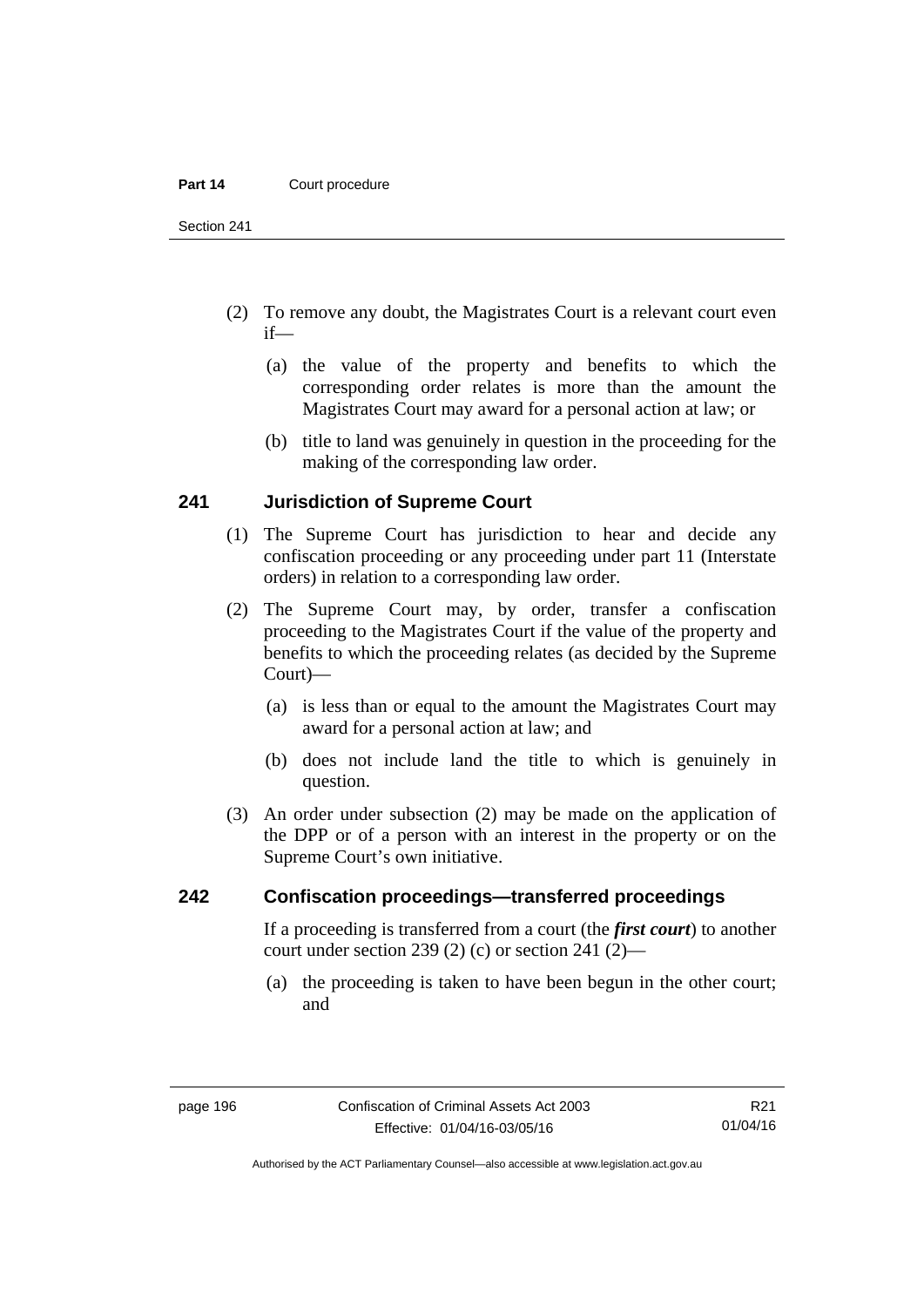(b) evidence given before, and documents filed with, the first court are taken to have been given before, or filed with, the other court.

#### **Example for par (b)**

If a proceeding is transferred from the Magistrates Court to the Supreme Court, the Supreme Court may make findings of fact based on the transcript of evidence given before the Magistrates Court without rehearing the evidence.

*Note* An example is part of the Act, is not exhaustive and may extend, but does not limit, the meaning of the provision in which it appears (see [Legislation Act,](http://www.legislation.act.gov.au/a/2001-14) s 126 and s 132).

#### **243 Restricted access proceedings—notice of applications etc**

- (1) This section applies to a confiscation proceeding for any of the following orders (a *restricted access proceeding*):
	- (a) a restraining order;
	- (b) an application by the DPP or public trustee and guardian for an additional order under section 39 in relation to a restraining order or restrained property;
	- (c) an order under section 49 (Extension of time for restraining orders) that a restraining order—
		- (i) is to remain in force for a stated period (or as stated in the order); or
		- (ii) that has ended is to be revived for a stated period (or as stated in the order);
	- (d) a monitoring order;
	- (e) a transaction suspension order;
	- (f) a production order (other than an application to vary a production order under section 162);
	- (g) an examination order.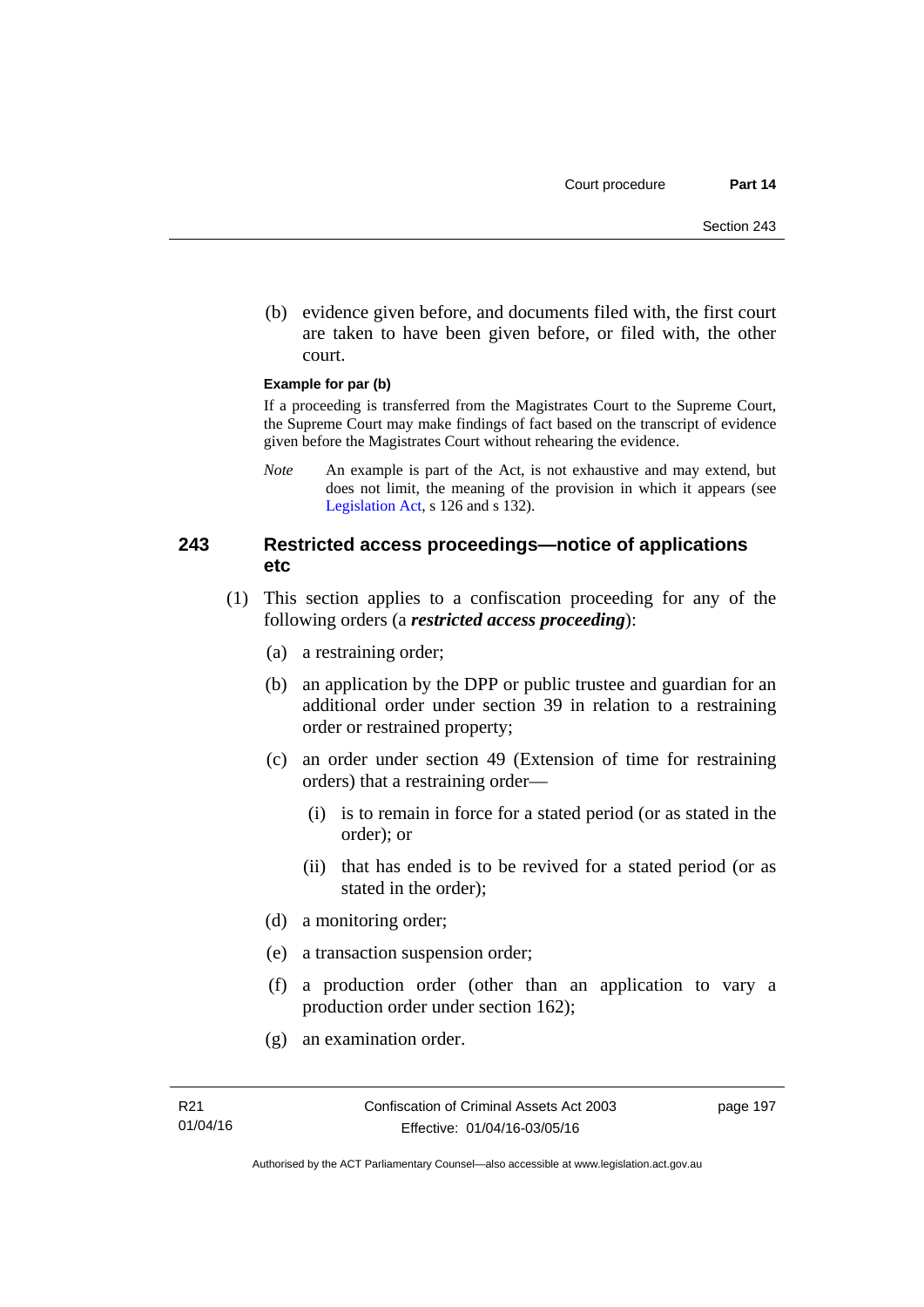#### Part 14 **Court procedure**

Section 244

- (2) An application to begin a restricted access proceeding may be made to a relevant court without notice to the person against whom the relevant order is sought.
- (3) If an application is made to begin a restricted access proceeding without notice to the person against whom the relevant order is sought, the applicant is the only party to the application.
- (4) If notice is given to the person against whom the order is sought, the person is entitled to appear and to present evidence at the hearing of the application, but the person's absence does not prevent the court from making the order.
- (5) The relevant court must hold a restricted access proceeding in closed court if the applicant asks and may give directions about who may be present.

#### **244 Other confiscation proceedings—notice of applications etc**

- (1) This section applies to an application to a relevant court to begin a confiscation proceeding (other than a restricted access proceeding mentioned in section 243) or to amend such an application.
	- *Note 1* No notice of the application is required for a restricted access proceeding (see s 243 (2)).
	- *Note 2* In particular, no advance notice to anyone is required of the application for the order, and the application may be heard in closed court, without the offender or the public being present (see s 243).
	- *Note 3* Related confiscation proceedings are taken to be an interlocutory application and started in accordance with the procedure of the relevant court (see s 245).
- (2) The applicant must give written notice of the application to each of the following people, if applicable (a *notifiable person*):
	- (a) if the application is made by the DPP—the person in relation to whom the order is sought;
	- (b) if the application is made by someone else—the DPP;

R21 01/04/16

Authorised by the ACT Parliamentary Counsel—also accessible at www.legislation.act.gov.au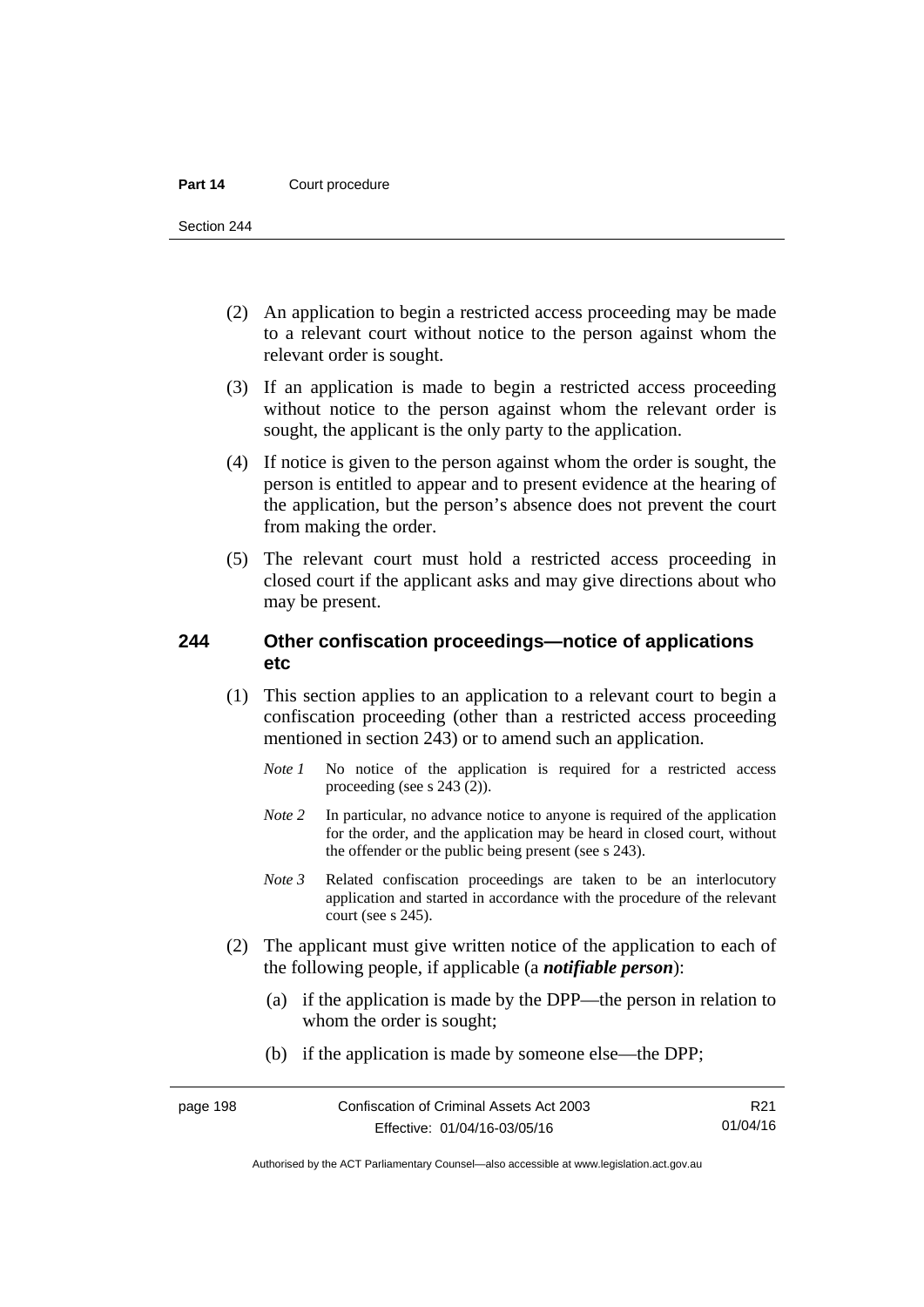- (c) if the public trustee and guardian has been directed to take control of the property—the public trustee and guardian;
- (d) anyone else the applicant believes may have an interest in the property or benefits that are the subject of the proceeding (or, for forfeited property, may have had an interest in the property or benefits immediately before the property was forfeited).
- (3) Notice of the application must include a statement of the grounds for the application.
- (4) If a notifiable person proposes to oppose the application, the notifiable person must give the applicant written notice of the grounds on which the application will be opposed.
- (5) However, the court may waive the requirement to give written notice of the application to a notifiable person if the person is present in the court when the application is made.
- (6) The court may direct the applicant give notice of the application to anyone and may give directions about how the notice is to be given.
- (7) A notifiable person, and anyone else who claims an interest in the property or benefits, is entitled to appear and to present evidence at the hearing of the application, but the person's absence does not prevent the court from making an order.

### **245 Applications for another confiscation proceeding in relation to same offence**

After the beginning of a confiscation proceeding in relation to a particular offence, any other confiscation proceeding in relation to the same or a related offence—

- (a) is taken to be an interlocutory application in relation to the first proceeding; and
- (b) may be started in accordance with the procedure of the relevant court.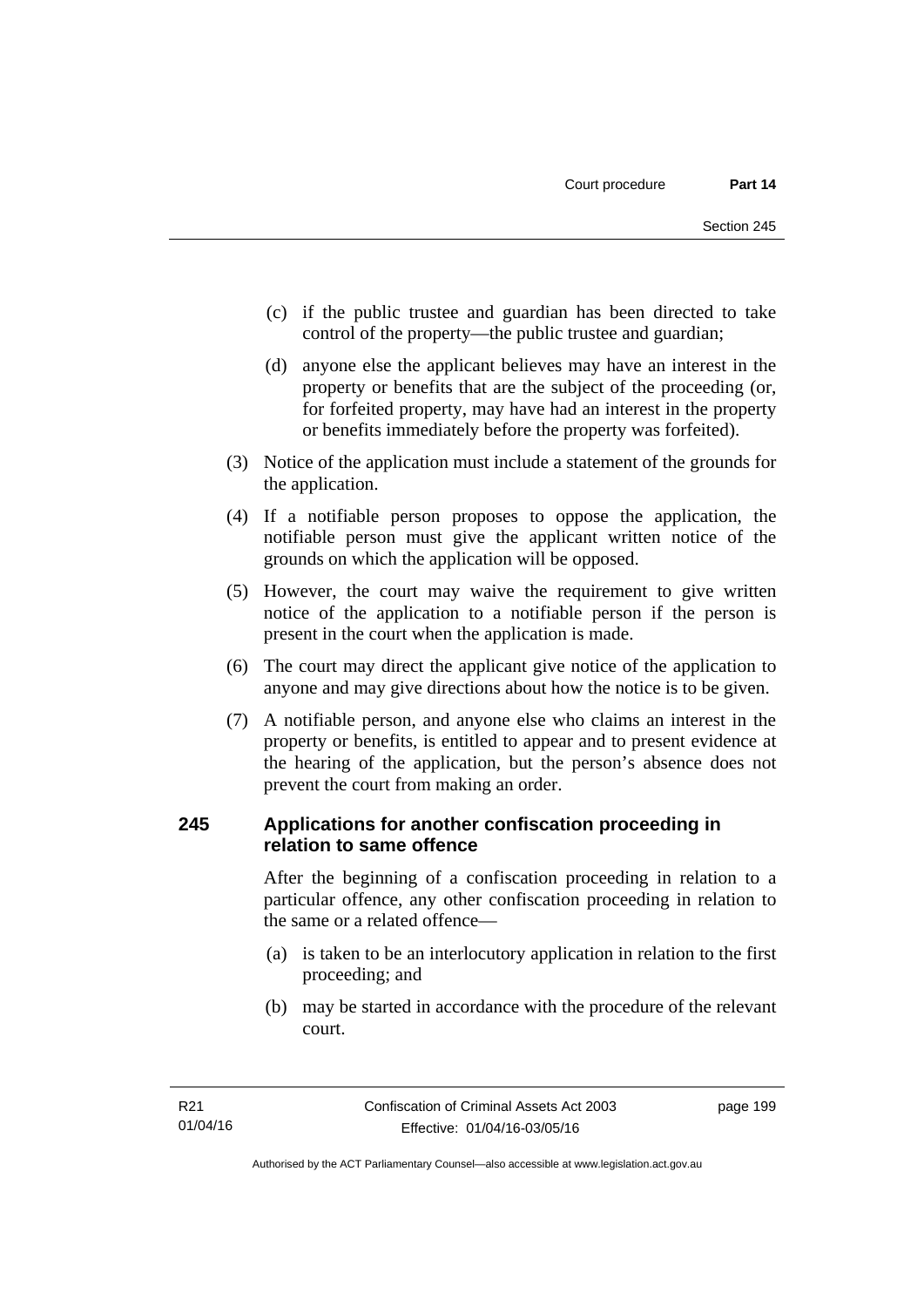#### Part 14 **Court procedure**

Section 246

### **246 Confiscation proceedings—time extensions for applications**

- (1) A relevant court may give leave for—
	- (a) an application in relation to any confiscation proceeding to be made after the end of a period otherwise provided by this Act (the *standard period*); or
	- (b) if an application for a particular order in relation to an offence has already been made in relation to the offence (or a related offence)—another application for an order of that kind to be made in relation to the same offence (or a related offence), whether before or after the end of the standard period; or
	- (c) the amendment of an application for an order under this Act to vary the property or benefits to which the application relates.
- (2) The court may give leave only if satisfied that—
	- (a) property or benefits to which the application relates were (or will be) derived from the offence, or identified, after the end of the standard period; or
	- (b) necessary evidence has (or will) become available only after the end of the standard period; or
	- (c) it is otherwise desirable having regard to the purposes of this Act.
- (3) To remove any doubt, this section does not authorise a relevant court to give leave for an application for an exclusion order in relation to property that has been forfeited.

#### **247 Confiscation proceedings—amendment of applications**

- (1) A relevant court may amend an application in any confiscation proceeding on the application, or with the consent, of the applicant.
- (2) The application may be amended at any time before the proceeding for the application is finalised.

R21 01/04/16

Authorised by the ACT Parliamentary Counsel—also accessible at www.legislation.act.gov.au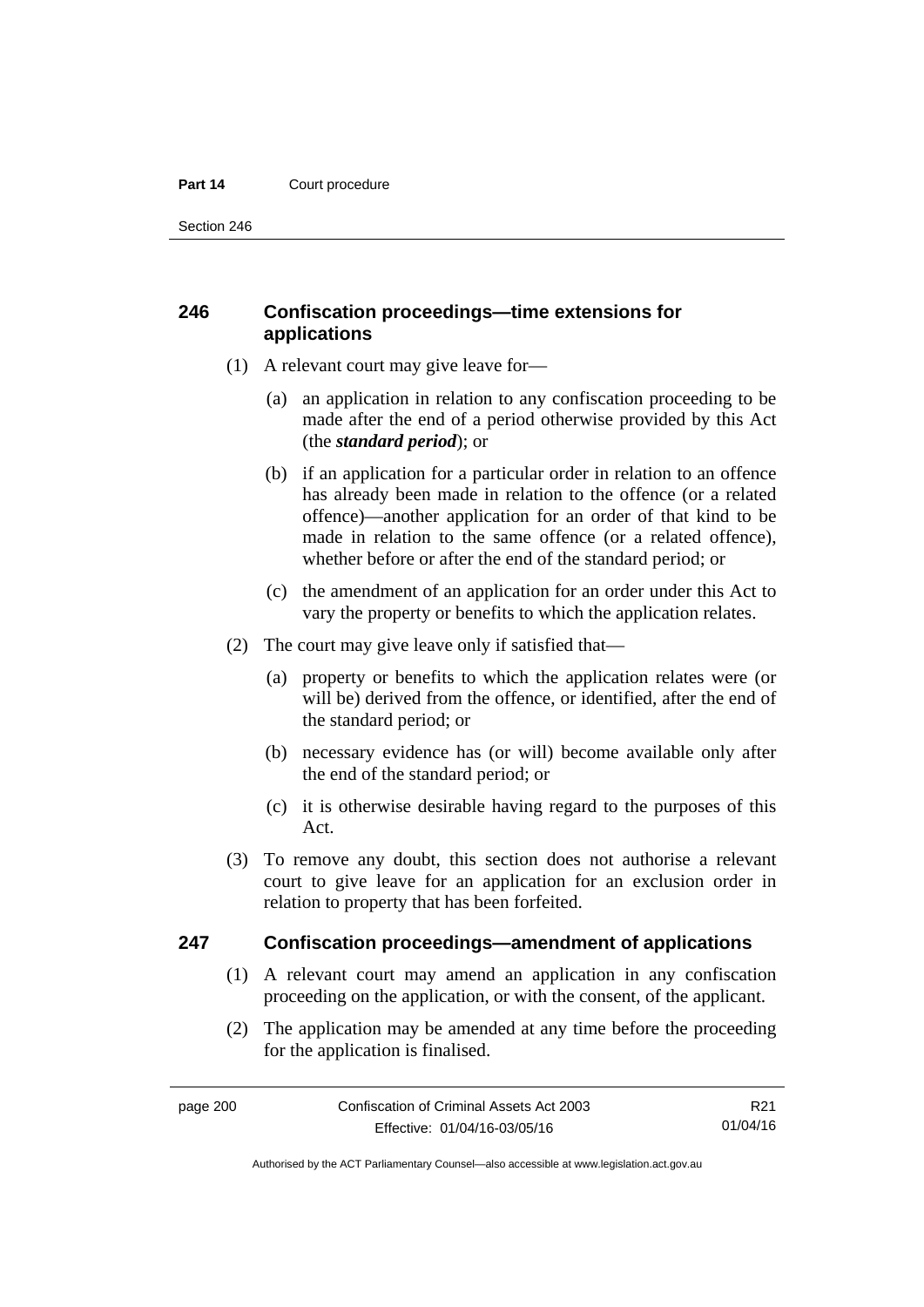#### **248 Confiscation proceedings—relevant material**

For a confiscation proceeding, the relevant court may take into account any material it considers appropriate.

#### **Example of material that may be considered appropriate**

evidence given in, and the transcript of, any proceedings for or about the offence to which the order sought relates

- *Note 1* Evidence may be given in the confiscation proceeding of a conviction, acquittal, sentencing, order or about proceedings in a court by a certificate signed by a judge, magistrate, registrar or proper officer of the court (see *[Evidence Act 2011](http://www.legislation.act.gov.au/a/2011-12)*, s 178).
- *Note* 2 An example is part of the Act, is not exhaustive and may extend, but does not limit, the meaning of the provision in which it appears (see [Legislation Act,](http://www.legislation.act.gov.au/a/2001-14) s 126 and s 132).

#### **249 Confiscation proceedings—witness not required to answer questions prejudicing investigation**

A witness in the hearing of a confiscation proceeding is not required to answer a question or produce a document if the relevant court is satisfied that answering the question or producing the document may prejudice an investigation or prosecution in relation to a relevant offence.

### **250 Confiscation proceedings—additional orders**

 (1) A relevant court may, when it makes an order in a confiscation proceeding (a *primary order*) or at any later time, make any other order (an *additional order*) that it considers appropriate for varying or giving effect to the primary order.

#### **Examples of additional orders**

- 1 an order for the examination of anyone before the court, or an officer of the court, about any property that may be forfeited property
- 2 an order directing the owner of forfeited property or anyone else to give to a stated person, within a stated period, a sworn statement about stated particulars of the forfeited property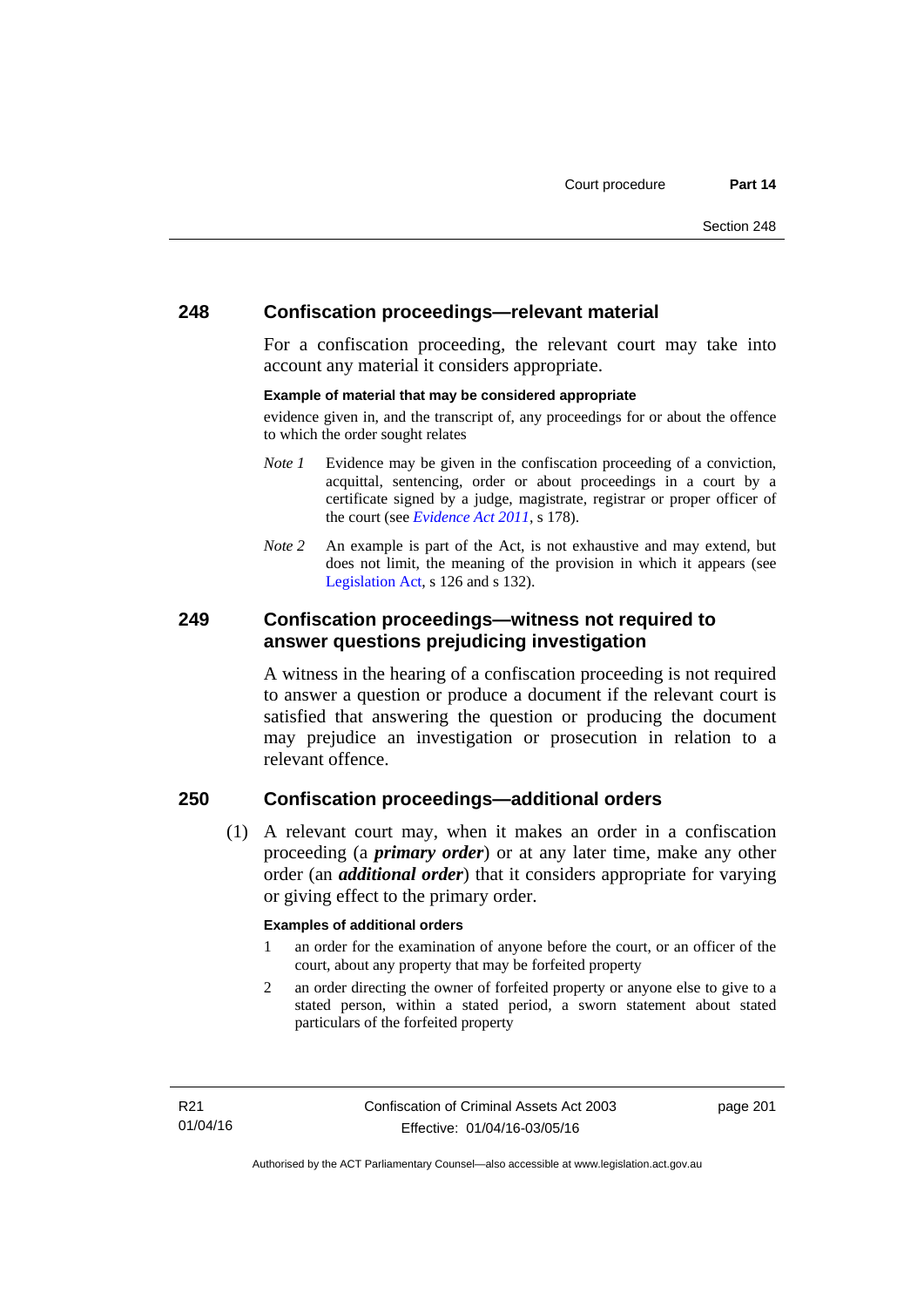#### Part 14 **Court procedure**

Section 250

- 3 an order directing the owner of forfeited property or anyone else to do anything necessary or convenient to be done to allow the public trustee and guardian to take control of the property in accordance with a forfeiture order, including anything necessary or convenient to be done to bring the property within the jurisdiction
- 4 an order in relation to the registration of title to, or charges over, property under a territory law
- 5 an order for the substituted service of a restraining order
- *Note* An example is part of the Act, is not exhaustive and may extend, but does not limit, the meaning of the provision in which it appears (see [Legislation Act,](http://www.legislation.act.gov.au/a/2001-14) s 126 and s 132).
- (2) However, this section does not authorise a relevant court to make an additional order in relation to a restraining order or restrained property (including an order for the exclusion of property from a restraining order).
	- *Note 1* For additional orders about restraining orders and restrained property, see s 39 and the notes to that section.
	- *Note 2* For the power to give orders to give effect to an automatic forfeiture for conviction for a serious offence (which operates over restrained property), see s 60.
- (3) An additional order may be made on the relevant court's own initiative, or on the application of any of the following people:
	- (a) the applicant for the primary order;
	- (b) the DPP;
	- (c) the public trustee and guardian;
	- (d) anyone with an interest in the property or benefits to which the application relates;
	- (e) anyone else with the court's leave.
- (4) To remove any doubt, an additional order under this section does not end only because the order to which the additional order relates ends.

R21 01/04/16

Authorised by the ACT Parliamentary Counsel—also accessible at www.legislation.act.gov.au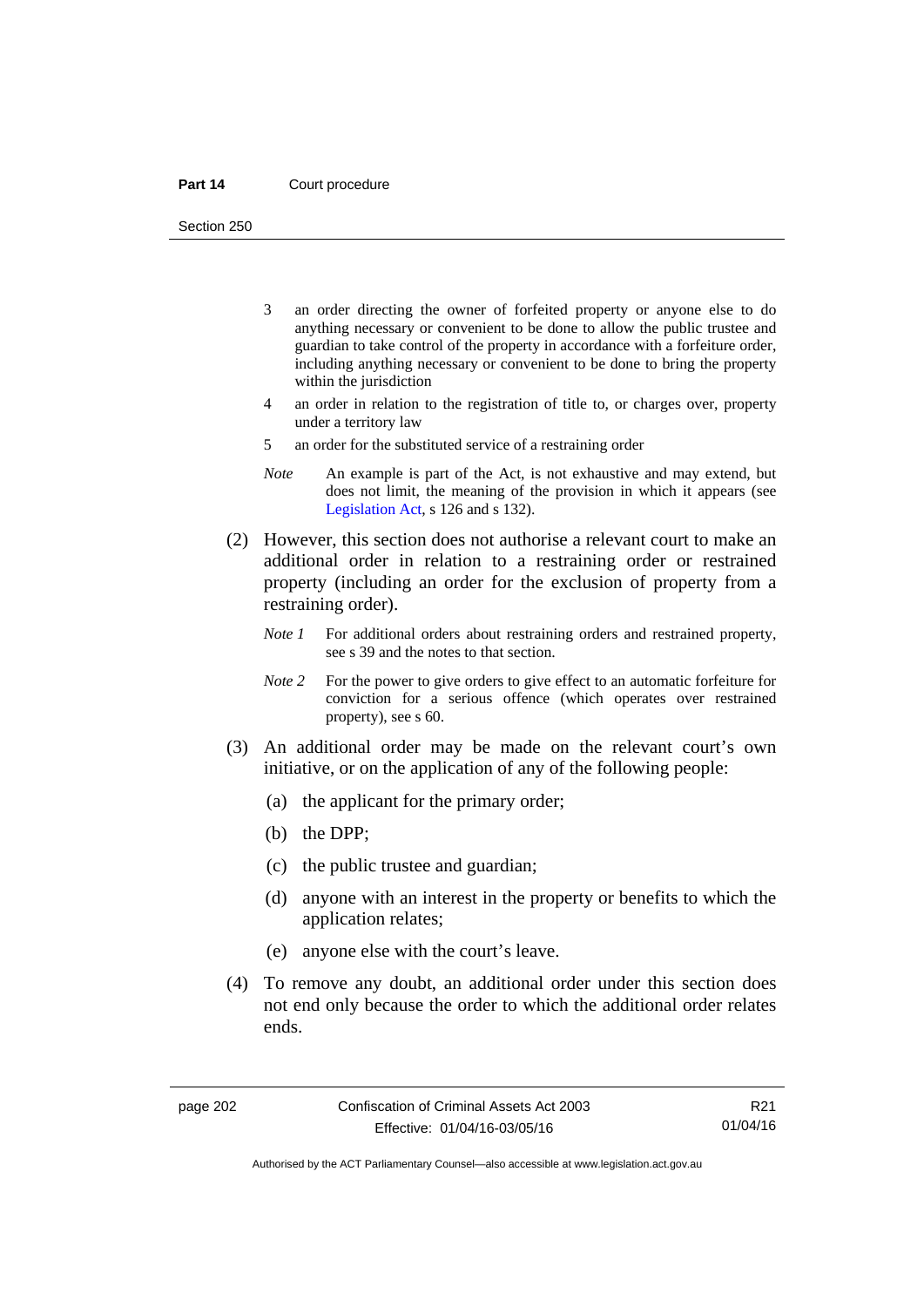## **251 Contravention of additional orders under s 250**

A person commits an offence if—

- (a) a relevant court makes an additional order under section 250; and
- (b) the person has notice of the order (whether by being given a copy of the order or otherwise); and
- (c) the person contravenes the order.

Maximum penalty: 200 penalty units, imprisonment for 2 years or both.

## **252 Confiscation proceedings—consent orders**

- (1) A relevant court may make an order in a confiscation proceeding with the consent of the applicant in the proceeding and everyone whom it has reason to believe has an interest in the property, benefits, transaction, document or information that is the subject of the proceeding.
- (2) An order may be made with consent under subsection (1) without consideration of the matters which the court would otherwise consider in the proceeding.

## **253 Confiscation proceedings—notice of making orders**

- (1) If a relevant court makes an order in a confiscation proceeding, the applicant for the order must give a copy of the order to—
	- (a) if the application is made by the DPP—the person in relation to whom the order is sought; and
	- (b) if the application is made by someone else—the DPP; and
	- (c) if the public trustee and guardian has been directed to take control of the property—the public trustee and guardian; and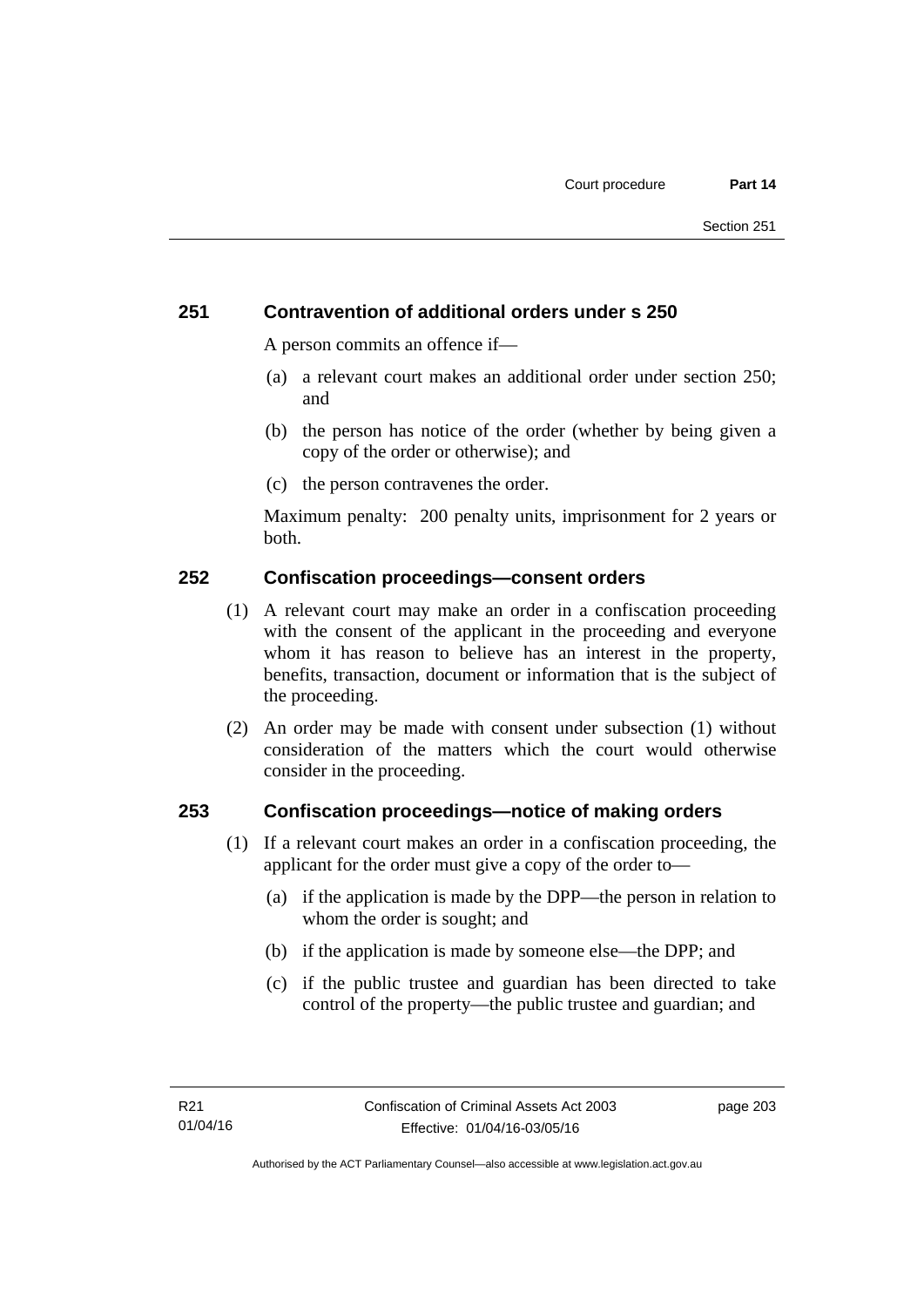#### Part 14 **Court procedure**

Section 254

- (d) anyone else the applicant believes may have an interest in the property or benefits that are the subject of the proceeding (or, for forfeited property, may have had an interest in the property or benefits immediately before the property was forfeited).
- *Note* For how documents may be served, see the [Legislation Act,](http://www.legislation.act.gov.au/a/2001-14) pt 19.5.
- (2) The court may order the applicant to give notice of the order to anyone else and may give directions about how the notice is to be given.
- (3) The court must not make an order under subsection (2) if compliance with the order would be inconsistent with a direction under section 69 (1) (b) (Civil forfeiture order proceedings restrictions on disclosure).
- (4) This section does not apply to the making of restraining orders or non-disclosable information orders.
	- *Note* See div 4.2 about notice of the making of restraining orders and pt 12 about making information orders.

## **254 Concurrent proceedings**

This Act does not prevent a relevant court from conducting a confiscation proceeding at the same time as another confiscation proceeding or another civil or criminal proceeding, if the court considers it desirable for the purposes of this Act.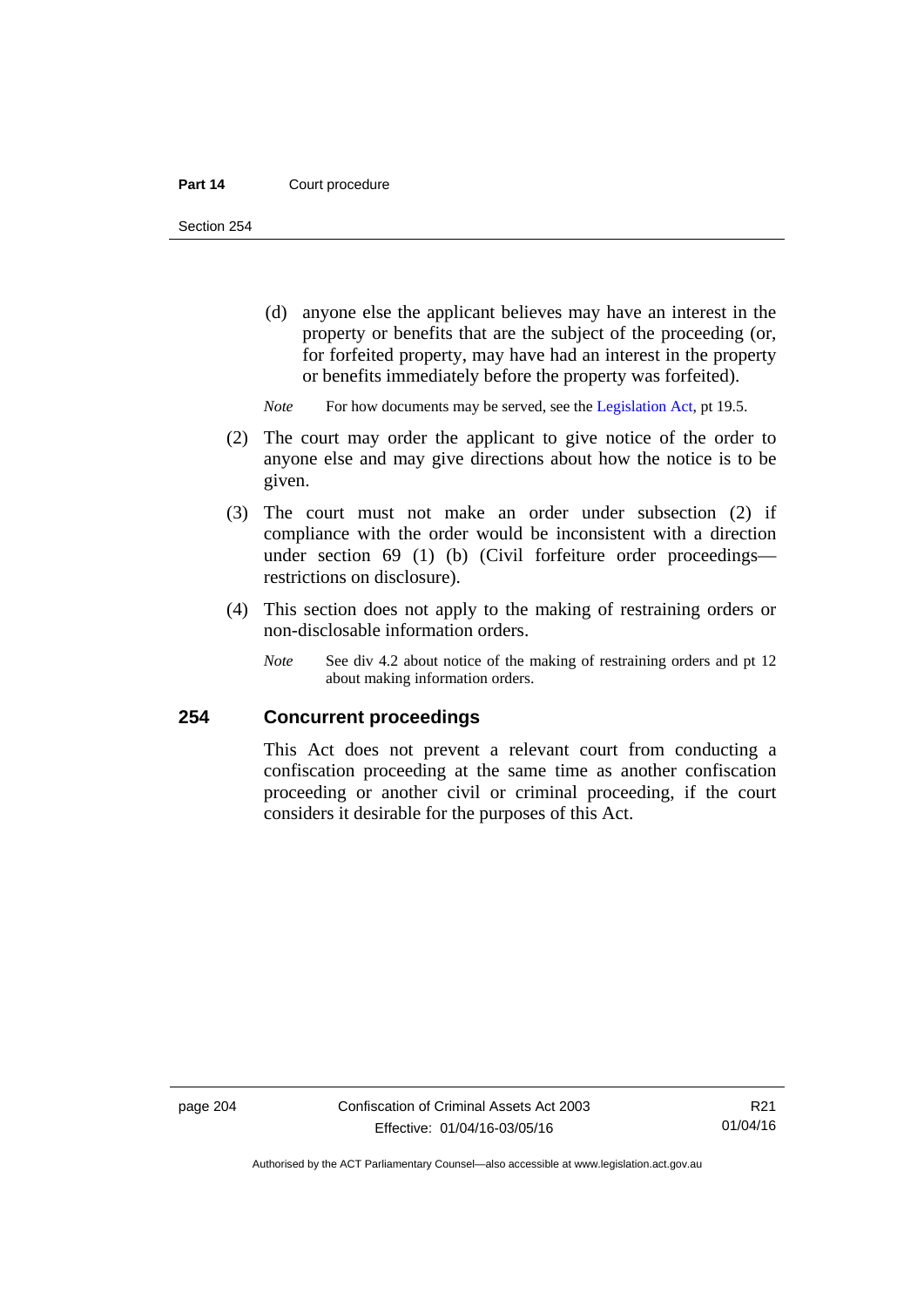## **Part 15 Miscellaneous**

## **255 Self-incrimination and other privileges overridden**

- (1) This section applies despite the [Legislation Act](http://www.legislation.act.gov.au/a/2001-14), part 15.4 (Preservation of certain common law privileges) if a person is required to disclose anything in a confiscation proceeding, by an order under this Act, or otherwise under this Act.
- (2) The person is not excused from the disclosure because—
	- (a) the disclosure might tend to incriminate the person or make the person liable to a penalty, or the person's property liable to forfeiture, under this Act or another territory law; or
	- (b) the disclosure would be in breach of an obligation (whether imposed by law or otherwise) of the person not to make the disclosure.

## **Example—legal professional privilege**

A person is not excused from disclosing a document because to do so would be in breach of an obligation by a lawyer to a client not to disclose the existence or contents of the document.

- *Note* An example is part of the Act, is not exhaustive and may extend, but does not limit, the meaning of the provision in which it appears (see [Legislation Act,](http://www.legislation.act.gov.au/a/2001-14) s 126 and s 132).
- (3) However, the disclosure is inadmissible against the person making the disclosure in a civil or criminal proceeding except—
	- (a) in a criminal proceeding in relation to giving false or misleading documents, information or testimony; or
	- (b) in a proceeding on an application under this Act; or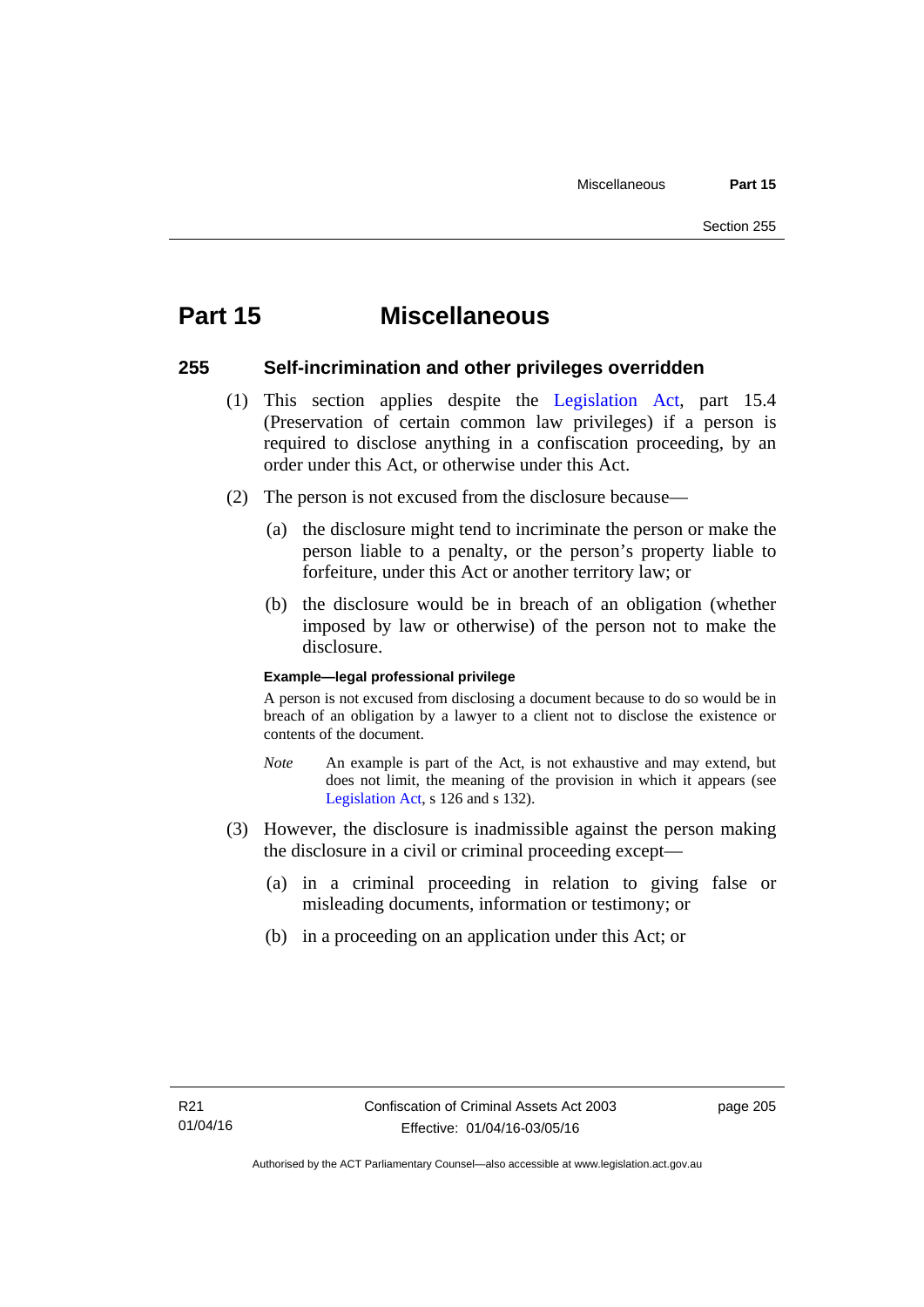#### **Part 15** Miscellaneous

Section 256

- (c) in a proceeding for an additional order under section 39 or section 250 in relation to another confiscation proceeding under this Act; or
- (d) in a proceeding for enforcement of a confiscation forfeiture order, an automatic forfeiture or a penalty order; or
- (e) for a document—in a civil proceeding in relation to a right or liability it gives or imposes.
- (4) An action does not lie against a person because of the disclosure if it is in breach of an obligation the person would otherwise have (whether imposed by law or applying otherwise).
- (5) In this section:

*disclosure*, by a person, includes—

- (a) the person answering a question or giving testimony or information to someone else; and
- (b) the person giving or producing a statement, document or anything else to someone else.

## **Example of** *disclosure*

giving information about the nature or location of property held by anyone

## **256 Powers under Act not limited by criminal proceedings**

To remove any doubt, the fact that a criminal proceeding has begun, or is about to begin, (whether or not under this Act) against a person to whom an order under this Act or an examination notice applies does not prevent the person or anyone else from complying, or permit a person to refuse to comply, with the order or notice.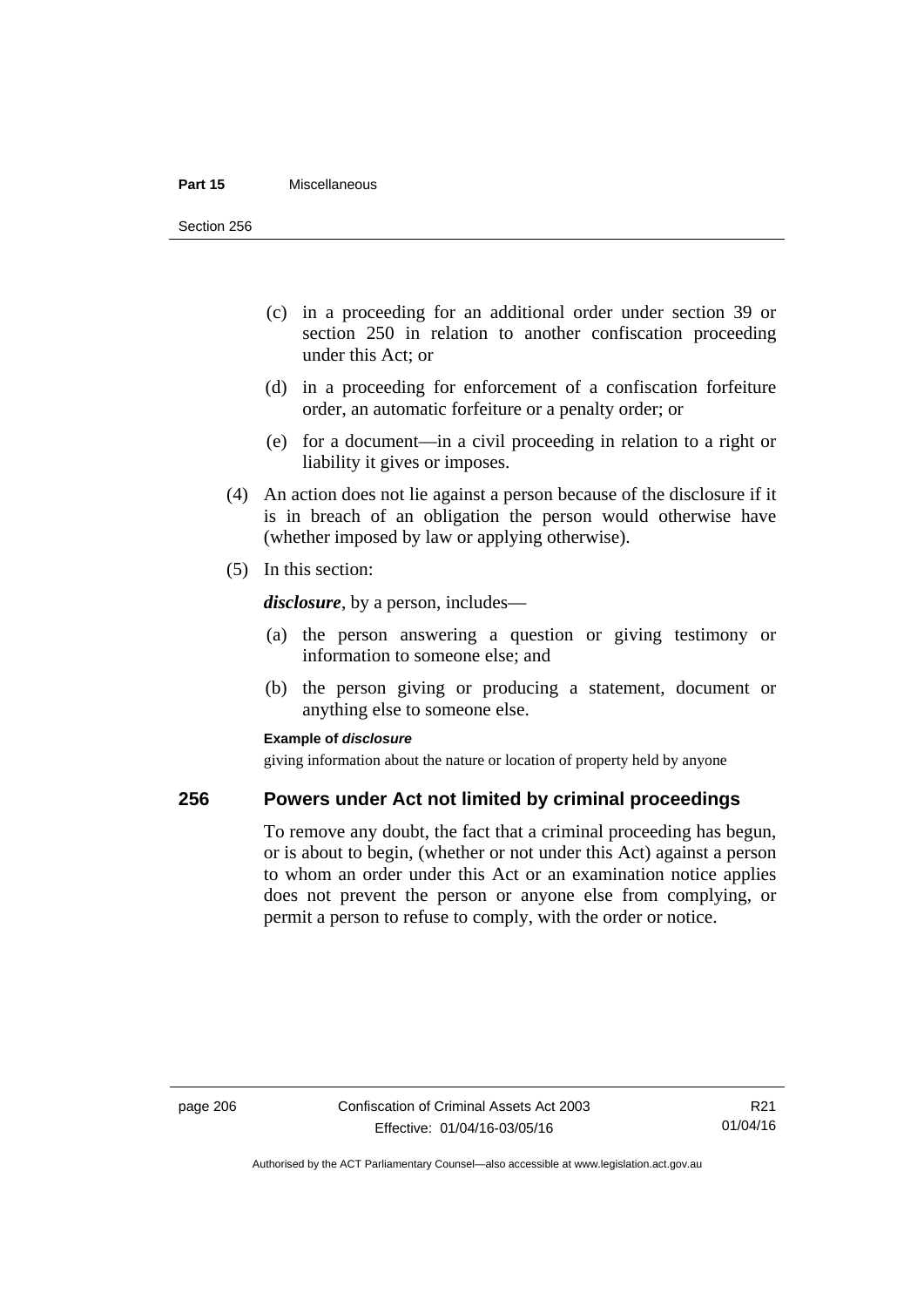## **257 Powers under Act do not limit each other or powers under other laws**

A power under this Act does not limit or exclude—

- (a) the operation of another power under this Act; or
- (b) the operation of another territory law, or a law of the Commonwealth, a State or another Territory.

#### **Example for par (a)**

a search warrant under part 13 and an examination notice, production order and monitoring order may be used independently, or in conjunction with each other, in relation to identifying and locating tainted property and benefits derived from an offence.

## **Example for par (b)**

a search warrant under the *[Crimes Act 1900](http://www.legislation.act.gov.au/a/1900-40)* may be applied for to locate target material rather than a search warrant under this Act, part 13.

*Note* An example is part of the Act, is not exhaustive and may extend, but does not limit, the meaning of the provision in which it appears (see [Legislation Act,](http://www.legislation.act.gov.au/a/2001-14) s 126 and s 132).

## **258 Examination orders—reporting requirements**

- (1) As soon as practicable after the end of each financial year, the chief police officer must give the Minister a report about the operation of division 12.5 (Examination orders and notices) during the financial year.
- (2) The report must include the following information for the financial year:
	- (a) the number of applications for examination orders made during the year;
	- (b) the number of people given examination notices during the year;
	- (c) the number of investigations to which the notices related;
	- (d) the number of examinations conducted during the year.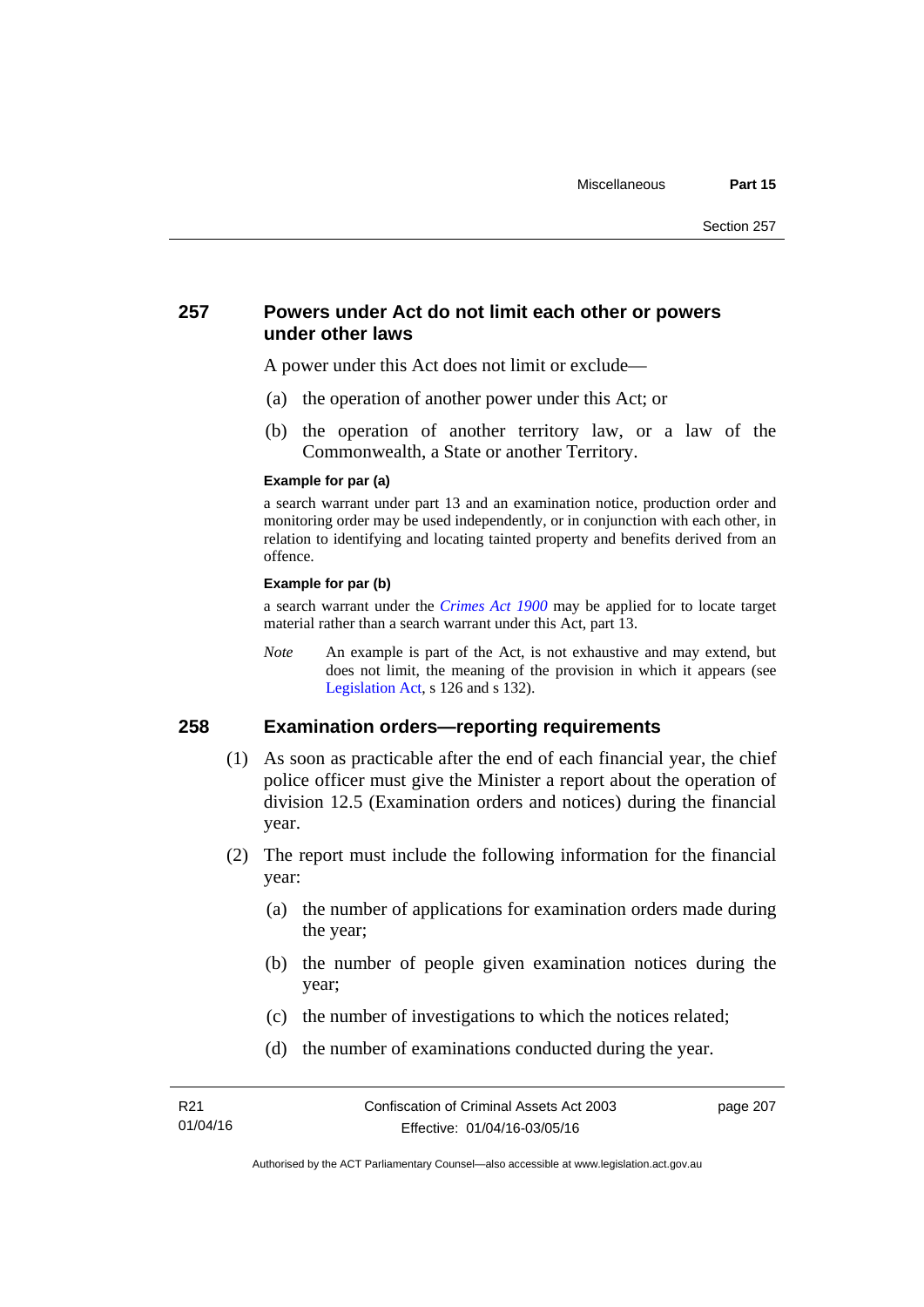#### **Part 15** Miscellaneous

Section 258

- (3) The report must also include the following information for the financial year (whether or not the examination notice to which it relates was given during the year):
	- (a) the number and kind of confiscation proceedings begun during the year in relation to matters for which an examination notice has been given to a person;
	- (b) the estimated value of property either restrained or confiscated during the year in relation to matters for which an examination notice had been given to a person;
	- (c) the number of charges laid relating to examination notice offences during the year;
	- (d) the number of arrests made during the year in relation to matters for which an examination notice has been given to a person;
	- (e) the number and kind of complaints made during the year to the Australian Federal Police or the Commonwealth Ombudsman in relation to examination notices;
	- (f) the number of complaints of the kind mentioned in paragraph (e) resolved during the year and their outcome;
	- (g) the number and kind of legal proceedings begun during the year in relation to examination notices (other than charges mentioned in paragraph (c) or proceedings begun by the DPP or a police officer);
	- (h) the number of legal proceedings of the kind mentioned in paragraph (g) finalised during the year and their outcome.
- (4) The Minister must present a copy of each report given to the Minister under subsection (1) to the Legislative Assembly within 6 sitting days after the day the Minister receives it.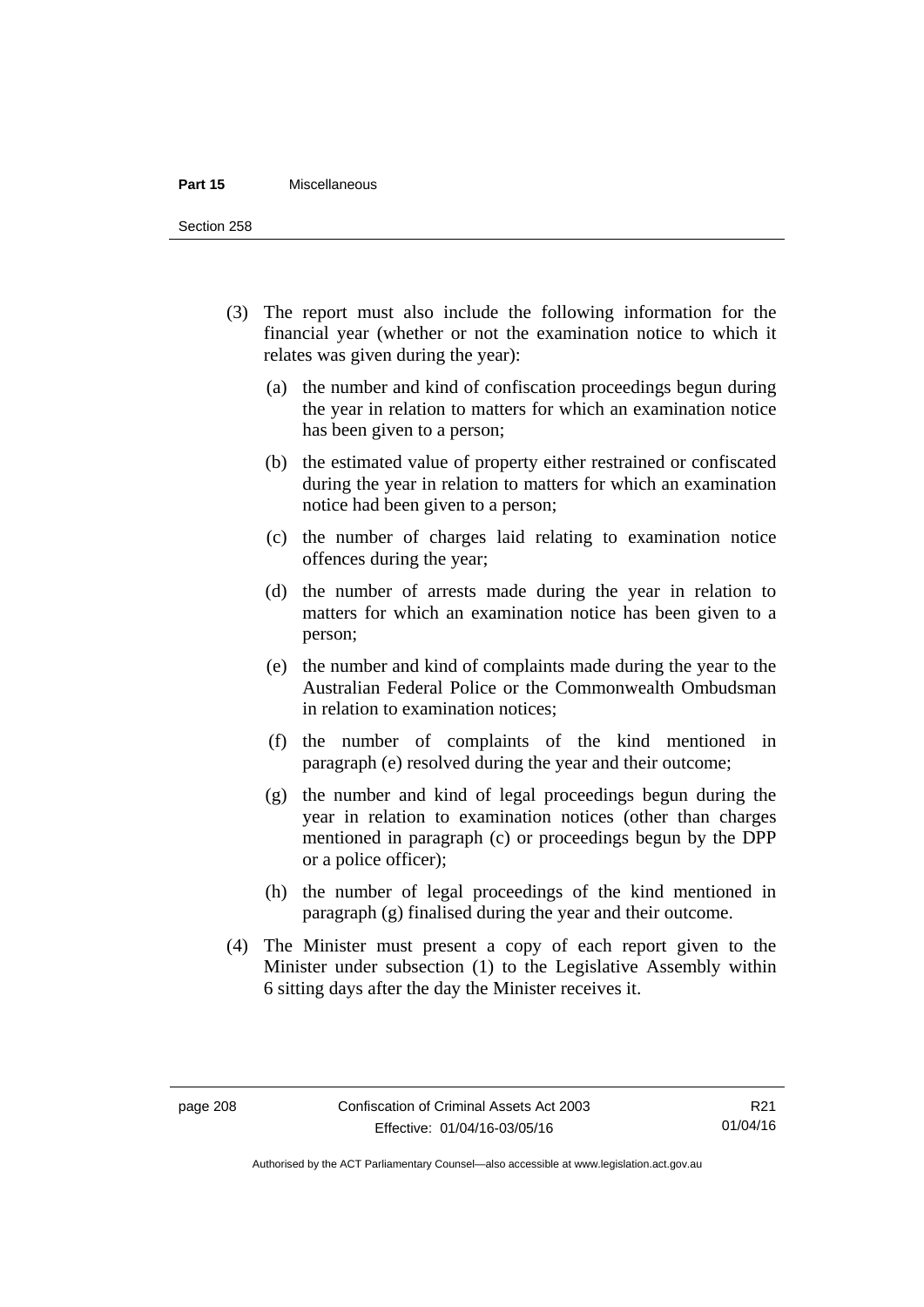## **259 Approved forms**

- (1) The Minister may approve forms for this Act.
- (2) If the Minister approves a form for a particular purpose, the approved form must be used for that purpose.

*Note* For other provisions about forms, see the [Legislation Act,](http://www.legislation.act.gov.au/a/2001-14) s 255.

(3) An approved form is a notifiable instrument.

*Note* A notifiable instrument must be notified under the [Legislation Act](http://www.legislation.act.gov.au/a/2001-14).

## **260 Regulation-making power**

- (1) The Executive may make regulations for this Act.
	- *Note* A regulation must be notified, and presented to the Legislative Assembly, under the [Legislation Act](http://www.legislation.act.gov.au/a/2001-14).
- (2) A regulation may prescribe offences for contraventions of a regulation and prescribe maximum penalties of not more than 10 penalty units for offences against a regulation.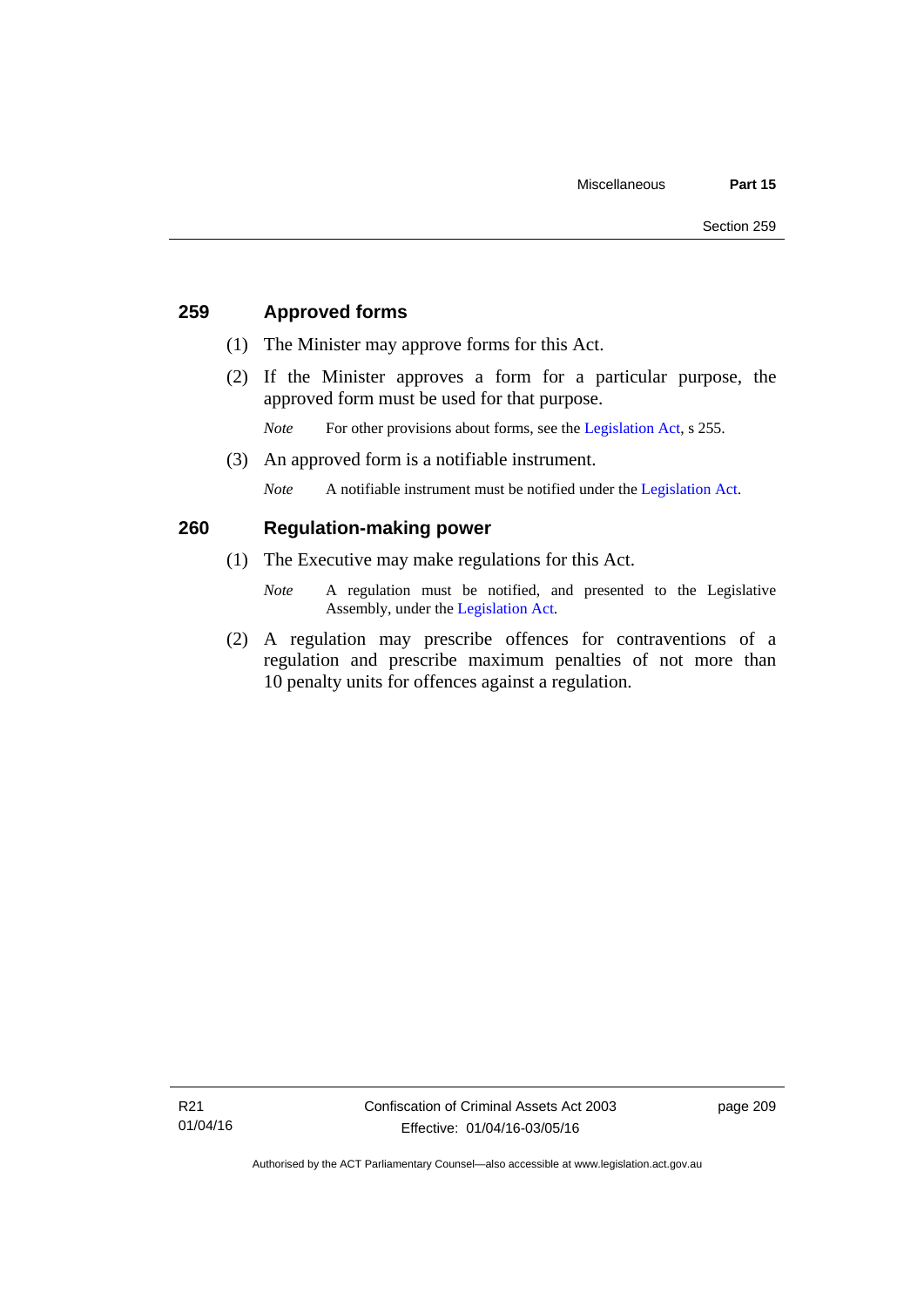Dictionary

# **Dictionary**

(see s 6)

- *Note 1* The [Legislation Act](http://www.legislation.act.gov.au/a/2001-14) contains definitions and other provisions relevant to this Act.
- *Note 2* In particular, the [Legislation Act,](http://www.legislation.act.gov.au/a/2001-14) dict, pt 1, defines the following terms:
	- authorised deposit-taking institution
	- child
	- domestic partner (see s 169)
	- DPP
	- entity
	- fail
	- foreign country
	- found guilty
	- function
	- indictment
	- interest (in relation to land or other property)
	- intersex person (see s 169B)
	- lawyer
	- $\bullet$  may (see also s 146)
	- must (see also s 146)
	- police officer
	- present
	- property
	- public trustee and guardian
	- registrar-general
	- transgender person (see s169A).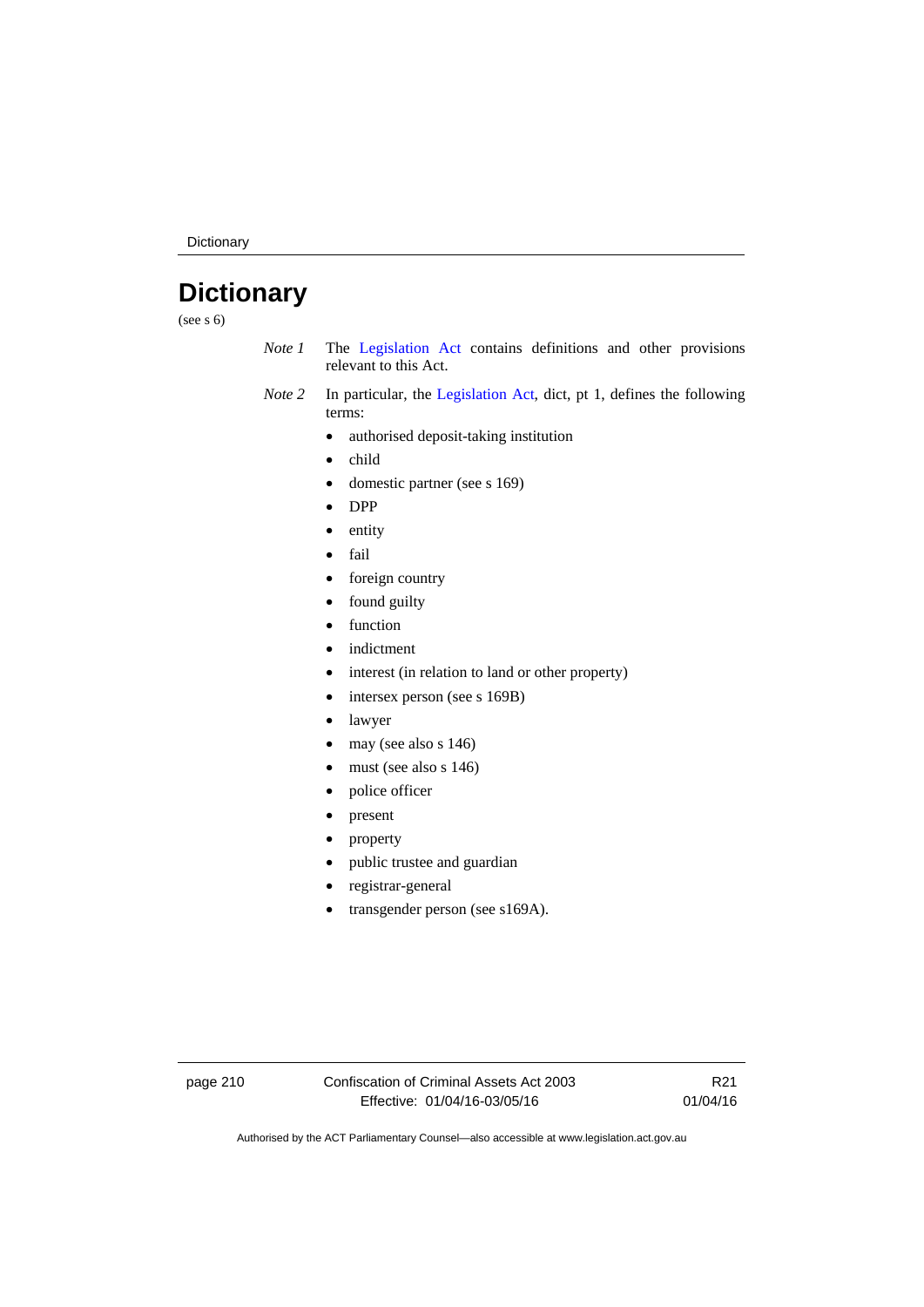## *abscond*—see section 16.

*account* means any facility or arrangement through which a financial institution accepts deposits or allows withdrawals, and includes—

- (a) a facility or arrangement for a fixed term deposit or a safedeposit box; and
- (b) a facility or arrangement prescribed by regulation for this definition.

*agent*, for an agent that is a corporation, includes an officer, employee or agent of the corporation.

*artistic profits*—see section 81 (1).

*artistic profits restraining order*—see section 20.

*associate*, for division 12.5 (Examination orders and notices) see section 164.

*at*, for part 13 (Search warrants)—see section 195.

*authenticated*, in relation to a corresponding law order, for part 11 (Interstate orders)—see section 136.

*authorised investigator*, for division 12.5 (Examination orders and notices)—see section 165 (1).

*automatic forfeiture*, of property, means the forfeiture of the property—

- (a) under division 5.2 (Automatic forfeiture—conviction for serious offences); or
- (b) under division 5.3 (Automatic forfeiture—unclaimed tainted property).
- *Note* A registered interstate automatic forfeiture decision is taken to be an automatic forfeiture under this Act (see s 139).

*benefit* includes service or advantage.

| R21      | Confiscation of Criminal Assets Act 2003 | page 211 |
|----------|------------------------------------------|----------|
| 01/04/16 | Effective: 01/04/16-03/05/16             |          |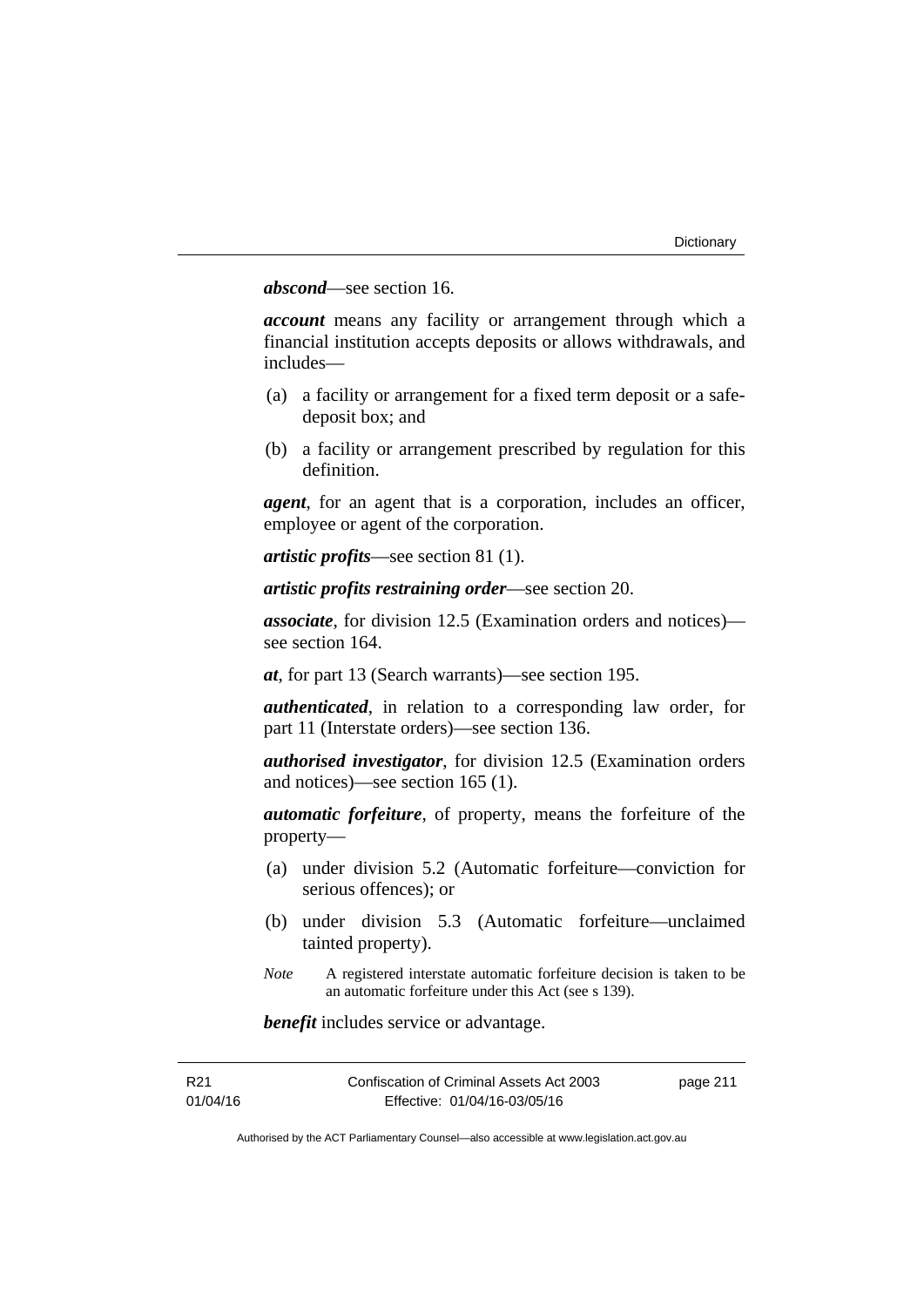*benefits*, derived by an offender—see section 80. *buyback order*—see section 124. *civil forfeiture order*—see section 65. *cleared*, of an offence—see section 17. *commission*— (a) of a serious offence, for part 7 (Penalty orders)—see section 79; and (b) of an offence by a person who has absconded—includes the alleged commission of the offence by the person. *confiscation proceeding*—see section 236.

*convicted*—see section 15 (1).

*conviction forfeiture order*—see section 52.

*corresponding law* means a law of the Commonwealth, a State or another Territory that is declared by regulation to be a corresponding law, whether or not the law corresponds, or substantially corresponds, to this Act.

*corresponding law order* means an order, notice or decision (however described) made under a corresponding law, whether or not the order, notice or decision—

- (a) is made by a court; or
- (b) corresponds, or substantially corresponds, to an order, notice or decision under this Act.

*data*, for part 13 (Search warrants)—see section 195.

*data storage device*, for part 13 (Search warrants)—see section 195.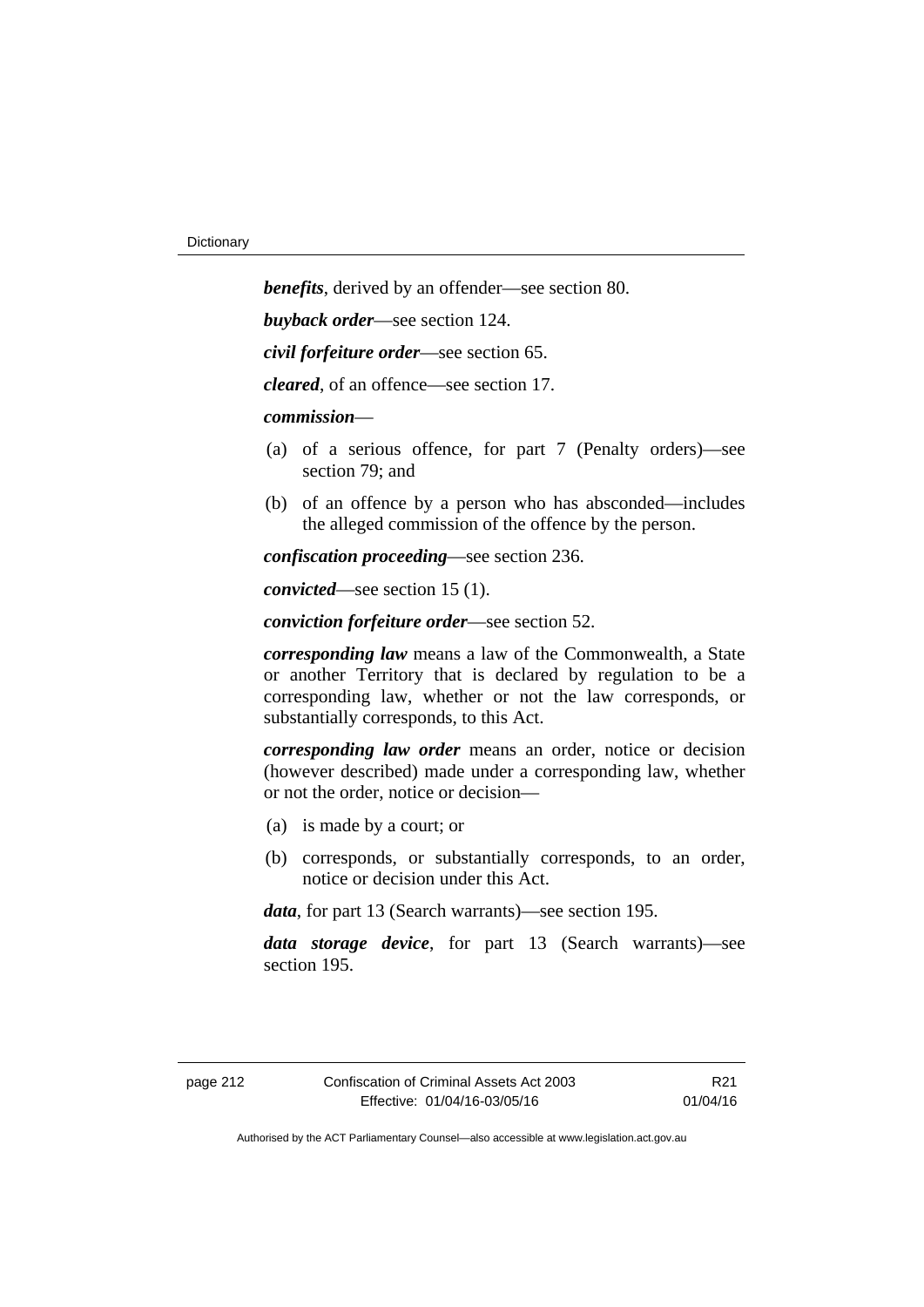*dealing*, with property of a person, includes, for example—

- (a) if a debt is owed to the person—making a payment to anyone in reduction of the debt; and
- (b) disposing of the property (including, for example, making a gift of the property or removing the property from the ACT or Australia); and
- (c) receiving the property, whether as a gift or otherwise; and
- (d) creating or assigning an interest in the property; and
- (e) using the property to obtain or extend credit; and
- (f) using credit secured against the property.
- *Note* An example is part of the Act, is not exhaustive and may extend, but does not limit, the meaning of the provision in which it appears (see [Legislation Act,](http://www.legislation.act.gov.au/a/2001-14) s 126 and s 132).

*derived*—see section 12.

*distributable funds*, for part 10 (Confiscated assets trust fund) see section 128.

*effective control*, of property—see section 14.

*encumbrance*, in relation to property, includes any interest, mortgage, charge, right, claim or demand in relation to the property.

*equitable sharing program*, for part 10 (Confiscated assets trust fund)—see section 129.

*examination notice*—see section 171.

*examination order*—see section 166.

*exclusion order*—see section 72.

*executing police officer*, of a search warrant, for part 13 (Search warrants)—see section 195.

R21 01/04/16 Confiscation of Criminal Assets Act 2003 Effective: 01/04/16-03/05/16

page 213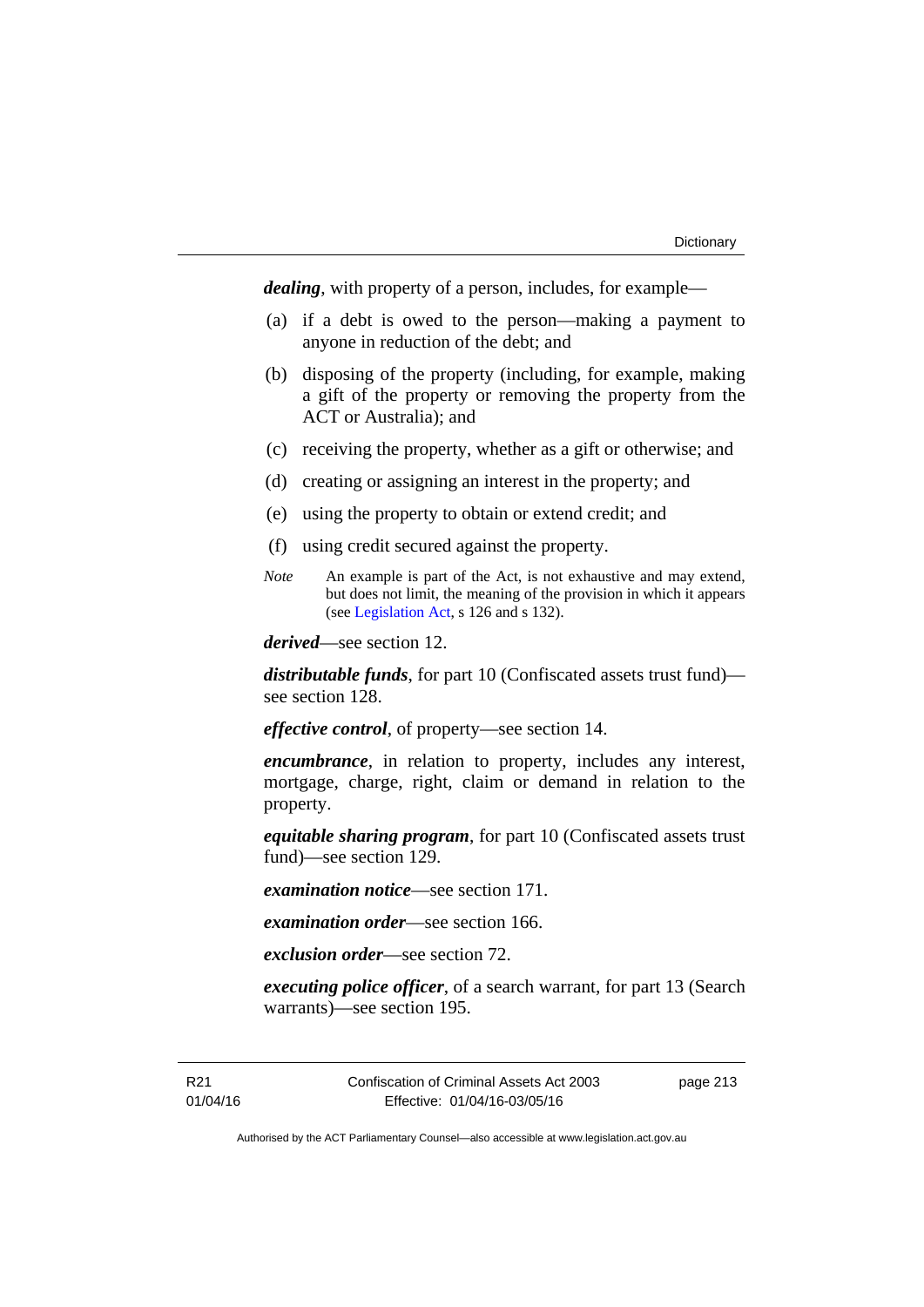*finalised*, for a confiscation or criminal proceeding—see section 18.

*financial institution* means—

- (a) an authorised deposit-taking institution; or
- (b) the Reserve Bank of Australia; or
- (c) an entity registered or incorporated as a cooperative housing society or similar society under the law of the Territory, a State or another Territory; or
- (d) a person who carries on State banking within the meaning of the Commonwealth Constitution, section 51 (13); or
- (e) a corporation that is, or that, if it had been incorporated in Australia, would be, a financial corporation within the meaning of the Commonwealth Constitution, section 51 (20); or
- (f) a person who permits someone else to deposit money with the person for use by the other person in relation to gaming or betting; or
- (g) an entity prescribed by regulation for this definition.

*forfeited* property, means property forfeited under part 5 (Forfeiture of property).

*forfeiture order* means a civil forfeiture order or a conviction forfeiture order.

*Note* A registered interstate forfeiture order is taken to be a forfeiture order under this Act (see s 139).

*forfeiture or penalty application*, for division 4.3 (Duration of restraining orders)—see section 41.

*frisk search*, for part 13 (Search warrants)—see section 195.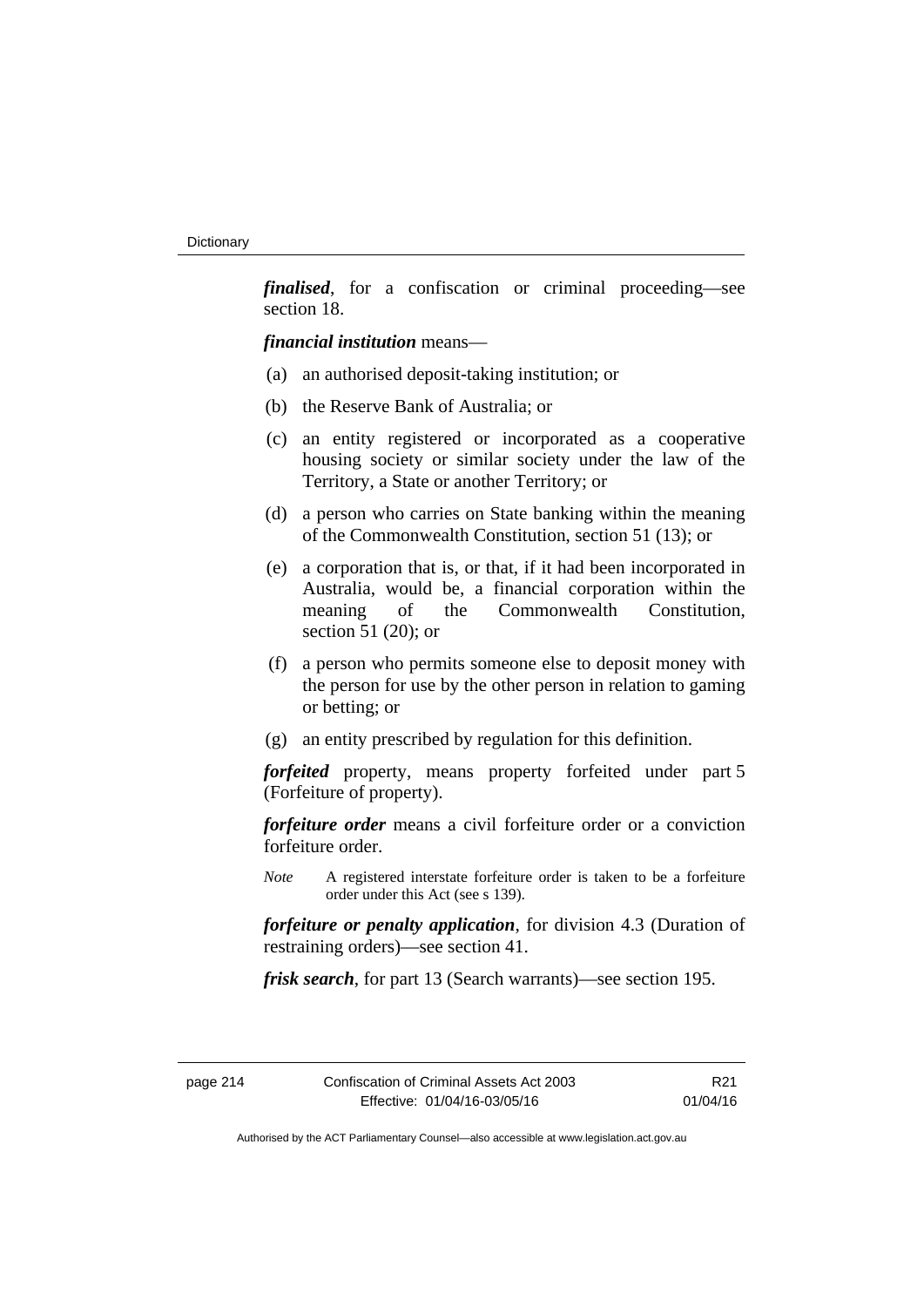*fully satisfied*—a forfeiture order or penalty order, or an automatic forfeiture of property, is *fully satisfied* when—

- (a) for an automatic forfeiture of property or a forfeiture order—the property that is the subject of the automatic forfeiture or order has vested in law in the Territory and the public trustee and guardian has taken control of the property; and
- (b) for a penalty order—the amount of the order has been paid to, or recovered by, the Territory or realised by the public trustee and guardian from the disposal of property.

*information order*—see section 186.

*inquiry notice*—see section 144.

*in relation to*—to remove any doubt, *in relation to* includes—

- (a) in; and
- (b) for or for the purposes of; and
- (c) in connection with; and
- (d) in respect of; and
- (e) with respect to.

## **Example**

The phrase 'property used, or intended to be used by an offender, in relation to the commission of an offence' (in s 3 (d) and elsewhere) refers to 1 or more of the following:

- (a) property used *in* or *in relation to* the commission of the offence;
- (b) property used *for* or *for the purposes of* the commission of the offence;
- (c) property used *in connection with* the commission of the offence;
- (d) property used *in respect of* the commission of the offence;
- (e) property used *with respect to* the commission of the offence.
- *Note* An example is part of the Act, is not exhaustive and may extend, but does not limit, the meaning of the provision in which it appears (see [Legislation Act,](http://www.legislation.act.gov.au/a/2001-14) s 126 and s 132).

| R21      | Confiscation of Criminal Assets Act 2003 | page 215 |
|----------|------------------------------------------|----------|
| 01/04/16 | Effective: 01/04/16-03/05/16             |          |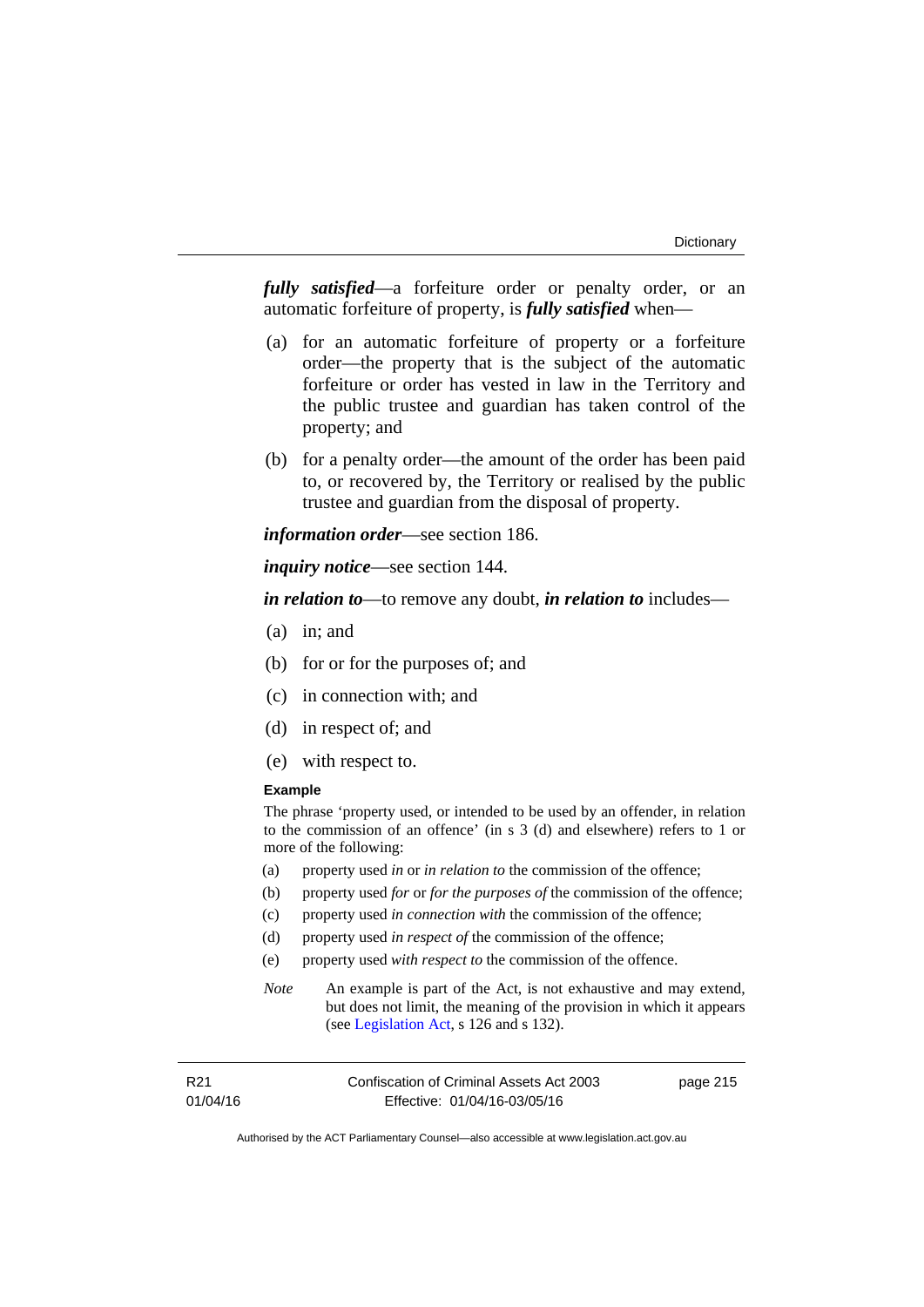*interested person*, for part 8 (Forfeited property)—see section 107.

*interstate automatic forfeiture decision* means a corresponding law order prescribed by regulation for this definition.

*interstate civil forfeiture order* means a corresponding law order prescribed by regulation for this definition.

*interstate conviction forfeiture order* means a corresponding law order prescribed by regulation for this definition.

*interstate forfeiture order* means an interstate civil forfeiture order or interstate conviction forfeiture order.

*interstate penalty charge*—see section 142 (2) (Interstate penalty charges).

*interstate penalty order* means a corresponding law order prescribed by regulation for this definition.

*interstate restraining order* means a corresponding law order prescribed by regulation for this definition.

*investigation*, for division 12.5 (Examination orders and notices)—see section 164.

*issuing officer*, for a search warrant, for part 13 (Search warrants)—see section 195.

*joint ownership*—property is *jointly owned* if the owners own the property as joint tenants or tenants in common.

## *money laundering offence* means—

 (a) an offence against the *[Crimes Act 1900](http://www.legislation.act.gov.au/a/1900-40)*, division 6.2A (Money laundering and organised fraud); or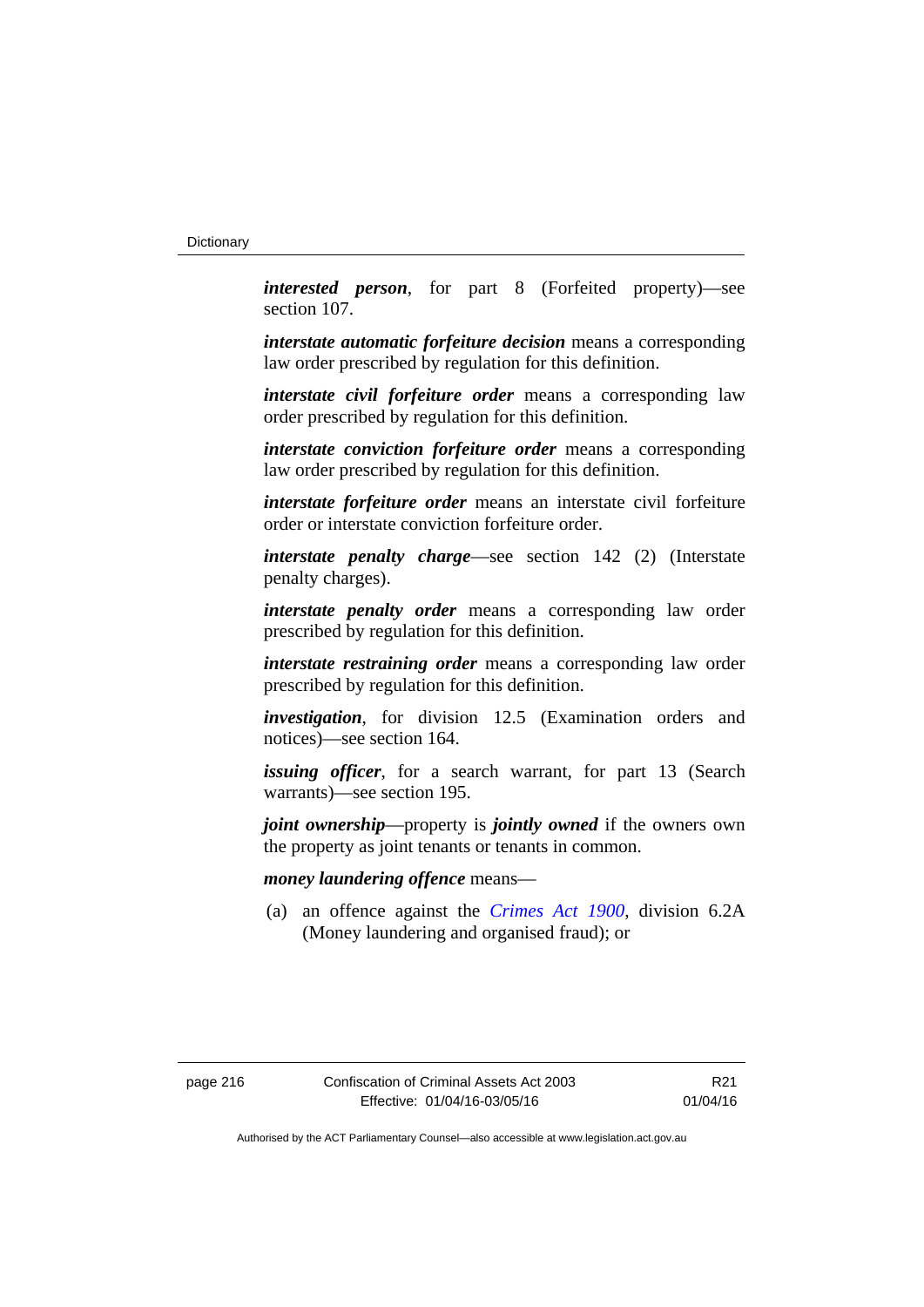(b) an offence against a law of the Commonwealth, a State or another Territory that is declared by regulation to be a corresponding offence, whether or not the offence corresponds, or substantially corresponds, to an offence mentioned in paragraph (a).

*monitoring order*—see section 148.

*narcotic substance*, for division 7.3 (Value of benefits)—see section 90.

*non-disclosable information order*—see section 191.

*occupier*, of premises, for part 13 (Search warrants)—see section 195.

*offence*—see section 13 (1).

*offender*, in relation to an offence, means a person (including a corporation) who committed, or is alleged to have committed, the offence.

*Note* A reference to a *person* generally includes a reference to a corporation as well as an individual, see the [Legislation Act](http://www.legislation.act.gov.au/a/2001-14), s 160. (See also the [Legislation Act,](http://www.legislation.act.gov.au/a/2001-14) dict, pt 1, def *person*.)

*ordinary offence*—see section 13 (2).

*ordinary search*, for part 13 (Search warrants)—see section 195.

*party*, to an offence, means a person who—

- (a) commits or participates in the offence; or
- (b) is an accessory before or after the fact to the offence.

*penalty charge*—see section 94 (4) (Creation of penalty charge over restrained property).

*Note* An interstate penalty charge is taken to be a penalty charge under this Act (see s 142).

*penalty order*—see section 82.

| R21      | Confiscation of Criminal Assets Act 2003 | page 217 |
|----------|------------------------------------------|----------|
| 01/04/16 | Effective: 01/04/16-03/05/16             |          |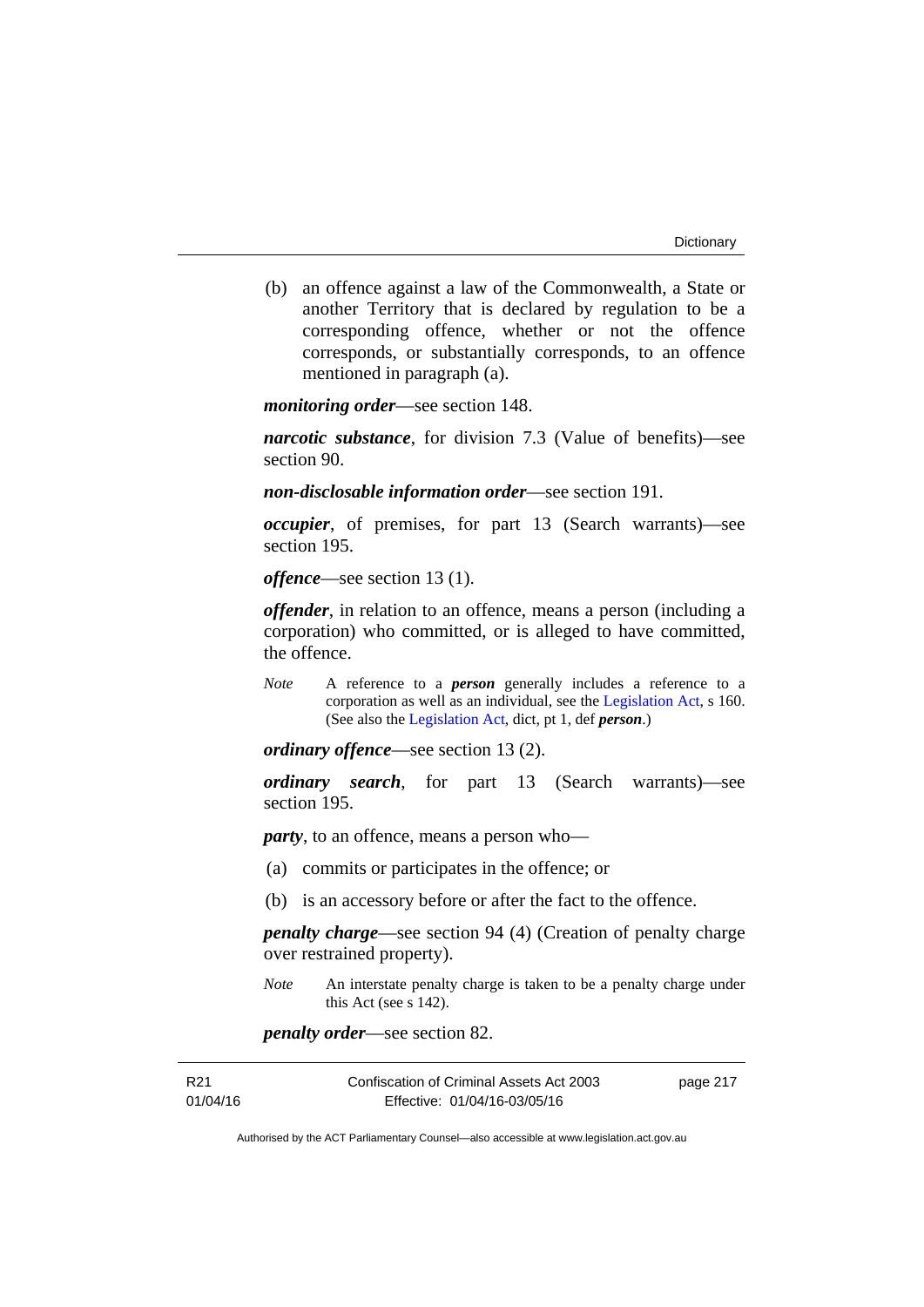*person assisting*, in relation to a search warrant, for part 13 (Search warrants)—see section 195.

*premises*, for part 13 (Search warrants)—see section 195.

*production order*—see section 156.

*property*—

- (a) of an offender, for division 7.3 (Value of benefits)—see section 90; and
- (b) of a person, includes property in which the person has a beneficial interest.

*property-tracking document*—see section 157.

*purposes of this Act*—see section 3.

*quashed*—see section 15 (3) and (4).

*registered*, for a corresponding law order, means registered under part 11 (Interstate orders).

*registrable property* means property title to which is passed by registration in a statutory property register.

*registered property interest* means an interest in property recorded in a statutory property register.

*related* offence—see section 13 (3).

*relevant court*—see section 238.

*relevant offence*—see section 13 (2).

*reserved funds*, for part 10 (Confiscated assets trust fund)—see section 128.

*restrained*, in relation to property, means property subject to a restraining order.

page 218 Confiscation of Criminal Assets Act 2003 Effective: 01/04/16-03/05/16

R21 01/04/16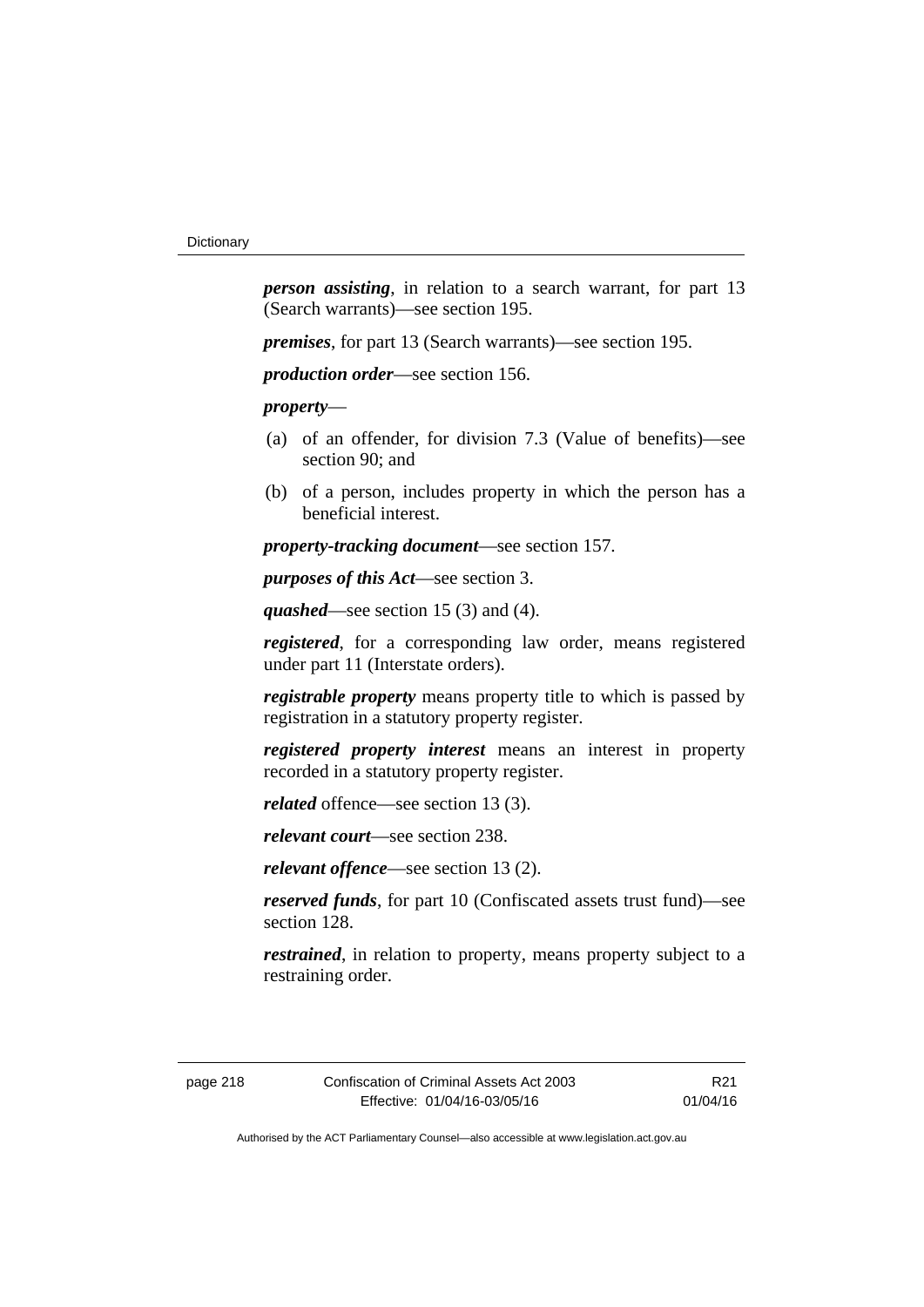*restraining order*—see section 19.

*Note* A registered interstate restraining order is taken to be a restraining order under this Act (see s 139).

*return or compensation order*—see section 121.

*search warrant*, for part 13 (Search warrants)—see section 195.

*serious offence*—see section 13 (2).

*statutory property register* means a register kept under a territory law, or a law of the Commonwealth, a State or another Territory, for recording ownership of property (including interests in property) if—

- (a) title to the property is passed by registration in the register of ownership of the property; or
- (b) the owner of an interest in the property may lose the interest if the interest is not registered in the register.

#### **Example**

the register of land titles kept under the *[Land Titles Act 1925](http://www.legislation.act.gov.au/a/1925-1)*, section 43

*Note* An example is part of the Act, is not exhaustive and may extend, but does not limit, the meaning of the provision in which it appears (see [Legislation Act,](http://www.legislation.act.gov.au/a/2001-14) s 126 and s 132).

*subject to forfeiture*, in relation to property—see section 73.

*sufficient consideration*, in relation to acquiring or disposing or otherwise dealing with property, means acquiring, disposing of, or otherwise dealing with, the property for a consideration that is sufficient and that appropriately reflects the value of the property having regard only to commercial considerations.

*tainted property*—see section 10.

*target material*, for part 13 (Search warrants)—see section 195.

*transaction suspension order*—see section 152 (1).

R21 01/04/16 page 219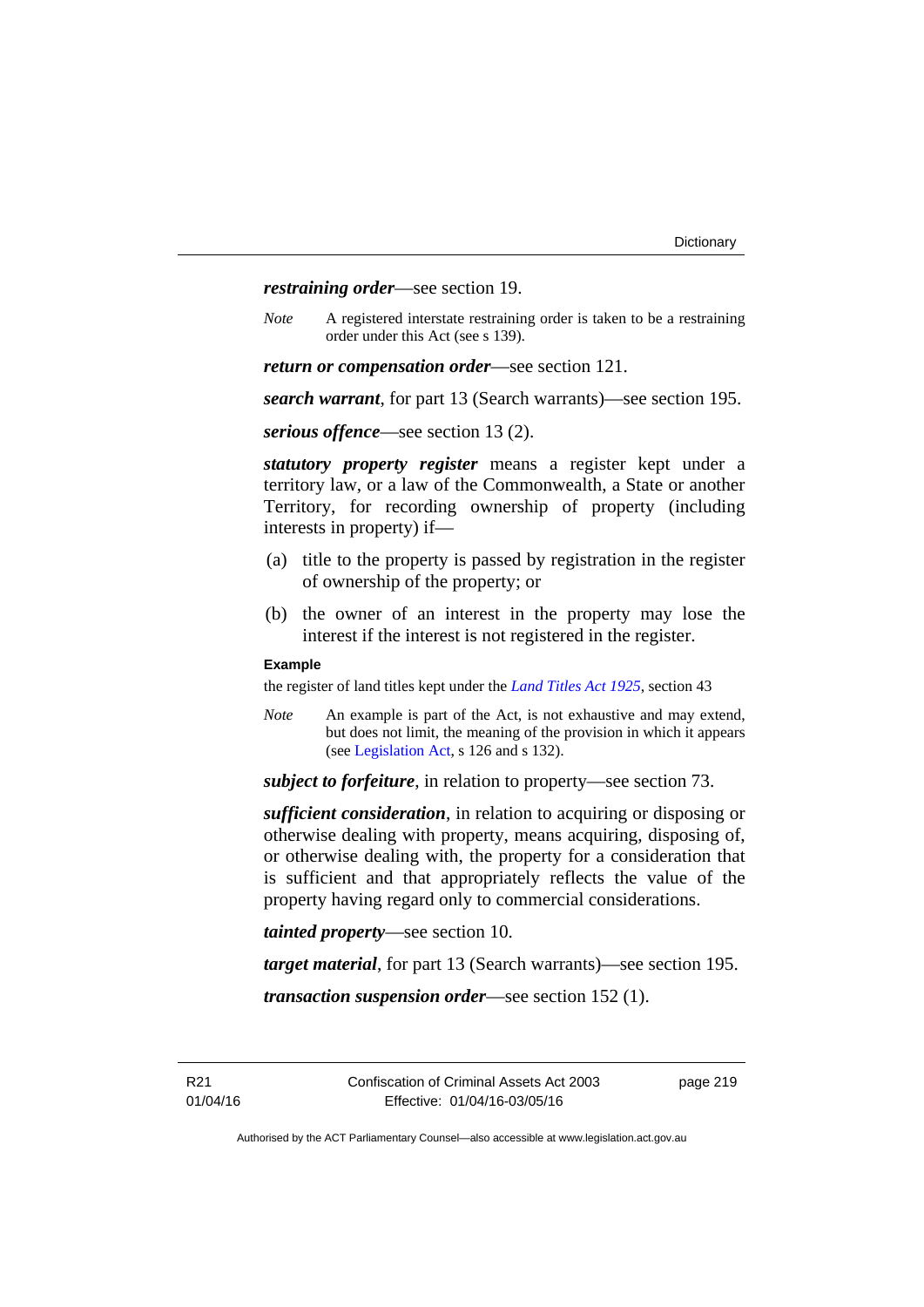*trust fund* means the confiscated assets trust fund under section 130.

*unclaimed tainted property*—see section 11.

*unclaimed tainted property restraining order*—see section 21.

*vehicle*, for part 13 (Search warrants)—see section 195.

page 220 Confiscation of Criminal Assets Act 2003 Effective: 01/04/16-03/05/16

R21 01/04/16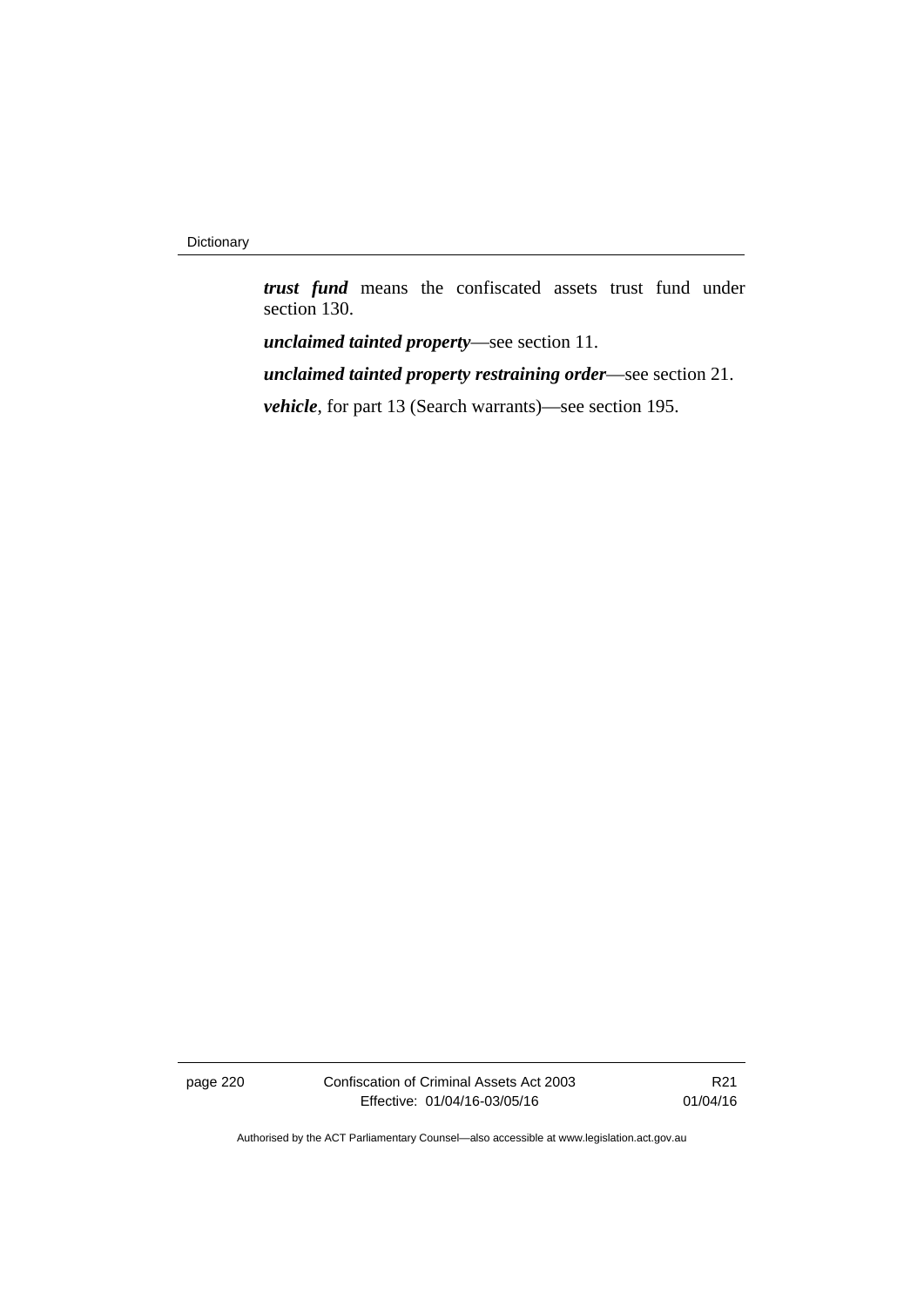## **Endnotes**

## **1 About the endnotes**

Amending and modifying laws are annotated in the legislation history and the amendment history. Current modifications are not included in the republished law but are set out in the endnotes.

Not all editorial amendments made under the *[Legislation Act 2001](http://www.legislation.act.gov.au/a/2001-14)*, part 11.3 are annotated in the amendment history. Full details of any amendments can be obtained from the Parliamentary Counsel's Office.

Uncommenced amending laws are not included in the republished law. The details of these laws are underlined in the legislation history. Uncommenced expiries are underlined in the legislation history and amendment history.

If all the provisions of the law have been renumbered, a table of renumbered provisions gives details of previous and current numbering.

The endnotes also include a table of earlier republications.

| $A = Act$                                    | NI = Notifiable instrument                |
|----------------------------------------------|-------------------------------------------|
| $AF =$ Approved form                         | $o = order$                               |
| $am = amended$                               | $om = omitted/repealed$                   |
| $amdt = amendment$                           | $ord = ordinance$                         |
| $AR = Assembly resolution$                   | $orig = original$                         |
| $ch = chapter$                               | par = paragraph/subparagraph              |
| $CN =$ Commencement notice                   | $pres = present$                          |
| $def = definition$                           | $prev = previous$                         |
| $DI = Disallowable instrument$               | $(\text{prev}) = \text{previously}$       |
| $dict = dictionary$                          | $pt = part$                               |
| disallowed = disallowed by the Legislative   | $r = rule/subrule$                        |
| Assembly                                     | $reloc = relocated$                       |
| $div = division$                             | $remum = renumbered$                      |
| $exp = expires/expired$                      | $R[X]$ = Republication No                 |
| $Gaz = gazette$                              | $RI = reissue$                            |
| $h dq =$ heading                             | $s = section/subsection$                  |
| $IA = Interpretation Act 1967$               | $sch = schedule$                          |
| $ins = inserted/added$                       | $sdiv = subdivision$                      |
| $LA =$ Legislation Act 2001                  | $SL = Subordinate$ law                    |
| $LR =$ legislation register                  | $sub =$ substituted                       |
|                                              |                                           |
| $LRA =$ Legislation (Republication) Act 1996 | underlining = whole or part not commenced |
| $mod = modified/modification$                | or to be expired                          |
|                                              |                                           |

## **2 Abbreviation key**

R21 01/04/16 Confiscation of Criminal Assets Act 2003 Effective: 01/04/16-03/05/16

page 221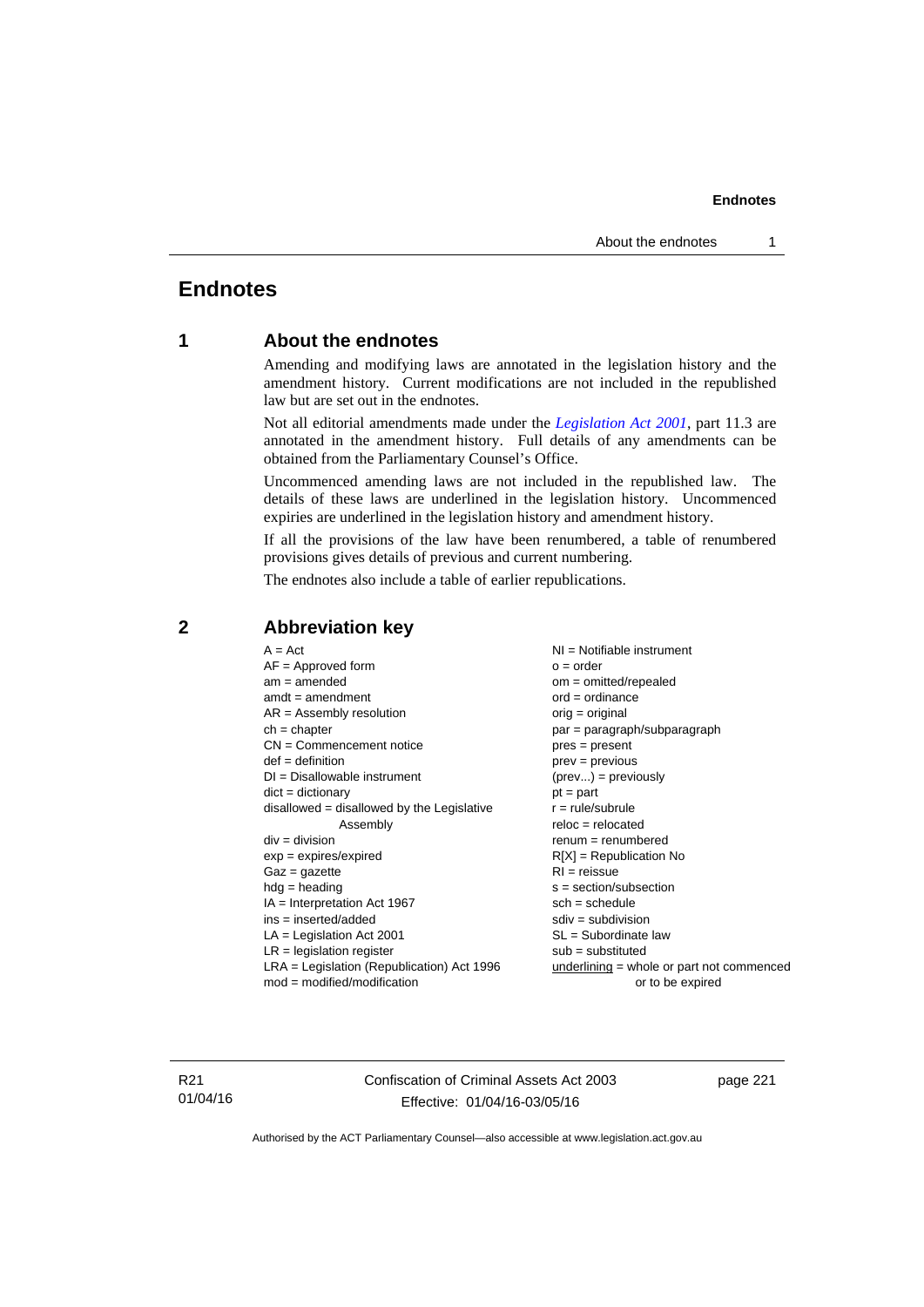3 Legislation history

## **3 Legislation history**

## **Confiscation of Criminal Assets Act 2003 A2003-8**

notified LR 27 March 2003 s 1, s 2 commenced 27 March 2003 (LA s 75 (1))

remainder commenced 15 August 2003 (s 2 and [CN2003-7](http://www.legislation.act.gov.au/cn/2003-7/default.asp))

as amended by

## **[Legislation \(Gay, Lesbian and Transgender\) Amendment Act 2003](http://www.legislation.act.gov.au/a/2003-14) A2003-14 sch 1 pt 1.6**

notified LR 27 March 2003 s 1, s 2 commenced 27 March 2003 (LA s 75 (1)) sch 1 pt 1.6 commenced 28 March 2003 (s 2)

## **[Evidence \(Miscellaneous Provisions\) Amendment Act 2003](http://www.legislation.act.gov.au/a/2003-48) A2003-48 sch 2 pt 2.2**

notified LR 31 October 2003 s 1, s 2 commenced 31 October 2003 (LA s 75 (1)) sch 2 pt 2.2 commenced 30 April 2004 (s 2 and LA s 79)

## **[Statute Law Amendment Act 2003 \(No 2\)](http://www.legislation.act.gov.au/a/2003-56) A2003-56 sch 3 pt 3.6**

notified LR 5 December 2003

s 1, s 2 commenced 5 December 2003 (LA s 75 (1)) sch 3 pt 3.6 commenced 19 December 2003 (s 2)

## **[Annual Reports Legislation Amendment Act 2004](http://www.legislation.act.gov.au/a/2004-9) A2004-9 sch 1 pt 1.9**

notified LR 19 March 2004

s 1, s 2 commenced 19 March 2004 (LA s 75 (1))

pt 1.9 commenced 13 April 2004 (s 2 and see [Annual Reports](http://www.legislation.act.gov.au/a/2004-8) 

[\(Government Agencies\) Act 2004](http://www.legislation.act.gov.au/a/2004-8) A2004-8, s 2 and [CN2004-5](http://www.legislation.act.gov.au/cn/2004-5/default.asp))

## **[Statute Law Amendment Act 2004](http://www.legislation.act.gov.au/a/2004-42) A2004-42 sch 3 pt 3.5**

notified LR 11 August 2004

s 1, s 2 commenced 11 August 2004 (LA s 75 (1)) sch 3 pt 3.5 commenced 25 August 2004 (s 2 (1))

R21 01/04/16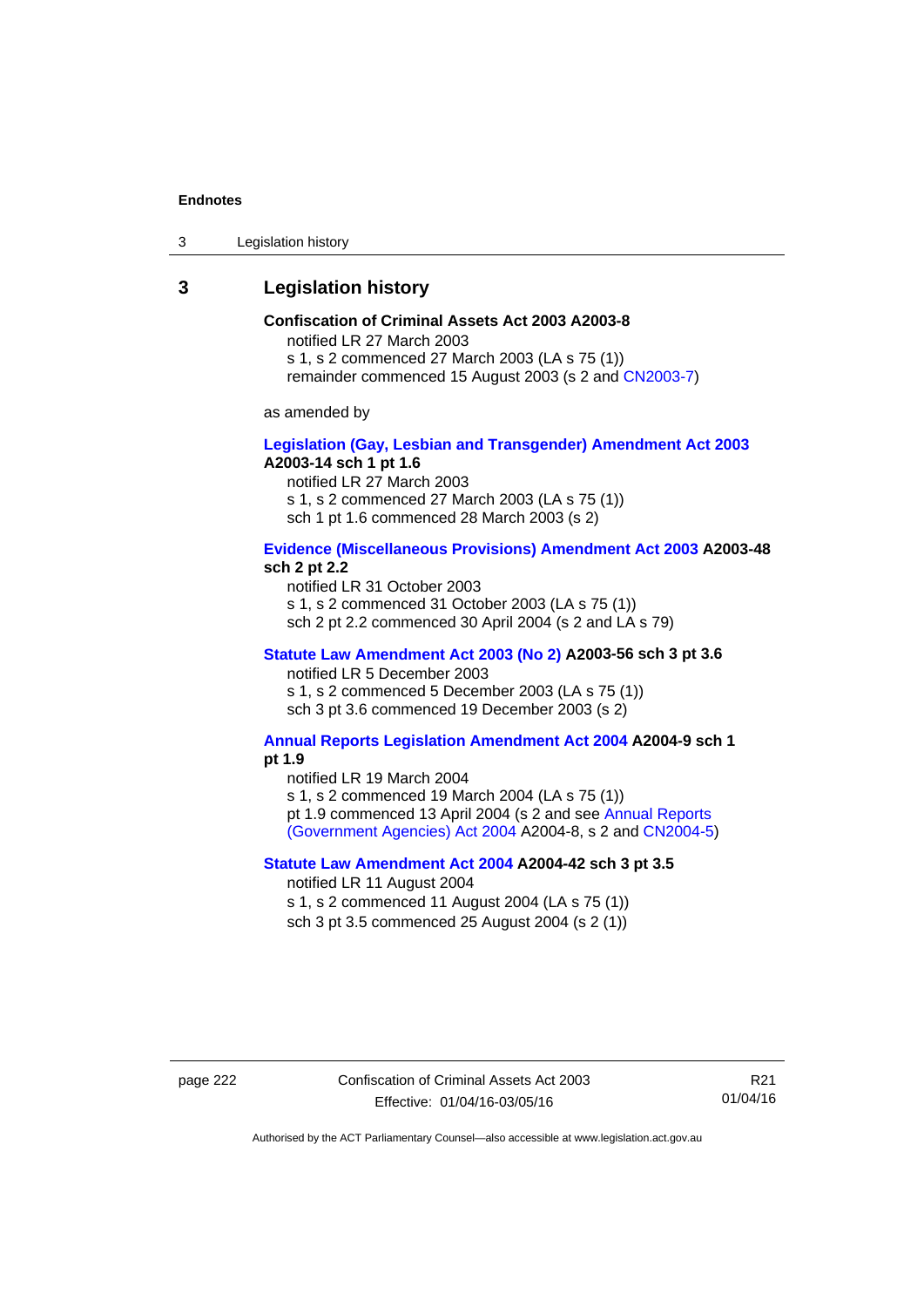## **[Court Procedures \(Consequential Amendments\) Act 2004](http://www.legislation.act.gov.au/a/2004-60) A2004-60 sch 1 pt 1.12**

notified LR 2 September 2004

s 1, s 2 commenced 2 September 2004 (LA s 75 (1))

sch 1 pt 1.12 commenced 10 January 2005 (s 2 and see Court [Procedures Act 2004](http://www.legislation.act.gov.au/a/2004-59) A2004-59, s 2 and [CN2004-29\)](http://www.legislation.act.gov.au/cn/2004-29/default.asp)

## **[Justice and Community Safety Legislation Amendment Act 2005](http://www.legislation.act.gov.au/a/2005-5) A2005-5 pt 5**

notified LR 23 February 2005 s 1, s 2 commenced 23 February 2005 (LA s 75 (1)) pt 5 commenced 24 February 2005 (s 2 (2))

## **[Justice and Community Safety Legislation Amendment Act 2005](http://www.legislation.act.gov.au/a/2005-60)  [\(No 4\)](http://www.legislation.act.gov.au/a/2005-60) A2005-60 sch 1 pt 1.6**

notified LR 1 December 2005 s 1, s 2 taken to have commenced 23 November 2005 (LA s 75 (2)) sch 1 pt 1.6 commenced 22 December 2005 (s 2 (4))

## **[Sentencing Legislation Amendment Act 2006](http://www.legislation.act.gov.au/a/2006-23) A2006-23 sch 1 pt 1.5**

notified LR 18 May 2006

s 1, s 2 commenced 18 May 2006 (LA s 75 (1)) sch 1 pt 1.5 commenced 2 June 2006 (s 2 (1) and see [Crimes](http://www.legislation.act.gov.au/a/2005-59)  [\(Sentence Administration\) Act 2005](http://www.legislation.act.gov.au/a/2005-59) A2005-59 s 2, [Crimes](http://www.legislation.act.gov.au/a/2005-58)  [\(Sentencing\) Act 2005](http://www.legislation.act.gov.au/a/2005-58) A2005-58, s 2 and LA s 79)

## **[Civil Law \(Property\) Act 2006](http://www.legislation.act.gov.au/a/2006-38) A2006-38 sch 1 pt 1.3**

notified LR 28 September 2006

s 1, s 2 commenced 28 September 2006 (LA s 75 (1))

sch 1 pt 1.3 commenced 28 March 2007 (s 2 and LA s 79)

## **[Children and Young People \(Consequential Amendments\) Act 2008](http://www.legislation.act.gov.au/a/2008-20) A2008-20 sch 4 pt 4.3**

notified LR 17 July 2008

s 1, s 2 commenced 17 July 2008 (LA s 75 (1))

s 3 commenced 18 July 2008 (s 2 (1))

sch 4 pt 4.3 commenced 27 February 2009 (s 2 (5) and see [Children](http://www.legislation.act.gov.au/a/2008-19)  [and Young People Act 2008](http://www.legislation.act.gov.au/a/2008-19) A2008-19, s 2 and [CN2008-17 \(](http://www.legislation.act.gov.au/cn/2008-17/default.asp)and see [CN2008-13](http://www.legislation.act.gov.au/cn/2008-13/default.asp)))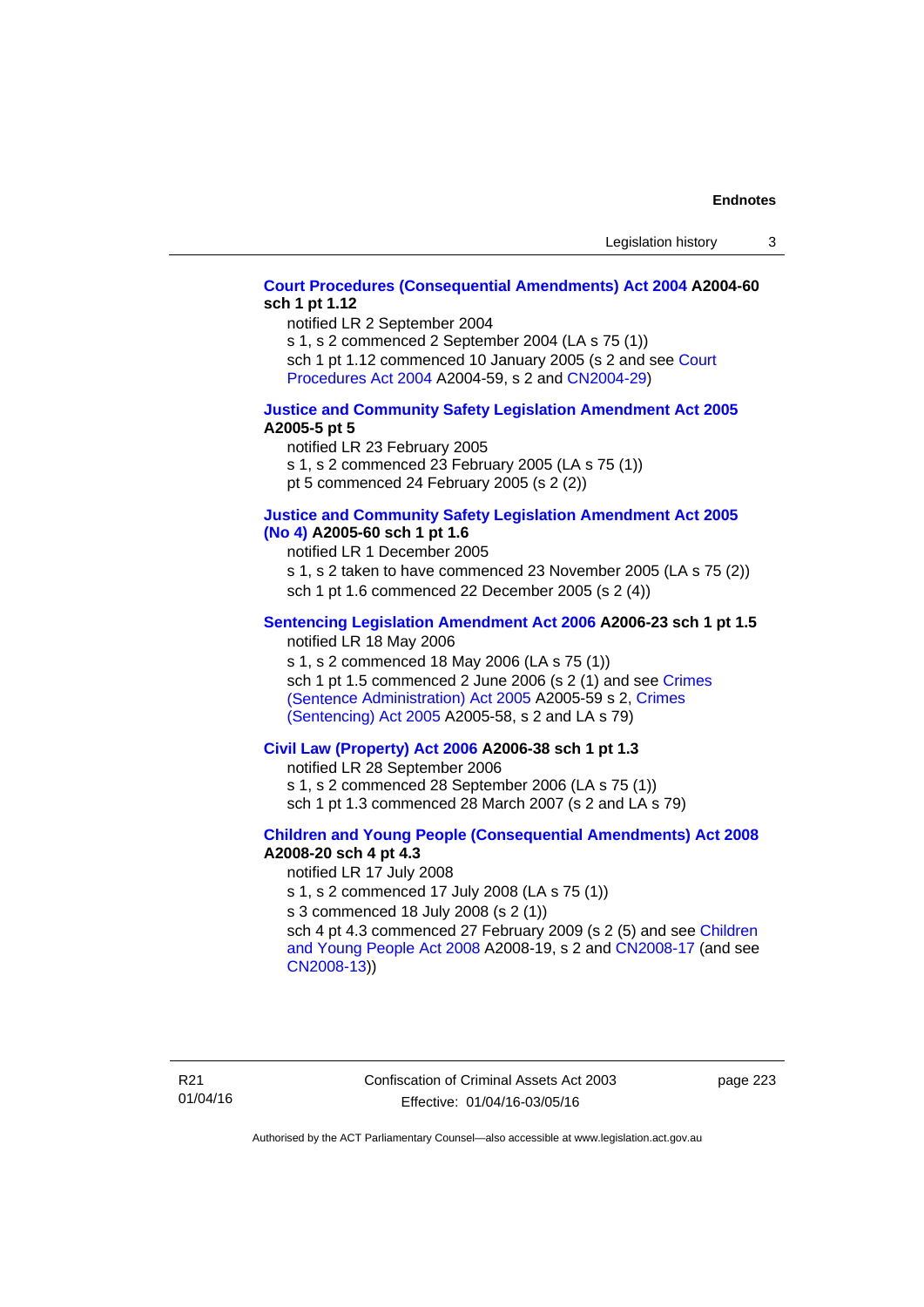| -3 | Legislation history |  |
|----|---------------------|--|
|----|---------------------|--|

## **[Crimes Legislation Amendment Act 2008](http://www.legislation.act.gov.au/a/2008-44) A2008-44 sch 1 pt 1.1**

notified LR 9 September 2008

s 1, s 2 commenced 9 September 2008 (LA s 75 (1))

sch 1 pt 1.1 commenced 30 May 2009 (s 2 and [CN2009-4\)](http://www.legislation.act.gov.au/cn/2009-4/default.asp)

#### **[Personal Property Securities Act 2010](http://www.legislation.act.gov.au/a/2010-15) A2010-15 sch 2 pt 2.1**

notified LR 1 April 2010 s 1, s 2 commenced 1 April 2010 (LA s 75 (1))

sch 2 pt 2.1 commenced 30 January 2012 (s 2 (2) (b))

#### **[Administrative \(One ACT Public Service Miscellaneous Amendments\)](http://www.legislation.act.gov.au/a/2011-22)  [Act 2011](http://www.legislation.act.gov.au/a/2011-22) A2011-22 sch 1 pt 1.33**

notified LR 30 June 2011 s 1, s 2 commenced 30 June 2011 (LA s 75 (1)) sch 1 pt 1.33 commenced 1 July 2011 (s 2 (1))

## **[Evidence \(Consequential Amendments\) Act 2011](http://www.legislation.act.gov.au/a/2011-48) A2011-48 sch 1 pt 1.10**

notified LR 22 November 2011 s 1, s 2 commenced 22 November 2011 (LA s 75 (1)) sch 1 pt 1.10 commenced 1 March 2012 (s 2 (1) and see [Evidence Act](http://www.legislation.act.gov.au/a/2011-12)  [2011](http://www.legislation.act.gov.au/a/2011-12) A2011-12, s 2 and [CN2012-4](http://www.legislation.act.gov.au/cn/2012-4/default.asp))

#### **[Statute Law Amendment Act 2012](http://www.legislation.act.gov.au/a/2012-21) A2012-21 sch 3 pt 3.4**

notified LR 22 May 2012 s 1, s 2 commenced 22 May 2012 (LA s 75 (1)) sch 3 pt 3.4 commenced 5 June 2012 (s 2 (1))

### **[Justice and Community Safety Legislation Amendment Act 2013](http://www.legislation.act.gov.au/a/2013-11)  [\(No 2\)](http://www.legislation.act.gov.au/a/2013-11) A2013-11 sch 1 pt 1.2**

notified LR 28 March 2013 s 1, s 2 commenced 28 March 2013 (LA s 75 (1)) sch 1 pt 1.2 commenced 4 April 2013 (s 2)

#### **[Crimes \(Domestic and Family Violence\) Legislation Amendment](http://www.legislation.act.gov.au/a/2015-40)  [Act 2015](http://www.legislation.act.gov.au/a/2015-40) A2015-40 sch 1 pt 1.2**

notified LR 4 November 2015 s 1, s 2 commenced 4 November 2015 (LA s 75 (1)) sch 1 pt 1.2 commences 4 May 2016 (s 2 (2))

page 224 Confiscation of Criminal Assets Act 2003 Effective: 01/04/16-03/05/16

R21 01/04/16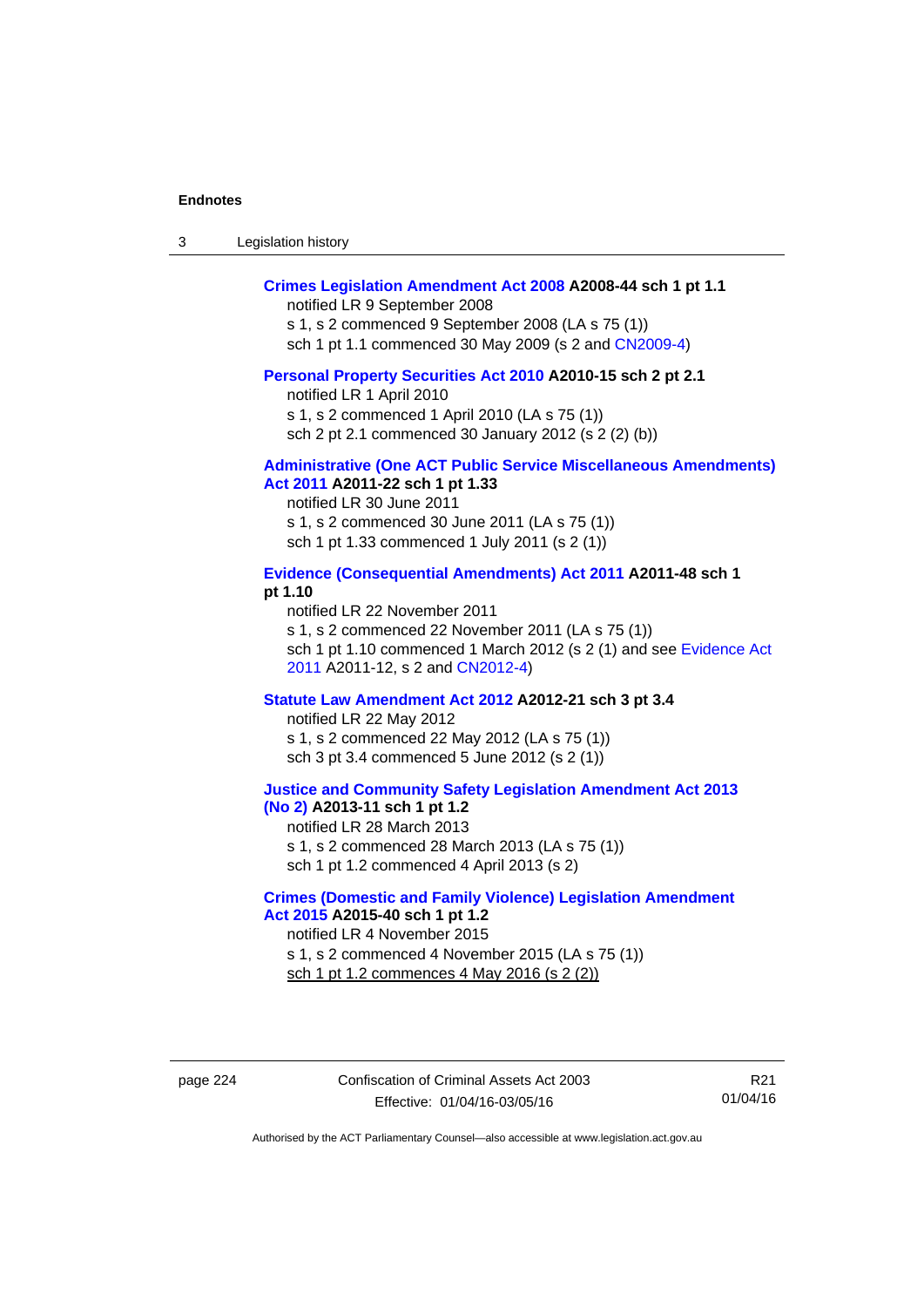## **[Statute Law Amendment Act 2015 \(No 2\)](http://www.legislation.act.gov.au/a/2015-50) A2015-50 sch 3 pt 3.7**

notified LR 25 November 2015 s 1, s 2 commenced 25 November 2015 (LA s 75 (1))

sch 3 pt 3.7 commenced 9 December 2015 (s 2)

## **[Protection of Rights \(Services\) Legislation Amendment Act 2016](http://www.legislation.act.gov.au/a/2016-13)  [\(No 2\)](http://www.legislation.act.gov.au/a/2016-13) A2016-13 sch 1 pt 1.10**

notified LR 16 March 2016 s 1, s 2 commenced 16 March 2016 (LA s 75 (1)) sch 1 pt 1.10 commenced 1 April 2016 (s 2 and see [Protection of](http://www.legislation.act.gov.au/a/2016-1/default.asp)  [Rights \(Services\) Legislation Amendment Act 2016](http://www.legislation.act.gov.au/a/2016-1/default.asp) A2016-1 s 2)

R21 01/04/16 Confiscation of Criminal Assets Act 2003 Effective: 01/04/16-03/05/16

page 225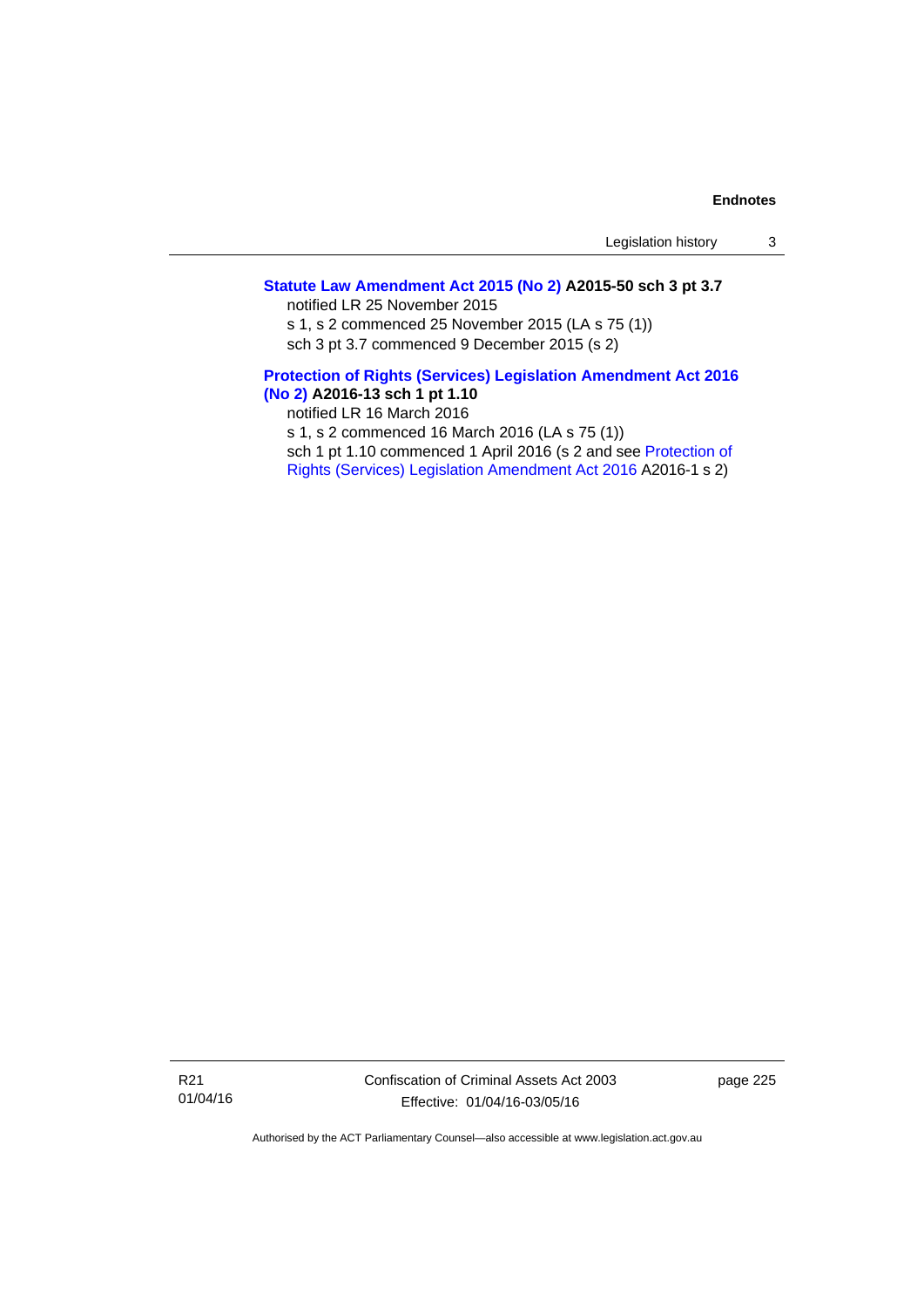4 Amendment history

## **4 Amendment history**

```
Commencement 
s 2 om LA s 89 (4) 
General overview 
s 9 am A2008-44 amdt 1.13
Key concepts 
pt 3 hdg note ins A2005-5 s 13 
                am A2008-44 amdts 1.1-1.3
Meaning of derived 
s 12 am A2008-44 amdt 1.13
Meaning of offence and of particular kinds of offences 
s 13 am A2008-44 amdt 1.4
Meaning of convicted and quashed
s 15 am A2005-5 s 14; A2006-23 amdt 1.38; A2008-20 amdt 4.6, 
                amdt 4.7 
When does someone abscond
s 16 am A2005-5 s 19; A2008-44 amdt 1.13
When is someone cleared of an offence 
 A2005-5 s 19
Meaning of restraining order 
s 19  A2006-23 amdt 1.39
Contravening restraining orders 
s 23 am A2006-23 amdt 1.40
Restraining orders—time for making certain applications 
s 27 am A2005-5 s 15; A2008-44 amdt 1.13
Restraining orders over other property—affidavit supporting application 
s 29 am A2005-5 s 16, s 19; A2008-44 amdt 1.13 
Restraining orders over unclaimed tainted property—making 
s 30 am A2016-13 amdt 1.37
Restraining orders over other property—making 
s 31 am A2005-5 s 19; A2008-44 amdt 1.13; A2016-13 amdt 1.37 
Restraining orders—contents 
s 33 am A2006-23 amdt 1.41; A2016-13 amdt 1.37 
Restraining order proceedings—restrictions on disclosure 
s 35 am A2015-50 amdt 3.55
Payment of living and business expenses from restrained property 
s 37 def domestic partner om A2003-14 amdt 1.18
```
page 226 Confiscation of Criminal Assets Act 2003 Effective: 01/04/16-03/05/16

R21 01/04/16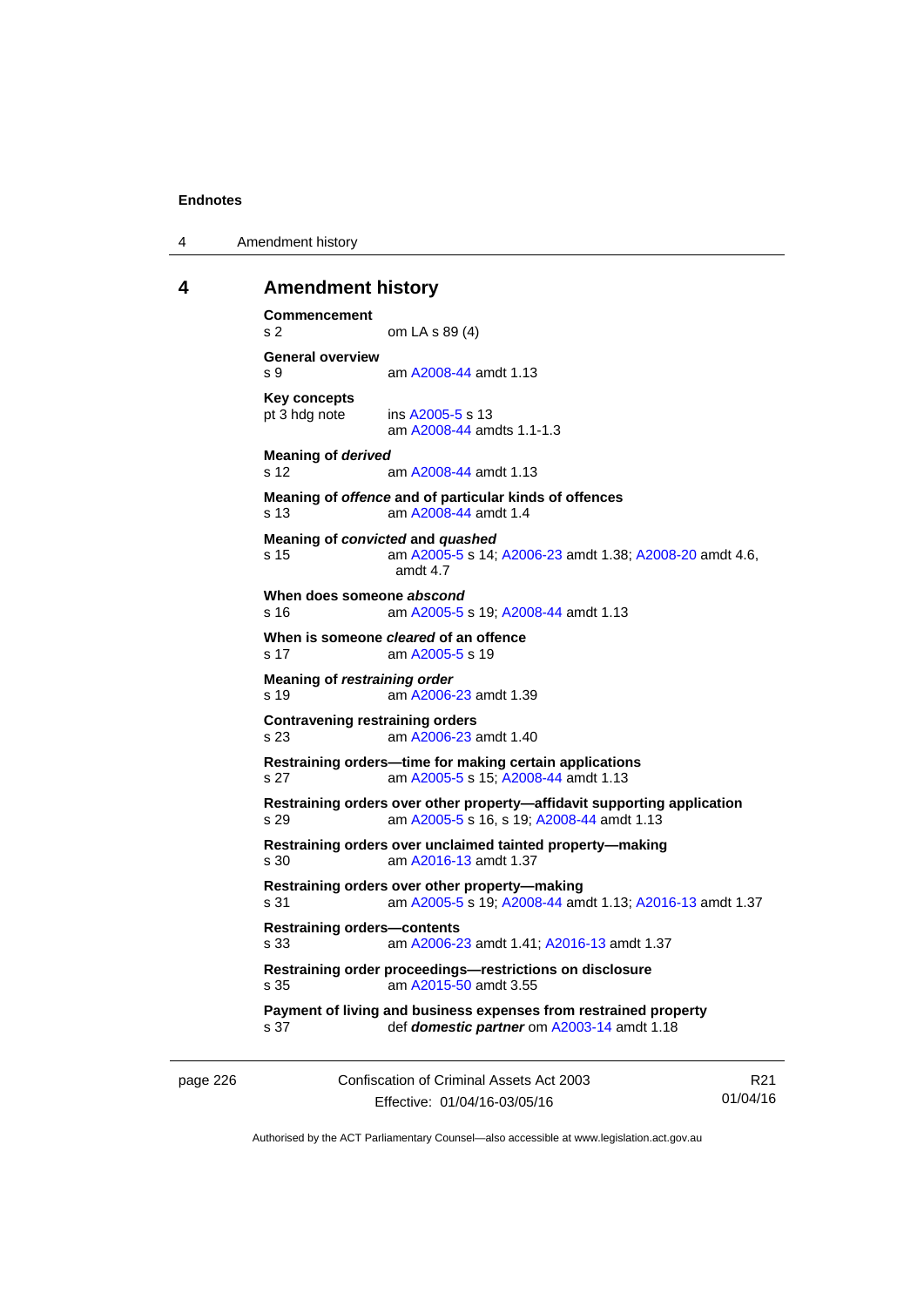| Amendment history |  |
|-------------------|--|
|-------------------|--|

 def *domestic partnership* om [A2003-14](http://www.legislation.act.gov.au/a/2003-14) amdt 1.18 **Additional orders about restraining orders and restrained property**  s 39 am [A2006-23](http://www.legislation.act.gov.au/a/2006-23) amdt 1.42; [A2016-13](http://www.legislation.act.gov.au/a/2016-13) amdt 1.37 **When restraining order over particular property ends**  s 45 am [A2016-13](http://www.legislation.act.gov.au/a/2016-13) amdt 1.37 **When restraining order ends—ordinary offences**  s 47 hdg am [A2008-44](http://www.legislation.act.gov.au/a/2008-44) amdt 1.13 s 47 table renum R3 LA am [A2005-5](http://www.legislation.act.gov.au/a/2005-5) s 19; [A2008-44](http://www.legislation.act.gov.au/a/2008-44) amdt 1.13 **When restraining order ends—serious offences**  s 48 table renum R3 LA am [A2005-5](http://www.legislation.act.gov.au/a/2005-5) s 19; [A2008-44](http://www.legislation.act.gov.au/a/2008-44) amdt 1.13 **Extension of time for restraining orders**  s 49 am [A2008-44](http://www.legislation.act.gov.au/a/2008-44) amdt 1.13 **Restraining orders—registration in statutory property registers**  s 50 am [A2013-11](http://www.legislation.act.gov.au/a/2013-11) amdt 1.3, amdt 1.4; ss renum R19 LA; [A2016-13](http://www.legislation.act.gov.au/a/2016-13) amdt 1.37 **Penalty orders—execution against restrained property**  s 51 hdg sub [A2006-23](http://www.legislation.act.gov.au/a/2006-23) amdt 1.43 **Meaning of** *conviction forfeiture order*  s 52 am [A2008-44](http://www.legislation.act.gov.au/a/2008-44) amdt 1.13 **Conviction forfeiture orders—application** s 53 am [A2008-44](http://www.legislation.act.gov.au/a/2008-44) amdt 1.13 **Conviction forfeiture orders—making** s 54 am [A2008-44](http://www.legislation.act.gov.au/a/2008-44) amdt 1.13 **Automatic forfeiture—court orders**  s 60 am [A2016-13](http://www.legislation.act.gov.au/a/2016-13) amdt 1.37 **Civil forfeiture orders—making**  s 67 am [A2005-5](http://www.legislation.act.gov.au/a/2005-5) s 19 **Civil forfeiture order proceedings—restrictions on disclosure**  s 69 am [A2015-50](http://www.legislation.act.gov.au/a/2015-50) amdt 3.55 **Making of exclusion orders—ordinary offences**  am [A2008-44](http://www.legislation.act.gov.au/a/2008-44) amdt 1.13 s 76 am [A2008-44](http://www.legislation.act.gov.au/a/2008-44) amdt 1.13 **Meaning of** *benefits* **derived by an offender**  s 80 am [A2003-56](http://www.legislation.act.gov.au/a/2003-56) amdt 3.127 **Penalty orders—application**  s 83 am [A2008-44](http://www.legislation.act.gov.au/a/2008-44) amdt 1.5, amdt 1.13

R21 01/04/16 Confiscation of Criminal Assets Act 2003 Effective: 01/04/16-03/05/16

page 227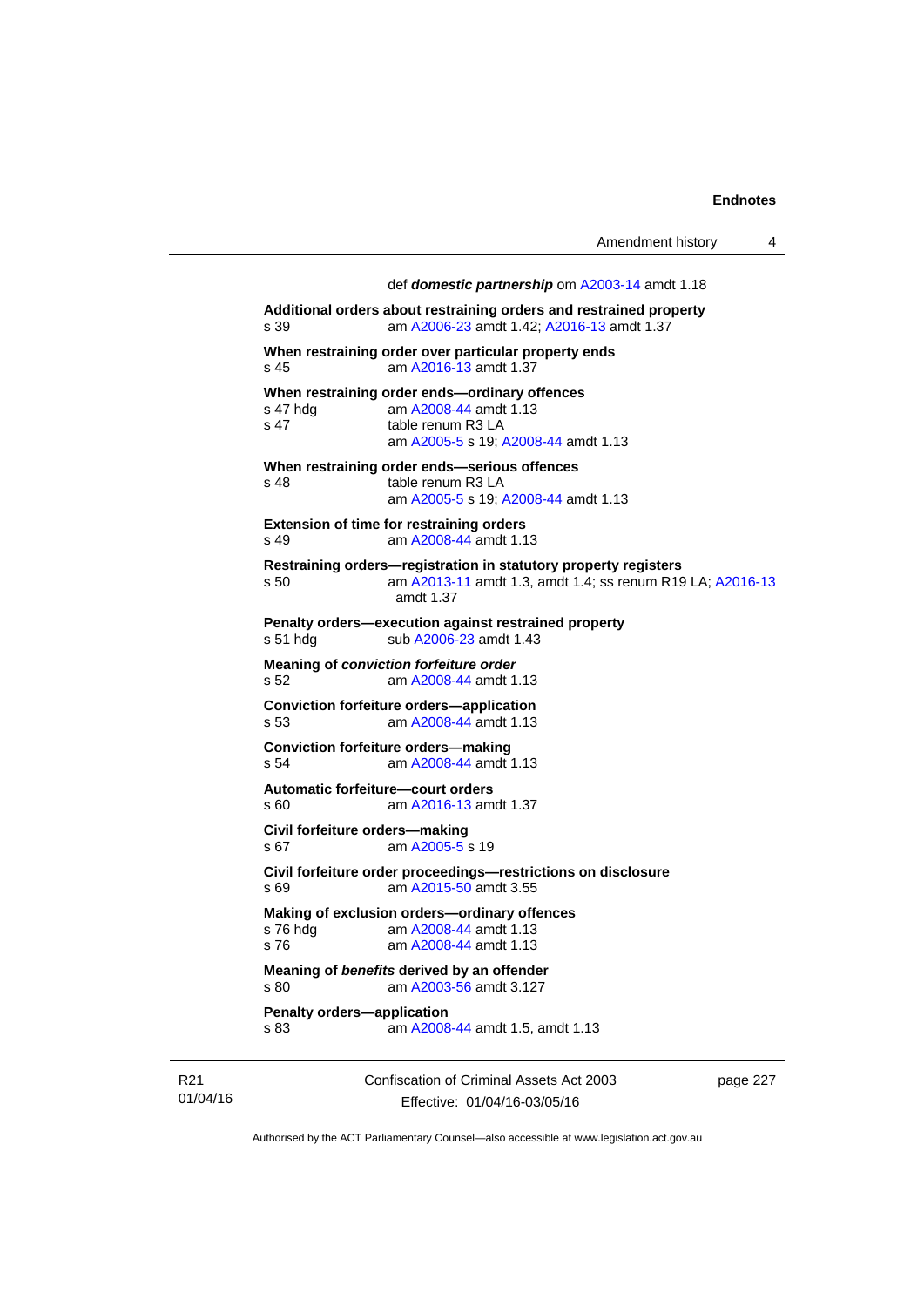```
4 Amendment history
```

```
Penalty orders—offenders convicted of ordinary offences 
s 84 hdg am A2008-44 amdt 1.13
s 84 am A2008-44 amdt 1.13
Penalty orders—commission of serious offences 
 A2005-5 s 19
Penalty orders—amount of penalty 
s 86 am A2006-23 amdt 1.44
                (3) (d) note exp 2 June 2011 (see A2005-58 s 147 (2) (a))
Presumed value of benefits—ordinary offence 
s 91 hdg am A2008-44 amdt 1.13
s 91  A2008-44 amdt 1.13
Value of benefits—relevant matters 
s 93 am A2008-44 amdt 1.13
Creation of penalty charge over restrained property 
s 94 am A2010-15 amdt 2.1; pars renum R16 LA 
When penalty charge over property ends 
s 95 am A2008-44 amdt 1.13; A2016-13 amdt 1.37 
Power to satisfy penalty order 
s 96 am A2016-13 amdt 1.37
Public trustee and guardian to repay any amount surplus to satisfying 
penalty order 
s 97 hdg am A2016-13 amdt 1.37
s 97 am A2016-13 amdt 1.37
When penalty order ends 
s 98  A2008-44 amdt 1.13
Management of restrained property by public trustee and guardian 
div 8.1 hdg am A2016-13 amdt 1.37
Application of div 8.1 
s 99 am A2016-13 amdt 1.37
Powers of public trustee and guardian to preserve restrained property etc 
 A2016-13 amdt 1.37<br>s 100 am A2016-13 amdt 1.37
                 A2016-13 amdt 1.37
Sale, modification or destruction of property by public trustee and guardian 
 A2016-13 amdt 1.37<br>s 101 am A2016-13 amdt 1.37
                 A2016-13 amdt 1.37
Notice of sale, modification or destruction of restrained property by public 
trustee and guardian 
 A2016-13 amdt 1.37
s 102 am A2016-13 amdt 1.37
```
page 228 Confiscation of Criminal Assets Act 2003 Effective: 01/04/16-03/05/16

R21 01/04/16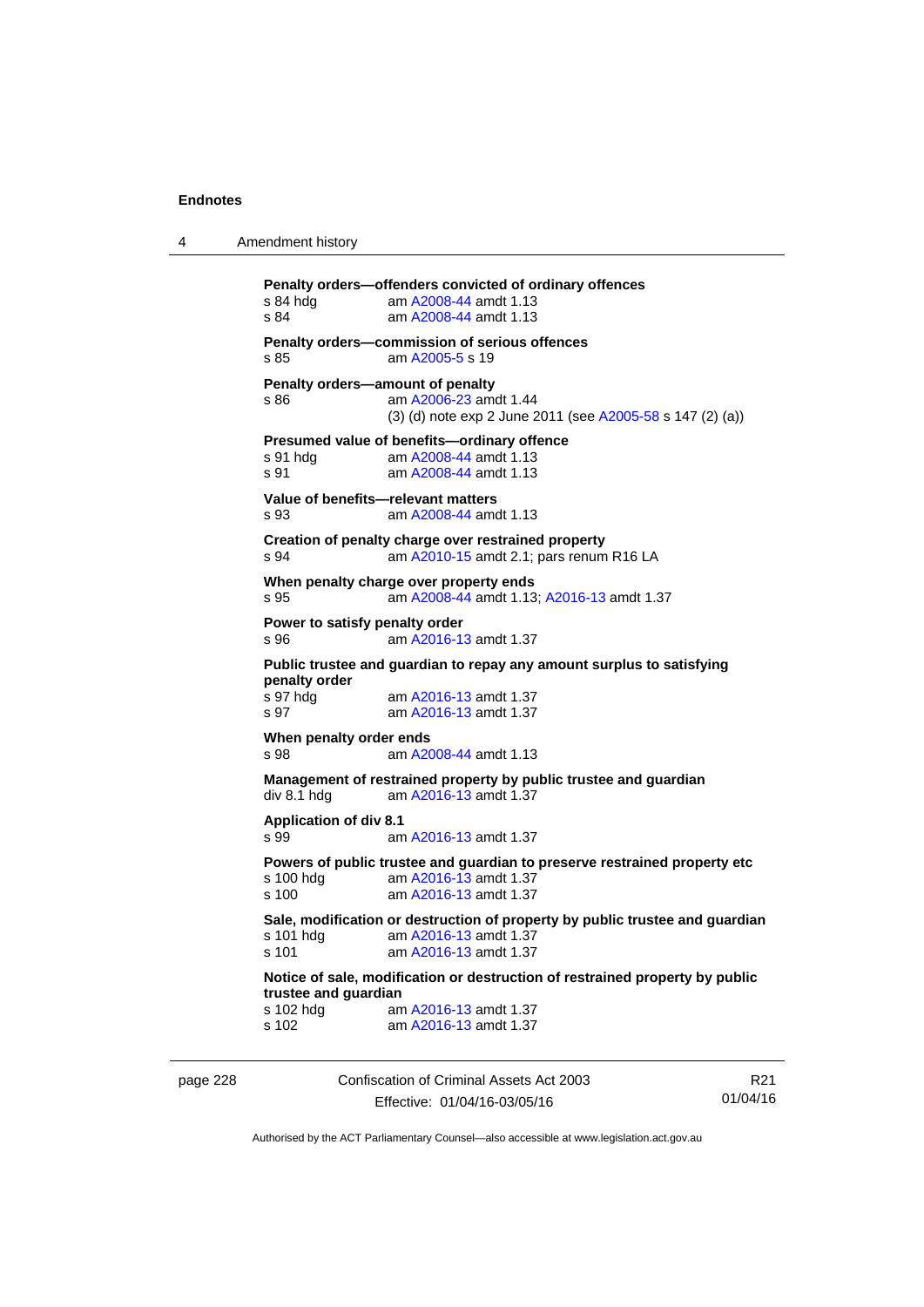| Amendment history |  |
|-------------------|--|
|-------------------|--|

**Emergency modification or destruction of restrained property**  s 103 am [A2016-13](http://www.legislation.act.gov.au/a/2016-13) amdt 1.37 **Notice details to be included in public trustee and guardian's report s 104 hdg am A2016-13 amdt 1.36** am [A2016-13](http://www.legislation.act.gov.au/a/2016-13) amdt 1.36 s 104 am [A2004-9](http://www.legislation.act.gov.au/a/2004-9) amdt 1.12; [A2016-13](http://www.legislation.act.gov.au/a/2016-13) amdt 1.36, amdt 1.37 **Order to stop sale, modification or destruction of restrained property**  s 105 am [A2015-50](http://www.legislation.act.gov.au/a/2015-50) amdt 3.51; [A2016-13](http://www.legislation.act.gov.au/a/2016-13) amdt 1.37 **Meaning of** *interested person* **in pt 9**  s 107 am [A2016-13](http://www.legislation.act.gov.au/a/2016-13) amdt 1.37 **Forfeited property—powers of public trustee and guardian**  s 108 hdg am [A2016-13](http://www.legislation.act.gov.au/a/2016-13) amdt 1.37<br>s 108 am A2016-13 amdt 1.36 am [A2016-13](http://www.legislation.act.gov.au/a/2016-13) amdt 1.36, amdt 1.37 **Disposal of forfeited property**  s 111 am [A2016-13](http://www.legislation.act.gov.au/a/2016-13) amdt 1.37 **Inconsistency with Trustee Act or Conveyancing Act**  s 115 am [A2006-38](http://www.legislation.act.gov.au/a/2006-38) amdt 1.3 **Return or compensation orders—making**  s 123 am [A2016-13](http://www.legislation.act.gov.au/a/2016-13) amdt 1.37 **Buyback orders—buying interest in property**  s 127 am [A2016-13](http://www.legislation.act.gov.au/a/2016-13) amdt 1.37 **Definitions for pt 10**  s 128 def *distributable funds* am [A2016-13](http://www.legislation.act.gov.au/a/2016-13) amdt 1.37 **Meaning of** *equitable sharing program*  s 129 am [A2008-44](http://www.legislation.act.gov.au/a/2008-44) amdt 1.6, amdt 1.13; [A2015-50](http://www.legislation.act.gov.au/a/2015-50) amdt 3.55 **Payments into trust fund**  s 131 am [A2011-22](http://www.legislation.act.gov.au/a/2011-22) amdt 1.100; [A2016-13](http://www.legislation.act.gov.au/a/2016-13) amdt 1.37 **Purposes of trust fund**  s 132 am [A2016-13](http://www.legislation.act.gov.au/a/2016-13) amdt 1.37 **Payments from trust fund**  s 133 am [A2016-13](http://www.legislation.act.gov.au/a/2016-13) amdt 1.37 **Review of reserved and distributable funds by public trustee and guardian**  s 135 hdg am [A2016-13](http://www.legislation.act.gov.au/a/2016-13) amdt 1.37<br>s 135 am A2016-13 amdt 1.37 am [A2016-13](http://www.legislation.act.gov.au/a/2016-13) amdt 1.37 **Creation of interstate penalty charges**  s 142 am [A2008-44](http://www.legislation.act.gov.au/a/2008-44) amdt 1.13 **Meaning of** *property-tracking document*  s 157 am [A2008-44](http://www.legislation.act.gov.au/a/2008-44) amdt 1.7, amdt 1.13

R21 01/04/16 Confiscation of Criminal Assets Act 2003 Effective: 01/04/16-03/05/16

page 229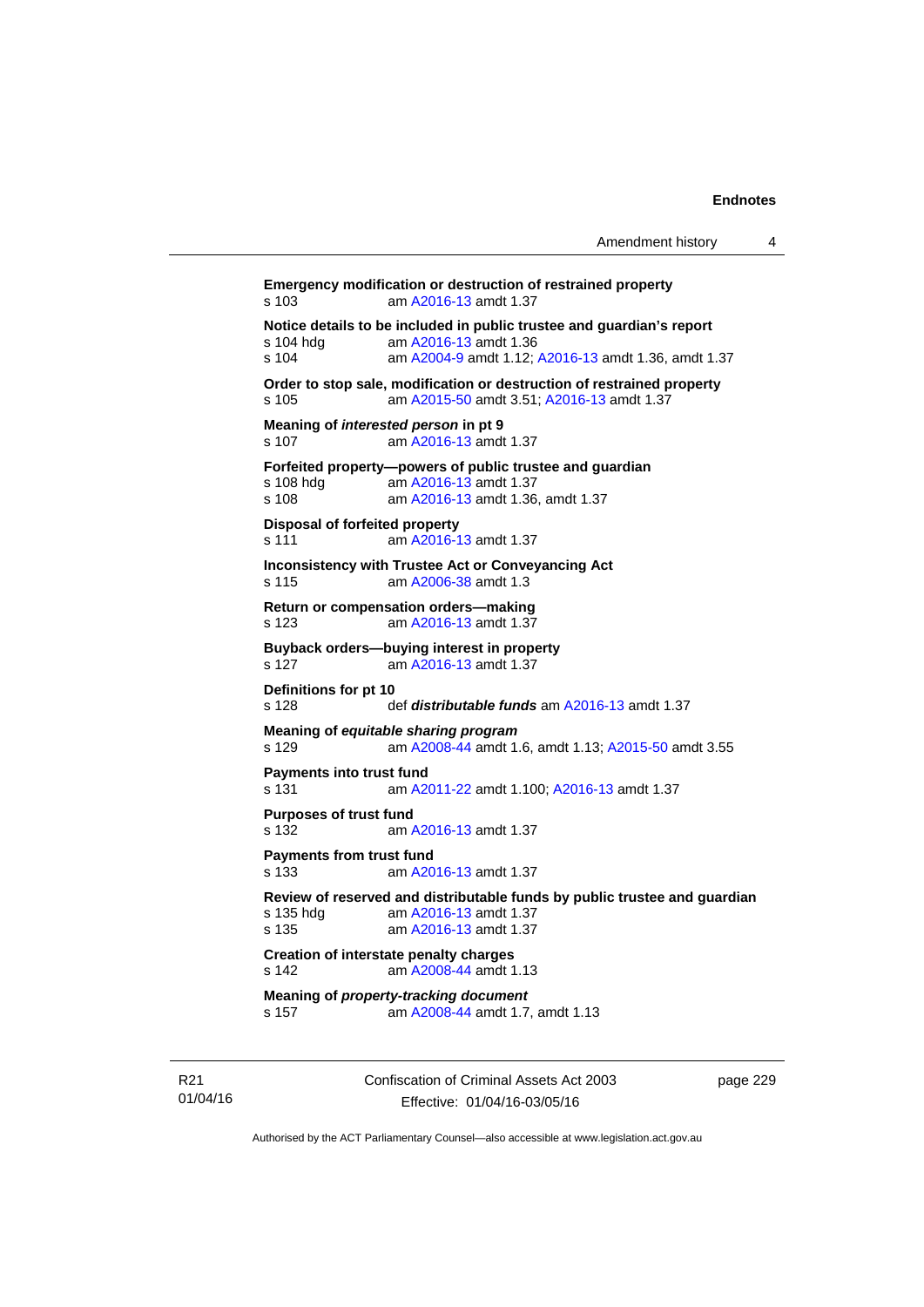4 Amendment history

```
Production orders—application 
s 158 am A2008-44 amdt 1.13
Definitions for div 12.5 
s 164 def investigation am A2008-44 amdt 1.13 
Conduct of examination 
s 176 am A2003-48 amdt 2.2
Examinations—additional restrictions on disclosure 
s 179 am A2015-50 amdt 3.55
Destruction etc of documents
s 190 am A2008-44 amdt 1.8, amdt 1.13
Definitions for pt 13 
s 195 def target material am A2008-44 amdt 1.13 
Authorisation given by search warrants 
s 202 am A2008-44 amdt 1.13
Executing search warrants 
div 13.4 hdg note am A2011-48 amdt 1.14 
Search warrants—restrictions on personal searches 
s 211 am A2003-14 amdt 1.19, amdt 1.20; ss renum R1 LA (see 
                 A2003-8 amdt 1.21); A2015-50 amdt 3.55
Person with knowledge of computer or computer system to assist access etc 
s 220 am A2015-50 amdt 3.55
Copies of seized things to be provided 
s 222 am A2004-42 amdt 3.22
Transfer of things seized to public trustee and guardian 
 A2016-13 amdt 1.37<br>s 230 am A2016-13 amdt 1.37
                 A2016-13 amdt 1.37
Jurisdiction of Magistrates Court—confiscation proceedings 
s 239 am A2004-60 amdt 1.76, amdt 1.77; A2008-44 amdt 1.13 
Restricted access proceedings—notice of applications etc 
s 243 am A2016-13 amdt 1.37
Other confiscation proceedings—notice of applications etc 
s 244 am A2005-60 amdt 1.14; A2016-13 amdt 1.37 
Applications for another confiscation proceeding in relation to same offence 
s 245 am A2005-60 amdt 1.15
Confiscation proceedings—relevant material 
s 248 am A2011-48 amdt 1.15
```
page 230 Confiscation of Criminal Assets Act 2003 Effective: 01/04/16-03/05/16

R21 01/04/16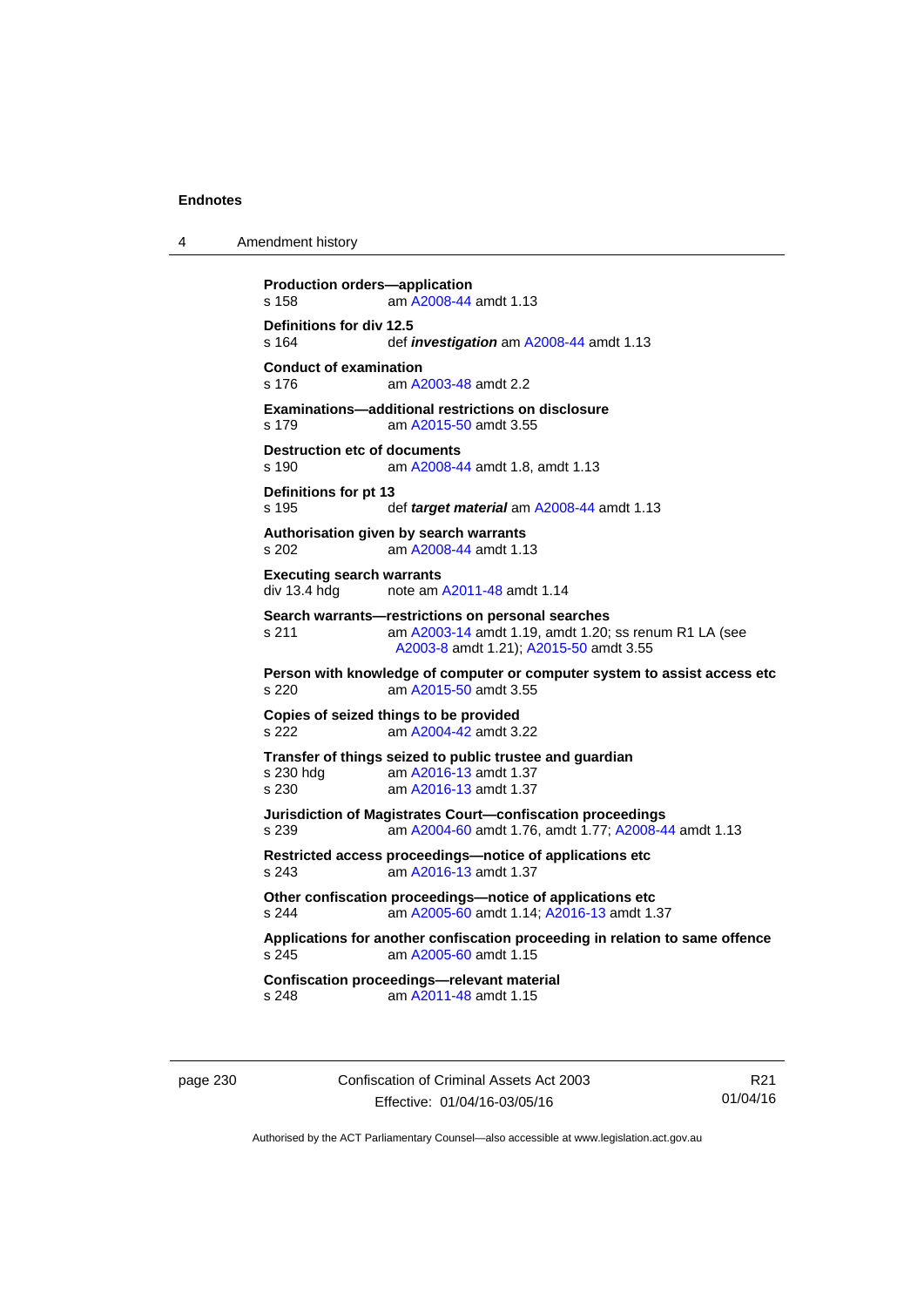**Confiscation proceedings—witness not required to answer questions prejudicing investigation**  s 249 am [A2008-44](http://www.legislation.act.gov.au/a/2008-44) amdt 1.13 **Confiscation proceedings—additional orders**  s 250 am [A2016-13](http://www.legislation.act.gov.au/a/2016-13) amdt 1.37 **Confiscation proceedings—notice of making orders**  s 253 am [A2016-13](http://www.legislation.act.gov.au/a/2016-13) amdt 1.37 **Approved forms**  s 259 am [A2015-50](http://www.legislation.act.gov.au/a/2015-50) amdt 3.52 **Consequential and transitional matters**  pt 16 hdg exp 15 August 2005 (s 269) **Repeal of Proceeds of Crime legislation**  s 261 om LA s 89 (3) **Orders under repealed Act**  s 262 exp 15 August 2005 (s 269) **Proceedings for offences committed before the commencement of this Act**  s 263 exp 15 August 2005 (s 269) **Use of information etc obtained under repealed Act**  s 264 exp 15 August 2005 (s 269) **Confiscated assets trust fund**  exp 15 August 2005 (s 269) **Transitional regulations**  s 266 exp 15 August 2005 (s 269) **Modification of pt 16's operation**<br>s 267 exp 15 August s 267 exp 15 August 2005 (s 269) **Amendments of other legislation—sch 1**  s 268 om LA s 89 (3) **Expiry of pt 16**  s 269 exp 15 August 2005 (s 269) **Amendments of other legislation**  sch 1 om LA s 89 (3)

R21 01/04/16 Confiscation of Criminal Assets Act 2003 Effective: 01/04/16-03/05/16

page 231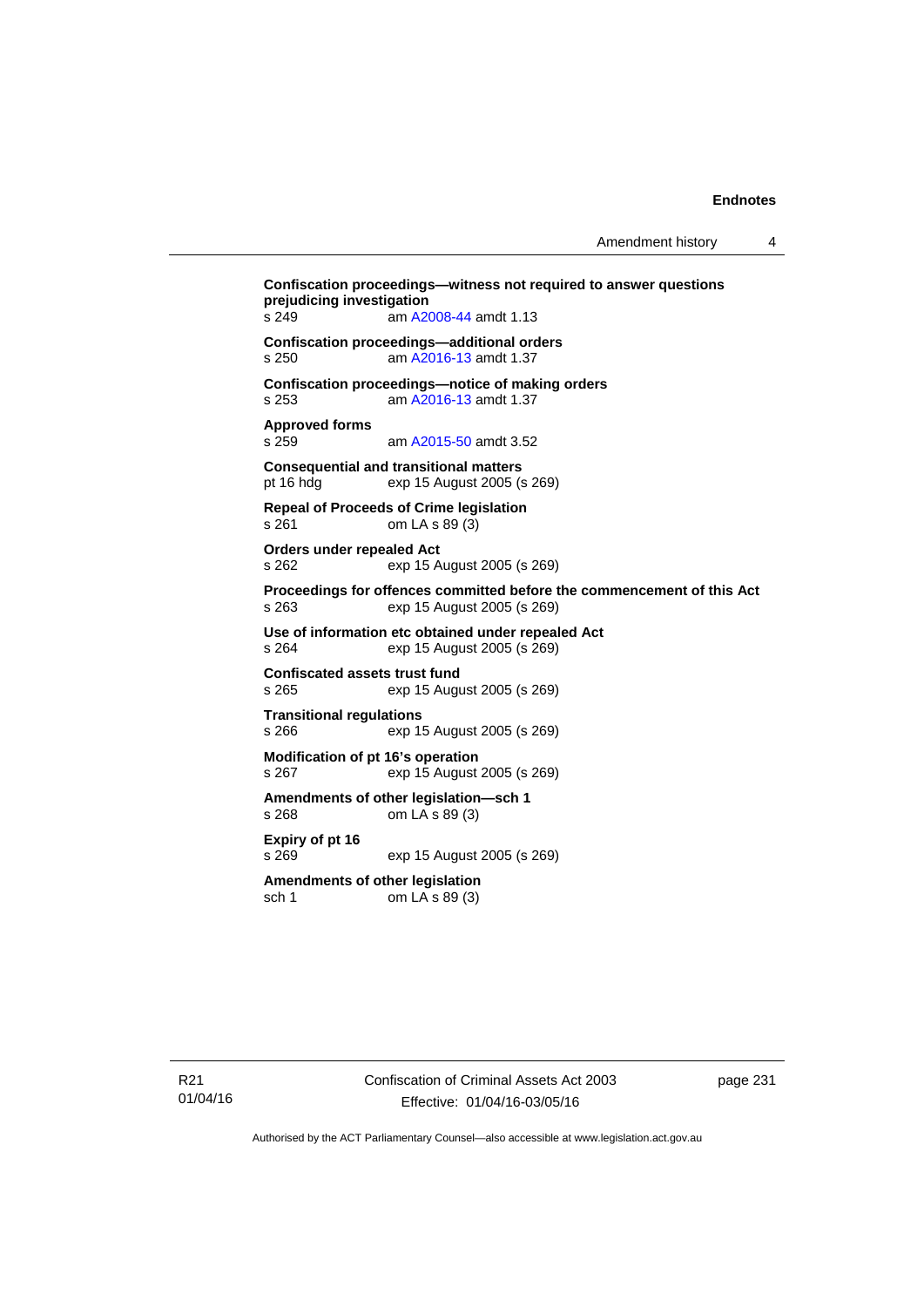4 Amendment history

**Dictionary** 

am [A2003-14](http://www.legislation.act.gov.au/a/2003-14) amdt 1.22; [A2005-5](http://www.legislation.act.gov.au/a/2005-5) s 17; [A2008-44](http://www.legislation.act.gov.au/a/2008-44) amdt 1.9; [A2016-13](http://www.legislation.act.gov.au/a/2016-13) amdt 1.37 def *artistic profits* am [A2015-50](http://www.legislation.act.gov.au/a/2015-50) amdt 3.53 def *fully satisfied* am [A2016-13](http://www.legislation.act.gov.au/a/2016-13) amdt 1.37 def *indictable offence* om [A2008-44](http://www.legislation.act.gov.au/a/2008-44) amdt 1.10 def *in relation to* am [A2015-50](http://www.legislation.act.gov.au/a/2015-50) amdt 3.55 def *ordinary indictable offence* om [A2008-44](http://www.legislation.act.gov.au/a/2008-44) amdt 1.11 def *ordinary offence* ins [A2008-44](http://www.legislation.act.gov.au/a/2008-44) amdt 1.11 def *present* om [A2005-5](http://www.legislation.act.gov.au/a/2005-5) s 18 def *relevant offence* ins [A2008-44](http://www.legislation.act.gov.au/a/2008-44) amdt 1.12 def *statutory property register* am [A2012-21](http://www.legislation.act.gov.au/a/2012-21) amdt 3.8 def *transaction suspension order* am [A2015-50](http://www.legislation.act.gov.au/a/2015-50) amdt 3.54

page 232 Confiscation of Criminal Assets Act 2003 Effective: 01/04/16-03/05/16

R21 01/04/16